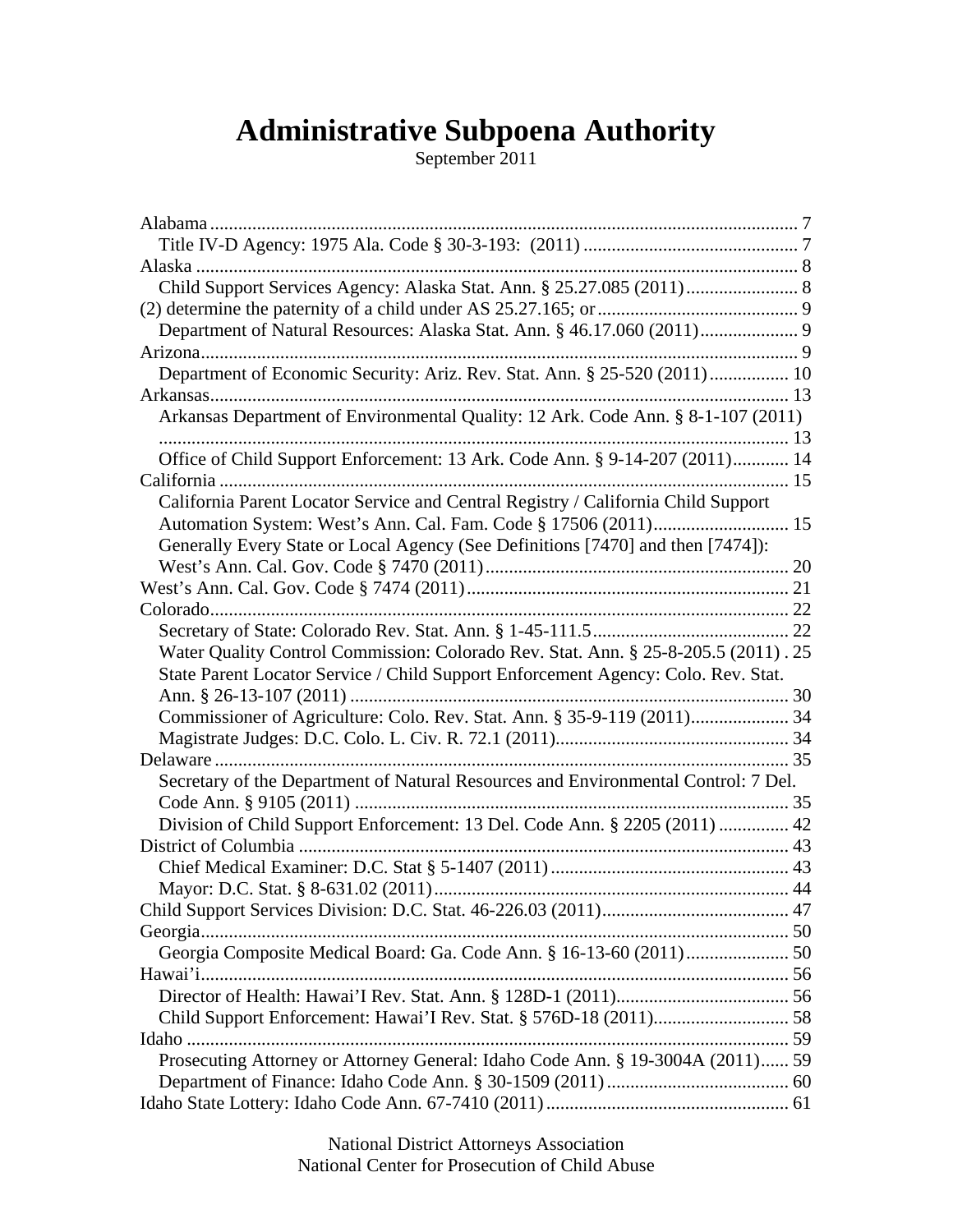| Child and Spouse Support Unit: 305 Ill. Comp. Stat. Ann. 5/10-3.3 (2011) 61              |  |
|------------------------------------------------------------------------------------------|--|
| Illinois Commerce Commission: 625 Ill. Comp. Stat. Ann. 5/18c-1703 (2011) 62             |  |
|                                                                                          |  |
|                                                                                          |  |
|                                                                                          |  |
|                                                                                          |  |
|                                                                                          |  |
| Securities and Regulated Industries Bureau: Iowa Code Ann. § 501A.11 (2011)  72          |  |
|                                                                                          |  |
|                                                                                          |  |
|                                                                                          |  |
| Education Professional Standards Board: Kent. Rev. Stat. § 161.017 (2011) 74             |  |
| Division of Child Support: Kent. Rev. Stat. § 205.712 (2011). Division of Child          |  |
| Support; duties; cabinet to process child support payments; state disbursement unit;     |  |
| cabinet's cooperation with courts and officials; reporting of obligors; denial,          |  |
| suspension, and revocation of licenses; data match system; subpoenas; distribution of    |  |
|                                                                                          |  |
| Cabinet for Health and Family Services: Kent. Rev. Stat. § 205.793 (2011).               |  |
| Administrative subpoena for information relating to child support; financial institution |  |
|                                                                                          |  |
| Department of Charitable Gaming: Kent. Rev. Stat. § 238.515 (2011). Powers and           |  |
|                                                                                          |  |
| Department of Agriculture: Kent. Rev. Stat. § 247.233 (2011). Occurrence involving       |  |
| amusement ride or attraction resulting in death, significant injury, or damage affecting |  |
|                                                                                          |  |
| Commissioner of the Department of Workers' Claims: Kent. Rev. Stat. § 393.082            |  |
| (2011). Special expendable trust fund for unclaimed sums under KRS 393.080(3);           |  |
|                                                                                          |  |
| Cabinet for Health and Family Services: Kent. Rev. Stat. § 405.430 (2011). Genetic       |  |
| testing to establish paternity; cabinet may determine child support or child care        |  |
| obligation; adjustment of child support or child support obligation; order requiring     |  |
| parent to work or continue educational or training activities; disclosure of financial   |  |
| records; voluntary acknowledgment of paternity as basis; administrative subpoenas to     |  |
| enforce child support obligation; prohibition; employment assistance  86                 |  |
|                                                                                          |  |
| DCFS, Office of Children and Family Services, Support Enforcement Services: La.          |  |
| Rev. Stat. Ann. § 46:236.15 (2011). Limited administrative authority for certain         |  |
|                                                                                          |  |
| Dept. of Public Safety and Corrections, State Police, OAG, any agency member of the      |  |
| DOJ ICAC Task Force, or the Sheriff's Office investigating sex offenses against a        |  |
| believed minor: La. Code Crim. Proc. Ann. art. 732.1 (2011). Subpoena duces tecum        |  |
|                                                                                          |  |
|                                                                                          |  |
| Securities Administrator and Designated Employees: Me. Rev. Stat. Ann. tit. 32, §        |  |
|                                                                                          |  |
|                                                                                          |  |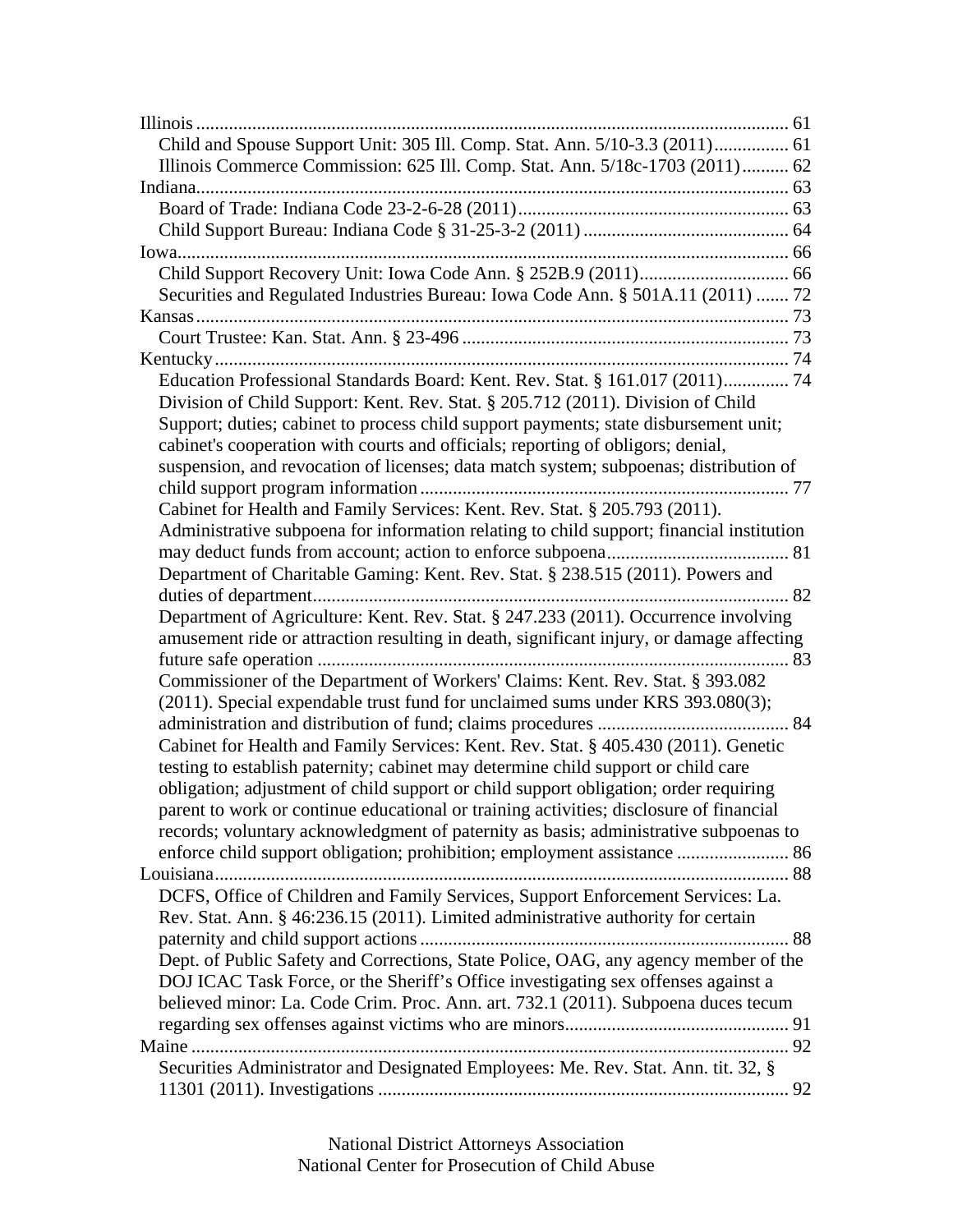| Child Support Enforcement Administration of the Department of Human Resources:         |  |
|----------------------------------------------------------------------------------------|--|
| Md. Code Ann., Fam. Law § 10-108.6 (2011). Enforcement of duty to support;             |  |
|                                                                                        |  |
|                                                                                        |  |
|                                                                                        |  |
|                                                                                        |  |
|                                                                                        |  |
|                                                                                        |  |
| Child Support Enforcement Agency: Mass. Gen. Laws Ann. Ch. 119A § 15. IV-D             |  |
| agency powers; failure to comply with subpoena or summons issued under section;        |  |
|                                                                                        |  |
| District Attorneys/OAG: Mass. Gen. Laws Ann. ch. 271 § 17B (2011). Use of              |  |
| electronic communications records in ongoing criminal investigations; subpoena of      |  |
|                                                                                        |  |
|                                                                                        |  |
| Attorney General: Mich. Comp. Laws Ann. § 324.20117 (2011). Directors, access to       |  |
| facility information, properties, samples; inspections, investigations; noncompliance, |  |
|                                                                                        |  |
| Director of the Office of Child Support: Mich. Comp. Laws Ann. § 400.234 (2011).       |  |
| Information from other agencies; administrative subpoena; liability, good faith        |  |
|                                                                                        |  |
| Friend of the Court: Mich. Comp. Laws. Ann. § 552.518 (2011). Provision of             |  |
| information by employer or former employer regarding custodial or absent parent 101    |  |
|                                                                                        |  |
| Attorney General: Minn. Stat. Ann. § 8.16 (2011). Attorney general; administrative     |  |
|                                                                                        |  |
| Commissioner of Department of Revenue: Minn. Stat. Ann. § 270C.32 (2011).              |  |
|                                                                                        |  |
| Chief Administrative Officer of the Pension Plan: Minn. Stat. Ann. § 356.401 (2011).   |  |
|                                                                                        |  |
| County Attorney: Minn. Stat. Ann. § 388.23 (2011). County attorney; administrative     |  |
|                                                                                        |  |
|                                                                                        |  |
| Child Support Unit: Miss. Code Ann. § 43-19-45 (West 2010). Parent locator service     |  |
|                                                                                        |  |
| Secretary of State: Miss. Code Ann. § 75-89-19 (2010). Investigation and enforcement   |  |
|                                                                                        |  |
|                                                                                        |  |
| Director of Finance: Mo. Ann. Stat. § 361.070 (2011). Director and employees--oath--   |  |
|                                                                                        |  |
| Director of the Division of Credit Unions: Mo. Ann. Stat. § 370.101 (2011).            |  |
|                                                                                        |  |
| Commissioner of Trade and Commerce: Mo. Ann. Stat. § 409.820 (2011).                   |  |
| Investigations by commissioner, subpoena powers--judicial enforcement  113             |  |
|                                                                                        |  |
|                                                                                        |  |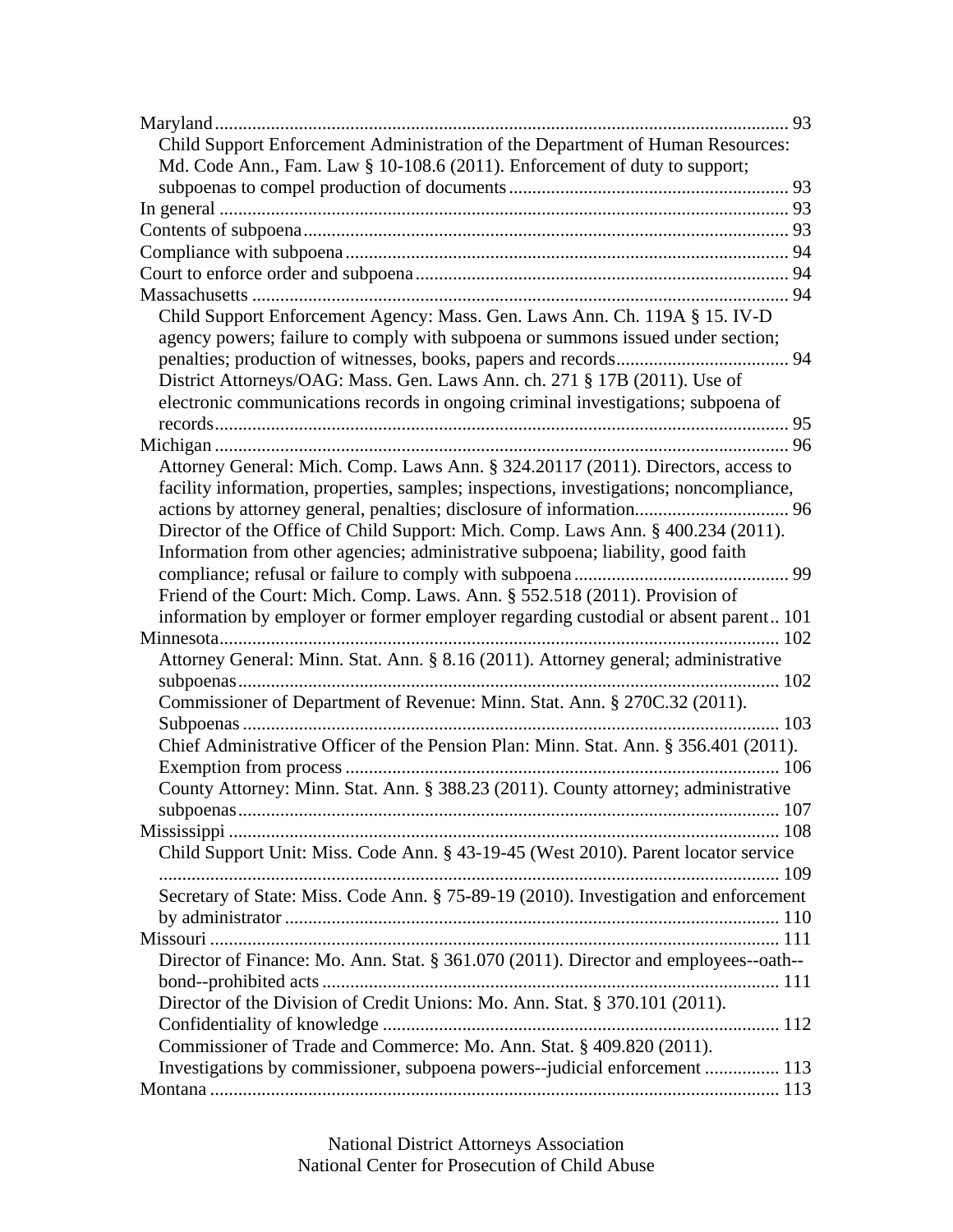| Department of Public Health and Human Services: Mont. Code Ann. § 40-5-206              |
|-----------------------------------------------------------------------------------------|
| (2011). Central unit for information and administration--cooperation enjoined--         |
|                                                                                         |
|                                                                                         |
| Governmental Entities: Neb. Rev. Stat. § 86-2,106 (2010). Electronic communication      |
|                                                                                         |
| Administrator of the Securities Division of the Office of the Secretary of State: Neb.  |
|                                                                                         |
|                                                                                         |
| Attorney General, DAs, Sheriffs, Police Department Heads, and Heads of any              |
|                                                                                         |
| Department of the State Engaged in Criminal Law Enforcement: Nev. Rev. Stat. Ann.       |
| § 193.340 (2010). Required disclosure of certain information by provider of Internet    |
| service; penalty; issuance and enforcement of administrative subpoena; fee for          |
|                                                                                         |
|                                                                                         |
| Attorney GeneralN.H. Rev. Stat. Ann. § 7:6-b (2011). Certain Records of                 |
|                                                                                         |
| Commissioner of the New Hampshire Department of Health and Human Services:              |
| N.H. Rev. Stat. Ann. § 161-C:3-a (2010). Confidentiality of Records and Information;    |
|                                                                                         |
|                                                                                         |
| State Title IV-D Agency: N.M. Stat. Ann. § 27-1-11 (2011). Expedited procedure 121      |
| Chief of the Securities Bureau of the Financial Institutions Division of the Regulation |
| and Licensing Department: N.M. Stat. Ann. § 58-13A-11 (2011). Investigations 124        |
|                                                                                         |
| Department of Public Welfare, Child Support Enforcement Unit Coordinator, Support       |
| Collection Unit Supervisor, or other Title IV-D State Child Support Enforcement         |
| Agency: N.Y. Soc. Serv. Law § 111-p (2011). Authority to issue subpoenas  125           |
|                                                                                         |
| Attorney General: N.C. Gen. Stat. Ann. § 1-614 (2010). Civil investigative demand 125   |
| Director of the State Bureau of Investigation: N.C. Gen. Stat. Ann. § 15A-298 (2010).   |
|                                                                                         |
| Secretary of State: N.C. Gen. Stat. Ann. § 78D-21 (2010). Investigations  129           |
|                                                                                         |
| Governmental and Law Enforcement Agencies: N.D. Cent. Code § 6-08.1-05 (2009).          |
|                                                                                         |
| Attorney General: N.D. Cent. Code § 12-60-08.1 (2009). Power of the attorney general    |
|                                                                                         |
| Attorney General: N.D. Cent. Code § 12.1-20-05.1 (2009). Luring minors by computer      |
|                                                                                         |
| North Dakota Department of Human Services: N.D. Cent. Code § 50-09-08.2 (2009).         |
| Power of state agency, child support agency, and employees and agents  131              |
| State Securities Commissioner: N.D. Cent. Code § 51-23-11 (2009). Investigations 135    |
|                                                                                         |
| Insurance Commissioner: Okla. Stat. Ann. tit. 36 § 317 (2011). Witnesses or evidence    |
|                                                                                         |
|                                                                                         |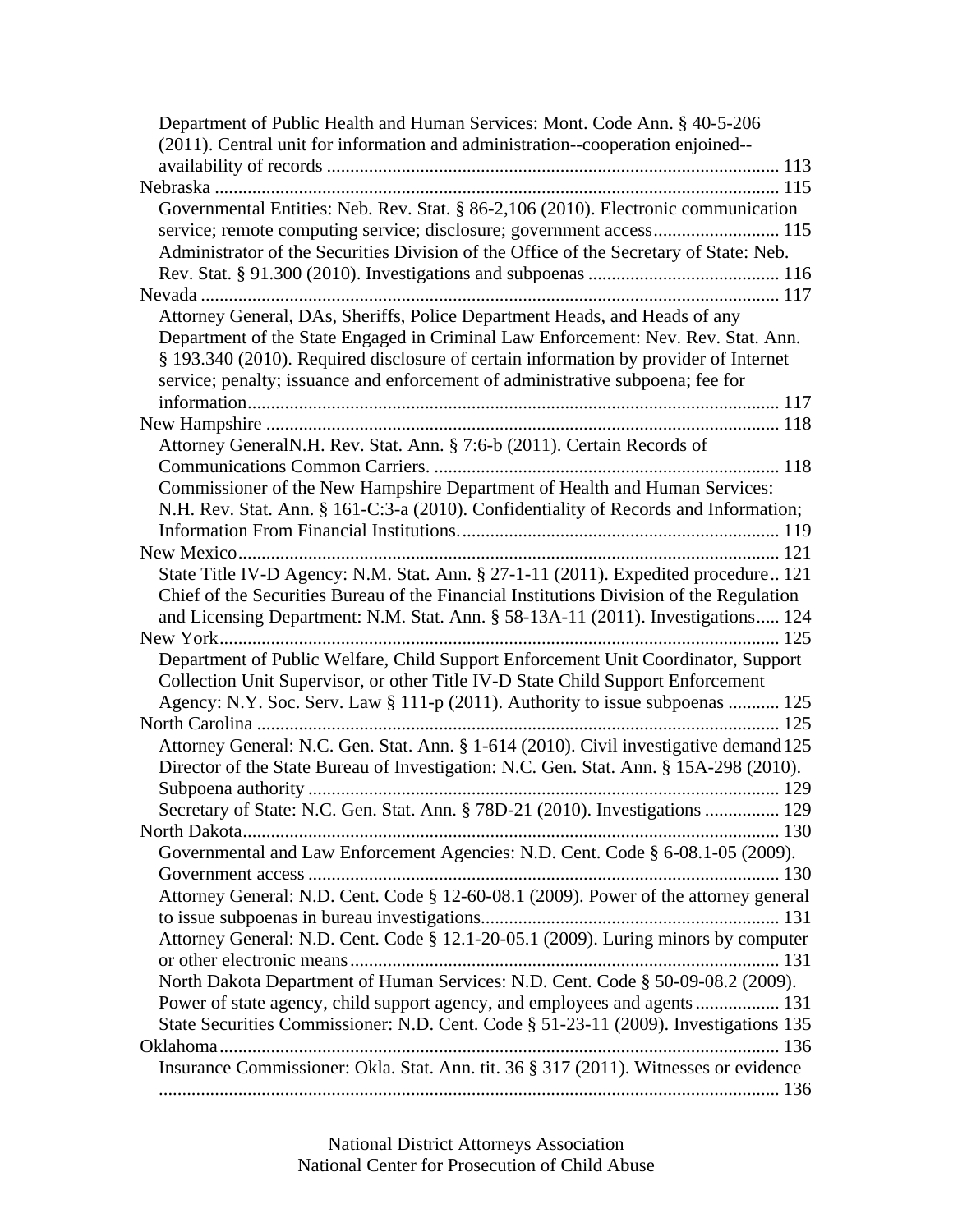| Attorney General; Department of Justice: O.R.S. § 180.073 (2011). Subpoena              |  |
|-----------------------------------------------------------------------------------------|--|
|                                                                                         |  |
| Attorney General; Department of Justice: O.R.S. § 180.075 (2011). Information           |  |
|                                                                                         |  |
|                                                                                         |  |
| Investigative or Law Enforcement Officers: Pa. Cons. Stat. Ann. § 5743 (2011).          |  |
|                                                                                         |  |
| Department of Public Welfare: PA. Cons. Stat. Ann. § 4377 (2011). Power to expedite     |  |
|                                                                                         |  |
|                                                                                         |  |
| Department of Administration, Division of Taxation, and any Agency Taking Action        |  |
| to Establish Paternity, Establish or Modify Child Support or Medical Orders, Enforce    |  |
| Child Support Orders or Locate Individuals Involved in the Preceding: R.I. Gen. Laws    |  |
|                                                                                         |  |
| Fraud Prevention Unit: R.I. Gen. Laws § 42-16.1-13 (2010). Investigative powers of      |  |
|                                                                                         |  |
|                                                                                         |  |
|                                                                                         |  |
| Officer of the Court Employed by the South Carolina Law Enforcement Division after      |  |
| the Attorney General signs off on the Administrative Subpoena: S.C. Code Ann. § 17-     |  |
| 30-125 (2010). On-scene orders to cut or divert telephone lines; grounds;               |  |
| administrative subpoena for production of certain subscriber or customer information;   |  |
|                                                                                         |  |
| Officer of the Court Employed by the South Carolina Law Enforcement Division after      |  |
| the Attorney General signs off on the Administrative Subpoena: S.C. Code Ann. § 23-     |  |
| 3-75 (2010). Administrative subpoena to a financial institution, public or private      |  |
| utility, or communications provider; disclosure; privacy of information; regulations;   |  |
|                                                                                         |  |
|                                                                                         |  |
| Secretary of State: S.C. Code Ann.§ 39-73-310 (2010). Authority of administrator to     |  |
| investigate; publication of information concerning violation; powers and procedures     |  |
|                                                                                         |  |
| Director of the Long Term Care Ombudsman Program, the Adult Protective Services         |  |
| Program in the Department of Social Services, the Vulnerable Adults Investigations      |  |
| Unit of the South Carolina Law Enforcement Division, or the Medicaid Fraud Control      |  |
| Unit of the Office of the Attorney General: S.C. Code Ann. § 43-35-20 (2010).           |  |
|                                                                                         |  |
| Director of the Child Support Enforcement Division of the State Department of Social    |  |
| Services : S.C. Code Ann. § 63-17-730 (2010). Notice of financial responsibility; order |  |
|                                                                                         |  |
| Department of Social Services: S.C. Code Ann. § 63-17-850 (2010). Issuance of           |  |
|                                                                                         |  |
|                                                                                         |  |
| Any Title IV-D Agency: S.D. Codified Laws § 25-7A-56.6 (2011). Title IV-D agency        |  |
|                                                                                         |  |
|                                                                                         |  |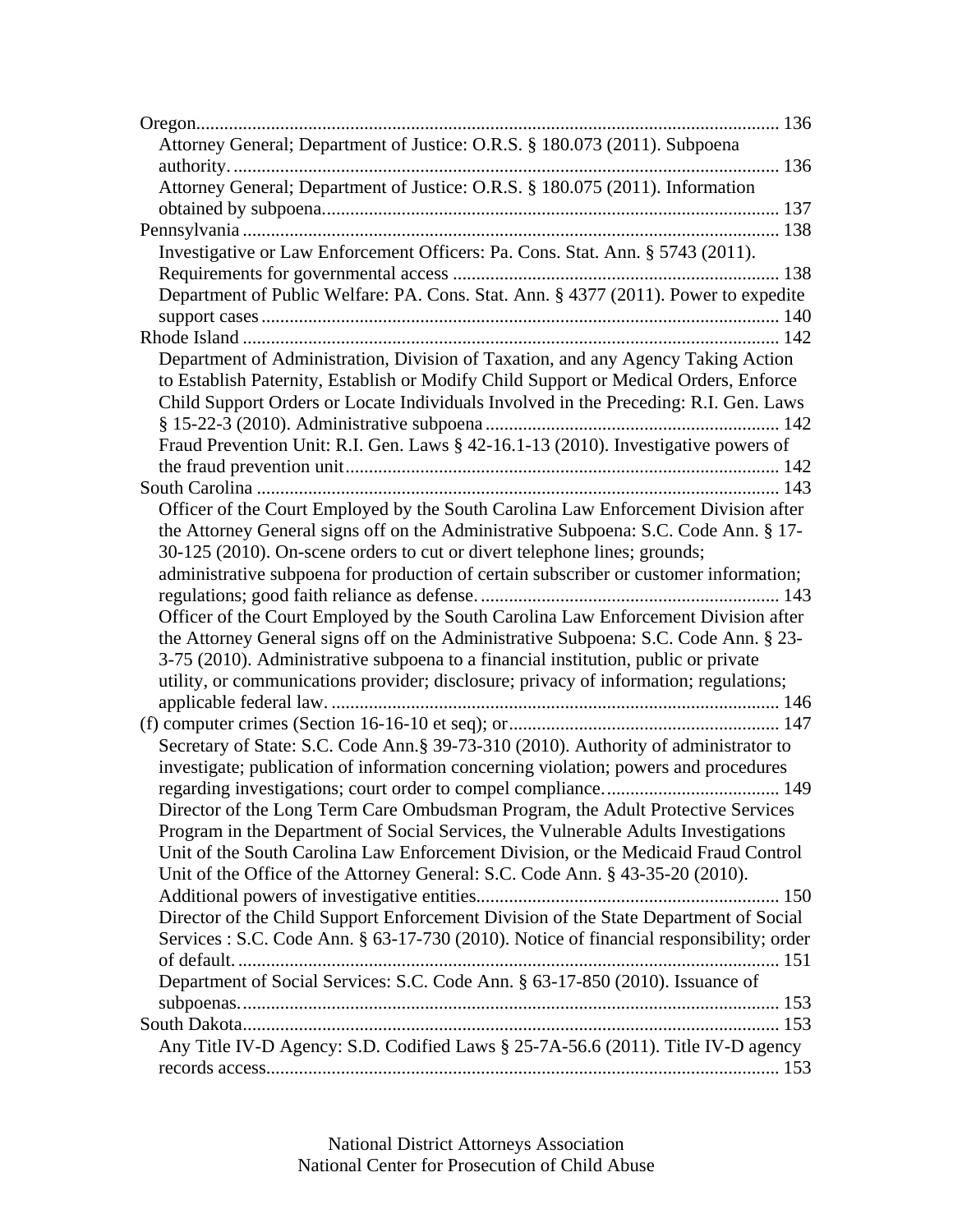| Department of Social Services Investigators: S.D. Codified Laws § 28-1-78 (2011).                                                                                       |
|-------------------------------------------------------------------------------------------------------------------------------------------------------------------------|
| Program of recoveries and fraud investigations--Debt collection and fraud allegation                                                                                    |
|                                                                                                                                                                         |
|                                                                                                                                                                         |
| Commissioner or Contractors of the Department of Human Services: Tenn. Code Ann.                                                                                        |
| § 36-5-801 (2011). Access to records for child support enforcement  155                                                                                                 |
| Department of Child Support Enforcement: Tenn. Code Ann. § 36-5-812 (2011).                                                                                             |
| Enforcement of requests, administrative orders and administrative subpoenas  156                                                                                        |
| District Attorney General or Assistant District Attorney General: Tenn. Code Ann. §                                                                                     |
| 40-17-125 (2011). Sexual exploitation of a minor; subpoena for production of records                                                                                    |
|                                                                                                                                                                         |
| Commissioner of Human Services: Tenn. Code Ann. § 71-6-103 (2011). Rules and                                                                                            |
|                                                                                                                                                                         |
|                                                                                                                                                                         |
| Any Title IV-D Agency: Tex. Fam. Code Ann. § 231.303 (2011). Title IV-D                                                                                                 |
|                                                                                                                                                                         |
| Attorney General, Prosecuting Attorneys, ICAC Task Force Officers: Tex. Gov't Code                                                                                      |
|                                                                                                                                                                         |
| Inspector General: Tex. Gov't Code Ann. § 493.0191 (2011). Administrative                                                                                               |
|                                                                                                                                                                         |
| Department of Public Safety: Tex. Occ. Code Ann. § 1702.367 (2011). Complaint                                                                                           |
|                                                                                                                                                                         |
| (2) identify or describe any records requested by the subpoena; or  167                                                                                                 |
|                                                                                                                                                                         |
| Adult Protective Services: Utah Code Ann. § 62A-3-303 (2011). Powers and duties of                                                                                      |
|                                                                                                                                                                         |
| Prosecutors: Utah Code Ann. § 77-22-2.5 (2011). Administrative subpoenas for                                                                                            |
| criminal investigations for records concerning an electronic communications system or                                                                                   |
| service or remote computing service--Content--Fee for providing information  168                                                                                        |
| Attorney General or a Deputy or Assistant Attorney General, County Attorney or a<br>Deputy County Attorney, or District Attorney or Deputy District Attorney: Utah Code |
| Ann. § 77-22a-1 (2011). Administrative subpoenas--Controlled substances                                                                                                 |
|                                                                                                                                                                         |
|                                                                                                                                                                         |
| Attorneys for the Commonwealth: Ca. Code Ann. § 19.2-10.2 (2011). Administrative                                                                                        |
| subpoena issued for record from provider of electronic communication service or                                                                                         |
|                                                                                                                                                                         |
|                                                                                                                                                                         |
| Director of Financial Institutions: Wash. Rev. Code Ann. § 21.30.110 (2011).                                                                                            |
|                                                                                                                                                                         |
| Division of Child Support, Washington State Support Registry, Agency or Firm                                                                                            |
| Providing Child Support Enforcement Services for Another State Under Title IV-D:                                                                                        |
| Wash. Rev. Code Ann. 74.20A.360 (2011). Records access--Confidentiality--                                                                                               |
|                                                                                                                                                                         |
|                                                                                                                                                                         |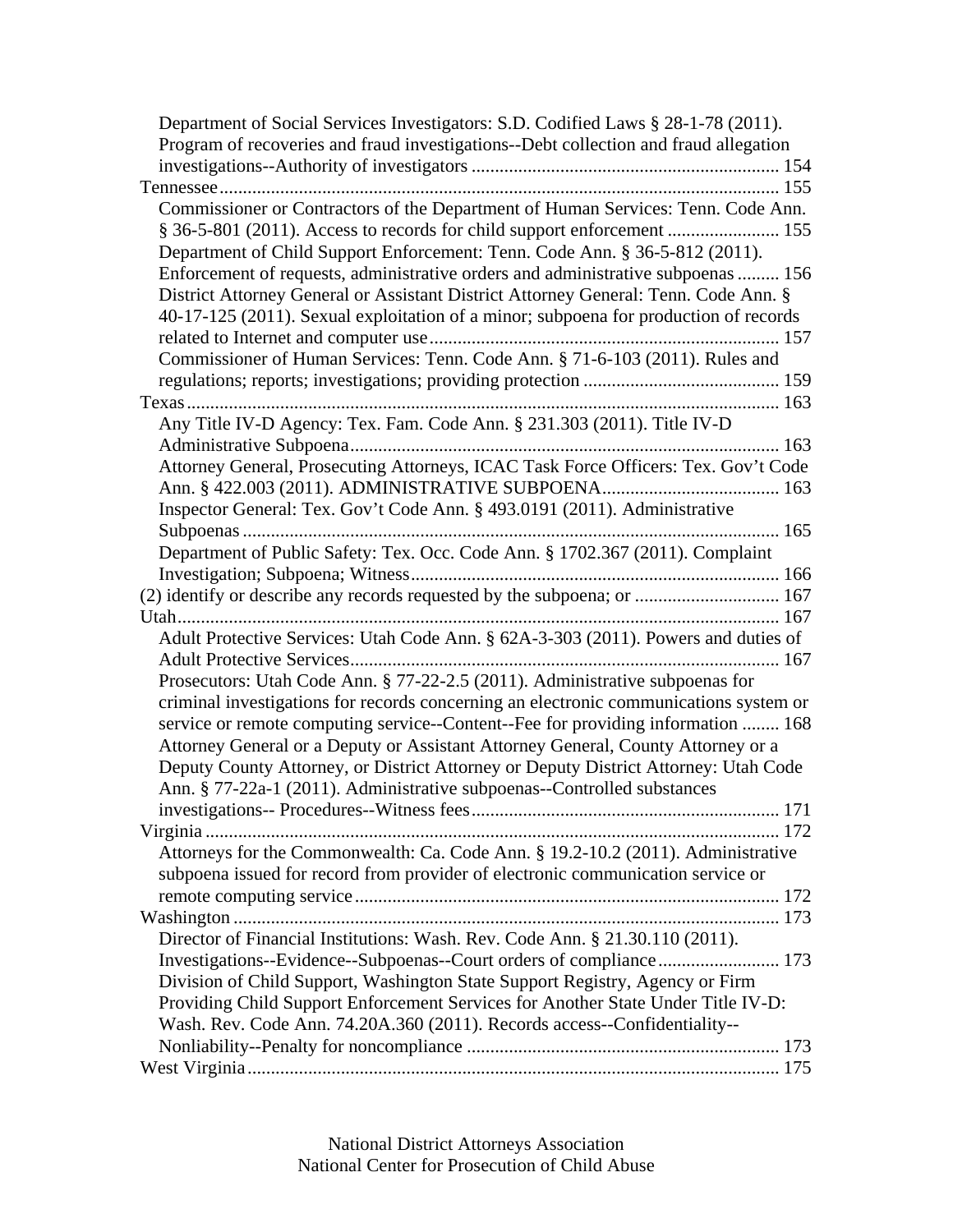| Secretary of the Department of Health and Human Resources: W.Va. Code Ann. § 9-6-   |  |
|-------------------------------------------------------------------------------------|--|
|                                                                                     |  |
| Auditor of the State of West Virginia: W.Va. Code Ann. § 32B-2-1 (2011).            |  |
|                                                                                     |  |
| The Bureau for Child Support Enforcement or any out-of-state Title IV-D Agency:     |  |
|                                                                                     |  |
| Secretary of the Department of Health and Human Resources: W.Va. Code Ann. § 49-    |  |
| 6A-9 (2011). Establishment of child protective services; general duties and powers; |  |
| immunity from civil liability; cooperation of other state agencies 177              |  |
|                                                                                     |  |
| Department of Children and Families: Wis. Stat. Ann. § 49.22 (2011). Child and      |  |
|                                                                                     |  |
|                                                                                     |  |
| Attorney General: Wyo. Stat. Ann. § 9-1-640 (2011). Administrative subpoena         |  |
|                                                                                     |  |
| Department of Family Services: Wyo. Stat. Ann. § 20-6-106 (2011). Powers and duties |  |
|                                                                                     |  |
|                                                                                     |  |
| Wyoming State Board of Nursing: Wyo. Stat. Ann. § 33-21-122 (2011). Board of        |  |
|                                                                                     |  |
| Wyoming State Board of Medicine: Wyo. Stat. Ann. § 33-26-401. Board duties;         |  |
|                                                                                     |  |
|                                                                                     |  |
|                                                                                     |  |
|                                                                                     |  |
| Director of the Paternity and Child Support Division: V.I. Code Ann. tit. 3 § 119   |  |
|                                                                                     |  |
| Commissioner of Health: V.I. Code Ann. tit. 19 § 618 (2010) Subpoenas  195          |  |

### **Alabama**

### **Title IV-D Agency: 1975 Ala. Code § 30-3-193: (2011)**

(a) Subject to due process safeguards, including requirements for notice, opportunity to contest the action, and opportunity for an appeal on the record to a judicial tribunal, upon request from the state Title IV-D agency, public and private entities and individuals as specified in this section shall provide information when the state Title IV-D agency has reason to believe that the information provides location information or otherwise assists in the administration of the state's child support enforcement program. The information shall be available only for the purposes prescribed herein.

(b) The state Title IV-D agency shall be provided access to information contained in the following records, including automated access from the governmental entities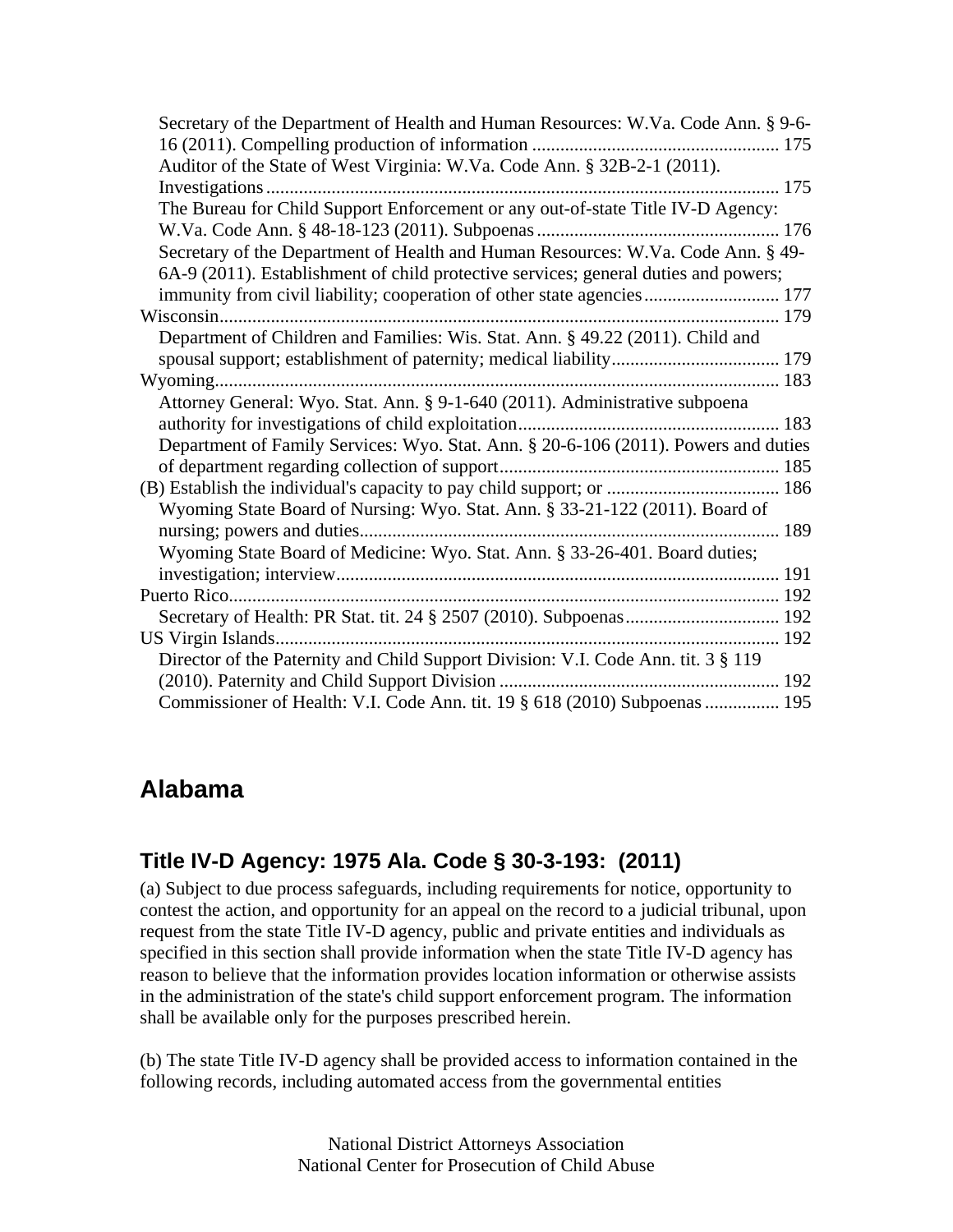maintaining the records:

(1) State and local governmental agency records for vital statistics including records of marriage, birth, paternity, death, and divorce.

(2) State and local tax and revenue agency records including information on residence address, employer, income, and assets.

(3) State and local governmental agency records concerning real and titled personal property including motor vehicles.

(4) State and local governmental agency records of employment.

(5) State and local governmental agency records of public assistance, food stamps, Medicaid, and Department of Corrections.

(6) State and local governmental agency records relating to law enforcement including, but not limited to, National Crime Information Center records.

(c) The state Title IV-D agency shall be provided access to state and local governmental or nongovernmental agency records of occupational and professional licenses and records concerning the ownership and control of corporations, partnerships, and other business entities.

(d) The state Title IV-D agency shall be provided information pursuant to an administrative subpoena issued by the Title IV-D agency to a public or private company or agency such as a utility or cable television company; provided that such information sought in the subpoena shall be limited to the address of individuals identified by the agency and the name and address of the employer of such individuals.

(e) No entity or individual shall be held liable in any civil or criminal action for disclosing any information to the state Title IV-D agency under this section or for any other action taken in good faith to comply with this section.

(f) The recipient of an administrative subpoena shall be permitted up to 30 calendar days to respond to such subpoena.

(g) The state Title IV-D agency may pay a reasonable fee to a private entity or individual for conducting a data match, records search, or other efforts to comply with an administrative subpoena. Such fee shall not exceed the actual costs incurred by the private entity or individual.

### **Alaska**

### **Child Support Services Agency: Alaska Stat. Ann. § 25.27.085 (2011)**

(a) The agency may subpoena persons, books, records, and documents to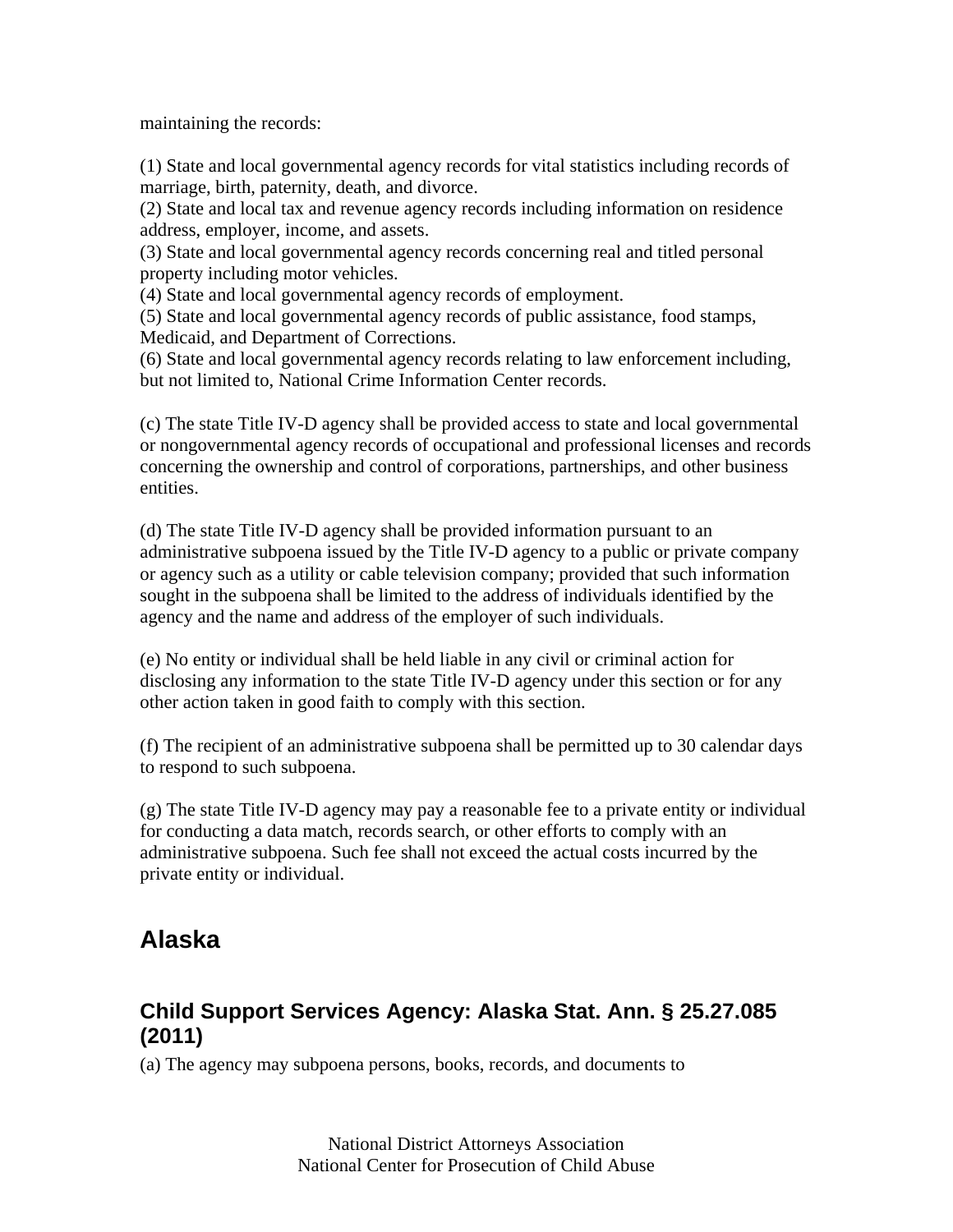(1) obtain any financial or other information needed to establish, modify, or enforce a child support order;

(2) determine the paternity of a child under AS 25.27.165; or

(3) disestablish the paternity of a child under AS 25.27.166.

(b) An administrative subpoena issued under this section shall be served in the manner provided for service of liens under AS 25.27.240. Proof of service may be completed according to Rule 5, Alaska Rules of Civil Procedure.

(c) A person who is issued an administrative subpoena shall be provided an opportunity to refuse to comply with it for good cause by filing a request for a conference with the agency in this state in the manner and within the time specified in regulations adopted by the agency. Good cause shall be limited to mistake in identity of the person or to a prohibition under law to release such information.

(d) After a conference requested under (c) of this section, the agency shall issue an order on the request relating to good cause. If the person continues to refuse to comply with the administrative subpoena, the agency in this state shall issue an order to impose a civil penalty of \$10 for each day of noncompliance with the subpoena.

(e) An order imposing a civil penalty under this section is a final administrative decision and may be appealed under AS 25.27.210.

(f) This section does not limit the ability of the agency to make other lawful requests for information.

 $(g)$  If a person fails to comply with a subpoena issued under this section, the agency may apply to the court for an order to compel obedience by proceedings for contempt as if the subpoena had been issued by a court.

#### **Department of Natural Resources: Alaska Stat. Ann. § 46.17.060 (2011)**

(a) If the department has given two weeks' written notice of intent to inspect a dam or reservoir and the owner refuses to allow the inspection, the department may seek a search warrant to allow the inspection. If the department has been refused inspection of drawings, operational records, or other information concerning a dam or reservoir, the department may seek an administrative subpoena compelling production of the drawings, operational records, or other information.

(b) If the department has reason to believe that a dam or reservoir may be unsafe or presents an imminent threat to life or property, the department may enter the dam or reservoir premises without notice.

### **Arizona**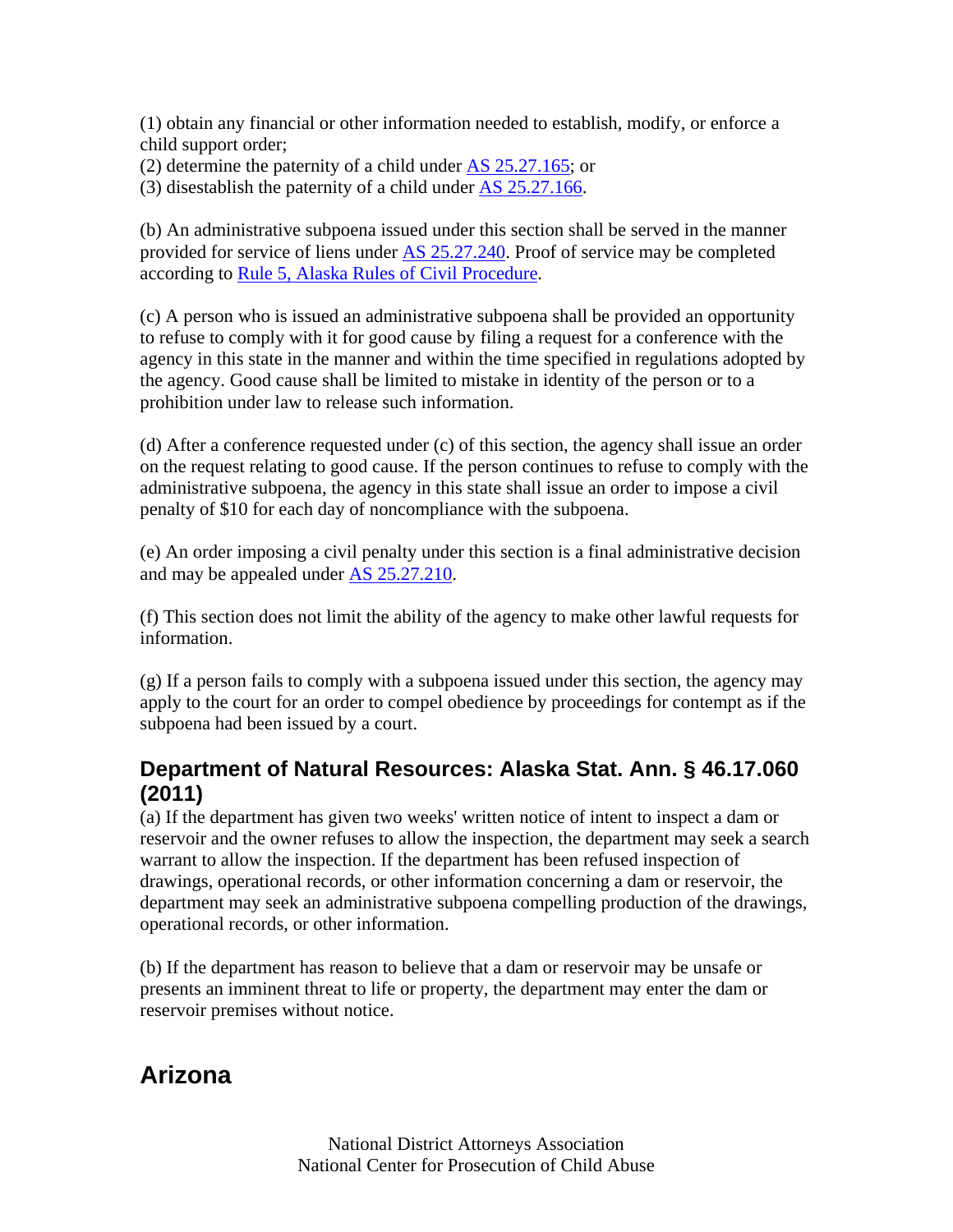### **Department of Economic Security: Ariz. Rev. Stat. Ann. § 25-520 (2011)**

**A.** In a title IV-D case the department or its agent may issue a subpoena to a person or entity believed to have information needed for the establishment of paternity or the establishment, modification or enforcement of a child support order, requiring appearance before the department or its agent and the production of all records or documents related to an investigation or child support proceeding.

**B.** The subpoena shall be served in the manner provided under applicable law or rules of procedure for the service of subpoenas in a civil action.

**C.** A person or entity that, without reasonable cause, fails to comply with the subpoena or that wilfully gives false information is subject to a civil penalty of not more than two hundred fifty dollars for each violation.

**D.** A civil penalty imposed by the department pursuant to subsection C of this section is subject to court review if the person or entity requests a review within fifteen business days after the department imposes the penalty.

**E.** A civil penalty imposed by the department on an obligor pursuant to this section may be referred to credit reporting agencies for up to seven years after the date of the order that imposed the penalty or until collected. The department shall not take this action until the time for a court review pursuant to subsection D of this section has elapsed.

**F.** A civil penalty imposed by the department operates as a final judgment without further action by the department. The department may collect the penalty through all available civil remedies. A civil judgment accrues interest pursuant to § 44-1201.

**G.** The department shall deposit, pursuant to §§ 35-146 and 35-147, monies collected under this section in the state general fund.

### **Department of Public Saftey: Ariz. Rev. Stat. Ann. § 36-2541**

**A.** Issuance and execution of administrative inspection warrants for purposes of this chapter shall be as follows:

1. A judge of a state court of record or any justice of the peace or magistrate within his jurisdiction and upon proper oath or affirmation showing probable cause may issue warrants for the purpose of conducting administrative inspections authorized by this chapter or rules adopted pursuant to this chapter and seizures of property appropriate to the inspections. For purposes of the issuance of administrative inspection warrants, probable cause exists upon showing a valid public interest in the effective enforcement of this chapter, or rules and regulations adopted pursuant to this chapter, sufficient to justify administrative inspection of the area, premises, building or conveyance in the circumstances specified in the application for the warrant.

2. A warrant shall issue only upon an affidavit of a peace officer or a member, officer or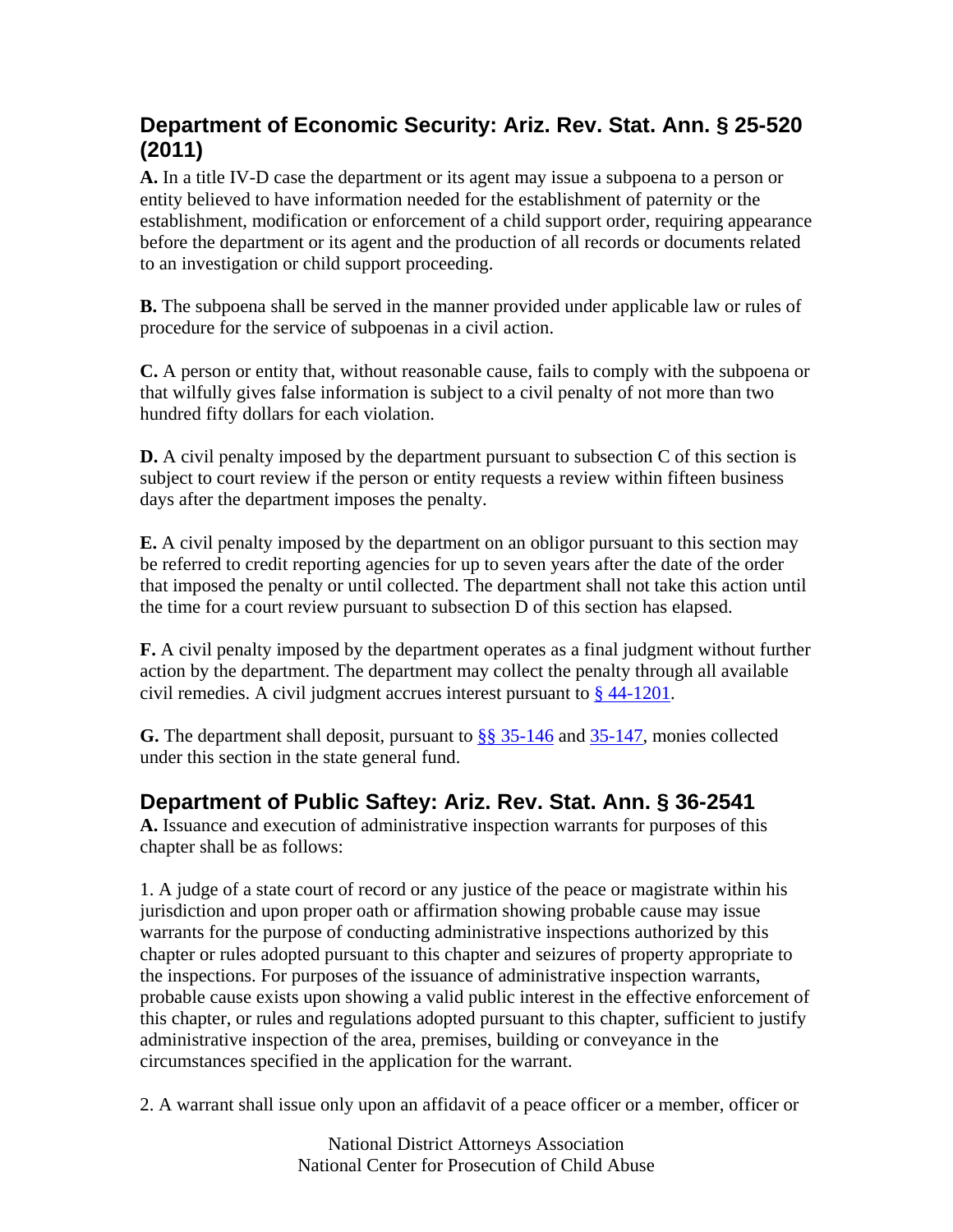employee of the board having knowledge of the facts alleged, sworn to before the judge or magistrate and establishing the grounds for issuing the warrant. If the judge or magistrate is satisfied that grounds for the application exist or that there is probable cause to believe they exist, such judge or magistrate shall issue a warrant identifying the area, premises, building or conveyance to be inspected, the purpose of the inspection and the type of property to be inspected, if any. The warrant shall:

(a) State the grounds for its issuance and the name of each person whose affidavit has been taken in support thereof.

(b) Be directed to a peace officer to execute it.

(c) Command the person to whom it is directed to inspect the area, premises, building or conveyance identified for the purpose specified and, if appropriate, direct the seizure of the property specified.

(d) Identify the item or types of property to be seized, if any.

(e) Direct that it be served during normal business hours and designate the judge or magistrate to whom it shall be returned.

3. A warrant issued pursuant to this section shall be executed and returned within ten days of its date unless, upon a showing of a need for additional time, the court orders otherwise. If property is seized pursuant to a warrant, a copy shall be given to the person from whom or from whose premises the property is taken, together with a receipt for the property taken. The return of the warrant shall be made promptly, accompanied by a written inventory of any property taken. The inventory shall be made in the presence of the person executing the warrant and of the person from whose possession or premises the property was taken, if present, or in the presence of at least one credible person other than the person executing the warrant. A copy of the inventory shall be delivered to the person from whom or from whose premises the property was taken and to the applicant for the warrant.

4. The judge or magistrate who has issued a warrant shall attach to such warrant a copy of the return and all papers returnable and file them with the clerk of the court in which the inspection was executed.

**B.** The board, its members, officers or employees and officers and employees of the department or other peace officers may make administrative inspections of controlled premises in accordance with the following provisions:

1. For purposes of this section only, "controlled premises" means:

(a) Places where persons registered or exempted from registration requirements under this chapter are required to keep records.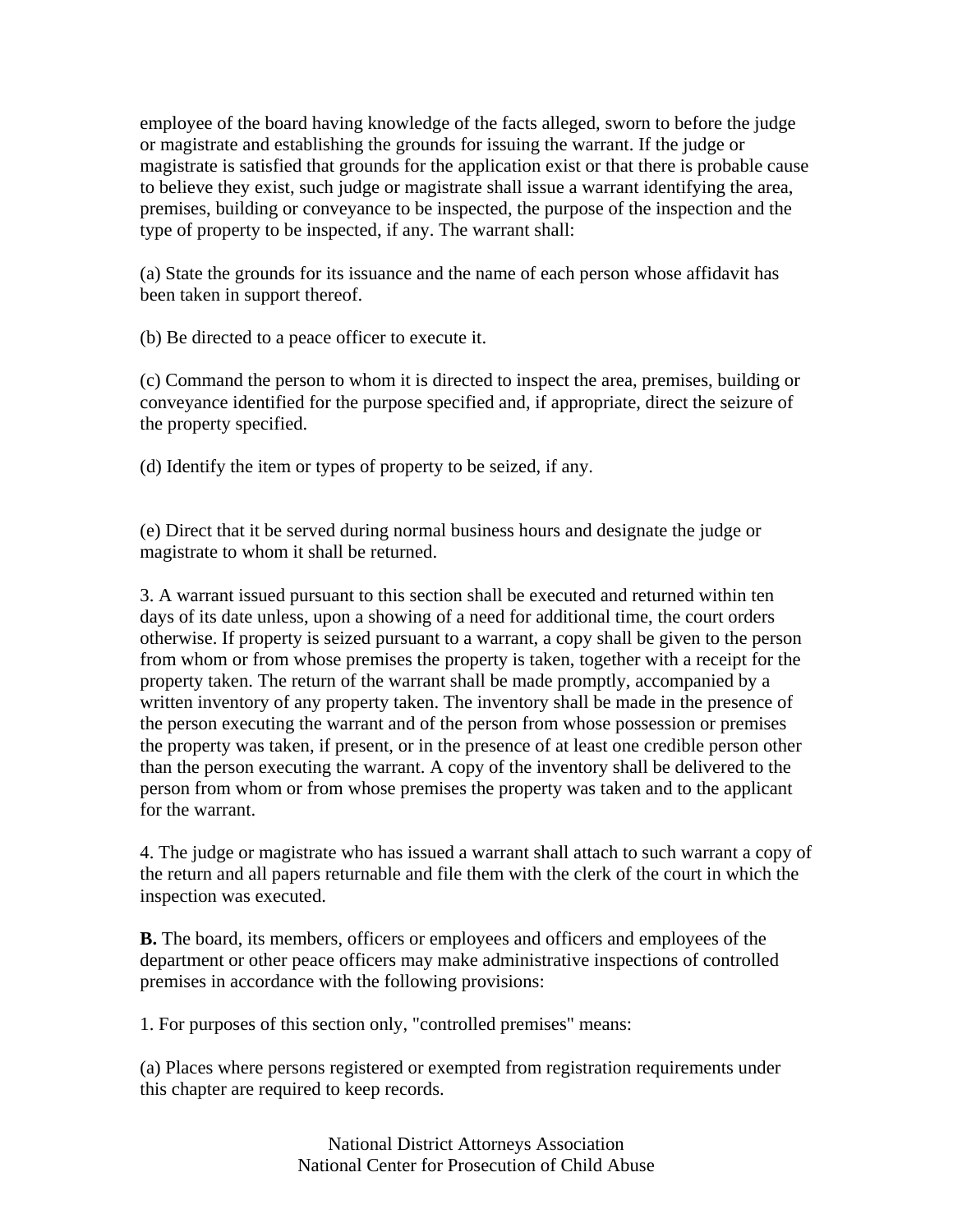(b) Places including factories, warehouses, establishments and conveyances in which persons registered or exempted from registration requirements under this chapter are permitted to hold, manufacture, compound, process, sell, deliver or otherwise dispose of any controlled substance.

2. When executing an administrative inspection warrant issued pursuant to subsection A of this section a peace officer may be accompanied by a member, officer or employee of the board, and upon presenting the warrant and appropriate credentials to the owner, operator or agent in charge they may enter controlled premises for the purpose of conducting an administrative inspection.

3. When authorized by an administrative inspection warrant, such officer or employee may:

(a) Inspect and copy records required by this chapter to be kept.

(b) Inspect, within reasonable limits and in a reasonable manner, controlled premises and all pertinent equipment, finished and unfinished material, containers and labeling found in such premises and, except as provided in paragraph 5 of this subsection, all other things, including records, files, papers, processes, controls and facilities bearing on any violation of this chapter.

(c) Inventory any stock of any controlled substance and obtain samples of such substance.

4. This section does not prevent the inspection without a warrant of books and records pursuant to an administrative subpoena nor does it prevent entries and administrative inspections, including seizures of property, without a warrant:

(a) If the owner, operator or agent in charge of the controlled premises consents.

(b) In situations presenting imminent danger to health or safety.

(c) In situations involving inspection of conveyances if there is reasonable cause to believe that the mobility of the conveyance makes it impracticable to obtain a warrant.

(d) In any other exceptional or emergency circumstance where time or opportunity to apply for a warrant is lacking.

(e) In all other situations in which a warrant is not constitutionally required.

5. An inspection authorized by this section shall not extend to financial data, sales data, other than shipment data, or pricing data unless the owner, operator or agent in charge of the controlled premises consents in writing.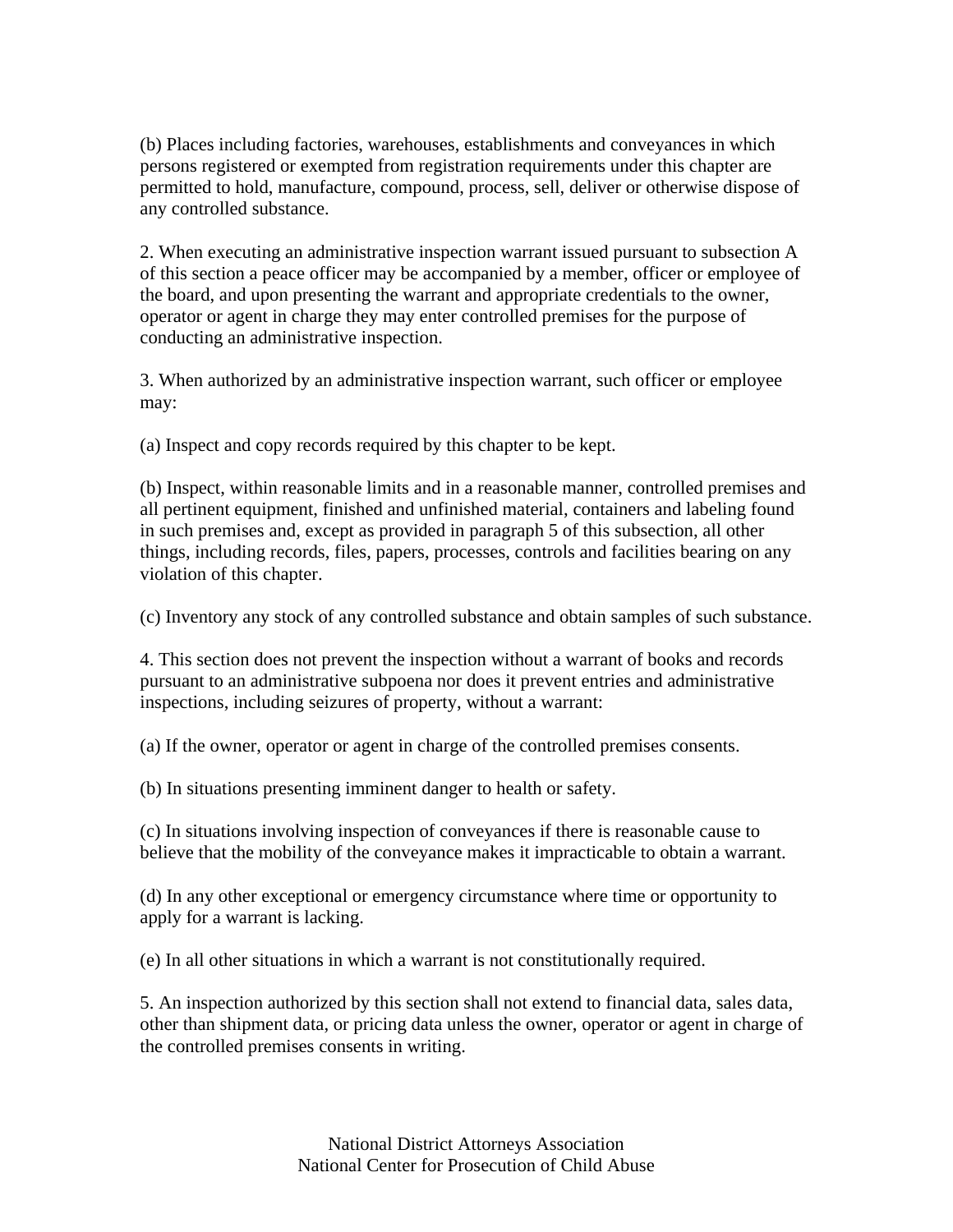### **Arkansas**

### **Arkansas Department of Environmental Quality: 12 Ark. Code Ann. § 8-1-107 (2011)**

the warrant. A copy of the inventory shall be delivered to the person from whom or from whose facility the documents were taken. The seized documents shall be copied as soon as feasible under circumstances preserving their authenticity, then returned to the person from whom the documents were taken;

(4) The warrant may authorize the taking of samples of materials generated, stored, or treated at the facility, or of the water, air, or soils within the facility's control or that may have been affected by the facility's operations. The person executing the warrant shall prepare an inventory of all samples taken. In any inspection conducted pursuant to an administrative warrant in which such samples are taken, the department shall make split samples available to the person whose facility is being inspected;

(5) A warrant issued pursuant to this section must be executed and returned within ten (10) days of its date unless, upon a showing of a need for additional time, the court orders otherwise. The return of the warrant shall be made promptly, accompanied by a written inventory of any documents or samples taken;

(6) The judge or magistrate who has issued a warrant shall attach thereto a copy of the return and all papers returnable in connection therewith and file them with the clerk of the circuit court for the judicial district in which the inspection was made;

(7) This subsection does not prevent the inspection without a warrant of books and records pursuant to an administrative subpoena issued in accordance with duly adopted administrative procedures; and

(8) A copy of the warrant and all supporting affidavits shall be provided to the person served, or left at the entry of the facility inspected.

(e) ADMINISTRATIVE WARRANTS--EXCEPTIONS. Notwithstanding the previous subsection, an administrative warrant shall not be required for any inspection, including the review and copying of documents and taking of samples, under the following circumstances:

(1) For pervasively regulated facilities or activities as defined by this section whose permit, license, certification, or operational approval from the department provides notice that the department may inspect regulated activities to assure compliance. If the department has reason to believe that a violation of any law has or is occurring, the basis for such belief shall be communicated at the time of the inspection;

(2) If the owner, operator, or agent in charge of the facility consents;

(3) In situations presenting imminent danger to public health and safety or the environment;

(4) In situations involving inspection of conveyances, if there is reasonable cause to believe that the mobility of the conveyance makes it impracticable to obtain a warrant; (5) In any other exception or emergency circumstance when time or opportunity to apply for a warrant is lacking;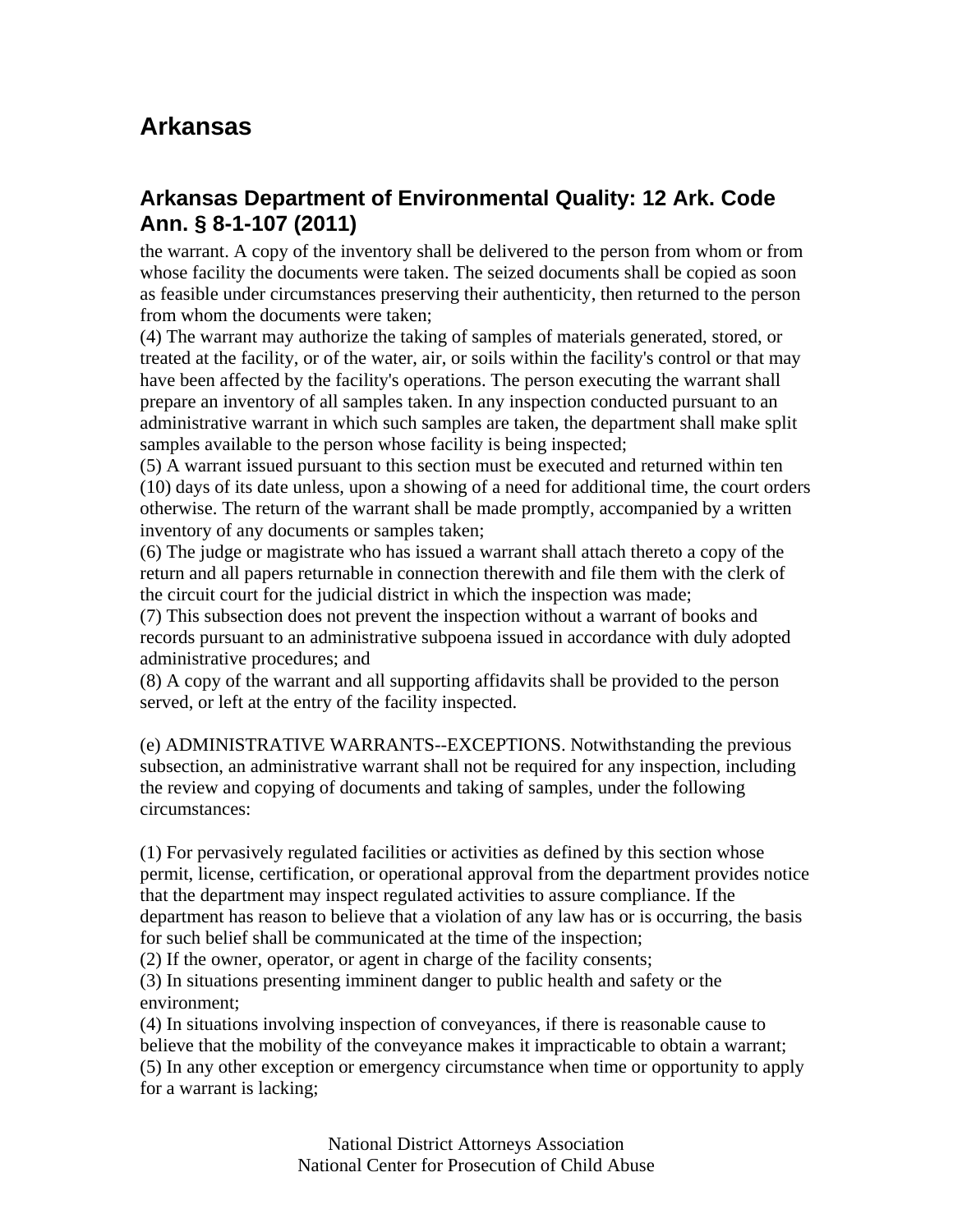(6) In situations involving conditions that may be observed in an open field, from an area practically open to public access, or in plain view; or (7) In all other situations in which a warrant is not constitutionally required.

(f) PENALTIES. Any willful and unjustified refusal of right of entry and inspection to department personnel as set out in this section shall constitute a misdemeanor subject to a fine of up to twenty-five thousand dollars (\$25,000) or civil penalties up to twenty-five thousand dollars (\$25,000).

### **Office of Child Support Enforcement: 13 Ark. Code Ann. § 9-14- 207 (2011)**

(a) The Administrator of the Office of Child Support Enforcement of the Revenue Division of the Department of Finance and Administration is authorized to enter into cooperative agreements with county judges, court clerks, and prosecuting attorneys concerning the establishment, enforcement, collection, monitoring, and distribution of support obligations.

(b) The administrator is further authorized to appoint child support officers, in counties where the court grants at least two thousand five hundred (2,500) divorces each year, as law enforcement officers in the duties and obligations as set forth in §  $9-14-206(c)$ .

(c)(1) The administrator or his or her designee is authorized to issue an administrative subpoena for any financial or other information needed to establish, modify, or enforce a child support order to any individual or organization reasonably believed to have information on the financial resources of a parent or presumed or alleged father.

(2) A court may compel compliance with an administrative subpoena, impose penalties as authorized by  $\S 9-14-208(c)$ , and award attorney's fees and costs to the Office of Child Support Enforcement of the Revenue Division of the Department of Finance and Administration upon proof that an individual or organization failed to comply with the subpoena without cause.

(3) Subpoenas issued pursuant to the authority of the office shall be substantially in the following form:

"The State of Arkansas to the Sheriff of .......... County: You are commanded to subpoena .......... (name), regarding a proceeding before the Office of Child Support Enforcement to be held at .......... (address) on the ... day of .........., 20..., ..., and produce the following books, records, or other documents, to wit: .........., in the matter of .......... (style of proceeding), being conducted under the authority of ........... WITNESS, my hand and seal this ... day of .........., 20....

...............................................................................

Administrator, Office of Child Support Enforcement"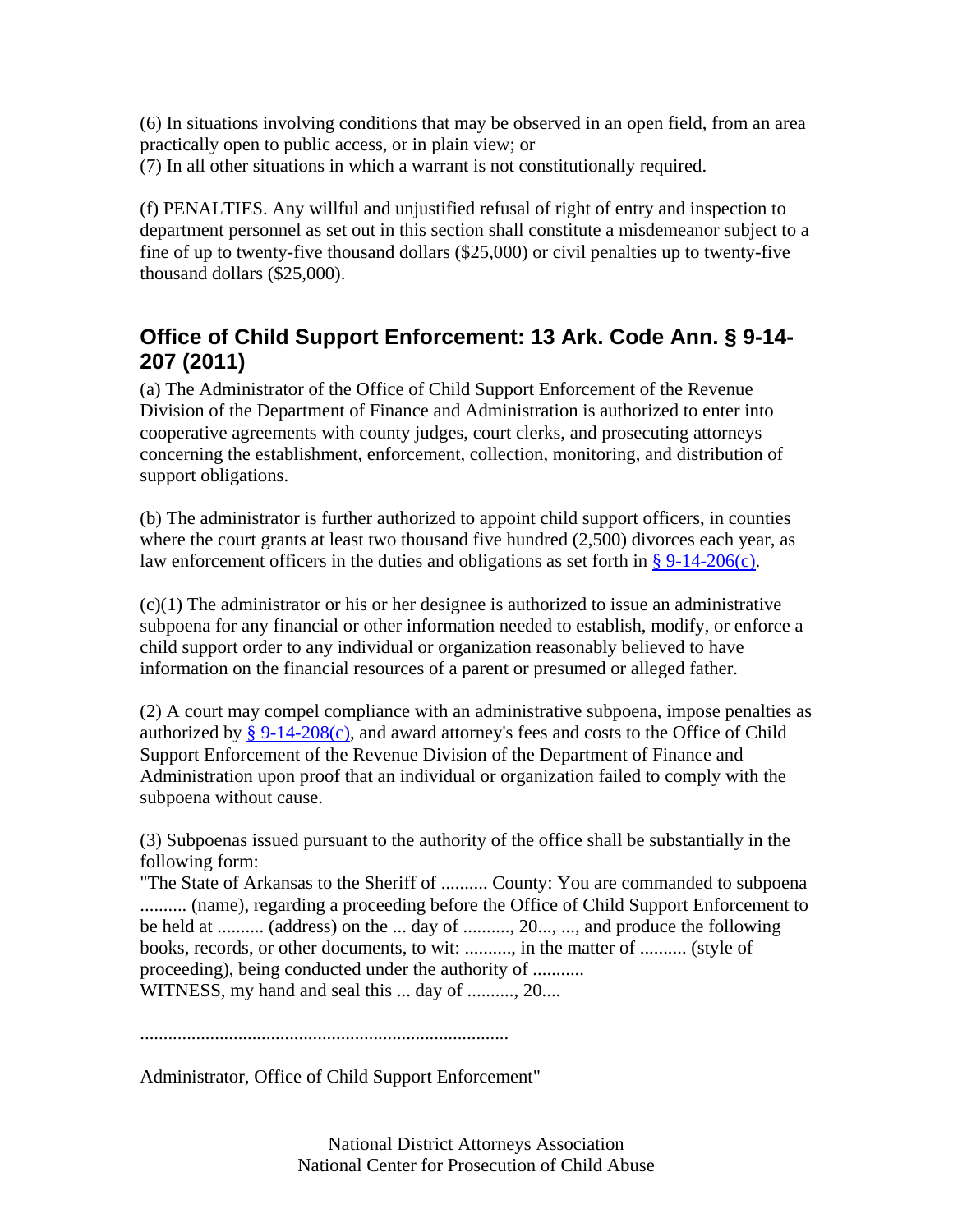(d)(1) Subpoenas provided for in this section shall be served in the manner as now provided by law and returned and a record made and kept by the office.

(2) The fees and mileage of officers serving the subpoenas and witnesses in answer to subpoenas shall be the same as now provided by law.

### **California**

#### **California Parent Locator Service and Central Registry / California Child Support Automation System: West's Ann. Cal. Fam. Code § 17506 (2011)**

(a) There is in the department a California Parent Locator Service and Central Registry that shall collect and disseminate all of the following, with respect to any parent, putative parent, spouse, or former spouse:

(1) The full and true name of the parent together with any known aliases.

(2) Date and place of birth.

(3) Physical description.

(4) Social security number.

(5) Employment history and earnings.

(6) Military status and Veterans Administration or military service serial number.

(7) Last known address, telephone number, and date thereof.

(8) Driver's license number, driving record, and vehicle registration information.

(9) Criminal, licensing, and applicant records and information.

 $(10)(A)$  Any additional location, asset, and income information, including income tax return information obtained pursuant to Section 19285.1 of the Revenue and Taxation Code, and to the extent permitted by federal law, the address, telephone number, and social security number obtained from a public utility, cable television corporation, a provider of electronic digital pager communication, or a provider of mobile telephony services that may be of assistance in locating the parent, putative parent, abducting, concealing, or detaining parent, spouse, or former spouse, in establishing a parent and child relationship, in enforcing the child support liability of the absent parent, or enforcing the spousal support liability of the spouse or former spouse to the extent required by the state plan pursuant to Section 17604.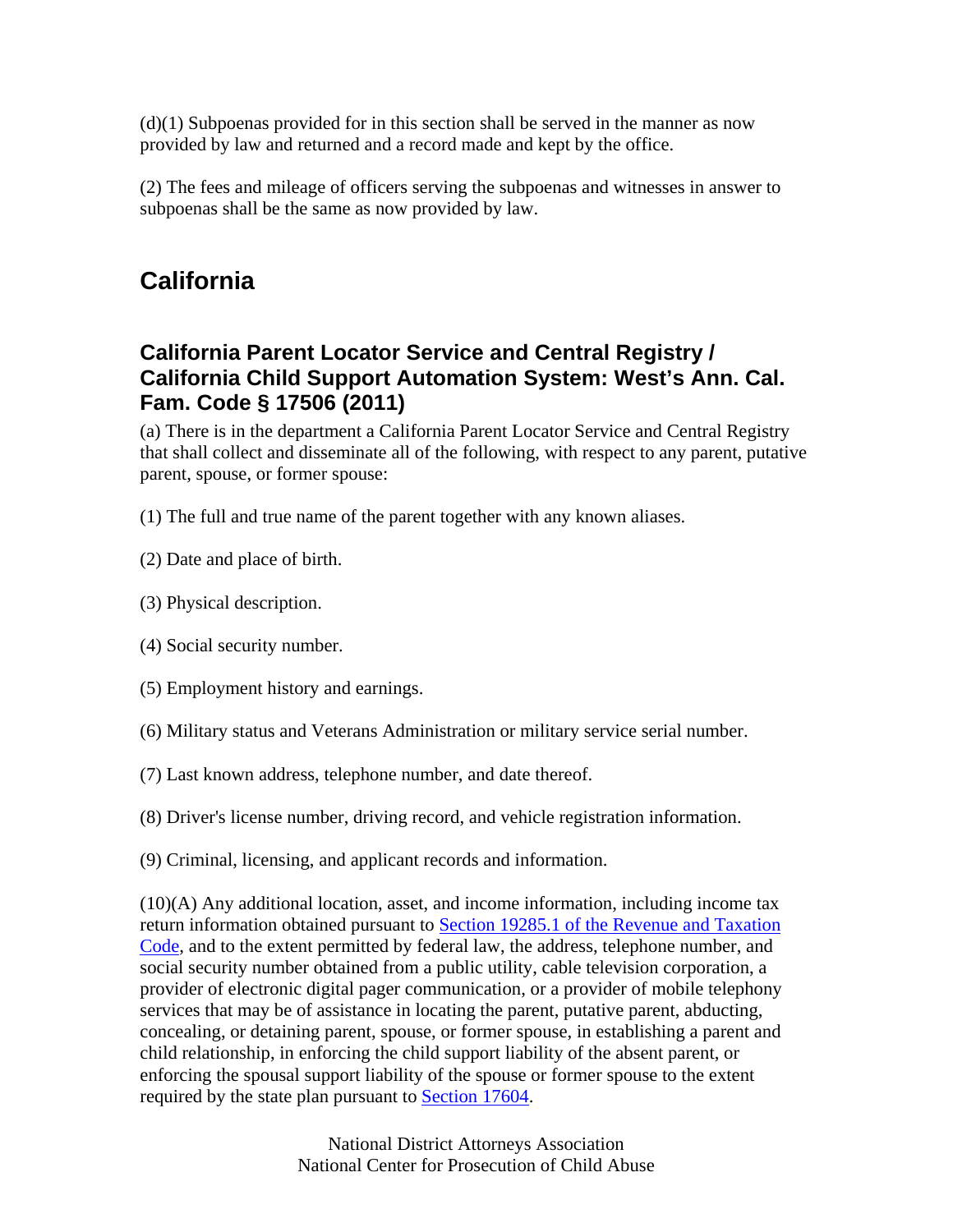(B) For purposes of this subdivision, "income tax return information" means all of the following regarding the taxpayer:

(i) Assets.

- (ii) Credits.
- (iii) Deductions.
- (iv) Exemptions.
- (v) Identity.
- (vi) Liabilities.
- (vii) Nature, source, and amount of income.
- (viii) Net worth.
- (ix) Payments.
- (x) Receipts.
- (xi) Address.
- (xii) Social security number.

(b) Pursuant to a letter of agreement entered into between the Department of Child Support Services and the Department of Justice, the Department of Child Support Services shall assume responsibility for the California Parent Locator Service and Central Registry. The letter of agreement shall, at a minimum, set forth all of the following:

(1) Contingent upon funding in the Budget Act, the Department of Child Support Services shall assume responsibility for leadership and staff of the California Parent Locator Service and Central Registry commencing July 1, 2003.

(2) All employees and other personnel who staff or provide support for the California Parent Locator Service and Central Registry shall, at the time of the transition, at their option, become the employees of the Department of Child Support Services at their existing or equivalent classification, salaries, and benefits.

(3) Until the department's automation system for the California Parent Locator Service and Central Registry functions is fully operational, the department shall use the automation system operated by the Department of Justice.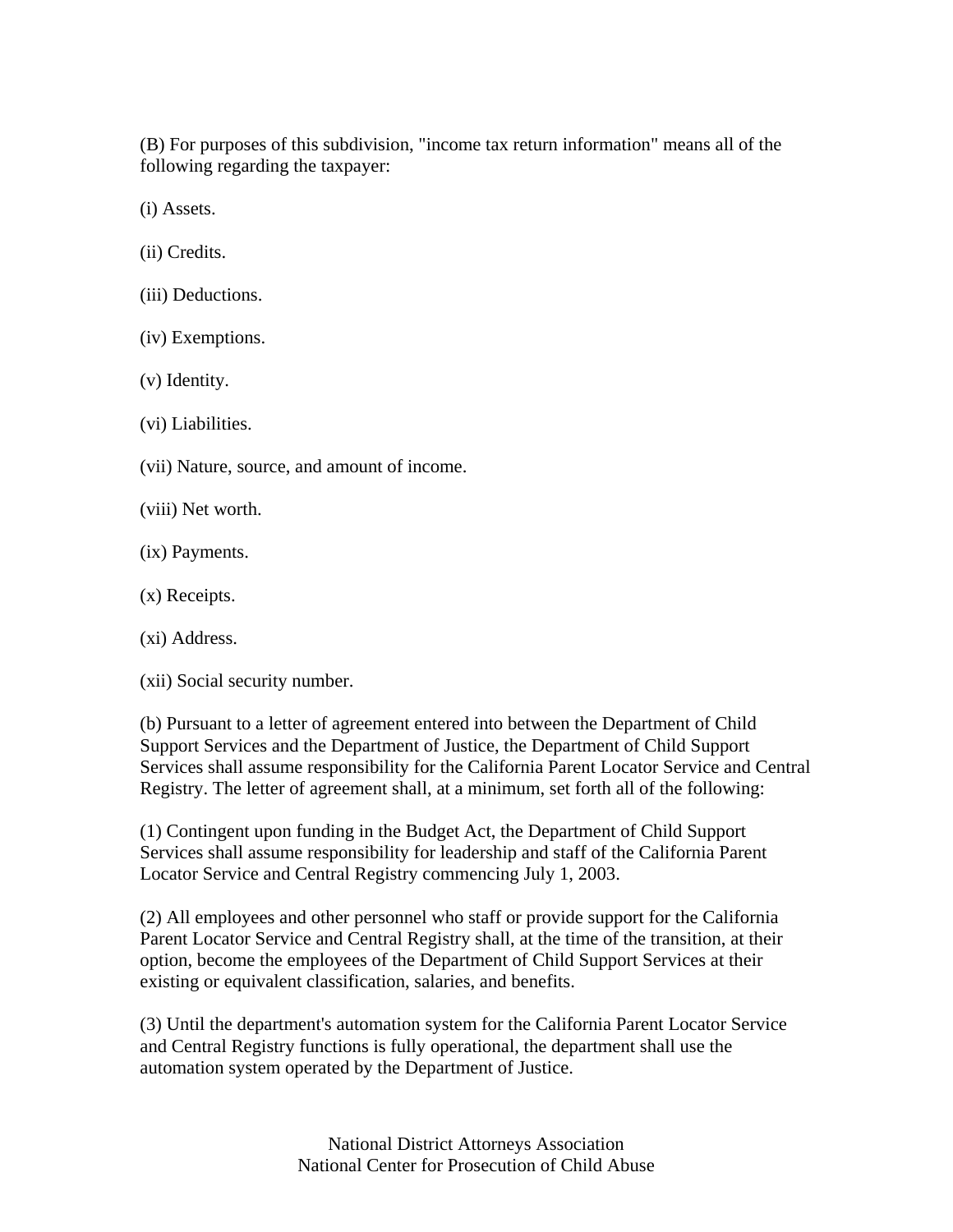(4) Any other provisions necessary to ensure continuity of function and meet or exceed existing levels of service.

(c) To effectuate the purposes of this section, the California Child Support Automation System, the California Parent Locator Service and Central Registry, and the Franchise Tax Board shall utilize the federal Parent Locator Service to the extent necessary, and may request and shall receive from all departments, boards, bureaus, or other agencies of the state, or any of its political subdivisions, and those entities shall provide, that assistance and data that will enable the Department of Child Support Services and other public agencies to carry out their powers and duties to locate parents, spouses, and former spouses, and to identify their assets, to establish parent-child relationships, and to enforce liability for child or spousal support, and for any other obligations incurred on behalf of children, and shall also provide that information to any local child support agency in fulfilling the duties prescribed in Section 270 of the Penal Code, and in Chapter 8 (commencing with Section 3130) of Part 2 of Division 8 of this code, relating to abducted, concealed, or detained children. The California Child Support Automation System shall be entitled to the same cooperation and information as the California Parent Locator Service and Central Registry to the extent allowed by law. The California Child Support Automation System shall be allowed access to criminal record information only to the extent that access is allowed by state and federal law.

(d)(1) To effectuate the purposes of this section, and notwithstanding any other provision of California law, regulation, or tariff, and to the extent permitted by federal law, the California Parent Locator Service and Central Registry and the California Child Support Automation System may request and shall receive from public utilities, as defined in Section 216 of the Public Utilities Code, customer service information, including the full name, address, telephone number, date of birth, employer name and address, and social security number of customers of the public utility, to the extent that this information is stored within the computer database of the public utility.

(2) To effectuate the purposes of this section, and notwithstanding any other provision of California law, regulation, or tariff, and to the extent permitted by federal law, the California Parent Locator Service and Central Registry and the California Child Support Automation System may request and shall receive from cable television corporations, as defined in **Section 216.4 of the Public Utilities Code**, the providers of electronic digital pager communication, as defined in Section 629.51 of the Penal Code, and the providers of mobile telephony services, as defined in Section 224.4 of the Public Utilities Code, customer service information, including the full name, address, telephone number, date of birth, employer name and address, and social security number of customers of the cable television corporation, customers of the providers of electronic digital pager communication, and customers of the providers of mobile telephony services.

(3) In order to protect the privacy of utility, cable television, electronic digital pager communication, and mobile telephony service customers, a request to a public utility, cable television corporation, provider of electronic digital pager communication, or provider of mobile telephony services for customer service information pursuant to this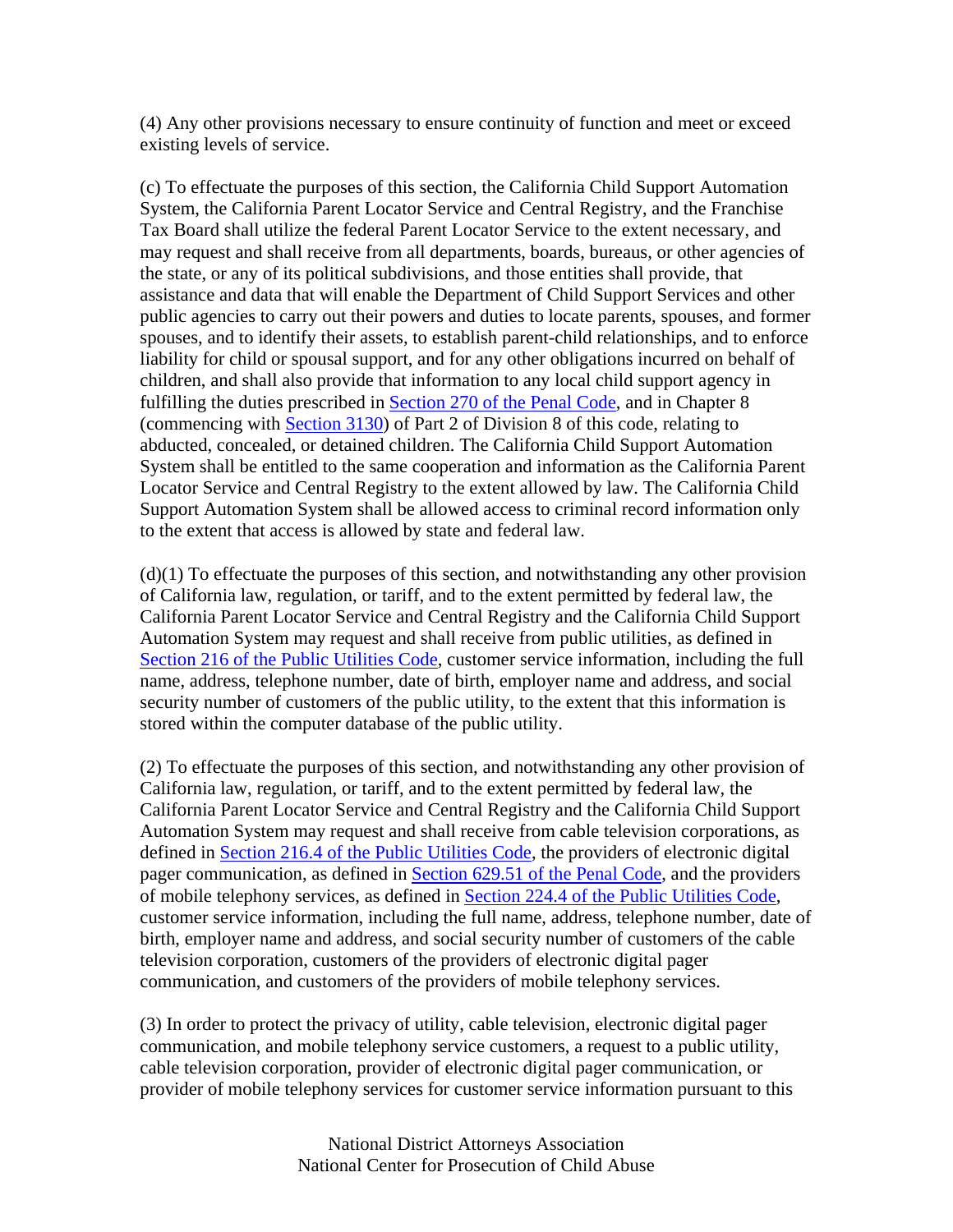section shall meet the following requirements:

(A) Be submitted to the public utility, cable television corporation, provider of electronic digital pager communication, or provider of mobile telephony services in writing, on a transmittal document prepared by the California Parent Locator Service and Central Registry or the California Child Support Automation System and approved by all of the public utilities, cable television corporations, providers of electronic digital pager communication, and providers of mobile telephony services. The transmittal shall be deemed to be an administrative subpoena for customer service information.

(B) Have the signature of a representative authorized by the California Parent Locator Service and Central Registry or the California Child Support Automation System.

(C) Contain at least three of the following data elements regarding the person sought:

(i) First and last name, and middle initial, if known.

- (ii) Social security number.
- (iii) Driver's license number.
- (iv) Birth date.
- (v) Last known address.
- (vi) Spouse's name.

(D) The California Parent Locator Service and Central Registry and the California Child Support Automation System shall ensure that each public utility, cable television corporation, provider of electronic digital pager communication services, and provider of mobile telephony services has at all times a current list of the names of persons authorized to request customer service information.

(E) The California Child Support Automation System and the California Parent Locator Service and Central Registry shall ensure that customer service information supplied by a public utility, cable television corporation, providers of electronic digital pager communication, or provider of mobile telephony services is applicable to the person who is being sought before releasing the information pursuant to subdivision (d).

(4) During the development of the California Child Support Automation System, the department shall determine the necessity of additional locate sources, including those specified in this section, based upon the cost-effectiveness of those sources.

(5) The public utility, cable television corporation, electronic digital pager communication provider, or mobile telephony service provider may charge a fee to the California Parent Locator Service and Central Registry or the California Child Support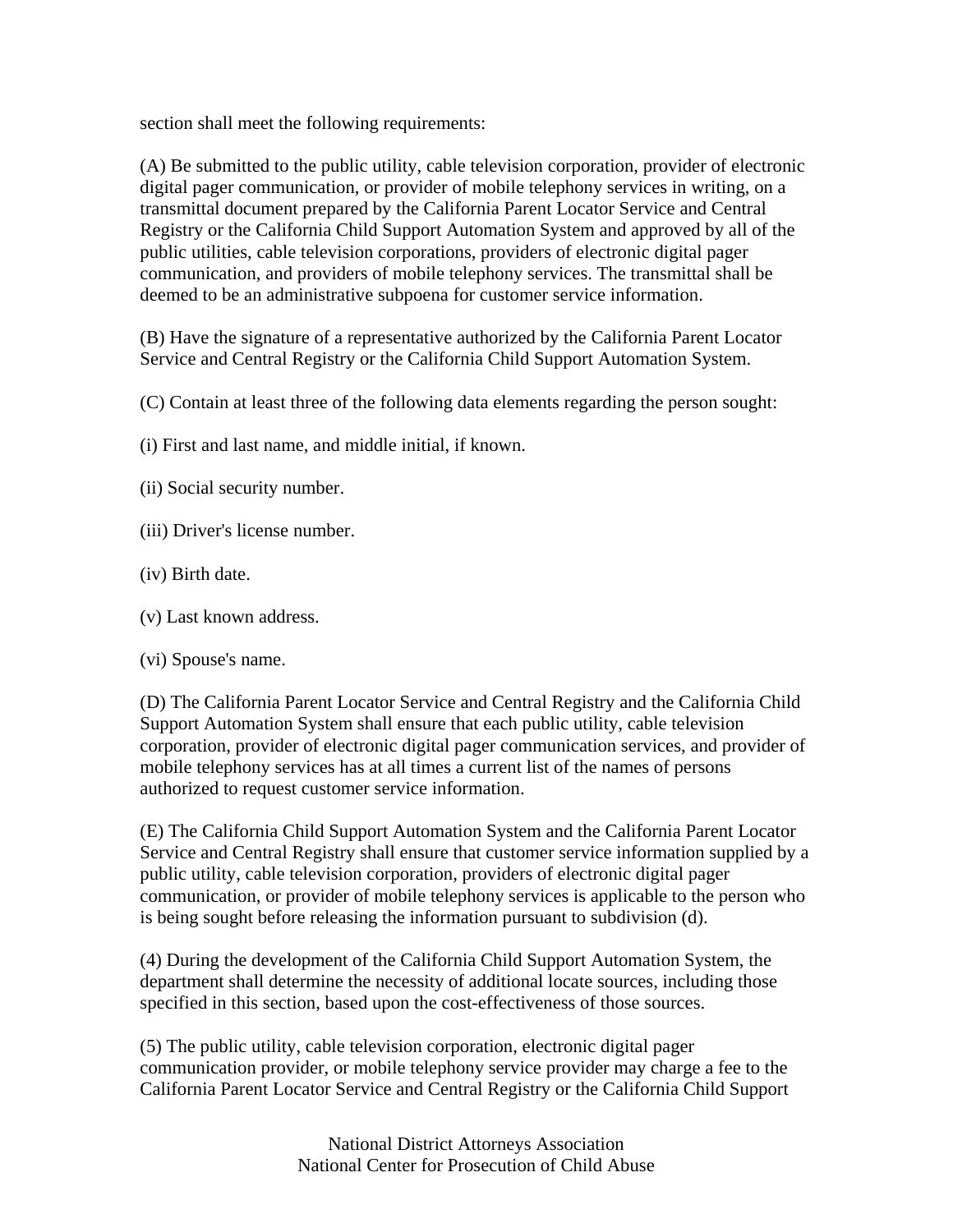Automation System for each search performed pursuant to this subdivision to cover the actual costs to the public utility, cable television corporation, electronic digital pager communication provider, or mobile telephony service provider for providing this information.

(6) No public utility, cable television corporation, electronic digital pager communication provider, or mobile telephony service provider or official or employee thereof, shall be subject to criminal or civil liability for the release of customer service information as authorized by this subdivision.

(e) Notwithstanding Section 14202 of the Penal Code, any records established pursuant to this section shall be disseminated only to the Department of Child Support Services, the California Child Support Automation System, the California Parent Locator Service and Central Registry, the parent locator services and central registries of other states as defined by federal statutes and regulations, a local child support agency of any county in this state, and the federal Parent Locator Service. The California Child Support Automation System shall be allowed access to criminal offender record information only to the extent that access is allowed by law.

(f)(1) At no time shall any information received by the California Parent Locator Service and Central Registry or by the California Child Support Automation System be disclosed to any person, agency, or other entity, other than those persons, agencies, and entities specified pursuant to Section 17505, this section, or any other provision of law.

(2) This subdivision shall not otherwise affect discovery between parties in any action to establish, modify, or enforce child, family, or spousal support, that relates to custody or visitation.

(g)(1) The Department of Justice, in consultation with the Department of Child Support Services, shall promulgate rules and regulations to facilitate maximum and efficient use of the California Parent Locator Service and Central Registry. Upon implementation of the California Child Support Automation System, the Department of Child Support Services shall assume all responsibility for promulgating rules and regulations for use of the California Parent Locator Service and Central Registry.

(2) The Department of Child Support Services, the Public Utilities Commission, the cable television corporations, providers of electronic digital pager communication, and the providers of mobile telephony services shall develop procedures for obtaining the information described in subdivision (c) from public utilities, cable television corporations, providers of electronic digital pager communication, and providers of mobile telephony services and for compensating the public utilities, cable television corporations, providers of electronic digital pager communication, and providers of mobile telephony services for providing that information.

(h) The California Parent Locator Service and Central Registry may charge a fee not to exceed eighteen dollars (\$18) for any service it provides pursuant to this section that is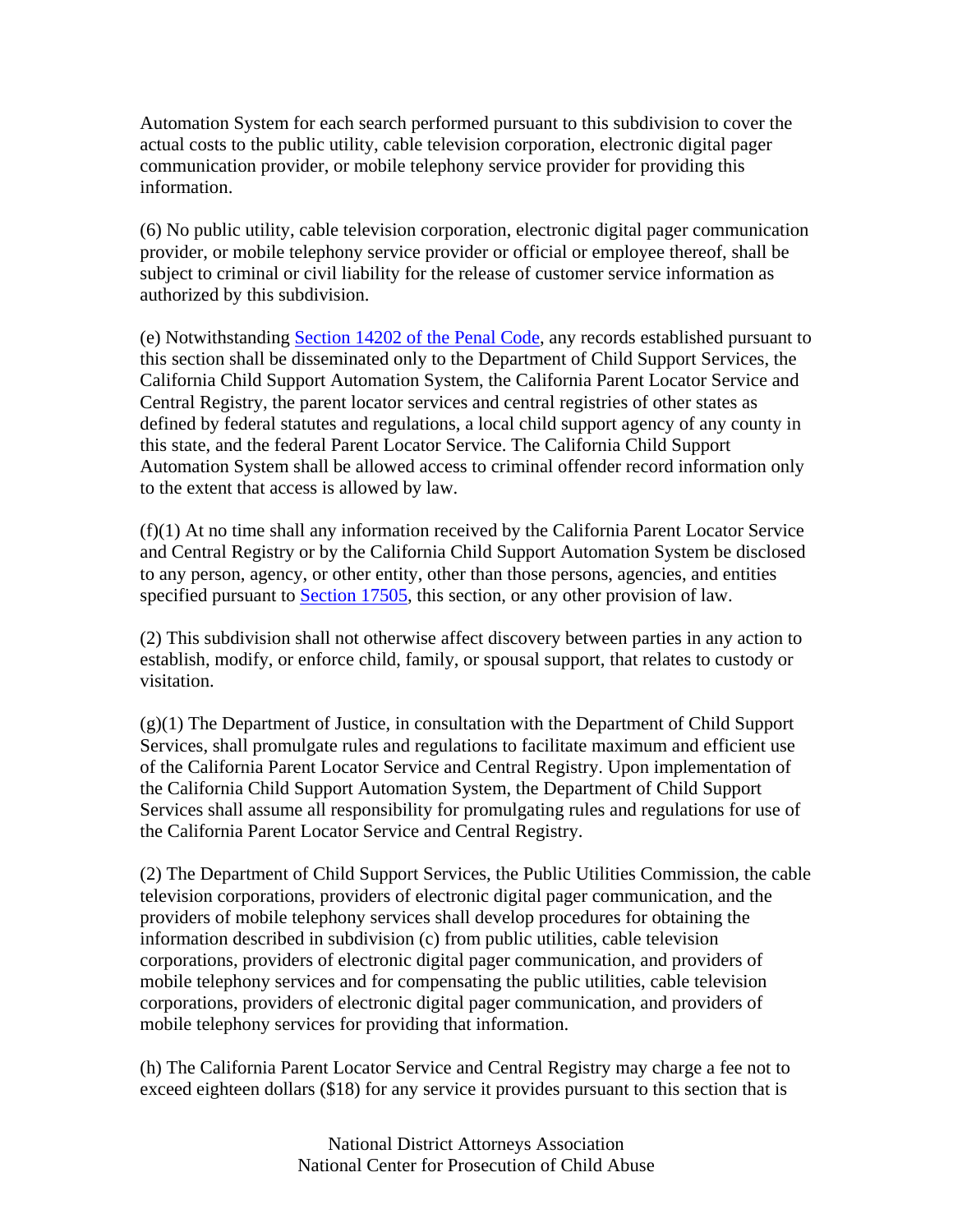not performed or funded pursuant to Section 651 and following of Title 42 of the United States Code.

(i) This section shall be construed in a manner consistent with the other provisions of this article.

#### **Generally Every State or Local Agency (See Definitions [7470] and then [7474]): West's Ann. Cal. Gov. Code § 7470 (2011)**  For the purposes of this chapter:

(a) The term "financial institution" includes state and national banks, state and federal savings associations, trust companies, industrial loan companies, and state and federal credit unions. Such term shall not include a title insurer while engaging in the conduct of the "business of title insurance" as defined by Section 12340.3 of the Insurance Code, an underwritten title company, or an escrow company.

(b) The term "financial records" means any original or any copy of any record or document held by a financial institution pertaining to a customer of the financial institution.

(c) The term "person" means an individual, partnership, corporation, limited liability company, association, trust or any other legal entity.

(d) The term "customer" means any person who has transacted business with or has used the services of a financial institution or for whom a financial institution has acted as a fiduciary.

(e) The term "state agency" means every state office, officer, department, division, bureau, board, and commission or other state agency, including the Legislature.

(f) The term "local agency" includes a county; city, whether general law or chartered; city and county; school district; municipal corporation; district; political subdivision; or any board, commission or agency thereof; or other local public agency.

(g) The term "supervisory agency" means any of the following:

(1) The Department of Financial Institutions.

(2) The Controller.

(3) The Administrator of Local Agency Security.

(4) The Department of Real Estate.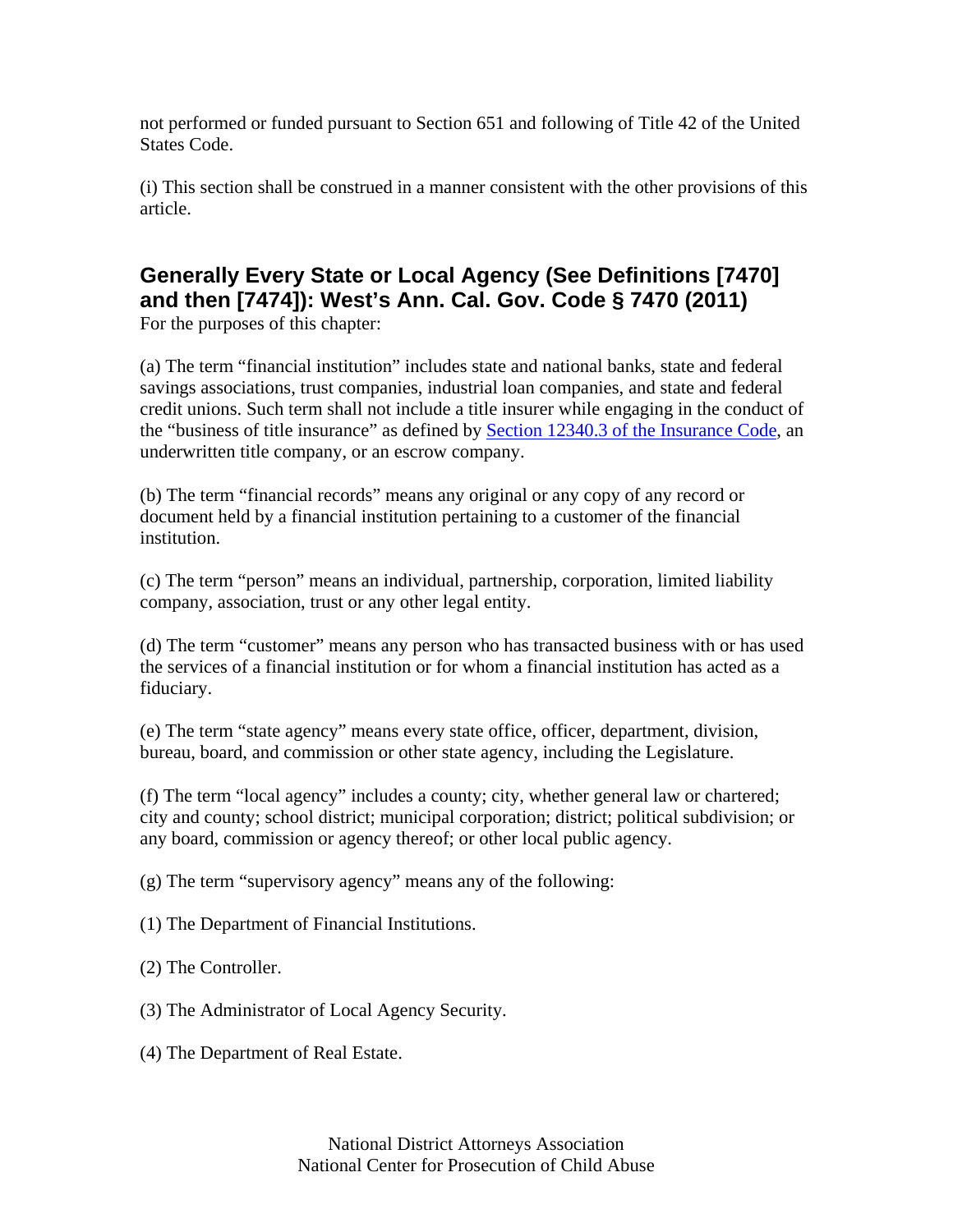(5) The Department of Insurance.

(h) The term "investigation" includes, but is not limited to, any inquiry by a peace officer, sheriff, or district attorney, or any inquiry made for the purpose of determining whether there has been a violation of any law enforceable by imprisonment, fine, or monetary liability.

(i) The term "subpoena" includes subpoena duces tecum.

West's Ann. Cal. Gov. Code § 7474 (2011)

(a) An officer, employee, or agent of a state or local agency or department thereof, may obtain financial records under paragraph (2) of subdivision (a) of Section 7470 pursuant to an administrative subpoena or summons otherwise authorized by law and served upon the financial institution only if:

(1) The person issuing such administrative summons or subpoena has served a copy of the subpoena or summons on the customer pursuant to Chapter 4 (commencing with Section 413.10) of Title 5 of Part 2 of the Code of Civil Procedure, which copy may be served by an employee of the state or local agency or department thereof; and

(2) The subpoena or summons includes the name of the agency or department in whose name the subpoena or summons is issued and the statutory purpose for which the information is to be obtained; and

(3) Ten days after service pass without the customer giving notice to the financial institution that the customer has moved to quash the subpoena.

(b)(1) In issuing an administrative subpoena or summons pursuant to subdivision (a), the Attorney General or the Commissioner of Corporations pursuant to the enforcement of statutes within his jurisdiction, or the district attorney of any county in connection with investigations of violations of antitrust law as authorized by Section 16759 of the Business and Professions Code, may petition a court of competent jurisdiction in the county in which the records are located, and the court, upon a showing of a reasonable inference that a law subject to the jurisdiction of the petitioning agency has been or is about to be violated, may order that service upon the customer pursuant to paragraph (1) of subdivision (a) and the 10-day period provided for in paragraph (3) of subdivision (a) be waived or shortened. For the purpose of this subdivision, an "inference" is a deduction that may reasonably be drawn by the Attorney General, the Commissioner of Corporations, or the district attorney from facts relevant to the investigation.

(2) Such petition may be presented to the court in person or by telephoned oral statement which shall be recorded and transcribed. In the case of telephonic petition, the recording of the sworn oral statement and the transcribed statement shall be certified by the magistrate receiving it and shall be filed with the clerk of the court.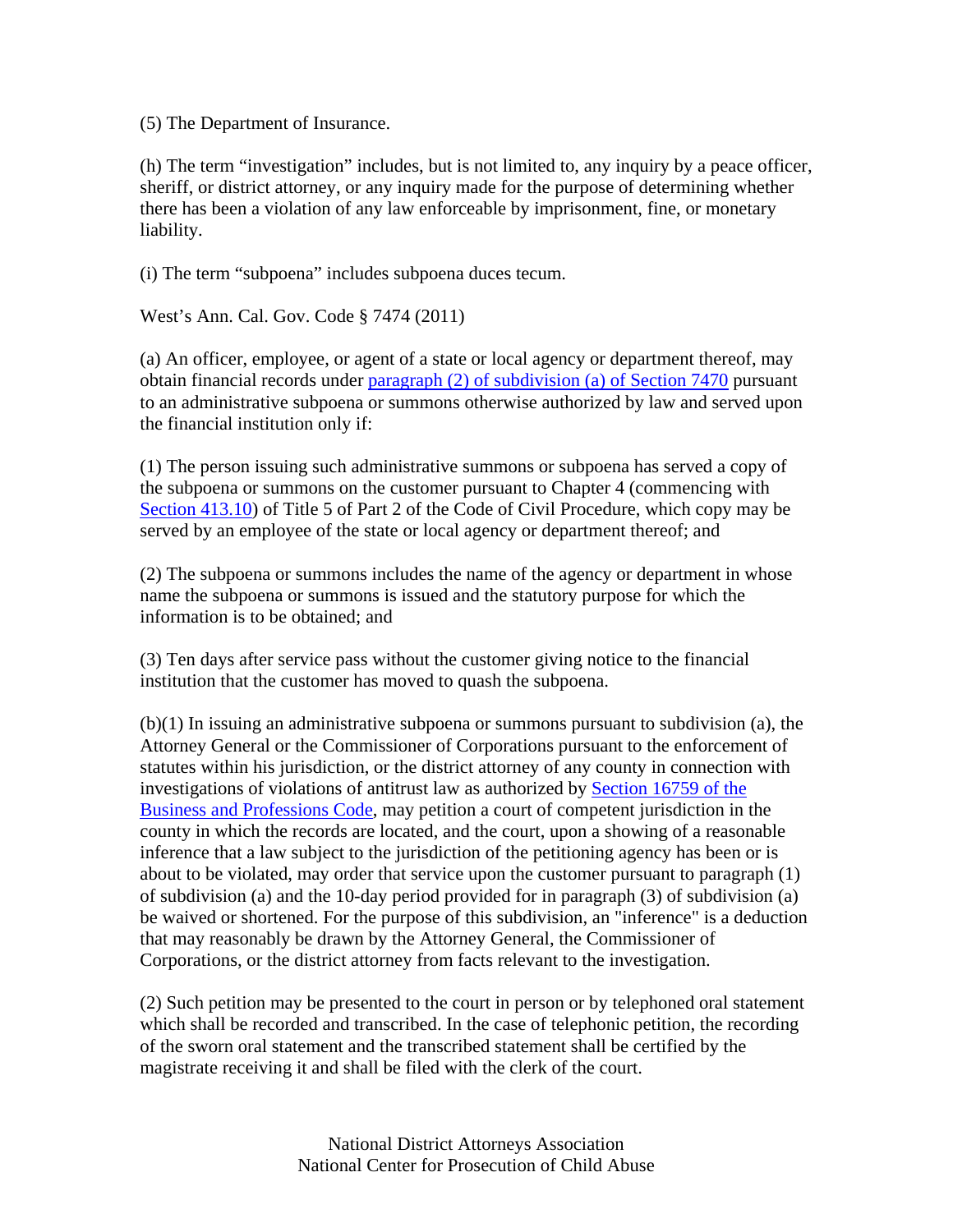(3) Where the court grants such petition, the court shall order the petitioning agency to notify the customer in writing of the examination of records within a period to be determined by the court but not to exceed 60 days of the agency's receipt of any of the customer's financial records. The notice shall specify the information otherwise required by paragraph (2) of subdivision (a), and shall also specify the financial records which were examined pursuant to the administrative subpoena or summons. Upon renewed petition, the time of notification may be extended for an additional 30-day period upon good cause to believe that such notification would impede the investigation. Thereafter, by application to a court upon a showing of extreme necessity for continued withholding of notification, such notification requirements may be extended for three additional 30 day periods.

(4) The Attorney General shall not provide financial records obtained pursuant to the procedure authorized in this subdivision to a local law enforcement agency unless (i) that agency has independently obtained authorization to receive such financial records pursuant to the provisions of this chapter, or (ii) he obtains such records in an investigation conducted wholly independently of the local agency and not at its instigation or request.

(c) Except as provided in this subdivision, nothing in this chapter shall preclude a financial institution from notifying a customer of the receipt of an administrative summons or subpoena. A court may order a financial institution to withhold notification to a customer of the receipt of an administrative summons or subpoena when the court issues an order pursuant to subdivision (b) and makes a finding that notice to the customer by the financial institution would impede the investigation.

(d) If a customer files a motion to quash an administrative subpoena or summons issued pursuant to subdivision (a), such proceedings shall be afforded priority on the court calendar and the matter shall be heard within 10 days from the filing of the motion to quash.

### **Colorado**

### **Secretary of State: Colorado Rev. Stat. Ann. § 1-45-111.5**

(1) The secretary of state shall promulgate such rules, in accordance with article 4 of title 24, C.R.S., as may be necessary to enforce and administer any provision of this article.

(1.5)(a) Any person who believes that a violation of either the secretary of state's rules concerning campaign and political finance or this article has occurred may file a written complaint with the secretary of state not later than one hundred eighty days after the date of the occurrence of the alleged violation. The complaint shall be subject to all applicable procedures specified in section 9(2) of article XXVIII of the state constitution.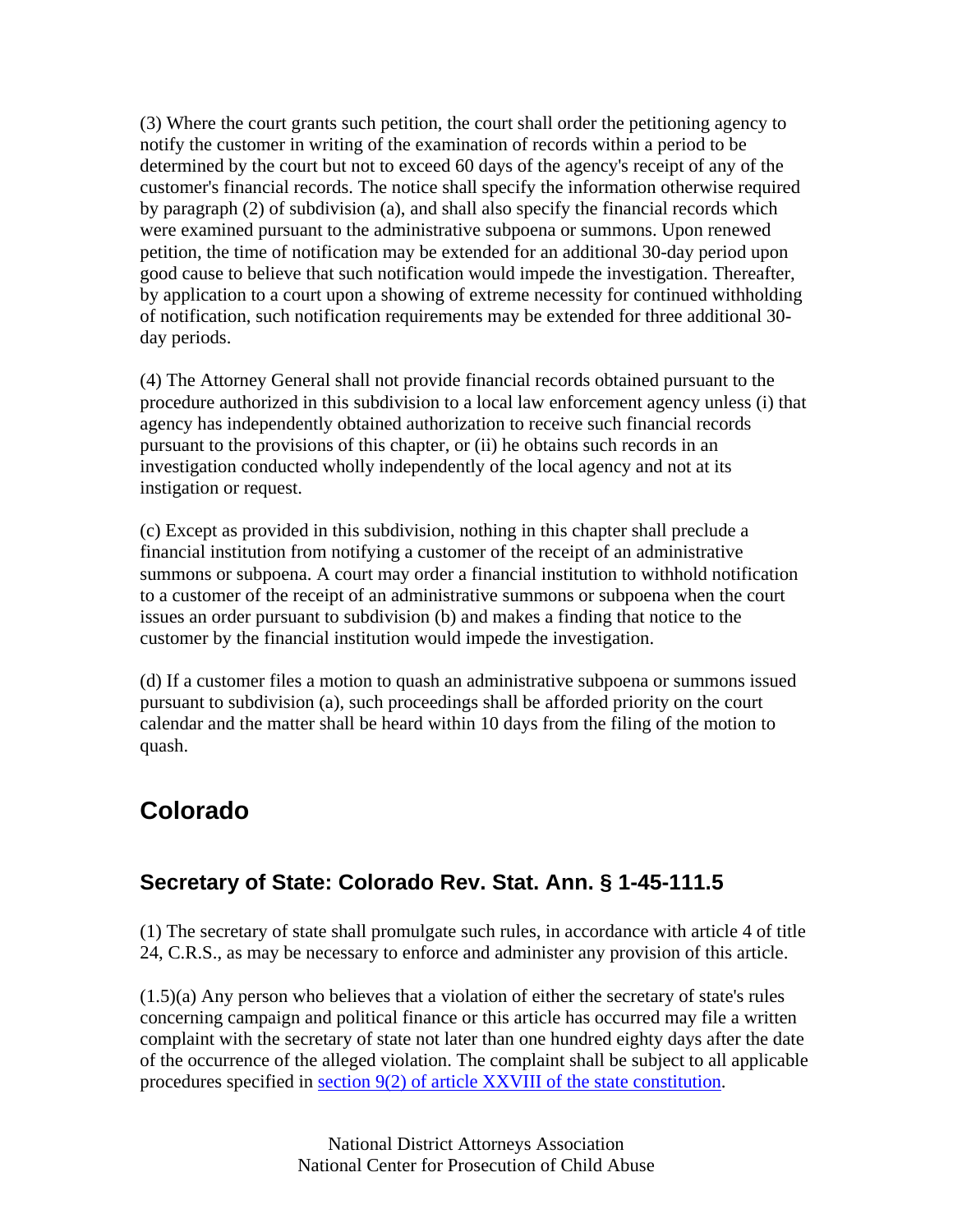(b) Any person who commits a violation of either the secretary of state's rules concerning campaign and political finance or this article that is not specifically listed in section 9(2)(a) of article XXVIII of the state constitution shall be subject to any of the sanctions specified in section 10 of article XXVIII of the state constitution or in this section.

(c) In addition to any other penalty authorized by article XXVIII of the state constitution or this article, an administrative law judge may impose a civil penalty of fifty dollars per day for each day that a report, statement, or other document required to be filed under this article that is not specifically listed in article XXVIII of the state constitution is not filed by the close of business on the day due. Any person who fails to file three or more successive committee registration reports or reports concerning contributions, expenditures, or donations in accordance with the requirements of section 1-45-107.5 shall be subject to a civil penalty of up to five hundred dollars for each day that a report, statement, or other document required to be filed by an independent expenditure committee is not filed by the close of business on the day due. Any person who knowingly and intentionally fails to file three or more reports due under section 1-45- 107. 5 shall be subject to a civil penalty of up to one thousand dollars per day for each day that the report, statement, or other document is not filed by the close of business on the day due. Imposition of any penalty under this paragraph (c) shall be subject to all applicable requirements specified in section 10 of article XXVIII of the state constitution governing the imposition of penalties.

(d) In connection with a complaint brought to enforce any requirement of article XXVIII of the state constitution or this article, an administrative law judge may order disclosure of the source and amount of any undisclosed donations or expenditures.

(e) In connection with any action brought to enforce any provision of article XXVIII of the state constitution or this article, the membership lists of a labor organization or, in the case of a publicly held corporation, a list of the shareholders of the corporation, shall not be disclosed by means of discovery or by any other manner.

(f) Any person who is fined up to one thousand dollars per day for a knowing and intentional failure to file under paragraph (c) of this subsection (1.5) shall, if the person has shareholders or members, notify such shareholders or members of the penalty and the adjudicated violations on its publicly accessible web site in a prominent manner for not less than one hundred eighty days after the final adjudication. A copy of this notice, with the web site address used, shall be filed with the secretary of state and shall be a public record.

(2) A party in any action brought to enforce the provisions of article XXVIII of the state constitution or of this article shall be entitled to the recovery of the party's reasonable attorney fees and costs from any attorney or party who has brought or defended the action, either in whole or in part, upon a determination by the office of administrative courts that the action, or any part thereof, lacked substantial justification or that the action, or any part thereof, was interposed for delay or harassment or if it finds that an attorney or party unnecessarily expanded the proceeding by other improper conduct,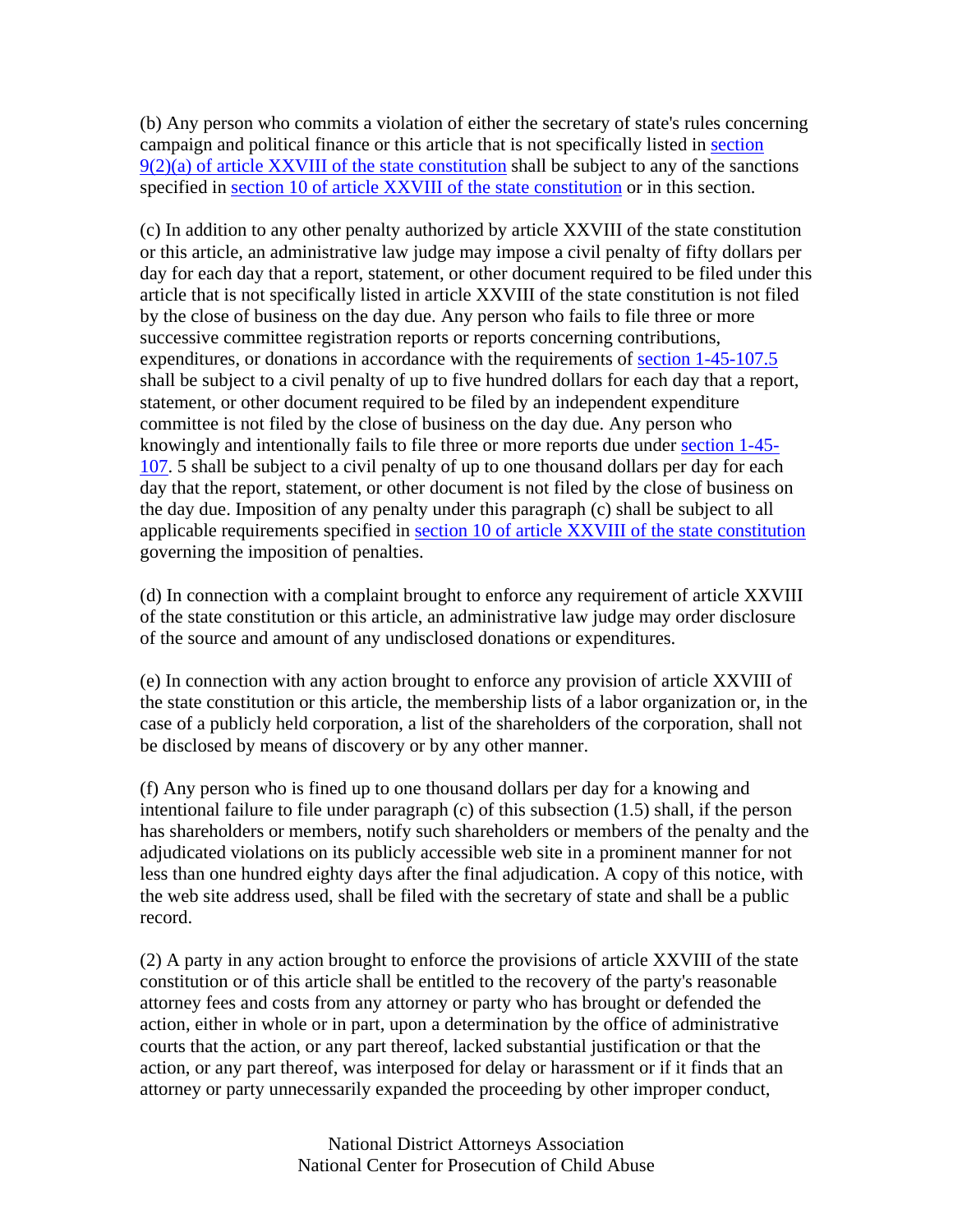including, but not limited to, abuses of discovery procedures available under the Colorado rules of civil procedure. Notwithstanding any other provision of this subsection (2), no attorney fees may be awarded under this subsection (2) unless the court or administrative law judge, as applicable, has first considered the provisions of section 13- 17-102(5) and (6), C.R.S. For purposes of this subsection (2), "lacked substantial justification" means substantially frivolous, substantially groundless, or substantially vexatious.

(3) Upon a determination by the office of administrative courts that an issue committee failed to file a report required pursuant to **section 1-45-108**, the administrative law judge shall direct the issue committee to file any such report within ten days containing all required disclosure of any previously unreported contributions or expenditures and may, in addition to any other penalty, impose a penalty not to exceed twenty dollars for each contribution received and expenditure made by the issue committee that was not timely reported.

(4)(a) Upon failure of a witness or party to comply with an administrative subpoena issued in relation to an alleged campaign finance violation pursuant to article XXVIII of the state constitution or this article, the party that requested the administrative subpoena or the issuing agency may petition the district court, ex parte with a copy of the petition sent to the subpoenaed witness or party and the administrative law judge by regular mail, for an order directing the witness or party to comply with the administrative subpoena.

(b) If the petition required by paragraph (a) of this subsection (4) shows to the district court's satisfaction that the administrative subpoena was properly served pursuant to rule 4 of the Colorado rules of civil procedure, the district court shall order the subpoenaed witness or party to appear before the district court and show cause why the witness or party should not be ordered to comply with the administrative subpoena. A copy of the petition and the court order shall be served, pursuant to rule 5 of the Colorado rules of civil procedure, on the witness or party at least fifteen days before the date designated for the witness or party to appear before the district court.

(c) At a show cause hearing ordered by the district court pursuant to paragraph (b) of this subsection (4), the court shall review the administrative subpoena and any evidence presented by the parties to determine compliance with the Colorado rules of civil procedure. The subpoenaed witness or party shall bear the burden of showing good cause as to why he or she should not be ordered to comply with the administrative subpoena.

(d) If the court determines that the subpoenaed witness or party is required to comply with the administrative subpoena:

(I) The district court shall order compliance forthwith and may impose remedial and punitive fines, including attorneys' fees and costs, for the witness's or party's failure to comply with the administrative subpoena; and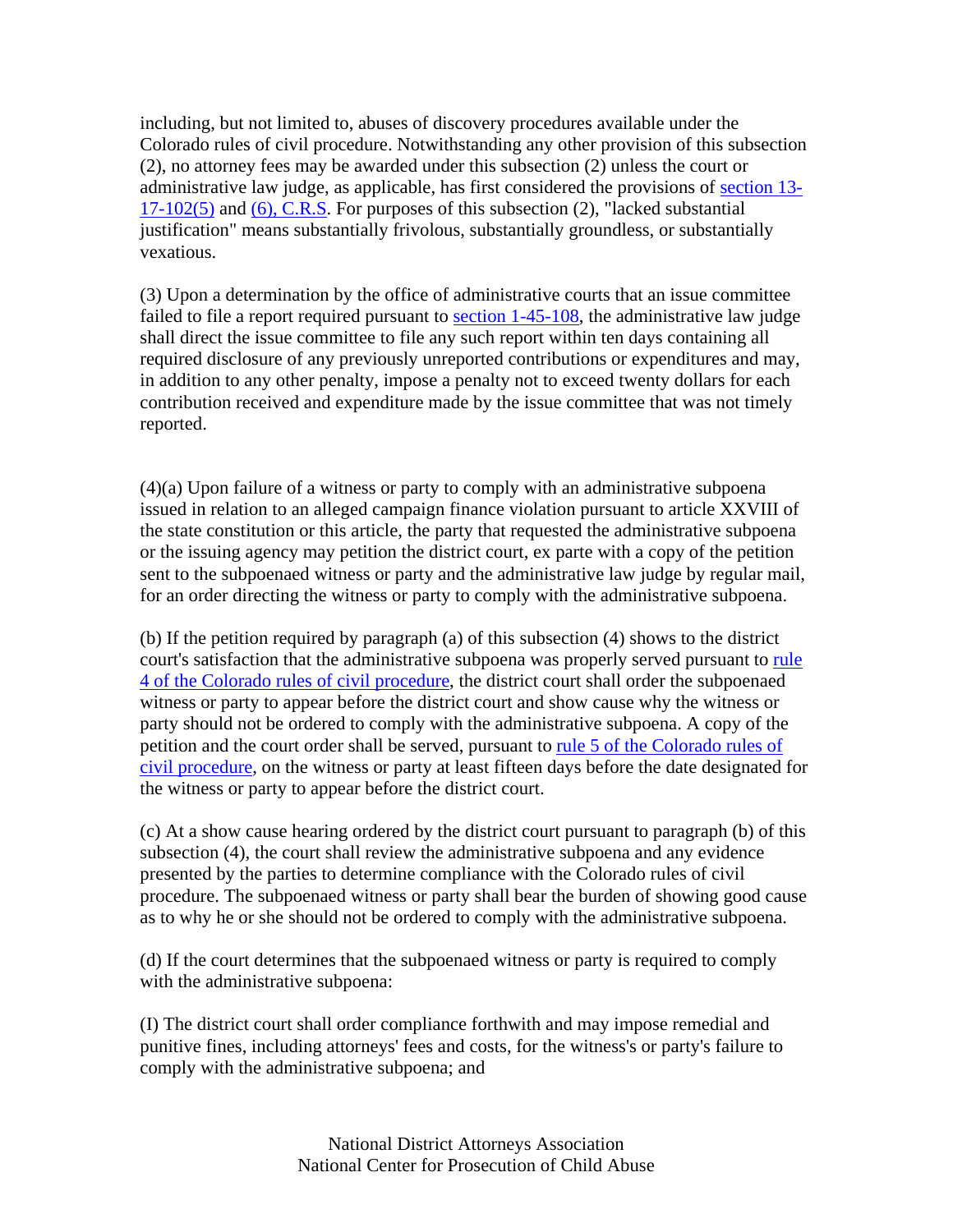(II) The administrative law judge shall schedule a hearing on the complaint to occur on a day after the occurrence of the required deposition and such other discovery as may be warranted due to such deposition.

(e) If the subpoenaed witness or party fails to appear at the show cause hearing, the district court may issue a bench warrant for the arrest of the subpoenaed witness or party and may impose other sanctions pursuant to the Colorado rules of civil procedure.

#### **Water Quality Control Commission: Colorado Rev. Stat. Ann. § 25-8-205.5 (2011)**

(1) Legislative declaration. The general assembly hereby declares that the public policy of this state is to protect groundwater and the environment from impairment or degradation due to the improper use of agricultural chemicals while allowing for their proper and correct use, in particular, to provide for the management of agricultural chemicals to prevent, minimize, and mitigate their presence in groundwater and to provide for the education and training of agricultural chemical applicators and the general public regarding groundwater protection, agricultural chemical use, and the use of other agricultural methods.

(2) **Definition.** For the purpose of this section only, "groundwater" means any subsurface water in a zone of saturation which is or can be brought to the surface of the ground or to surface waters through wells, springs, seeps, or other discharge areas.

(3) **Powers and duties of the commissioner of agriculture.** (a) The commissioner of agriculture shall identify agricultural management areas in the state.

(b) The commissioner shall promulgate rules for the following:

(I) Facilities for the storage of pesticides in bulk;

(II) Mixing and loading areas where any of the following are handled in any one-year period:

(A) Five hundred gallons or more, in the aggregate, of formulated product or combination of formulated products of liquid pesticides;

(B) Three thousand pounds or more, in the aggregate, of formulated product or combination of formulated products of dry pesticides;

(C) One thousand five hundred pounds or more, in the aggregate, of active ingredients of pesticides;

(III) Storage facilities where any liquid fertilizer is stored in any container or series of interconnected containers having a capacity greater than five thousand gallons;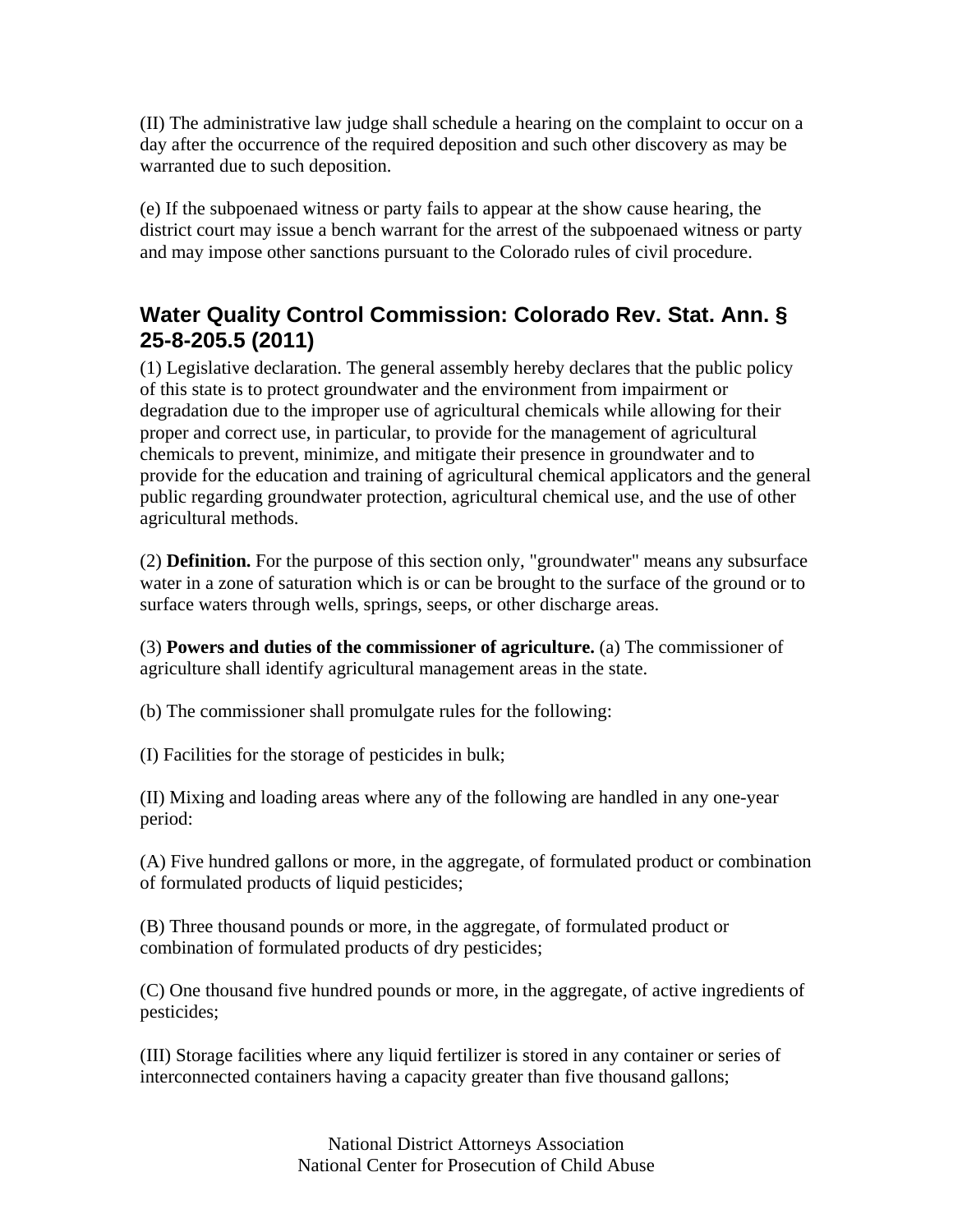(IV) Storage facilities where fifty-five thousand pounds or more, in the aggregate, of formulated product or combination of formulated products of bulk dry fertilizer are stored;

(V) Mixing and loading areas at any storage facility subject to the provisions of this section.

(b.1) No rule promulgated pursuant to paragraph (b) of this subsection (3) shall apply to any field mixing and loading of agricultural chemicals.

(b.2) Every rule promulgated pursuant to paragraph (b) of this subsection (3) shall include a three-year phase-in period after promulgation of the rule for persons subject to the rule.

(b.3) Pursuant to paragraph (h) of this subsection (3), the commissioner is authorized to enforce rules promulgated pursuant to paragraph (b) of this subsection (3).

(c) The commissioner may, in his discretion, develop best management practices for any other activity relating to the use of any agricultural chemical.

(d) If the commissioner determines that the use of best management practices is ineffective or insufficient to prevent or mitigate the pollution of groundwater, the commissioner may require, by rule and regulation adopted pursuant to article 4 of title 24, C.R.S., the use of agricultural management plans.

(e) The commissioner is authorized to adopt, pursuant to article 4 of title 24, C.R.S., any other reasonable rules and regulations for the administration and implementation of this section.

(f) The commissioner is authorized to enter into an agreement with the Colorado cooperative extension service to provide training and education as specified in subsection (4) of this section.

(g) The commissioner shall perform the monitoring specified in subsection (5) of this section. The commissioner shall enter into an agreement with the department of public health and environment to assist in the identification of agricultural management areas and to perform analysis, interpretation, and reporting of groundwater monitoring data supplied by the commissioner.

(h) With respect to any rule or regulation adopted pursuant to paragraph (b) of this subsection (3) only, the commissioner shall have the following investigation and enforcement powers:

(I) At any reasonable time during regular business hours, the commissioner shall have free and unimpeded access upon consent or upon obtaining an administrative search warrant: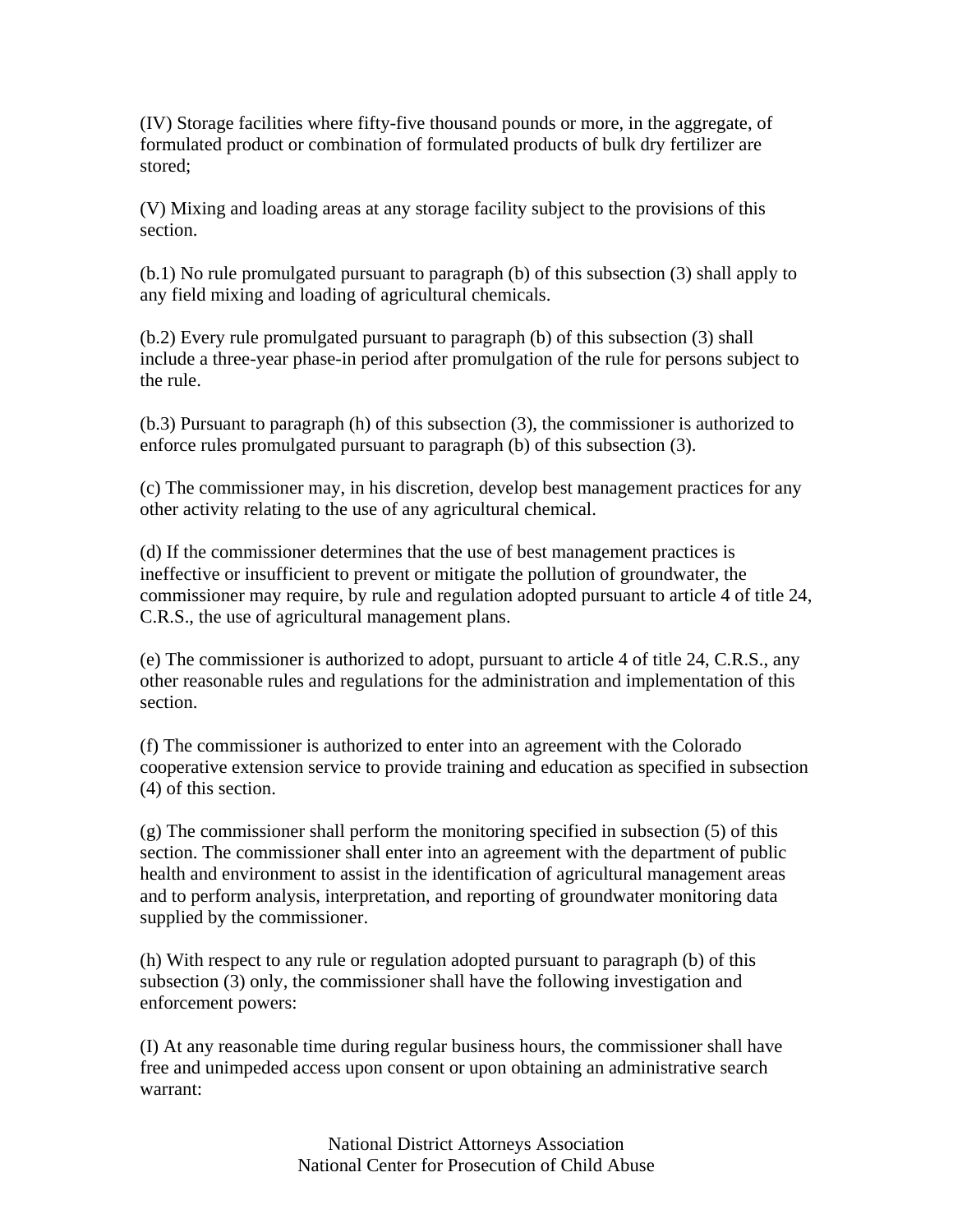(A) To all areas, buildings, yards, warehouses, and storage facilities in which any agricultural chemicals are kept, stored, handled, processed, or transported; and

(B) To all records, if any, required to be kept and to make copies of such records.

(II) The commissioner shall have full authority to administer oaths and take statements, to issue administrative subpoenas requiring the attendance of witnesses before him and the production of all books, memoranda, papers, and other documents, articles, or instruments, and to compel the disclosure by such witnesses of all facts known to them relative to the matters under investigation. Upon the failure or refusal of any witness to obey any subpoena, the commissioner may petition the district court, and, upon a proper showing, the court may enter an order compelling the witness to appear and testify or produce documentary evidence. Failure to obey such an order of the court shall be punishable as a contempt of court.

(III) Any complaints of record made to the commissioner and the results of his investigations may, in the discretion of the commissioner, be closed to public inspection, except as provided by court order, during the investigatory period and until dismissed or until notice of hearing and charges are served on any such person subject to a rule or regulation adopted pursuant to paragraph (b) of this subsection (3).

(IV)(A) Whenever the commissioner has reasonable cause to believe that a violation of any rule or regulation adopted pursuant to paragraph (b) of this subsection (3) has occurred and immediate enforcement is deemed necessary, he may issue a cease-anddesist order, which may require any person to cease violating any such rule or regulation. Such cease-and-desist order shall set forth the rule or regulation alleged to have been violated, the facts alleged to have constituted the violation, and the requirement that all actions be ceased forthwith.

(B) At any time after the date of the service of the order to cease and desist, the person may request a hearing on the question of whether or not such violation has occurred. Such hearing shall be concluded in not more than ten days after such request, excluding Saturdays, Sundays, and any legal holidays, and shall be conducted pursuant to the provisions of article 4 of title 24, C.R.S.

(C) In the event that any person fails to comply with a cease-and-desist order within twenty-four hours, the commissioner may bring a suit for a temporary restraining order and injunctive relief to prevent any further or continued violation of such order.

(D) No stay of a cease-and-desist order shall be issued before a hearing thereon involving both parties.

(E) Matters brought before a court pursuant to this section shall have preference over other matters on the court's calendar.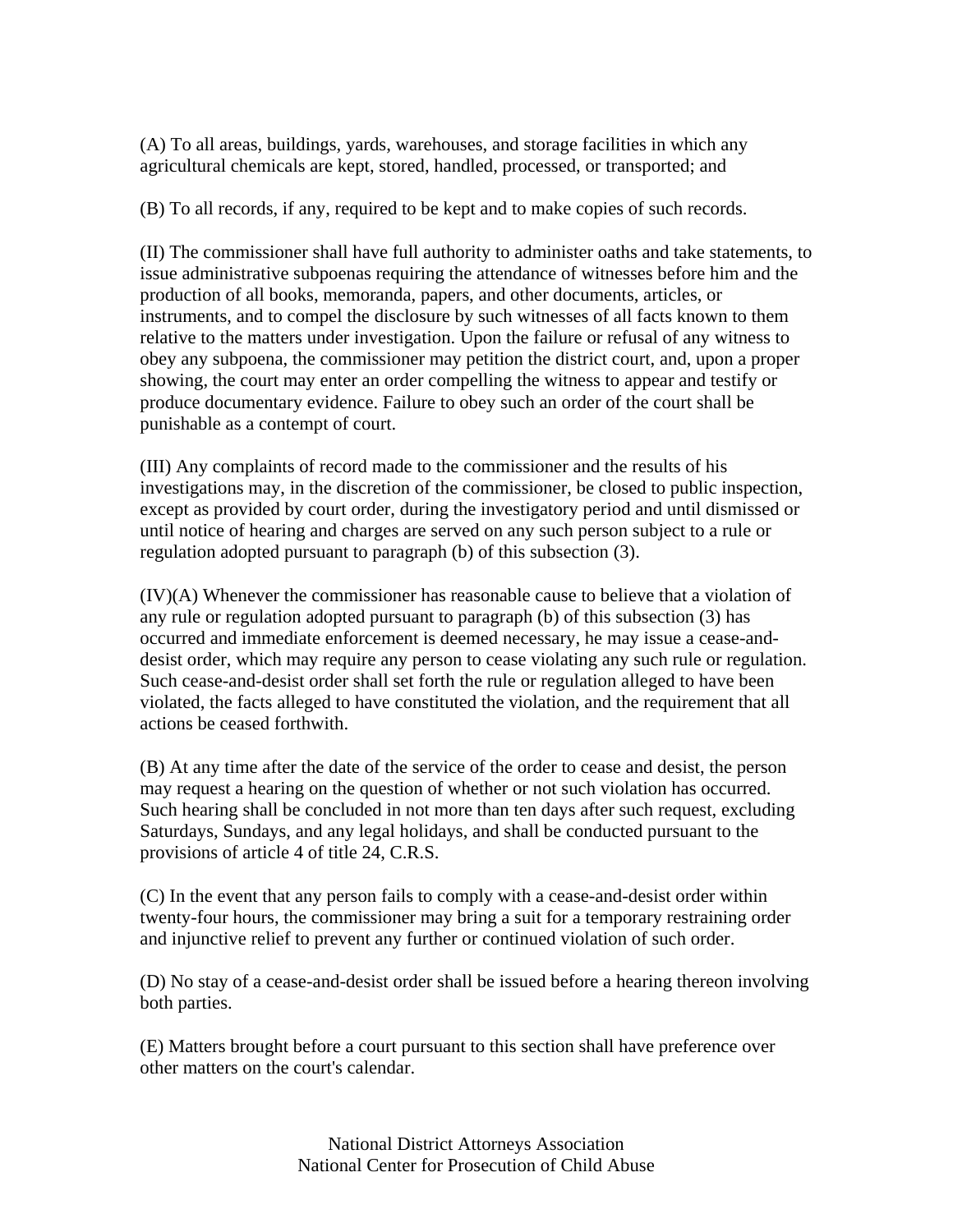(V) Whenever the commissioner possesses evidence satisfactory to him that any person has engaged in or is about to engage in any act or practice constituting a violation of any rule or regulation adopted pursuant to paragraph (b) of this subsection (3), he may apply to any court of competent jurisdiction to temporarily or permanently restrain or enjoin the act or practice in question and to enforce compliance with the rule or regulation. In any such action, the commissioner shall not be required to plead or prove irreparable injury or the inadequacy of the remedy at law. Under no circumstances shall the court require the commissioner to post a bond.

(VI)(A) Any person who violates any rule or regulation adopted pursuant to paragraph (b) of this subsection (3) is subject to a civil penalty, as determined by the commissioner. The maximum penalty shall not exceed one thousand dollars per violation. Each day the violation occurs shall constitute a separate violation.

(B) No civil penalty may be imposed unless the person charged is given notice and opportunity for a hearing pursuant to article 4 of title 24, C.R.S.

(C) If the commissioner is unable to collect such civil penalty or if any person fails to pay all or a set portion of the civil penalty as determined by the commissioner, the commissioner may recover such amount plus costs and attorney fees by action in any court of competent jurisdiction.

(D) Before imposing any civil penalty, the commissioner may consider the effect of such penalty on the ability of the person charged to stay in business.

(4) **Training and education.** The Colorado cooperative extension service, acting in cooperation with the commissioner of agriculture and pursuant to any contract authorized in paragraph (f) of subsection (3) of this section, shall disseminate information and provide training regarding agricultural management areas, best management practices, and agricultural management plans.

(5) **Monitoring.** Pursuant to the commissioner's duties as set forth in any contract authorized in paragraph  $(g)$  of subsection  $(3)$  of this section, the commissioner shall identify agricultural management areas as defined in section 25-8-103(1.1) and shall conduct monitoring programs to determine:

(a) The presence of any agricultural chemical in groundwater at a level which meets or exceeds any water quality standard applicable under this article or which has a reasonable likelihood of meeting or exceeding any such standard; or

(b) The likelihood that an agricultural chemical will enter the groundwater, based upon the existence of sufficient, valid scientific data which reasonably predict the behavior of a particular agricultural chemical in the soil.

(6) **Reporting of monitoring results -- regulation.** (a) If the division determines that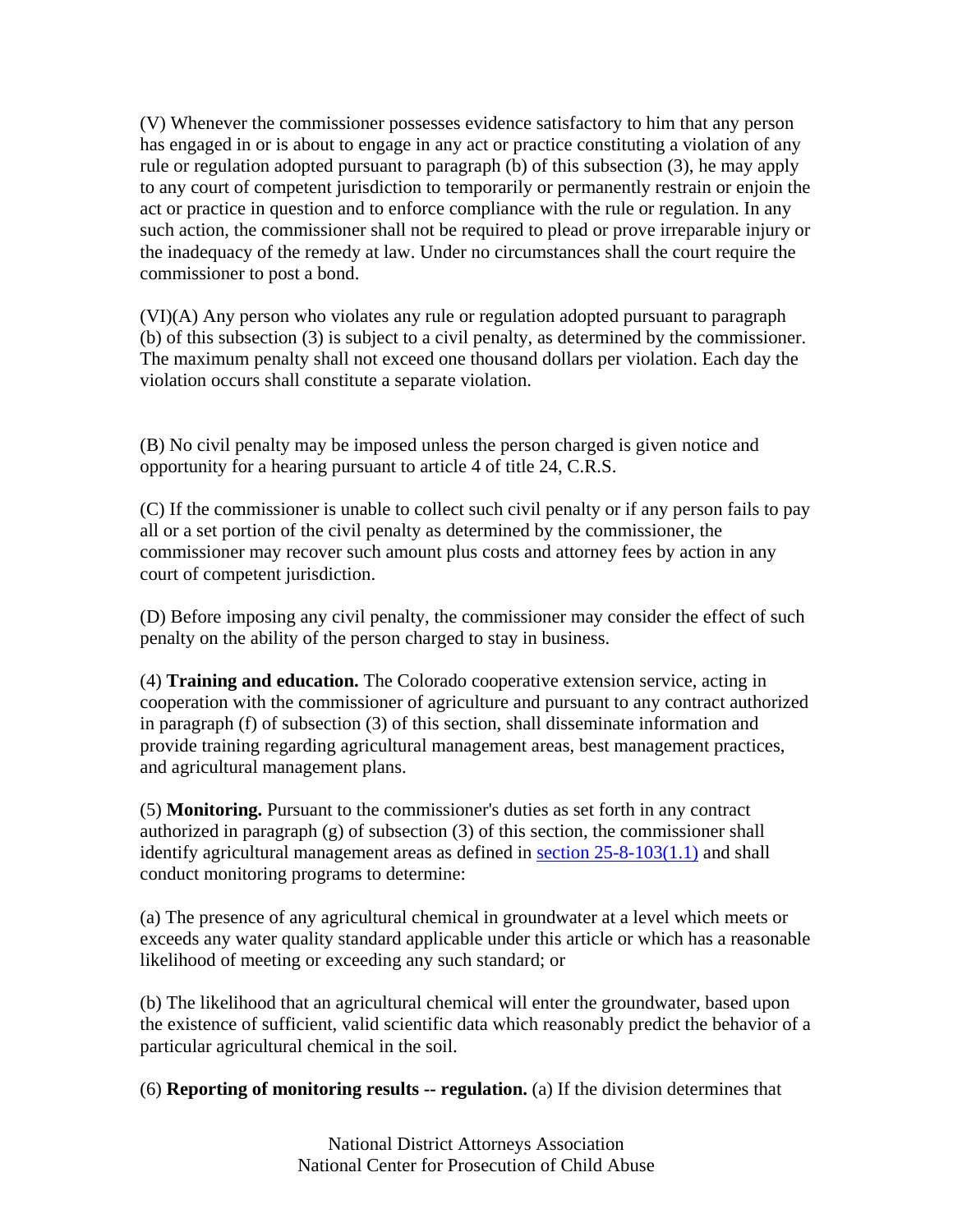any agricultural chemical exists at a level which meets or exceeds any water quality standard or which has a reasonable likelihood of meeting or exceeding any such standard, it shall so notify the commissioner of agriculture and shall provide him with any written reports it deems necessary or desirable to define the extent of such occurrence. When the commissioner has been notified of such an occurrence related to an agricultural chemical which is registered as a pesticide, he shall take reasonable steps to notify the registrant of any such pesticide. When the commissioner has been notified of such an occurrence related to any other agricultural chemical, he shall take reasonable steps to notify the distributors of such chemical in the area affected by such occurrence.

(b) Unless such occurrence is determined by the commissioner of agriculture and the water quality control commission to require a control regulation as set forth in paragraph (c) of this subsection (6), the commissioner of agriculture may promulgate rules and regulations regarding the use of any agricultural chemical giving rise to the occurrence. (c) If continued monitoring reveals that rules and regulations adopted by the commissioner pursuant to this section are not preventing or mitigating the presence of the subject agricultural chemical to the extent necessary, the commissioner of agriculture and the water quality control commission shall confer and determine whether an amendment to such rules and regulations may be sufficient to prevent or mitigate the occurrence to the extent necessary. Only if the commissioner of agriculture and the water quality control commission determine that such rules and regulations have been or will be insufficient to meet the requirements of state law or the federal act shall the occurrence be referred to the water quality control commission for the promulgation of a control regulation. In the event that the commissioner of agriculture and the water quality control commission fail to agree on such a determination, the authority of the water quality control commission shall be final.

(7) **Promulgation of control regulations.** (a) With respect to the regulation of pollutants from agricultural chemicals, the water quality control commission is authorized to promulgate control regulations only when:

(I) Any occurrence has been referred to the commission pursuant to subsection (6) of this section; or

(II) Incentive, grant, and cooperative programs are determined by the water quality control commission to be inadequate as set forth in section 25-8- 205(5).

(b) Any such control regulations shall be promulgated in consultation with the commissioner of agriculture.

(8) **Groundwater protection fund--transfer of moneys to the plant health, pest control, and environmental protection cash fund--fees.** The fees as specified and collected pursuant to sections  $35-9-118(3)(a)$  and  $35-12-106(1)$ , C.R.S., and any civil fines imposed pursuant to subparagraph (VI) of paragraph (h) of subsection (3) of this section shall be transmitted to the state treasurer, who shall credit the same to the plant health, pest control, and environmental protection cash fund created in section 35-1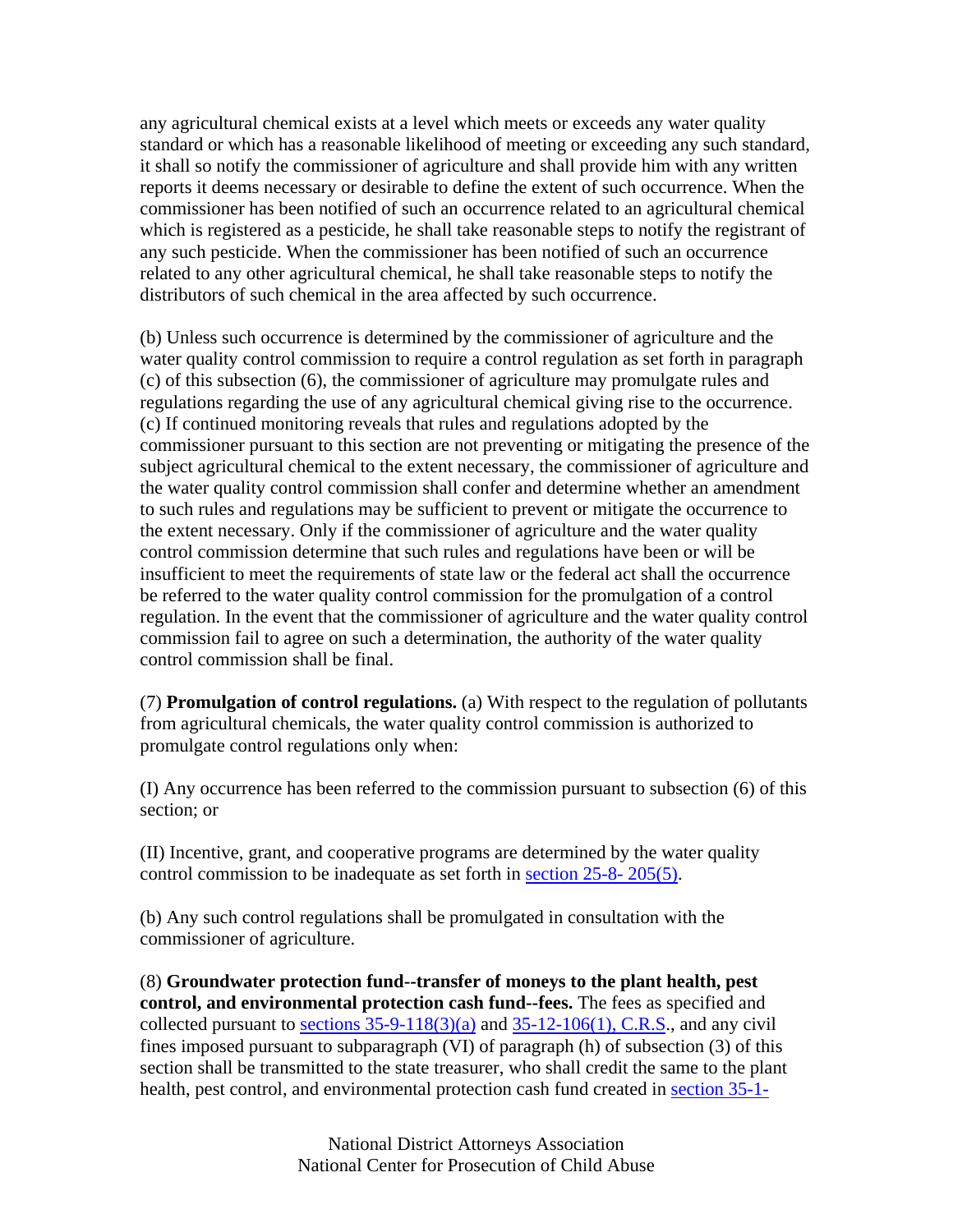106.3, C.R.S. Within sixty days after July 1, 2009, the unexpended and unencumbered balance of the groundwater protection fund, as that fund existed prior to July 1, 2009, shall be transferred to the plant health, pest control, and environmental protection cash fund.

(9) Repealed by Laws 1996, H.B.96-1167, § 163, eff. Aug. 7, 1996.

### **State Parent Locator Service / Child Support Enforcement Agency: Colo. Rev. Stat. Ann. § 26-13-107 (2011)**

(1) There shall be established in the state department a state parent locator service to assist delegate child support enforcement units or their authorized agents, other states, and agencies of the federal government in the location of parents who have or appear to have abandoned children who qualify under section 26-13-106.

(2) To effectuate the purposes of subsection (1) of this section, the executive director may request and shall receive from departments, boards, bureaus, or other agencies of the state, including but not limited to law enforcement agencies, or any of its political subdivisions, and the same are authorized to provide, such assistance and data as will enable the state department and delegate child support enforcement units or their authorized agents properly to carry out their powers and duties to locate such parents for the purpose of establishing parentage or establishing, modifying, or enforcing child support obligations. In addition, any federal agency or such agency's authorized agents properly carrying out their powers and duties to locate a parent for the purpose of establishing parentage or establishing, modifying, or enforcing child support obligations may request and shall have access to any motor vehicle or law enforcement system used by the state to locate an individual. Any records established pursuant to the provisions of this section shall be available only to the following:

(a) Any state or local agency or official seeking to collect child support under the state plan or the agency's or official's authorized agents;

(b) The attorney general, district attorneys, and county attorneys;

(c) Courts having jurisdiction in support or abandonment proceedings or actions to establish child support against a parent or to issue an order against a parent for the allocation of parental responsibilities or parenting time rights or any agent of such court;

(d) The obligee parent, legal guardian, attorney, or agent of a child who is not receiving aid under Title IV-A of the federal "Social Security Act", as amended, [FN1] when a court order is provided; and

(e) United States agents or attorneys for use with the federal parent locator service in connection with a parental kidnapping or child custody case, as authorized by federal law.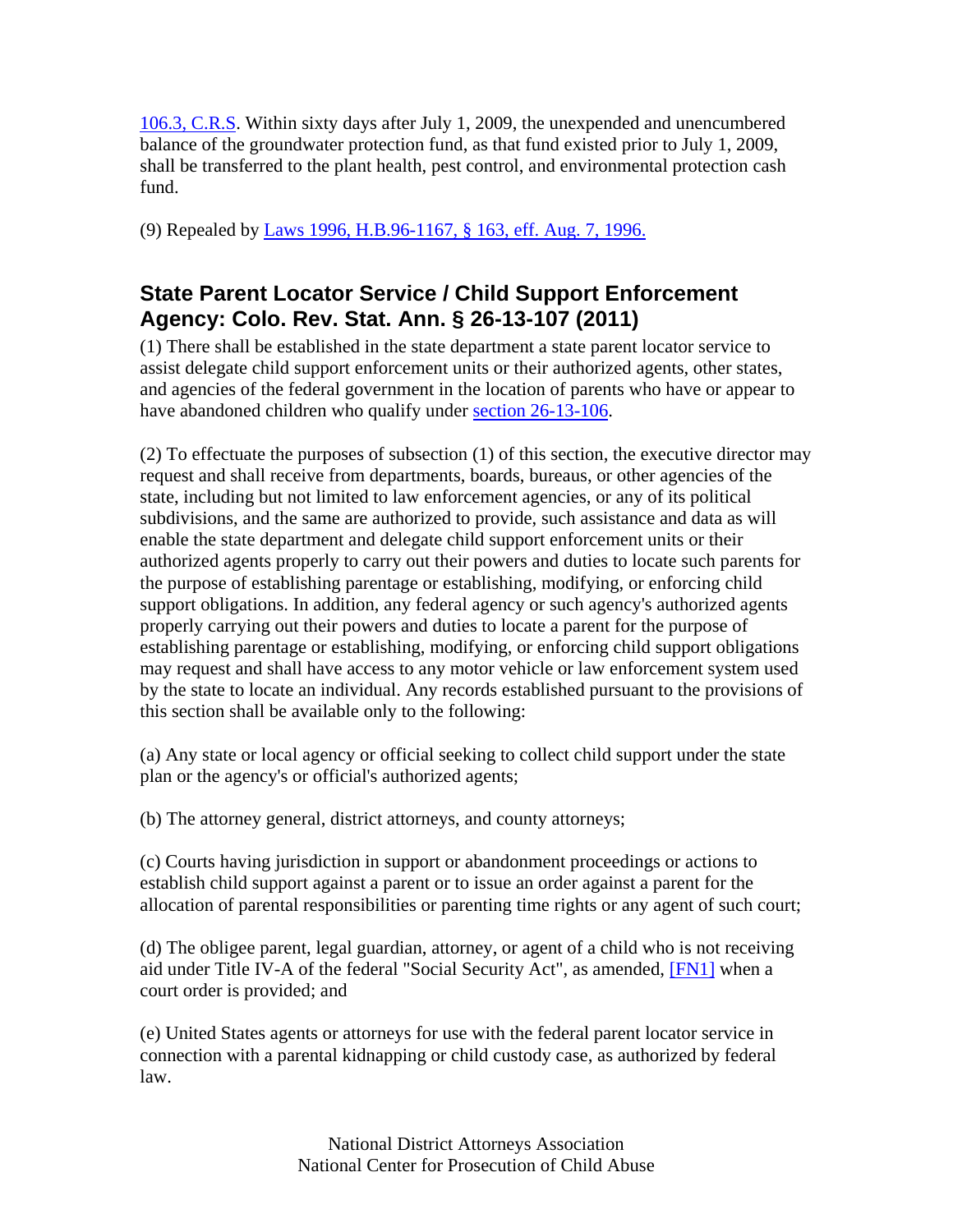(3)(a)(I) All departments and agencies of the state and local governments, including but not limited to law enforcement agencies, shall cooperate in the location of parents who have abandoned or deserted children who qualify under section 26-13-106; and, on request of a delegate child support enforcement unit or its authorized agent, the state department, or the district attorney of any judicial district in this state, they shall supply any information on hand, notwithstanding any other provisions of law making such information confidential, concerning:

(A) The location of any individual, including the individual's social security number, most recent address, and the name, address, and employer identification number of the individual's employer, or facilitating the discovery of such individual's location, who is under an obligation to pay child support, against whom such an obligation is sought, or to whom such an obligation is owed;

(B) The individual's wages or other income from employment and any benefits of employment, including any right to or enrollment in group health care coverage; and

(C) The type, status, location, and amount of any assets of, or debts owed by or to, any such individual.

(II) The department of revenue shall furnish, at no cost to inquiring departments and agencies, such information as may be necessary to effectuate the purposes of this article. Any information so provided may be transmitted to those persons or entities specified in paragraph (a.5) of this subsection (3). The procedures whereby this information will be requested and provided shall be established pursuant to rules and regulations of the state department. The state department and delegate child support enforcement units shall use such information only for the purposes of administering child support enforcement under this title, and the district attorney shall use it only for the purpose of establishing parentage or establishing, modifying, or enforcing child support obligations. The state department and delegate child support enforcement units shall not use the information, or disclose it, for any other purpose. Any violation or misuse of this information will be subject to any civil or criminal penalties provided by law.

(a.5) The state parent locator service shall only accept applications from and transmit Colorado and federal parent locator information to:

(I) Any state or local agency or official seeking to collect child support under the state plan or the agency's or official's authorized agents;

(II) The attorney general, district attorneys, and county attorneys;

(III) Courts having jurisdiction in support and abandonment proceedings or actions to establish child support against a parent or to issue an order against a parent for the allocation of parental responsibilities or parenting time rights or any agent of such court;

(IV) The obligee parent, legal guardian, attorney, or agent of a child who is not receiving aid under Title IV-A of the federal "Social Security Act", as amended, when a court order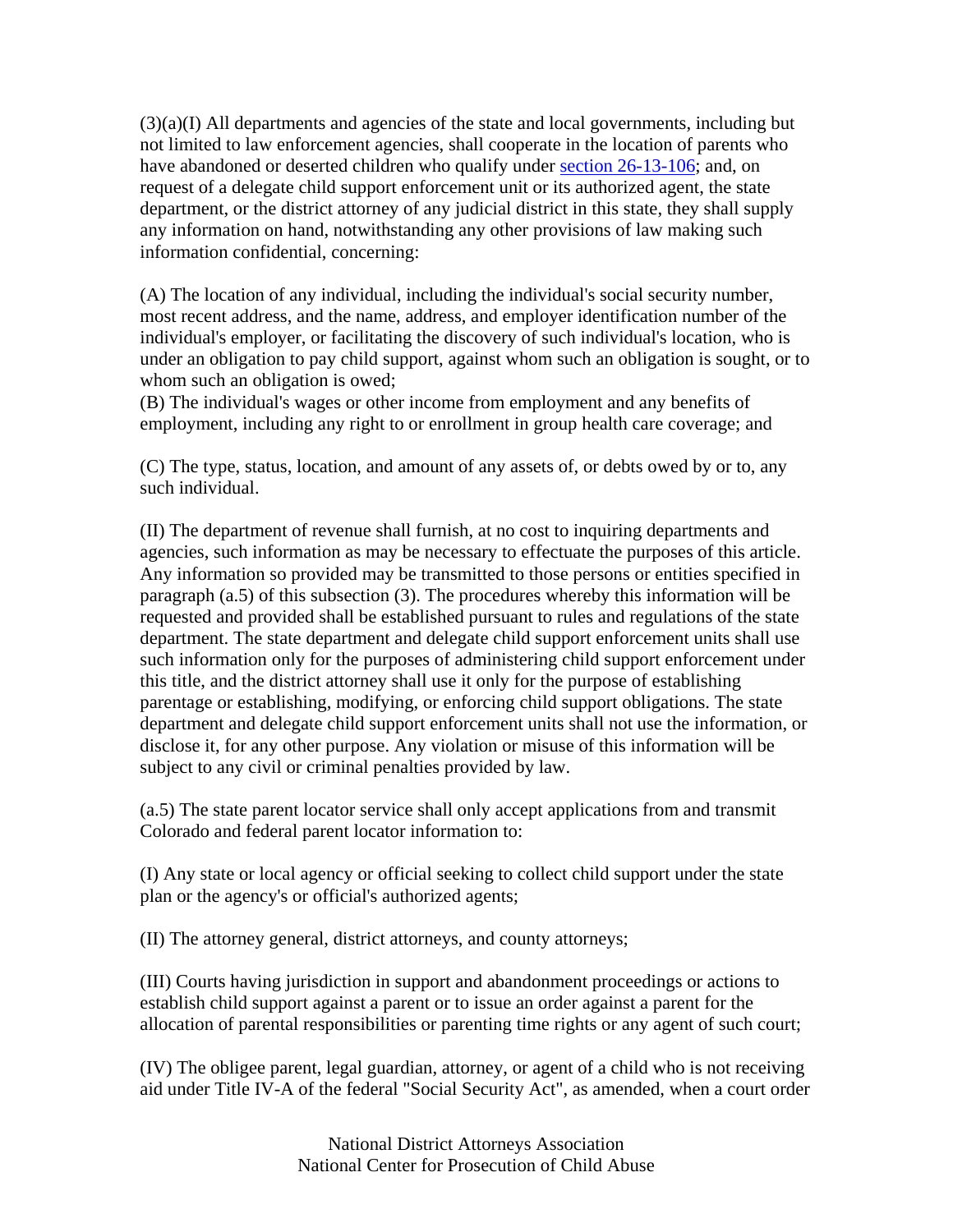is provided;

(V) United States agents or attorneys for use with the federal parent locator service in connection with a parental kidnapping or child custody case, as authorized by federal law; and

(VI) The court when a court order is provided from a parent seeking to enforce a child custody, parental responsibilities, or parenting time order.

(b) Nothing in this subsection (3) shall be construed to compel the disclosure of information relating to a deserting parent who is a recipient of aid under a public assistance program for which federal aid is paid to this state, if such information is required to be kept confidential by the federal law or regulations relating to such program, or to compel the disclosure of any information disclosed in any document, report, or return made confidential by section 39-21-113, C.R.S.

(c) The state parent locator service or the equivalent of a state child support enforcement agency or delegate child support enforcement unit of any other state may initiate a request requiring any employer, trustee, payor of funds, or other employer located within this state or doing business in this state to provide any information on the employment, compensation, and benefits of any individual for whom information is known. Compliance with such a request shall not subject the employer, trustee, or payor of funds to liability to the obligor for disclosing such information without a subpoena pursuant to this paragraph (c). The state department shall not use the provisions of this paragraph (c) for the information-gathering purposes of the financial institution data match system required by section 26-13-128.

(d) The state parent locator service or a delegate child support enforcement unit may obtain information from credit bureaus on the whereabouts, income, and assets of individuals pursuant to the provisions of the federal "Fair Credit Reporting Act" [FN2] in order to provide the services set forth in section 26-13-105.

(e) The state parent locator service or a delegate child support enforcement unit may initiate a request requiring any person located within this state or doing business in this state who is in possession or control of personal property or information concerning the location, benefits, income, and assets of parents with a child support obligation to provide such information to the requesting agency. Compliance with such request shall not subject the holder to liability to the obligor for disclosing such information without a subpoena pursuant to this paragraph (e).

(e.5) The state parent locator service may initiate an administrative subpoena requiring any public employee retirement benefit plan or financial institution located within this state or doing business in this state that is in possession or control of personal property or information concerning the location, benefits, income, and assets of a person who owes or is owed an obligation for child support debt, retroactive child support, or child support arrearages or against whom an obligation is sought to provide such information to the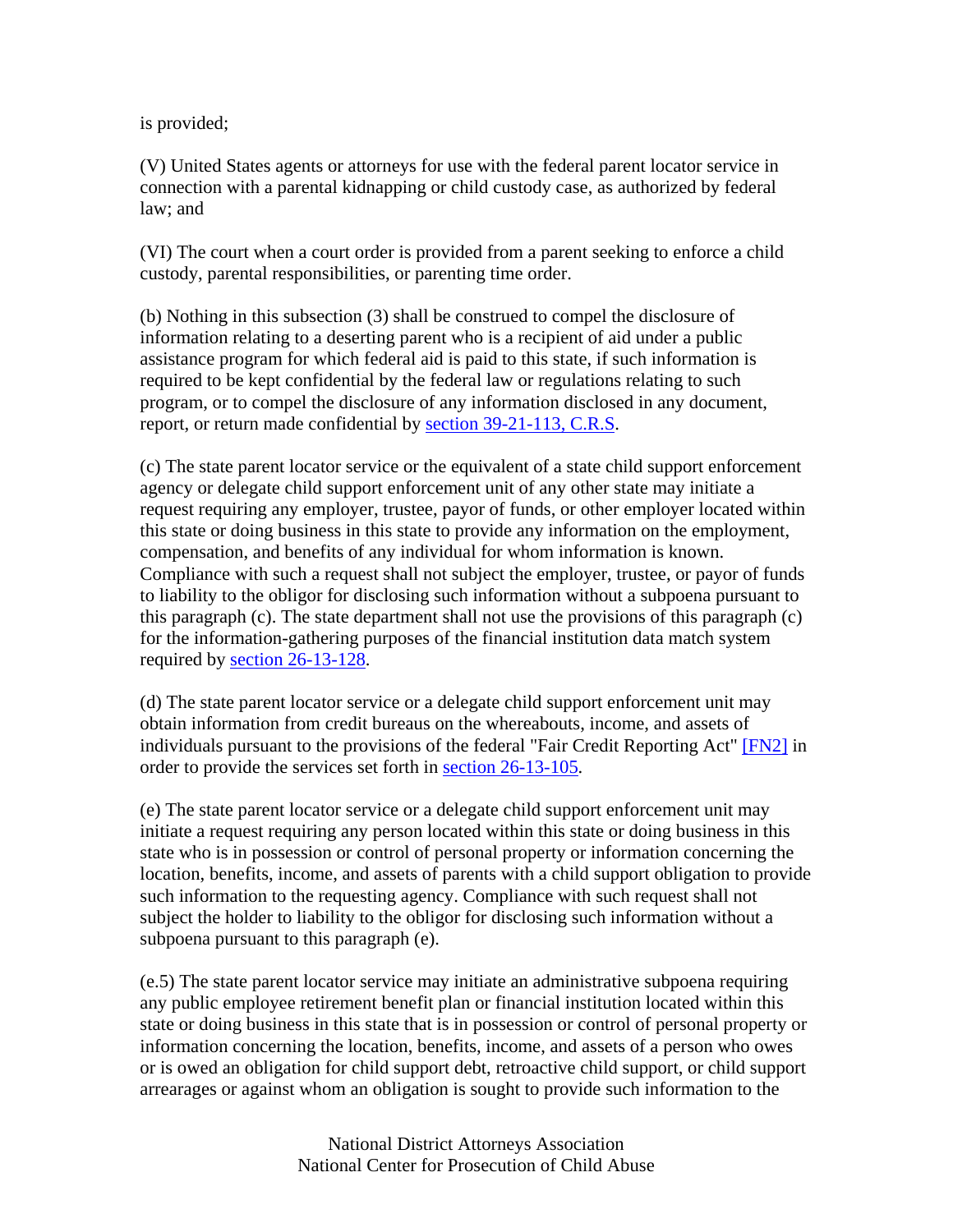requesting agency. Compliance with such subpoena shall not subject the public employee retirement benefit plan or the financial institution to liability to the parent for disclosing such information.

 $(f)(I)(A)$  The state parent locator service or the equivalent of a state child support enforcement agency or delegate child support enforcement unit of any other state is authorized to issue an administrative subpoena to gather financial or other information to establish, modify, or enforce a support order. An administrative subpoena is authorized to be issued to a public utility for records pertaining to individuals who owe or are owed child support or against or with respect to whom a support obligation is sought. Such subpoena shall require the public utility to furnish documentation providing the names and addresses of these individuals and the names and addresses of the employers of such individuals as appearing in the customer records of the public utility. A public utility responding to an administrative subpoena request shall be entitled to collect a reasonable fee for the processing of each such subpoena.

(B) In seeking information from a public utility, as defined in subparagraph (III) of this paragraph (f), the state parent locator service shall be subject to the confidentiality requirements and restrictions set forth in section 631 of the federal "Cable Communications Policy Act of 1984", 47 U.S.C. sec. 551.

(II) The provisions of this section shall in no way alter the method of regulation or deregulation of telecommunications service as set forth in article 15 of title 40, C.R.S.

(III) For purposes of this section, "public utility" means any gas corporation, electrical corporation, telegraph corporation, water corporation, rural electric association, municipal electric systems, person, or municipality that operates for the purpose of supplying gas, electricity, telegraph services, or water to the public for domestic, mechanical, or public uses and that is subject to regulation by the public utilities commission under articles 1 to 7 of title 40, C.R.S., and any telephone corporation, municipal telephone entity, or other corporation that offers telecommunications services to the public that is subject to the provisions of article 15 of title 40, C.R.S., and any corporation that provides cable television services to the public.

(g) The child support enforcement agency shall make every reasonable effort to accommodate those entities to which the child support enforcement agency directs an administrative subpoena, if the requirements of this section would pose a hardship on those entities.

(4) The state parent locator service may establish fees to be charged for the provision of services in paragraphs (d) and (e) of subsection (2) of this section and in subparagraphs (IV) and (V) of paragraph (a.5) of subsection (3) of this section.

(5) This section shall apply to all child support obligations ordered as a part of any proceeding, regardless of when the order was entered.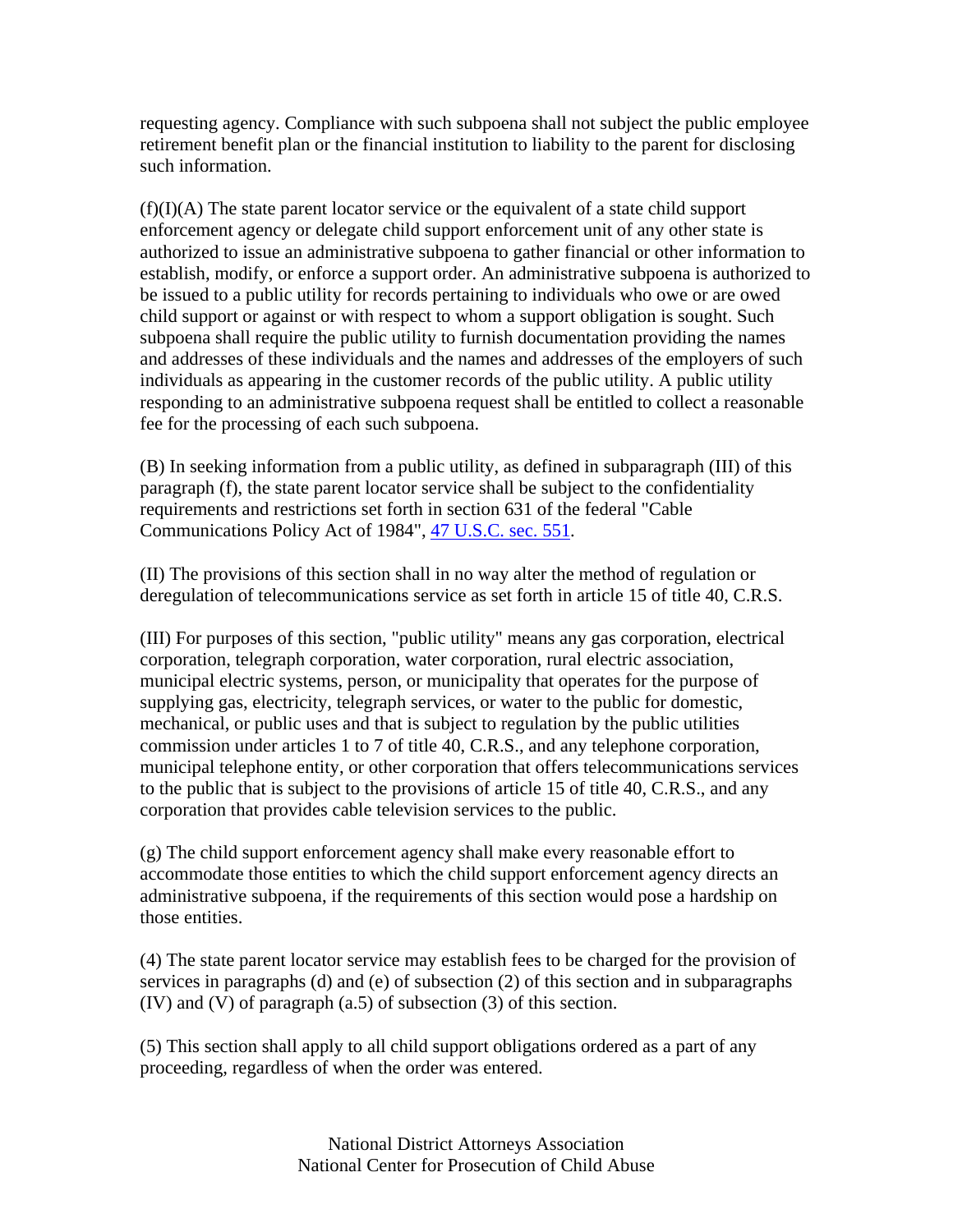### **Commissioner of Agriculture: Colo. Rev. Stat. Ann. § 35-9-119 (2011)**

(1) The commissioner, upon his own motion or upon the complaint of any person, may make any and all investigations necessary to insure compliance with this article.

(2)(a) At any reasonable time during regular business hours, the commissioner shall have free and unimpeded access upon consent or upon obtaining an administrative search warrant:

(I) To all buildings, yards, warehouses, and storage facilities in which any pesticides are kept, stored, handled, processed, or transported for the purpose of carrying out any provision of this article or any rule made pursuant to this article;

(II) To all records required to be kept at any reasonable time and may make copies of such records for the purpose of carrying out any provision of this article or any rule made pursuant to this article.

(b) The commissioner shall have full authority to administer oaths and take statements, to issue administrative subpoenas requiring the attendance of witnesses before him and the production of all books, memoranda, papers, and other documents, articles, or instruments, and to compel the disclosure by such witnesses of all facts known to them relative to the matters under investigation. Upon the failure or refusal of any witness to obey any subpoena, the commissioner may petition the district court, and, upon a proper showing, the court may enter an order compelling the witness to appear and testify or produce documentary evidence. Failure to obey such an order of the court shall be punishable as a contempt of court.

(3) Complaints of record made to the commissioner and the results of his investigations may, in the discretion of the commissioner, be closed to public inspection, except as provided by court order, during the investigatory period and until dismissed or until notice of hearing and charges are served on a licensee or registrant.

### **Magistrate Judges: D.C. Colo. L. Civ. R. 72.1 (2011)**

**A. General Authority.** Except as restricted by these rules, magistrate judges may exercise all powers and duties authorized by federal statutes, regulations, and the Federal Rules of Civil Procedure.

- **B. Duties.** Each magistrate judge may:
- 1. issue administrative inspection warrants;
- 2. issue civil seizure warrants pursuant to 21 U.S.C. § 881 and 18 U.S.C. § 981-983.
- 3. issue search and seizure warrants for levy pursuant to the Internal Revenue Code;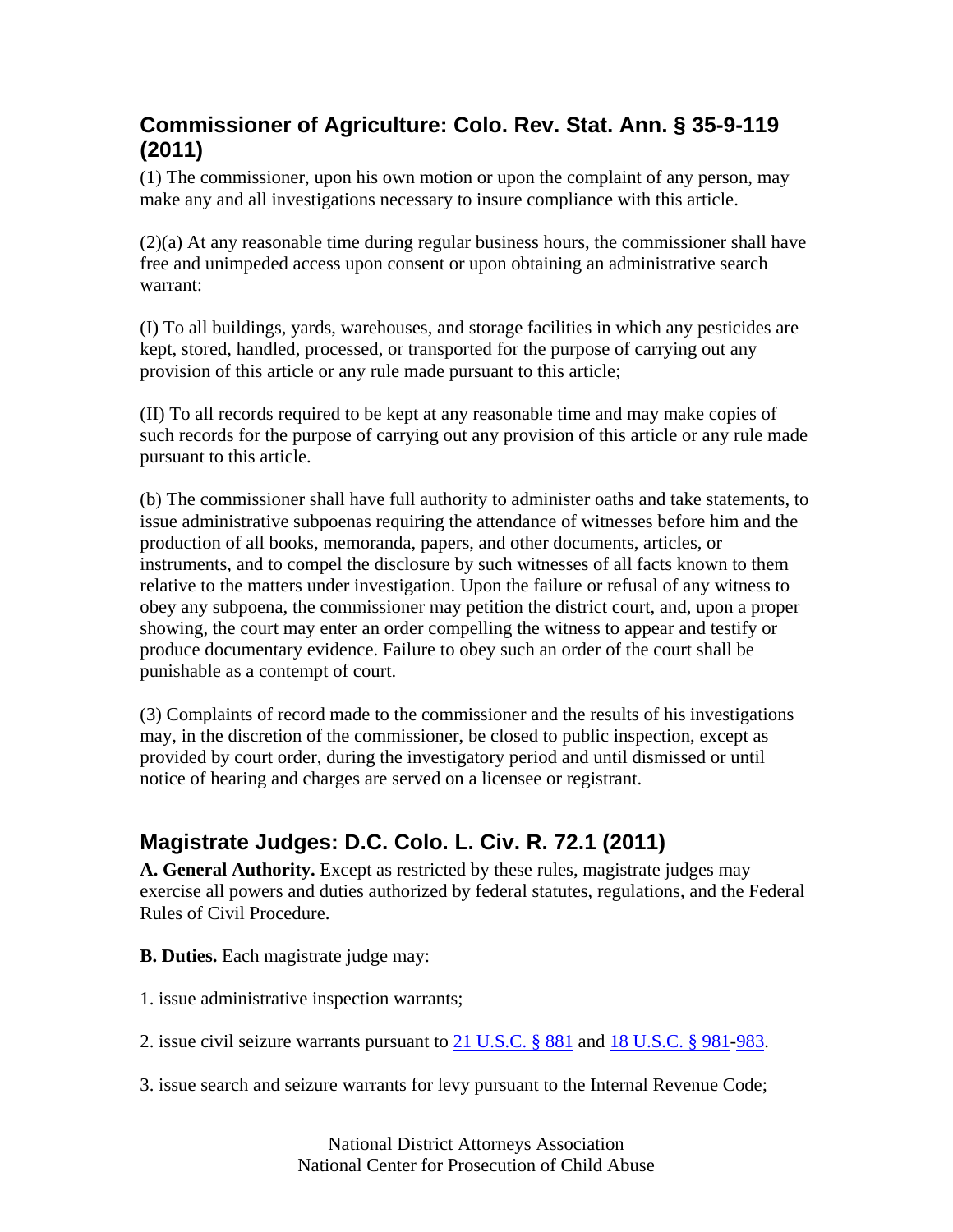4. act on postjudgment matters arising under Fed. R. Civ. P. 69, including:

a. issue writs;

b. issue orders directing funds to be paid into or disbursed from the registry of the court; c. hold hearings and make recommendations to the district judge on substantive issues including the liability of a party under a writ of garnishment or execution; d. perform duties set forth in chapter 176 of Title 28 United States Code, as assigned by the court pursuant to the Federal Debt Collection Procedures Act, 28 U.S.C. § 3008;

5. make determinations and enter appropriate orders pursuant to 28 U.S.C. § 1915 with respect to any suit, action, or proceedings in which a request is made to proceed in forma pauperis;

6. perform duties set forth in D.C.COLO.LCivR 8.1 and 8.2;

7. make determinations and enter appropriate orders on discovery disputes in cases pending in other federal courts or courts of another country;

8. exercise contempt authority as authorized by law; and

9. issue administrative subpoenas as authorized by law.

**C. Other Duties.** On reference by a district judge, a magistrate judge may:

1. conduct pretrial conferences, settlement conferences, and other nondispositive pretrial proceedings;

2. handle petitions to perpetuate testimony pursuant to Fed. R. Civ. P. 27; and

3. hold hearings and make recommendations to the district judge on dispositive matters.

## **Delaware**

### **Secretary of the Department of Natural Resources and Environmental Control: 7 Del. Code Ann. § 9105 (2011)**

(a) The following persons are liable with respect to a facility from which there is or has been a release or imminent threat of release, except as provided in subsection (c) of this section:

(1) Any person who owned or operated the facility at any time.

(2) Any person who owned or possessed a hazardous substance and who by contract, agreement or otherwise arranged for disposal or treatment of a hazardous substance at the facility.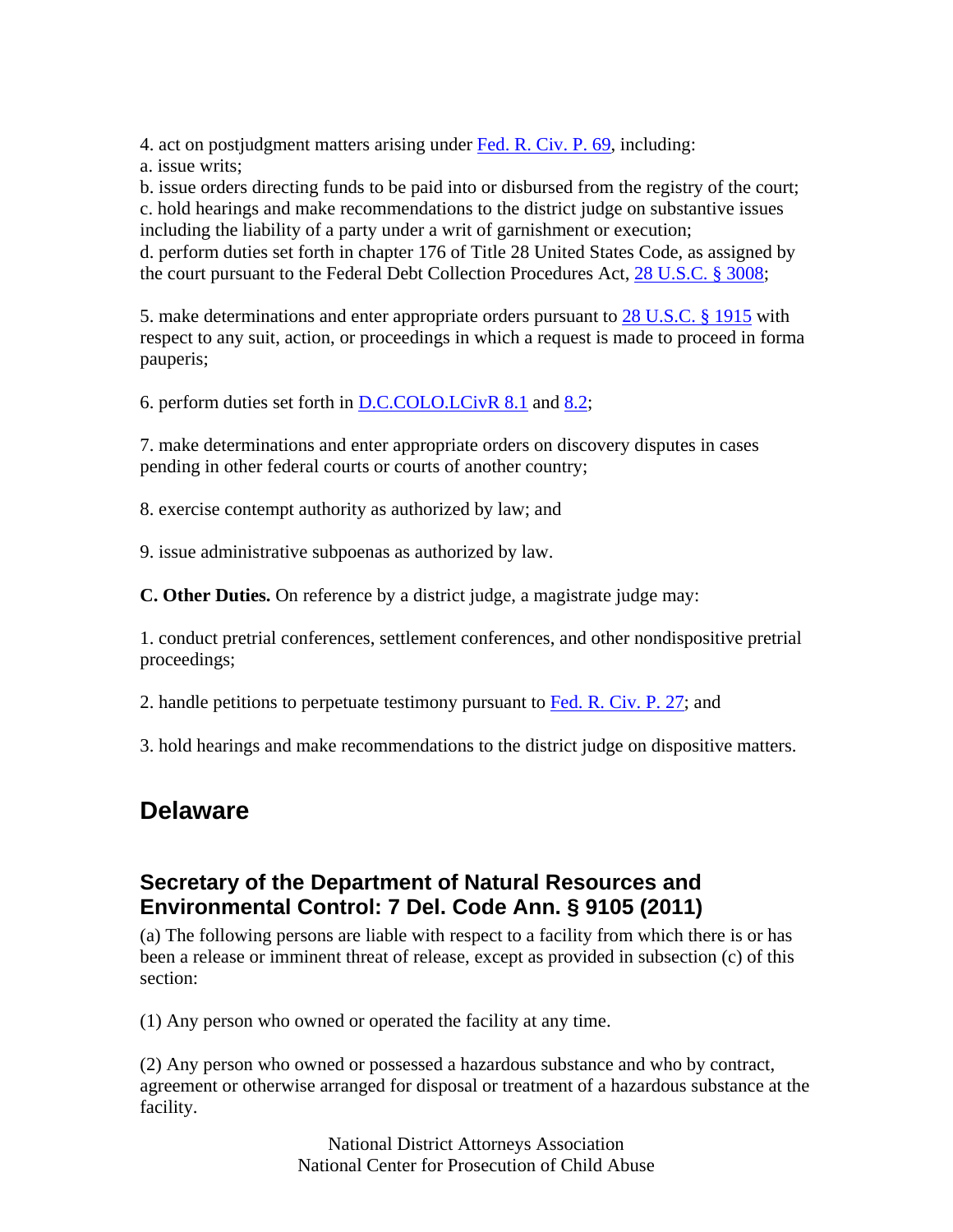(3) Any person who arranged with a transporter for transport, disposal or treatment of a hazardous substance to the facility.

(4) Any person who generated, disposed of or treated a hazardous substance at the facility.

(5) Any person who accepted any hazardous substance for transport to the facility, when the facility was selected by the transporter.

(6) Any person who is responsible in any other manner for a release or imminent threat of release.

(b) Each person who is liable under this section is strictly liable, jointly and severally, for all costs associated with a release from a facility and for all natural resource damages resulting from the release. The Secretary may recover all costs and damages from all responsible parties. The amounts recoverable in an action under this chapter shall include interest on the amounts recoverable through regulations developed pursuant to §§ 9104 and 9109 of this title. Such interest shall accrue from the date the expenditure was incurred. The rate of interest on the outstanding unpaid balance of the amounts recoverable under this section shall be at the established allowable interest rate.

(c) The following persons are not liable under this section:

(1) Any person who can establish that the release or imminent threat of release for which the person would be otherwise liable was caused solely by:

a. An act of God;

b. An act of war; or

c. An act or omission of a 3rd party other than:

1. An employee or agent of the person asserting the defense; or

2. Any person whose act or omission occurs in connection with a contractual relationship existing, directly or indirectly with the person asserting this defense to liability. This defense applies only when the person asserting the defense has exercised due care with respect to the hazardous substance, the foreseeable acts or omissions of the 3rd party, and the foreseeable consequences of those acts or omissions.

(2) Any person who is an operator, past operator, owner, or past owner of a facility and who can establish that at the time the facility was acquired or operated by the person, the person had no knowledge or reason to know of any release or imminent threat of release. This paragraph  $(c)(2)$  is limited as follows: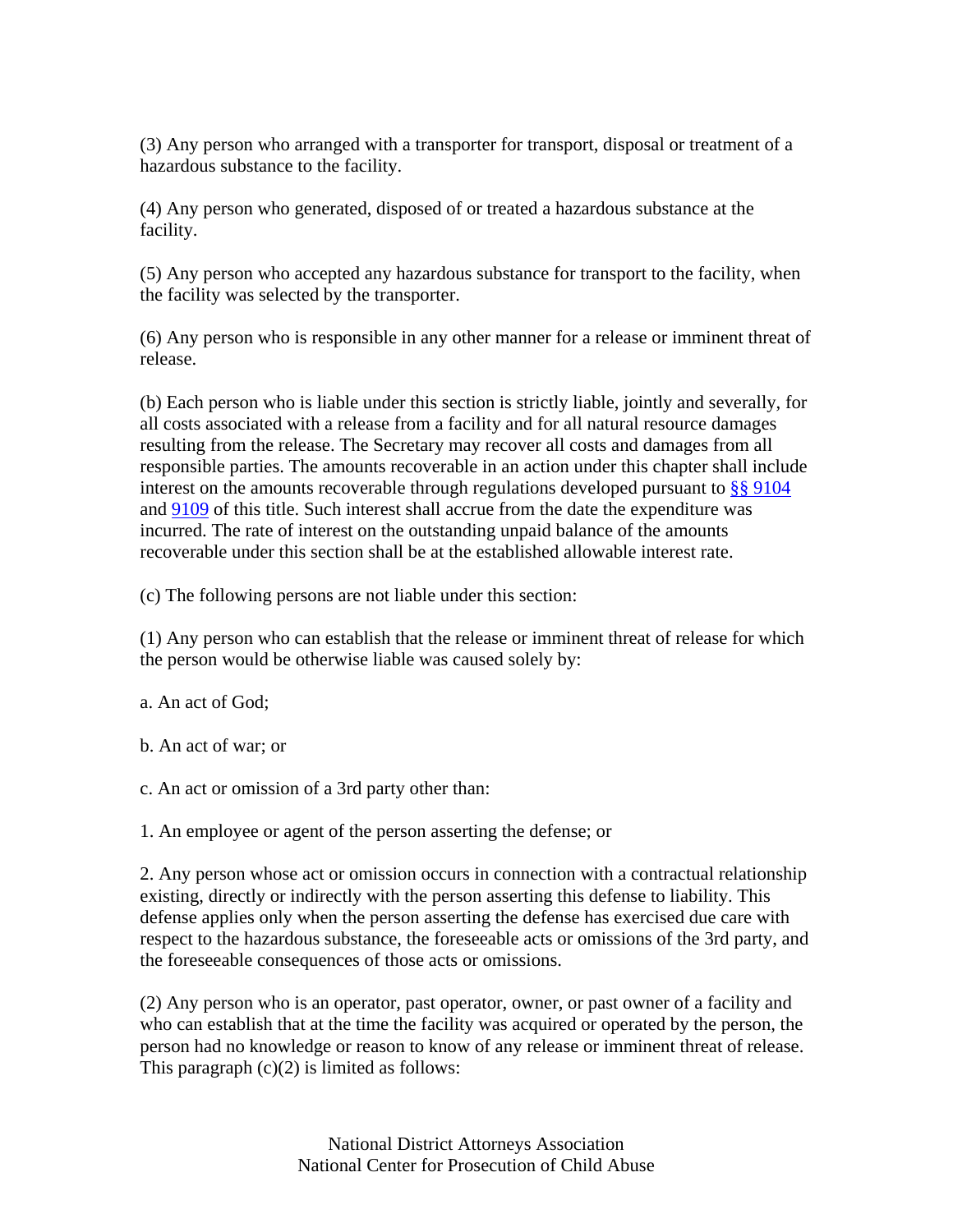a. Reason to know. --To establish that the person had no reason to know of the matter described in  $\S 9103(6)$ a. of this title the person must demonstrate that on or before the date on which the person acquired the facility, the person carried out all appropriate inquiries, as provided in paragraph  $(c)(2)b$ . of this section below, into the previous ownership and uses of the facility in accordance with generally accepted good commercial and customary standards and practices.

b. All appropriate inquiry.

1. With respect to property purchased on or after May 31, 1997, the procedures of the American Society for Testing and Materials ("ASTM"), including the documents known as "Standard E1527-97" and "Standards E1527-00," entitled "Standard Practice for Environmental Site Assessment: Phase 1 Environmental Site Assessment Process," or any other procedure the Secretary may adopt by regulation, shall satisfy the requirements in subparagraph a. of this subdivision.

2. With respect to property purchased before May 31, 1997, in making a determination with respect to a person described in paragraph  $(c)(2)a$ . of this section, the following factors shall be taken into account:

A. Any specialized knowledge or experience on the part of the person;

B. The relationship of the purchase price to the value of the property, if the property was not contaminated;

C. Commonly known or reasonably ascertainable information about the property;

D. The obviousness of the presence or likely presence of contamination at the property; and

E. The ability of the person to detect the contamination by appropriate inspection.

3. In the case of property for residential use or other similar use purchased by a nongovernmental or noncommercial entity, a facility inspection and title search that reveal no basis for further investigation shall be considered to satisfy the requirements of subparagraph a. of this subdivision.

c. Nothing in this subsection shall diminish the liability of any previous owner or operator of such facility who would otherwise be liable under this chapter.

d. Notwithstanding this subsection, if the person obtained actual knowledge of the release or threatened release of a hazardous substance at such facility when the person owned the real property and then subsequently transferred ownership of the property to another person without disclosing such knowledge, such person shall be treated as liable under subsection (a) of this section and no defense under this subsection shall be available to such person.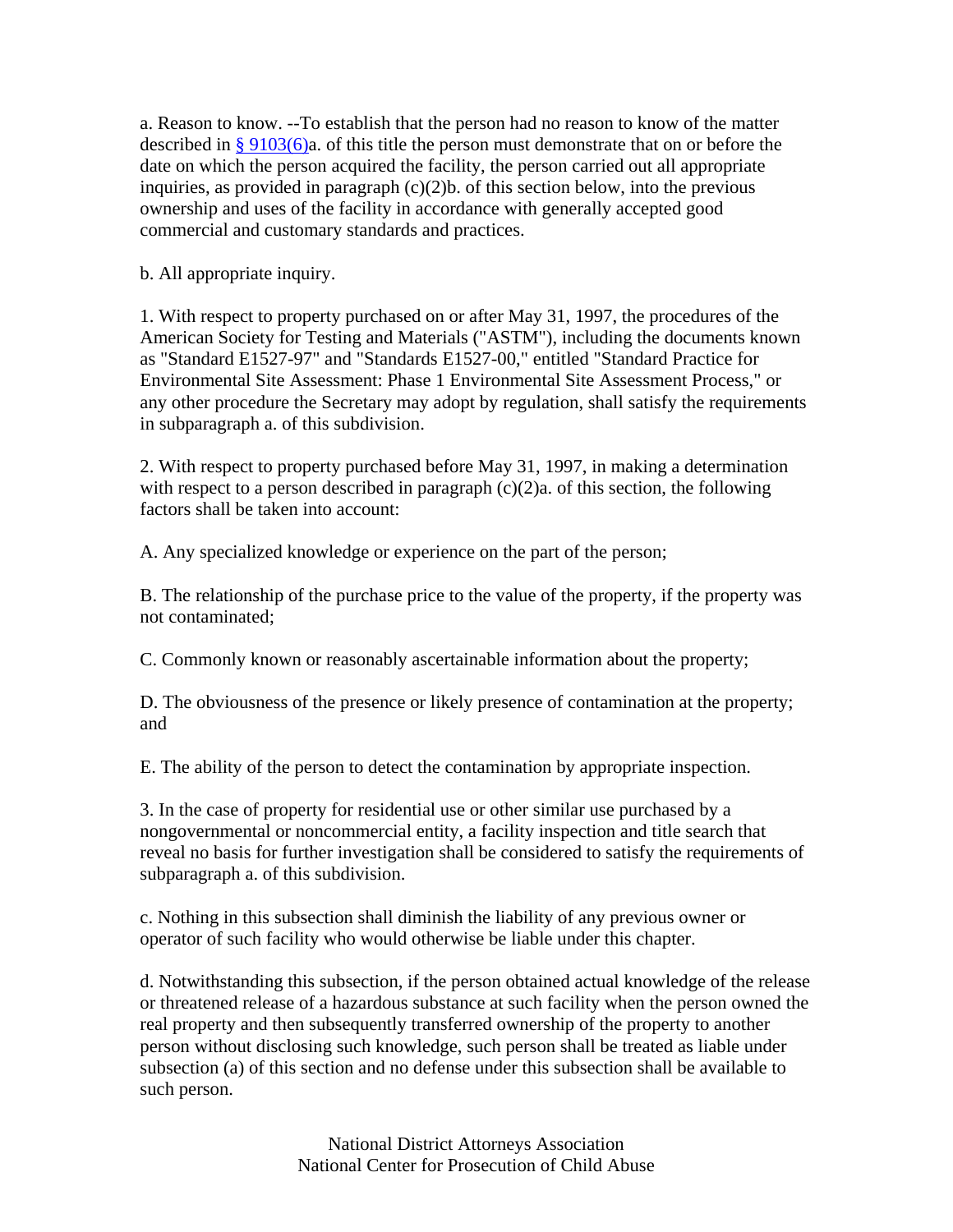e. Nothing in this subsection shall affect the liability under this chapter of a person who, by any act or omission, caused or contributed to the release or threatened release of a hazardous substance which is the subject of the action relating to the facility.

(3) A person who acquires ownership or control of a property to realize on a security interest held by the person in that property or a fiduciary which has a legal title to or manages any property for purposes of administering an estate or trust of which such property is part; provided, however, that this exemption shall not relieve a person from liability under this section where such liability is based on conduct entirely independent from that covered by this exemption.

(4) Prospective purchaser agreements.

a. Notwithstanding paragraph  $(c)(5)$  of this section, a prospective purchaser whose potential liability for a release or threatened release is based solely on the purchaser's being considered to be an owner or operator of a facility shall not be liable as long as the prospective purchaser, with or without the participation of the seller of the property, enters into a prospective purchaser agreement in which the parties responsible for completing a site investigation and any subsequent remediation are identified and paragraph (c)(4)b. of this section is met. Such prospective purchaser agreements shall:

1. Define the scope of and financial responsibility for the environmental work to be performed pursuant to the agreement;

2. Define the amount, if any, of assistance to be provided by the Department; and

3. Define the scope of any lien to be secured.

b. Requirements for operation under a prospective purchaser agreement.

1. The person shall exercise appropriate care with respect to hazardous substance or substances found at the facility by:

A. As a prospective purchaser (i.e. prior to acquisition of the property): I. Not causing a new release of hazardous substances; and II. Not taking any action to exacerbate or contribute to an existing release.

B. As owner after acquisition of the property, unless specifically addressed in a prospective purchaser agreement with the Department, by: I. Stopping or mitigating any on-going release; II. Preventing any threatened future release; and III. Preventing or limiting exposure (human, environmental, or natural resource) to any previously released hazardous substance or substances.

2. The person shall provide cooperation, assistance, and access to persons that are authorized to oversee remedies or natural resource restoration at a facility (including the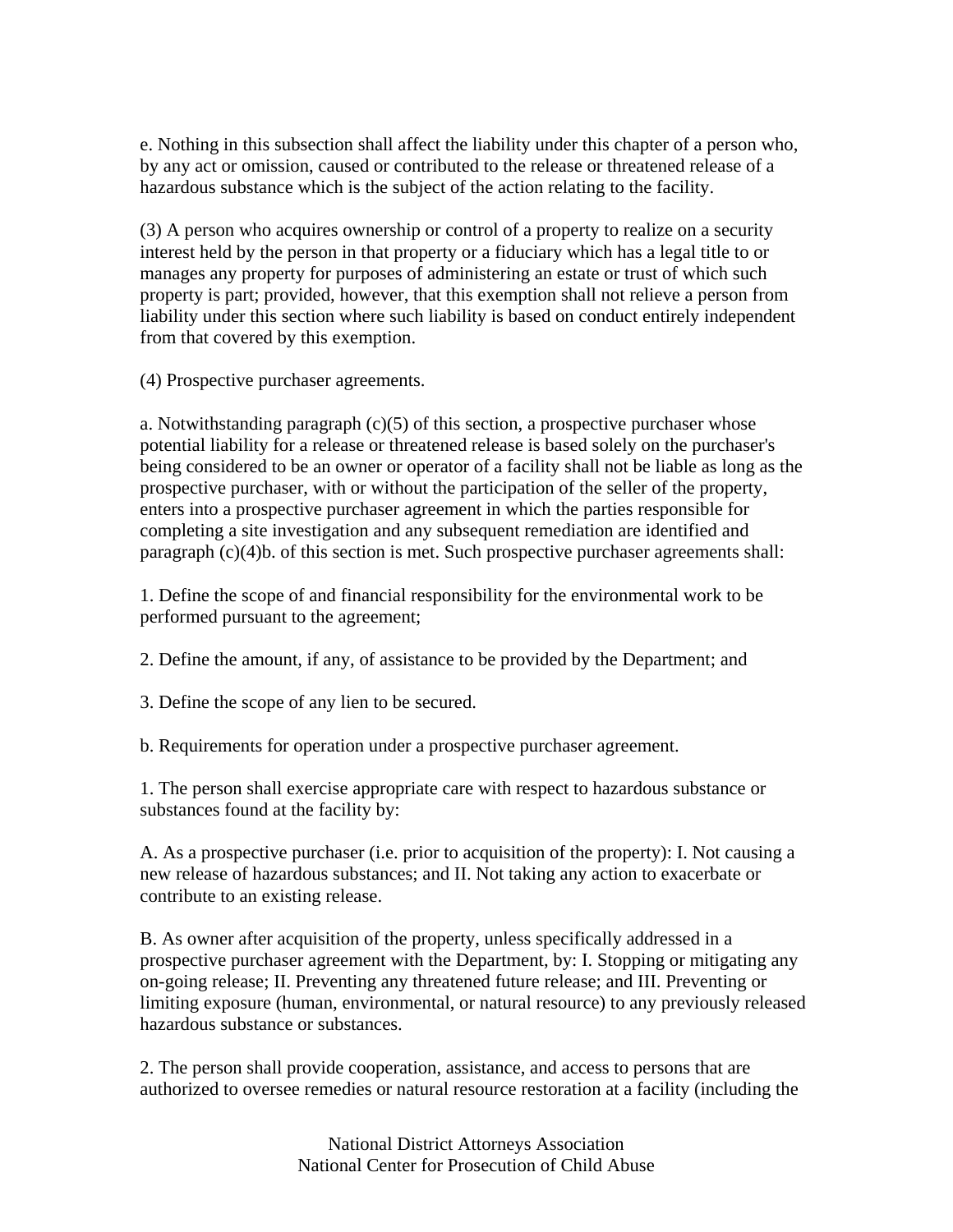cooperation and access necessary for the installation, integrity, operation and maintenance of any complete or partial remedies or natural resource restoration at the facility).

3. The person shall:

A. Be in compliance with any land use restrictions established or relied on in connection with the remedy at a facility; and

B. Not impede the effectiveness or integrity of any institutional control employed at the facility in connection with a remedy.

4. The person shall comply with any request for information or administrative subpoena issued by the Secretary under this chapter.

5. The person shall not be affiliated with any other person that is potentially liable pursuant to § 9105(a) of this title, for response costs at a facility through: A. Any direct or indirect familial relationship, to include spouse, domestic partner, parent, grandparent, brother, sister, son, son-in-law, daughter, daughter-in-law, grandson, granddaughter, step-parent, the parent, son or daughter of a son or daughter of the person's spouse or domestic partner, nephew, niece, aunt, uncle, brother-in-law, sister-inlaw, grandparent-in-law or any relative or friend living in the person's household; or

B. Any contractual, corporate, or financial relationship (other than a contractual, corporate, or financial relationship that is created by the instruments by which title to the facility is conveyed or financed or by a contract for the sale of goods or services); or

C. The result of a reorganization of a business entity that was potentially liable.

c. Lien.

1. If there are unrecovered remedial costs incurred by the State at a facility for which an owner of the facility is not liable by reason of paragraph (c)(4)a. of this section, the State may by agreement with the owner, obtain from the owner a lien on this or on any other property or other assurance of payment satisfactory to the Secretary, for all or any portion of the unrecovered remedial costs.

2. A lien under this subsection:

A. Shall be in an amount not to exceed the unrecovered remedial costs incurred by the State;

B. Shall be subject to the requirements of subparagraph a. of this subdivision; and

C. Shall not exceed the value added to the worth of the property by the remedial action.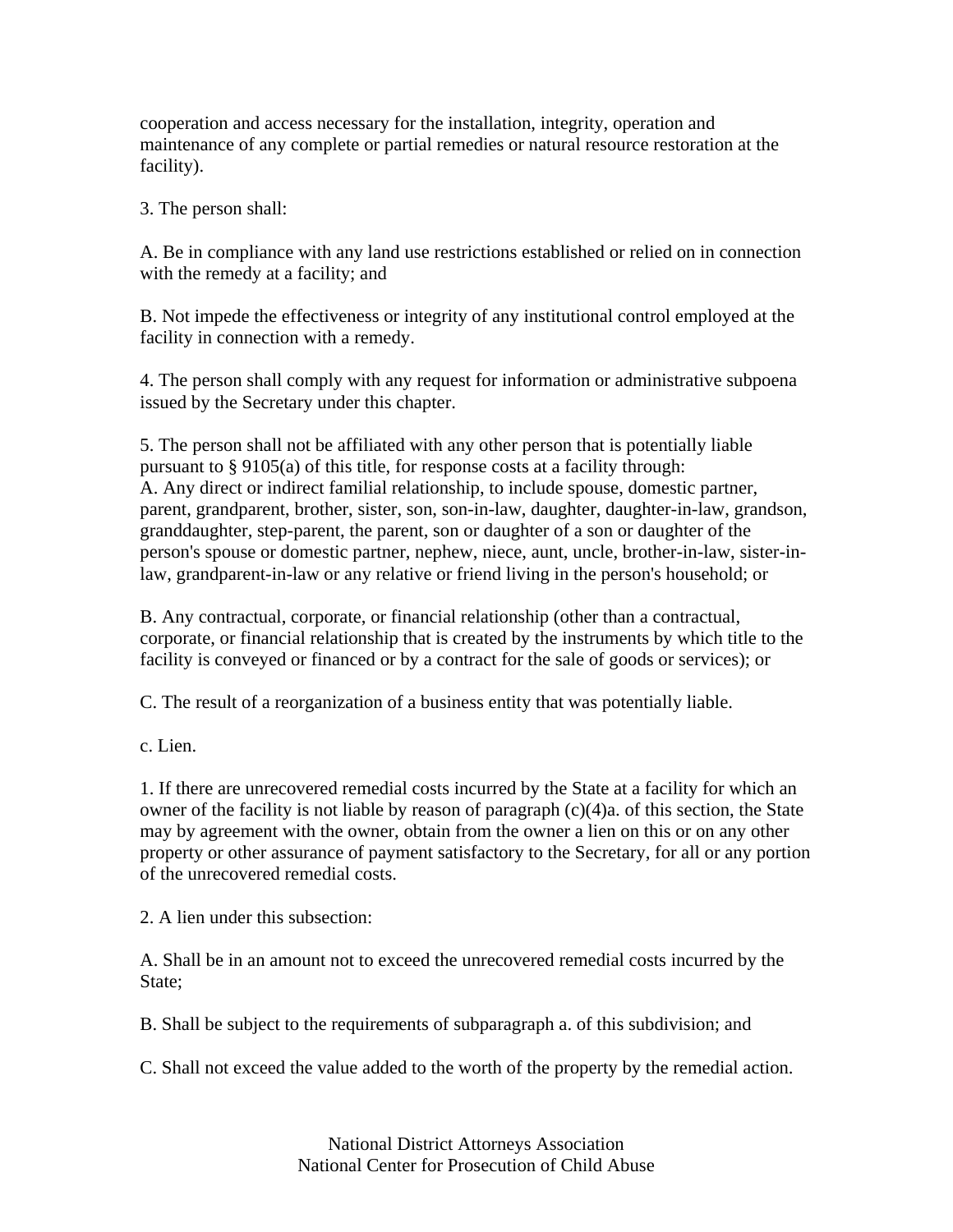(5) Contiguous properties.

a. Not considered to be an owner or operator.

1. A person that owns real property that is contiguous to or otherwise similarly situated with respect to, and that is or may be contaminated by a release or threatened release of a hazardous substance from, real property that is not owned by that person shall not be considered to be an owner or operator of a facility under this paragraph (c)(5)a.1. or paragraph (c)(5)a.2. of this section solely by reason of said release if: A. The person did not cause, contribute or consent to the release or threatened release;

B. The person is not: I. Potentially liable, or affiliated with any other person that is potentially liable, for costs at a facility through any direct or indirect familial relationship or any contractual, corporate, or financial relationship (other than a contractual, corporate, or financial relationship that is created by a contract for the sale of goods or services); or II. The result of a reorganization of a business entity that was potentially liable;

C. The person takes reasonable steps to: I. not cause a release of hazardous substances on their property; and II. not take any action to exacerbate or contribute to contamination migrating onto their property.

D. The person provides reasonable cooperation, assistance and access to persons that are authorized to conduct a remedy or natural resource restoration at the facility from which there has been a release or threatened release (including the cooperation and access necessary for the installation, integrity, operation and maintenance of any complete or partial remedy or natural resource restoration at the facility);

E. The person: I. Is in compliance with any land use restrictions established or relied on in connection with the remedy at the facility; and II. Does not impede the effectiveness or integrity of any institutional control employed in connection with a remedy;

F. The person is in compliance with any written request for information related to the property or contamination or administrative subpoena issued by the Secretary or a court pursuant to this chapter;

G. The person provides all legally required notices with respect to the discovery or release of any hazardous substances at the facility; and

H. At the time at which the person acquired the property, the person conducted all appropriate inquiry within the meaning of paragraph  $(c)(2)b$ . of this section with respect to the property.

2. To qualify as a person described in paragraph  $(c)(5)a.1$ . of this section, a person must establish by a preponderance of the evidence that the conditions in paragraph (c)(5)a.1.A. through H. of this section have been met.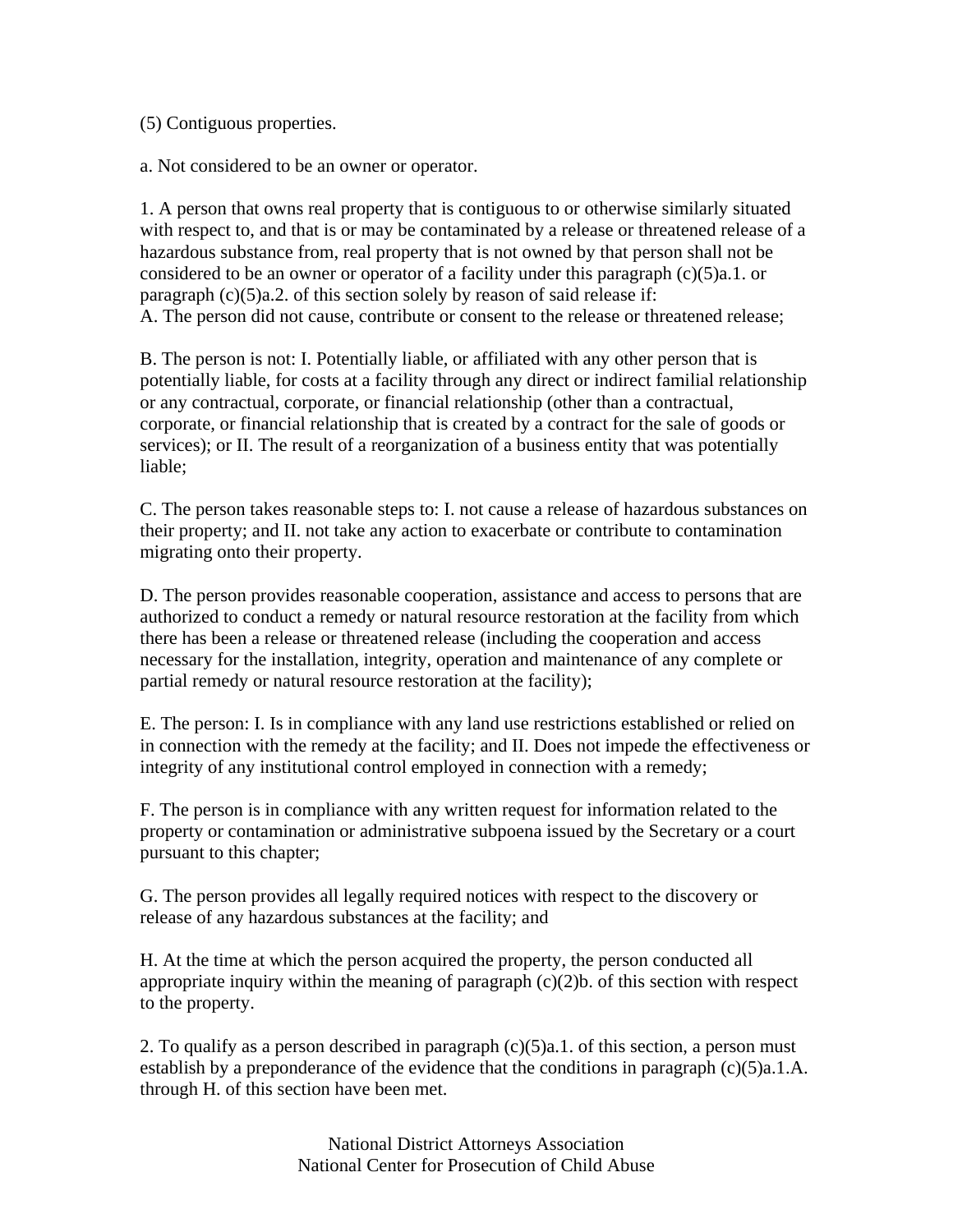3. Any person that does not qualify as a person described in this paragraph because the person had, or had reason to have, knowledge specified in paragraph (c)(5)a.1.H. of this section at the time of acquisition of the real property may qualify as a prospective purchaser under § 9103(20) of this title if the person is otherwise described in that section.

b. With respect to a person described in this subdivision, nothing in this subsection:

1. Limits any defense to liability that may be available to the person under any other provision of law; or

2. Imposes liability on the person that is not otherwise imposed by paragraph (c)(5)a. of this section.

c. The Secretary shall, upon written request:

1. Issue an assurance in writing that no enforcement action under this chapter will be initiated against a person described in paragraph (c)(5)a. of this section; and

2. Grant a person described in paragraph a protection against a cost recovery or contribution action under  $\S 9107(c)$  of this title.

(d) A person who expends moneys performing a remedy or any remedial action under this chapter or reimbursing the State for any remedial action may bring an action against any responsible party as defined in subsection (a) of this section who has not entered into a settlement agreement with the Secretary. In an action authorized by this section, the person bringing the action shall be entitled to reimbursement for the costs incurred which are consistent with this chapter and contribution for moneys expended to reimburse the state for its expenses.

(e) Where the Secretary has issued a certification of completion of remedy pursuant to § 9108 of this title with respect to a remedy performed at a facility, any person who owns, operates or otherwise controls activities at the facility after the date of issuance of the certification shall not, by virtue of that later ownership, operation or control, be liable for the release or imminent threat of release addressed in the certification, or for any future release or imminent threat of release attributable to conditions existing prior to the issuance of the certification, provided such person does not interfere or permit any interference with any aspect of the remedy addressed by the certification of completion of remedy.

(f) The exemption contained in subsection (e) of this section shall also apply to any person who, in connection with the sale, lease, acquisition or transfer of a facility, enters into a settlement agreement with the Secretary for a remedy at the facility; provided, that the remedy is satisfactorily conducted and the Department issues a certification of completion of remedy. The Secretary, in the settlement agreement, may place conditions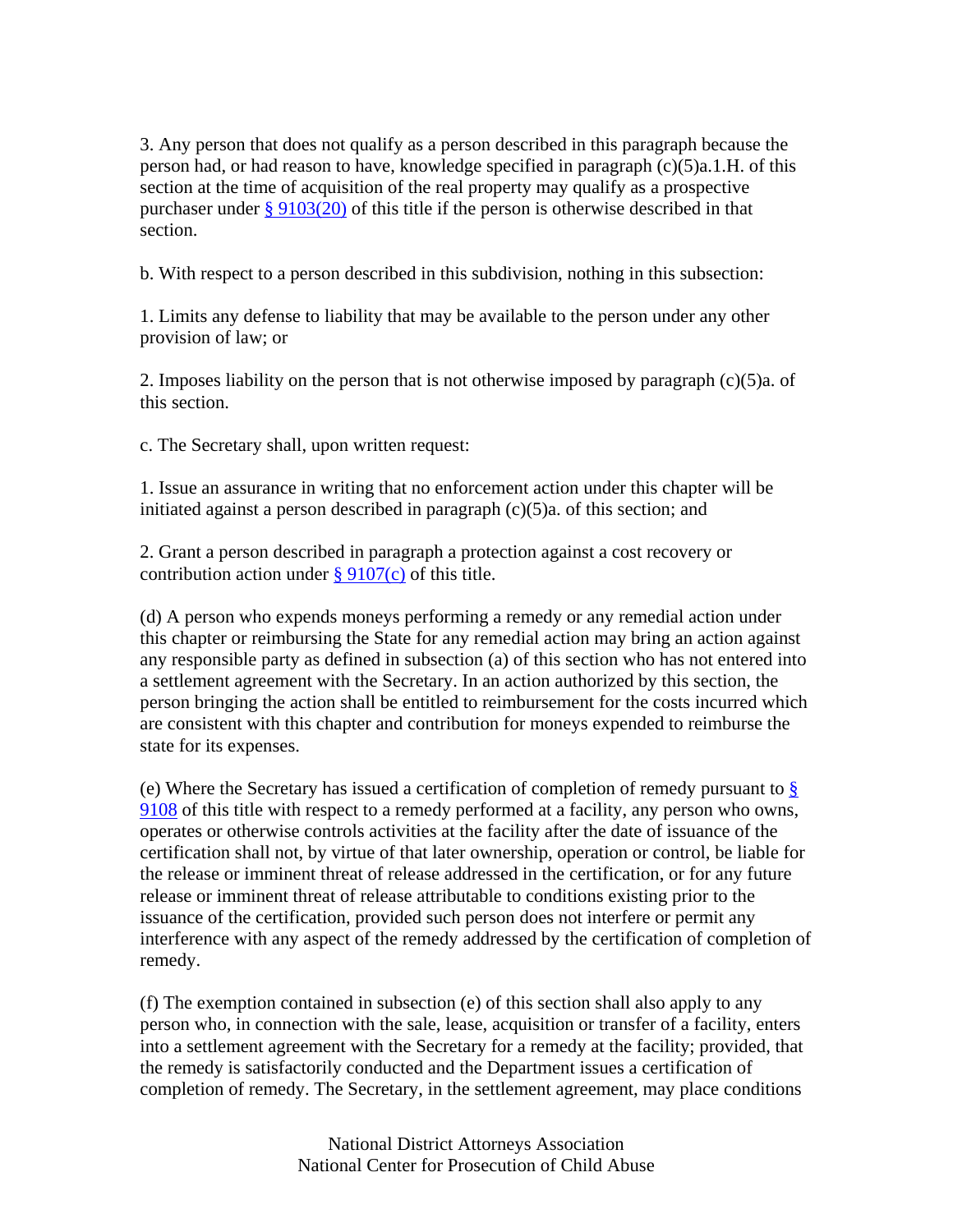or limitations on the scope of the exemption granted under this subsection.

#### **Division of Child Support Enforcement: 13 Del. Code Ann. § 2205 (2011)**

(a) In all cases enforced under Title IV-D of the Social Security Act, [FN1] the Division of Child Support Enforcement is authorized to take the following actions for the purpose of establishing paternity or establishing, modifying or enforcing a support order, without the necessity of obtaining a Court order:

(1) Order genetic testing for the purpose of establishing paternity;

(2) Request, and obtain access to, information on the employment, residential address, social security number, compensation and benefits of any employee or contractor of an entity in the State, including for-profit, nonprofit and governmental employers, and any member of a labor organization;

(3) Request, and obtain access to, information contained in the records of state and local government agencies regarding a putative father, an obligor or an obligee, which includes, but is not limited to, the following:

a. State income tax returns and all other state income tax information including, but not limited to, documents or records provided in support of a tax return by an employer, financial institution, or other holder or source of income;

b. Division of Motor Vehicles information including, but not limited to, proper name spelling, physical description, date of birth, location and date of last contact with the Division of Motor Vehicles, license expiration date, vehicle registration, violations and warrants;

c. Public housing authority records;

d. Vital statistics records and information including, but not limited to, birth, marriage, divorce and death records;

e. Criminal history record information including, but not limited to, arrest, conviction, incarceration, parole and employment information;

f. Credit bureau information including, but not limited to, credit history and locations and dates of credit application; g. Deed or title registry records; and

h. Any other information deemed necessary by the Division to assist in administering the child support program;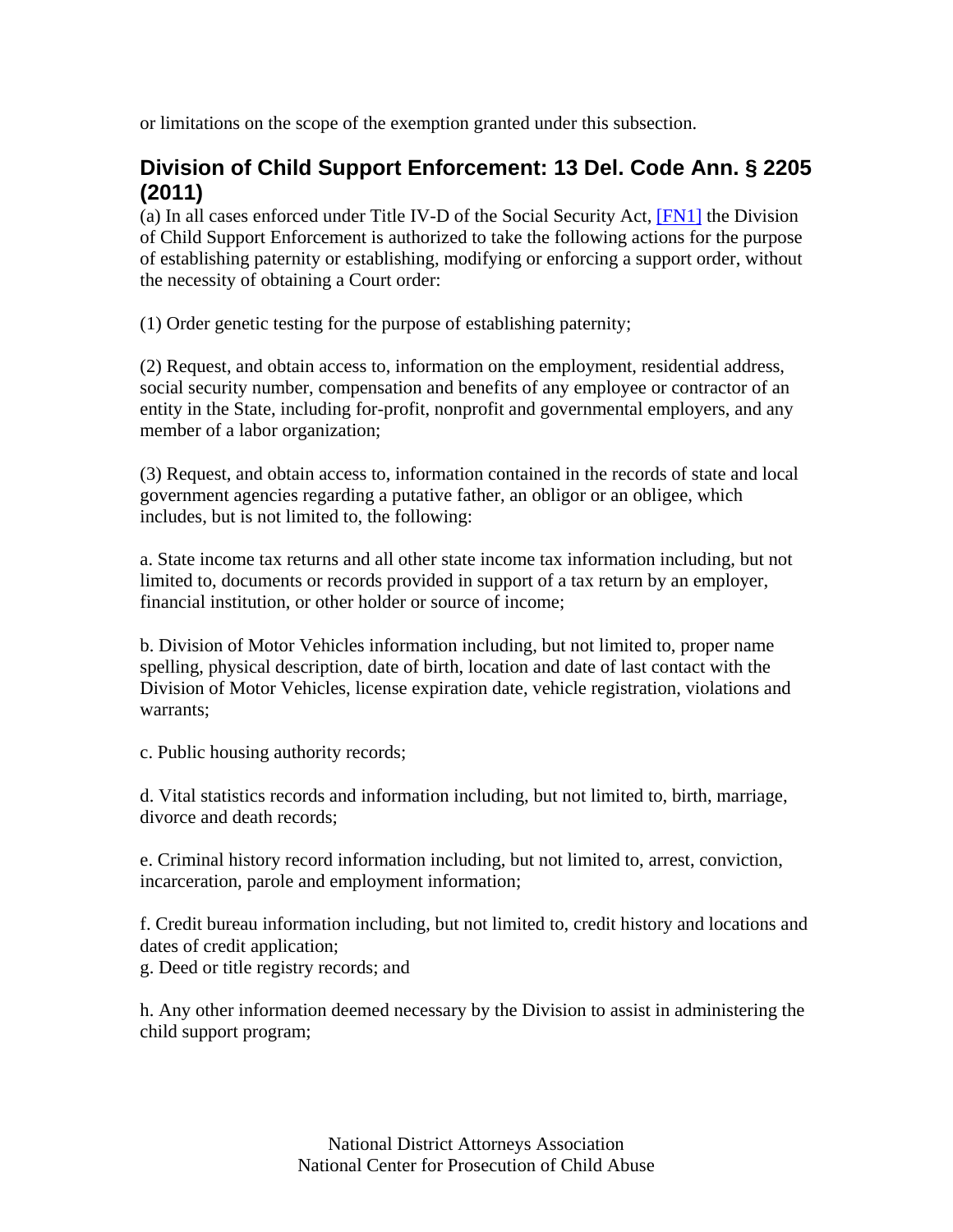(4) Request, and obtain access to, information contained in the records of financial institutions with respect to individuals who owe or are owed support (or against or with respect to whom a support obligation is sought);

(5) Issue an administrative subpoena to any individual, state or local government agency, private company, institution or other entity seeking financial or other information needed to establish paternity or to establish, modify or enforce a support order;

 $(6)$  Issue an administrative subpoena, pursuant to paragraph  $(a)(5)$  of this section, seeking the name, social security number, residential address, employer and employment address of any parent or custodian that appears in the customer records of a public utility or a cable television company;

(7) Order income withholding pursuant to  $\S$  513(b)(12) of this title; and

(8) Institute collection procedures pursuant to  $\S 2207$  of this title.

(b) Any individual, state or local government agency, private company, institution or other entity providing information in response to a request by the Division or an administrative subpoena issued by the Division shall be immune from any civil or criminal liability based on such compliance unless the individual, state or local government agency, private company, institution or other entity knowingly provided false information.

(c) If any individual, private company, institution or other entity fails to comply with an administrative subpoena issued by the Division of Child Support Enforcement, the Division may compel compliance with said subpoena by filing a motion to compel in the Family Court, which shall have jurisdiction to hear such actions. The Family Court may order costs, attorney's fees and/or a civil fine not to exceed \$1,000 if the motion to compel is granted.

(d) Upon request, the Division of Child Support Enforcement shall make available information, as provided in this section, for use by federal and state agencies conducting activities pursuant to Title IV-D of the Social Security Act [FN1]

(e) Information obtained by the Division of Child Support Enforcement under this section shall be used only for purposes related to the child support program administered pursuant to Title IV-D of the Social Security Act (42 U.S.C. § 651 et seq.).

# **District of Columbia**

## **Chief Medical Examiner: D.C. Stat § 5-1407 (2011)**

The CME is authorized to issue a subpoena for confidential medical records and relevant information from physicians, hospitals, nursing homes, residential care facilities and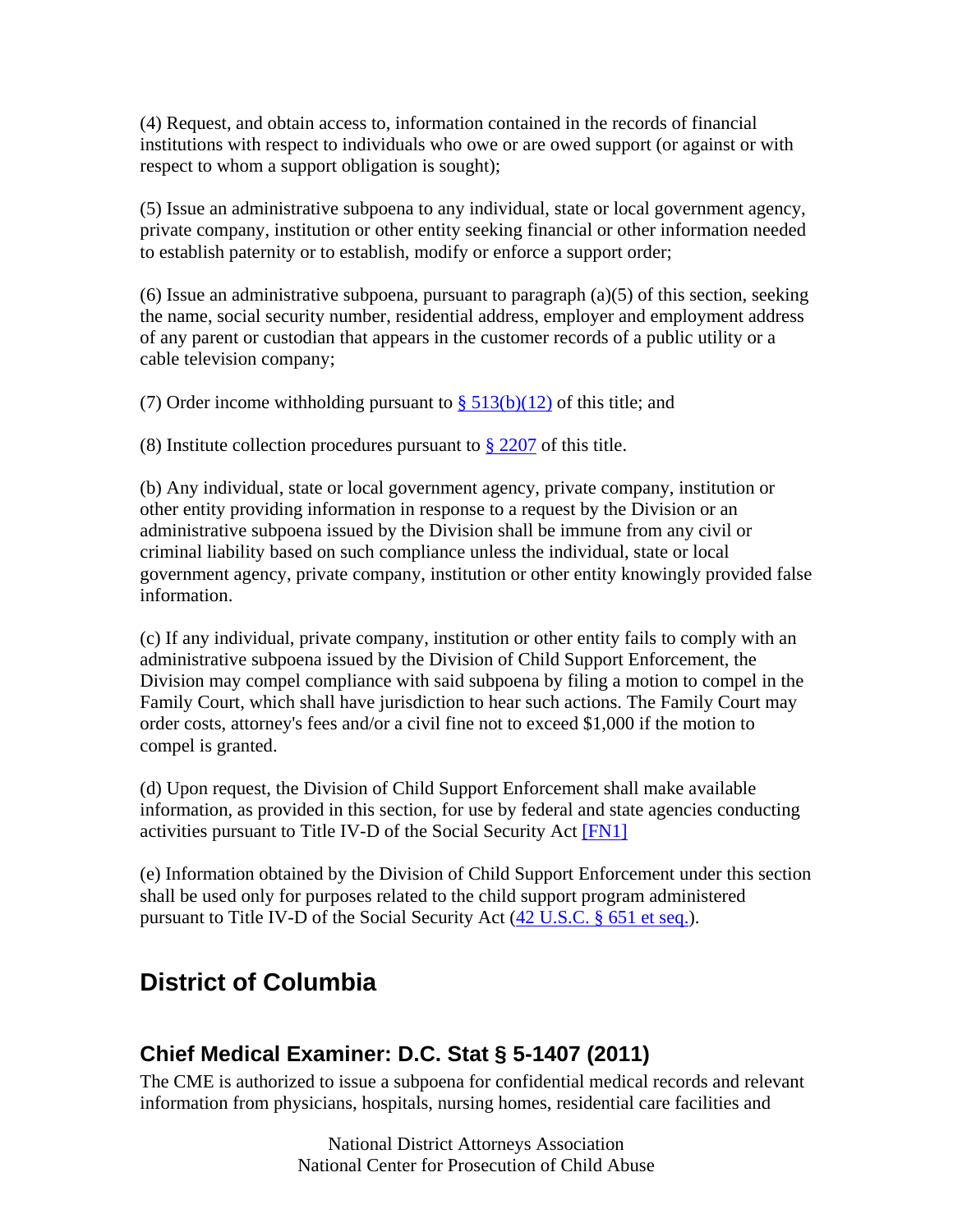other health care providers as in his or her opinion is necessary for investigating deaths under this chapter. Any such subpoena issued by the CME may be enforced by order of the Superior Court. The Mayor shall, by regulation, prescribe procedures for issuing administrative subpoenas pursuant to this section. -

## **Mayor: D.C. Stat. § 8-631.02 (2011)**

For the purposes of this chapter, the term:

(1) "Applicant" means a person who submits an application to participate in the Voluntary Cleanup Program established by § 8-633.01.

(1A) "Bona fide prospective purchaser" means a person, or tenant of a person, who acquires ownership of a facility after June 13, 2001 and establishes by a preponderance of the evidence that:

(A) All disposal of hazardous substances at the facility occurred before the person acquired the facility;

(B) The person undertook, at the time of acquisition, all appropriate inquiry into the previous ownership and uses of the property consistent with good commercial or customary practice in an effort to minimize liability, taking into account any specialized knowledge or experience on the part of the person, the relationship of the purchase price to the value of the property if uncontaminated, commonly known or reasonably ascertainable information about the property, the obviousness of the presence or likely presence of contamination at the property, and the ability to detect such contamination by appropriate inspection; provided, that in the case of property in residential or other similar use at the time of purchase by a nongovernmental or noncommercial entity, a facility inspection and title search that reveal no basis for further investigation shall be considered to satisfy the requirements of this subparagraph;

(C) The person provides all legally required notices with respect to the discovery or release of any hazardous substances at the facility;

(D) The person exercises appropriate care with respect to hazardous substances found at the facility by taking reasonable steps to:

(i) Stop any continuing release;

(ii) Prevent any threatened future release; and

(iii) Prevent or limit human, environmental, or natural resource exposure to any previously released hazardous substance;

(E) The person provides full cooperation, assistance, and access to persons that are authorized to conduct response actions or natural resource restoration at a vessel or facility (including the cooperation and access necessary for the installation, integrity,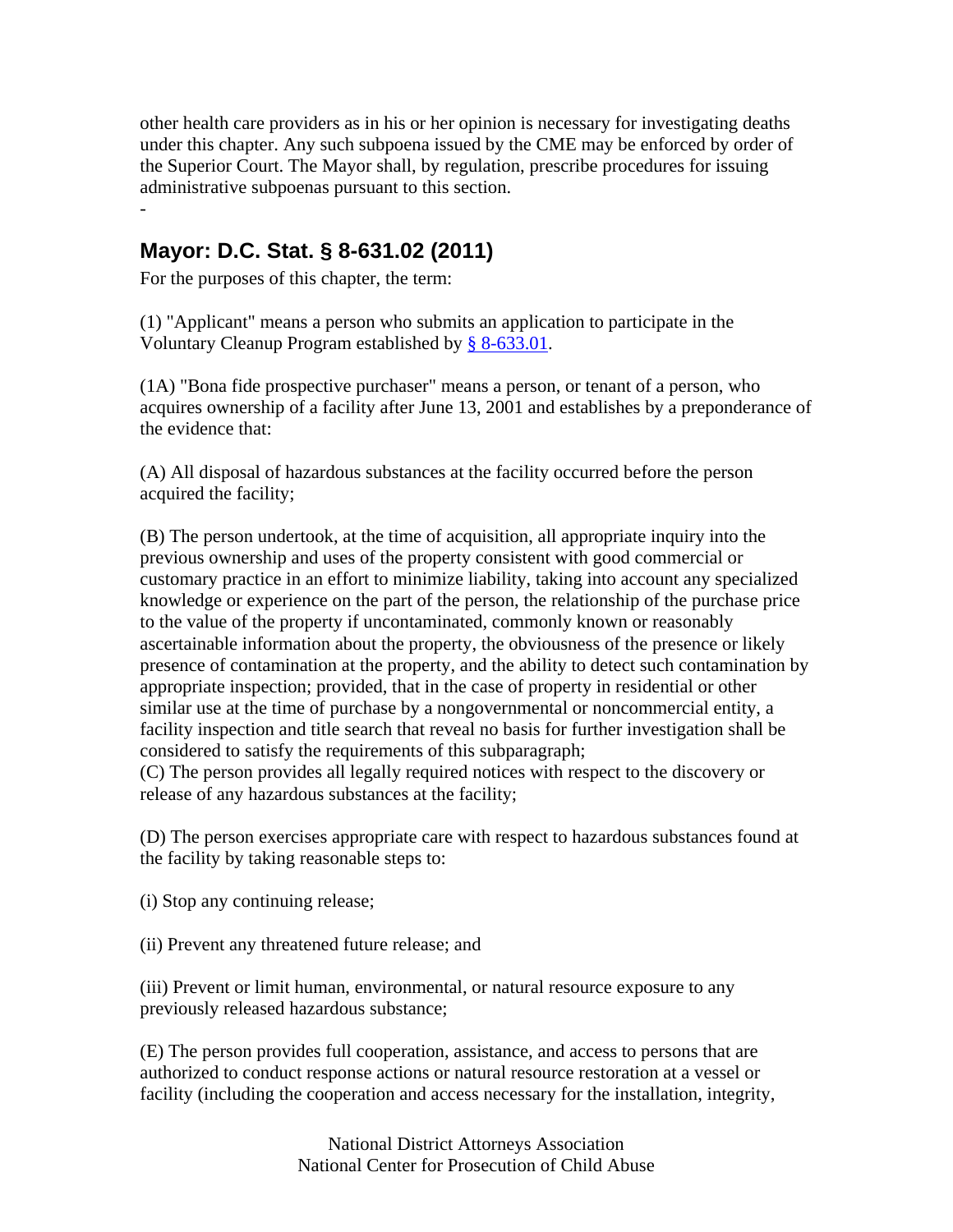operation, and maintenance of any complete or partial response actions or natural resource restoration at the vessel or facility);

(F) The person is in compliance with any institutional controls established or relied on in connection with the response action at the facility;

(G) The person does not impede the effectiveness or integrity of any institutional control employed at the facility in connection with a response action;

(H) The person complies with any request for information or administrative subpoena issued by the Mayor under this chapter;

(I) The person is not potentially liable, or affiliated with any other person that is potentially liable, for response costs at the facility through a familial, contractual, corporate, or financial relationship, other than a contractual, corporate, or financial relationship that is created by the instruments by which title to the facility is conveyed or financed or by a contract for the sale of goods or services; and

(J) The person is not the result of a reorganization of a business entity that was potentially liable; provided, that a bona fide prospective purchaser may know, or have reason to know, of the contamination at the facility at or before the time of acquisition and still be eligible for a defense to liability under this chapter.

(2) "Brownfield" means abandoned, idled property or industrial property where expansion or redevelopment is complicated by actual or perceived environmental contamination.

(3) "Contamination" means a release, discharge, or threatened release of a hazardous substance.

(4) "DDOE" means the District Department of the Environment.

(5) "Eligible property" means a brownfield or any contaminated property that is not listed on the National Priority List pursuant to the Comprehensive Environmental Response, Compensation, and Liability Act of 1980, approved December 11, 1980 (94 Stat. 2767; 42 U.S.C. 9601 et seq.), and is not the subject of a current cleanup action by the Environmental Protection Agency or the DDOE.

(6) "EPA" means the United States Environmental Protection Agency or its successor agency.

 $(6A)(A)$  "Facility" means:

(i) A building, structure, installation, equipment, pipe, pipeline (including any pipe into a sewer or publicly-owned treatment works), well, pit, pond, lagoon, impoundment, ditch, landfill, storage container, motor vehicle, rolling stock, or aircraft; or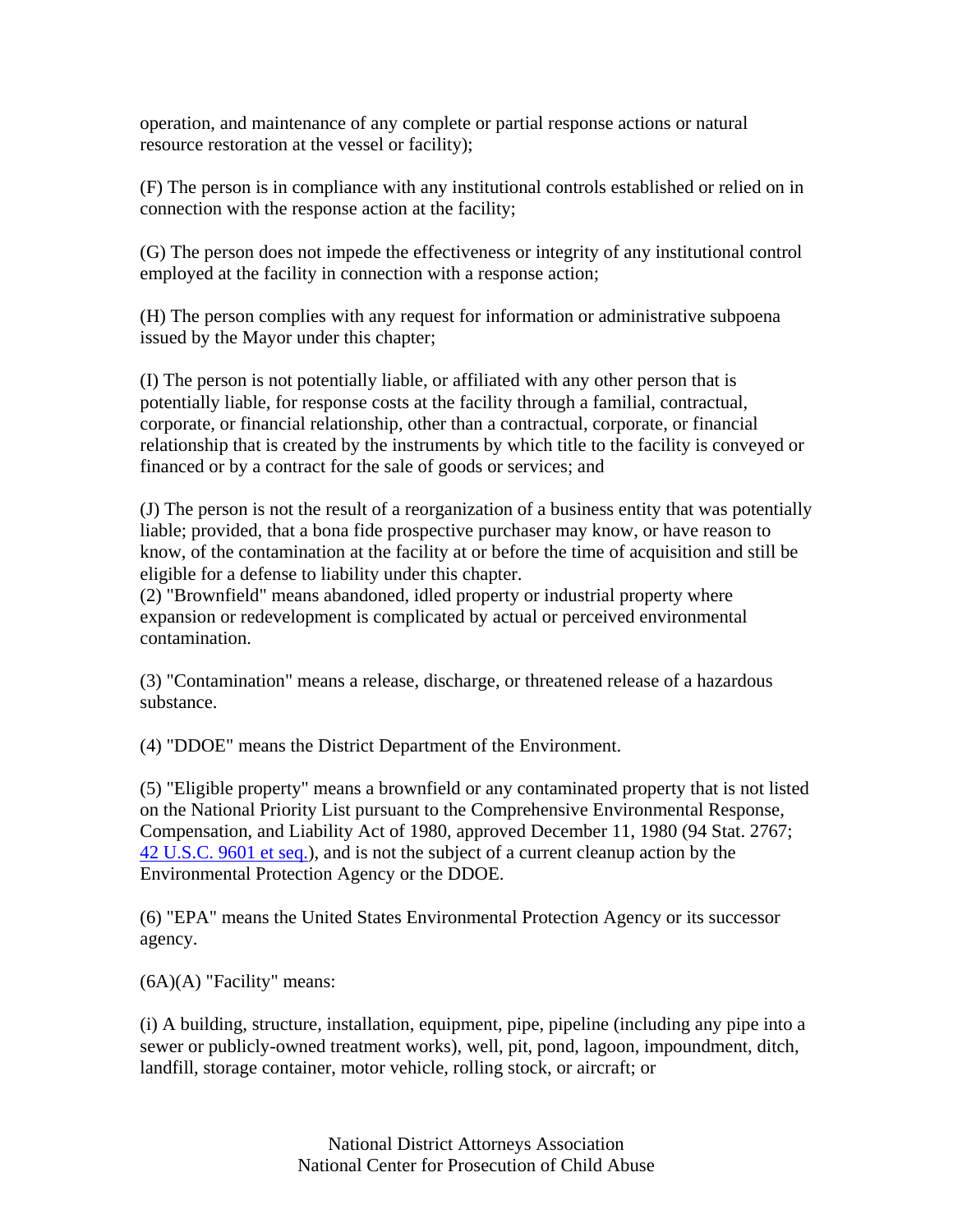(ii) A site or area where a hazardous substance has been deposited, stored, disposed of, or placed, or otherwise come to be located.

(B) The term "facility" shall not include a consumer product in consumer use or any vessel.

(7) "Federal Act" means the Comprehensive Environmental Response, Compensation, and Liability Act of 1980, approved December 11, 1980 (94 Stat. 2767; 42 U.S.C. 9601 et seq.).

(8) "Hazardous substance" means any substance designated as a hazardous substance pursuant to section 101(14) of the Federal Act, or any substance identified as a hazardous substance by the DDOE in regulations adopted pursuant to this chapter.

(8A) "Hazardous Substances Response Plan" means the Mayor's plan, including policies and procedures, for responding to, and evaluating, hazardous substance releases that may threaten public health, welfare, and the environment, and that is consistent with the provisions of this chapter.

(9) "Non-responsible person" means a person:

(A) With no prior or current ownership interest in an eligible property at the time of making application to participate in the Voluntary Cleanup Program, and who has not caused or contributed to the contamination of an eligible property; or

(B) Who is a successor in interest in an eligible property acquired from a non-responsible person, if the successor in interest does not have a prior ownership in the eligible property and is not otherwise a responsible person concerning the eligible property other than by virtue of ownership of the eligible property.

(10) "Institutional control" means any legal, institutional, or administrative mechanisms meant to prevent contamination or the potential exposure to hazardous substances, including any measure to ensure that use of the property, after completion of response or cleanup action pursuant to this chapter, remains in conformity with the levels of any residual hazardous substance left on the property.

(11) "Participant" means an applicant accepted into the Voluntary Cleanup Program.

(12) "Person" means any individual, partnership, corporation, trust, association, firm, joint-stock company, organization, commission, independent authority of the District government, or District, state, or federal government agency.

(13) "Program" means the Voluntary Cleanup Program established pursuant to§ 8- 633.01.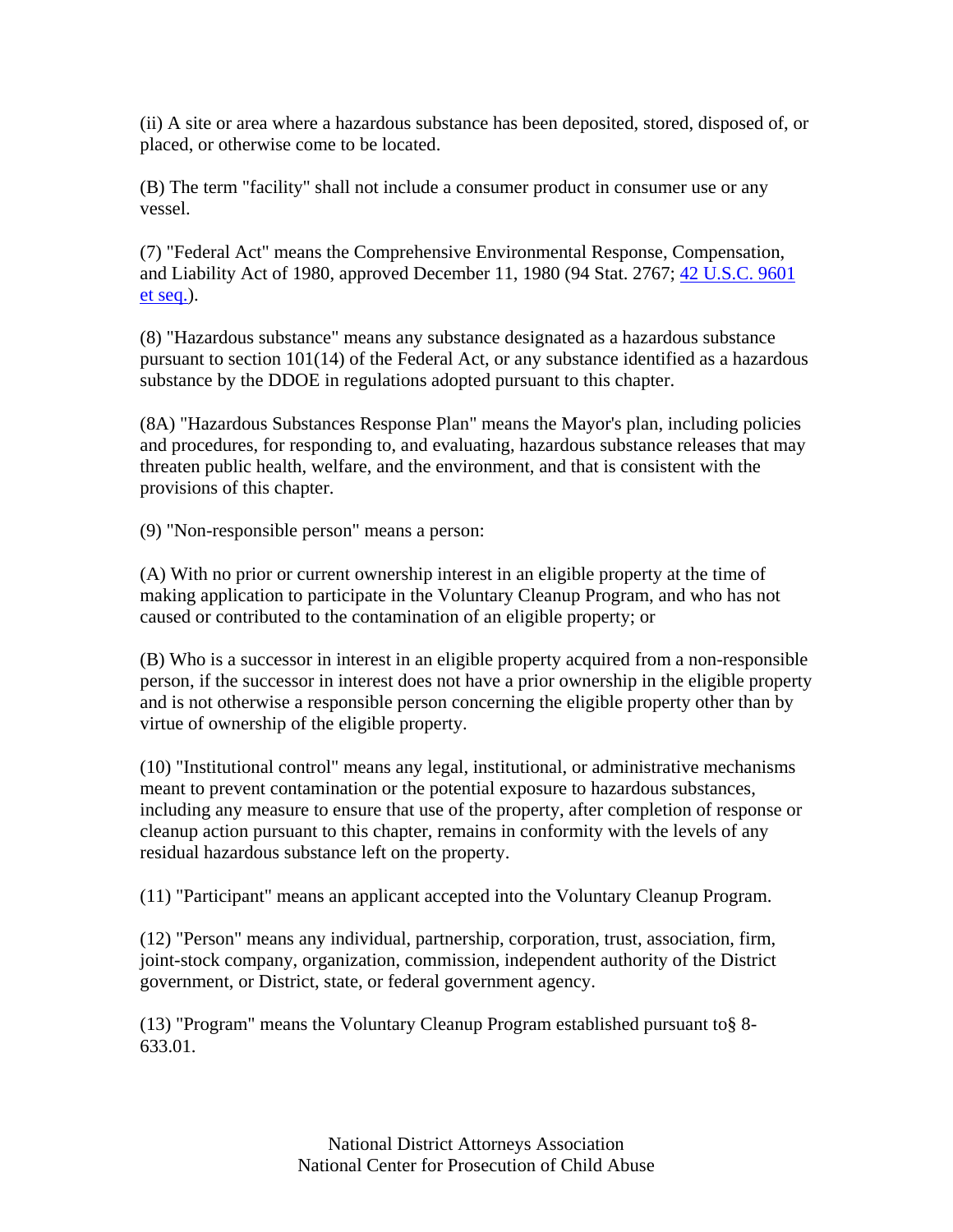(14) "Release" means the addition, introduction, leaking, pumping, spilling, emitting, discharging, escaping, dumping, injecting, disposing or leaching of any hazardous substance into the environment, including the abandoning or discarding of barrels, containers, and other closed receptacles containing any hazardous substance.

(14A) "Response" means an action necessary to cleanup or otherwise prevent, minimize, or mitigate damage to the public health or welfare or to the environment from the release or threatened release of a hazardous substance, including a temporary or permanent measure and related enforcement activity.

(15) "Responsible person" means a person who is liable pursuant to§ 8-632.01.

## **Child Support Services Division: D.C. Stat. 46-226.03 (2011)**

(a) The IV-D agency may take the following actions relating to paternity establishment or the establishment, modification, or enforcement of support orders without obtaining an order from any judicial or other administrative tribunal:

(1) Order genetic testing relating to the establishment of paternity;

(2) Issue an administrative subpoena to an individual or public or private entity (including a financial institution) for financial or other information needed to establish, modify, or enforce a support order, which may include information from a public utility or cable television company, that provides the name and address of a customer or a customer's employer as well as information in paragraph (3) of this subsection;

(3) Require a public or private entity in the District to provide promptly, in response to a request from the District's IV-D agency or any other state's IV-D agency, information on the employment status, number of hours worked, title, employment start date, employment termination date (if applicable), whether the employee ever quit voluntarily, location of work site, compensation, and benefits (including access to health insurance) of any employee of the entity, or of one of its contractors;

(4) Obtain prompt access, including automated access, to information in the following records maintained or possessed by the District government, subject to any applicable privacy provisions under District or federal law:

(A) Vital records maintained by the Registrar and the court;

- (B) Tax and revenue records;
- (C) Records of real and titled personal property;

(D) Records of occupational, professional, recreational, and sporting licenses issued under any District law or regulation;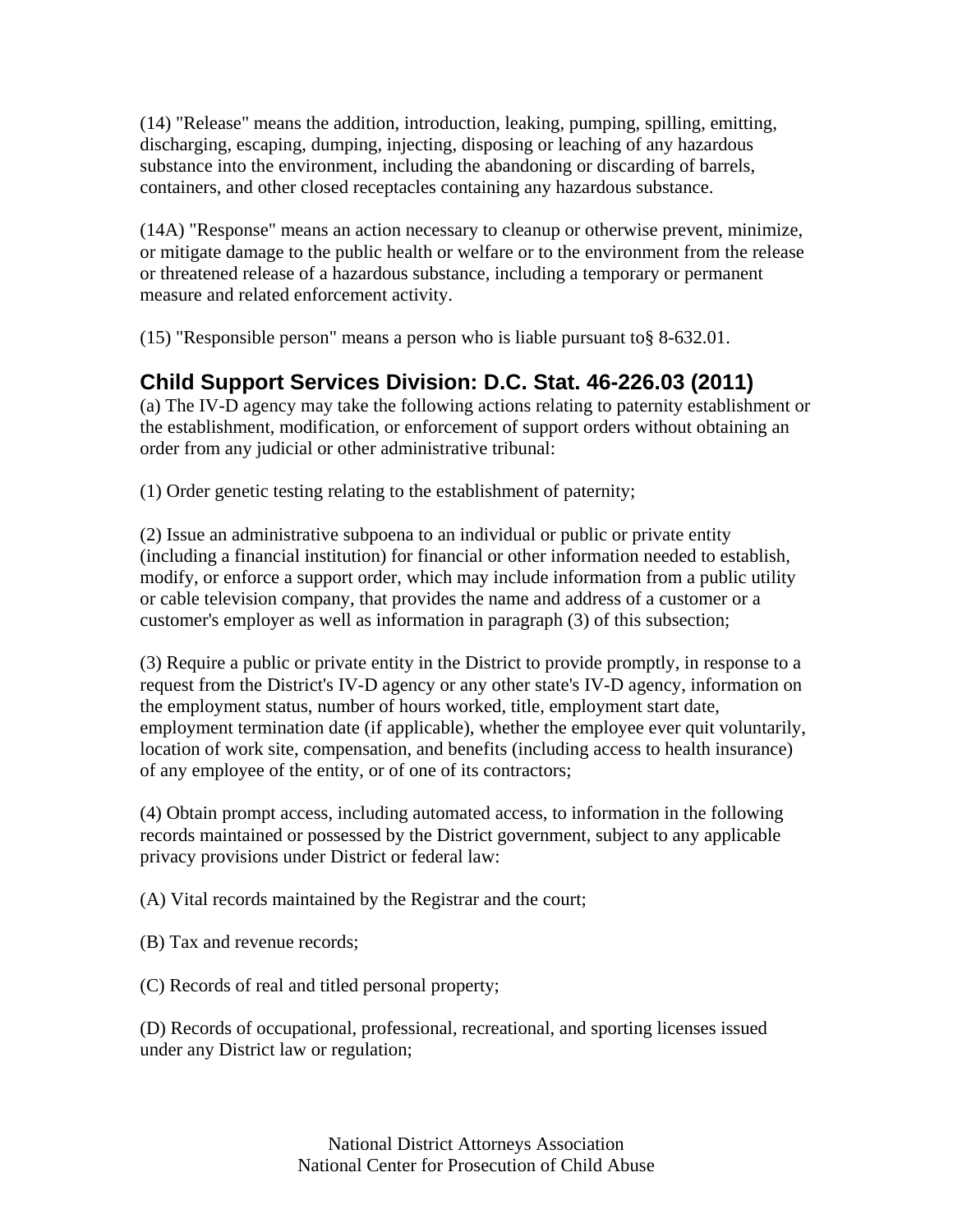(E) Records concerning the ownership and control of corporations, partnerships, and other business entities;

(F) Employment security records, subject to such restrictions as the Mayor may, by regulation, prescribe pursuant to Chapter 1 of Title 51;

(G) Records concerning public assistance, as defined in  $\S$  4-201.01(6), subject to confidentiality restrictions set forth in the Chapter 2 of Title 4 or prescribed by the Mayor;

(H) Records maintained by the Department of Motor Vehicles;

(I) Records maintained by the Department of Corrections; and

(J) Social security numbers on file, if submitted in an application;

(5) Direct an obligor or other payor to substitute for the payee of a support order the appropriate governmental entity, upon notice to the obligor (or other payor) and obligee, sent by first-class mail, to their last known address, if the support is subject to:

(A) An assignment to pay the District government under Chapter 2 of Title 4, title IV, part E of the Social Security Act, approved June 17, 1980 (94 Stat. 501; 42 U.S.C. § 670 et seq.), or section 1912 of the Social Security Act, approved October 25, 1977 (91 Stat. 1196; 42 U.S.C. § 1396k); or

(B) A requirement to pay support through the Collection and Disbursement Unit;

(6) Order income withholding, including the amount of periodic support payments and any additional amount for health insurance coverage, medical support, overdue support payments, and other costs or fees required under a support order;

(7) When there is a support arrearage, secure assets to satisfy any current support obligation and the support arrearage by:

(A) Intercepting or seizing periodic or lump-sum payments from:

(i) Any District agency, including payments for unemployment compensation, worker's compensation, and other non-means-tested public benefits; and

(ii) Judgments, settlements, and lotteries (interception or seizure of lottery prize winnings shall be made pursuant to  $\frac{8}{9}$  46-224.01);

(B) Attaching and seizing assets owned by the support obligor and held in financial institutions, or held in a financial institution by another on behalf of the support obligor;

(C) Attaching public and private retirement funds, to the extent permitted by federal law; and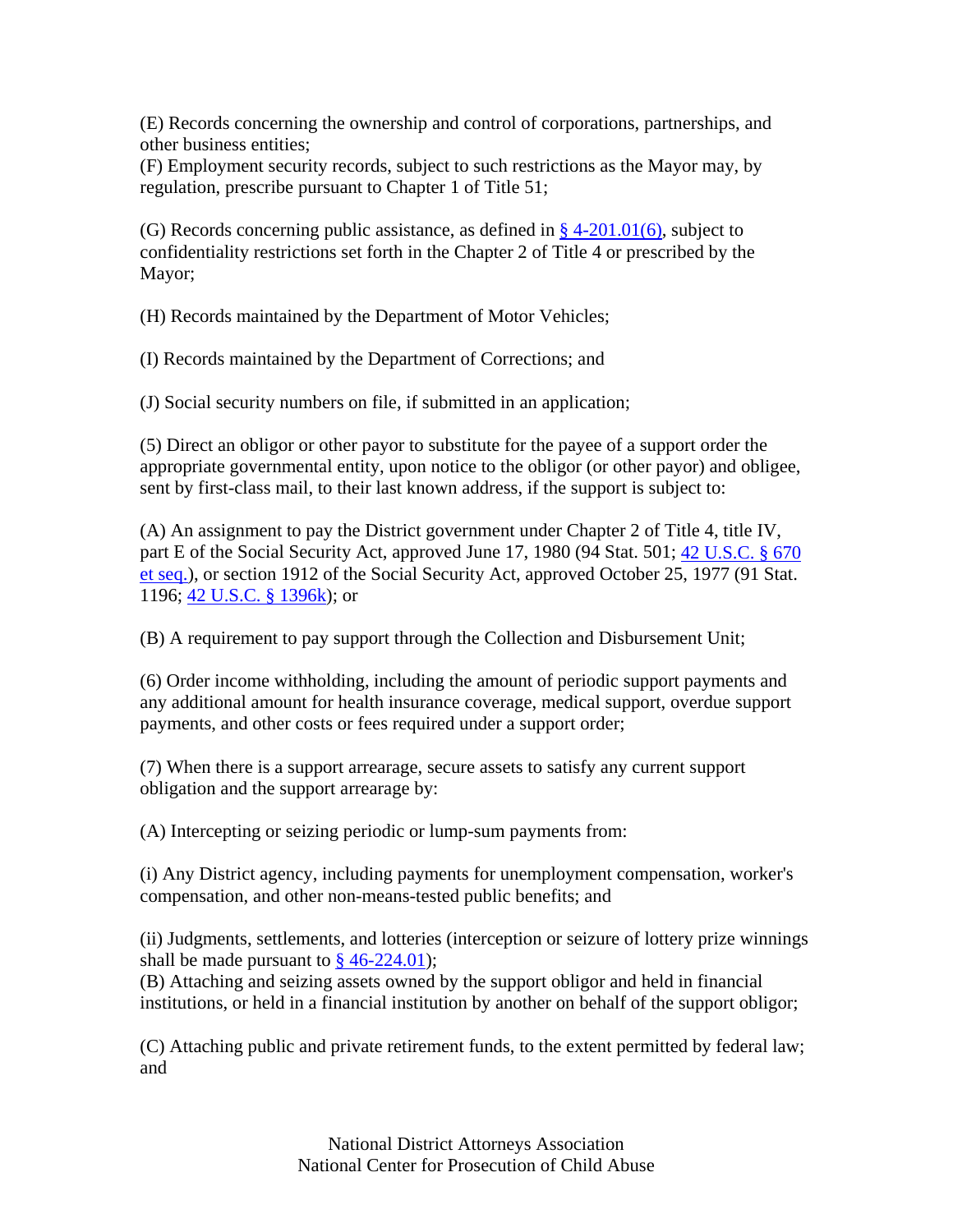(D) Imposing liens pursuant to  $\frac{8}{9}$  46-224 and, when appropriate, forcing the sale of property and distributing the proceeds;

(8) Increase the amount of periodic support payments to include amounts for arrearages, subject to section 303 of the Consumer Credit Protection Act, approved May 29, 1968 (82 Stat. 163;  $\frac{15 \text{ USC} \text{ } \$ \text{ } 1673}$ ), to secure overdue support; and

(9) Enter agreements with financial institutions pursuant to Chapter 5A of Title 26.

(b) The IV-D agency shall provide notice of any action taken under subsection (a) of this section to any person or entity, other than another agency of the District government, that is subject to the action, except that the IV-D agency shall provide notice of withholding to the obligor only as required pursuant to § 46-209.

(c) Any person or entity subject to any IV-D action under subsection (a) of this section, other than another agency of the District government, is entitled to an administrative proceeding before the IV-D agency to contest the action and to judicial review based upon the administrative record. The procedures set forth in  $\S$ § 2-509 and 2-510 shall apply to the administrative proceeding and the judicial review, respectively. This subsection shall not apply to IV-D agency actions related to the withholding of earnings or other income under this subchapter.

(d) The Superior Court may issue an ex parte order to enforce any power asserted by the IV-D agency pursuant to subsection (a) of this section upon petition by the IV-D agency.

(e) A person or entity shall honor an administrative subpoena issued pursuant to subsection  $(a)(2)$  of this section to the same extent as a judicial subpoena issued by the Court. The subpoena issued pursuant to subsection (a)(2) of this section may be served by first-class mail. If any person or entity neglects or otherwise fails to comply with an administrative subpoena issued pursuant to subsection (a)(2) of this section, the IV-D agency may report the noncompliance to the Court, and the Court is empowered to compel obedience to the subpoena to the same extent that it may compel obedience to subpoenas issued by the Court.

(f) As an alternative to judicial enforcement pursuant to subsections (d) and (e) of this section, the IV-D agency may impose a civil penalty of up to \$1,000 per incident for failure to comply with an administrative subpoena issued pursuant to subsection  $(a)(2)$  of this section, or a request for information made pursuant to subsection (a)(3) of this section. The IV-D agency may double the penalty if the failure to comply persists for more than 30 days after the date the subpoena or request required compliance. The Court is authorized to enter a penalty assessed by the IV-D agency pursuant to this subsection as a judgment in the Court, upon application by the IV-D agency, and that judgment shall be enforceable by the Attorney General for the District of Columbia.

(g) A District government agency shall promptly provide information in response to a request by the IV-D agency made pursuant to subsection  $(a)(4)$  of this section. If a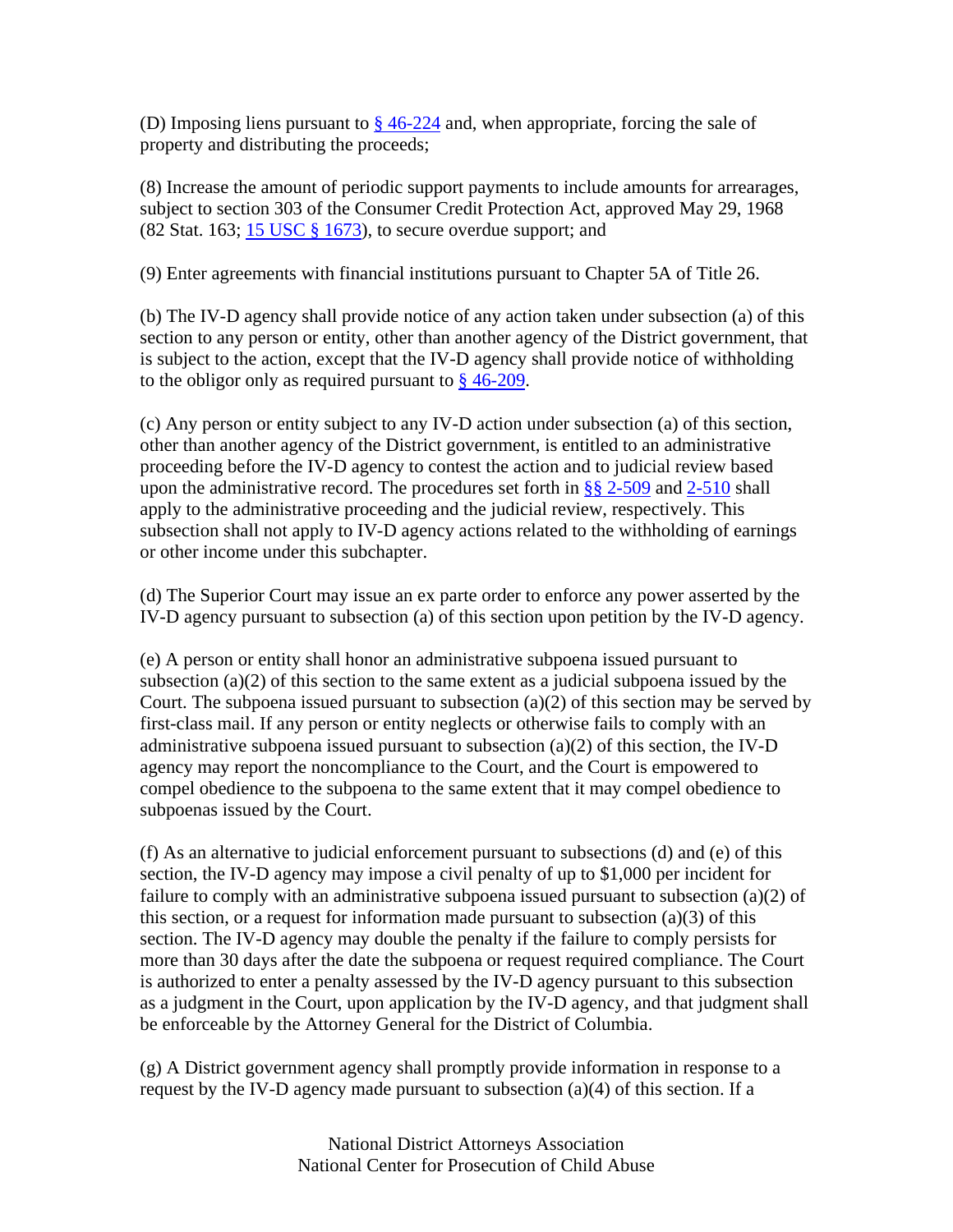District government agency fails to provide information requested by the IV-D agency pursuant to subsection (a)(4) of this section, the Mayor shall promptly direct the agency to comply within a period specified by the Mayor.

(h) No public or private entity providing the IV-D agency with information or access to information pursuant to this section shall be liable under any District law to any person for providing the information or access.

(i) The IV-D agency shall promulgate rules pursuant to subchapter I of Chapter 5 of Title 2 to implement this section.

# **Georgia**

#### **Georgia Composite Medical Board: Ga. Code Ann. § 16-13-60 (2011)**

(a) Except as otherwise provided in subsections (c) and (d) of this Code section, prescription information submitted pursuant to Code Section 16-13- 59 shall be confidential and shall not be subject to open records requirements, as contained in Article 4 of Chapter 18 of Title 50.

(b) The agency, in conjunction with the board, shall establish and maintain strict procedures to ensure that the privacy and confidentiality of patients, prescribers, and patient and prescriber information collected, recorded, transmitted, and maintained pursuant to this part are protected. Such information shall not be disclosed to any person or entity except as specifically provided in this part and only in a manner which in no way conflicts with the requirements of the federal Health Insurance Portability and Accountability Act (HIPAA) of 1996, P.L. 104-191.

(c) The agency shall be authorized to provide requested prescription information collected pursuant to this part only as follows:

(1) To persons authorized to prescribe or dispense controlled substances for the sole purpose of providing medical or pharmaceutical care to a specific patient; (2) Upon the request of a patient, prescriber, or dispenser about whom the prescription information requested concerns or upon the request on his or her behalf of his or her attorney;

(3) To local, state, or federal law enforcement or prosecutorial officials pursuant to the issuance of a search warrant pursuant to Article 2 of Chapter 5 of Title 17; and

(4) To the agency or the Georgia Composite Medical Board upon the issuance of an administrative subpoena issued by a Georgia state administrative law judge.

(d) The board may provide data to government entities for statistical, research,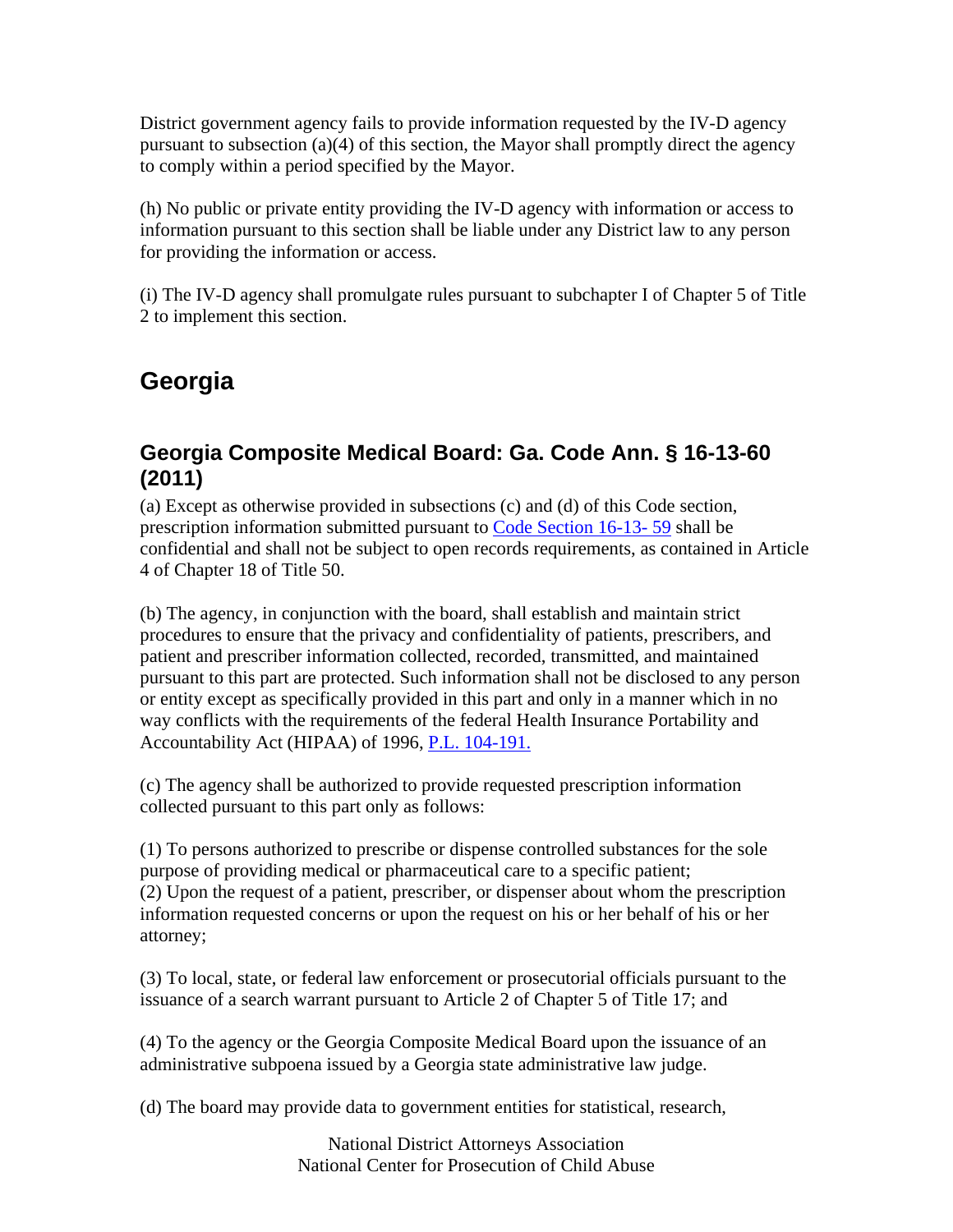educational, or grant application purposes after removing information that could be used to identify prescribers or individual patients or persons who received prescriptions from dispensers.

(e) Any person or entity who receives electronic data base prescription information or related reports relating to this part from the agency shall not provide such information or reports to any other person or entity except by order of a court of competent jurisdiction pursuant to this part.

(f) Any permissible user identified in this part who directly accesses electronic data base prescription information shall implement and maintain a comprehensive information security program that contains administrative, technical, and physical safeguards that are substantially equivalent to the security measures of the agency. The permissible user shall identify reasonably foreseeable internal and external risks to the security, confidentiality, and integrity of personal information that could result in the unauthorized disclosure, misuse, or other compromise of the information and shall assess the sufficiency of any safeguards in place to control the risks.

(g) No provision in this part shall be construed to modify, limit, diminish, or impliedly repeal any authority existing on June 30, 2011, of a licensing or regulatory board or any other entity so authorized to obtain prescription information from sources other than the data base maintained pursuant to this part; provided, however, that the agency shall be authorized to release information from the data base only in accordance with the provisions of this part.

State Personnel Board: Ga. Code Ann. § 49-5-41 (2011)

(a) Notwithstanding Code Section 49-5-40, the following persons or agencies shall have reasonable access to such records concerning reports of child abuse:

(1) Any federal, state, or local governmental entity, or any agency of any such entity, that has a need for information contained in such reports in order to carry out its legal responsibilities to protect children from abuse and neglect;

(2) A court, by subpoena, upon its finding that access to such records may be necessary for determination of an issue before such court; provided, however, that the court shall examine such record in camera, unless the court determines that public disclosure of the information contained therein is necessary for the resolution of an issue then before it and the record is otherwise admissible under the rules of evidence;

(3) A grand jury by subpoena upon its determination that access to such records is necessary in the conduct of its official business;

(4) The district attorney of any judicial circuit in this state, a solicitor-general, or any assistant district attorney or assistant solicitor-general who may seek such access in connection with official duty;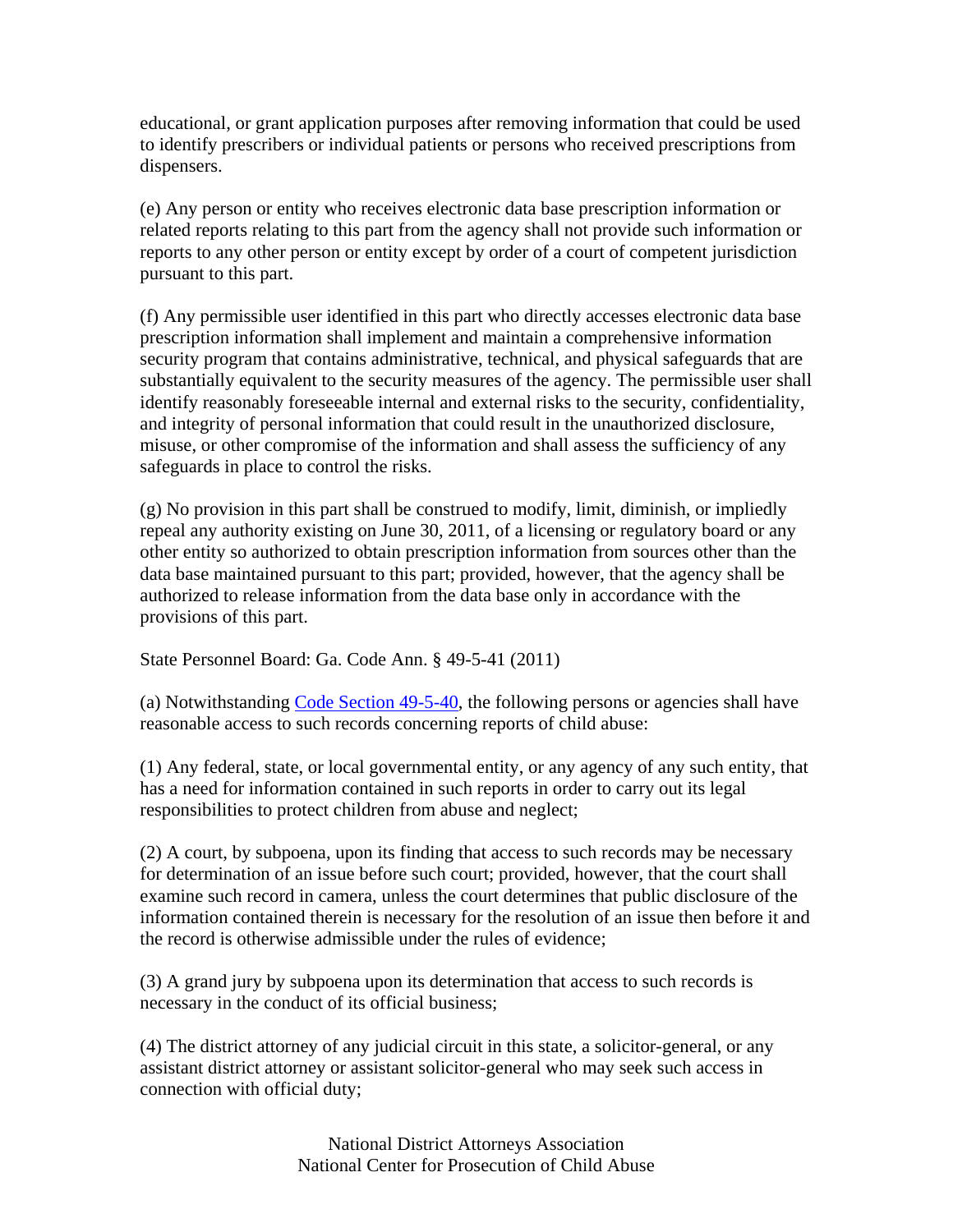(5) Any adult who makes a report of suspected child abuse as required by Code Section 19-7-5, but such access shall include only notification regarding the child concerning whom the report was made, shall disclose only whether the investigation by the department or governmental child protective agency of the reported abuse is ongoing or completed and, if completed, whether child abuse was confirmed or unconfirmed, and shall only be disclosed if requested by the person making the report;

(6) Any adult requesting information regarding investigations by the department or a governmental child protective agency regarding the findings or information about the case of child abuse or neglect that results in a child fatality or near fatality, unless such disclosure of information would jeopardize a criminal investigation or proceeding, but such access shall be limited to a disclosure of the available facts and findings. Any identifying information, including but not limited to the child or caretaker's name, race, ethnicity, address, or telephone numbers and any other information that is privileged or confidential, shall be redacted to preserve the confidentiality of the child, other children in the household, and the child's parents, guardians, custodians, or caretakers.

(7) The State Personnel Board, by administrative subpoena, upon a finding by an administrative law judge appointed by the chief state administrative law judge pursuant to Article 2 of Chapter 13 of Title 50, that access to such records may be necessary for a determination of an issue involving departmental personnel and that issue involves the conduct of such personnel in child related employment activities, provided that only those parts of the record relevant to the child related employment activities shall be disclosed. The name of any complainant or client shall not be identified or entered into the record;

(7.1) A child advocacy center which is certified by the Child Abuse Protocol Committee of the county where the principal office of the center is located as participating in the Georgia Network of Children's Advocacy Centers or a similar accreditation organization and which is operated for the purpose of investigation of known or suspected child abuse and treatment of a child or a family which is the subject of a report of abuse, and which has been created and supported through one or more intracommunity compacts between such advocacy center and one or more police agencies, the office of the district attorney, a legally mandated public or private child protective agency, a mental health board, and a community health service board; provided, however, that any child advocacy center which is granted access to records concerning reports of child abuse shall be subject to the confidentiality provisions of subsection (b) of Code Section 49-5-40 and shall be subject to the penalties imposed by Code Section 49-5-44 for authorizing or permitting unauthorized access to or use of such records;

(8) Police or any other law enforcement agency of this state or any other state or any medical examiner or coroner investigating a report of known or suspected abuse or any child fatality review panel or child abuse protocol committee or subcommittee thereof created pursuant to Chapter 15 of Title 19, it being found by the General Assembly that the disclosure of such information is necessary in order for such entities to carry out their legal responsibilities to protect children from abuse and neglect, which protective actions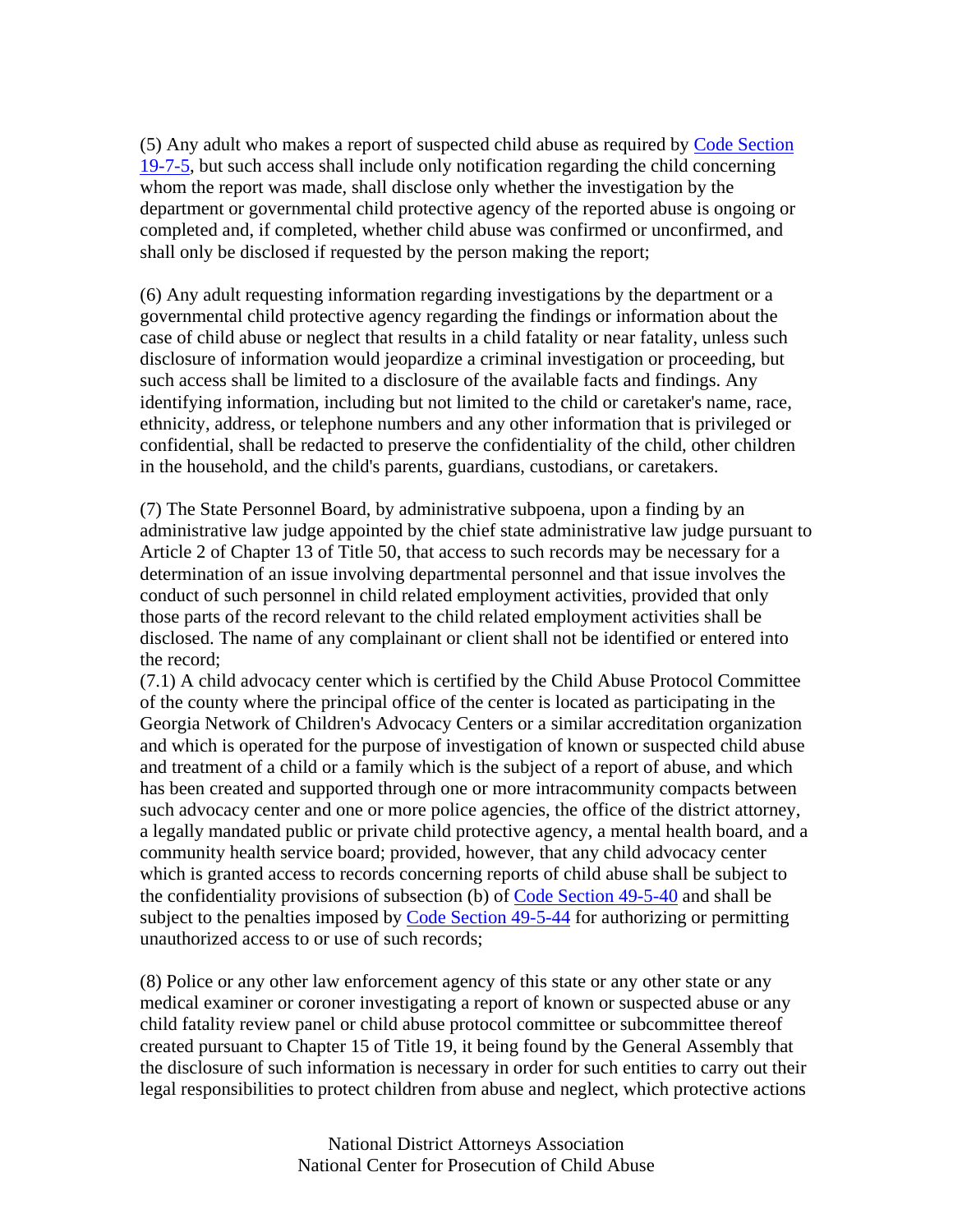include bringing criminal actions for such abuse or neglect, and that such disclosure is therefore permissible and encouraged under the 1992 amendments to Section 107(b)(4) of the Child Abuse Prevention and Treatment Act, 42 U.S.C. Section 5106(A)(b)(4); and

(9) The Governor, the Attorney General, the Lieutenant Governor, or the Speaker of the House of Representatives when such officer makes a written request to the commissioner of the department which specifies the name of the child for which such access is sought and which describes such officer's need to have access to such records in order to determine whether the laws of this state are being complied with to protect children from abuse and neglect and whether such laws need to be changed to enhance such protection, for which purposes the General Assembly finds such disclosure is permissible and encouraged under the 1992 amendments to Section 107(b)(4) of the Child Abuse Prevention and Treatment Act, 42 U.S.C. Section 5106(A)(b)(4).

(b)(1) Notwithstanding Code Section 49-5-40, the juvenile court in the county in which are located any department or county board records concerning reports of child abuse, after application for inspection and a hearing on the issue, shall permit inspection of such records by or release of information from such records to individuals or entities who are engaged in legitimate research for educational, scientific, or public purposes and who comply with the provisions of this subsection. When those records are located in more than one county, the application may be made to the juvenile court of any one such county. A copy of any application authorized by this subsection shall be served on the nearest office of the department. In cases where the location of the records is unknown to the applicant, the application may be made to the Juvenile Court of Fulton County.

(2) The juvenile court to which an application is made pursuant to paragraph (1) of this subsection shall not grant the application unless:

(A) The application includes a description of the proposed research project, including a specific statement of the information required, the purpose for which the project requires that information, and a methodology to assure the information is not arbitrarily sought;

(B) The applicant carries the burden of showing the legitimacy of the research project; and

(C) Names and addresses of individuals, other than officials, employees, or agents of agencies receiving or investigating a report of abuse or treating a child or family which is the subject of a report, shall be deleted from any information released pursuant to this subsection unless the court determines that having the names and addresses open for review is essential to the research and the child, through his or her representative, gives permission to release the information.

(3) Notwithstanding the provisions of this subsection, access to the child abuse registry created pursuant to Article 8 of this chapter shall not be permitted except as allowed by Article 8 of this chapter.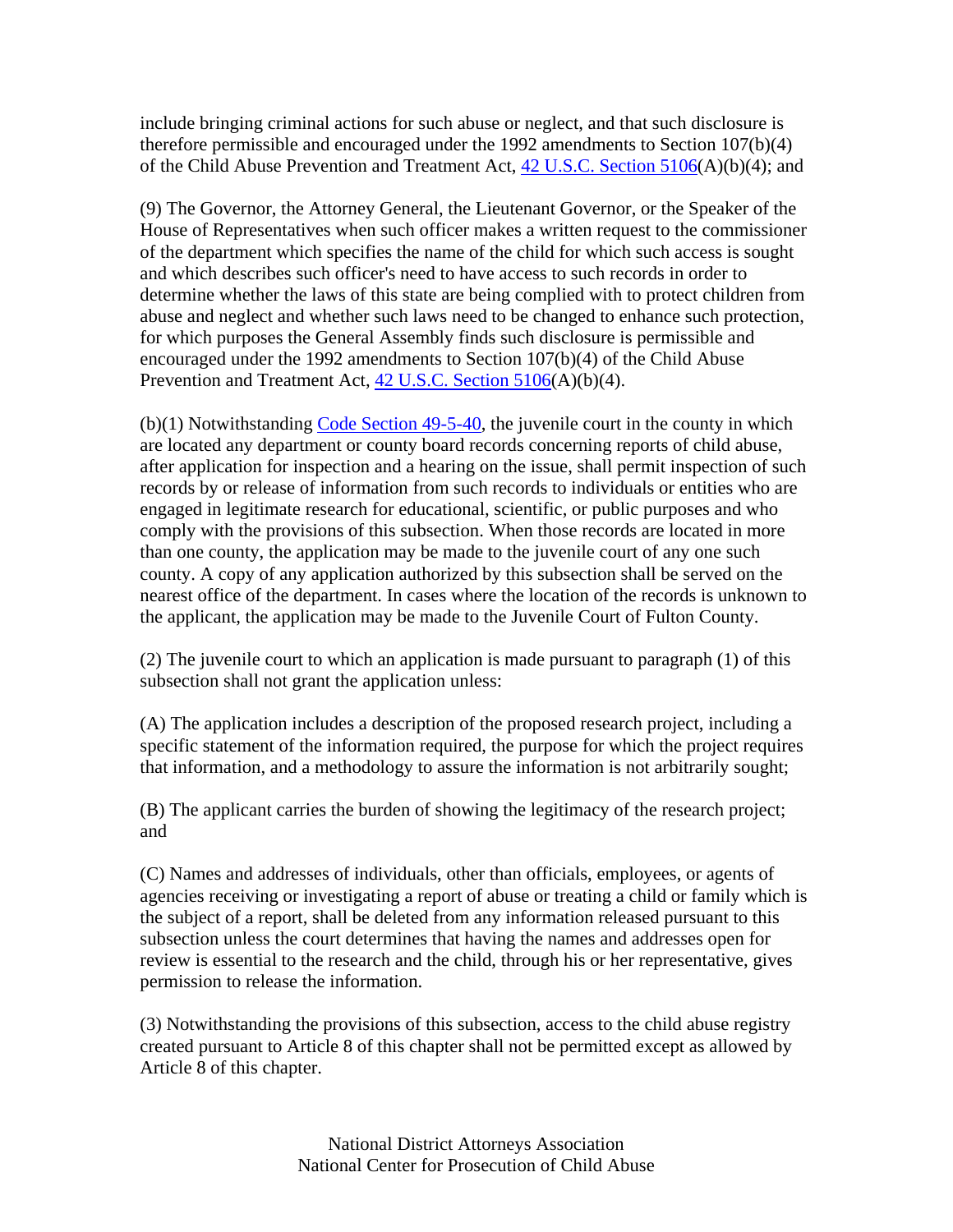(c) The department or a county or other state or local agency may permit access to records concerning reports of child abuse and may release information from such records to the following persons or agencies when deemed appropriate by such department:

(1) A physician who has before him a child whom he reasonably suspects may be abused;

(2) A licensed child-placing agency, a licensed child-caring institution of this state which is assisting the Department of Human Services by locating or providing foster or adoptive homes for children in the custody of the department, or an investigator appointed by a court of competent jurisdiction of this state to investigate a pending petition for adoption;

(3) A person legally authorized to place a child in protective custody when such person has before him a child he reasonably suspects may be abused and such person requires the information in the record or report in order to determine whether to place the child in protective custody;

(4) An agency or person having the legal custody, responsibility, or authorization to care for, treat, or supervise the child who is the subject of a report or record;

(5) An agency, facility, or person having responsibility or authorization to assist in making a judicial determination for the child who is the subject of the report or record of child abuse, including but not limited to members of officially recognized citizen review panels, court appointed guardians ad litem, certified Court Appointed Special Advocate (CASA) volunteers who are appointed by a judge of a juvenile court to act as advocates for the best interest of a child in a juvenile proceeding, and members of a county child abuse protocol committee or task force;

(6) A legally mandated public child protective agency or law enforcement agency of another state bound by similar confidentiality provisions and requirements when, during or following the department's investigation of a report of child abuse, the alleged abuser has left this state;

(7) A child welfare agency, as defined in Code Section 49-5-12, or a school where the department has investigated allegations of child abuse made against any employee of such agency or school and any child remains at risk from exposure to that employee, except that such access or release shall protect the identity of:

(A) Any person reporting the child abuse; and

(B) Any other person whose life or safety has been determined by the department or agency likely to be endangered if the identity were not so protected;

(8) An employee of a school or employee of a child welfare agency, as defined in Code Section 49-5-12, against whom allegations of child abuse have been made, when the department has been unable to determine the extent of the employee's involvement in alleged child abuse against any child in the care of that school or agency. In those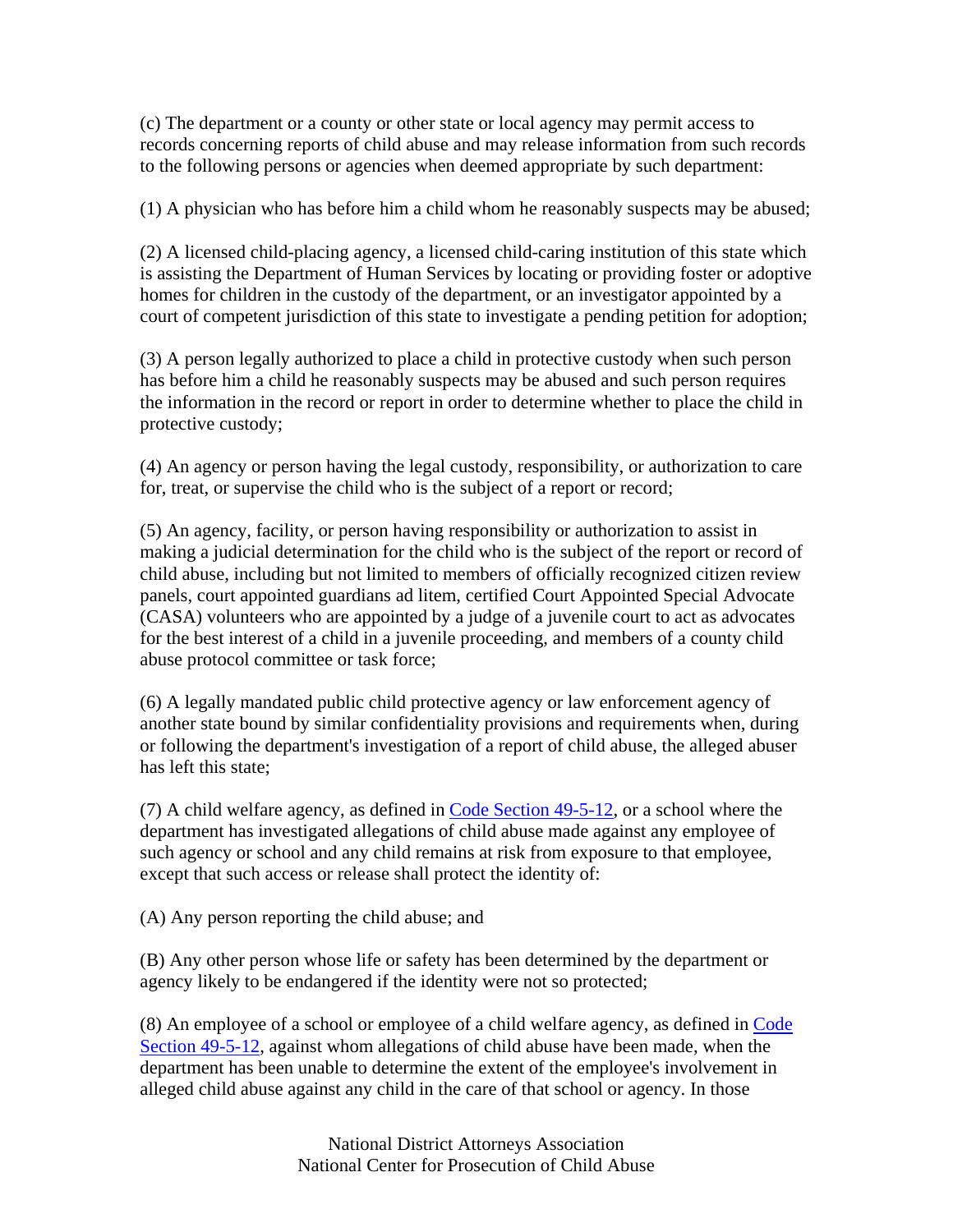instances, upon receiving a request and signed release from the employee, the department may report its findings to the employer, except that such access or release shall protect the identity of:

(A) Any person reporting the child abuse; and

(B) Any other person whose life or safety has been determined by the department or agency likely to be endangered if the identity were not so protected;

(9) Any person who has an ongoing relationship with the child named in the record or report of child abuse any part of which is to be disclosed to such person but only if that person is required to report suspected abuse of that child pursuant to subsection (b) of Code Section 19-7-5, as that subsection existed on January 1, 1990;

(10) Any school principal or any school guidance counselor, school social worker, or school psychologist who is certified under Chapter 2 of Title 20 and who is counseling a student as a part of such counseling person's school employment duties, but those records shall remain confidential and information obtained therefrom by that counseling person may not be disclosed to any person, except that student, not authorized under this Code section to obtain those records, and such unauthorized disclosure shall be punishable as a misdemeanor;

(11) The Department of Early Care and Learning or the Department of Education; or

(12) An individual, at the time such individual is leaving foster care by reason of having attained the age of majority, but such access shall be limited to providing such individual with a free copy of his or her health and education records, including the most recent information available.

(d) Notwithstanding any other provision of law, any child-caring agency, child-placing agency, or identified foster parent shall have reasonable access to nonidentifying information from the placement or child protective services record compiled by any state department or agency having custody of a child with respect to any child who has been placed in the care or custody of such agency or foster parent or for whom foster care is being sought, excluding all documents obtained from outside sources which cannot be redisclosed under state or federal law. A department or agency shall respond to a request for access to a child's record within 14 days of receipt of such written request. Any childcaring agency, child-placing agency, or identified foster parent who is granted access to a child's record shall be subject to the penalties imposed by Code Section 49-5-44 for unauthorized access to or use of such records. Such record shall include reports of abuse of such child and the social history of the child and the child's family, the medical history of such child, including psychological or psychiatric evaluations, or educational records as allowed by state or federal law and any plan of care or placement plan developed by the department, provided that no identifying information is disclosed regarding such child.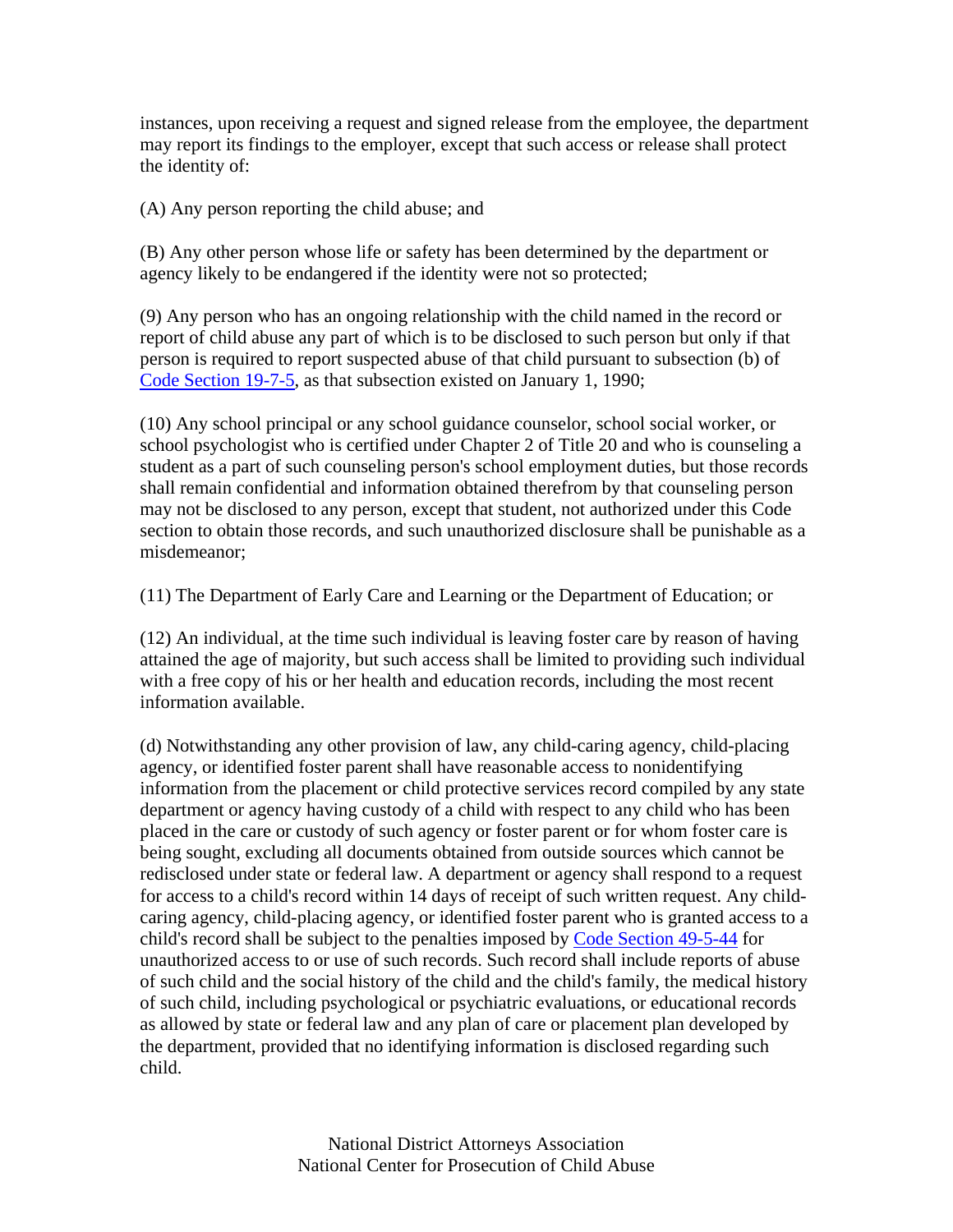(e) Notwithstanding any other provisions of law, with the exception of medical and mental health records made confidential by other provisions of law, child abuse and deprivation records applicable to a child who at the time of his or her fatality or near fatality was:

(1) In the custody of a state department or agency or foster parent;

(2) A child as defined in paragraph (3) of  $\overline{\text{Code Section 15-11-171}}$ ; or

(3) The subject of an investigation, report, referral, or complaint under Code Section 15- 11-173 shall not be confidential and shall be subject to Article 4 of Chapter 18 of Title 50, relating to open records; provided, however, that any identifying information, including but not limited to the child or caretaker's name, race, ethnicity, address, or telephone numbers and any other information that is privileged or confidential, shall be redacted to preserve the confidentiality of the child, other children in the household, and the child's parents, guardians, custodians, or caretakers. Upon the release of documents pursuant to this subsection, the department may comment publicly on the case.

## **Hawai'i**

#### **Director of Health: Hawai'I Rev. Stat. Ann. § 128D-1 (2011)**

As used in this chapter, unless the context otherwise requires:

"Bona fide prospective purchaser" means a person (or a tenant of a person) who acquires ownership of a facility after October 1, 2009, and establishes each of the following by a preponderance of the evidence:

(1) All disposal of hazardous substances at the facility occurred before the person acquired the facility;

(2) The person carried out all appropriate inquiries when, on or before the date on which the person acquired the facility:

(A) The person made all appropriate inquiries into the previous ownership and uses of the facility in accordance with generally accepted good commercial and customary standards and practices in accordance with subparagraphs (B) and (C);

(B) The standards and practices referred to in 42 United States Code section  $9601(35)(B)(ii)$  and (iv) and 40 Code of Federal Regulations Part 312 are used unless the director requires otherwise by rules adopted pursuant to chapter 91; and (C) In the case of property in residential use or other similar use at the time of purchase by a nongovernmental or noncommercial entity, a facility inspection and title search that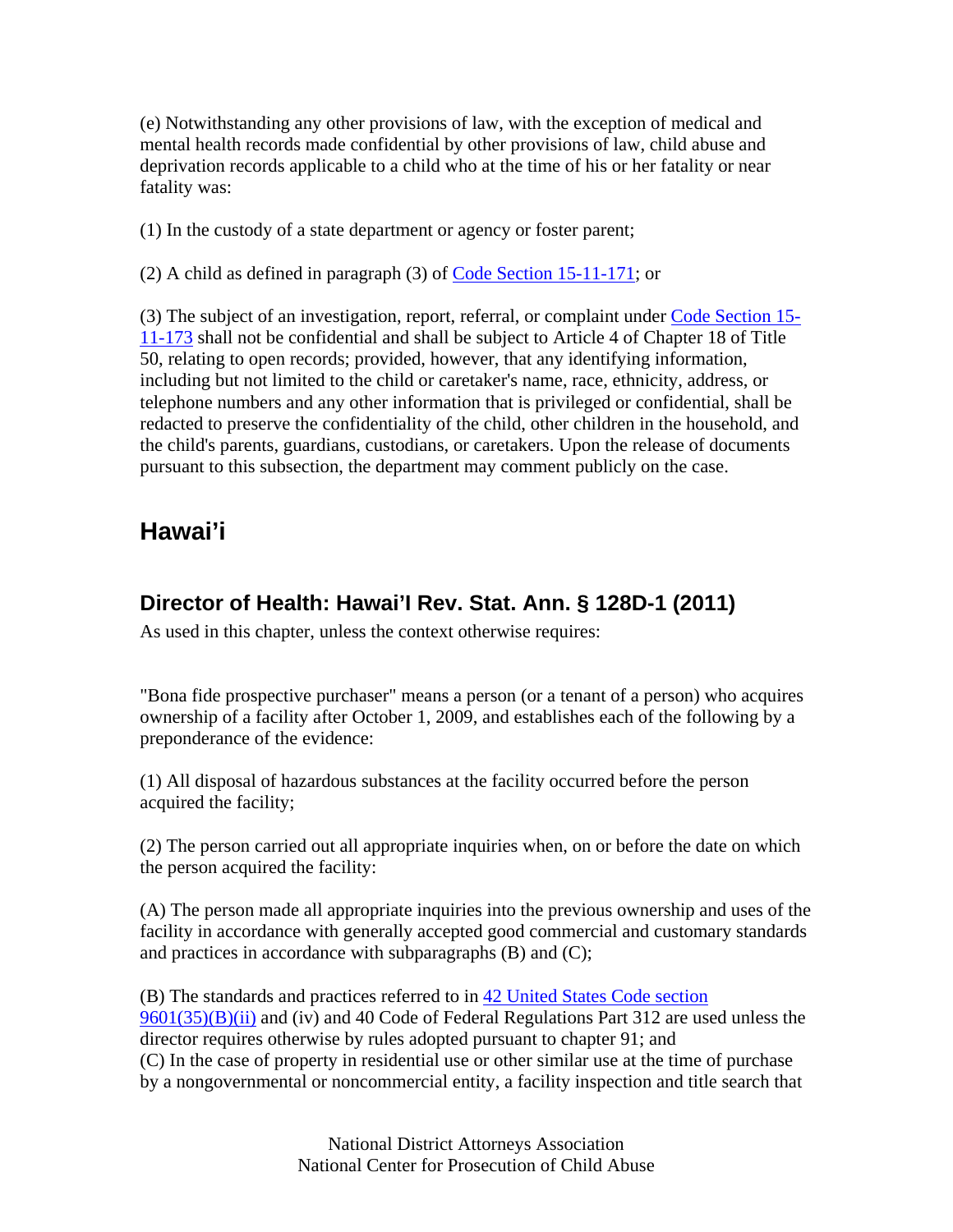reveal no basis for further investigation shall be considered to satisfy the requirements of this paragraph;

(3) The person provides all legally required notices with respect to the discovery or release of any hazardous substances at the facility;

(4) The person exercises appropriate care with respect to hazardous substances found at the facility by taking reasonable steps to:

(A) Stop any continuing release;

(B) Prevent any threatened future release; and

(C) Prevent or limit human, environmental, or natural resource exposure to any previously released hazardous substance;

(5) The person provides full cooperation, assistance, and access to persons who are authorized to conduct response actions or natural resource restoration at a vessel or facility (including the cooperation and access necessary for the installation, integrity, operation, and maintenance of any complete or partial response actions or natural resource restoration at the vessel or facility);

(6) The person:

(A) Is in compliance with any land use restrictions established or relied on in connection with the response action at a vessel or facility; and

(B) Does not impede the effectiveness or integrity of any institutional control employed at the vessel or facility in connection with a response action;

(7) The person complies with any request for information or administrative subpoena issued by the President of the United States under 42 United States Code Chapter 103, by the director under chapter 128D, or issued by any state or federal court; and

(8) The person is not:

(A) Potentially liable, or affiliated with any other person who is potentially liable, for response costs at a facility through:

(i) Any direct or indirect familial relationship; or

(ii) Any contractual, corporate, or financial relationship (other than a contractual, corporate, or financial relationship that is created by the instruments by which title to the facility is conveyed or financed or by a contract for the sale of goods or services); or

(B) The result of a reorganization of a business entity that was potentially liable.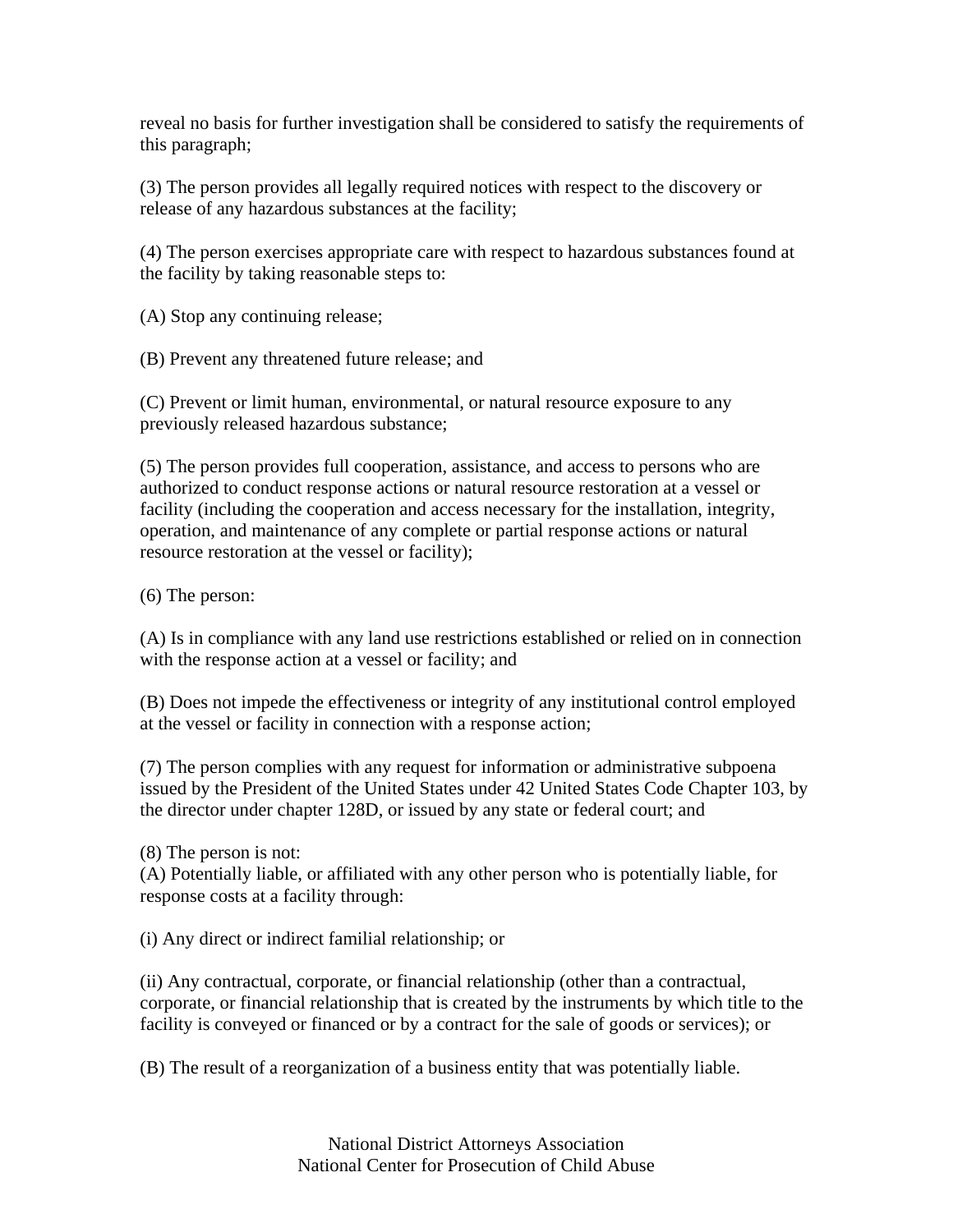# **Child Support Enforcement: Hawai'I Rev. Stat. § 576D-18 (2011)**

(a) The attorney general shall commission child support enforcement investigators who shall have all powers and authority of a police officer or a deputy sheriff to fulfill their official responsibilities; provided that a person so appointed and commissioned shall not carry firearms.

(b) The duties of the commissioned investigators shall be to locate absent parents for the establishment of paternity, and for obtaining and enforcing orders of support.

(c) The agency and other state agencies administering a program under Title IV- D shall have access, including automated inquiry access, to the records of all entities in the State for information on the employment, compensation, and benefits of any individual member, employee, or contractor of the entity, to accomplish the purposes of the child support program. The entities include but are not limited to for-profit, nonprofit, and labor organizations, and any agency, board, commission, authority, court, or committee of the State or its political subdivisions, notwithstanding any provision for confidentiality. Subject to safeguards on privacy and confidentiality and subject to the nonliability of entities that afford access under this section, the agency and other state agencies administering a program under Title IV-D shall also have access to records held by private entities with respect to individuals who owe or are owed support, or against or with respect to whom a support obligation is sought consisting of:

(1) The names and addresses of individuals and the names and addresses of the employers of those individuals as appearing in customer records of public utilities and cable television companies, pursuant to an administrative subpoena authorized pursuant to section 576E-2; and

(2) Information, including information on assets and liabilities, on the individuals held by financial institutions.

(d) Other state and federal agencies conducting activities under Title IV-D shall have access to any system used by the State to locate an individual for purposes relating to motor vehicles or law enforcement.

(e) Notwithstanding section 338-18, the agency, through the offices of county corporation counsels, county attorneys, or the attorney general, shall have access, including automated inquiry access, to the public health statistics records of the department of health and may make only such use of identifying information in those records as is necessary for purposes consistent with Title IV-D and applicable state laws. The United States Secretary of Health and Human Services or the Secretary's agent, notwithstanding section 338-18, shall also have access, including automated inquiry access, to the public health statistics records of the department of health solely for purposes of funding and oversight under Title IV-D.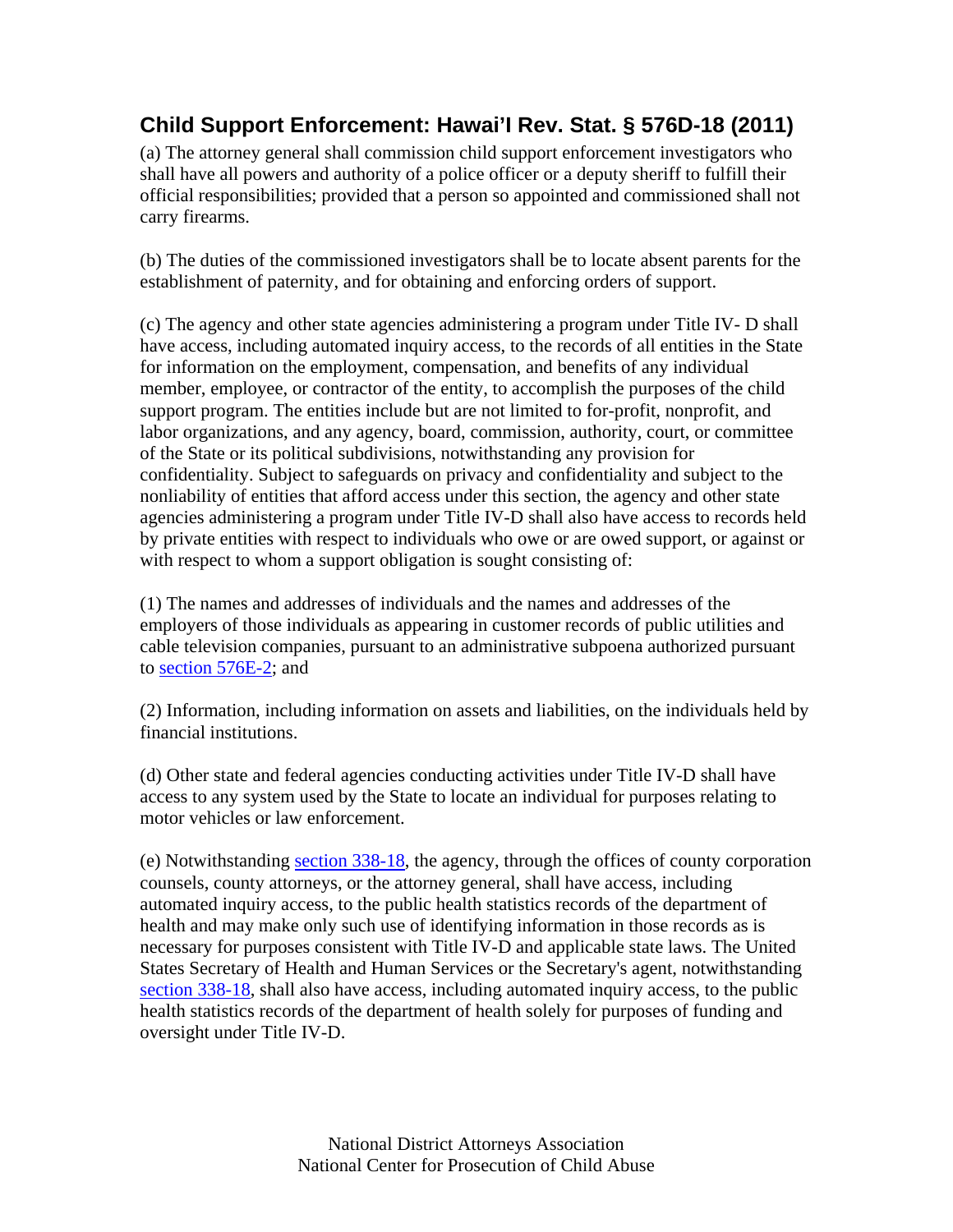# **Idaho**

### **Prosecuting Attorney or Attorney General: Idaho Code Ann. § 19-3004A (2011)**

(1) A provider of an electronic communication service or remote computing service that is transacting or has transacted any business in the state shall disclose the following to a prosecuting attorney or the attorney general pursuant to an administrative subpoena issued by the prosecuting attorney or attorney general:

(a) Records and information in its possession containing the name, address, local and long distance telephone connection records, or records of session times and durations, length of service, including the start date; and

(b) Records and information in its possession containing the types of service utilized, telephone or instrument number or other subscriber number or identity, including any temporarily assigned network address; and

(c) Records and information in its possession relating to the means and source of payment for such service pertaining to a subscriber to or customer of such service.

The provider of an electronic communication service or remote computing service shall deliver the records to the prosecuting attorney or attorney general within fourteen (14) days of receipt of the subpoena.

(2) For the purpose of this section, the following definitions shall apply:

(a) "Electronic communication service" has the same meaning as provided in section 18- 6701(13), Idaho Code.

(b) "Remote computing service" means the provision to the public of computer storage or processing service by means of an electronic communications system as defined in section 18-6701(12), Idaho Code.

(3) In order to obtain the records or information, the prosecuting attorney or attorney general shall certify on the face of the subpoena that there is reason to believe that the records or information being sought are relevant to a legitimate law enforcement investigation concerning a violation of section 18-1505B, 18-1506, 18-1506A, 18-1507, 18-1507A, 18-1508, 18- 1508A, 18-1509, 18-1509A, 18-1515, 18-2202 or 18-6609, Idaho Code.

(4) No subpoena issued pursuant to this section shall demand records that disclose the content of electronic communications or subscriber account records disclosing internet locations which have been accessed including, but not limited to, websites, chat channels and news groups, but excluding servers used to initially access the internet. No recipient of a subpoena issued pursuant to this section shall provide any such content or records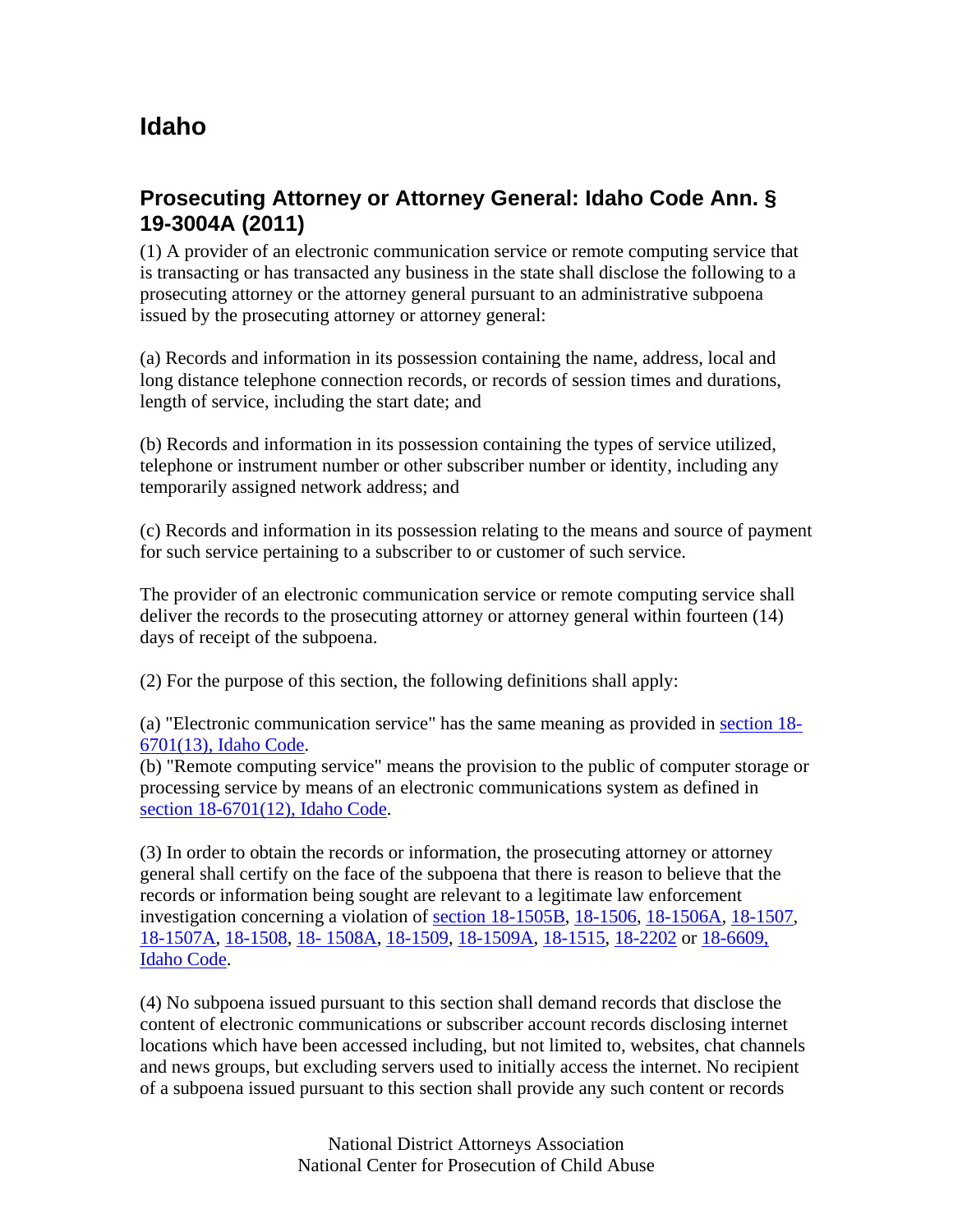accessed, in response to the subpoena.

(5) On a motion made by the electronic communication service or remote computing service provider prior to the time for appearance or the production of documents under the subpoena issued pursuant to this section, a court of competent jurisdiction may quash or modify the administrative subpoena if the provider establishes that the records or other information requested are unusually voluminous in nature or if compliance with the subpoena would otherwise cause an undue burden on the service provider.

(6) No cause of action shall lie in any court against an electronic communication service or remote computing service provider, its officers, employees, agents or other specified persons for providing information, facilities or assistance in accordance with the terms of an administrative subpoena issued under this section.

(7) A person who is subpoenaed under this section and who fails to appear or produce materials as required by the subpoena, or who refuses to be sworn or give testimony, may be found to be in contempt of court. Proceedings to hold a person in contempt under this subsection may be brought in the county where the subpoena was issued.

(8) Nothing in this section shall limit the right of a prosecuting attorney or the attorney general to otherwise obtain records or information from a provider of electronic communication service or remote computing service pursuant to a search warrant, a court order or a grand jury or trial subpoena.

#### **Department of Finance: Idaho Code Ann. § 30-1509 (2011)**

(1) The director may make investigations, within or outside this state, as the director deems necessary or appropriate to:

(a) Determine whether any person has violated, or is about to violate, any provision of this chapter or any rule or order hereunder; or (b) Aid in enforcement of the provisions of this chapter.

(2) The director may publish information concerning any violation of the provisions of this chapter or any rule or order of the director.

(3) For purposes of any investigation or proceeding under this chapter, the director or any officer or employee designated by him, may administer oaths and affirmations, subpoena witnesses, compel their attendance, take evidence, and require the production of any books, papers, correspondence, memoranda, agreements, or other documents or records which the director deems to be relevant or material to the inquiry.

(4)(a) If a person does not give testimony or produce the documents required by the director pursuant to an administrative subpoena, the director may apply for a court order compelling compliance with the subpoena or the giving of the required testimony.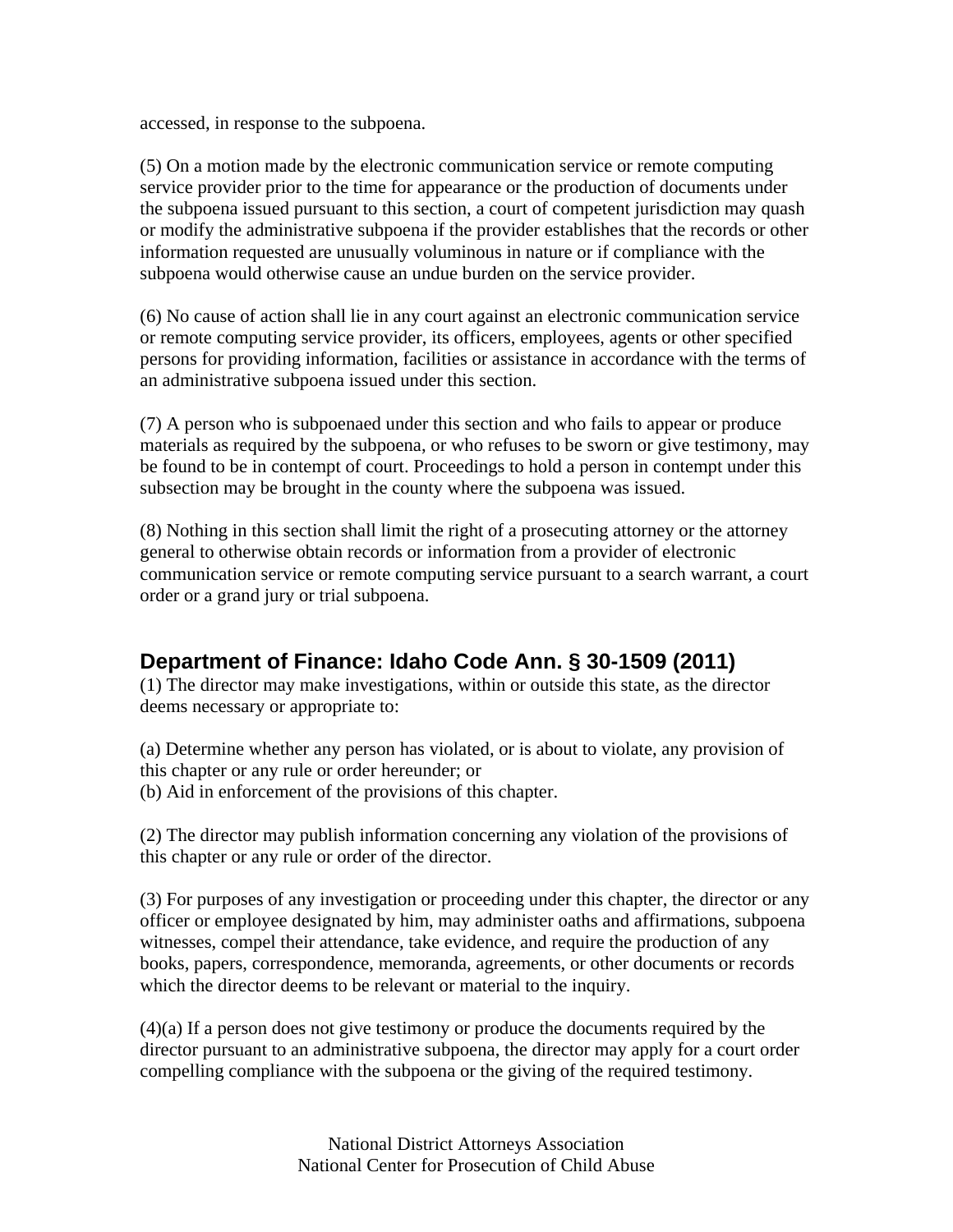(b) The request for order of compliance may be addressed to any court of competent jurisdiction, within or outside the state.

## **Idaho State Lottery: Idaho Code Ann. 67-7410 (2011)**

The director shall hire a security director who shall manage the lottery's security division. The security division shall be responsible for the performance of background investigations of employees, lottery retailers, bingo and raffle operators, vendors and major procurement contractors and for the enforcement of the criminal provisions of this chapter. In addition, the security division shall develop a security plan to be implemented by the lottery. The lottery's security division is herein designated as an Idaho law enforcement agency. The director of security has the authority to:

(1) Issue administrative subpoenas during the conduct of investigations in accordance with commission rules and this chapter;

(2) Require fingerprint-based criminal history check of the Idaho central database and the federal bureau of investigation's criminal history database on prospective employees, vendors, contractors, lottery retailers and bingo and raffle operators; and

(3) Access criminal offender record information from the Idaho state police for the purpose of background or other investigations performed in accordance with this chapter.

Such information obtained and kept by the security director shall be subject to disclosure according to chapter 3, title 9, Idaho Code. Nothing herein shall prohibit the lottery from disclosing information obtained by it to law enforcement agencies or other lottery organizations for security or enforcement purposes.

# **Illinois**

## **Child and Spouse Support Unit: 305 Ill. Comp. Stat. Ann. 5/10-3.3 (2011)**

(a) Upon request by the Child and Spouse Support Unit, employers, labor unions, and telephone companies shall provide location information concerning putative fathers and noncustodial parents for the purpose of establishing a child's paternity or establishing, enforcing, or modifying a child support obligation. In this Section, "location information" means information about (i) the physical whereabouts of a putative father or noncustodial parent, (ii) the putative father or noncustodial parent's employer, or (iii) the salary, wages, and other compensation paid and the health insurance coverage provided to the putative father or noncustodial parent by the employer of the putative father or noncustodial parent or by a labor union of which the putative father or noncustodial parent is a member.

An employer, labor union, or telephone company shall respond to the request of the Child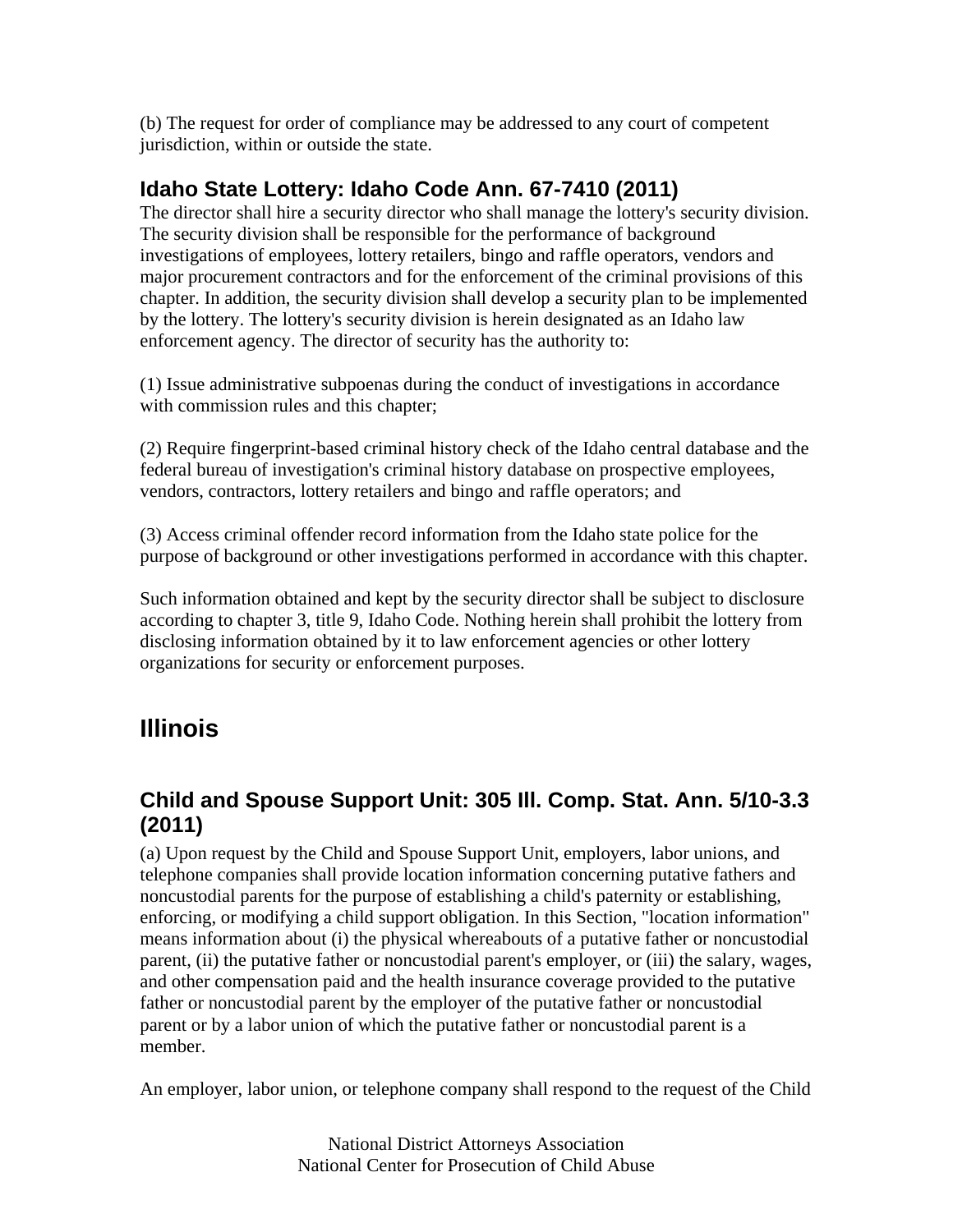and Spouse Support Unit within 15 days after receiving the request. Any employer, labor union, or telephone company that willfully fails to fully respond within the 15-day period shall be subject to a penalty of \$100 for each day that the response is not provided to the Illinois Department after the 15- day period has expired. The penalty may be collected in a civil action, which may be brought against the employer, labor union, or telephone company in favor of the Illinois Department.

(b) Upon being served with an administrative subpoena as authorized under this Code, a utility company or cable television company must provide location information to the Child and Spouse Support Unit for the purpose of establishing a child's paternity or establishing, enforcing, or modifying a child support obligation.

(c) Notwithstanding the provisions of any other State or local law to the contrary, an employer, labor union, telephone company, utility company, or cable television company shall not be liable to any person for disclosure of location information under the requirements of this Section, except for willful and wanton misconduct.

#### **Illinois Commerce Commission: 625 Ill. Comp. Stat. Ann. 5/18c-1703 (2011)**

§ 18c-1703. Investigations and Arrests. (1) Enforcement Officers and Investigators. Enforcement officers and investigators appointed by the Commission shall have, and may exercise throughout the state, all the powers of police officers when enforcing provisions of this Chapter, subject to the regulations and orders of the Commission.

(2) Investigations.

(a) General Provisions. The Commission, through its employees, shall conduct such investigations as are necessary for the enforcement of this Chapter.

(b) Examination, Audit and Production of Records. Authorized employees of the Commission shall have the power at any and all times to examine, audit, or demand production of all accounts, books, records, memoranda, and other papers in the possession or control of a license or registration holder, its employees or agents. In addition, every person other than a license or registration holder and every officer, employee or agent of such person shall permit every authorized employee of the Commission, upon administrative subpoena issued by the Chairman or his designee or the Attorney General, to inspect and copy any accounts, books, records, memoranda, letters, checks, vouchers, telegrams, documents, or other papers in its possession or control which the Commission deems necessary to the proper conduct of an investigation to determine whether provisions of this Chapter, Commission regulations or orders, have been violated.

(c) Inspection of Equipment and Facilities. Authorized employees of the Commission shall have the power at all times to inspect the equipment, facilities, and other property of the licensee in the possession or control of a carrier or broker, its employees or agents.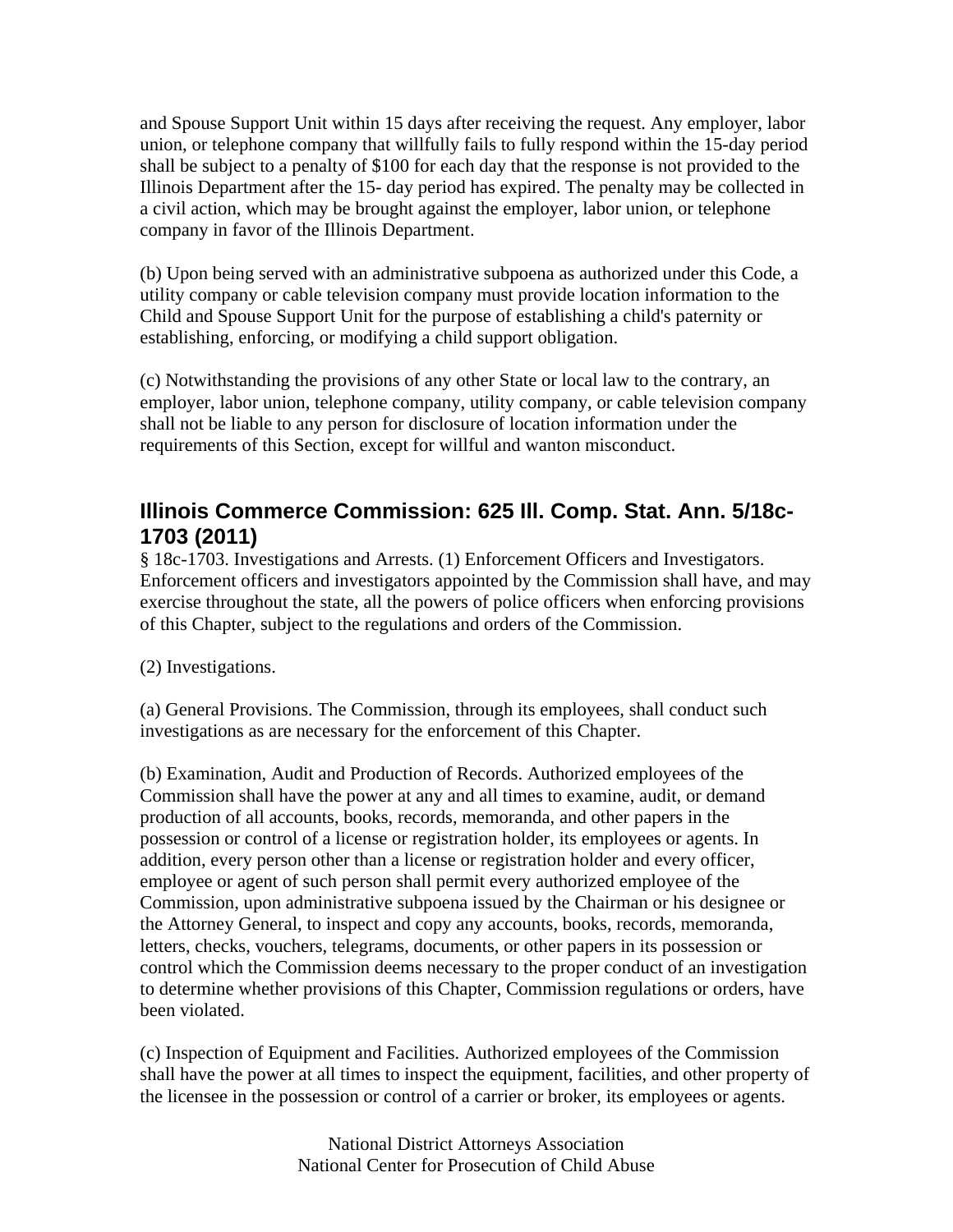(d) Special Investigations. The Commission may also conduct special investigations as necessary for the enforcement of this Chapter. Where such person is found by the Commission to have violated this Chapter, and where the Commission imposes a sanction for such violation under Section 18c-1704 of this Chapter, the Commission may impose on such person an assessment of reasonable expenses incurred by the Commission in the investigation and subsequent proceeding. Such assessment shall not exceed a fee of \$100 per work day or \$50 per half work day, per employee, for the payroll costs of the Commission staff, plus actual transportation (in accordance with applicable state employee travel expense reimbursement regulations) and all other actual expenses incurred in the special investigation and subsequent proceeding.

(3) Arrests and Citations. The Commission shall make arrests and issue notices of civil violations where necessary for the enforcement of this Chapter. No rail carrier employee shall be arrested for violation of this Chapter. No person operating a motor vehicle in violation of the licensing or safety provisions of this Chapter shall be permitted to transport property or passengers beyond the point of arrest unless, in the opinion of the officer making the arrest, it is necessary to transport the property or passengers to another location to insure their safety or to preserve or tend cargo carried in the vehicle.

## **Indiana**

### **Board of Trade: Indiana Code 23-2-6-28 (2011)**

Sec. 28. (a) The commissioner may make investigations in or outside Indiana that the commissioner finds necessary or appropriate to:

(1) determine whether any person has violated or is about to violate this chapter or any rule or order of the commissioner; or

(2) aid in the enforcement of this chapter.

(b) The commissioner may charge as costs of an investigation or examination all reasonable expenses, including a per diem prorated on the salary of the commissioner or an employee. All reasonable expenses of investigation, examination, or hearing shall be paid by the party under investigation or examination.

(c) The commissioner may publish information concerning any violation of this chapter or any rule or order of the commissioner. The commissioner shall upon request make available for inspection and copying under IC 5-14-3 information concerning any violation of this chapter or any rule or order of the commissioner.

(d) For purposes of an investigation or a proceeding under this chapter, the commissioner or an officer or employee designated by rule or order may do any of the following: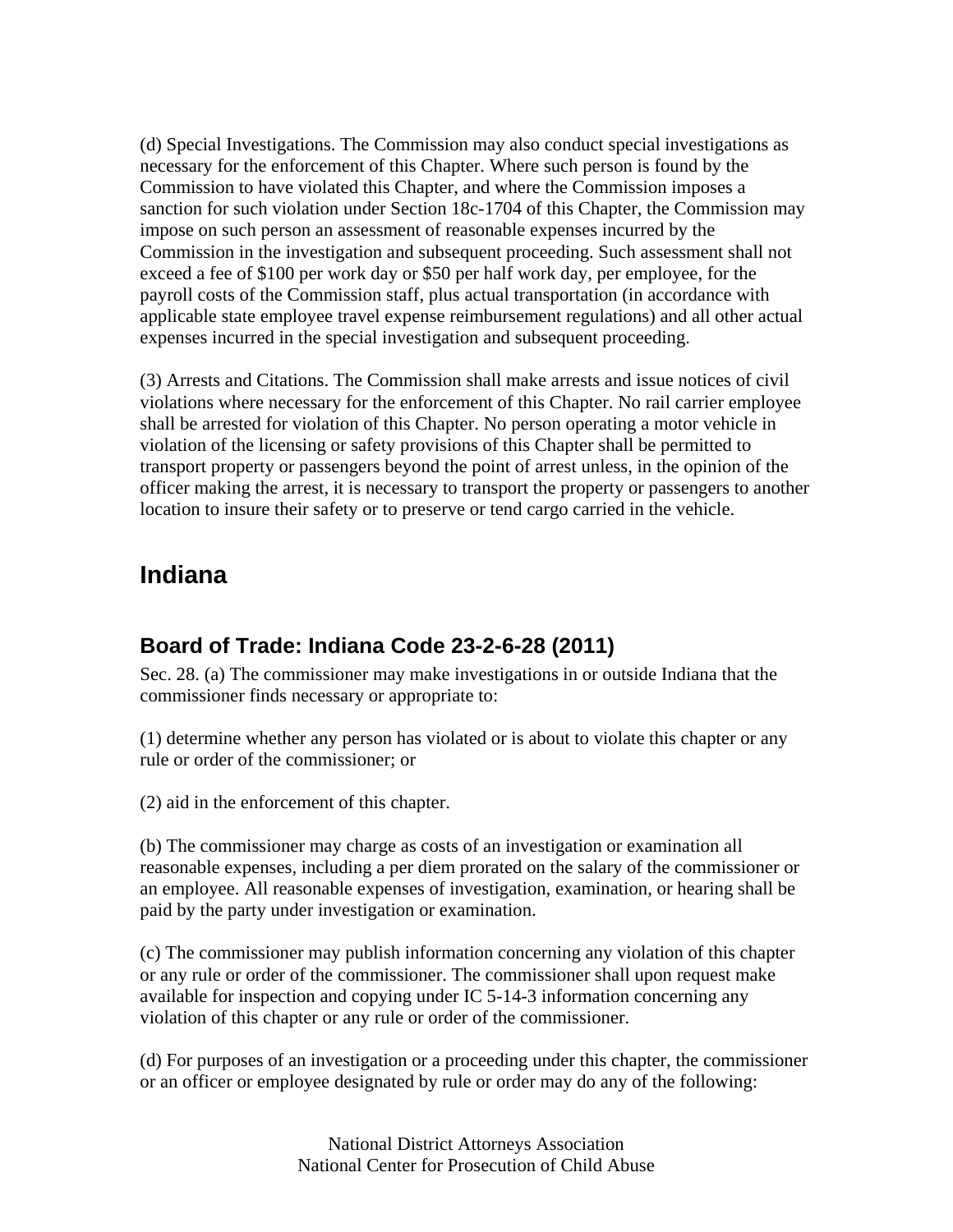(1) Administer oaths and affirmations.

(2) Subpoena witnesses and compel the attendance of witnesses.

(3) Take evidence.

(4) Require the production of books, papers, correspondence, memoranda, agreements, or other documents or records that the commissioner finds to be relevant or material to the investigation or proceeding.

(e) If a person does not give testimony or produce the documents required by the commissioner or the commissioner's designee under an administrative subpoena, the commissioner or the designee may petition for a court order compelling compliance with the subpoena or the giving of the required testimony.

(f) A petition for an order of compliance under subsection (e) may be filed in any of the following:

(1) The circuit or superior court of a county containing a consolidated city.

(2) The circuit or superior court where service may be obtained on the person refusing to comply with the subpoena if the person is within Indiana.

(3) The appropriate court of the state having jurisdiction over the person refusing to comply with the subpoena if the person is outside Indiana.

(g) Costs of investigations, examinations, and hearings and civil penalties recovered under this chapter shall be deposited in the securities division enforcement account established under IC 23-19-6-1(f). With the approval of the budget agency, the funds in the securities division enforcement account may be used to augment and supplement the funds appropriated for the administration of this chapter.

### **Child Support Bureau: Indiana Code § 31-25-3-2 (2011)**

Sec. 2. (a) The bureau shall operate the state parent locator service. The bureau shall make all necessary requests and responses to the federal parent locator service and to the parent locator services of the other states.

(b) To carry out the bureau's responsibilities under this chapter, the bureau or a prosecuting attorney, private attorney, or private entity operating under an agreement or contract described in IC 31-25-4-13.1 shall, subject to policies adopted by the superintendent of the state police department concerning the disclosure of law enforcement records, be granted access to information that is contained in an information system used by the state to locate an individual for purposes relating to motor vehicles or law enforcement.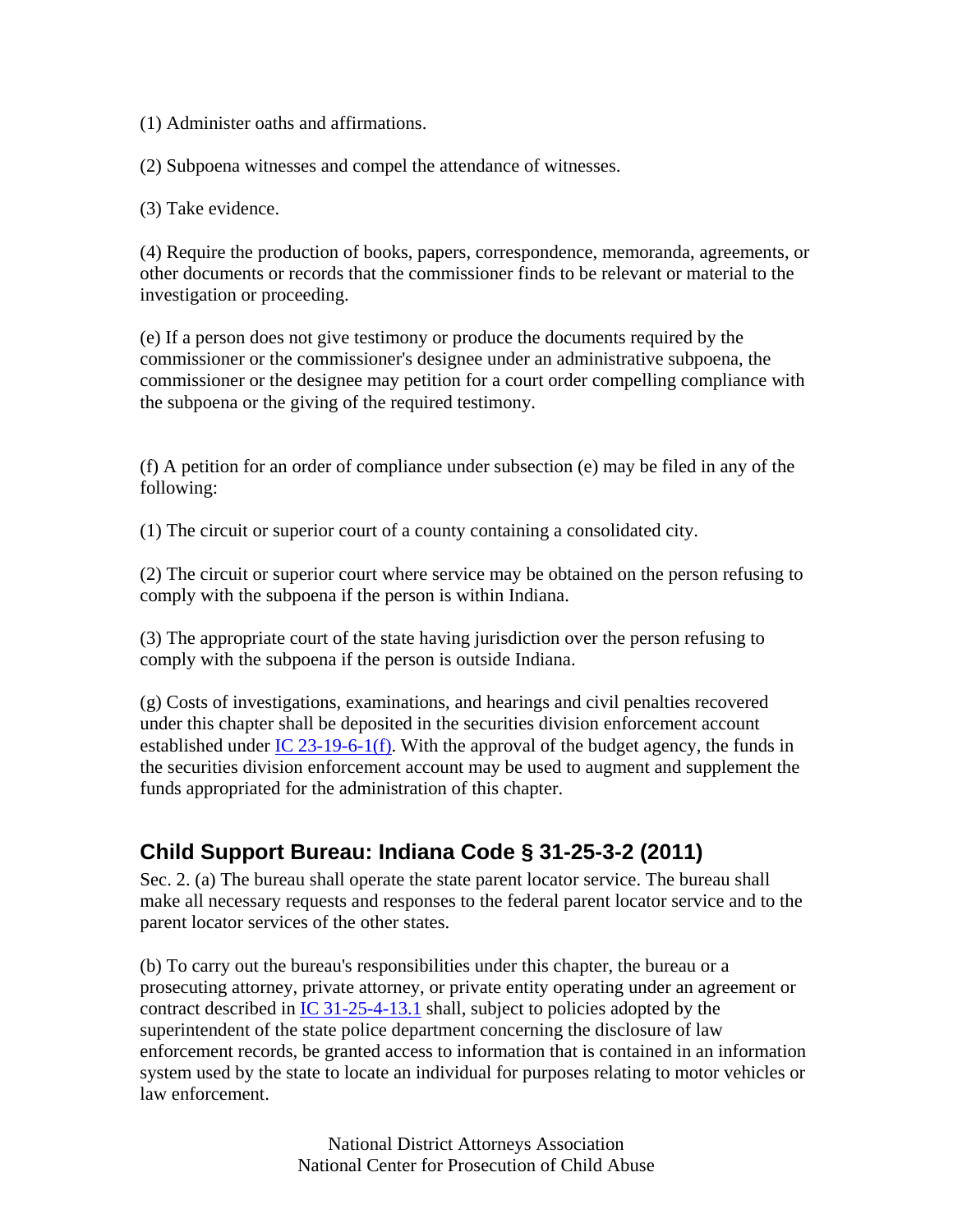(c) To carry out the bureau's responsibilities under this chapter, the bureau, through the parent locator service, may request information and assistance from a state, county, city, or town agency. Officers and employees of a state, county, city, or town agency shall cooperate with the bureau in determining the location of a parent who:

(1) owes child support; or

(2) has abandoned or deserted a child;

by providing the pertinent information relative to the location, income, and property of the parent, notwithstanding any other statute making the information confidential.

(d) Notwithstanding any other statute making the information confidential, each person doing business in Indiana shall provide the bureau or an agent of the bureau with the following information, if available, upon receipt of the certification described in subsection (e):

(1) Full name of the parent.

(2) Social Security number of the parent.

(3) Date of birth of the parent.

(4) Address of the parent's residence.

(5) Amount of wages earned by the parent.

(6) Number of dependents claimed by the parent on state and federal tax withholding forms.

(7) Name and address of the parent's employer.

(8) Name and address of any financial institution maintaining an account for the parent.

(9) Address of any real property owned by the parent.

(10) Name and address of the parent's health insurance carrier and health coverage policy number.

(e) The parent locator service shall certify that the information requested in subsection (d) is for the purpose of locating a parent who owes child support or who has abandoned a child and that the information obtained is to be treated as confidential by the bureau and any other state to which the information is released.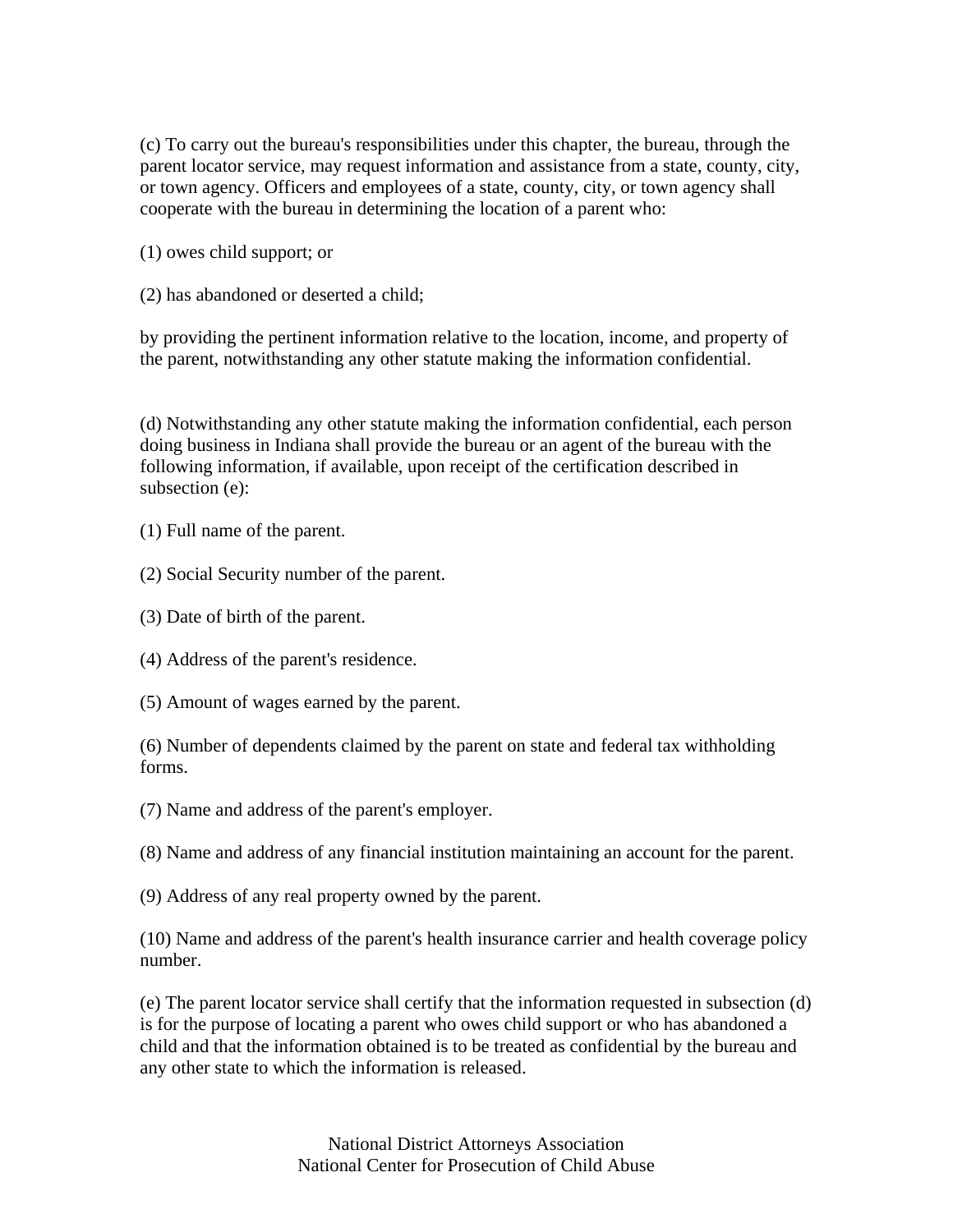(f) A business in Indiana and each unit of state and local government shall comply with an administrative subpoena issued by a Title IV-D agency in another jurisdiction. The information requested may not be provided unless the Title IV-D agency of the other jurisdiction certifies that the information will be treated as confidential. The business or unit of government shall provide the Title IV-D agency of the other jurisdiction with the information listed in subsection (d), if available, if requested in the subpoena, upon certification by the Title IV-D agency of the other jurisdiction that the information is for the purpose of locating a parent who owes child support or who has abandoned or deserted a child.

(g) A person may not knowingly refuse to give the bureau, the bureau's agents, or the Title IV-D agency of another jurisdiction the following:

(1) The name of a parent of a child for whom the state is providing public assistance.

(2) Information that may assist the parent locator service or other jurisdiction in locating the parent of a child.

(h) Information obtained under this section may not be used in a criminal prosecution against the informant.

(i) A person may not knowingly give the bureau or the Title IV-D agency of another jurisdiction the incorrect name of a parent of a child or knowingly give the parent locator service incorrect information on the parent's whereabouts for the purpose of concealing the identity of the real parent of the child or the location of the parent.

#### **Iowa**

#### **Child Support Recovery Unit: Iowa Code Ann. § 252B.9 (2011)**

1. a. The director may request from state, county, and local agencies information and assistance deemed necessary to carry out the provisions of this chapter. State, county, and local agencies, officers, and employees shall cooperate with the unit and shall on request supply the department with available information relative to the absent parent, the custodial parent, and any other necessary party, notwithstanding any provisions of law making this information confidential. The cooperation and information required by this subsection shall also be provided when it is requested by a child support agency. Information required by this subsection includes, but is not limited to, information relative to location, income, property holdings, records of licenses as defined in section 252J.1, and records concerning the ownership and control of corporations, partnerships, and other business entities. If the information is maintained in an automated database, the unit shall be provided automated access.

b. Parents of a child on whose behalf support enforcement services are provided shall provide information regarding income, resources, financial circumstances, and property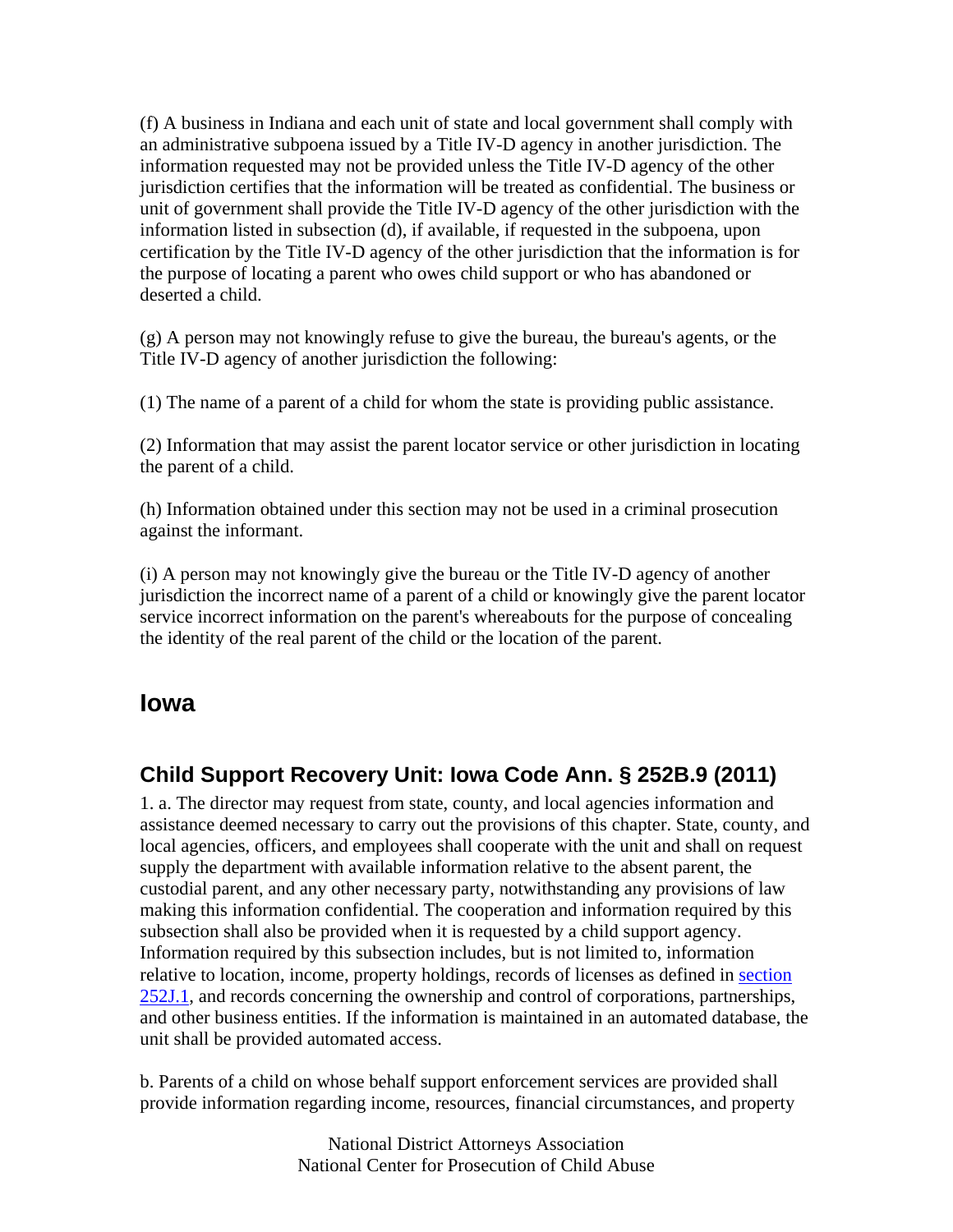holdings to the department for the purpose of establishment, modification, or enforcement of a support obligation. The department may provide the information to parents of a child as needed to implement the requirements of section 598.21B, notwithstanding any provisions of law making this information confidential.

c. Notwithstanding any provisions of law making this information confidential, all persons, including for-profit, nonprofit, and governmental employers, shall, on request, promptly supply the unit or a child support agency information on the employment, compensation, and benefits of any individual employed by such person as an employee or contractor with relation to whom the unit or a child support agency is providing services.

d. Notwithstanding any provisions of law making this information confidential, the unit may subpoena or a child support agency may use the administrative subpoena form promulgated by the secretary of the United States department of health and human services under 42 U.S.C. §  $652(a)(11)(C)$ , to obtain any of the following:

(1) Books, papers, records, or information regarding any financial or other information relating to a paternity or support proceeding.

(2) Certain records held by public utilities, cable or other television companies, cellular telephone companies, and internet service providers with respect to individuals who owe or are owed support, or against or with respect to whom a support obligation is sought, consisting of the names and addresses of such individuals and the names and addresses of the employers of such individuals, as appearing in customer records, and including the cellular telephone numbers of such individuals appearing in the customer records of cellular telephone companies. If the records are maintained in automated databases, the unit shall be provided with automated access.

e. The unit or a child support agency may subpoena information for one or more individuals.

f. If the unit or a child support agency issues a request under paragraph "c", or a subpoena under paragraph "d", all of the following shall apply:

(1) The unit or child support agency may issue a request or subpoena to a person by sending it by regular mail. Proof of service may be completed according to rule of civil procedure 1.442.

(2) A person who is not a parent or putative father in a paternity or support proceeding, who is issued a request or subpoena, shall be provided an opportunity to refuse to comply for good cause by filing a request for a conference with the unit or child support agency in the manner and within the time specified in rules adopted pursuant to subparagraph (7).

(3) Good cause shall be limited to mistake in the identity of the person, or prohibition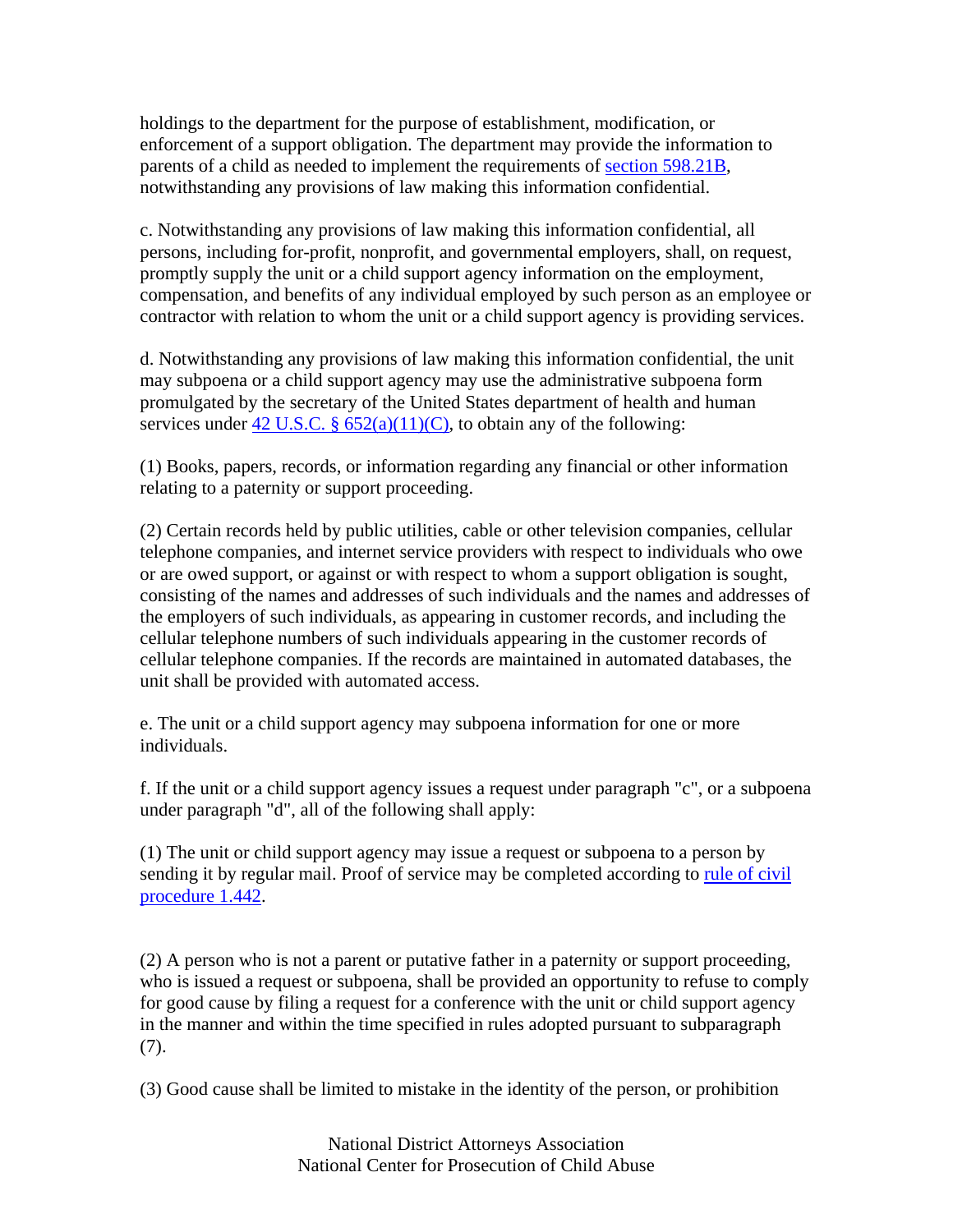under federal law to release such information.

(4) After the conference the unit shall issue a notice finding that the person has good cause for refusing to comply, or a notice finding that the person does not have good cause for failing to comply. If the person refuses to comply after issuance of notice finding lack of good cause, or refuses to comply and does not request a conference, the person is subject to a penalty of one hundred dollars per refusal.

(5) If the person fails to comply with the request or subpoena, fails to request a conference, and fails to pay a fine imposed under subparagraph (4), the unit may petition the district court to compel the person to comply with this paragraph. If the person objects to imposition of the fine, the person may seek judicial review by the district court.

(6) If a parent or putative father fails to comply with a subpoena or request for information, the provisions of chapter 252J shall apply.

(7) The unit may adopt rules pursuant to chapter 17A to implement this section.

g. Notwithstanding any provisions of law making this information confidential, the unit or a child support agency shall have access to records and information held by financial institutions with respect to individuals who owe or are owed support, or with respect to whom a support obligation is sought including information on assets and liabilities. If the records are maintained in automated databases, the unit shall be provided with automated access. For the purposes of this section, "financial institution" means financial institution as defined in section 252I.1.

h. Notwithstanding any law to the contrary, the unit and a child support agency shall have access to any data maintained by the state of Iowa which contains information that would aid the agency in locating individuals. Such information shall include, but is not limited to, driver's license, motor vehicle, and criminal justice information. However, the information does not include criminal investigative reports or intelligence files maintained by law enforcement. The unit and child support agency shall use or disclose the information obtained pursuant to this paragraph only in accordance with subsection 3. Criminal history records maintained by the department of public safety shall be disclosed in accordance with chapter 692. The unit shall also have access to the protective order file maintained by the department of public safety.

i. Liability shall not arise under this subsection with respect to any disclosure by a person as required by this subsection, and no advance notice from the unit or a child support agency is required prior to requesting information or assistance or issuing a subpoena under this subsection.

j. Notwithstanding any provision of law making this information confidential, data provided to the department by an insurance carrier under section 505.25 shall also be provided to the unit. Provision of data to the unit under this paragraph shall not require an agreement or modification of an agreement between the department and an insurance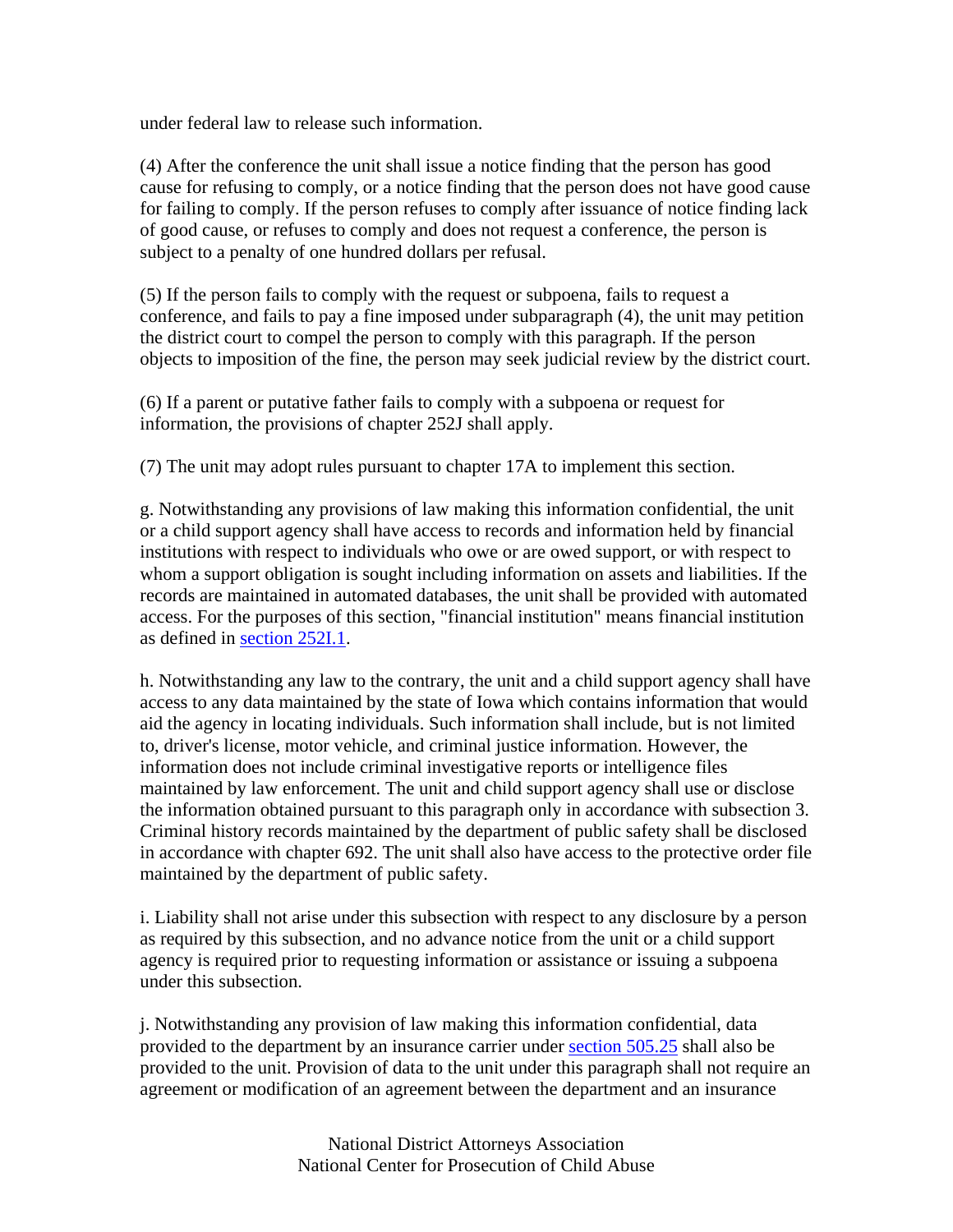carrier, but the provisions of this section applicable to information received by the unit shall apply to the data received pursuant to section 505.25 in lieu of any confidentiality, privacy, disclosure, use, or other provisions of an agreement between the department and an insurance carrier.

2. Notwithstanding other statutory provisions to the contrary, including but not limited to chapters 22 and 217, as the chapters relate to confidentiality of records maintained by the department, the payment records of the collection services center maintained under section 252B.13A are public records only as follows:

a. Payment records of the collection services center which are maintained pursuant to chapter 598 are public records and may be released upon request. Payment records of the clerk of the district court, to which the department has access to meet the requirements of a state disbursement unit, are also public records and may be released upon request. A payment record shall not include address or location information.

b. Except as otherwise provided in subsection 1, the department shall not release details related to payment records or provide alternative formats for release of the information, with the following additional exceptions:

(1) The unit or collection services center may provide additional detail or present the information in an alternative format to an individual or to the individual's legal representative if the individual owes or is owed a support obligation, to an agency assigned the obligation as the result of receipt by a party of public assistance, to an agency charged with enforcing child support pursuant to Tit. IV-D of the federal Social Security Act, [FN1] or to the court.

(2) For support orders entered in Iowa which are being enforced by the unit, the unit may compile and make available for publication a listing of cases in which no payment has been credited to an accrued or accruing support obligation during a previous three-month period. Each case on the list shall be identified only by the name of the support obligor, the address, if known, of the support obligor, unless the information pertaining to the address of the support obligor is protected through confidentiality requirements established by law and has not otherwise been verified with the unit, the support obligor's court order docket or case number, the county in which the obligor's support order is filed, the collection services center case numbers, and the range within which the balance of the support obligor's delinquency is established. The department shall determine dates for the release of information, the specific format of the information released, and the three-month period used as a basis for identifying cases. The department may not release the information more than twice annually. In compiling the listing of cases, no prior public notice to the obligor is required, but the unit may send notice annually by mail to the current known address of any individual owing a support obligation which is being enforced by the unit. The notice shall inform the individual of the provisions of this subparagraph. Actions taken pursuant to this subparagraph are not subject to review under chapter 17A, and the lack of receipt of a notice does not prevent the unit from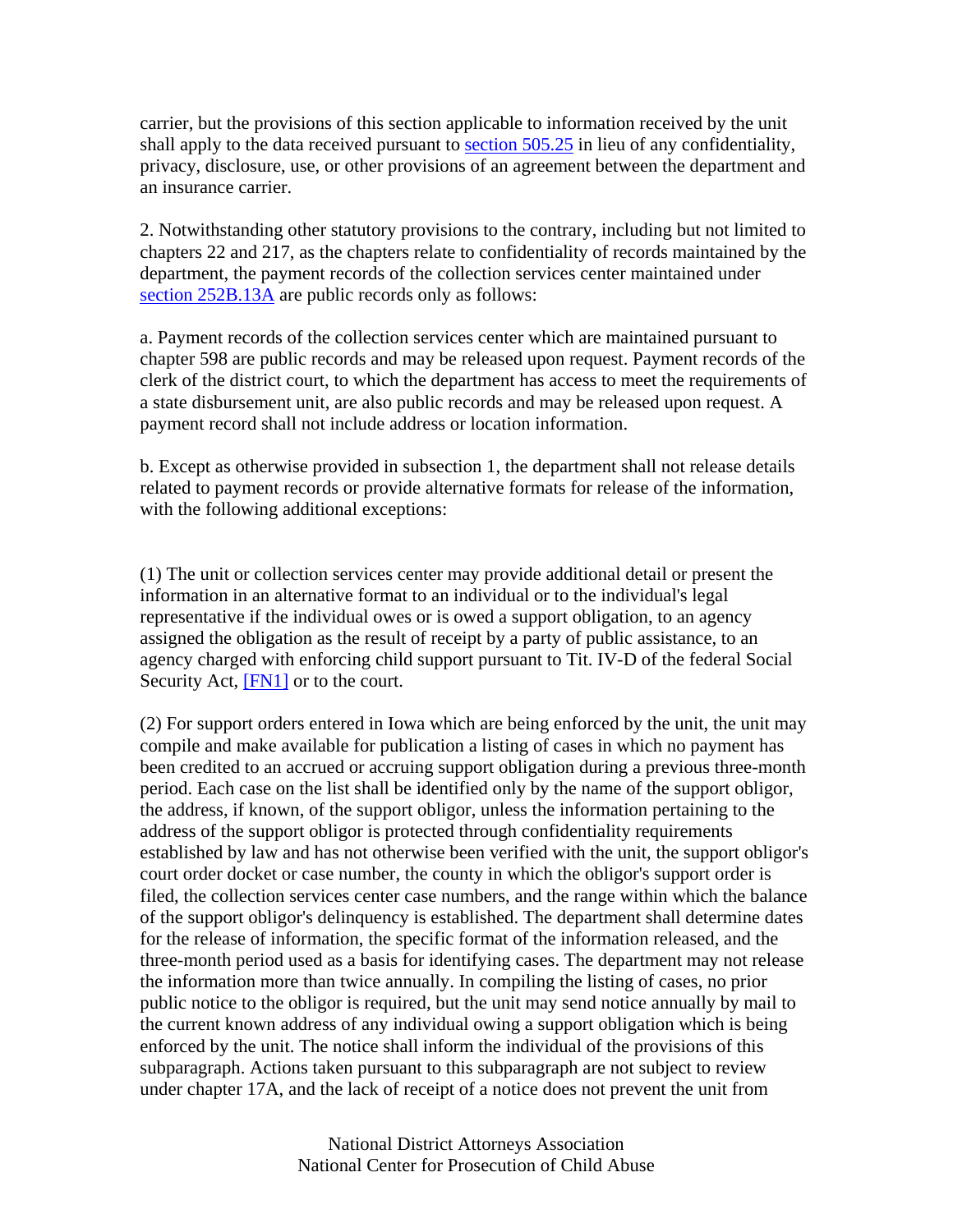proceeding in implementing this subparagraph.

(3) The provisions of subparagraph (2) may be applied to support obligations entered in another state, at the request of a child support agency if the child support agency has demonstrated that the provisions of subparagraph (2) are not in conflict with the laws of the state where the support obligation is entered and the unit is enforcing the support obligation.

(4) Records relating to the administration, collection, and enforcement of surcharges pursuant to section 252B.23 which are recorded by the unit or a collection entity shall be confidential records except that information, as necessary for support collection and enforcement, may be provided to other governmental agencies, the obligor or the resident parent, or a collection entity under contract with the unit unless otherwise prohibited by the federal law. A collection entity under contract with the unit shall use information obtained for the sole purpose of fulfilling the duties required under the contract, and shall disclose any records obtained by the collection entity to the unit for use in support establishment and enforcement.

3. Notwithstanding other statutory provisions to the contrary, including but not limited to chapters 22 and 217, as the chapters relate to the confidentiality of records maintained by the department, information recorded by the department pursuant to this section or obtained by the unit is confidential and, except when prohibited by federal law or regulation, may be used or disclosed as provided in subsection 1, paragraphs "b" and "h", and subsection 2, and as follows:

a. The attorney general may utilize the information to secure, modify, or enforce a support obligation of an individual.

b. This subsection shall not permit or require the release of information, except to the extent provided in this section.

c. The unit may release or disclose information as necessary to provide services under section 252B.5, as provided by chapter 252G, as provided by Tit. IV-D of the federal Social Security Act, as amended, or as required by federal law.

d. The unit may release information under section 252B.9A to meet the requirements of Tit. IV-D of the federal Social Security Act for parent locator services.

e. Information may be released if directly connected with any of the following:

(1) The administration of the plan or program approved under Tit. I, IV-A, IV-B, IV-D, IV-E, X, XIV, XVI, XIX, or XX, or the supplemental security income program established under Tit. XVI, of the federal Social Security Act, [FN2] as amended.

(2) Any investigations, prosecutions, or criminal or civil proceeding conducted in connection with the administration of any such plan or program.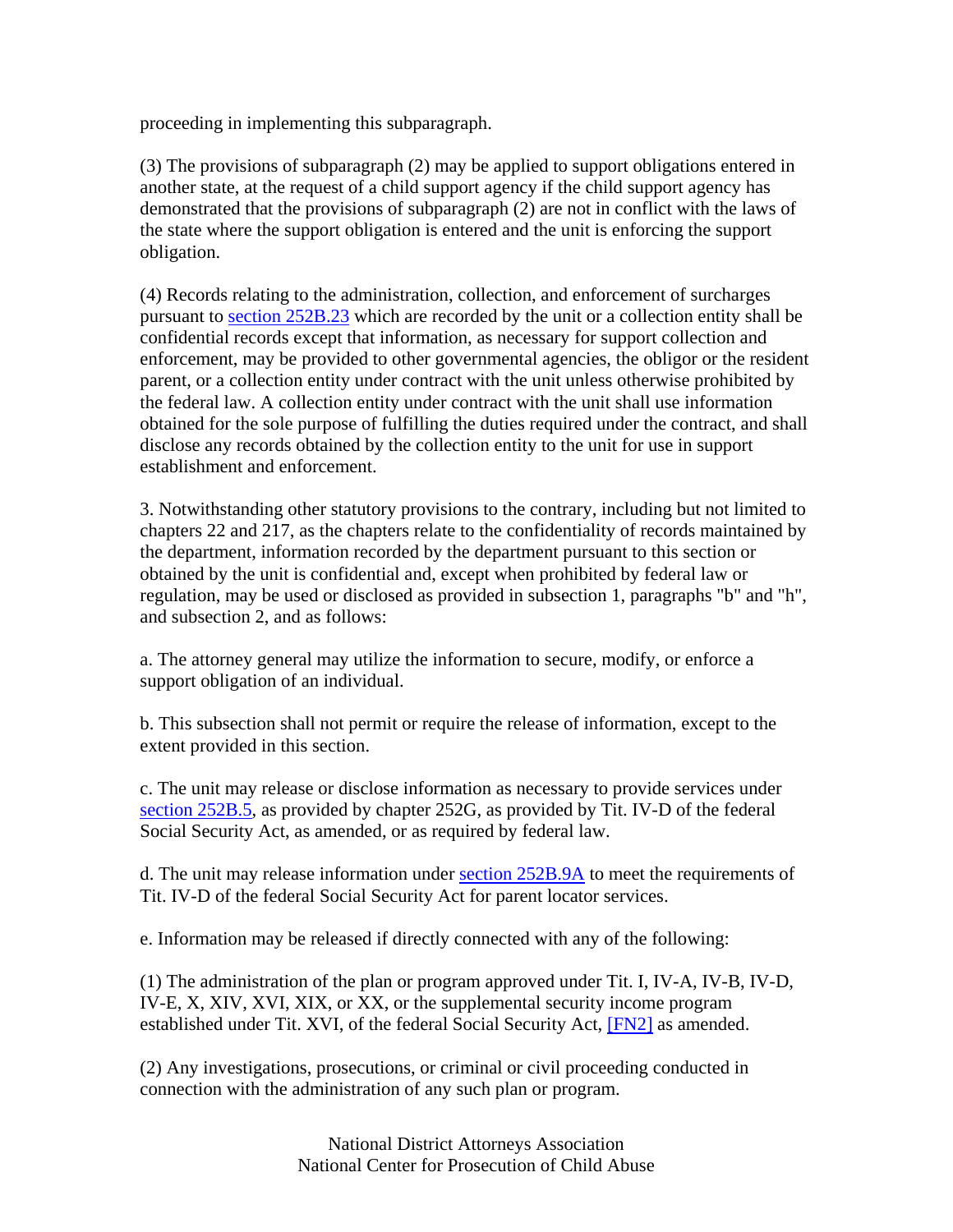(3) The administration of any other federal or federally assisted program which provides assistance in cash or in kind or provides services, directly to individuals on the basis of need.

(4) Reporting to an appropriate agency or official, information on known or suspected instances of physical or mental injury, sexual abuse or exploitation, or negligent treatment or maltreatment of a child who is the subject of a child support enforcement action under circumstances which indicate that the child's health or welfare is threatened.

f. Information may be released to courts having jurisdiction in support proceedings. If a court issues an order, which is not entered under section 252B.9A, directing the unit to disclose confidential information, the unit may file a motion to quash pursuant to this chapter, Tit. IV-D of the federal Social Security Act, or other applicable law.

g. The child support recovery unit shall release information relating to an absent parent to another unit of the department pursuant to a written request for the information approved by the director or the director's designee.

h. For purposes of this subsection, "party" means an absent parent, obligor, resident parent, or other necessary party.

i. If the unit receives notification under this paragraph, the unit shall notify the federal parent locator service as required by federal law that there is reasonable evidence of domestic violence or child abuse against a party or a child and that the disclosure of information could be harmful to the party or the child. The notification to the federal parent locator service shall be known as notification of a disclosure risk indicator. For purposes of this paragraph, the unit shall notify the federal parent locator service of a disclosure risk indicator only if at least one of the following applies:

(1) The unit receives notification that the department, or comparable agency of another state, has made a finding of good cause or other exception as provided in section 252B.3, or comparable law of another state.

(2) The unit receives and, through automation, matches notification from the department of public safety or the unit receives notification from a court of this or another state, that a court has issued a protective order or no-contact order against a party with respect to another party or child.

(3) The unit receives notification that a court has dismissed a petition for specified confidential information pursuant to section 252B.9A.

(4) The unit receives notification that a tribunal has issued an order under chapter 252K, the uniform interstate family support Act, or the comparable law of another state, that the address or other identifying information of a party or child not be disclosed.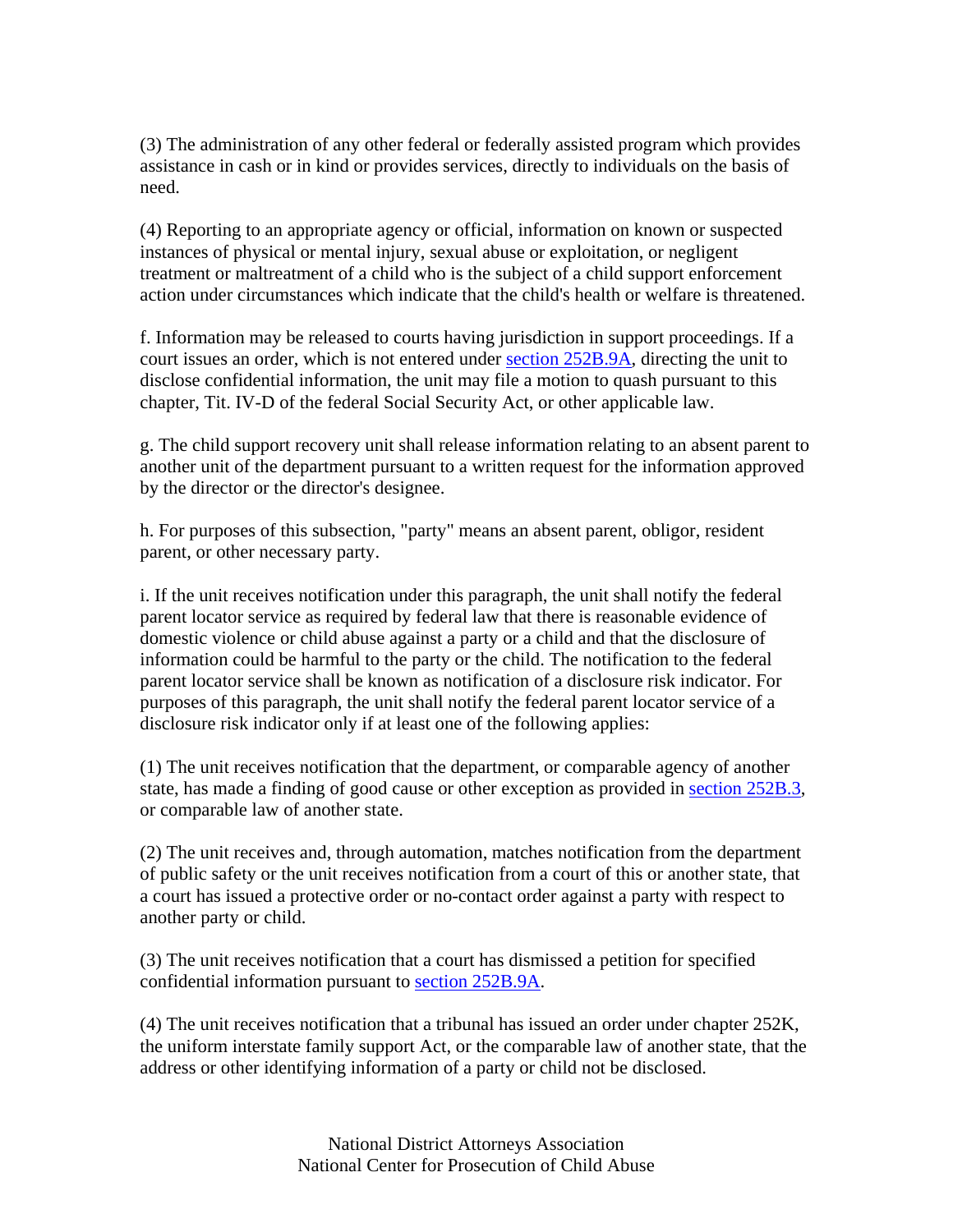(5) The unit receives and, through automation, matches notification from the division of child and family services of the department, or the unit receives notification from a comparable agency of another state, of a founded allegation of child abuse, or a comparable finding under the law of the other state.

(6) The unit receives notification that an individual has an exemption from cooperation with child support enforcement under a family investment program safety plan which addresses family or domestic violence.

(7) The unit receives notification, as the result of a request under section 252B.9A, of the existence of any finding, order, safety plan, or founded allegation referred to in subparagraphs (1) through (6) of this paragraph.

j. The unit may provide information regarding delinquent obligors as provided in  $\frac{42}{3}$ U.S.C.  $\S 666(a)(7)$  to a consumer reporting agency if all the following apply:

(1) The agency provides the unit with satisfactory evidence that it is a consumer reporting agency as defined in 15 U.S.C.  $\S$  1681a(f) and meets all the following requirements:

(a) Compiles and maintains files on consumers on a nationwide basis as provided in 15 U.S.C. § 1681a(p).

(b) Participates jointly with other nationwide consumer reporting agencies in providing annual free credit reports to consumers upon request through a centralized source as required by the federal trade commission in 16 C.F.R. § 610.2.

(2) The agency has entered into an agreement with the unit regarding receipt and use of the information.

4. Nothing in this chapter, chapter 252A, 252C, 252D, 252E, 252F, 252G, 252H, 252I, 252J, or 252K, or any other comparable chapter or law shall preclude the unit from exchanging any information, notice, document, or certification with any government or private entity, if the exchange is not otherwise prohibited by law, through mutually agreed upon electronic data transfer rather than through other means.

#### **Securities and Regulated Industries Bureau: Iowa Code Ann. § 501A.11 (2011)**

1. The administrator may make investigations, within or without this state, as the administrator finds necessary or appropriate to do either or both of the following:

a. Determine whether any person has violated, or is about to violate this chapter or any rule or order of the administrator.

b. Aid in enforcement of this chapter.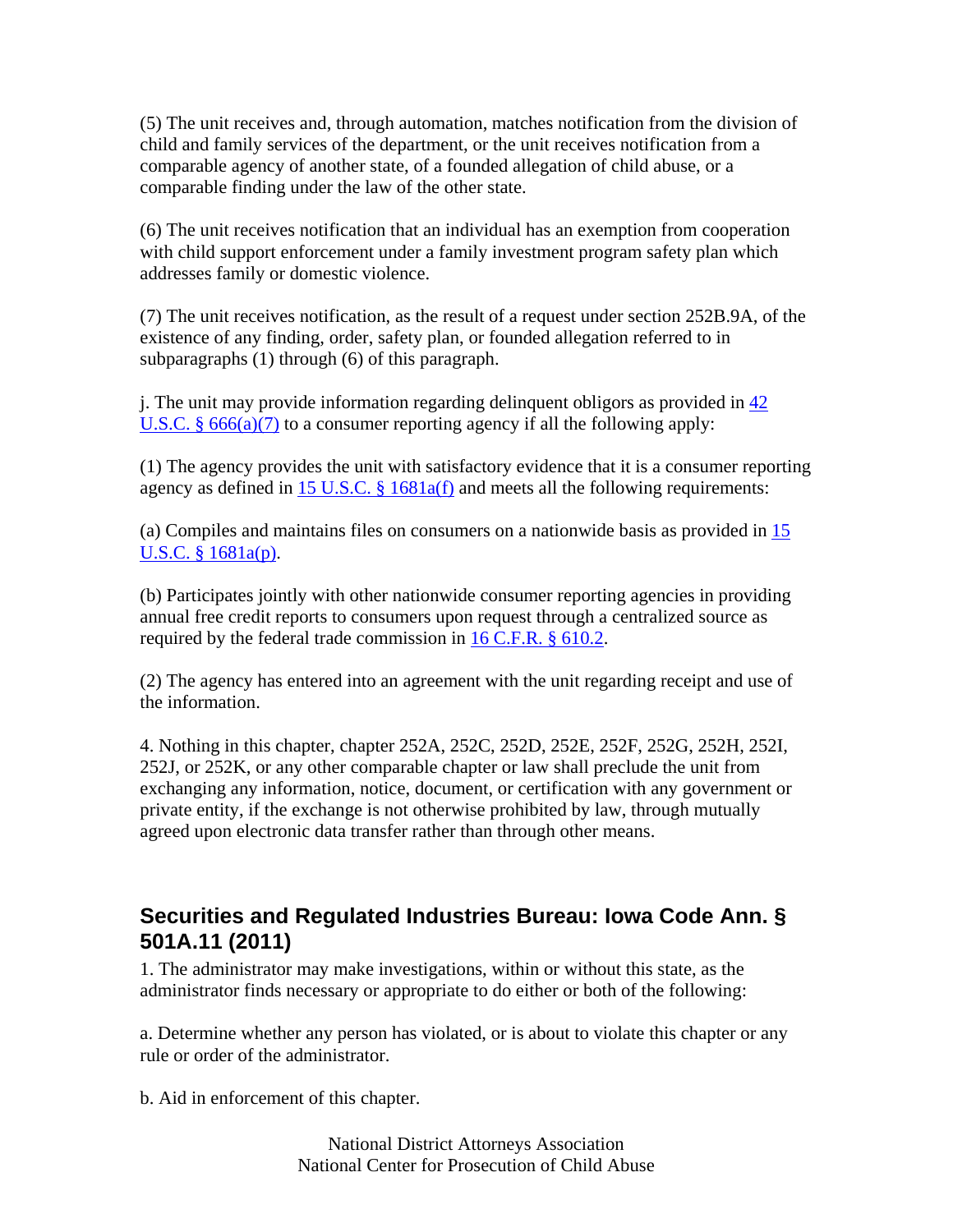2. The administrator may publish information concerning a violation of this chapter or any rule or order of the administrator.

3. For purposes of an investigation or proceeding under this chapter, the administrator or any officer or employee designated by rule or order, may administer oaths and affirmations, subpoena witnesses, compel their attendance, take evidence, and require the production of any books, papers, correspondence, memoranda, agreements, or other documents or records which the administrator finds to be relevant or material to the inquiry.

4. a. If a person does not give testimony or produce the documents required by the administrator or a designated employee pursuant to an administrative subpoena, the administrator or designated employee may apply for a court order compelling compliance with the subpoena or the giving of the required testimony.

b. The request for order of compliance may be addressed to either of the following:

(1) The Polk county district trial court or the district court where service may be obtained on the person refusing to testify or produce, if the person is within this state.

(2) The appropriate court of the state having jurisdiction over the person refusing to testify or produce, if the person is outside this state.

# **Kansas**

## **Court Trustee: Kan. Stat. Ann. § 23-496**

 (a) The court trustee shall be authorized and empowered to pursue all civil remedies which would be available to the obligee or obligor in establishing and enforcing payment of support or restitution.

(b) The court trustee may also file motions for an increase or a decrease of the amount of support on behalf of any child. Any such motion to modify the amount of support shall not be heard until notice has been given to the obligee, the obligor and their attorneys of record, if any.

(c) The court trustee shall have the following additional powers and duties upon approval of the chief judge:

(1) To issue summonses, administrative subpoenas and subpoenas duces tecum to obligors, obligees and other witnesses who possess knowledge or books and records relating to enforcement of support or restitution to appear in the office of the trustee or before the district court for examination;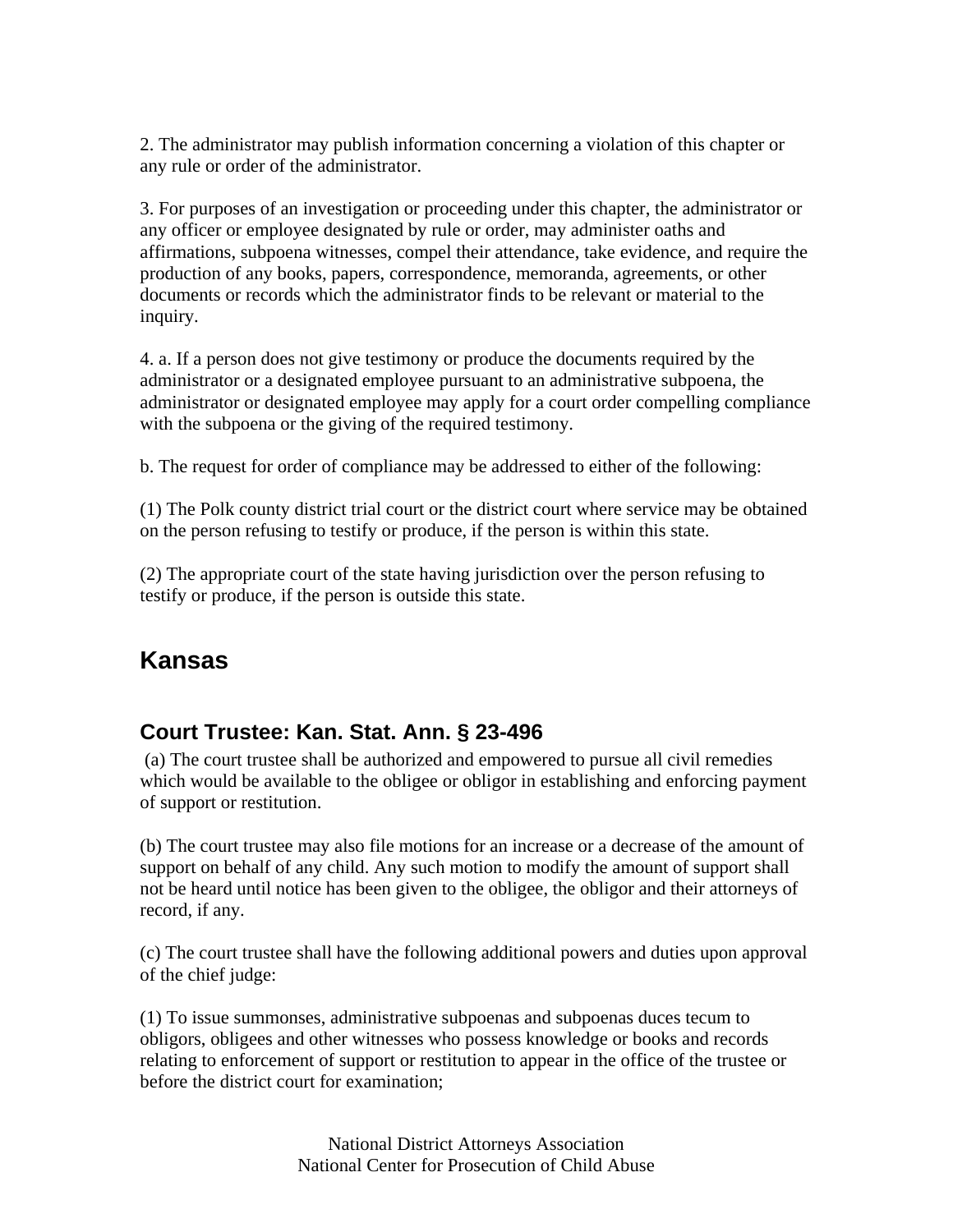(2) to administer oaths and take sworn testimony on the record or by affidavit;

(3) to appoint special process servers as required to carry out the court trustee's responsibilities under this section;

(4) to enter into stipulations, acknowledgments, agreements and journal entries, subject to approval of the court; and

(5) to enter into contracts pursuant to  $K.S.A. 75-719$ , and amendments thereto, with the attorney general for the collection of debts owed to courts or restitution owed to obligees.

# **Kentucky**

## **Education Professional Standards Board: Kent. Rev. Stat. § 161.017 (2011)**

(1) The Education Professional Standards Board, established in KRS 161.028, shall be headed by an executive director who shall be responsible for the day to day operations of the board including the following:

(a) Setting up appropriate organizational structures and personnel policies for approval by the board;

(b) Appointing all staff, including the deputy executive director;

- (c) Preparing annual reports on the board's program of work;
- (d) Carrying out policy and program directives of the board;

(e) Preparing and submitting to the board for its approval a proposed biennial budget; and

(f) Performing all other duties and responsibilities assigned by state law.

(2) When it is necessary to fill the position of executive director, the board shall conduct a comprehensive search for candidates and may employ a search firm if the board deems it necessary. The executive director shall possess broad-based experience in education and teacher development, and have demonstrated leadership skills in addition to other qualifications to be established by the board as authorized in KRS 161.028.

(3) With approval of the board, the executive director may enter into agreements with any state agency or political subdivision of the state, any postsecondary education institution, or any other person or entity to enlist assistance to implement the duties and responsibilities of the board.

(4) The executive director shall have access to the papers, books, and records of education personnel as part of an inquiry or investigation relating to disciplinary actions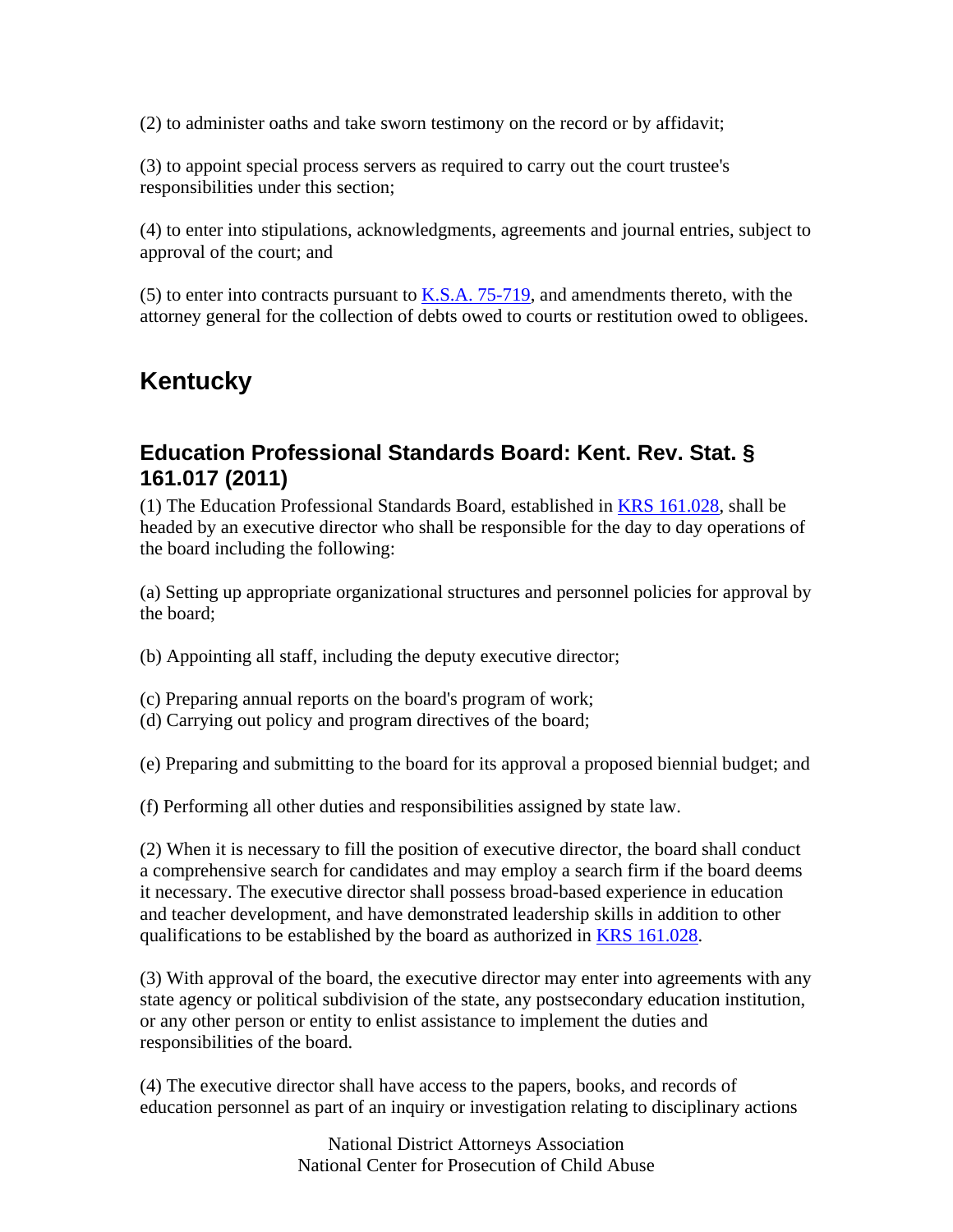against a certified employee.

(5) Pursuant to KRS 161.120, the executive director, on behalf of the board, may issue administrative subpoenas for the attendance of witnesses and the production of documents relevant to disciplinary cases under consideration. Compliance with the subpoenas shall be enforceable by the Circuit Court in Franklin County.

## **Board of Trustees of UK or Louisville, or the board of regents for a comprehensive university or Kentucky Community and Technical College System: Kent. Rev. Stat. § 164.748 (2011). Powers and duties of board**

The board shall have the following powers, functions, and duties:

(1) To provide loan guarantees, upon terms and conditions the board may prescribe within the limitations provided by KRS 164.740 to 164.770, and the federal act in respect of loans to eligible borrowers. The board may require additional security, including endorsers it deems necessary and desirable and is not in contravention of the federal act. The purpose of the loans shall be to assist individuals in meeting the expense of their education.

(2) To enter into agreements and undertakings with the secretary as may be required and necessary pursuant to the federal act in order to constitute the authority as a state agency qualified and empowered to insure student loans within the meaning of the federal act and to qualify insured student loans for interest payments, reimbursement, reinsurance, and other benefits available under the federal act to the authority.

(3) To issue loan guarantees in respect of loans made to eligible borrowers by participating lenders, including the authority. No loan guarantee shall be issued, executed, and delivered by the authority unless any insured student loan resulting shall be the subject of agreements pursuant to the federal act by which the insured student loan is made the subject of interest payments, reimbursements, reinsurance, and other benefits to the extent provided by the federal act.

(4) To promulgate administrative regulations pursuant to KRS Chapter 13A pertaining to insured student loans, loan guarantees, loans, and work-study payments and the awarding of grants, scholarships, and honorary scholarships, as provided in **KRS** 164.740 to 164.7891.

(5) To enter into contracts with eligible lenders, approved by the state to lend moneys, upon terms and conditions agreed upon between the authority and the eligible lender, to provide for the administration of student financial assistance programs, including, but not by way of limitation, the authority's program of insured student loans.

(6) To enter into contracts with eligible institutions, upon terms and conditions agreed upon between the authority and the eligible institution, to provide for the administration of student financial assistance programs, including, but not by way of limitation, the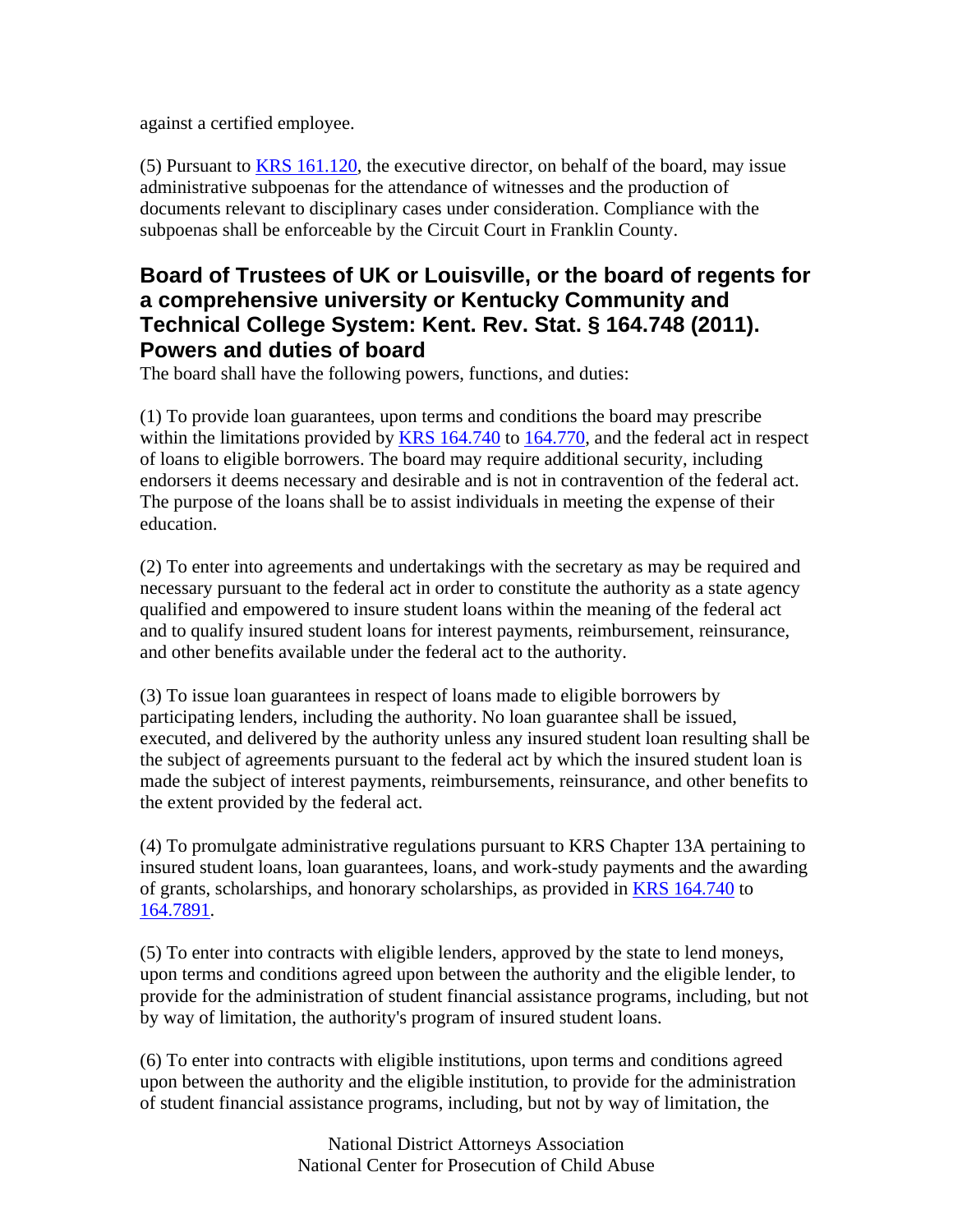authority's program of insured student loans.

(7) To receive funds from any source, public or private, by gift, grant, bequest, loan, or otherwise, either absolutely or in trust, and to expend them, on behalf of the authority and for any of its purposes; and to acquire from any source, public or private, by purchase, lease, gift, bequest, or devise, any property, real, personal, or mixed, absolutely or in trust, and to hold, administer, and dispose of it, on behalf of the authority and for any of its purposes. The authority shall not make its debts payable out of any funds except those of the authority.

(8) To administer federal funds allotted to the state in respect of insured student loans, loan guarantees, loans, work-study, grants, scholarships, administrative costs, and related matters.

(9) To sue and be sued in the name of the authority and to plead and be impleaded, and to purchase, on behalf of members of the board or officers and employees of the authority, liability insurance for individual protection from liability for acts and omissions committed in the course and scope of the individual's employment or service.

(10) To collect from individual borrowers loans made by the authority and insured student loans on which the authority has been compelled to meet its loan guarantee obligations following the inability of the participating lender involved to collect the insured student loans.

(11) To gather information on all loans, scholarships, honorary scholarships, grants, and work-study opportunities available to Kentucky residents attending or planning to attend an eligible institution and to disseminate the information through the methods of mass communication necessary to ensure that Kentucky residents are aware of financial resources available to those attending or desiring to attend an eligible institution.

(12) To request reports from each eligible institution or eligible lender necessary for the effective performance of its duties and to publish the information it deems necessary.

(13) To approve, disapprove, limit, suspend, or terminate the participation of, or take emergency action to withhold authority funds and insured student loans from eligible institutions or eligible lenders in programs administered by the board, subject to the provisions of the federal act and this chapter.

(14) To perform other acts necessary or appropriate to carry out effectively the purposes of the authority as provided by KRS 164.740 to 164.7891 and KRS 164A.010 to 164A.380.

(15) If any conflict exists between KRS 164.740 to 164.770 and the federal act, which conflict would result in a loss by the authority of any federal funds, including, but not by way of limitation, federal funds made available to the authority under the federal act,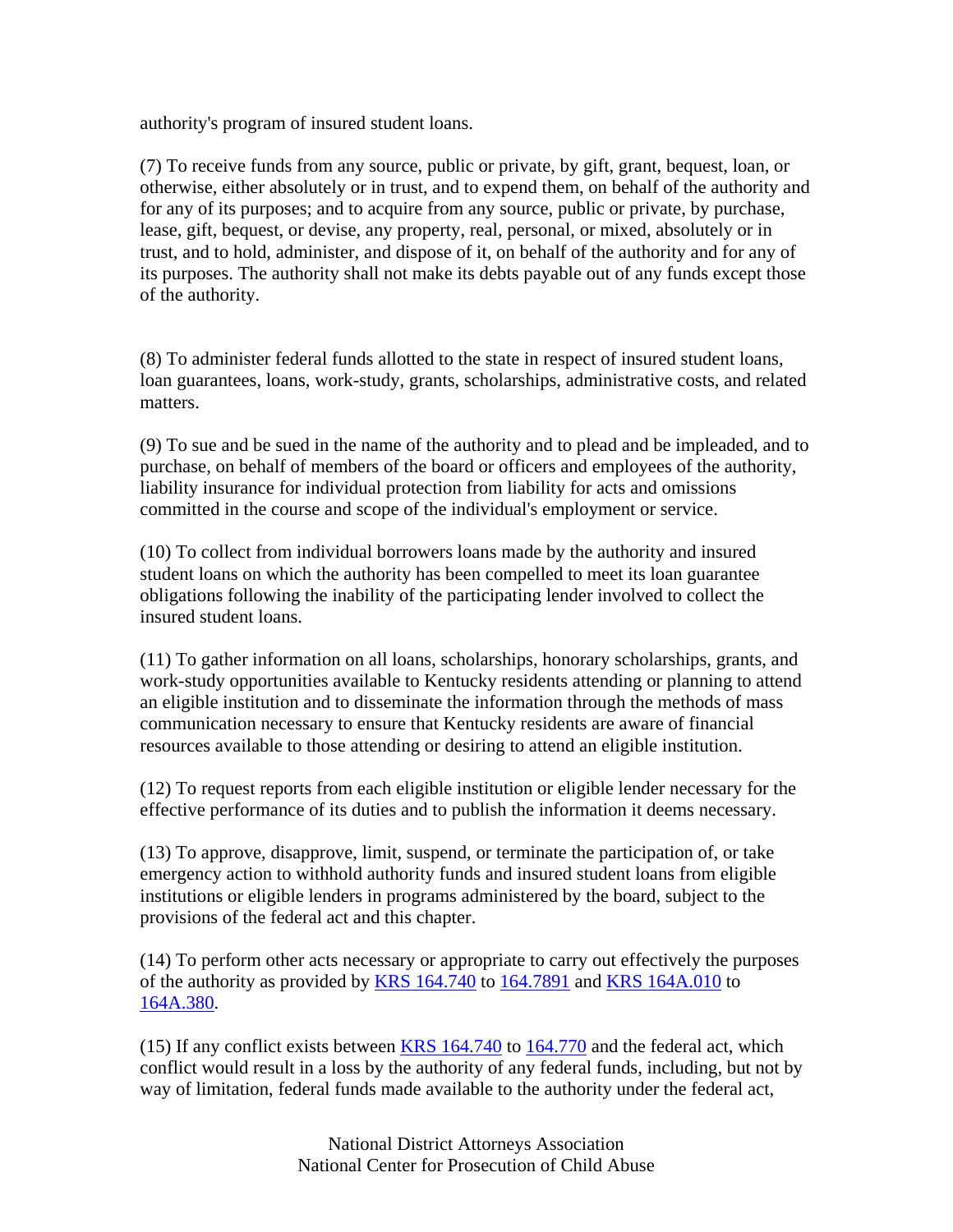including interest payments and reimbursement for insured student loans in default, to promulgate regulations and policies consistent with the federal act not in derogation of the Constitution and general laws of the Commonwealth.

(16) Except where specifically prohibited by law, to secure data from any other Commonwealth of Kentucky agency or instrumentality or from any other source in furtherance of any purposes of the authority related to any program or function administered by the authority.

(17) To enter into contracts with public or private nonprofit agencies, eligible to hold or insure student loans under the federal act, to provide for the exchange of information, not in contravention of any federal or state law, or the provision of services necessary to the administration of the authority's insured student loan programs.

(18) To enter into contracts with the Kentucky Higher Education Student Loan Corporation, the Kentucky Educational Savings Plan Trust, and the Commonwealth postsecondary education prepaid tuition trust fund as necessary or appropriate to facilitate their common administration, operation, and management, as required pursuant to KRS Chapter 164A.

(19) To act as the board of directors of the Commonwealth postsecondary education prepaid tuition trust fund under KRS 164A.700 to 164A.709.

(20) To conduct, in accordance with KRS Chapter 13B, administrative hearings pertaining to any adverse action by the authority affecting participating institutions and lenders, eligible students, and borrowers of loans made by the authority and insured student loans guaranteed by the authority. Wage garnishment hearings and administrative review procedures pertaining to disputes concerning setoff of federal tax refunds shall be exempt under KRS 13B.020 and shall be conducted in accordance with applicable federal law. In an exempt hearing, the board or a hearing officer designated by the board may issue administrative subpoenas for the attendance of witnesses and the production of documents relevant to the issues in dispute. Compliance with the subpoenas shall be enforceable by a court of competent jurisdiction.

(21) To provide upon termination of the retirement plan authorized by Executive Order 75-964 to active and retired employees of the authority who participated in that plan, health insurance premiums and disability insurance benefits as provided to employees who participate in a state-administered retirement system pursuant to KRS 18A.225 to 18A.229, 61.600, and 61.702.

(22) To delegate to the executive director general supervision and direction over the administrative function of the authority and its employees in carrying out the policies, programs, administrative regulations, and directives of the board.

## **Division of Child Support: Kent. Rev. Stat. § 205.712 (2011). Division of Child Support; duties; cabinet to process child**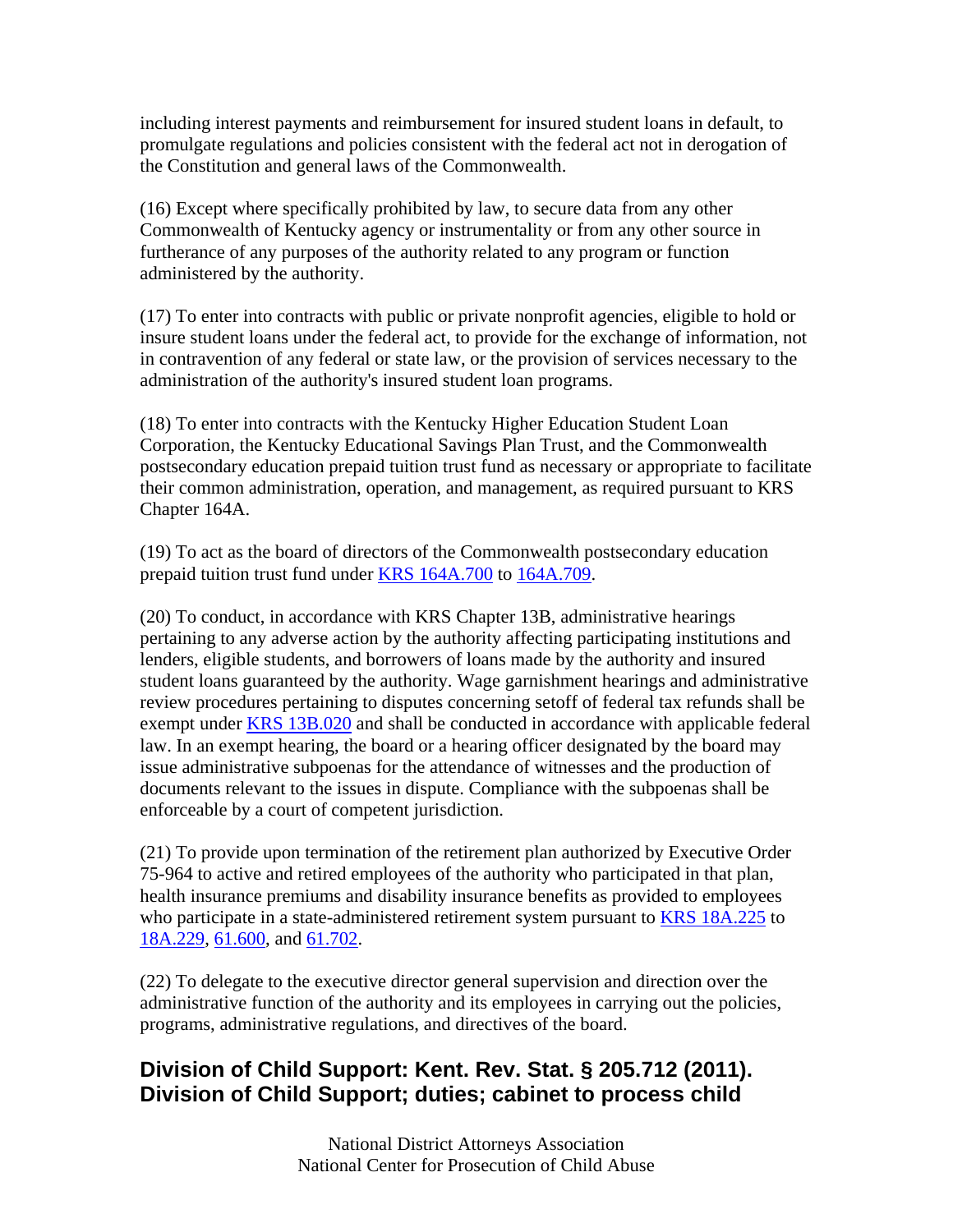## **support payments; state disbursement unit; cabinet's cooperation with courts and officials; reporting of obligors; denial, suspension, and revocation of licenses; data match system; subpoenas; distribution of child support program information**

(1) The Division of Child Support is established in the Cabinet for Health and Family Services.

(2) The duties of the Division of Child Support, or its designee, shall include:

 (a) Serve as state agency authorized to administer Part D of Title IV of the Social Security Act, 42 U.S.C. secs. 651 to 669;

 (b) Serve as the information agency as provided in the Uniform Interstate Family Support Act, KRS Chapter 407;

 (c) Serve as collector of all court-ordered or administratively ordered child support payments pursuant to Part D of Title IV of the Social Security Act;

 (d) Serve as the agent for enforcement of international child support obligations, and respond to requests from foreign reciprocating countries;

 (e) Establish and enforce an obligation upon receipt of a completed, notarized voluntary acknowledgment-of-paternity form;

 (f) Enforce Kentucky child support laws, including collection of court-ordered or administratively ordered child support arrearages and prosecution of persons who fail to pay child support;

 (g) Publicize the availability of services and encourage the use of these services for establishing paternity and child support;

 (h) Pay the cost of genetic testing to establish paternity, subject to recoupment from the alleged father, when paternity is administratively or judicially determined; and obtain additional testing when an original test is contested, upon request and advance payment by the contestant;

 (i) Establish child support obligations and seek modification of judicially or administratively established child support obligations in accordance with the child support guidelines of the Commonwealth of Kentucky as provided under KRS 403.212; (j) Administratively establish child support orders which shall have the same force and effect of law;

 (k) Issue an administrative subpoena to secure public and private records of utility and cable companies and asset and liability information from financial institutions for the establishment, modification, or enforcement of a child support obligation;

(l) Impose a penalty for failure to comply with an administrative subpoena;

 (m) Provide notices, copies of proceedings, and determinations of support amounts to any parties or individuals who are applying for or receiving Title IV-D services, or who are parties to cases in which Title IV-D services are being provided;

 (n) Issue interstate administrative subpoenas to any individual or entity for financial or other information or documents which are needed to establish, modify, or enforce a child support obligation pursuant to Part D of Title IV of the Social Security Act, 42 U.S.C. secs. 651 et seq. An administrative subpoena lawfully issued in another state to an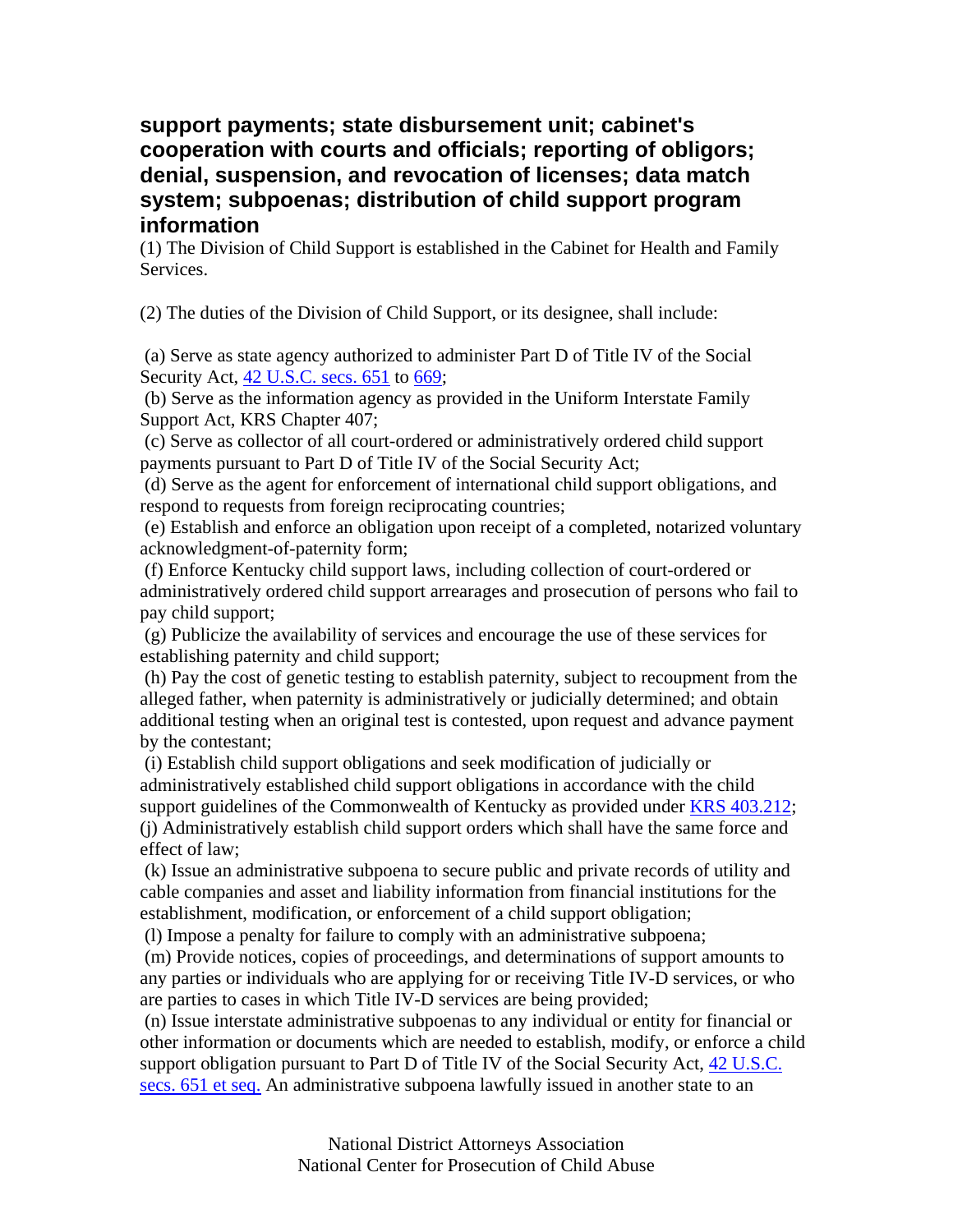individual or entity residing in this state shall be honored and enforced in the Circuit Court where the individual or entity resides; and

 (o) May promulgate administrative regulations to implement this section and adopt forms or implement other requirements of federal law relating to interstate administrative subpoenas.

(3) Effective September 30, 1999, the cabinet shall establish a system to receive and process all child support payments. The system shall include existing computer systems to record the payments. The automated system shall include a state case registry that contains records with respect to each case in which services are being provided by the cabinet and each child support order established or modified in the state on or after October 1, 1998.

(4) The cabinet shall establish and operate a state disbursement unit for the collection, disbursement, and recording of payments under support orders for all Title IV-D cases and for all cases initially issued in the state on or after January 1, 1994, in which a wage withholding has been court-ordered or administratively ordered, pursuant to Part D of Title IV of the Social Security Act. Establishment of the state unit may include the designation and continuation of existing local collection units to aid efficient and effective collection, disbursement, and recording of child support payments.

(5) After the establishment of the disbursement unit child support collection system, the cabinet or its designee shall serve as collector of all court- ordered or administratively ordered child support payments pursuant to Part D of Title IV of the Social Security Act.

(6) Where establishment of paternity and enforcement and collection of child support is by law the responsibility of local officials, the cabinet shall refer cases to the appropriate official for such action. The cabinet may enter into cooperative arrangements with appropriate courts and law enforcement officials to assist the cabinet in administering the program of child support recovery, including the entering into of financial arrangements with such courts and officials as provided for under the provisions of federal law and regulations. The local county attorney shall be considered the designee of the cabinet for purposes of administering the program of child support recovery within a county, subject to the option of the county attorney to decline such designation. Nothing in this section shall prevent the secretary from taking such action, with prior written notice, as appropriate if the terms and conditions of the cooperative agreement are not met. When a cooperative agreement with a contracting official is canceled for good cause, the cabinet may not offer that cooperative agreement to that official during the official's tenure.

(7) Where the local county attorney, friend of the court, domestic relations agent, or other designee of the cabinet has been contracted for the purpose of administering child support enforcement pursuant to Title IV-D of the Social Security Act, the contracting official shall be deemed to be representing the cabinet and as such does not have an attorneyclient relationship with the applicant who has requested services pursuant to Title IV-D of the Social Security Act nor with any dependent on behalf of the individuals for whom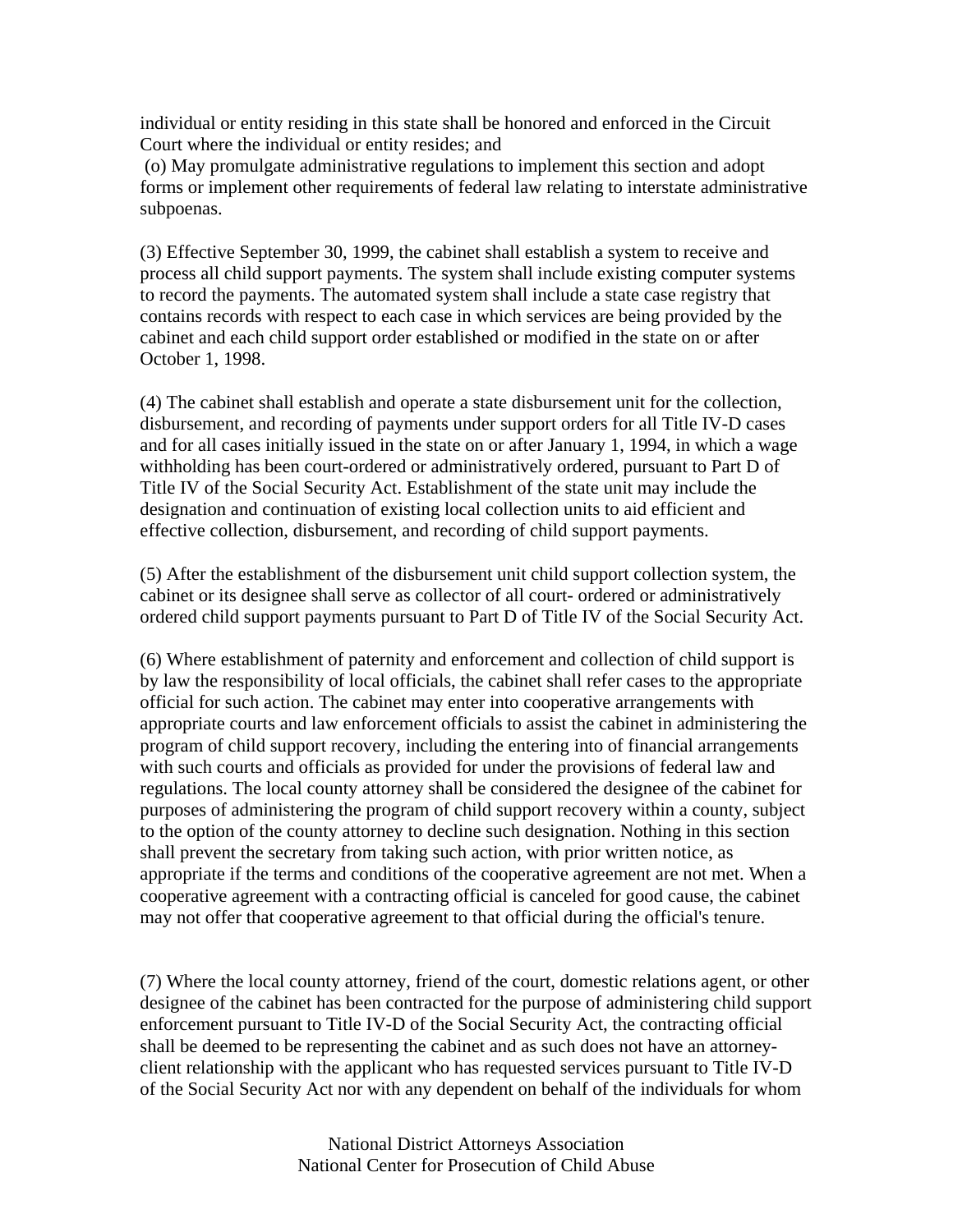services are sought.

(8) The cabinet shall determine the name of each obligor who owes an arrearage of at least two thousand five hundred dollars (\$2,500). After notification to the obligor owing an arrearage amount of two thousand five hundred dollars (\$2,500), the cabinet shall transmit to the United States secretary of health and human services the certified names of the individuals and supporting documentation for the denial, revocation, or limitation of the obligor's passport. The cabinet shall notify the identified obligor of the determination and the consequences and provide an opportunity to contest the determination.

(9) The cabinet shall determine the name of an obligor owing an arrearage and shall indefinitely deny, suspend, or revoke a license or certification that has been issued if the person has a child support arrearage that equals or exceeds the amount that would be owed after six (6) months of nonpayment or fails, after receiving appropriate notice, to comply with subpoenas or warrants relating to paternity or child support proceedings as provided by  $42$  U.S.C. sec.  $666(a)(16)$ .

(10) The cabinet shall forward the name of the individual to a board of licensure or board of certification for the notification of the denial, revocation, or suspension of a driver's license, professional license or certification, occupational license or certification, recreational license, or sporting license.

(11) The denial or suspension shall remain in effect until the child support arrearage has been eliminated or payments on the child support arrearage are being made in accordance with a court or administrative order, the person complies with the subpoena or warrant relating to paternity or child support proceedings, or the appeal of the denial or suspension is upheld and the license is reinstated.

(12) Except for cases administered by the cabinet under 42 U.S.C. secs. 651 et seq. which shall be afforded the appeal process set forth by  $KRS$  405.450(3), an individual who has a license or certification denied, revoked, or suspended shall have the right to appeal to the licensing or certifying board.

(13) A dispute hearing shall be conducted by the cabinet in accordance with KRS 405.450. The only basis for a dispute hearing shall be a mistake in fact.

(14) The cabinet shall in its discretion enter into agreements with financial institutions doing business in the Commonwealth to develop and operate, in coordination with the financial institutions, a data match system. The financial institution shall be required to provide identifying information for each obligated parent who maintains an account at the institution and owes an arrearage, and who shall be identified by the cabinet. Assets held by the institutions on behalf of any obligated parent who is subject to a child support lien pursuant to KRS 205.745 shall be encumbered or surrendered in response to a notice of lien or levy issued by the cabinet. The cabinet may pay a reasonable fee to a financial institution for conducting the data match, not to exceed the actual cost. The financial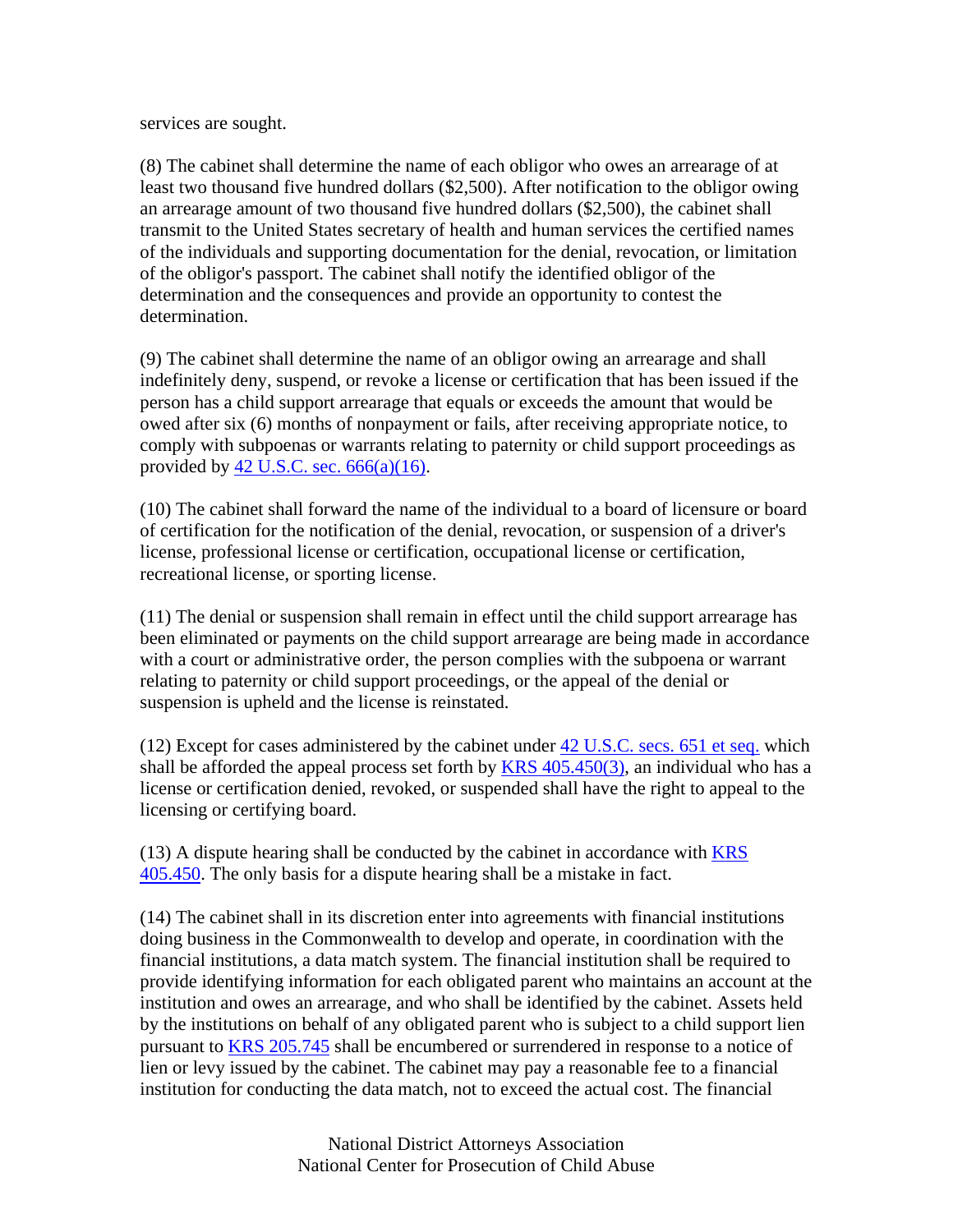institution shall not be liable for encumbering or surrendering any assets held by the financial institution in response to a notice of lien or levy issued by the cabinet or for any other action taken in good faith to comply with the requirements of this subsection.

(15) The cabinet may issue both intrastate and interstate administrative subpoenas to any individual or entity for financial or other information or documents that are needed to establish, modify, or enforce a child support obligation pursuant to Title IV-D of the Social Security Act, 42 U.S.C. secs. 651 et seq. An administrative subpoena lawfully issued in another state to an individual or entity in this state shall be honored and enforced in the Circuit Court of the county in which the individual or entity resides.

(16) The Cabinet for Health and Family Services shall forward to the Office of the Attorney General a list of names of delinquent obligors and, in cooperation with the Office of the Attorney General, shall promulgate administrative regulations in accordance with KRS Chapter 13A to implement KRS 15.055.

(17) The cabinet shall compare a quarterly report provided by the Finance and Administration Cabinet of all tort claims made against the state by individuals with the child support database to match individuals who have a child support arrearage and may receive a settlement from the state.

(18) The cabinet shall prepare and distribute to the cabinet's designee for the administration of the child support program information on child support collections and enforcement. The information shall include a description of how child support obligations are:

- (a) Established; (b) Modified;
- (c) Enforced;
- (d) Collected; and
- (e) Distributed.

(19) The cabinet's designee for the administration of the child support program shall distribute, when appropriate, the following:

(a) Information on child support collections and enforcement; and (b) Job listings posted by employment services.

## **Cabinet for Health and Family Services: Kent. Rev. Stat. § 205.793 (2011). Administrative subpoena for information relating to child support; financial institution may deduct funds from account; action to enforce subpoena**

(1) The cabinet shall have authority to issue an administrative subpoena commanding information and records relating to the establishment, enforcement, and collection of child support.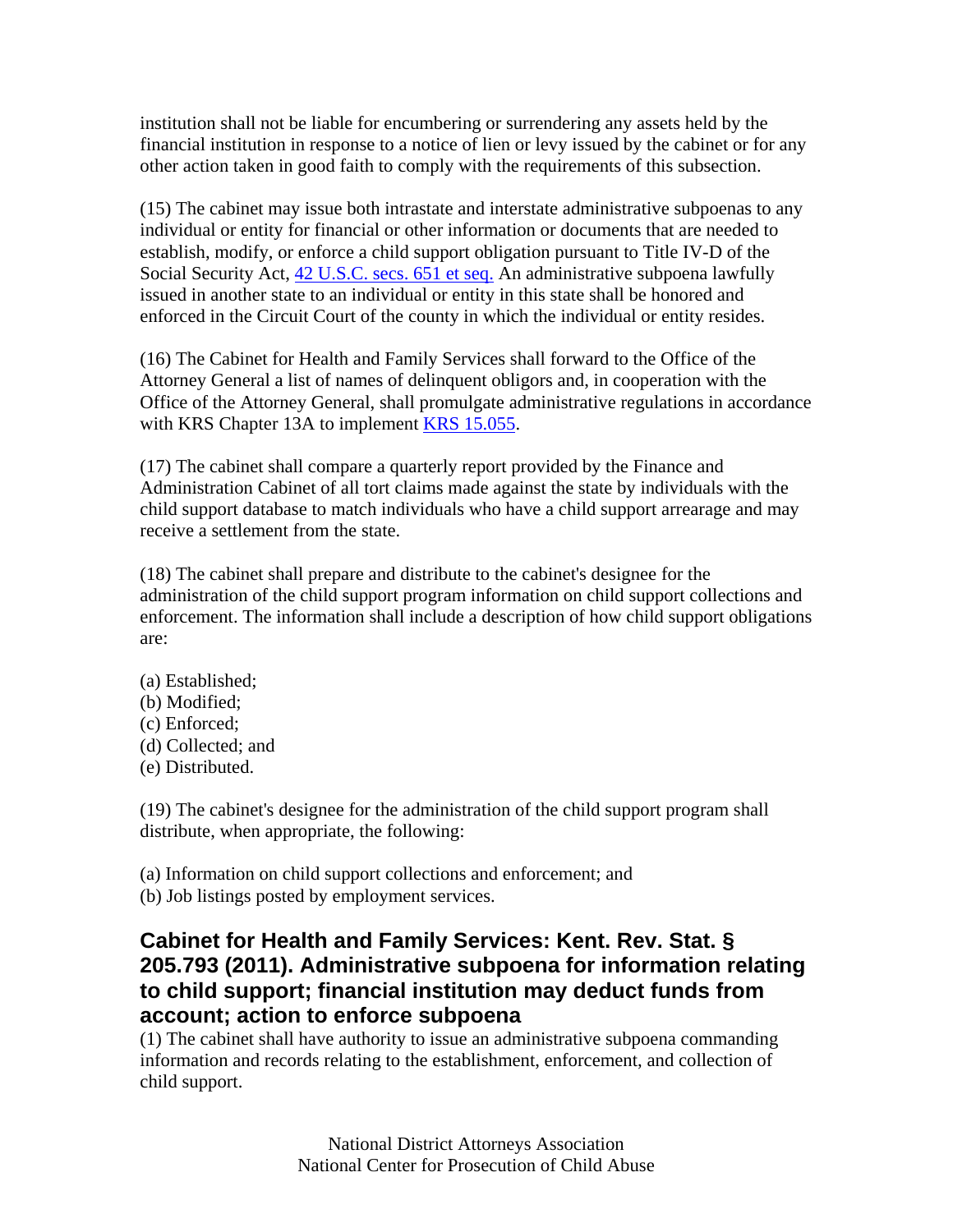(2) All public and private entities including financial institutions shall comply with a subpoena issued under this section within a reasonable time period. Financial institutions may deduct twenty dollars (\$20) from the account on which the subpoenaed information has been issued.

(3) The cabinet may enforce compliance by filing an action in the Franklin Circuit Court.

(4) The subpoena shall be issued by a person designated by the secretary.

## **Department of Charitable Gaming: Kent. Rev. Stat. § 238.515 (2011). Powers and duties of department**

The department shall license and regulate the conduct of charitable gaming in the Commonwealth of Kentucky. In discharging this responsibility, the department shall have the following powers and duties:

(1) Licensing charitable organizations, charitable gaming facilities, manufacturers, and distributors that desire to engage in charitable gaming;

(2) Establishing and enforcing reasonable standards for the conduct of charitable gaming and the operation of charitable gaming facilities;

(3) Prescribing reasonable fees for licenses;

(4) Establishing standards of accounting, recordkeeping, and reporting to insure charitable gaming receipts are properly accounted for;

(5) Establishing a process for reviewing complaints and allegations of wrongdoing, and for investigating complaints with merit. In furtherance of this duty, the department shall have the authority to issue administrative subpoenas and summonses. The department shall also establish toll-free telephone service for receiving complaints and inquiries;

(6) Taking appropriate disciplinary action and making referrals for criminal prosecution of persons who do not operate in compliance with this chapter;

(7) Collecting and depositing all fees and fines in the charitable gaming regulatory account and administering the account;

(8) Employing necessary staff, securing adequate office space, and executing other administrative and logistical matters as may be necessary to assure proper functioning of the department; and

(9) Promulgating administrative regulations, in accordance with KRS Chapter 13A, which are necessary to carry out the purposes and intent of this chapter. Any administrative regulation proposed by the department that changes the manner in which a charitable organization conducts charitable gaming or is likely to cause a charitable organization to incur new or additional costs shall be subject to the requirements of KRS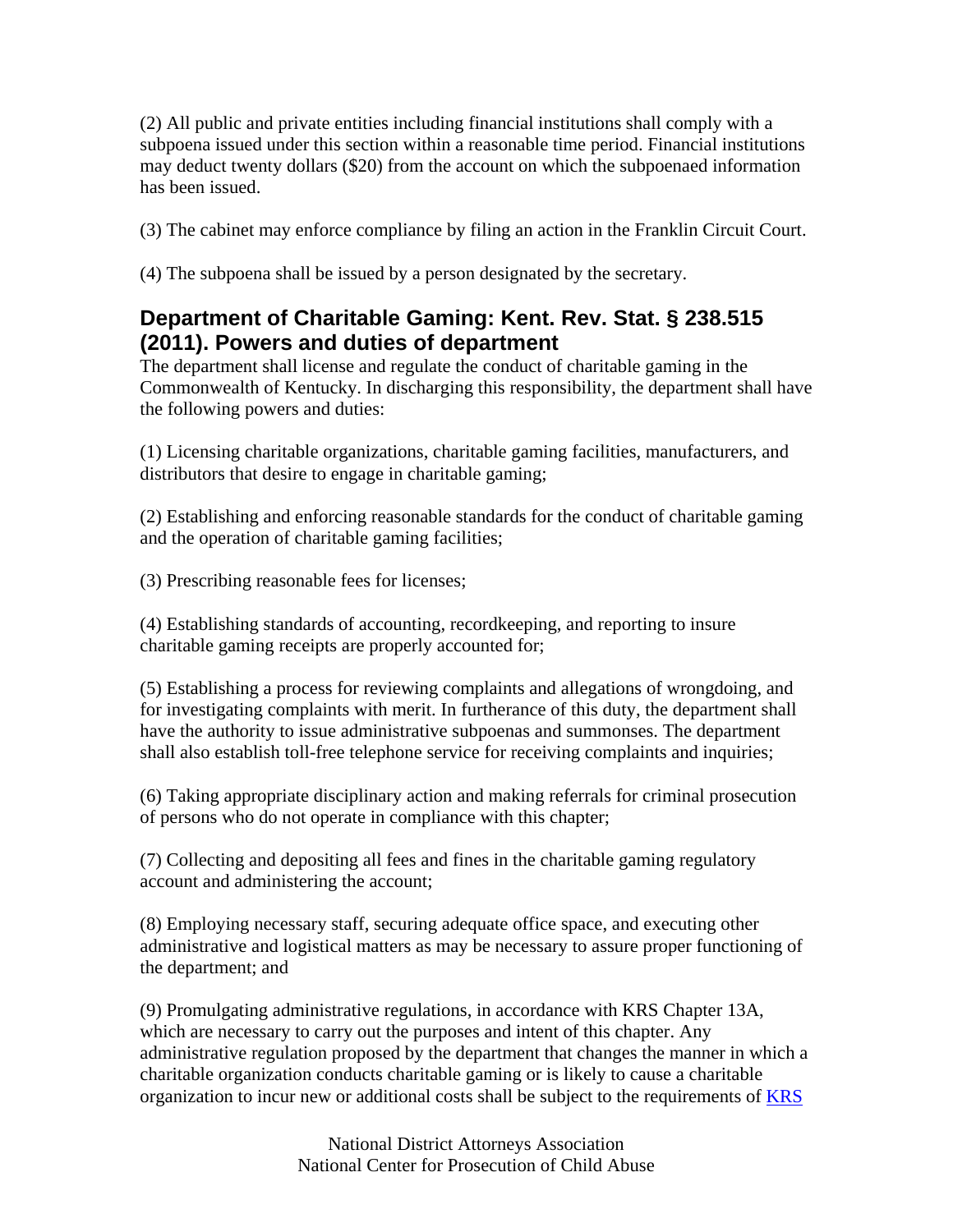238.522. In promulgating administrative regulations under this subsection, the department shall submit any proposed regulations to the advisory commission established under KRS 238.520, and shall not promulgate the administrative regulations without giving the advisory commission the opportunity to produce written comments in accordance with KRS 238.522. If the advisory commission chooses to produce written comments, the comments shall be attached to any public submission of the administrative regulation, including any filing under KRS Chapter 13A.

## **Department of Agriculture: Kent. Rev. Stat. § 247.233 (2011). Occurrence involving amusement ride or attraction resulting in death, significant injury, or damage affecting future safe operation**

(1) The owner of any amusement ride or attraction shall, within twelve (12) hours, notify the Commissioner of any occurrence involving an amusement ride or attraction if the occurrence results in:

(a) Death;

(b) Injury requiring medical treatment other than first aid; or

(c) Damage to an amusement ride or attraction that affects the future safe operation of the ride or attraction. Reporting is not required in the case of normal wear and tear.

(2) The Commissioner shall, after notification of an occurrence described in subsection (1) of this section, make a complete and thorough investigation of the occurrence. The report of the investigation shall be placed on file in the department and shall give in detail all facts and information available. The owner may submit results of investigations independent of the department's investigation for inclusion in the file.

(3) No person, following an occurrence described in subsection (1) of this section, shall: (a) Operate or move the amusement ride or attraction without the approval of the Commissioner, unless necessary to prevent injury to a person; or

(b) Remove from the premises any damaged or undamaged part of the amusement ride or attraction or attempt to repair any damaged part before the department has completed its investigation. The department shall initiate its investigation within twelve (12) hours of being notified.

(4) The department may:

(a) Conduct hearings;

(b) Administratively subpoena and examine under oath persons whose activities are subject to KRS 247.232 to 247.236;

(c) Issue administrative subpoenas and examine the business records, books, and accounts of persons whose activities are subject to **KRS 247.232** to 247.236; and (d) Request any other information necessary to assist the department in properly performing the department's duties.

(5) The department shall have control of any incident scene involving an amusement ride or attraction if there has been an occurrence described in subsection (1) of this section. The department shall remain in control of the scene until the department completes its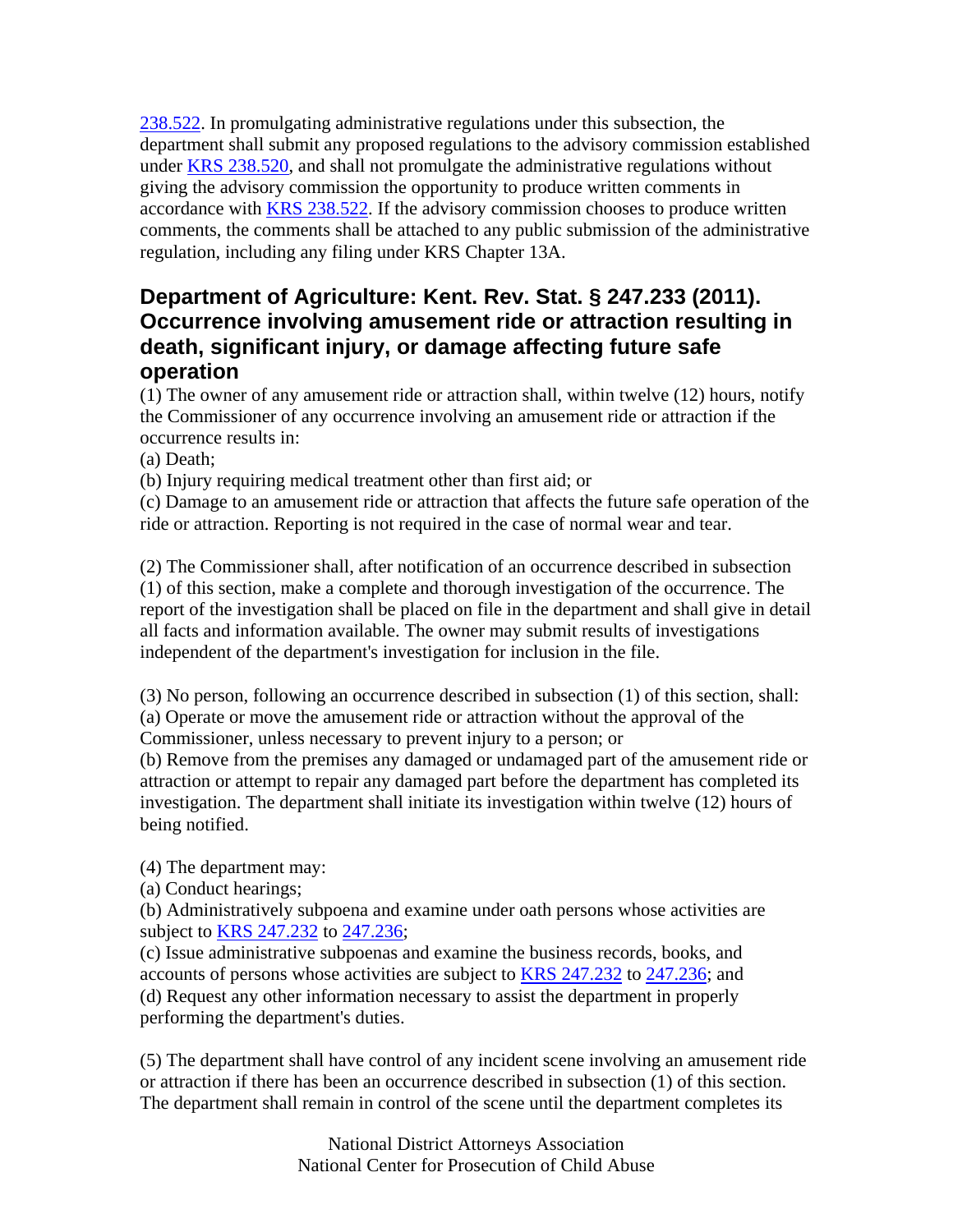investigation and releases the scene. The department shall have access within twelve (12) hours to all documents or records pertaining to the amusement ride or attraction.

(6) (a) The department shall promulgate administrative regulations relating to amusement rides and attractions that establish:

1. A comprehensive set of administrative violations and civil penalties not to exceed ten thousand dollars (\$10,000); and

2. The procedure for the suspension or revocation of any business identification number, license, or other certificate issued by the department.

(b) No owner of an amusement ride or attraction shall remove the amusement ride or attraction from the state before paying all civil penalties imposed under this subsection.

## **Commissioner of the Department of Workers' Claims: Kent. Rev. Stat. § 393.082 (2011). Special expendable trust fund for unclaimed sums under KRS 393.080(3); administration and distribution of fund; claims procedures**

(1) Unclaimed sums delivered to the Kentucky State Treasurer pursuant to KRS  $393.080(3)$  shall be placed in a special expendable trust fund established by the Kentucky Workers' Compensation Funding Commission. The Kentucky Workers' Compensation Funding Commission shall establish a separate trust account with respect to each final determination or order providing for a refund that the Attorney General determines to have a reasonable relationship to the workers' compensation liability of a bankrupt employer.

(2) The commissioner of the Department of Workers' Claims shall be the administrator of the resulting trust fund established pursuant to this section. The commissioner or his or her designee shall be authorized to determine the value of all workers' compensation claims against the bankrupt employer and to prepare a comprehensive distribution plan. Eligible claimants may elect to participate in a comprehensive distribution plan in exchange for the release of all related claims against the Commonwealth and all of its cabinets, departments, offices, bureaus, agencies, officers, agents, and employees, with the exception of the special fund in the Labor Cabinet. A claimant shall agree as part of a release under this section not to file any future motions to reopen the named workers' compensation claim or claims, and not to file new claims with respect to the same injury or occupational disease.

(3) A comprehensive distribution plan for unclaimed utility refunds placed in a trust account pursuant to this section shall consist of the full payment of workers' compensation income benefits for eligible claimants until the fund is exhausted, subject to the exceptions noted in KRS 393.080 and this section, and may include lump-sum settlements in addition to biweekly payment plans. An initial distribution shall be made to eligible claimants after the commissioner of the Department of Workers' Claims, or the commissioner's designee, has made an initial determination of the number of eligible claimants, the amount of income benefits due, and the amount to be retained as a reserve for pending claims. The initial distribution shall include payment of all past due income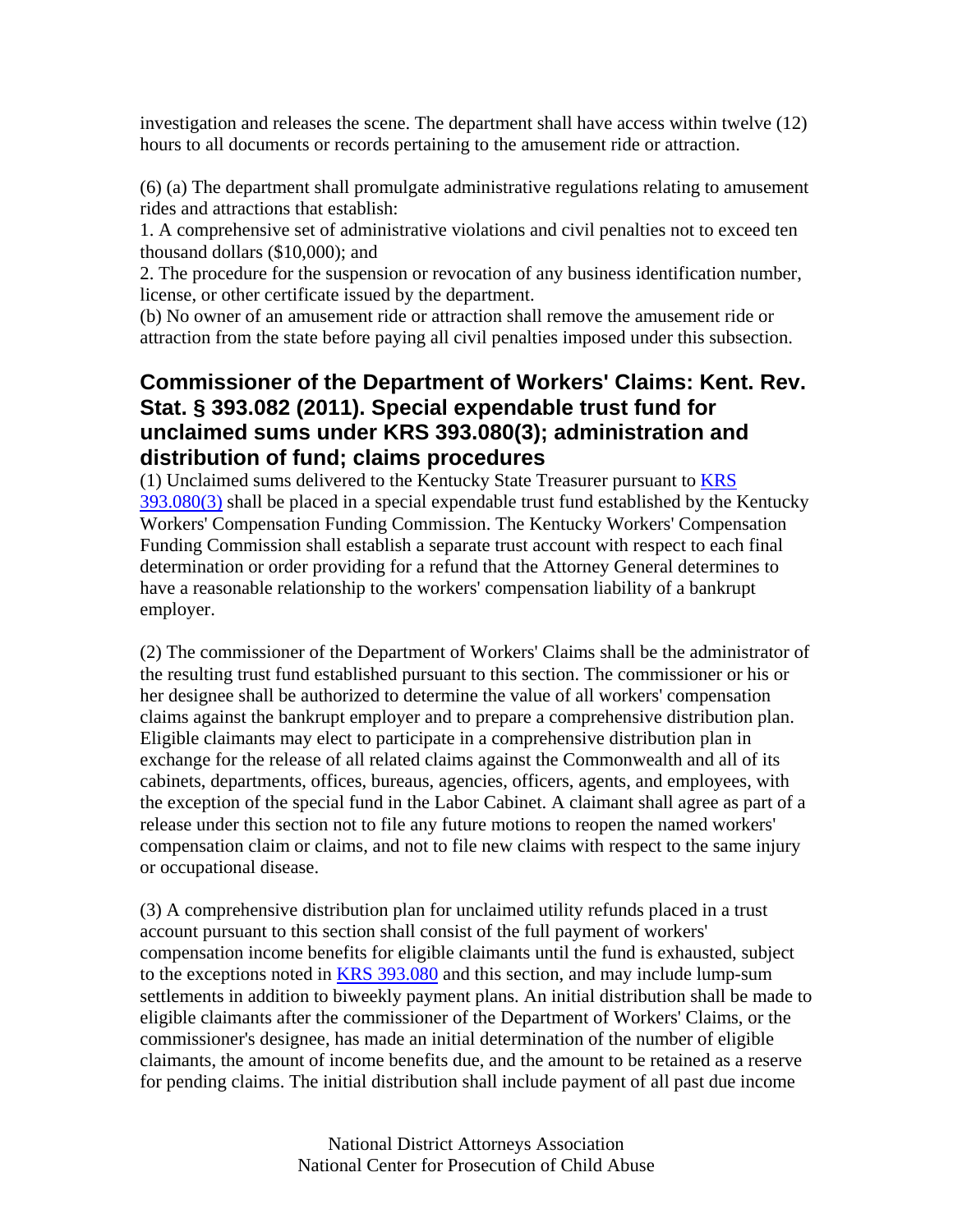benefits, without interest, for eligible claimants.

(4) Neither the special fund nor the uninsured employers' fund shall be considered to be claimants for the purposes of this section. Medical and related benefits shall not be considered in the valuation of the claims unless the amount available in the trust fund clearly exceeds the estimated value of income benefits for all claims. If a workers' compensation surety bond, letter of credit, or other form of security for the payment of the workers' compensation liabilities of a bankrupt employer has been collected by the commissioner of the Department of Workers' Claims or the Workers' Compensation Board for distribution to claimants in a manner to be determined by court order, it may be assumed in the valuation of the claims in a comprehensive distribution plan that the security will be distributed by the court on a pro rata basis and an appropriate deduction may be taken.

(5) In preparing the valuation of claims for inclusion in a comprehensive distribution plan, the commissioner or the commissioner's designee shall deduct special fund payments. Settlement of a workers' compensation claim as part of a comprehensive distribution plan under this section shall not accelerate the date on which the special fund's liability becomes due.

(6) If the bankrupt employer ceased business operations at least three (3) years prior to establishment of a trust account pursuant to this section, only claimants who file workers' compensation claims within sixty (60) days of the establishment of the trust account or before shall be eligible to receive payments from the trust fund.

(7) All claimants shall cooperate with information requests from the Department of Workers' Claims concerning prior payments of workers' compensation benefits. The commissioner of the Department of Workers' Claims or his or her designee may subpoena witnesses, including present or past managers and officers of the bankrupt employer, and may conduct evidentiary hearings under oath relating to the past and present workers' compensation liabilities of the bankrupt employer or information relevant to unpaid workers' compensation benefits. Administrative subpoenas issued under the authority of the commissioner of the Department of Workers' Claims for this purpose may be enforced in the Franklin Circuit Court.

(8) The Attorney General shall provide representation of the comprehensive distribution plan as a named defendant in the event the establishment of the trust fund is challenged.

(9) The provisions of KRS 393.080(3) or this section shall not be construed to constitute an admission of the validity of any workers' compensation claims, nor shall these provisions be interpreted in a manner that would transfer or create liability on behalf of the commissioner of the Department of Workers' Claims, any agency, or employee, beyond that expressly set forth in a comprehensive distribution plan.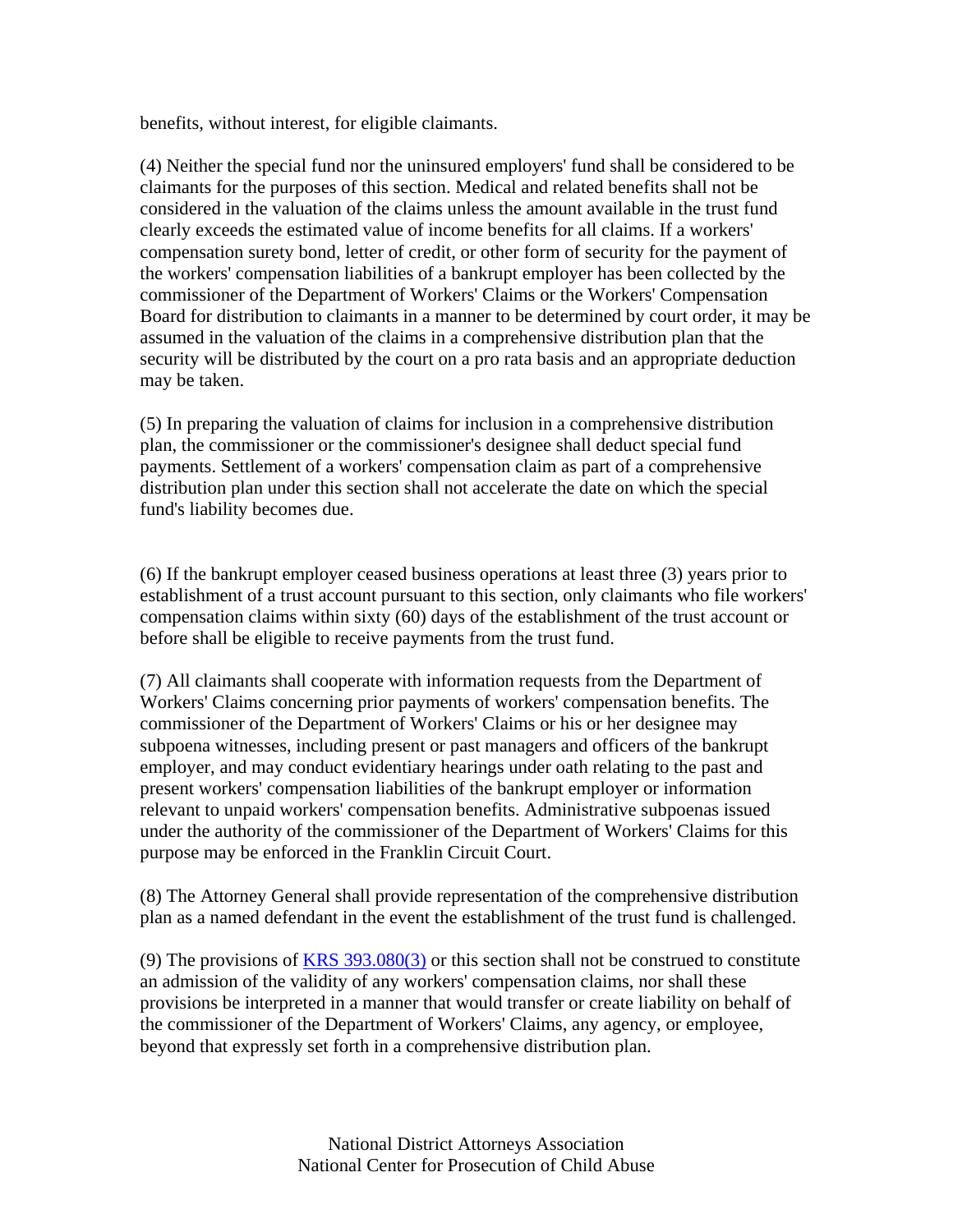(10) The special fund shall issue trust fund checks in the amounts and to the claimants or claimants' representatives as directed by the commissioner of the Department of Workers' Claims.

(11) The personnel and other costs of administering a trust fund established pursuant to this section shall be paid out of the investment income of the trust fund.

(12) Attorney fees shall be subject to the limitations and maximum amounts for the payment of attorney's fees established by KRS 342.320, as well as the approval of the commissioner or his or her designee.

(13) If a workers' compensation claimant elects not to participate in a comprehensive distribution plan proposed by the commissioner of the Department of Workers' Claims or the commissioner's designee, that claimant shall not be entitled to any portion of the utility refund for the payment of the workers' compensation benefits. A claimant shall have sixty (60) days following issuance of a comprehensive distribution plan in which to make an election to participate or not.

**Cabinet for Health and Family Services: Kent. Rev. Stat. § 405.430 (2011). Genetic testing to establish paternity; cabinet may determine child support or child care obligation; adjustment of child support or child support obligation; order requiring parent to work or continue educational or training activities; disclosure of financial records; voluntary acknowledgment of paternity as basis; administrative subpoenas to enforce child support obligation; prohibition; employment assistance**

(1) When a parent presents himself to the cabinet for the voluntary establishment of paternity and clear evidence of parentage is not present, the cabinet shall pay when administratively ordered the cost of genetic testing to establish paternity, subject to recoupment from the alleged father when paternity is established.

(2) The cabinet shall obtain additional testing in any case if an original test is contested, upon request and advance payment by the contestant.

(3) In a contested paternity case, the child, the mother, and the putative father shall submit to genetic testing upon a request of any of the parties, unless the person or guardian of the person who is requested to submit to genetic testing shows good cause, taking into account the best interests of the child, why the genetic tests cannot be performed. The request shall be supported by a sworn statement of the party, requesting that the test be performed, which shall include the information required by 42 U.S.C. sec.  $666(a)(5)(B)(i)$  or (ii).

(4) When a parent who fails to support a child is not obligated to provide child support by court order, the cabinet may administratively establish a child support obligation based upon a voluntary acknowledgment of paternity as set forth in KRS Chapter 406, the parent's minimum monthly child support obligation and proportionate share of child care costs incurred due to employment or job search of either parent, or incurred while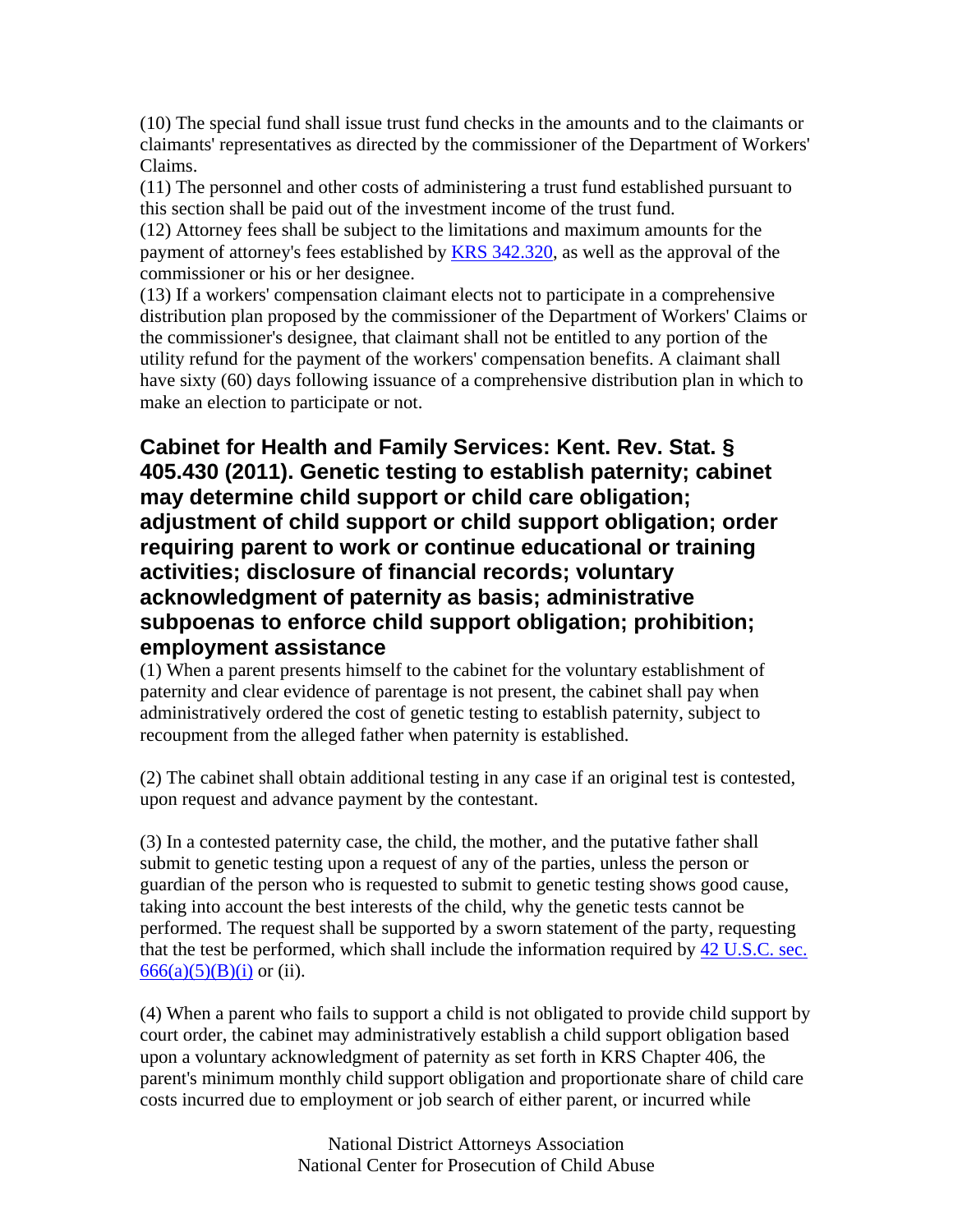receiving elementary or secondary education, or higher education or vocational training which will lead to employment. The monthly child support obligation shall be determined pursuant to the Kentucky child support guidelines set forth in KRS 403.212. The actual cost of child care shall be reasonable and shall be allocated between the parents in the same proportion as each parent's gross income, as determined under the guidelines, bears to the total family gross income.

(5) The cabinet shall recognize a voluntary acknowledgment of paternity as a basis for seeking a support order, irrespective of the alleged father's willingness to consent to a support order.

(6) When in the best interest of the child, the cabinet may review and adjust a parent's child support obligation or child care obligation as established by the cabinet, upon a request of the cabinet when an assignment has been made, or upon either parent's petition if the amount of the child support awarded under the order differs from the amount that would be awarded in accordance with KRS 403.212. The cabinet shall notify parents at least once every three (3) years of the right to a review.

(7) In establishing or modifying a parent's monthly child support obligation, the cabinet may use automated methods to identify orders eligible for review, conduct the review, identify orders eligible for adjustment, and apply the adjustment to eligible orders in accordance with KRS 403.212. The cabinet shall utilize information, including financial records, about the parent and child which it has good reason to believe is reliable and may require the parents to provide income verification.

(8) In cases in which past-due support is owed for a child receiving public assistance under Title IV-A of the Federal Social Security Act [FN1], the cabinet shall issue an administrative order, or seek a judicial order, requiring the obligated parent to participate in work activities, or educational or vocational training activities for at least twenty (20) hours per week, unless the parent is incapacitated as defined by 42 U.S.C. sec. 607.

(9) The cabinet may disclose financial records only for the purpose of establishing, modifying, or enforcing a child support obligation of an individual. A financial institution shall not be liable to any individual for disclosing any financial record of the individual to the cabinet attempting to establish, modify, or enforce a child support obligation.

(10) The cabinet may issue both intrastate and interstate administrative subpoenas to any individual or entity for financial or other information or documents which are needed to establish, modify, or enforce a child support obligation pursuant to Title IV-D of the Social Security Act, 42 U.S.C. secs. 651 et seq. An administrative subpoena lawfully issued in another state to an individual or entity residing in this state shall be honored and enforced in the Circuit Court of the county in which the individual or entity resides.

(11) In any case where a person or entity fails to respond to a subpoena within the specified time frame, the cabinet shall impose a penalty.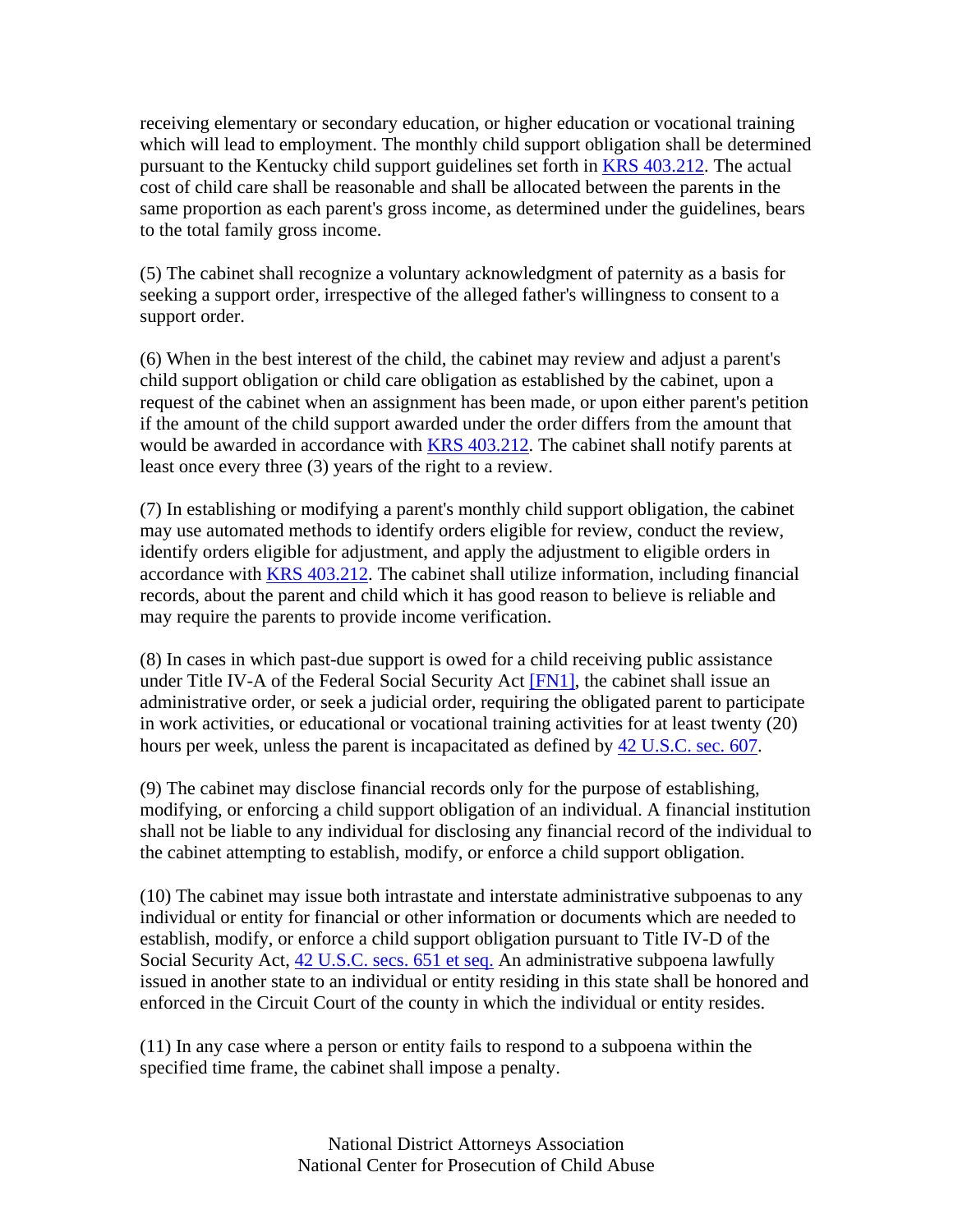(12) No person shall knowingly make, present, or cause to be made or presented to an employee or officer of the cabinet any false, fictitious, or fraudulent statement, representation, or entry in any application, report, document, or financial record used in determining child support or child care obligations.

(13) If a person knowingly or by reason of negligence discloses a financial record of an individual, that individual may pursue civil action for damages in a federal District Court or appropriate state court. No liability shall arise with respect to any disclosure which results from a good faith, but erroneous, interpretation. In any civil action brought for reason of negligence of disclosure of financial records, upon finding of liability on the part of the defendant, the defendant shall be liable to the plaintiff in an amount equal to:

(a) The sum of the greater of one thousand dollars (\$1,000) for each act of unauthorized disclosure of financial records; or

(b) The sum of the actual damages sustained by the plaintiff resulting from the unauthorized disclosure; plus

(c) If willful disclosure or disclosure was a result of gross negligence, punitive damages, plus the costs, including attorney fees, of the action.

(14) The cabinet shall issue an administrative order or seek a judicial order requiring a parent with a delinquent child support obligation, as defined by administrative regulation promulgated under KRS 15.055, to participate in the program described in KRS 205.732 to help low-income, noncustodial parents find and keep employment unless the parent is incapacitated as defined by 42 U.S.C. sec. 607.

# **Louisiana**

## **DCFS, Office of Children and Family Services, Support Enforcement Services: La. Rev. Stat. Ann. § 46:236.15 (2011). Limited administrative authority for certain paternity and child support actions**

A. Genetic testing.

(1) In cases in which the Department of Children and Family Services, office of children and family services, support enforcement services, referred to in this Section as "agency", is providing services, the agency may, in cases in which paternity is at issue, order all parties to submit to genetic testing.

(2) To order an alleged father to submit to genetic testing, the agency shall provide the alleged father with a notice by certified mail, personal service, or domiciliary service. The notice shall advise the alleged father that he has been named as the father of one child or more and list each child, each child's date of birth, and the mother of each child. The notice shall advise the alleged father that he is being ordered to submit to genetic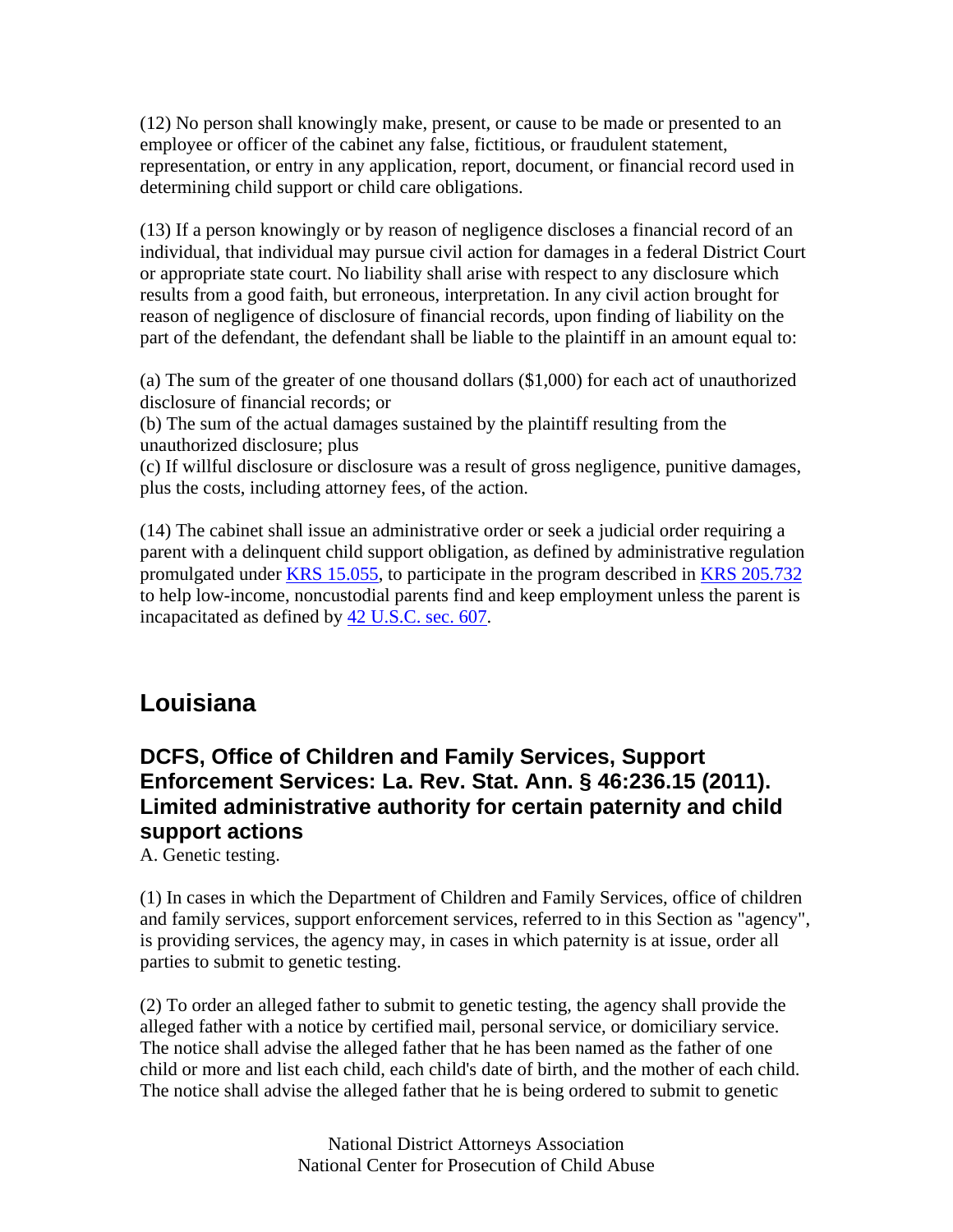testing and shall give the time and place where the genetic sample is to be taken. The date the genetic test is scheduled for shall be at least twenty days from the date of notice on the alleged father.

(3) Genetic test results obtained under this Section shall be admissible in any subsequent paternity proceedings.

(4) The agency shall serve both parties with the results of the genetic tests. If either party requests an additional test and pays in advance for the test, the agency shall order all the parties to submit to another genetic test.

(5) If the genetic test excludes the alleged father, the agency shall be precluded from taking any further action against him.

(6) The department shall take no further administrative action against an alleged father who refuses or fails to submit to genetic testing pursuant to this Subsection. However, nothing in this Subsection shall preclude the department from taking action in the appropriate court to establish paternity and requesting the court to order such party to submit to genetic testing in accordance with state law.

#### B. Subpoena authority.

The agency shall have the administrative authority to subpoena information needed to establish, modify, or enforce a support order, or to establish paternity, or to locate a noncustodial parent, and to impose penalties not to exceed twenty-five dollars for failure to respond to such a subpoena. To order such subpoena, the agency shall provide a written notice to the appropriate entity which has the information. The notice shall provide the entity with the appropriate statutory authority that allows the agency to issue the subpoena, and shall list the penalties for failure to comply. The entity shall also be given thirty days to file an appeal with the agency.

#### C. Access to information.

Notwithstanding any other provision of law, subject to the safeguards on privacy and information security, and subject to the nonliability of entities that afford such access according to this Subparagraph, the agency shall have the right to access information contained in the following records, including information maintained in automated databases, to assist in actions relating to the establishment of paternity or to the establishment, modification, or enforcement of support orders, without obtaining an order from any other judicial or administrative tribunal:

(1) Vital records, including marriage, birth, and divorce records.

(2) State and local tax and revenue records, including information on residence address, employer, income, and assets.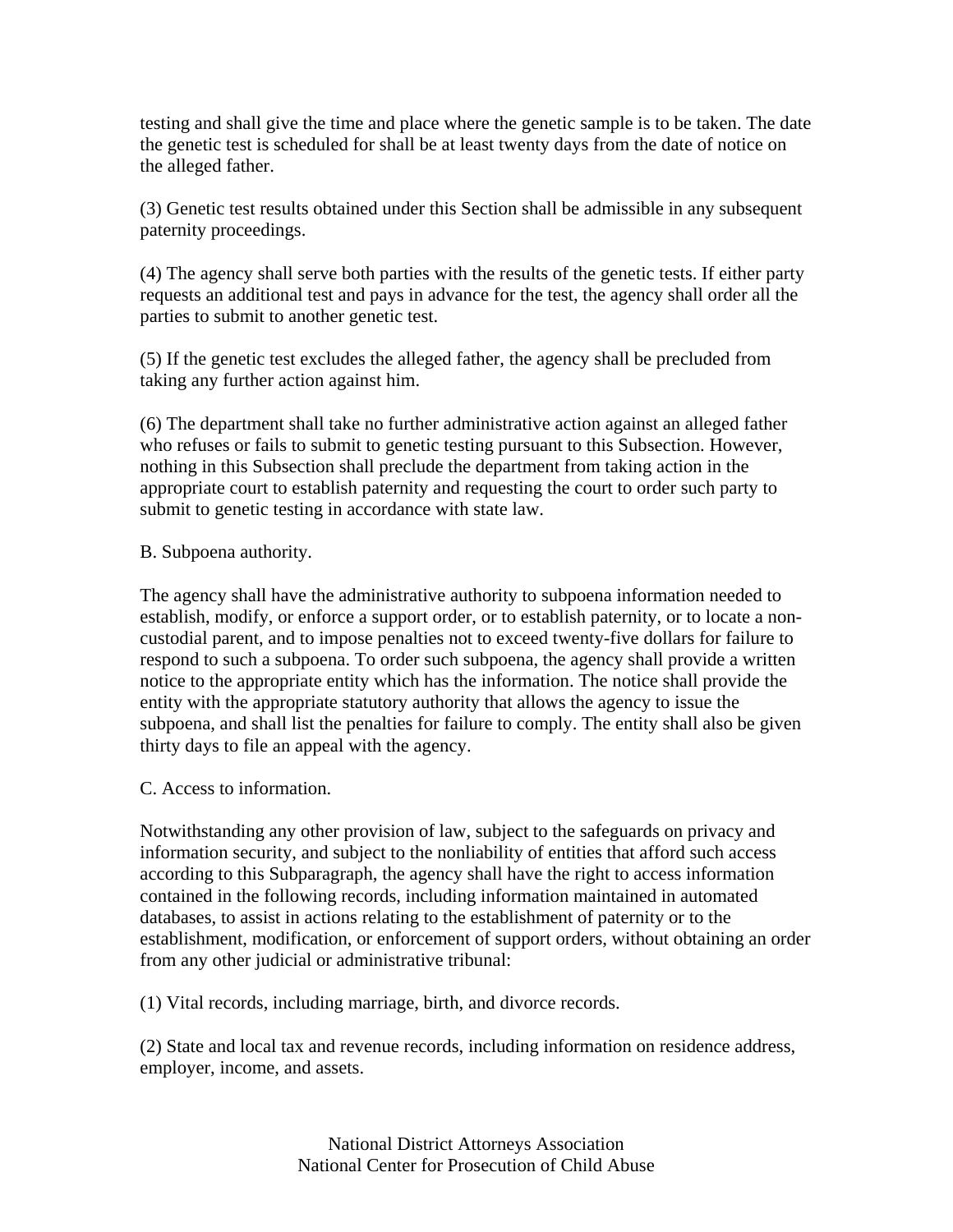(3) Records concerning real and titled property.

(4) Employment security records.

(5) Corrections records.

(6) Records of occupational and professional licenses and records concerning the ownership and control of corporations, partnerships, and other business entities.

(7) Records of agencies administering public assistance programs.

(8) Records of the office of motor vehicles.

(9) The names and addresses of individuals who owe or are owed support, or against or with respect to whom a support obligation is sought, and the names and addresses of employers of such individuals, as appearing in customer records of public utilities, cable television companies, and cellular telephone companies, pursuant to an administrative subpoena in accordance with Subsection B of this Section.

D. Authority to seize and intercept.

(1) In cases in which there is a child support arrearage or child support overpayment made to a custodial parent, and after notice of such arrearage or overpayment has been made by certified or regular mail, personal service, or domiciliary service, the agency shall have the administrative authority to:

(a) Intercept, encumber, freeze, or seize periodic or lump sum payments from a state or local agency or any entity licensed or permitted by any state agency or board under Chapters 1, 4, 5, or 7 of Title 27 of the Louisiana Revised Statutes of 1950, including but not limited to unemployment compensation benefits, workers' compensation, and other benefits, judgments, settlements, lottery winnings, progressive slot machine annuities beginning with the second annuity payment, cash gaming winnings, assets held in financial institutions, and public and private retirement funds. The provisions of  $R.S.$ 13:3881 providing general exemptions from seizure are applicable to the provisions of this Subparagraph. After the agency encumbers, intercepts, or freezes any assets set out in this Subsection, it shall notify the payor that he has thirty days to advise the agency that he wishes to appeal the seizing of said assets. Upon receipt of such notice, the agency shall either release the property or schedule a hearing with the appropriate court. If the payor fails to file an appeal within thirty days, the agency may institute proceedings through administrative process to seize or sell the property in accordance with state law.

(b) Impose liens, force sale of property, and distribute proceeds in accordance with state law.

(2) Nothing in this Subsection shall grant administrative authority to the agency to place a lien, privilege, or legal mortgage on any licensed or titled motor vehicle.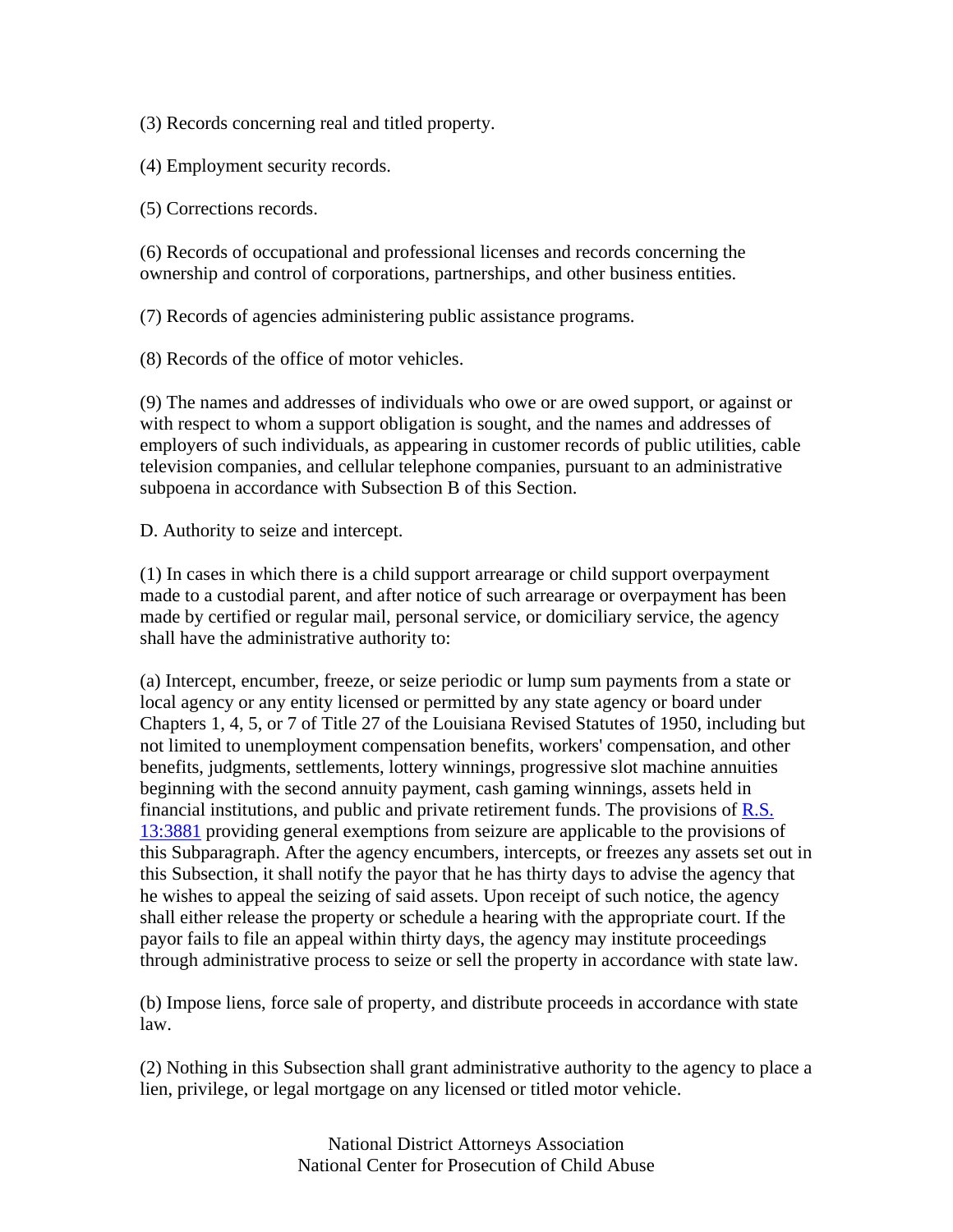#### E. Interstate Cases.

The provisions of this Section shall also apply to the agency's handling of interstate cases when the agency has received, by electronic or other means, a request from another state to enforce a support order. Such transmittal shall constitute a certification by the requesting state of the amount of support under the order, the amount of arrears owed and that the requesting state has complied with all procedural due process requirements applicable to the case.

## **Dept. of Public Safety and Corrections, State Police, OAG, any agency member of the DOJ ICAC Task Force, or the Sheriff's Office investigating sex offenses against a believed minor: La. Code Crim. Proc. Ann. art. 732.1 (2011). Subpoena duces tecum regarding sex offenses against victims who are minors**

A. The Department of Public Safety and Corrections, office of state police, the office of the attorney general, any agency that is a member of the Department of Justice Internet Crimes Against Children Task Force, or the sheriff's office investigating any sex offense as defined in  $R.S.$  15:541 where the victim is a minor, or the offender reasonably believes that the victim is a minor, shall have the administrative authority to issue in writing and cause to be served a subpoena requiring the production and testimony described in Paragraph B of this Article upon reasonable cause to believe that an Internet service account, or online identifier as defined in R.S.  $15:541(20)$ , has been used in the commission of the offense, or in the exploitation or attempted exploitation of children.

B. Except as provided in Paragraph C of this Article, a subpoena issued under this Article may require the production of the following records or other documentation relevant to the investigation:

- (1) Electronic mail address.
- (2) Internet username.
- (3) Internet protocol address.
- (4) Name of account holder.
- (5) Billing and service address.
- (6) Telephone number.
- (7) Account status.
- (8) Method of access to the Internet.
- (9) Automatic number identification records if access is by modem.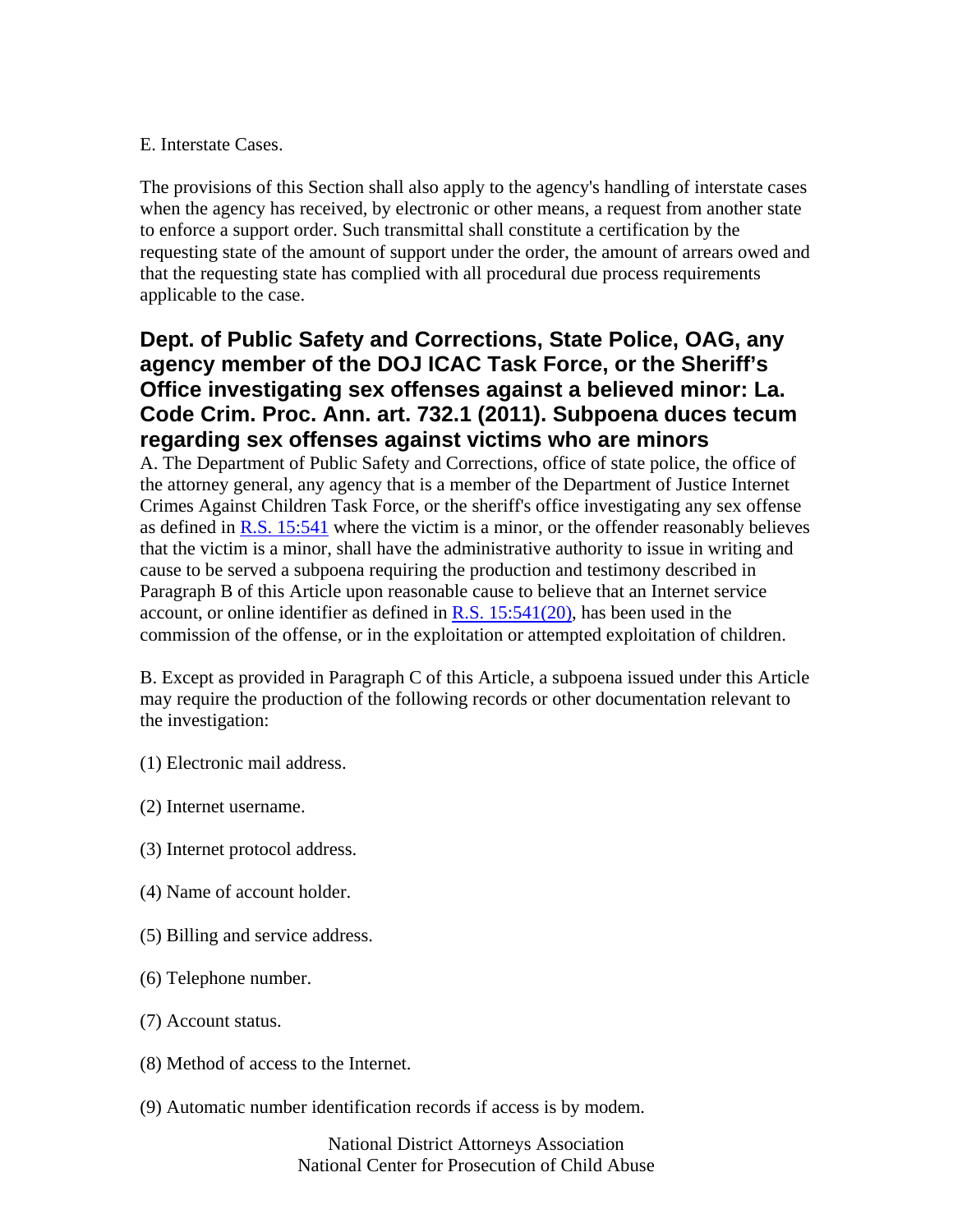C. The following information shall not be subject to disclosure pursuant to an administrative subpoena issued pursuant to the provisions of this Article but shall be subject to disclosure pursuant to other lawful process:

(1) In-transit electronic communications.

(2) Account memberships related to Internet groups, newsgroups, mailing lists, or specific areas of interest.

(3) Account passwords.

(4) Account content, including electronic mail in any form, address books, contacts, financial records, web surfing history, Internet proxy content, or files or other digital documents stored with the account or pursuant to use of the account.

D. A subpoena issued pursuant to this Article shall describe the objects required to be produced and shall prescribe a return date with a reasonable period of time within which the objects can be assembled and made available.

E. If no case or proceeding arises from the production of records or other documentation pursuant to this Section and the time limitation for initiation of prosecution has expired, the Department of Public Safety and Corrections, office of state police, the sheriff's office, or the office of the attorney general shall destroy the records and documentation.

F. Except as provided in this Article, any information, records, or data reported or obtained pursuant to a subpoena authorized by the provisions of this Article shall remain confidential and shall not be disclosed unless in connection with a criminal case related to the subpoenaed materials.

G. Any administrative subpoena issued pursuant to this Article shall comply with the provisions of  $18$  U.S.C.  $2703(c)(2)$ .

## **Maine**

### **Securities Administrator and Designated Employees: Me. Rev. Stat. Ann. tit. 32, § 11301 (2011). Investigations**

1. Investigations. The administrator may make investigations, within or outside this State, as the administrator finds necessary or appropriate to:

A. Determine whether any person has violated, or is about to violate, any provision of this chapter or any rule or order of the administrator; or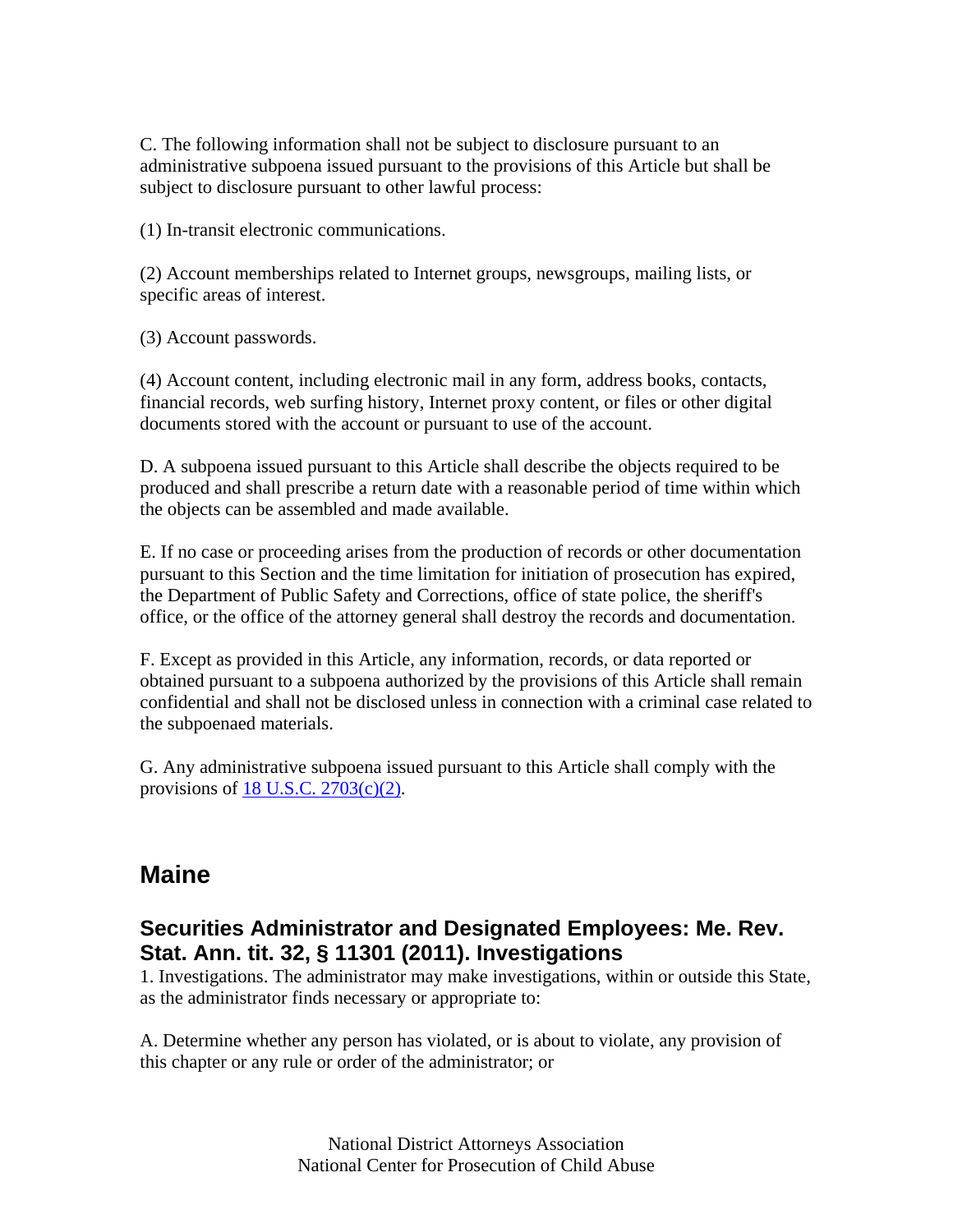B. Aid in enforcement of this chapter.

2. Publication. The administrator may publish information concerning any violation of this chapter or any rule or order of the administrator.

3. Power of administrator. For purposes of any investigation or proceeding under this chapter, the administrator or any officer or employee designated by rule or order, may administer oaths and affirmations, subpoena witnesses, compel their attendance, take evidence and require the production of any books, papers, correspondence, memoranda, agreements or other documents or records which the administrator deems to be relevant or material to the inquiry.

4. Court order. If a person does not give testimony or produce the documents required by the administrator or a designated employee pursuant to an administrative subpoena, the administrator or designated employee may apply for a court order compelling compliance with the subpoena or the giving of the required testimony.

The request for order of compliance may be addressed to either:

A. The Superior Court located in the County of Kennebec or the Superior Court where service may be obtained on the person refusing to testify or produce, if the person is within this State; or

B. The appropriate court of the state having jurisdiction over the person refusing to testify or produce, if the person is outside this State.

## **Maryland**

## **Child Support Enforcement Administration of the Department of Human Resources: Md. Code Ann., Fam. Law § 10-108.6 (2011). Enforcement of duty to support; subpoenas to compel production of documents**

#### In general

(a) In order to establish, modify, or enforce a duty of support, the Administration may issue subpoenas to compel the production of documents and other tangible items.

#### Contents of subpoena

(b) A subpoena issued under subsection (a) of this section shall: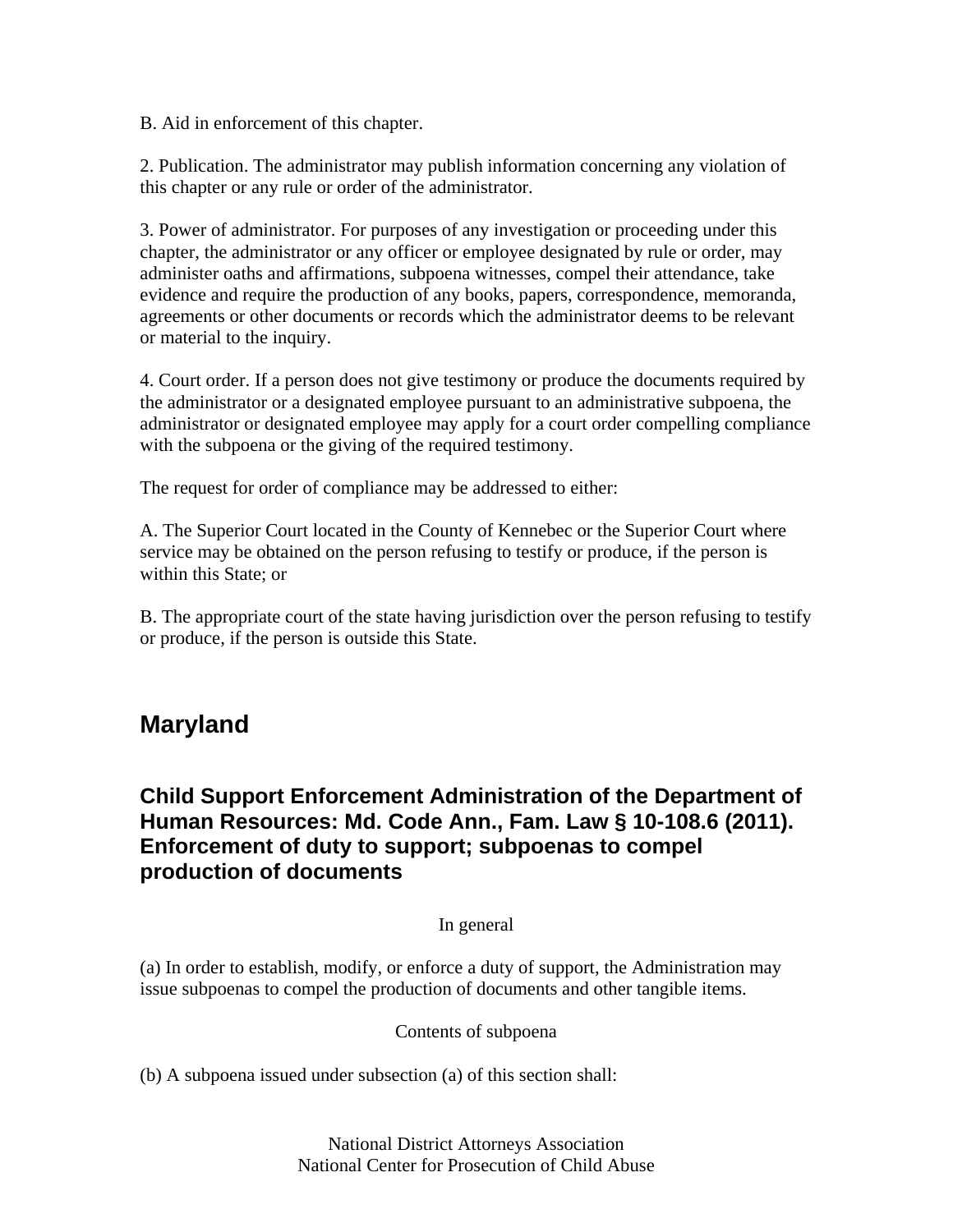(1) specify the name and address of the person to be subpoenaed;

(2) describe the items to be produced with particularity; and

(3) include a return date for the subpoena.

Ways to serve a subpoena

(c) The Administration may serve a subpoena by:

(1) hand delivery; or (2) certified mail.

#### Compliance with subpoena

(d) If a person fails to comply with a subpoena issued by the Administration, the Administration may:

(1) reissue the subpoena;

(2) exercise the Administration's authority under  $§$  10-119.3 of this subtitle to suspend any license held by the person; or

(3) apply, upon affidavit, to any judge of a circuit court for an order requiring the person to obey the subpoena.

Court to enforce order and subpoena

(e) If a person knowingly fails or refuses to obey a court order to comply with a subpoena issued under this section, the court may compel compliance with the administrative subpoena in any manner available to the court to enforce its own order or subpoena.

## **Massachusetts**

## **Child Support Enforcement Agency: Mass. Gen. Laws Ann. Ch. 119A § 15. IV-D agency powers; failure to comply with subpoena or summons issued under section; penalties; production of witnesses, books, papers and records**

The IV-D agency may take testimony and proofs under oath with reference to any matter within the administrative authority of the agency and, in connection therewith, may issue subpoenas or summonses and require the attendance and testimony of witnesses and the production of books, papers, records, data and other evidence. In the case of records maintained in electronic data bases, the IV-D agency may issue a subpoena, including a subpoena in machine readable format, for access, including electronic access, to such records. In all other cases, subpoenas and summonses issued by the IV-D agency shall be served in the same manner as subpoenas or summonses issued on behalf of the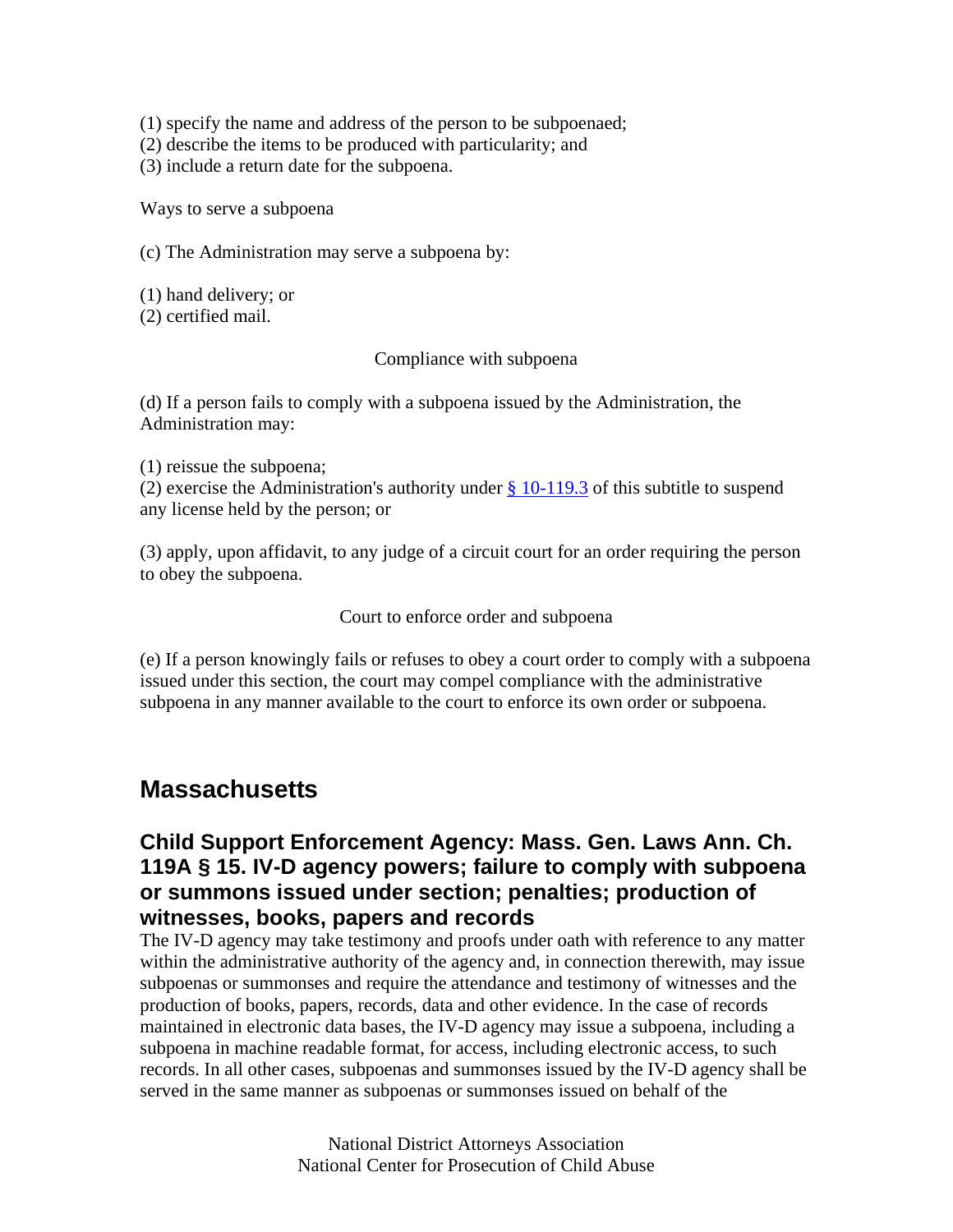commonwealth for witnesses in civil cases. All provisions of law relative to the subpoenas or summonses shall apply to subpoenas or summonses issued hereunder. Any individual, employer, agency, institution or other entity who, without reasonable cause, fails to comply with a subpoena or summons issued under this section shall be liable for a penalty and reasonable attorneys' fees to be assessed by the IV-D agency or by a court or administrative agency of competent jurisdiction, provided, that if such penalty and attorney's fees are assessed by the IV-D agency or by such other administrative agency, the individual, employer, agency, institution or other entity against whom such penalties and fees are assessed may seek judicial review of such assessment within 45 days of notice of such assessment. The amount of such penalty shall be \$100 for the first violation, \$200 for the second violation, and \$300 for the third violation and each violation thereafter. Any license held or sought by any obligor who, without reasonable cause, fails to comply with a subpoena or summons issued under this section may also be subject to revocation, suspension, or nonissuance pursuant to section 16, provided that any individual aggrieved by a final determination to so revoke, suspend or not issue a license may seek judicial review pursuant to section 17 within 45 days of notice of such final determination. A justice of a court that has jurisdiction of child support and paternity matters may, upon the application of the IV-D agency, compel the attendance of witnesses, the production of books, papers, records, data and other evidence and the giving of testimony before the IV-D agency in the same manner and to the same extent as before such court and in accordance with the applicable rules of procedure.

## **District Attorneys/OAG: Mass. Gen. Laws Ann. ch. 271 § 17B (2011). Use of electronic communications records in ongoing criminal investigations; subpoena of records**

Except as otherwise prohibited under section 2703 of Title 18 of the United States Code, whenever the attorney general or a district attorney has reasonable grounds to believe that records in the possession of: (i) a common carrier subject to the jurisdiction of the department of telecommunications and cable, as provided in paragraph (d) of section 12 of chapter 159; or (ii) a provider of electronic communication service as defined in subparagraph (15) of section 2510 of Title 18 of the United States Code; or (iii) a provider of remote computing service as defined in section 2711 of Title 18 of the United States Code, are relevant and material to an ongoing criminal investigation, the attorney general or district attorney may issue an administrative subpoena demanding all such records in the possession of such common carrier or service, and such records shall be delivered to the attorney general or district attorney within 14 days of receipt of the subpoena. No such common carrier or service, or employee thereof, shall be civilly or criminally responsible for furnishing any records or information in compliance with such demand. Nothing in this section shall limit the right of the attorney general or a district attorney to otherwise obtain records from such a common carrier or service pursuant to a search warrant, a court order or a grand jury or trial subpoena.

No subpoena issued pursuant to this section shall demand records that disclose the content of electronic communications or subscriber account records disclosing internet locations which have been accessed including, but not limited to, websites, chat channels and newsgroups, but excluding servers used to initially access the internet. No recipient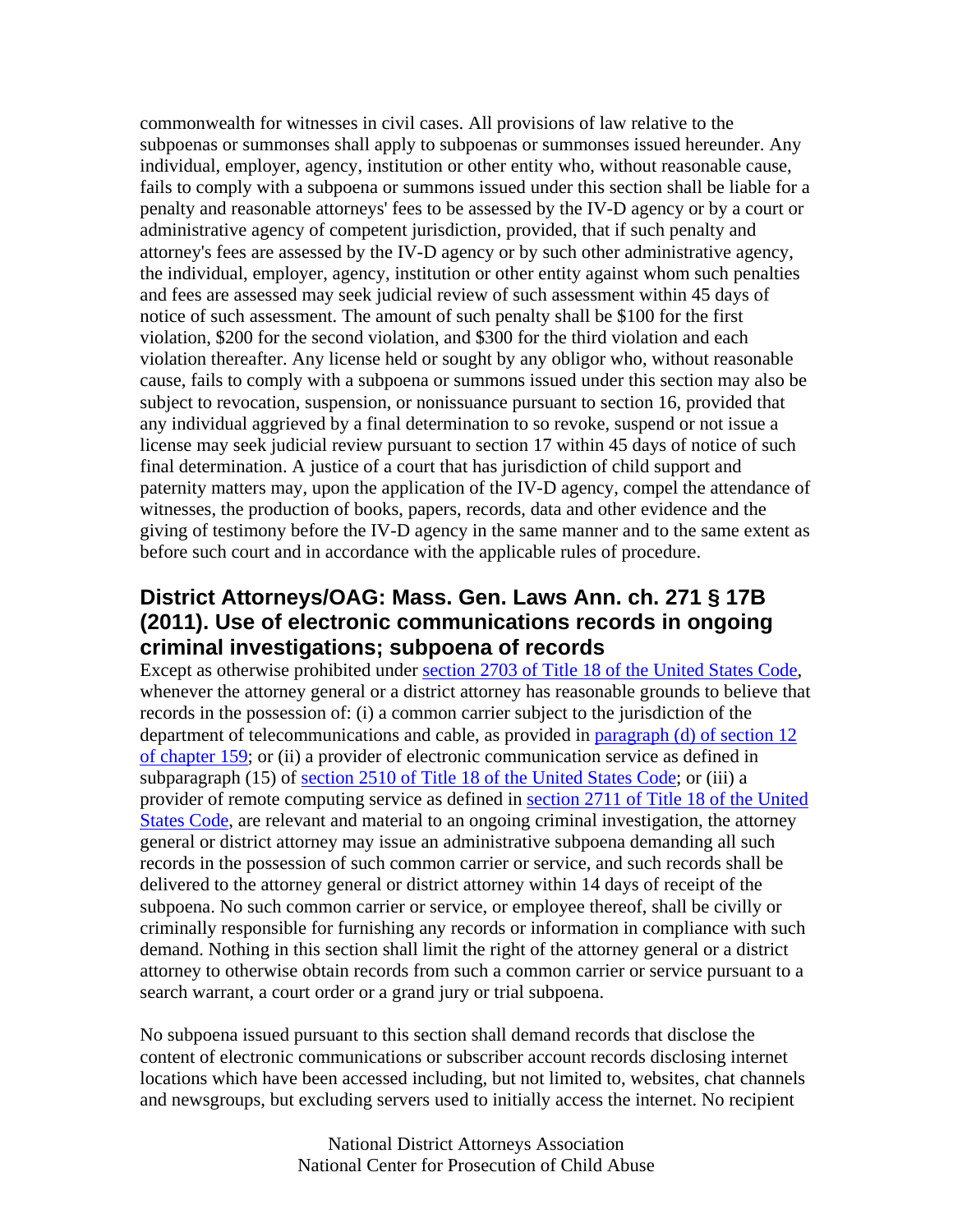of a subpoena issued pursuant to this section shall provide any such content or records accessed, in response to such subpoena.

# **Michigan**

## **Attorney General: Mich. Comp. Laws Ann. § 324.20117 (2011). Directors, access to facility information, properties, samples; inspections, investigations; noncompliance, actions by attorney general, penalties; disclosure of information**

Sec. 20117. (1) To determine the need for response activity or selecting or taking a response activity or otherwise enforcing this part or a rule promulgated under this part, the directors or their authorized representatives may upon reasonable notice require a person to furnish any information that the person may have relating to any of the following:

(a) The identification, nature, and quantity of materials that have been or are generated, treated, stored, handled, or disposed of at a facility or transported to a facility.

(b) The nature or extent of a release or threatened release at or from a facility.

(2) Upon reasonable notice, a person required to furnish information pursuant to subsection (1) shall either:

(a) Grant the directors or their authorized representatives access at all reasonable times to any place, property, or location to inspect and copy the related information.

(b) Copy and furnish to the directors or their authorized representatives the related information.

(3) If there is a reasonable basis to believe that there may be a release or threat of release, the directors or their authorized representatives have the right to enter at all reasonable times any public or private property for any of the following purposes:

(a) Identifying a facility.

(b) Investigating the existence, origin, nature, or extent of a release or threatened release.

(c) Inspecting, testing, taking photographs or videotapes, or sampling of any of the following: soils, air, surface water, groundwater, suspected hazardous substances, or any containers or labels of suspected hazardous substances.

(d) Determining the need for or selecting any response activity.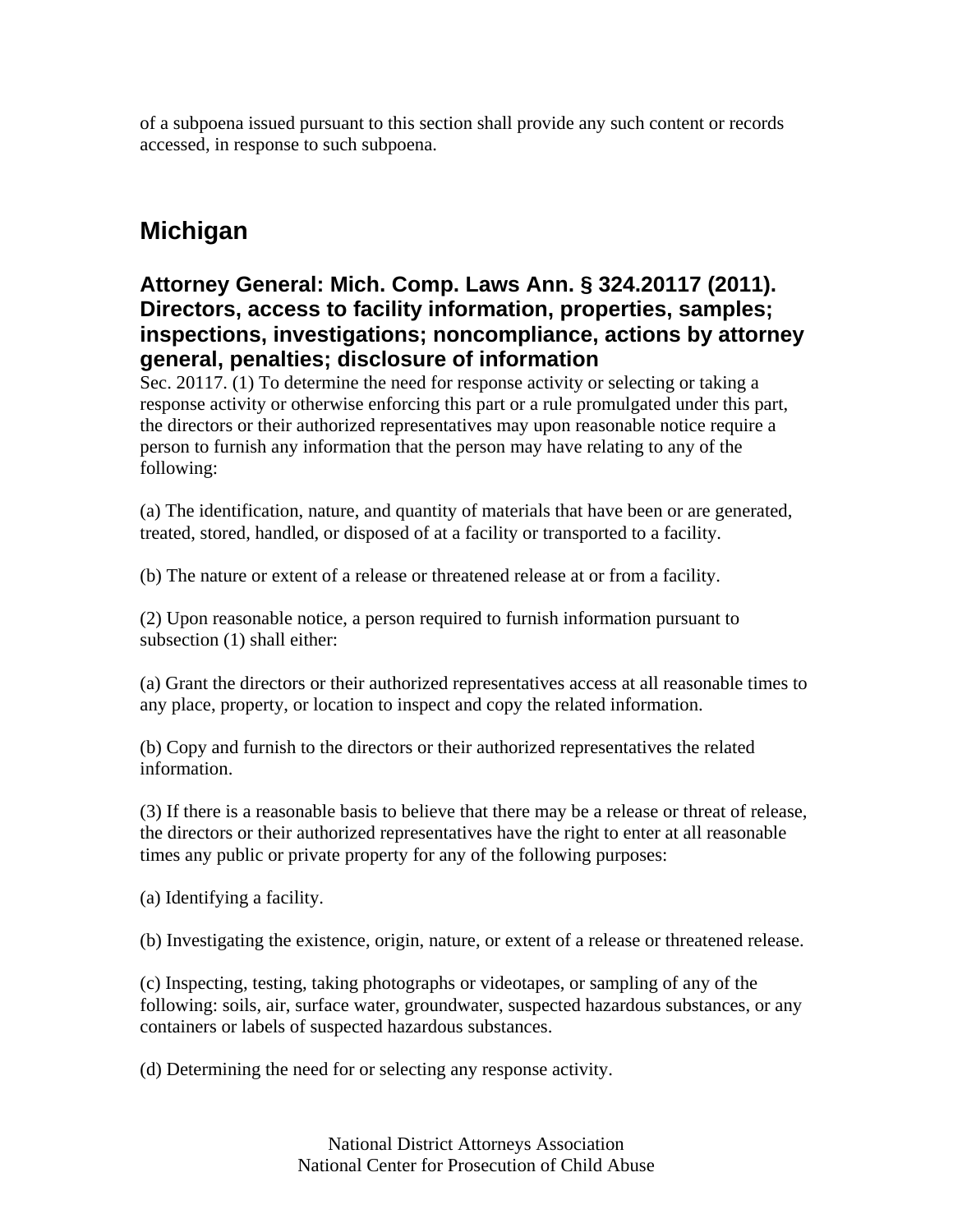(e) Taking or monitoring implementation of any response activity.

(4) A person that enters public or private property pursuant to subsection (3) shall present credentials; make a reasonable effort to contact the person in charge of the facility or that person's designee; describe the nature of the activities authorized under subsection (3) to be undertaken; and inform the person that is in charge of the facility that he or she is entitled to participate in the collection of split samples, and is entitled to a copy of the results of any analysis of samples and a copy of any photograph or videotape taken. The person in charge or his or her agent may accompany the directors or their authorized representatives during the activities authorized under subsection (3) that take place and may participate in the collection of any split samples on the property. The absence or unavailability of the person in charge or that person's agent shall not delay or limit the authority of the directors or their authorized representatives to enter the property or proceed with the activities authorized under subsection (3).

(5) If the directors or their authorized representatives obtain any samples, before leaving the property they shall give to the person in charge of the property from which the samples were obtained a receipt describing the sample. A copy of the results of any analysis of the samples shall upon request be furnished promptly to the person in charge. A copy of any photograph or videotape taken pursuant to subsection (3)(c) shall upon request be furnished promptly to the person in charge.

(6) All inspections and investigations undertaken by the directors or their authorized representatives under this section shall be completed with reasonable promptness.

(7) If refused entry or information under subsections (1) to (4), for the purposes of enforcing the information gathering and entry authority provided in this section, the attorney general, on behalf of the state, may do either of the following:

(a) Petition the court of appropriate jurisdiction for a warrant authorizing access to property or information pursuant to this section.

(b) Commence a civil action to compel compliance with a request for information or entry pursuant to this section, to authorize information gathering and entry provided for in this section, and to enjoin interference with the exercise of the authority provided in this section.

(8) In a civil action brought pursuant to subsection (7), if there is a reasonable basis to believe there may be a release or a threatened release, the court shall in the case of interference or noncompliance with information requests pursuant to subsection (1), or with entry or inspection requests pursuant to subsection (3), enjoin interference with and direct compliance with the requests unless the defendant establishes that, under the circumstances of the case, the request is arbitrary and capricious, an abuse of discretion, or otherwise not in accordance with law.

(9) In a civil action brought pursuant to subsection (7), if there is a reasonable basis to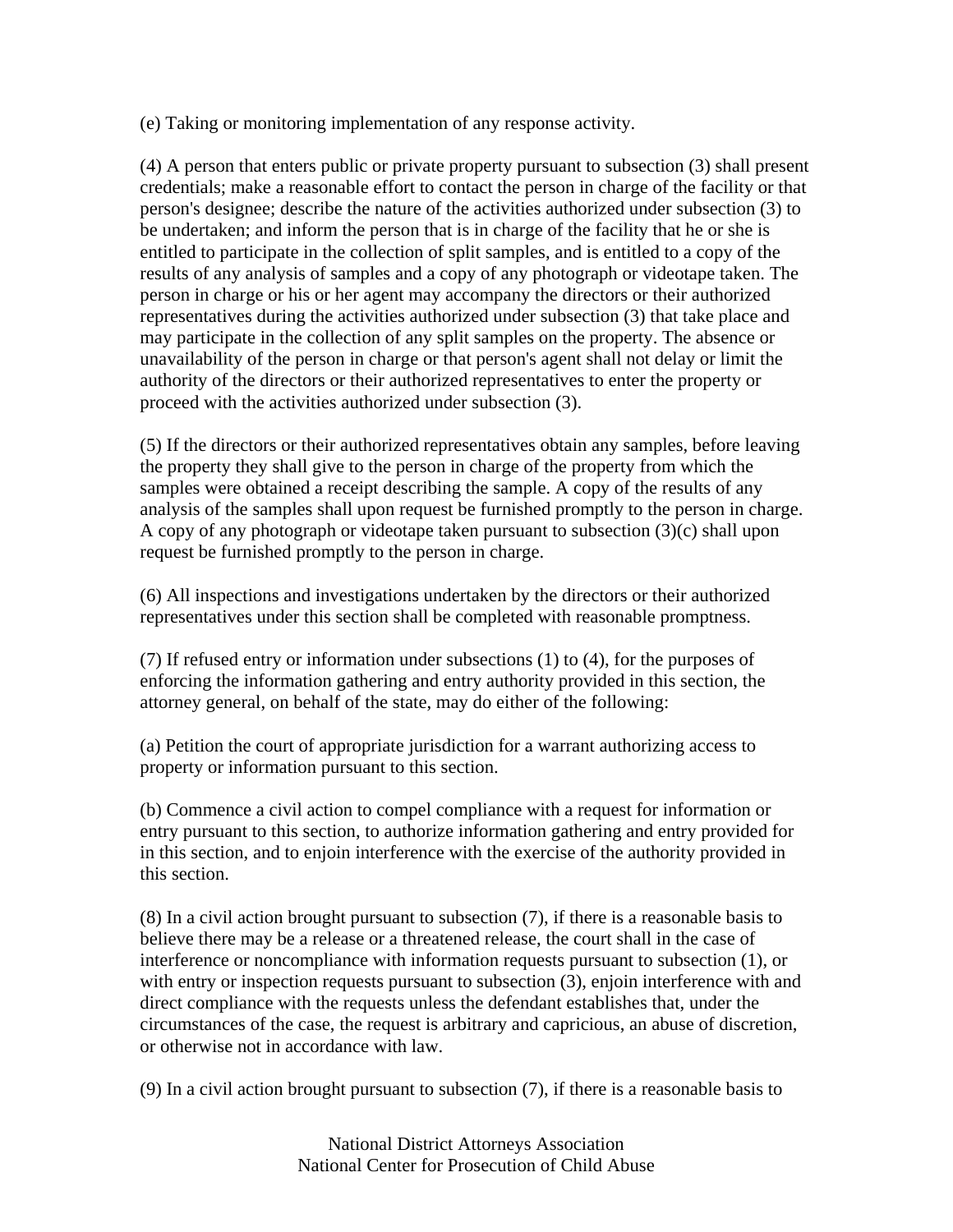believe there may be a release or a threatened release, the court may assess a civil fine not to exceed \$25,000.00 for each day of noncompliance against a person that unreasonably fails to comply with subsection  $(1)$ ,  $(2)$ , or  $(3)$ .

(10) Information obtained by the directors or their authorized representatives as authorized under subsection (1) or (2) shall be available to the public to the extent provided by the freedom of information act, Act No. 442 of the Public Acts of 1976, being sections 15.231 to 15.246 of the Michigan Compiled Laws. A person who provides information pursuant to subsection (1) or (2), or the person in charge of a facility at which photographs or videotapes are taken pursuant to subsection (3), may designate the information that the person believes to be entitled to protection as if the information was exempt from disclosure as being either trade secrets or information of a personal nature under section  $13(1)(a)$  or (g) of the freedom of information act, Act No. 442 of the Public Acts of 1976, being section 15.243 of the Michigan Compiled Laws, and submit that specifically designated information separately from other information required to be provided under this section.

(11) Notwithstanding subsection (10), the following information obtained by the directors or their authorized representatives as required by this section shall be available to the public:

(a) The trade name, common name, or generic class or category of the hazardous substance.

(b) The physical properties of a hazardous substance, including its boiling point, melting point, flash point, specific gravity, vapor density, solubility in water, and vapor pressure at 20 degrees Celsius.

(c) The hazards to the public health, safety, or welfare, or the environment posed by a hazardous substance, including physical hazards, such as explosion, and potential acute and chronic health hazards.

(d) The potential routes of human exposure to the hazardous substance at the facility being investigated, entered, or inspected under this section.

(e) The location of disposal of any waste stream released or threatened to be released from the facility.

(f) Monitoring data or analysis of monitoring data pertaining to disposal activities related to the facility.

(g) Hydrogeologic data.

(h) Groundwater monitoring data.

(12) To collect information for the purpose of identifying persons who are liable under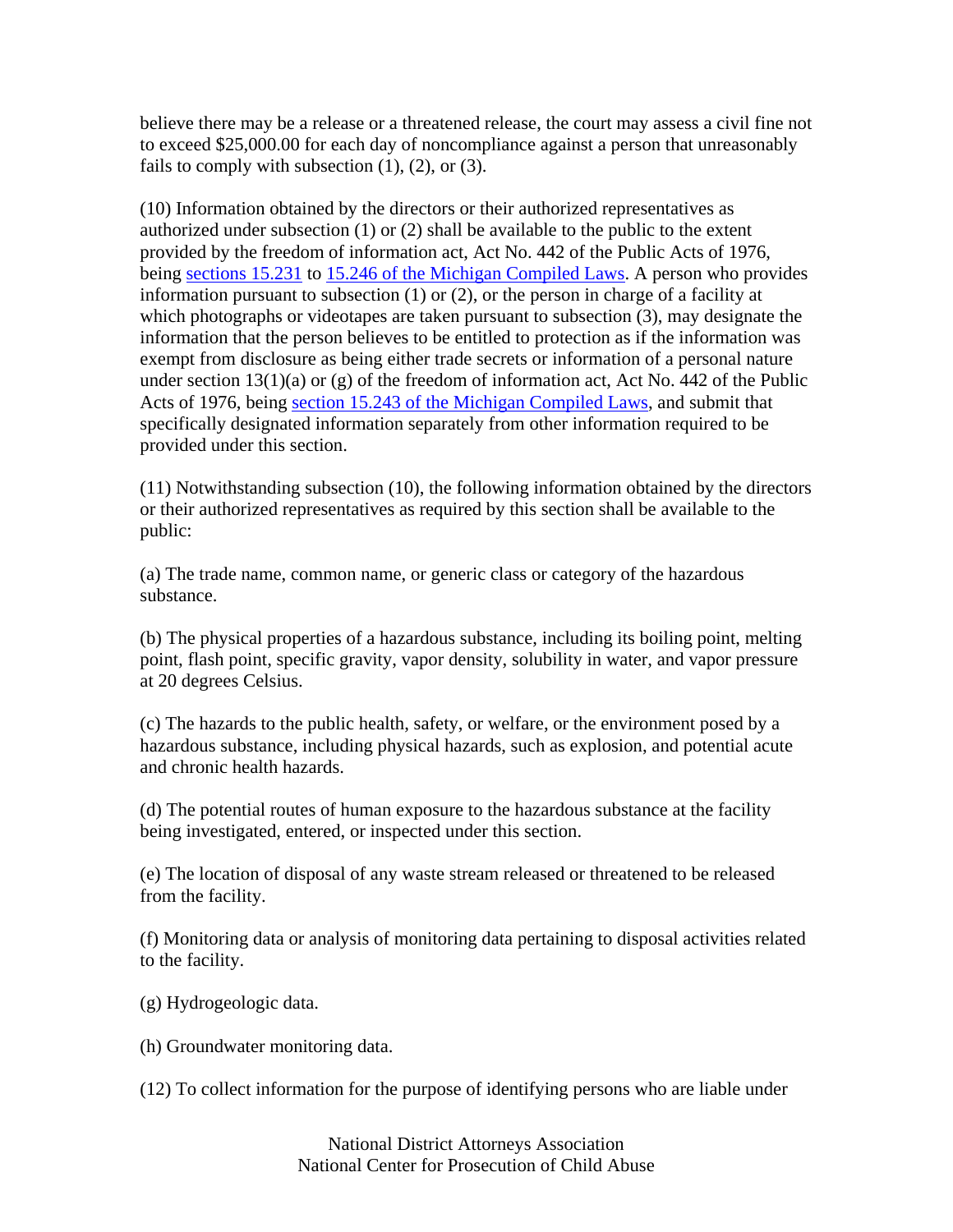section 20126 [FN1] or to otherwise enforce this part or a rule promulgated under this part, the attorney general may by administrative subpoena require the attendance and testimony of witnesses and production of papers, reports, documents, answers to questions, and other information the attorney general considers necessary. Witnesses shall be paid the same fees and mileage that are paid witnesses in the courts of this state. If a person fails or refuses to obey the administrative subpoena, the circuit court for the county of Ingham or for the county in which that person resides has jurisdiction to order that person to comply with the subpoena. A failure to obey the order of the court is punishable by the court as contempt.

(13) As used in this section, "information" includes, but is not limited to, documents, materials, records, photographs, and videotapes.

## **Director of the Office of Child Support: Mich. Comp. Laws Ann. § 400.234 (2011). Information from other agencies; administrative subpoena; liability, good faith compliance; refusal or failure to comply with subpoena**

Sec. 4. (1) Upon request of the office or the state agency of another state that administers a program under part D of title IV of the social security act, chapter 531, 49 Stat. 620, 42 U.S.C. 651 to 660 and 663 to 669b, a governmental department, board, commission, bureau, agency, or council; a public or private entity; or a financial institution shall provide any information or record that assists in implementing this act. The information and records include, but are not limited to, all of the following:

(a) Information on the current employment, compensation, and benefits of an individual employed as an employee or an independent contractor of the entity including a forprofit, nonprofit, and governmental employer.

(b) A state or local government agency record including, but not limited to, all of the following:

(i) Vital statistics.

(ii) State or local tax and revenue records including information on residence address, employer, income, and assets.

(iii) A real and titled personal property record.

(iv) An occupational, professional, recreational, or sporting license record.

(v) A record on the ownership and control of a corporation, partnership, or other business entity.

(vi) An employment security agency record.

(vii) A record of an agency administering a public assistance program.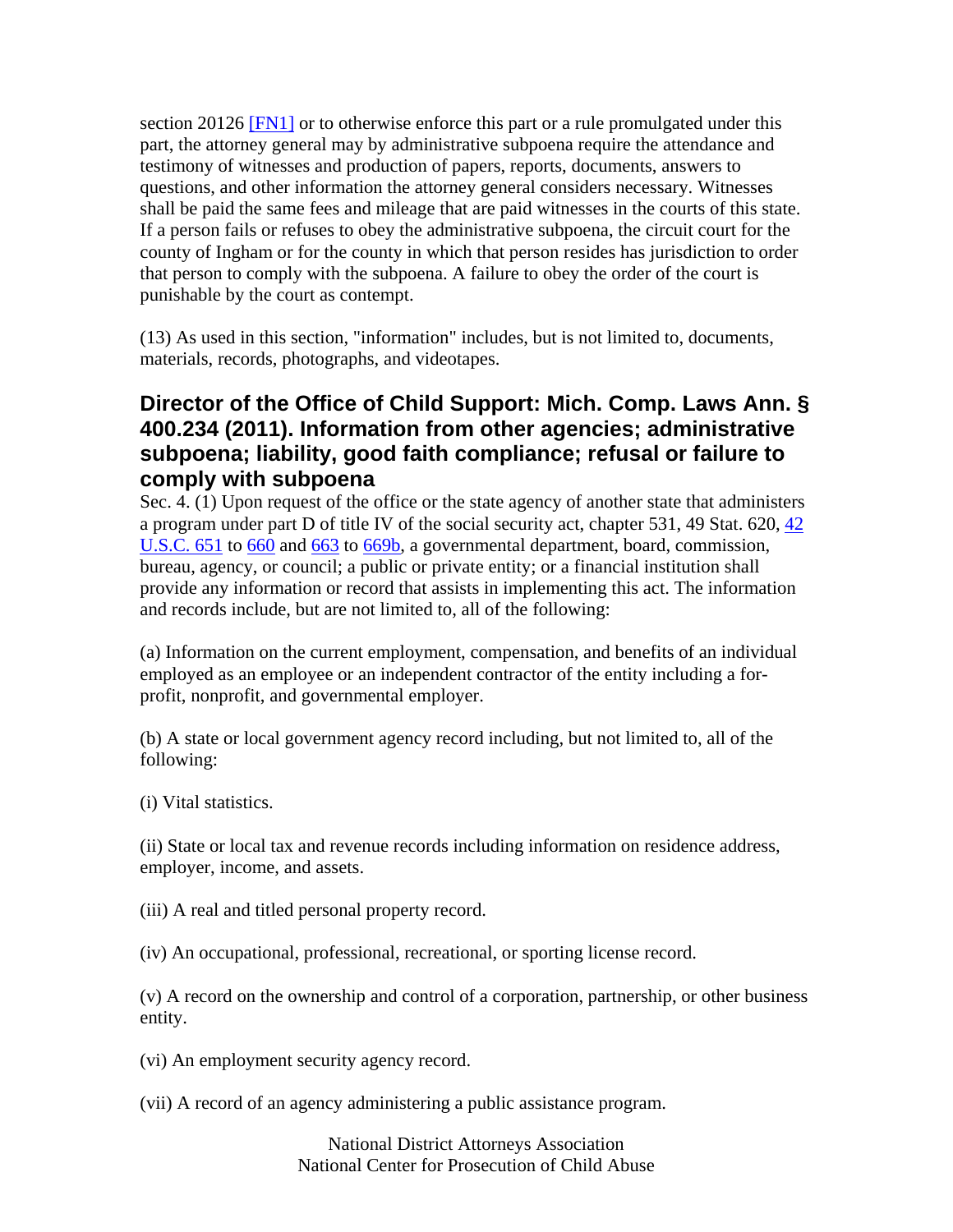(viii) A motor vehicle record.

(ix) A corrections record.

(x) A worker's compensation record.

(c) Information from the law enforcement information network.

(d) Information from a financial institution as provided in section 4a. [FN1]

(e) A public utility or cable television company record.

(2) The director of the office or his or her designee may issue an administrative subpoena to require an entity to furnish information or a record in the possession of the entity that pertains to a parent or putative father who is or was employed by or an independent contractor of the entity and that is demanded by the office for the purpose of administering or providing services pursuant to part D of title IV of the social security act, chapter 531, 49 Stat. 620, 42 U.S.C. 651 to 660 and 663 to 669b. The entity's officers or employees shall furnish the information or record within 15 days after the subpoena is received by the entity. This subsection does not abrogate a confidentiality privilege established by law.

(3) An entity is not liable under a federal or state law to any person for a disclosure of information to the office or the designee of the office under this act or for another action taken in good faith to comply with this act.

(4) A governmental department, board, commission, bureau, agency, or council or any public or private entity or financial institution is not liable for a wrongful disclosure of information or records if the governmental department, board, commission, bureau, agency, or council or public or private entity or financial institution acted in good faith. A governmental department, board, commission, bureau, agency, or council or any public or private entity or financial institution is liable for a negligent wrongful disclosure of or records in an amount of the damages incurred of \$1,000.00, whichever is greater. A governmental department, board, commission, bureau, agency, or council or any public or private entity or financial institution is liable for a willful wrongful disclosure of information or records in an amount of 3 times the damages incurred or \$3,000.00, whichever is greater, together with all costs and reasonable attorney's fees incurred. For the purposes of this subsection, each violation gives rise to a separate cause of action for which separate damages may be awarded. For the purposes of this subsection, damages include reasonable attorney fees.

(5) If an entity does not comply with a subpoena or request for information or records, the director of the office or his or her designee may petition the circuit court in the county in which the inquiry is being made to require the production of books, papers, and documents. In the case of refusal to comply with a subpoena or request for information,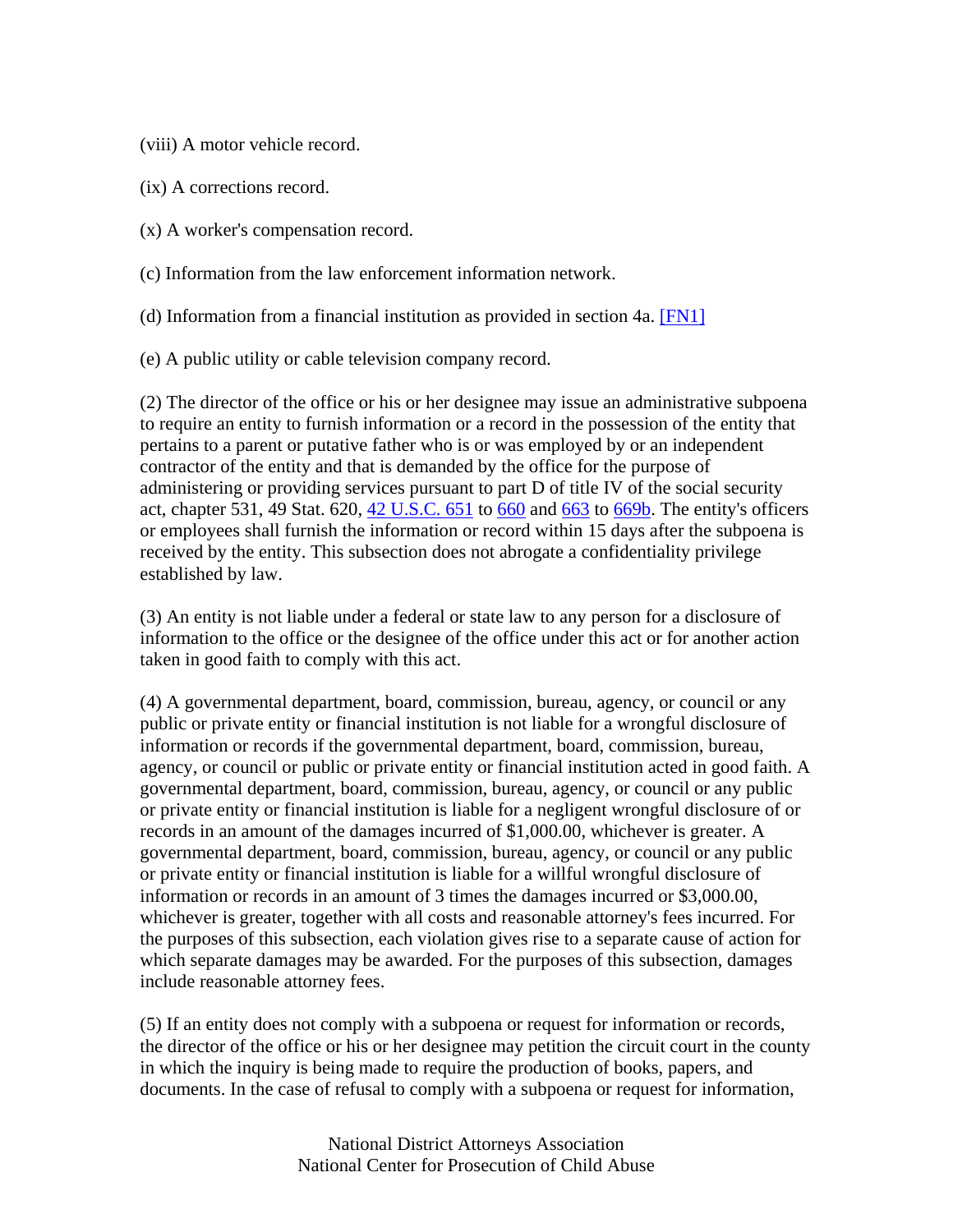the circuit court may issue an order requiring the person to appear and to produce books, records, and papers. The court may punish a failure to comply with the court order as contempt.

## **Friend of the Court: Mich. Comp. Laws. Ann. § 552.518 (2011). Provision of information by employer or former employer regarding custodial or absent parent**

Sec. 18. (1) Subject to subsections (3) and (4), upon the request of the office of the friend of the court, any employer or former employer of a parent as defined in section 1 of the office of child support act, 1971 PA 174, MCL 400.231, who is or was employed by the employer as an employee or independent contractor shall provide all of the following information relative to the parent:

(a) Full name and address.

(b) Social security number. The requirement of this subdivision to provide a social security number with the information does not apply if the parent is exempt under federal law from obtaining a social security number or is exempt under federal or state law from disclosure of his or her social security number under these circumstances. The friend of the court shall inform the parent of this possible exemption.

(c) Date of birth.

(d) Amount of wages earned by or other income due the custodial parent or absent parent. Both net and gross income shall be reported, regardless of method of payment.

(e) The following information concerning the person's current and former employment status: whether or not the custodial parent or absent parent is currently employed, laid off, on sick, disability, or other leave of absence, or retired, and amount of income due from an employment related benefit plan, if any.

(f) Dependent health care coverage available to the custodial parent or absent parent as a benefit of employment.

(2) The friend of the court or his or her designee may issue an administrative subpoena to require any public or private entity doing business in the state that employs or has employed a parent to furnish any current employment information in the possession of the entity that pertains to the parent and that is needed to establish, modify, or enforce a support order. The entity's officers or employees shall furnish the information within 15 days after the subpoena is received by the entity. This subsection does not abrogate a confidentiality privilege established by law.

(3) A request or subpoena for information under this section shall certify that the information obtained will be treated as confidential and shall not be used or released except for the purposes of administering, enforcing, and complying with state and federal laws governing child support.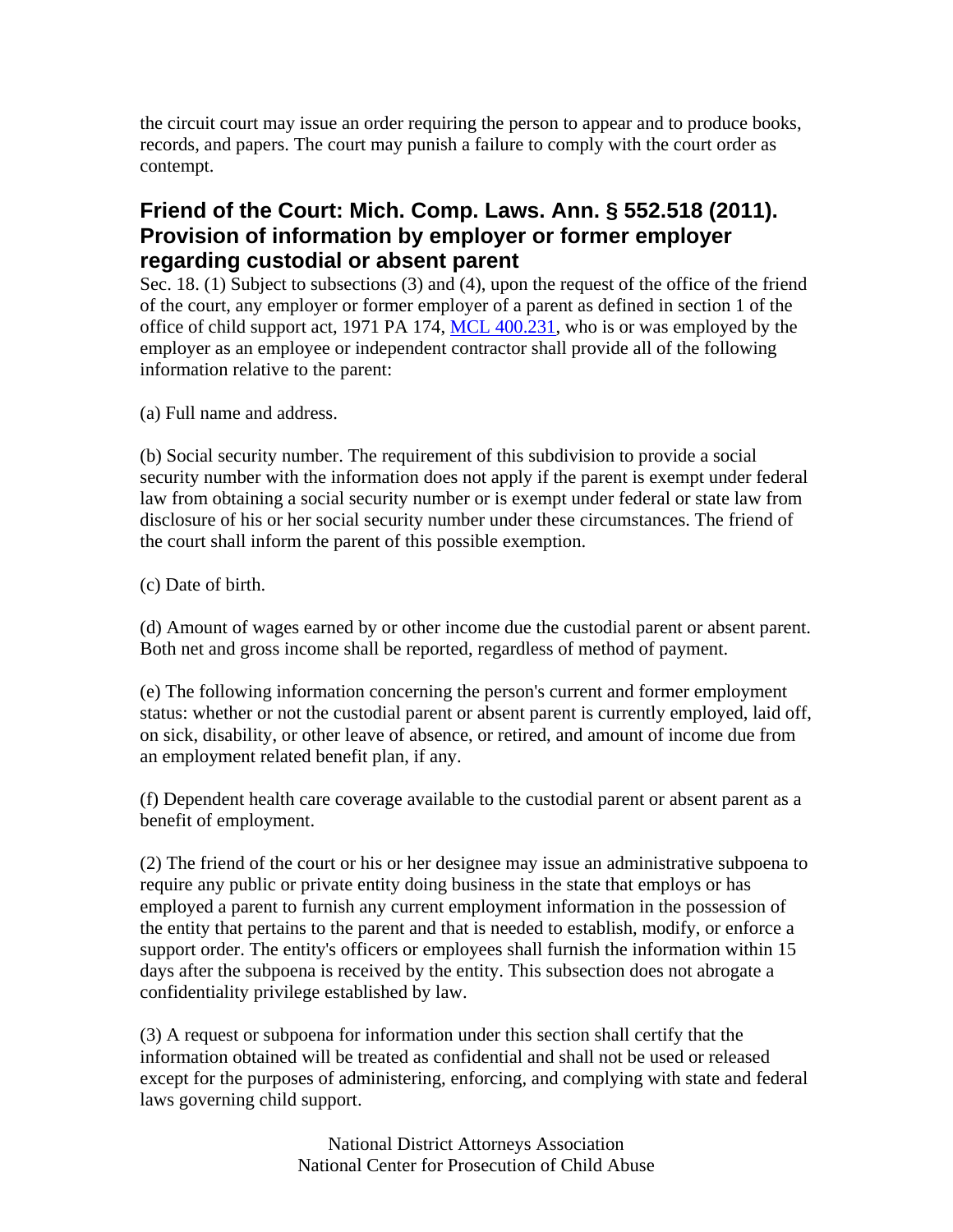(4) A former employer is not required to provide information concerning a person who was last employed by the former employer more than 3 years before the date of the request or subpoena for information under this section.

(5) This section does not require the creation or maintenance of records not otherwise required to be created or maintained, or require an employer or former employer to discover information not contained in records of, or otherwise known to, the employer or former employer.

(6) A copy of information provided to the office under this section shall be made available to the parent, upon his or her request.

(7) In the case of disobedience of a request or subpoena for information under this section, the friend of the court or his or her designee may petition the circuit court in the county in which the inquiry is being made to require the production of books, papers, and documents. In the case of refusal to obey a subpoena or request for information under this section, a circuit court may issue an order requiring the person or other entity to appear and to produce books, records, and papers if so ordered. Failure to obey the order of the court may be punished by the court as a contempt.

(8) An employer, former employer, or other entity is not liable under federal or state law to a person or governmental entity for a disclosure of information to the office under this section or for any other action taken by the employer, former employer, or other entity in good faith to comply with the requirements of this section.

## **Minnesota**

## **Attorney General: Minn. Stat. Ann. § 8.16 (2011). Attorney general; administrative subpoenas**

**Subdivision 1. Authority**. The attorney general, or any deputy, assistant, or special assistant attorney general whom the attorney general authorizes in writing, has the authority in any county of the state to subpoena and require the production of any records of telephone companies, cellular phone companies, paging companies, subscribers of private computer networks including Internet service providers or computer bulletin board systems, electric companies, gas companies, water utilities, chemical suppliers, hotels and motels, pawn shops, airlines, buses, taxis, and other entities engaged in the business of transporting people, and freight companies, self-service storage facilities, warehousing companies, package delivery companies, and other entities engaged in the businesses of transport, storage, or delivery, and records of the existence of safe deposit box account numbers and customer savings and checking account numbers maintained by financial institutions and safe deposit companies. Subpoenas may only be issued for records that are relevant to an ongoing legitimate law enforcement investigation.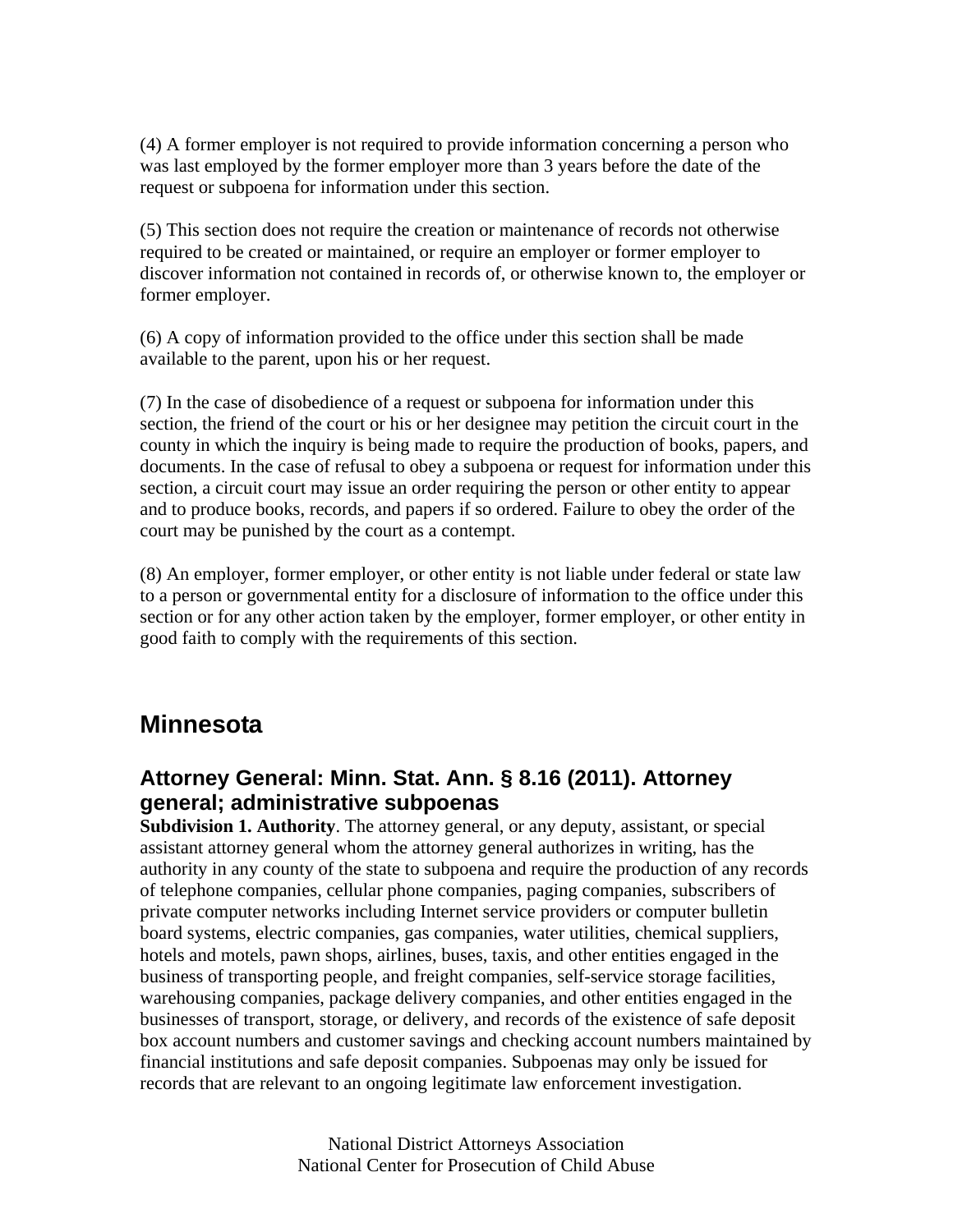**Subd. 1a. Subpoenas**. The attorney general may in any county of the state subpoena and require the production of any records relating to the location of a debtor or the assets of a debtor, as that term is defined in section 16D.02, subdivision 4. Subpoenas may be issued only for records that are relevant to an investigation related to debt collection and exclude the power to subpoena personal appearance of witnesses unless the attorney general is so authorized by other statute or court rule.

**Subd. 2. Enforcement**. The subpoena shall be enforceable through the district court.

**Subd. 3. Expenses**. The person directed to produce the records must be paid reasonable expenses incurred in producing the records.

**Subd. 4. Disclosure prohibited**. The subpoena must state that the person to whom the subpoena is directed may not disclose the fact that the subpoena was issued or the fact that the requested records have been produced except:

(1) insofar as the disclosure is necessary to find and disclose the records; or

(2) pursuant to court order.

**Subd. 5. Penalty**. The willful failure to produce the documents required by the subpoena is a misdemeanor.

**Subd. 6. Ex parte order**. Upon the ex parte request of the attorney issuing the subpoena, the district court may issue an order directing the production of the records. It is not necessary for either the request or the order to be filed with the court administrator. Failure to comply with the court order subjects the person who fails to comply to civil or criminal contempt of court, or both.

## **Commissioner of Department of Revenue: Minn. Stat. Ann. § 270C.32 (2011). Subpoenas**

**Subdivision 1. Authority to issue subpoenas**. In addition to the authority to examine and investigate granted under section 270C.31, and to carry out that authority, the commissioner may issue subpoenas to compel a person, at a time and place reasonable under the circumstances, to appear and give testimony, and to produce relevant books, records, papers, documents, and other data, in whatever form, for inspection and copying.

**Subd. 2. Request by taxpayer for subpoena**. When the commissioner has the authority to issue a subpoena, the commissioner shall honor a reasonable request by a taxpayer to issue a subpoena.

#### **Subd. 3. Third-party subpoena where taxpayer's identity is known**. (a) An

examination or investigation may extend to a person that the commissioner determines has access to information that may be relevant to the examination or investigation. When a subpoena requiring the production of records as described in subdivision 1 is served on a third-party record keeper, written notice of the subpoena must be mailed to the taxpayer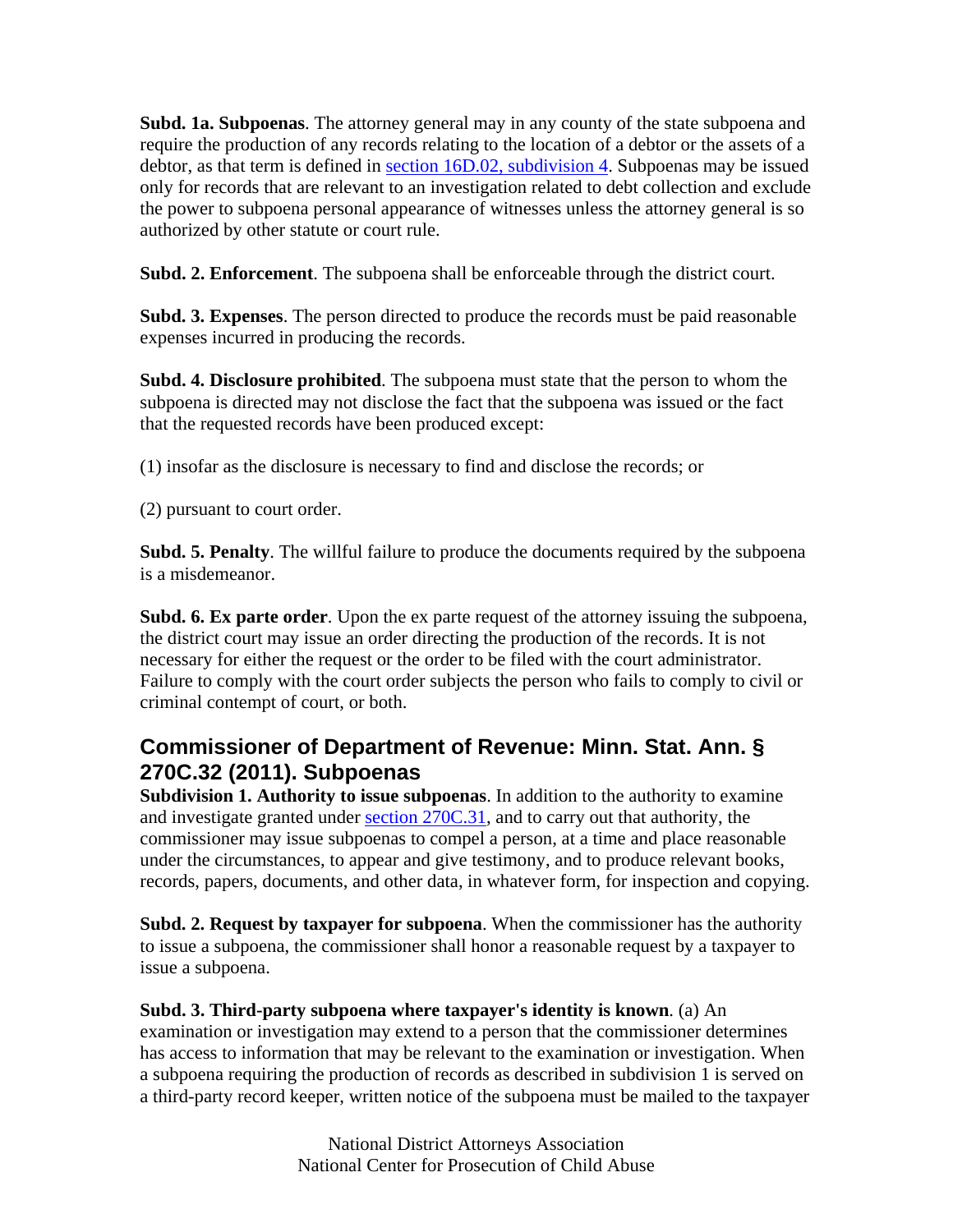and to any other person who is identified in the subpoena. The notices must be given within three days of the day on which the subpoena is served. The notice required by this subdivision is sufficient if it is mailed to the last known address of the addressee.

(b) The provisions of this subdivision regarding notice to the taxpayer or other parties identified in the subpoena do not apply if there is reasonable cause to believe that the giving of notice may lead to attempts to conceal, destroy, or alter records or assets relevant to the examination, to prevent the communication of information from other persons through intimidation, bribery, or collusion, or to flee to avoid prosecution, testifying, or production of records.

**Subd. 4. Third-party subpoena where taxpayer's identity is not known**. (a) The commissioner may issue a subpoena that does not identify the person or persons with respect to whose liability the subpoena is issued, but only if:

(1) the subpoena relates to the investigation of a particular person or ascertainable group or class of persons;

(2) there is a reasonable basis to believe that the person or group or class of persons may fail or may have failed to comply with a state revenue law;

(3) the information sought to be obtained from the examination of the records, and the identity of the person or persons with respect to whose liability the subpoena is issued, is not readily available from other sources;

(4) the subpoena is clear and specific as to the information sought to be obtained; and

(5) the information sought to be obtained is limited solely to the scope of the investigation.

(b) The party served with a subpoena that does not identify the person or persons with respect to whose tax liability the subpoena is issued shall, within 20 days after service of the subpoena, petition the district court for the judicial district of the county in which that party is located for a determination as to whether the commissioner has complied with all the requirements in paragraph (a), clauses (1) to (5), and thus, whether the subpoena is enforceable. If no petition is made by the party served within the time prescribed, the subpoena shall have the force and effect of a court order.

#### **Subd. 5. Access to records in connection with examination of businesses located outside the state**. (a) In order to determine whether a business located outside the state of Minnesota is required to file a return under a law administered by the commissioner, the commissioner may examine the relevant records and files of the business. To the full extent permitted by the Minnesota and United States Constitutions, the commissioner may compel production of those relevant records and files by subpoena. The subpoena may be served on the secretary of state along with the address to which service of the subpoena is to be sent and a fee of \$50. The secretary of state shall forward a copy of the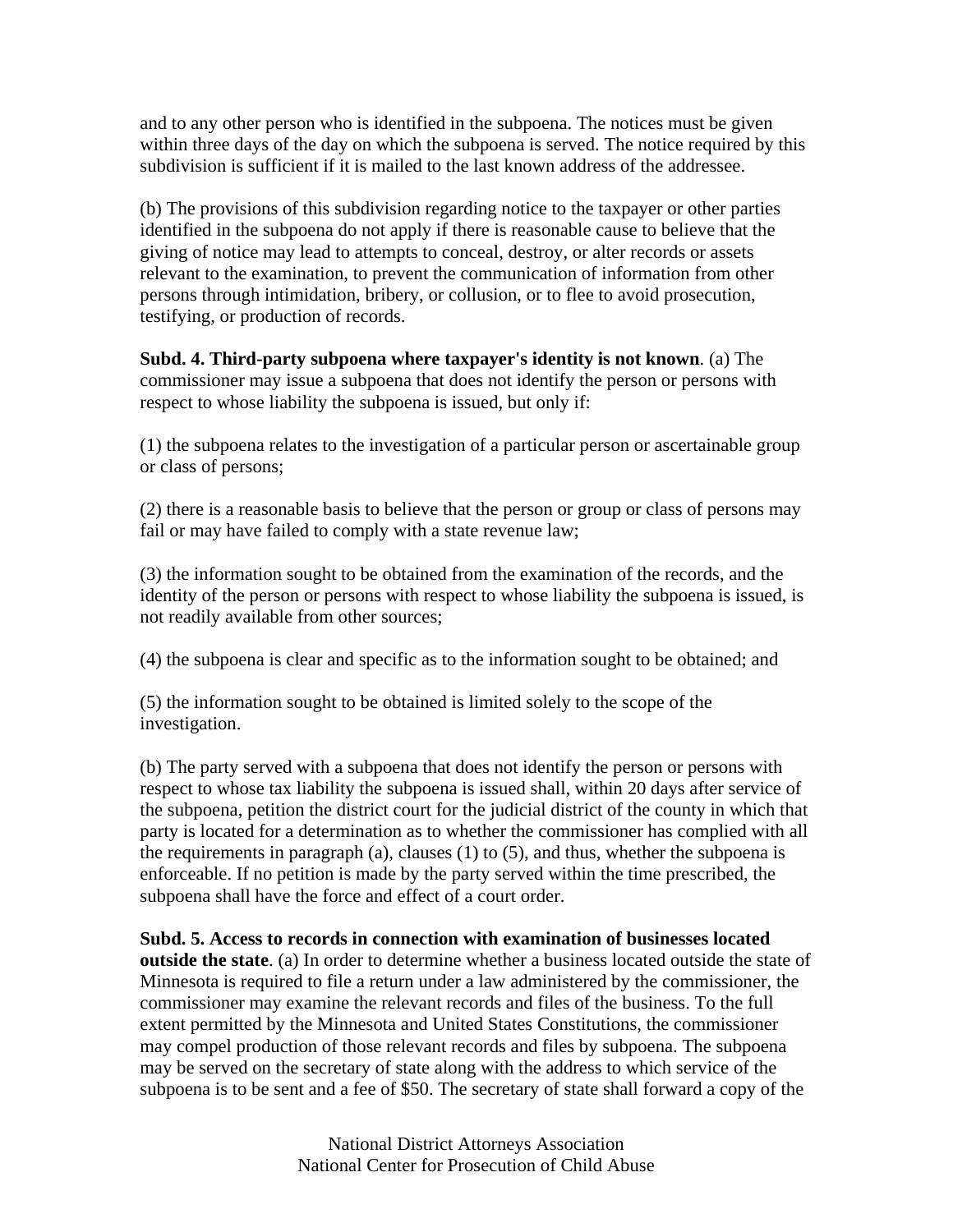subpoena to the business using the procedures for service of process in section 5.25, subdivision 6.

(b) The commissioner shall pay the reasonable cost of producing records subject to subpoena under this subdivision if:

(1) the subpoenaed party cannot produce the records without undue burden; and

(2) the examination made pursuant to paragraph (a) shows that the subpoenaed party is not required to file a return under a law administered by the commissioner.

**Subd. 6. Demand for court administrator's subpoena**. In addition to administrative subpoenas of the commissioner, upon demand of the commissioner or an agent of the commissioner, the court administrator of any district court shall issue a subpoena for a witness to appear before the agent, or for the production of relevant books, records, papers, documents, and other data, in whatever form, to the agent for inspection and copying.

**Subd. 7. Enforcement of subpoenas**. Failure to comply with a subpoena shall be punished in the same manner as contempt of the district court in the following venues:

(1) the district court of the district in which a court administrator's subpoena is issued under subdivision 6;

(2) the district court of the district in which the party served with a subpoena is located, when the subpoena is issued by the commissioner or the commissioner's agent; and

(3) the District Court for Ramsey County, when a subpoena is issued under subdivision 5. In addition to contempt remedies, the court may issue any order it deems reasonable to enforce compliance with a subpoena issued under subdivision 5.

**Subd. 8. Penalty for violating court order to comply with subpoena**. In addition to sanctions imposed under subdivision 7, a penalty of \$250 per day is imposed on any business that is in violation of a court order to comply with a subpoena that is seeking information necessary for the commissioner to be able to determine whether the business is required to file a return or pay a tax. The maximum penalty is \$25,000. Upon the request of the commissioner, the court shall determine the amount of the penalty and enter it as a judgment in favor of the commissioner. The penalty is not payable until the judgment is entered.

**Subd. 9. Cost of production of records**. The cost of producing records of a third party required by a subpoena must be paid by the taxpayer, if the taxpayer requests the subpoena to be issued, or if the taxpayer has the records available but has refused to provide them to the commissioner. In other cases where the taxpayer cannot produce records and the commissioner then issues a subpoena for third-party records, the commissioner shall pay the reasonable cost of producing the records. The commissioner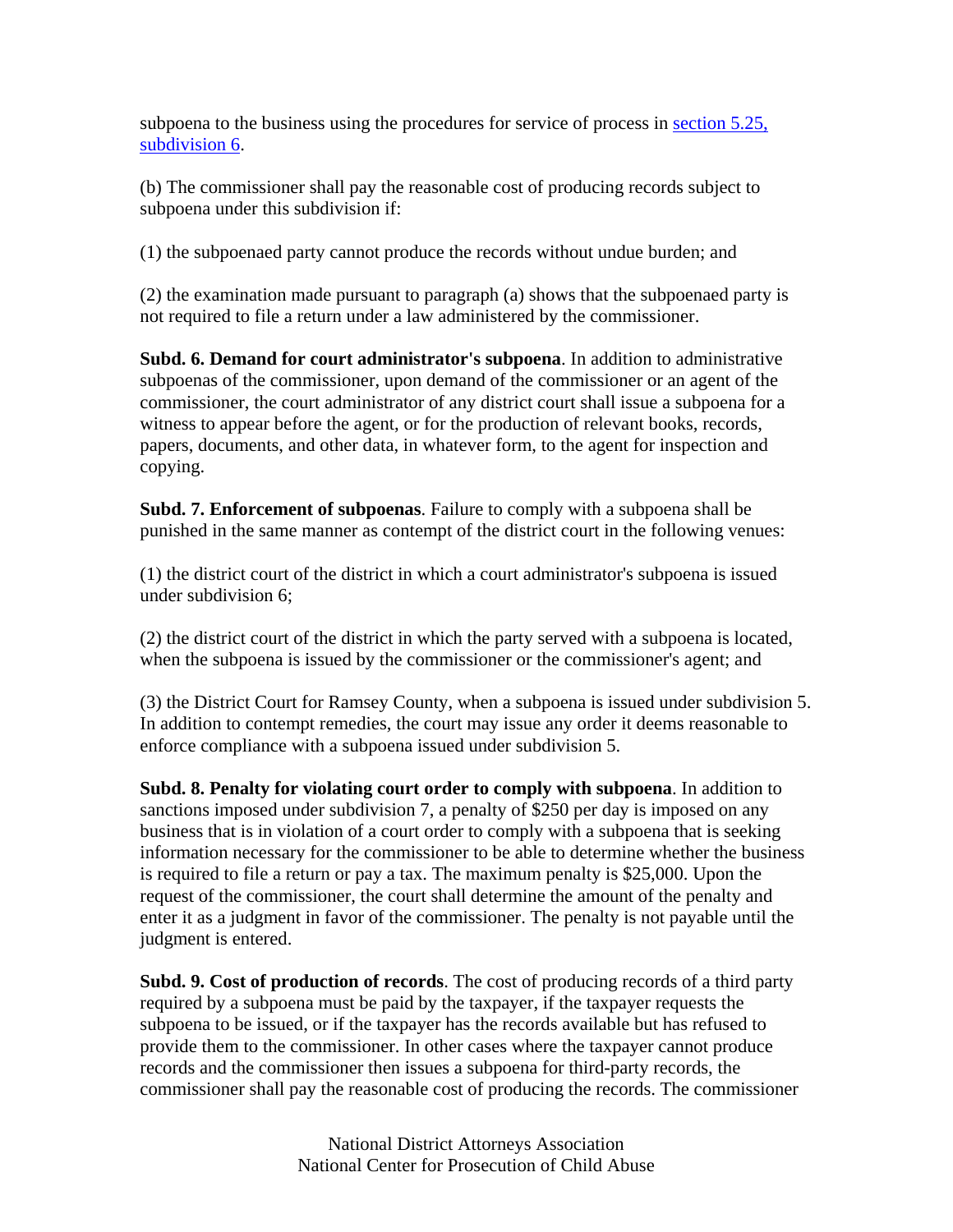may later assess the reasonable costs against the taxpayer if the records contribute to the determination of an assessment of tax against the taxpayer.

**Subd. 10. Limitation of authority**. The authority granted in this section to the commissioner and the commissioner's agents does not apply to a matter that has been appealed to Tax Court.

## **Chief Administrative Officer of the Pension Plan: Minn. Stat. Ann. § 356.401 (2011). Exemption from process**

**Subdivision 1. Exemption; exceptions**. None of the money, annuities, or other benefits provided for in the governing law of a covered retirement plan is assignable either in law or in equity or subject to state estate tax, or to execution, levy, attachment, garnishment, or other legal process, except as provided in subdivision 2 or section 518.58, 518.581, or 518A.53.

**Subd. 2. Automatic deposits**. (a) The chief administrative officer of a covered retirement plan may remit, through an automatic deposit system, annuity, benefit, or refund payments only to a financial institution associated with the National Automated Clearinghouse Association or a comparable successor organization that is trustee for a person who is eligible to receive the annuity, benefit, or refund.

(b) Upon the request of a retiree, disabilitant, survivor, or former member, the chief administrative officer of a covered retirement plan may remit the annuity, benefit, or refund payment to the applicable financial institution for deposit in the person's individual account or the person's joint account. If an overpayment of benefits is paid after the death of the annuitant or benefit recipient, the chief administrative officer of the pension plan is authorized to issue an administrative subpoena consistent with the requirements of section 13A.02, requiring the applicable financial institution to disclose the names of all joint and co-owners of the account and a description of all deposits to, and withdrawals from, the account which take place on or after the death of the annuitant or benefit recipient. An overpayment to a joint account after the death of the annuitant or benefit recipient must be repaid to the fund of the applicable covered retirement plan by the joint tenant if the overpayment is not repaid to that fund by the financial institution associated with the National Automated Clearinghouse Association or its successor. The governing board of the covered retirement plan may prescribe the conditions under which these payments may be made.

#### **Subd. 3. Covered retirement plans**. The provisions of this section apply to the

(1) the legislators retirement plan, established by chapter 3A;

(2) the general state employees retirement plan of the Minnesota State Retirement System, established by chapter 352;

(3) the correctional state employees retirement plan of the Minnesota State Retirement System, established by chapter 352;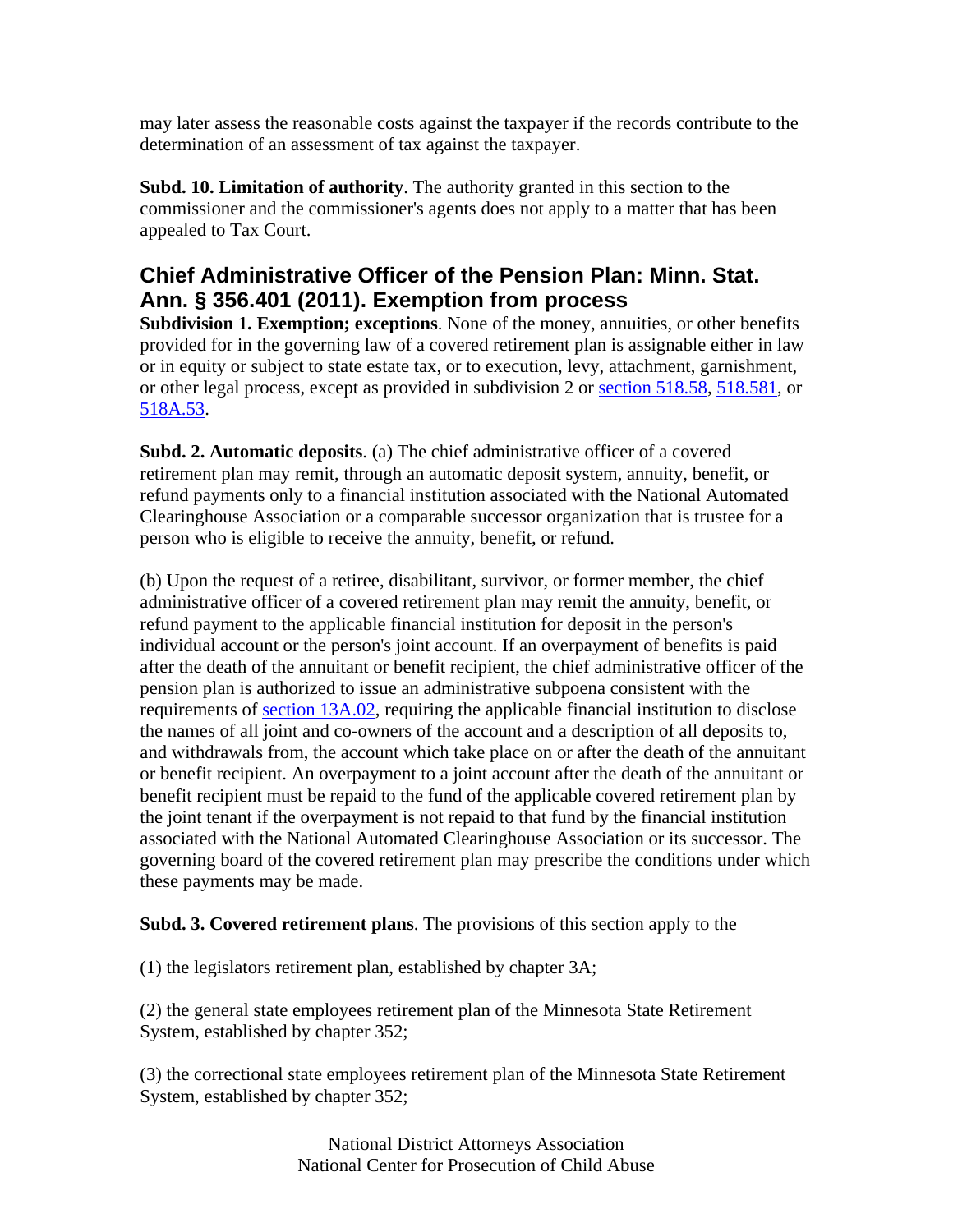(4) the State Patrol retirement plan, established by chapter 352B;

(5) the elective state officers retirement plan, established by chapter 352C;

(6) the unclassified state employees retirement program, established by chapter 352D;

(7) the general employees retirement plan of the Public Employees Retirement Association, established by chapter 353, including the MERF division of the Public Employees Retirement Association;

(8) the public employees police and fire plan of the Public Employees Retirement Association, established by chapter 353;

(9) the public employees defined contribution plan, established by chapter 353D;

(10) the local government correctional service retirement plan of the Public Employees Retirement Association, established by chapter 353E;

(11) the voluntary statewide lump-sum volunteer firefighter retirement plan, established by chapter 353G;

- (12) the Teachers Retirement Association, established by chapter 354;
- (13) the Duluth Teachers Retirement Fund Association, established by chapter 354A;
- (14) the St. Paul Teachers Retirement Fund Association, established by chapter 354A;
- (15) the individual retirement account plan, established by chapter 354B;
- (16) the higher education supplemental retirement plan, established by chapter 354C;
- (17) the Minneapolis Police Relief Association, established by chapter 423B;
- (18) the Minneapolis Firefighters Relief Association, established by chapter 423C; and
- (19) the judges retirement fund, established by chapter 490.

## **County Attorney: Minn. Stat. Ann. § 388.23 (2011). County attorney; administrative subpoenas**

**Subdivision 1. Authority**. The county attorney, or any deputy or assistant county attorney whom the county attorney authorizes in writing, has the authority to subpoena and require the production of any records of telephone companies, cellular phone companies, paging companies, subscribers of private computer networks including Internet service providers or computer bulletin board systems, electric companies, gas companies, water utilities, chemical suppliers, hotels and motels, pawn shops, airlines,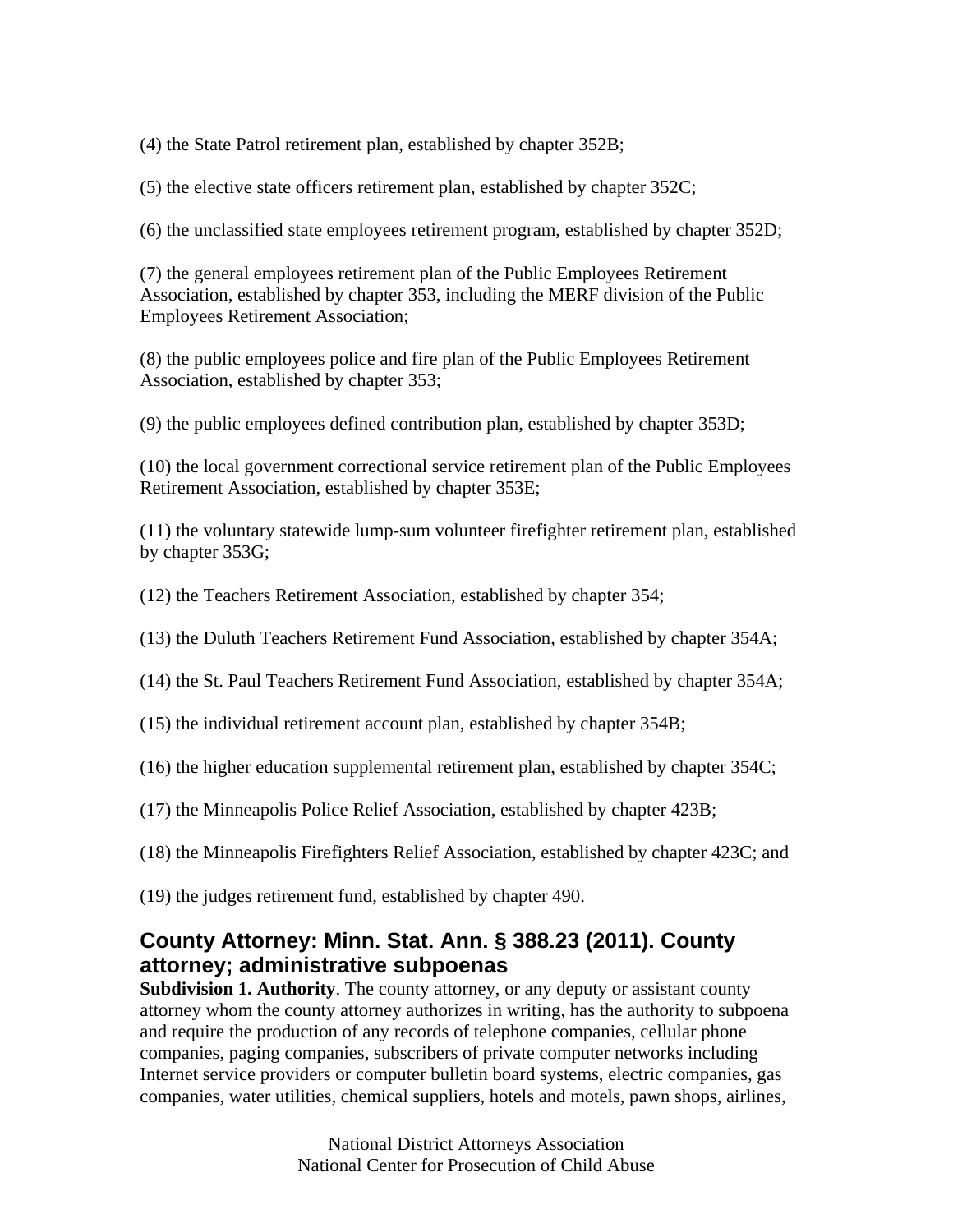buses, taxis, and other entities engaged in the business of transporting people, and freight companies, warehousing companies, self-service storage facilities, package delivery companies, and other entities engaged in the businesses of transport, storage, or delivery, and records of the existence of safe deposit box account numbers and customer savings and checking account numbers maintained by financial institutions and safe deposit companies, insurance records relating to the monetary payment or settlement of claims, the banking, credit card, and financial records of a subject of an identity theft investigation or a vulnerable adult, whether held in the name of the vulnerable adult or a third party, including but not limited to safe deposit, loan and account applications and agreements, signature cards, statements, checks, transfers, account authorizations, safe deposit access records and documentation of fraud, and wage and employment records of an applicant or recipient of public assistance who is the subject of a welfare fraud investigation relating to eligibility information for public assistance programs. Subpoenas may only be issued for records that are relevant to an ongoing legitimate law enforcement investigation. Administrative subpoenas may only be issued in welfare fraud and identity theft cases if there is probable cause to believe a crime has been committed. This provision applies only to the records of business entities and does not extend to private individuals or their dwellings.

**Subd. 2. Enforcement**. The subpoena shall be enforceable through the district court.

**Subd. 3. Expenses**. The person directed to produce the records shall be paid reasonable expenses incurred in producing the records.

**Subd. 4. Disclosure prohibited**. The subpoena must state that the person to whom the subpoena is directed may not disclose the fact that the subpoena was issued or the fact that the requested records have been given to law enforcement personnel except:

(1) insofar as the disclosure is necessary to find and disclose the records; or

(2) pursuant to court order.

**Subd. 5. Penalty**. The willful failure to produce the documents required by the subpoena is a misdemeanor.

**Subd. 6. Ex parte order**. Upon the ex parte request of the attorney issuing the subpoena, the district court may issue an order directing the production of the records. It is not necessary for either the request or the order to be filed with the court administrator. Failure to comply with the court order subjects the person who fails to comply to civil or criminal contempt of court, or both.

# **Mississippi**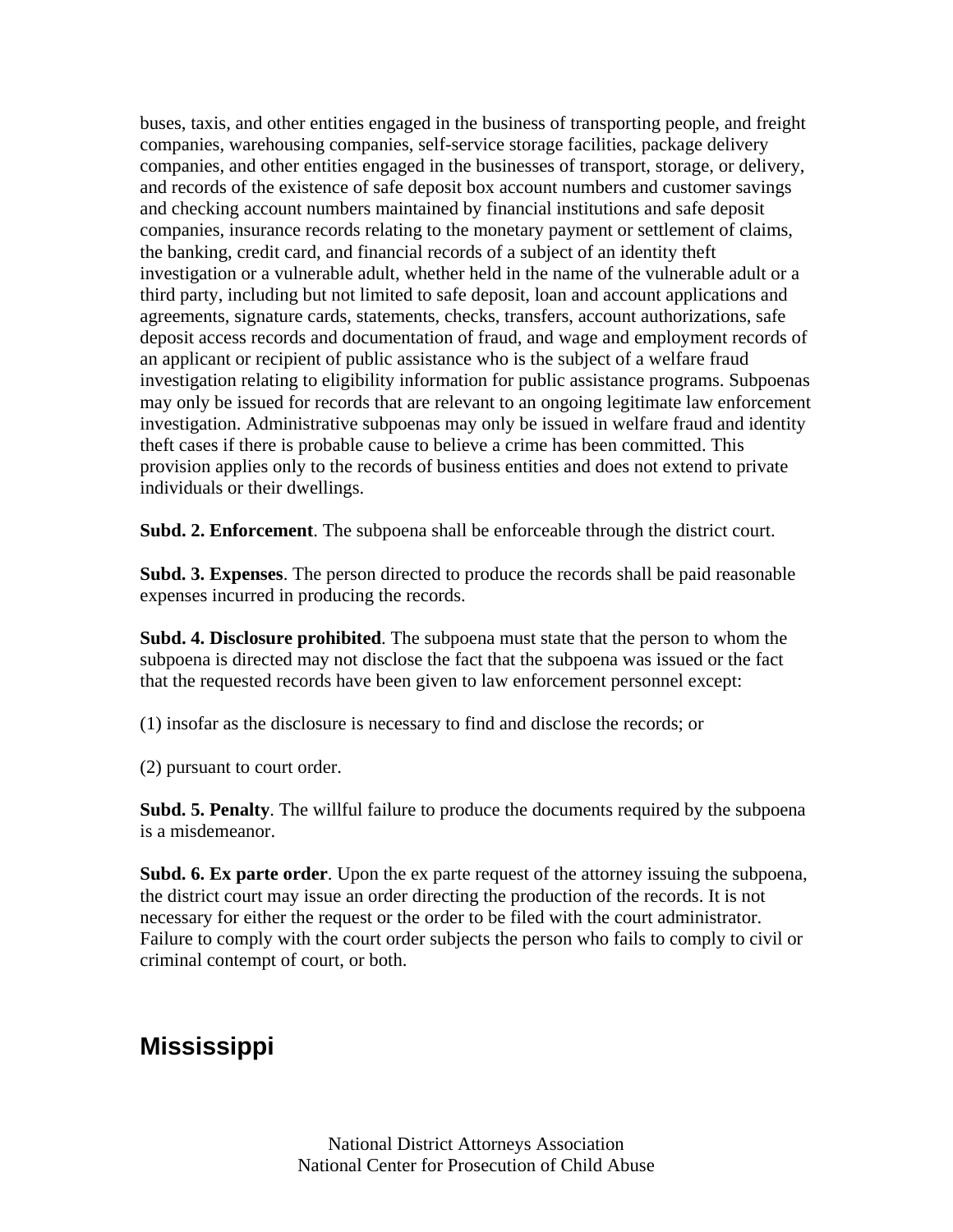### **Child Support Unit: Miss. Code Ann. § 43-19-45 (West 2010). Parent locator service**

<Text of section effective until July 1, 2011>

(1) The Child Support Unit shall establish a state parent locator service for the purpose of locating absent and nonsupporting parents and alleged parents, which will utilize all appropriate public and private locator sources. In order to carry out the responsibilities imposed under Sections 43-19-31 through 43-19-53, the Child Support Unit may secure by administrative subpoena from the customer records of public utilities and cable television companies the names and addresses of individuals and the names and addresses of employers of such individuals that would enable the location of parents or alleged parents who have a duty to provide support and maintenance for their children. The Child Support Unit may also administratively subpoena any and all financial information, including account numbers, names and social security numbers of record for assets, accounts, and account balances from any individual, financial institution, business or other entity, public or private, needed to establish, modify or enforce a support order. No entity complying with an administrative subpoena to supply the requested information of whatever nature shall be liable in any civil action or proceeding on account of such compliance. Full faith and credit shall be given to all uniform administrative subpoenas issued by other state child support units. The recipient of an administrative subpoena shall supply the Child Support Unit, other state and federal IV-D agencies, its attorneys, investigators, probation officers, county or district attorneys in this state, all information relative to the location, employment, employment related benefits including, but not limited to, availability of medical insurance, income and property of such parents and alleged parents and with all information on hand relative to the location and prosecution of any person who has, by means of a false statement or misrepresentation or by impersonation or other fraudulent device, obtained Temporary Assistance for Needy Families (TANF) to which he or she was not entitled, notwithstanding any provision of law making such information confidential. The Mississippi Department of Information Technology Services and any other agency in this state using the facilities of the Mississippi Department of Information Technology Services are directed to permit the Child Support Unit access to their files, inclusive of those maintained for other state agencies, for the purpose of locating absent and nonsupporting parents and alleged parents, except to the extent that any such access would violate any valid federal statute or regulation issued pursuant thereto. The Child Support Unit, other state and federal IV-D agencies, its attorneys, investigators, probation officers, or county or district attorneys, shall use such information only for the purpose of investigating or enforcing the support liability of such absent parents or alleged parents or for the prosecution of other persons mentioned herein. Neither the Child Support Unit nor those authorities shall use the information, or disclose it, for any other purpose. All records maintained pursuant to the provisions of Sections 43-19-31 through 43-19-53 shall be confidential and shall be available only to the Child Support Unit, other state and federal IV-D agencies, the attorneys, investigators and other staff employed or under contract under Sections 43- 19- 31 through 43-19-53, district or county attorneys, probation departments, child support units in other states, and courts having jurisdiction in paternity, support or abandonment proceedings. The Child Support Unit may release to the public the name, photo, last known address, arrearage amount and other necessary information of a parent who has a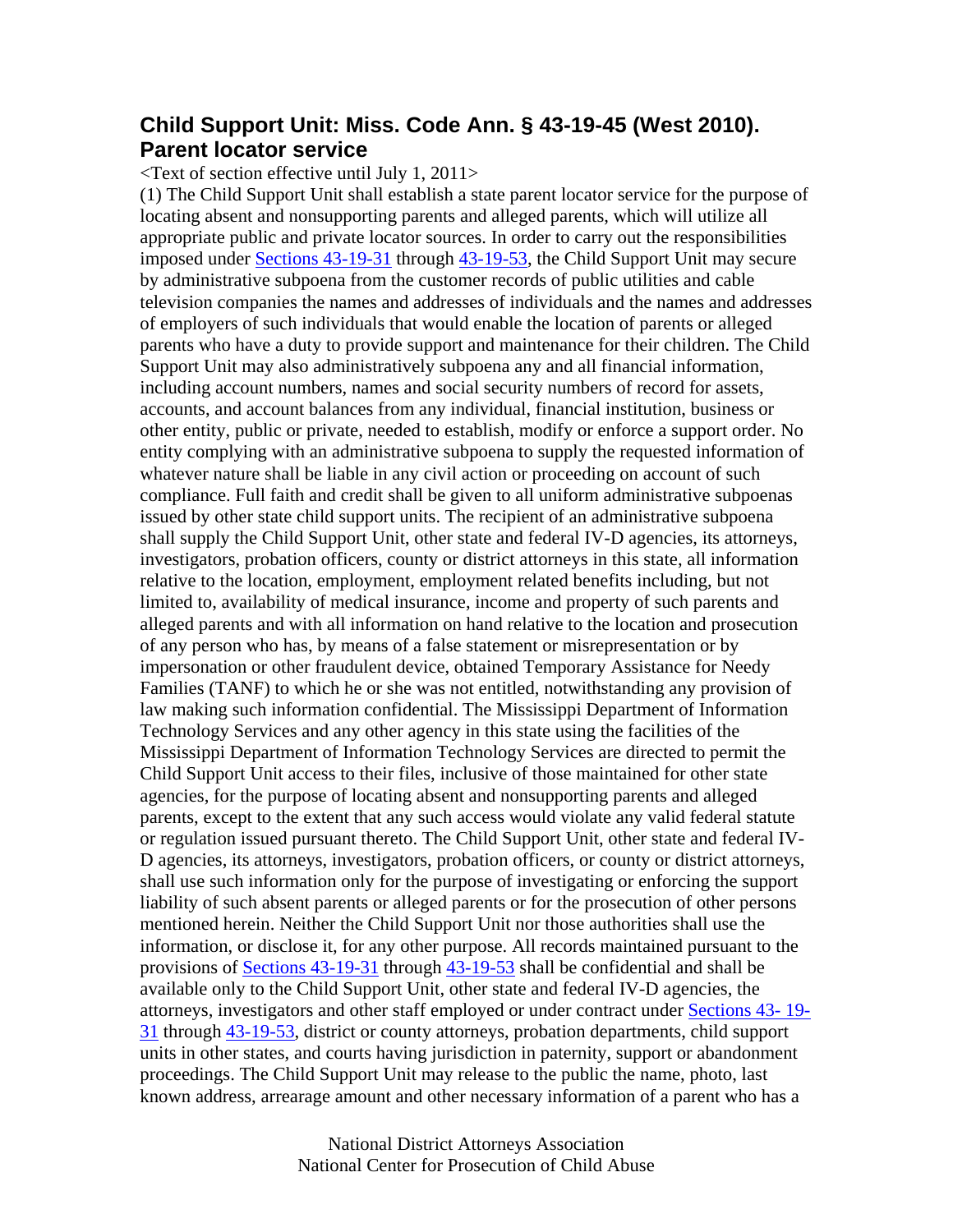judgment against him for child support and is currently in arrears in the payment of this support. Such release may be included in a "Most Wanted List" or other media in order to solicit assistance.

(2) The Child Support Unit shall have the authority to secure information from the records of the Mississippi Department of Employment Security that may be necessary to locate absent and nonsupporting parents and alleged parents under the provisions of Sections 43-19-31 through  $43$ -19-53. Upon request of the Child Support Unit, all departments, boards, bureaus and agencies of the state shall provide to the Child Support Unit verification of employment or payment and the address and social security number of any person designated as an absent or nonsupporting parent or alleged parent. In addition, upon request of the Child Support Unit, the Mississippi Department of Employment Security, or any private employer or payor of any income to a person designated as an absent or nonsupporting parent or alleged parent, shall provide to the Child Support Unit verification of employment or payment and the address and social security number of the person so designated. Full faith and credit shall be given to such notices issued by child support units in other states. All such records and information shall be confidential and shall not be used for any purposes other than those specified by Sections 43-19-31 through  $43$ -19-53. The violation of the provisions of this subsection shall be unlawful and any person convicted of violating the provisions of this subsection shall be guilty of a misdemeanor and shall pay a fine of not more than Two Hundred Dollars (\$200.00).

(3) Federal and state IV-D agencies shall have access to the state parent locator service and any system used by the Child Support Unit to locate an individual for purposes relating to motor vehicles or law enforcement. No employer or other source of income who complies with this section shall be liable in any civil action or proceeding brought by the obligor or obligee on account of such compliance.

### **Secretary of State: Miss. Code Ann. § 75-89-19 (2010). Investigation and enforcement by administrator**

(1) The administrator may conduct investigations, within or without this state, as he finds necessary or appropriate to:

(a) Determine whether any person has violated, or is about to violate, any provision of this chapter or any rule or order of the administrator; or (b) Aid in enforcement of this chapter.

(2) The administrator may publish information concerning any violation of this chapter or any rule or order of the administrator.

(3) For purposes of any investigation or proceeding under this chapter, the administrator or any officer or employee designated by rule or order, may administer oaths and affirmations, subpoena witnesses, compel their attendance, take evidence and require the production of any books, papers, correspondence, memoranda, agreements or other documents or records which the administrator finds to be relevant or material to the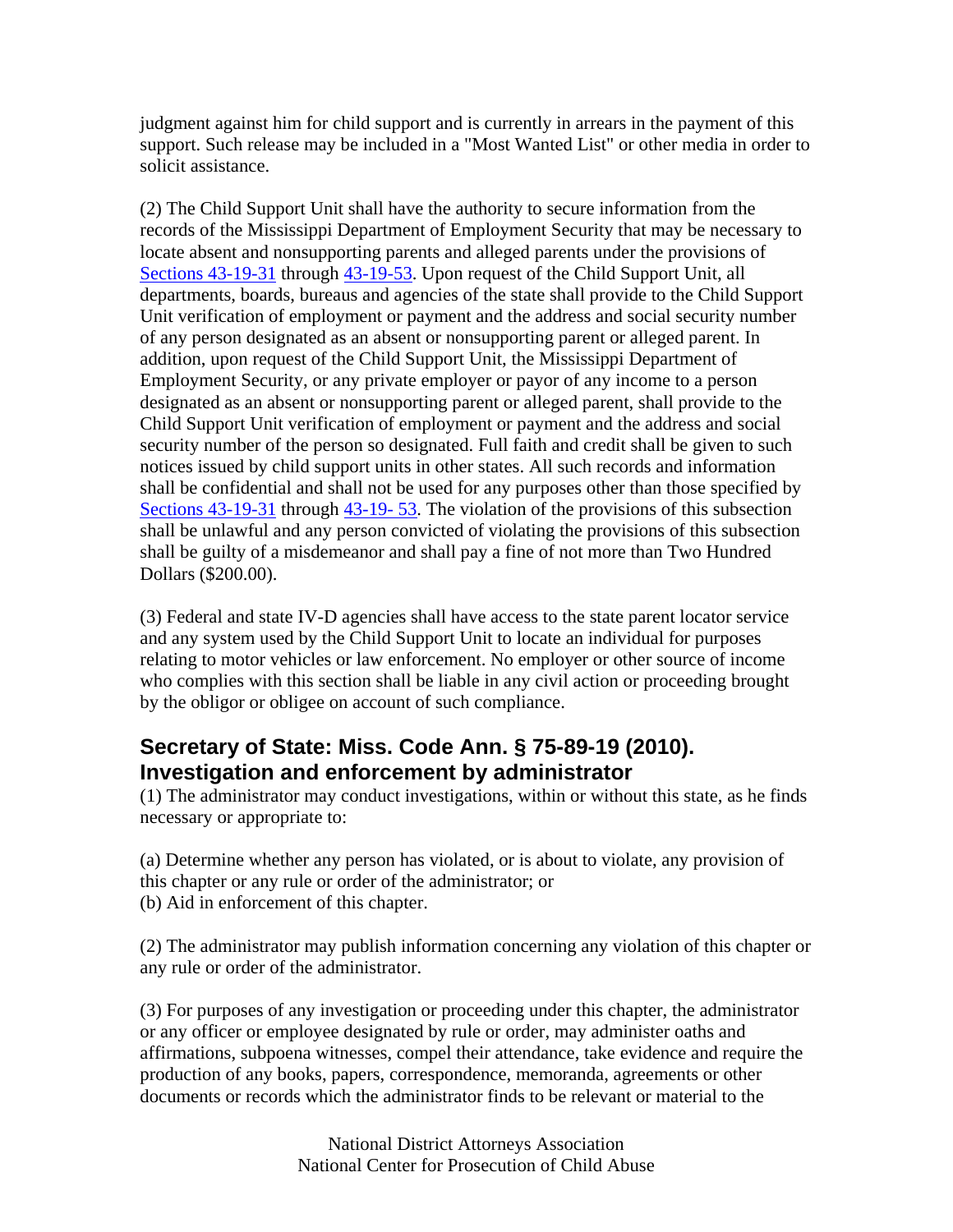inquiry.

(4)(a) If a person does not give testimony or produce the documents required by the administrator or a designated employee pursuant to an administrative subpoena, the administrator or designated employee may apply for a court order compelling compliance with the subpoena or the giving of the required testimony.

(b) The request for order of compliance may be addressed to either:

(i) The Chancery Court of the First Judicial District of Hinds County, Mississippi, if the person is within this state; or

(ii) The appropriate court of the state having jurisdiction over the person refusing to testify or produce, if the person is outside this state.

# **Missouri**

### **Director of Finance: Mo. Ann. Stat. § 361.070 (2011). Director and employees--oath--bond--prohibited acts**

1. The director of finance and all employees of the division of finance, which term shall, for purposes of this section and section 361.080, include special agents, shall, before entering upon the discharge of their duties, take the oath of office prescribed by the constitution, and, in addition, take an oath that they will not reveal the conditions or affairs of any financial institution or any facts pertaining to the same, that may come to their knowledge by virtue of their official positions, unless required by law to do so in the discharge of the duties of their offices or when testifying in any court proceeding. For purposes of this section and section 361.080, "financial institution" shall mean any entity subject to chartering, licensing, or regulation by the division of finance.

2. The director of finance and all employees of the division of finance shall further execute to the State of Missouri good and sufficient bonds with corporate surety, to be approved by the governor and attorney general, conditioned that they will faithfully and impartially discharge the duties of their offices, and pay over to the persons entitled by law to receive it, all money coming into their hands by virtue of their offices. The principal amount of bond applicable to each employee shall be determined by the state banking and savings and loan board. The bond, after approval by the governor and attorney general, shall be filed with the secretary of state for safekeeping. The bond premiums, not to exceed one percent on the amount thereof, shall be paid out of the state treasury in the same manner as other expenses of the division.

3. Neither the director of finance nor any employees of the division of finance who participate in the examination of any bank or trust company, or who may be called upon to make any official decision or determination affecting the operation of any bank or trust company, other than the members of the state banking and savings and loan board who are required to have experience managing a bank or association as defined in chapter 369, shall be an officer, director, attorney, owner, or holder of stock in any bank or trust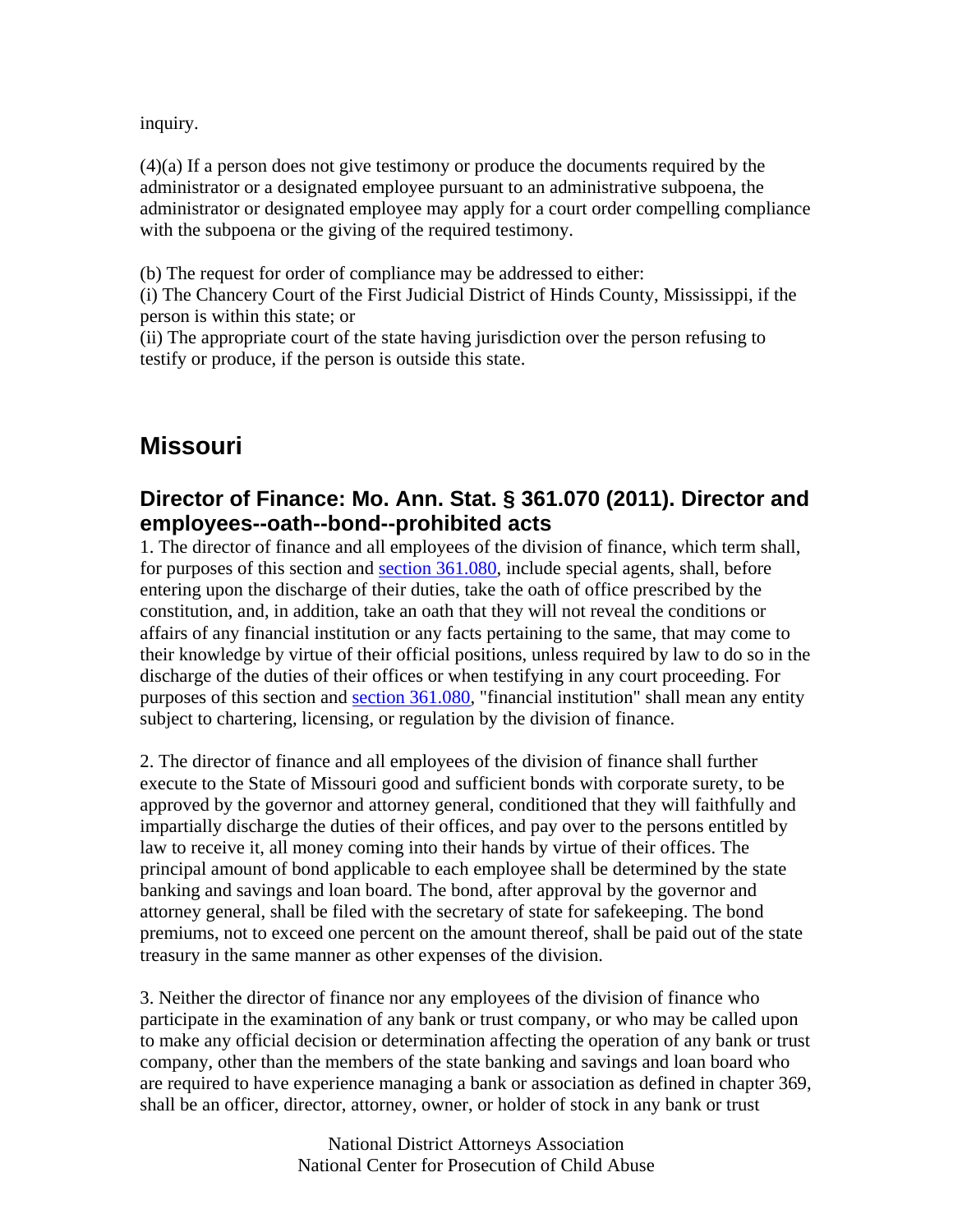company or any bank holding company as that term is defined in section 362.910, nor shall they receive, directly or indirectly, any payment or gratuity from any such organization, nor engage in the negotiation of loans for others with any state bank or trust company, nor be indebted to any state bank or trust company.

4. The director of finance, in connection with any examination or investigation of any person, company, or event, shall have the authority to compel the production of documents, in whatever form they may exist, and shall have the authority to compel the attendance of and administer oaths to any person having knowledge of any issue involved with the examination or investigation. The director may seek judicial enforcement of an administrative subpoena by application to the appropriate court. An administrative subpoena shall be subject to the same defenses or subject to a protective order or conditions as provided and deemed appropriate by the court in accordance with the Missouri Supreme Court Rules.

# **Director of the Division of Credit Unions: Mo. Ann. Stat. § 370.101 (2011). Confidentiality of knowledge**

1. The director of the division of credit unions and all employees of the division of credit unions, which term shall, for purposes of this section, include special agents, shall, before entering upon the discharge of their duties, take an oath that they will not reveal the conditions or affairs of any credit union or any facts pertaining to the same, that may come to their knowledge by virtue of their official positions, unless required by law to do so in the discharge of the duties of their offices or when testifying in any court proceeding. For purposes of this section, "credit union" shall mean any entity subject to chartering, licensing, or regulation by the division of credit unions.

2. Neither the director of the division of credit unions nor any employees of the division of credit unions who participate in the examination of any credit union, or who may be called upon to make any official decision or determination affecting the operation of any credit union, other than the members of the credit union commission, shall be an officer or director of any credit union the division of credit unions regulates, nor shall they receive, directly or indirectly, any payment or gratuity from any such organization, nor engage in the negotiation of loans for others with any state-chartered credit union, nor shall be indebted to any state-chartered credit union.

3. The director of the division of credit unions, in connection with any examination or investigation of any person, company, or event, shall have the authority to compel the production of documents, in whatever form they may exist, and shall have the authority to compel the attendance of and administer oaths to any person having knowledge of any issue involved with the examination or investigation. The director may seek judicial enforcement of an administrative subpoena by application to the appropriate court. An administrative subpoena shall be subject to the same defenses or subject to a protective order or conditions as provided and deemed appropriate by the court in accordance with the Missouri supreme court rules.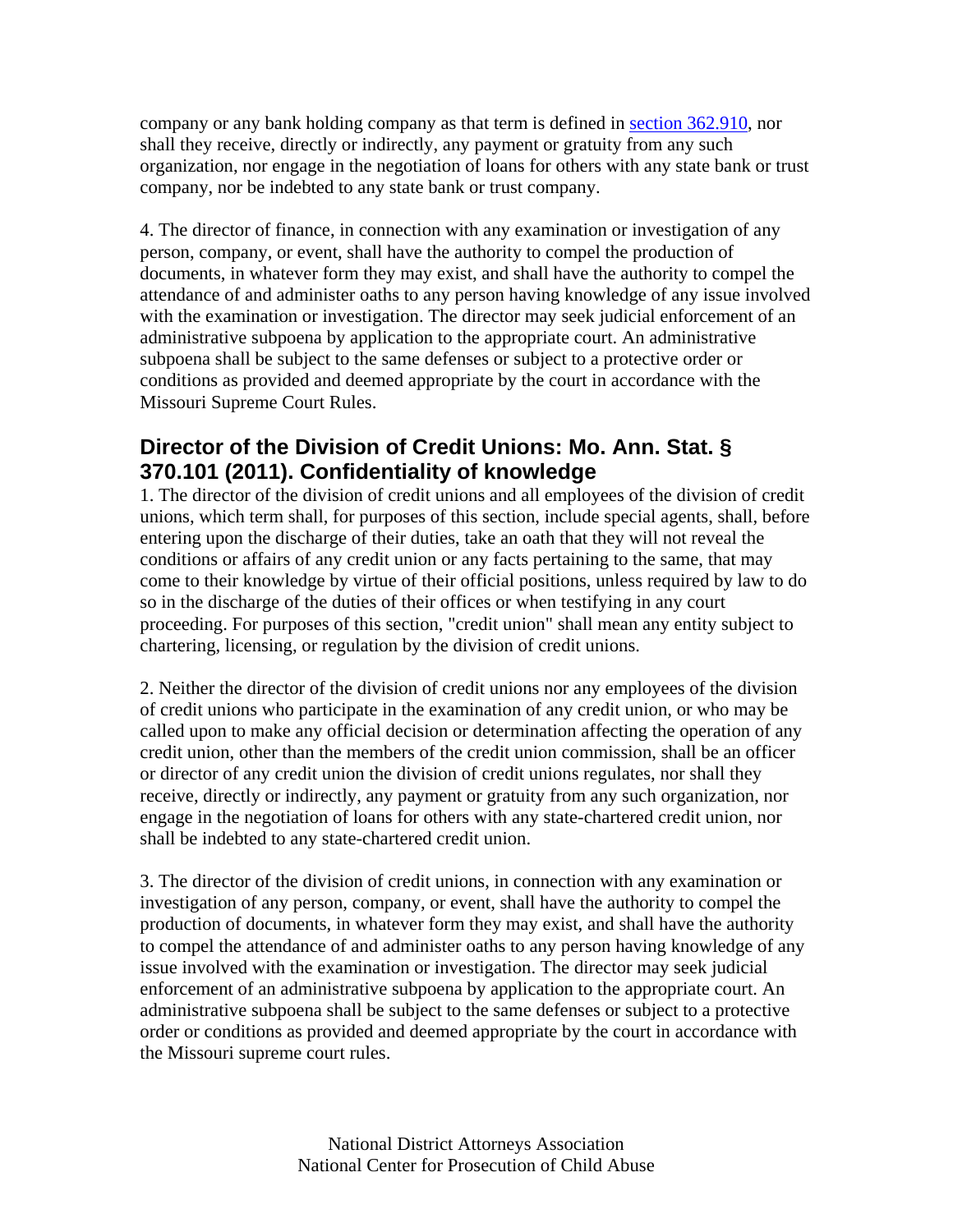### **Commissioner of Trade and Commerce: Mo. Ann. Stat. § 409.820 (2011). Investigations by commissioner, subpoena powers- judicial enforcement**

1. The commissioner may make investigations, within or without this state, as he finds necessary or appropriate to:

(1) Determine whether any person has violated, or is about to violate, any provision of sections 409.800 to 409.863 or any rule or order of the commissioner; or

(2) Aid in enforcement of sections 409.800 to 409.863.

2. The commissioner may publish information concerning any violations of sections 409.800 to 409.863 or any rule or order issued or promulgated under sections 409.800 to 409.863.

3. For purposes of any investigation or proceeding under sections 409.800 to 409.863, the commissioner, or any officer or employee designated by rule or order of the commissioner, may administer oaths and affirmations, subpoena witnesses, compel their attendance, take evidence, and require the production of any books, papers, correspondence, memoranda, agreements, or other documents or records which the commissioner finds to be relevant or material to the inquiry. If a person does not give testimony or produce the documents required by the commissioner, or a designated employee, pursuant to an administrative subpoena, the commissioner, or his designated employee, may apply for a court order compelling compliance with the subpoena or the giving of the required testimony. The request for order of compliance may be addressed to either:

(1) The circuit court of Cole County or the circuit court where service may be obtained on the person refusing to testify or produce, if the person is within this state; or

(2) The appropriate court of the state having jurisdiction over the person refusing to testify or produce, if the person is outside this state.

# **Montana**

#### **Department of Public Health and Human Services: Mont. Code Ann. § 40-5-206 (2011). Central unit for information and administration--cooperation enjoined--availability of records**

(1) The department shall establish a central unit to serve as a registry for the receipt of information, for answering IV-D inquiries concerning deserting parents, for receiving and answering requests for information made by consumer reporting agencies under 40-5-  $261$ , to coordinate and supervise departmental activities in relation to deserting parents, and to ensure effective cooperation with law enforcement agencies.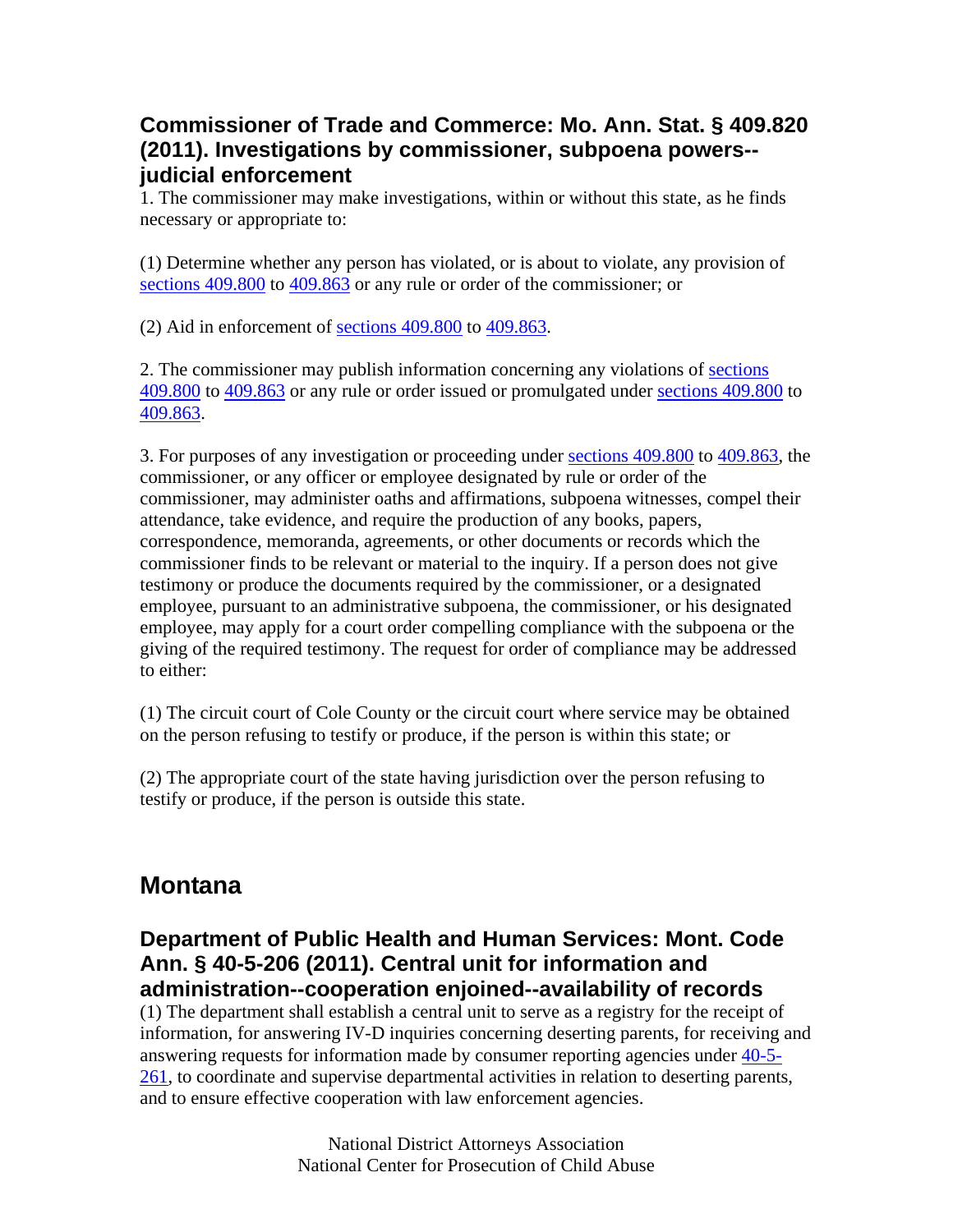(2) During or in anticipation of a delinquency, enforcement, or modification proceeding, a proceeding to establish child or medical support or paternity, an attempt to locate an obligor, or a contested case, the department or other IV-D agency may request and, notwithstanding any statute making the information confidential, all state, county, and city agencies, officers, and employees shall provide on request information, if known, concerning an obligor or obligee or as an aid to the operation of the IV-D program, including:

(a) name;

(b) residential and mailing addresses;

- (c) date of birth;
- (d) social security number;
- (e) wages or other income;

(f) number of dependents claimed for state and federal income tax withholding purposes; (g) employer's name, address, federal employer identification number, North American industry classification system code, active or inactive status of the business and status date, phone number, facsimile number, address type, child support withholding address, and e-mail address;

(h) state and local tax and revenue records of the obligor or obligee or an entity in which the obligor or obligee directly or indirectly has full or partial ownership with rights to participate in general management and control that are derived from the full or partial ownership interest;

(i) penal corrections records;

(j) address, location, and description of any real property or titled personal property; (k) any other asset in which the obligor or obligee may have an interest, including its location and the extent, nature, and value of the interest; and

(l) the information listed in subsection  $(2)(g)$  for all Montana employers for the operation of the directory of new hires established under 40-5-922, including information received by electronic transmission.

(3) Upon service of an administrative subpoena from the department or another IV-D agency during or in anticipation of a delinquency, enforcement, or modification proceeding, a proceeding to establish child or medical support or paternity, an attempt to locate an obligor, or a contested case, public utilities, cable television companies, and financial institutions shall, with regard to an obligor or obligee, provide the department or the requesting IV-D agency with the name and address of the obligor or obligee, the name and address of the obligor's or obligee's employer, and any information on the obligor's or obligee's assets and liabilities contained in customer records.

(4) Any information obtained by the department during the course of a child support investigation that is confidential at the source must be treated by the department as confidential and must be safeguarded accordingly. Absent a specific statutory prohibition to the contrary and subject to subsection (6), the department may release information obtained from nonconfidential public and private sources, including information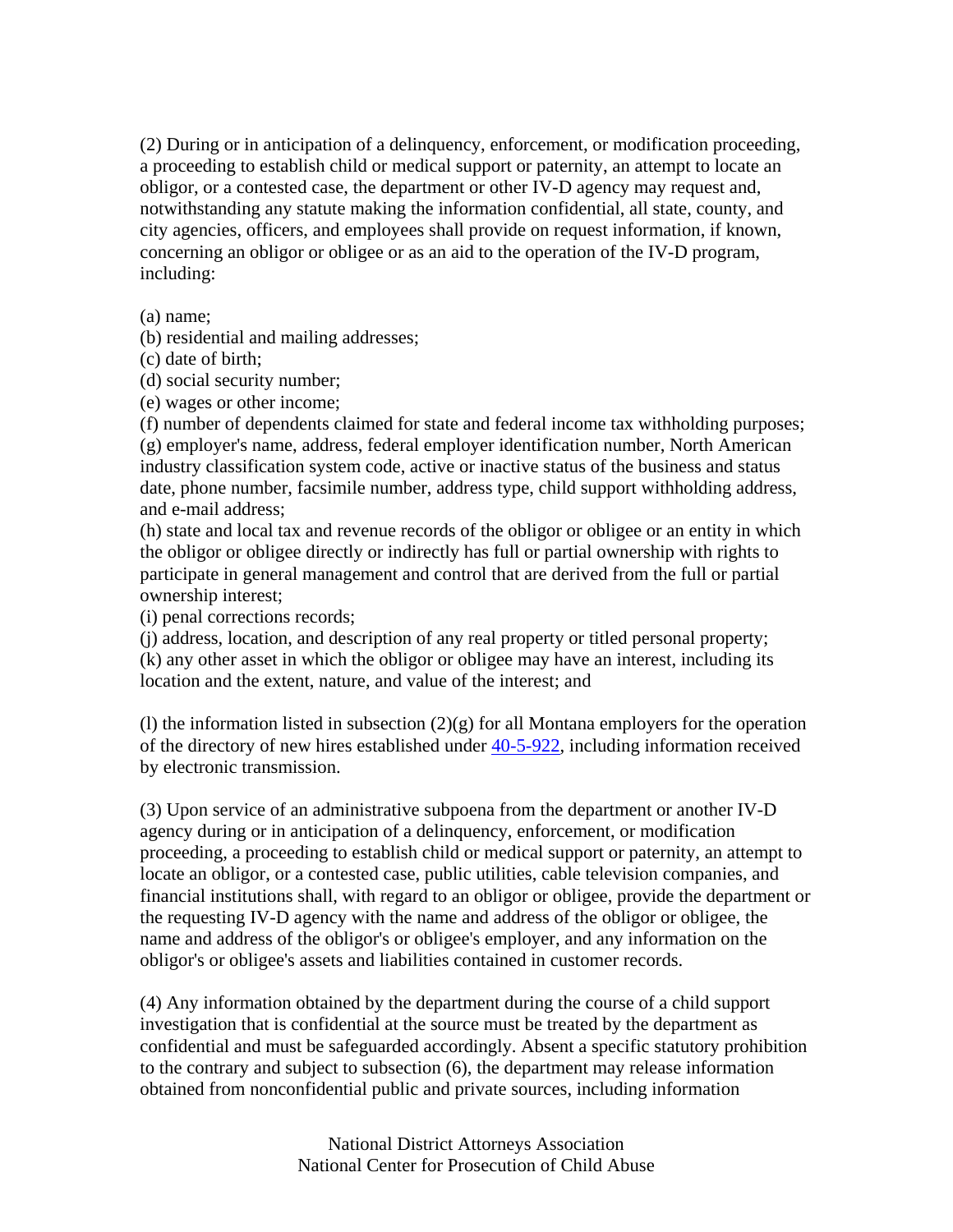regarding support orders, judgments, and payment records.

(5) Absent a specific statutory prohibition or rule to the contrary and subject to subsection sources or any information maintained by the department in its records, including the names, addresses, and social security numbers of obligors and obligees, is limited to:

(a) purposes directly related to the provision of services under this chapter;

(b) government attorneys and courts having jurisdiction in support and abandonment proceedings and IV-D agencies engaged in the enforcement of support of minor children under the federal Social Security Act; and

(c) any other use permitted or required by the federal Social Security Act.

(6) The department may not disclose information regarding the whereabouts of a party to another party if:

(a) the department received notice that a protective order with respect to the party has been entered against the other party; or

(b) the department has reason to believe that the release of information may result in physical or emotional harm to the party.

(7) A person or private entity that discloses information to the department in compliance with this section is not liable to the obligor or obligee for negligent disclosure.

(8) An entity failing to comply with this section is subject to the contempt authority of the department under 40-5-226.

# **Nebraska**

### **Governmental Entities: Neb. Rev. Stat. § 86-2,106 (2010). Electronic communication service; remote computing service; disclosure; government access**

(1) A governmental entity may require the disclosure by a provider of electronic communication service of the contents of an electronic communication, that is in electronic storage in an electronic communications system for one hundred eighty days or less, only pursuant to a warrant. A governmental entity may require the disclosure by a provider of the contents of an electronic communication that has been in electronic storage in an electronic communications system for more than one hundred eighty days by the means available under subsection (2) of this section.

(2)(a) A governmental entity may require a provider of remote computing service to disclose the contents of any electronic communication to which this subsection is made applicable by subdivision (2)(b) of this section (i) without required notice to the subscriber or customer if the governmental entity obtains a warrant or (ii) with prior notice from the governmental entity to the subscriber or customer if the governmental entity (A) uses an administrative subpoena or (B) obtains a court order for such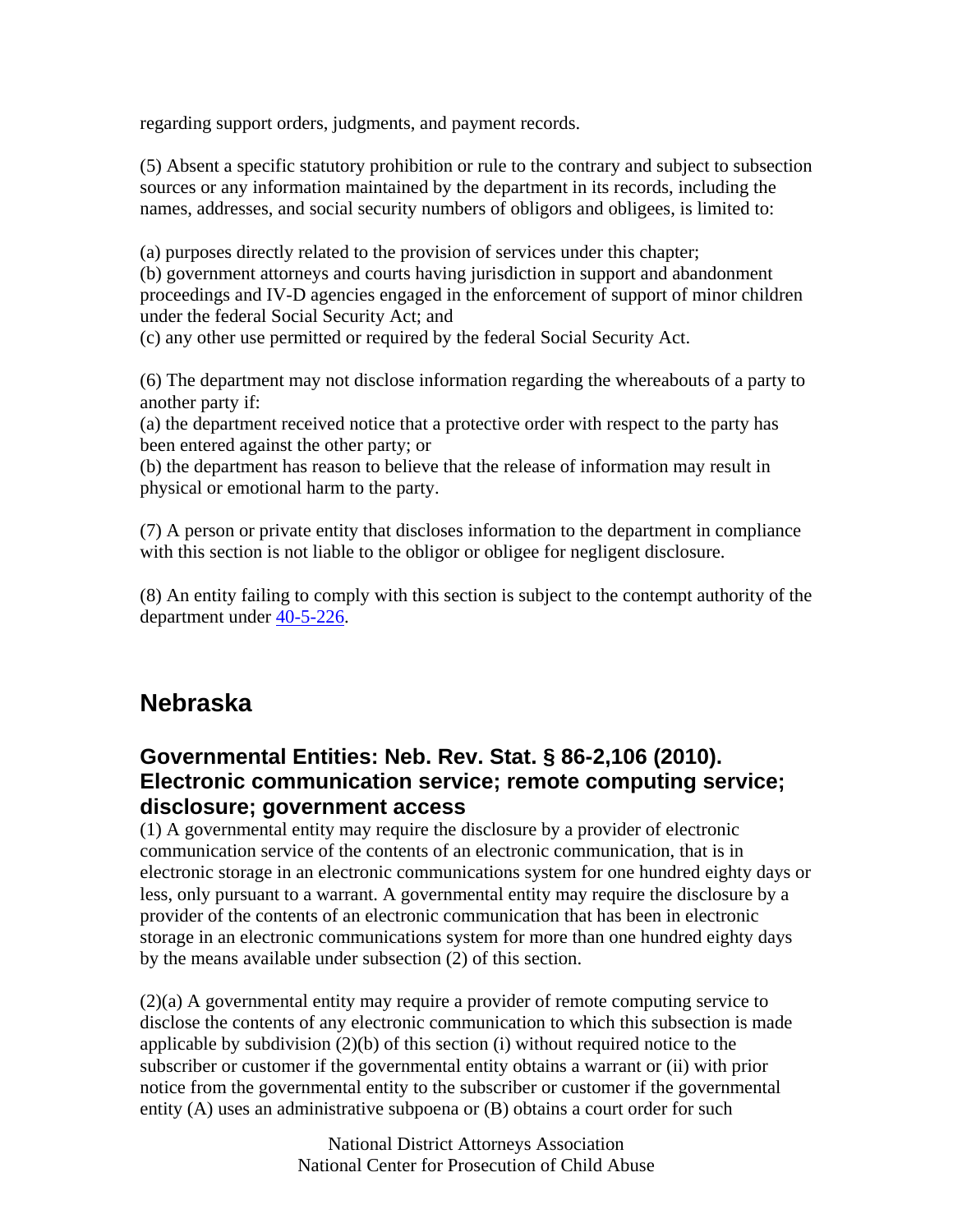disclosure under subsection (4) of this section, except that delayed notice may be given pursuant to section 86-2,108.

(b) Subdivision (2)(a) of this section shall apply to any electronic communication that is held or maintained on that service (i) on behalf of, and received by means of electronic transmission from or created by means of computer processing of communications received by means of electronic transmission from, a subscriber to or customer of such remote computing service and (ii) solely for the purpose of providing storage or computer processing services to such subscriber or customer, if the provider is not authorized to access the contents of any such communications for purposes of providing any services other than storage or computer processing.

 $(3)(a)(i)$  Except as provided in subdivision  $(3)(a)(ii)$  of this section, a provider of electronic communication service or remote computing service may disclose a record or other information pertaining to a subscriber to or customer of such service not including the contents of communications covered by subsection (1) or (2) of this section to any person other than a governmental entity.

(ii) A provider of electronic communication service or remote computing service shall disclose a record or other information pertaining to a subscriber to or customer of such service not including the contents of communications covered by subsection (1) or (2) of this section to a governmental entity only when the governmental entity (A) uses an administrative subpoena, (B) obtains a warrant, (C) obtains a court order for such disclosure under subsection (4) of this section, or (D) has the consent of the subscriber or customer to such disclosure.

(b) A governmental entity receiving records or information under this subsection is not required to provide notice to a subscriber or customer.

(4) A court order for disclosure under subsection (2) or (3) of this section shall issue only if the governmental entity shows that there is reason to believe the contents of a wire or electronic communication or the records or other information sought are relevant to a legitimate law enforcement inquiry. A court issuing an order pursuant to this section, on a motion made promptly by the provider, may quash or modify such order if the information or records requested are unusually voluminous in nature or compliance with such order would otherwise cause an undue burden on such provider.

(5) No cause of action shall lie in any court against any provider, its officers, employees, or agents, or other specified persons for providing information, facilities, or assistance in accordance with the terms of a court order, warrant, subpoena, or certification under sections 86-2,104 to 86- 2,110.

# **Administrator of the Securities Division of the Office of the Secretary of State: Neb. Rev. Stat. § 91.300 (2010). Investigations and subpoenas**

1. The Administrator may make investigations, within or outside of this State, as the Administrator finds necessary or appropriate to: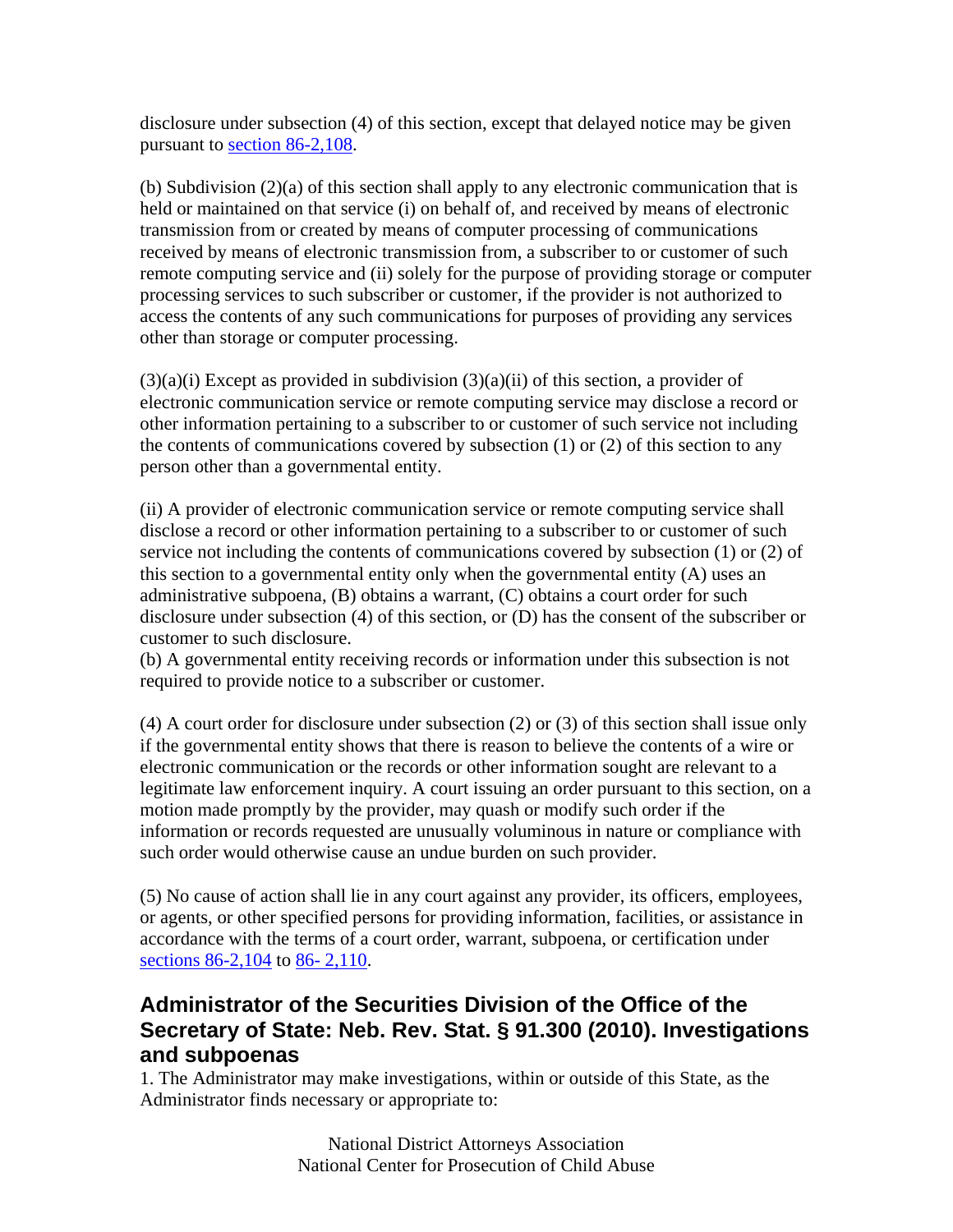(a) Determine whether any person has violated, or is about to violate, any provision of this chapter or any regulation or order of the Administrator; or

(b) Aid in the enforcement of this chapter.

2. The Administrator may publish information concerning any violation of this chapter or any regulation or order of the Administrator.

3. For the purposes of any investigation or proceeding under this chapter, the Administrator, or an officer or employee designated by the Administrator, may administer oaths and affirmations, subpoena witnesses, compel their attendance, take evidence and require the production of any books, papers, correspondence, memoranda, agreements or other records which the Administrator finds to be relevant or material to the inquiry.

4. If a person does not give testimony or produce the records required by the Administrator or a designated officer or employee pursuant to an administrative subpoena, the Administrator or designated officer or employee may apply for a court order compelling compliance with the subpoena or the giving of the required testimony.

5. The request for an order of compliance may be addressed to either:

(a) The District Court for the First Judicial District;

(b) The district court for any judicial district where service may be obtained on the person refusing to testify or produce, if the person is within this State; or

(c) The appropriate court of the state having jurisdiction over the person refusing to testify or produce, if the person is outside of this State.

6. If the activities constituting an alleged violation for which the information is sought would be a violation of this chapter had the activities occurred in this State, the Administrator may issue and apply to enforce subpoenas, in the manner set forth in subsection 5, in this State at the request of a securities agency or administrator of another state.

# **Nevada**

**Attorney General, DAs, Sheriffs, Police Department Heads, and Heads of any Department of the State Engaged in Criminal Law Enforcement: Nev. Rev. Stat. Ann. § 193.340 (2010). Required disclosure of certain information by provider of Internet service;**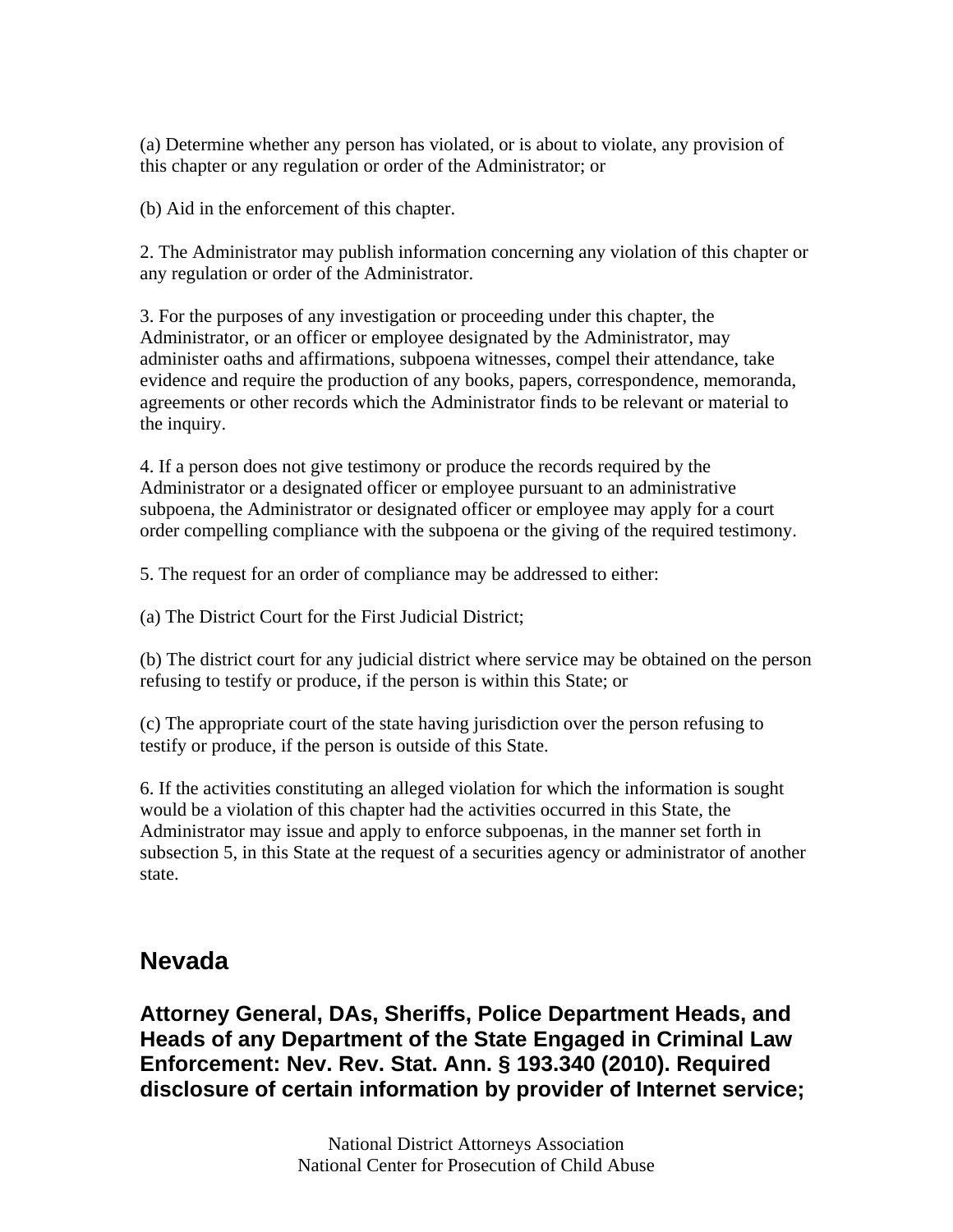### **penalty; issuance and enforcement of administrative subpoena; fee for information**

1. A provider of Internet service who violates the provisions of 18 U.S.C. § 2703 is guilty of a misdemeanor and shall be punished by a fine of not less than \$50 or more than \$500 for each violation.

2. In investigating criminal activity that involves or may involve the use of a computer, the Attorney General, a district attorney, the sheriff of any county in this State, the head of any organized police department of any municipality in this State, the head of any department of this State engaged in the enforcement of any criminal law of this State and any sheriff or chief of police of a municipality may, if there is reasonable cause to believe that an individual subscriber or customer of a provider of Internet service has committed an offense through the use of the services of the provider of Internet service, issue a subpoena to carry out the procedure set forth in  $18$  U.S.C.  $\S$  2703 to compel the provider of Internet service to provide information concerning the individual subscriber or customer that the provider of Internet service is required to disclose pursuant to 18 U.S.C. § 2703.

3. If a person who has been issued a subpoena pursuant to subsection 2 charges a fee for providing the information, the fee must not exceed the actual cost for providing the information.

4. If a person who has been issued a subpoena pursuant to subsection 2 refuses to produce any information that the subpoena requires, the person who issued the subpoena may apply to the district court for the judicial district in which the investigation is being carried out for the enforcement of the subpoena in the manner provided by law for the enforcement of a subpoena in a civil action.

5. As used in this section, "provider of Internet service" has the meaning ascribed to it in NRS 205.4758, but does not include a public library when it is engaged in providing access to the Internet.

# **New Hampshire**

# **Attorney GeneralN.H. Rev. Stat. Ann. § 7:6-b (2011). Certain Records of Communications Common Carriers.**

I. Every communications common carrier, as defined in RSA 570-A:1, IX, upon the written demand of the attorney general that the attorney general has reasonable grounds for belief that the service furnished to a person or to a location by such communications common carrier has been, is being, or may be used for an unlawful purpose, shall furnish to the attorney general: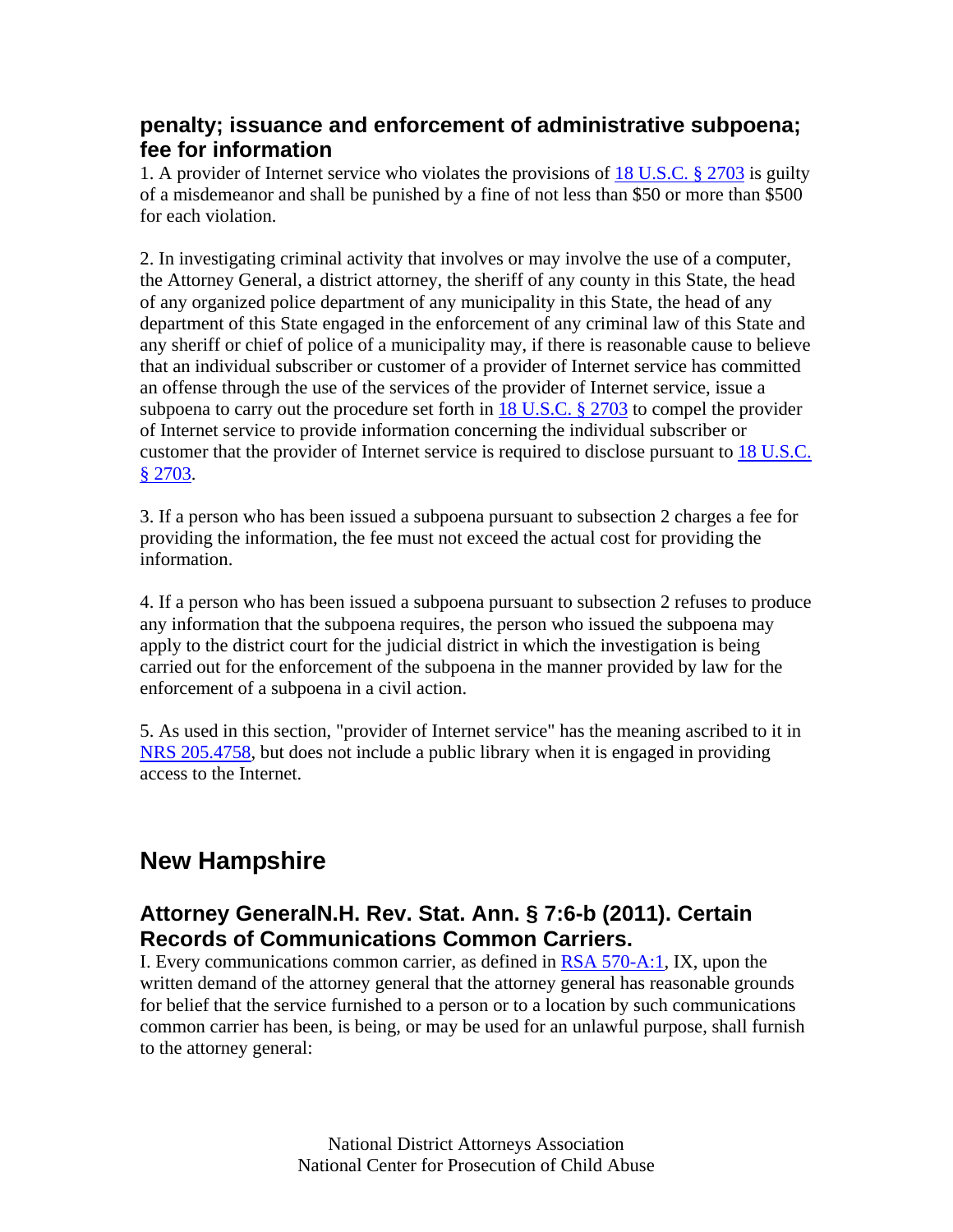(a) The names and addresses of persons to whom stated listed or unlisted telephone numbers are assigned.

(b) The names and addresses of persons to whom any stated or identified services are provided.

(c) Any local and long distance billing records for any subscriber to, or customer of telephone service or wireless telephone service as defined in RSA 638:21, XI.

(d) The length of service provided to a subscriber or customer by the communications common carrier.

(e) The types of services provided to the subscriber or customer by the communications common carrier, and

(f) The telephone number or other subscriber number or identity.

II. No such communications common carrier nor any agent, servant, or employee thereof, shall be civilly or criminally responsible or liable for furnishing or delivering any records or information in compliance with said demand and the attorney general shall not disclose any information obtained as a result of said demand except as it is essential to the proper discharge of the attorney general's duties. Any such written demand by the attorney general shall be understood to constitute an administrative subpoena for purposes of determining compliance with federal law.

III. The attorney general may delegate authority under this section to any assistant attorney general. Where the offense under investigation is defined in RSA 318-B or RSA 649-B, the attorney general may delegate authority under this section to a county attorney. A county attorney may further delegate authority under this section to any assistant county attorney in the county attorney's office. The county attorney may exercise this authority only in cases within the jurisdiction of that county attorney. The attorney general shall adopt rules, pursuant to RSA 541-A, relative to:

(a) Circumstances under which an assistant attorney general, a county attorney, or an assistant county attorney may issue such demands to communications common carriers under this section.

(b) The procedures for applying for such demands.

(c) The records of such demands which shall be kept and maintained.

### **Commissioner of the New Hampshire Department of Health and Human Services: N.H. Rev. Stat. Ann. § 161-C:3-a (2010). Confidentiality of Records and Information; Information From Financial Institutions.**

I. Notwithstanding the provisions of RSA 359-C or any other law to the contrary, the commissioner is hereby authorized to request, on an individually-named basis, and receive, on the same basis, from any bank, trust company, savings and loan association, credit union, or other financial institution doing business in this state information with respect to the transactions with any institution and the assets of any delinquent obligor or individual against whom the department is seeking to establish or enforce an obligation of support. The institution shall furnish the information within 15 days of the department's request. After such time, an institution which fails to comply with these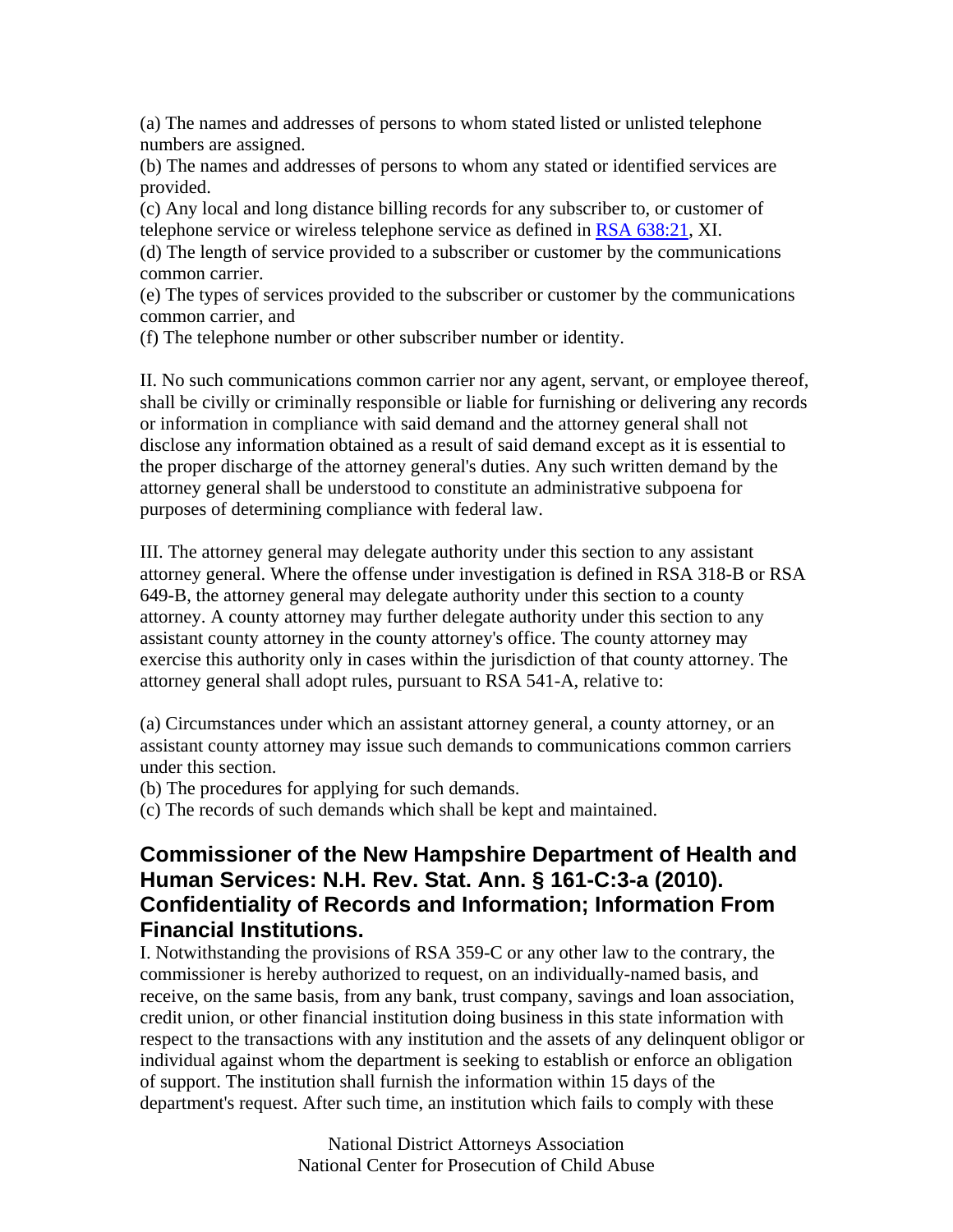provisions shall be liable for an administrative fine of \$50 per day.

II. The commissioner is hereby authorized to request and receive from any former or current employer, including for-profit, nonprofit, and governmental employers, information necessary to the establishment or enforcement of child support orders, including, but not limited to, the dates of employment, number of hours worked, rate of pay, date of birth, available health insurance, current address, payroll deductions, and social security number of any delinquent obligor or individual against whom the department is seeking to establish or enforce an obligation of support. The institution shall furnish the information within 15 days of the department's request. After such time, an employer who fails to comply with these provisions shall be liable for an administrative fine of \$50 per day.

III. The department and any financial institution or employer who discloses financial or employment records under this section shall not be subject to civil liability or criminal prosecution which is based upon its disclosure under this section, or for any other action taken in good faith to comply with the requirements of this section. A financial institution shall not be liable under federal or state law to any person for encumbering or surrendering any assets held by such financial institution in response to a notice of lien or levy issued by the department.

IV. Any records established or information collected pursuant to the provisions of this chapter shall be made available only to the commissioner and the attorney general and their authorized designees, attorneys employed by the office of child support, attorneys responsible for the administration of RSA 546-B, attorneys employed by the department in RSA 169-C proceedings, the client or the client's authorized representative and courts or agencies in other states engaged in the enforcement of support of minor children as authorized by the rules of the department. Such records and information shall be available and used only for purposes directly connected with the establishment, enforcement, or modification of child support, the location and notification of parents in RSA 169-C proceedings, and the administration of this chapter. The records and information made available to the client or the client's authorized representative shall not include information provided to the department that is prohibited from release by federal law, state statute, state case law, or by contract or agreement between the department and another entity if such contract or agreement prohibits release of such information.

IV-a. Notwithstanding paragraph IV or any other provision of law, custodial parents, guardians, and caretakers are authorized to request and receive from any responsible parent's former or current employer doing business in this state health insurance information necessary for the enforcement and establishment of medical support orders, including the availability of coverage.

V. Any financial institution or employer who does not comply with the requirements under this section shall be guilty of a misdemeanor.

VI. The department is authorized to obtain access to certain records held by public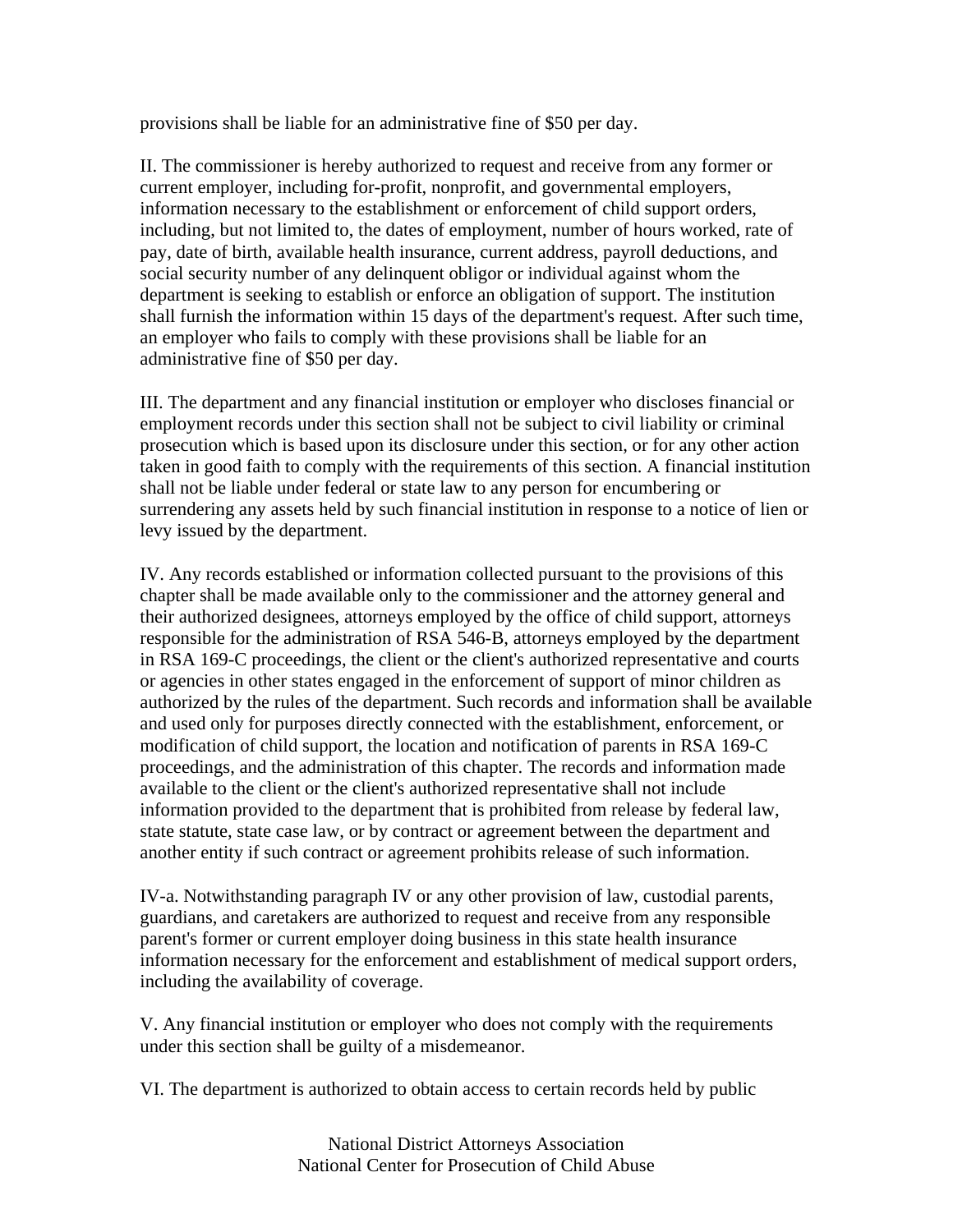utilities, cellular mobile radio communications companies, Internet service providers, and cable or satellite television companies with respect to individuals who owe or are owed support, or against or with respect to whom a support obligation is sought, consisting of the names and addresses, including email addresses, of such individuals and the names and addresses of the employers of such individuals, pursuant to an administrative subpoena issued by the commissioner.

VII. The department is authorized to enter into agreements with financial institutions doing business in the state:

(a) To develop and operate, in coordination with such financial institutions, a data match system, using automated data exchanges to the maximum extent feasible, in which each financial institution is required to provide for each calendar quarter the name, record address, social security number or other taxpayer identification number, and other identifying information for each obligor who maintains an account at the financial institution and who owes past-due support, as identified by the state by name and social security number or other taxpayer identification number.

(b) In response to a notice of lien or levy, to encumber or surrender, as the case may be, assets held by such institution on behalf of any obligor who is subject to a child support lien pursuant to RSA 161-C.

VIII. The department shall pay a reasonable fee to a financial institution for conducting the data match provided for in paragraph VII(a), not to exceed actual costs incurred by such financial institution.

# **New Mexico**

# **State Title IV-D Agency: N.M. Stat. Ann. § 27-1-11 (2011). Expedited procedure**

The state Title IV-D agency shall have the authority to take the following actions relating to establishment of paternity or to establishment, modification or enforcement of support orders, without the necessity of obtaining an order from any other judicial or administrative tribunal, and to recognize and enforce the authority of state Title IV-D agencies of other states to take the following actions:

A. to order genetic testing for the purpose of paternity establishments;

B. to subpoena any financial or other information needed to establish, modify or enforce a support order and to impose penalties for failure to respond to such a subpoena. A subpoena issued by the state Title IV-D agency under this section shall be served upon the person to be subpoenaed or, at the option of the secretary of human services or the secretary's authorized representative, by certified mail addressed to the person at his last known address. The service of the subpoena shall be at least ten days prior to the required production of the information. If the subpoena is served by certified mail, proof of service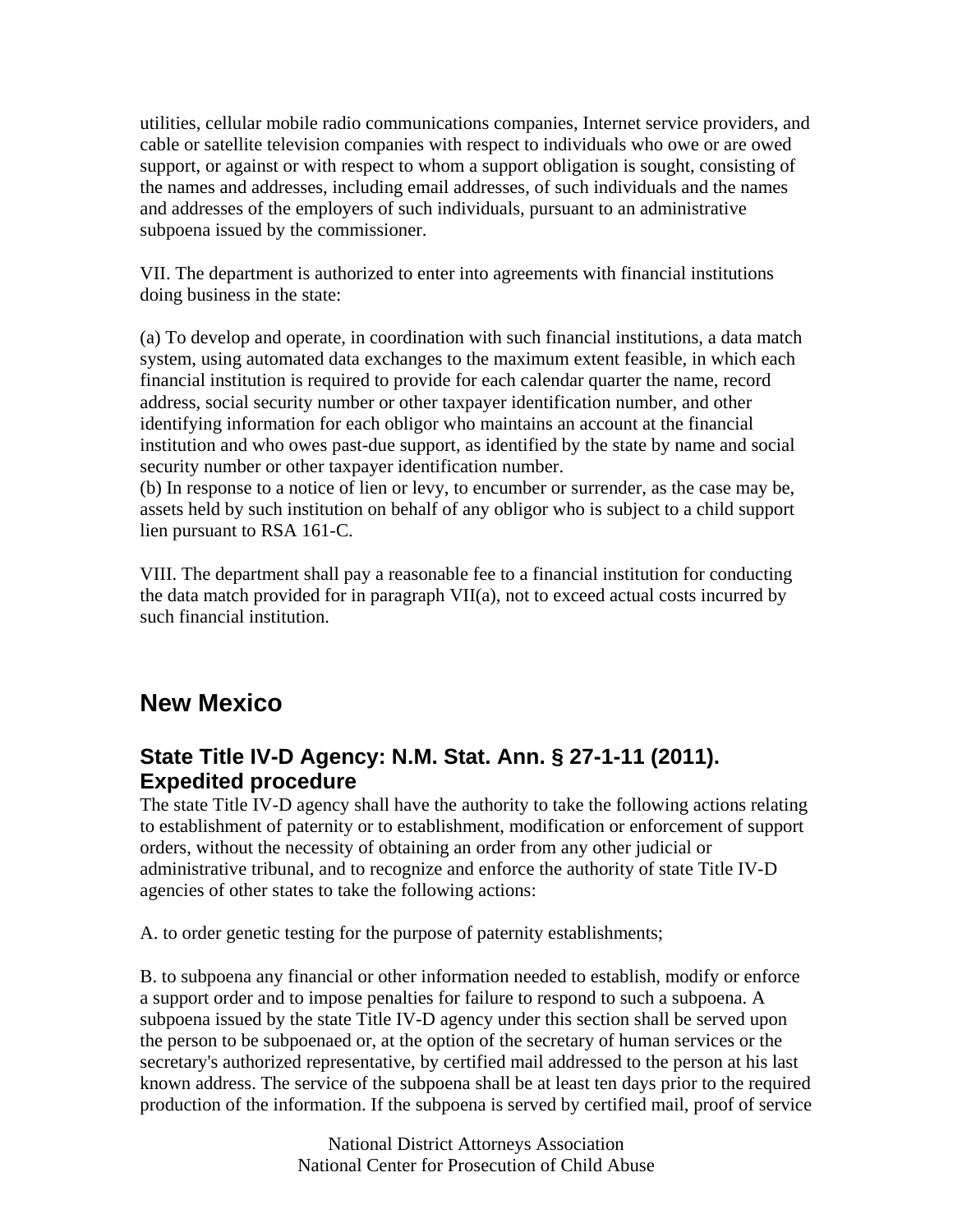is the affidavit of mailing. After service of a subpoena upon a person, if the person neglects or refuses to comply with the subpoena, the state Title IV-D agency may apply to the district court of the county where the subpoena was served or the county where the subpoena was responded to for an order compelling compliance. Failure of the person to comply with the district court's order shall be punishable as contempt;

C. to require all entities in the state, including for-profit, nonprofit and governmental employers to provide promptly, in response to a request by the state Title IV-D agency of that or any other state administering a program under this part, information on the employment compensation, and benefits of any person employed by such entity as an employee or contractor and to sanction failure to respond to any such request;

D. to obtain access, subject to safeguards on privacy and information security, and subject to the nonliability of entities that afford such access, to information contained in the following records, including automated access in the case of records maintained in automated databases:

(1) records of other states and local government agencies, including:

(a) vital statistics, including records of marriage, birth and divorce;

(b) state and local tax and revenue records, including information on residence address, employer, income and assets;

(c) records concerning real and titled personal property;

(d) records of occupational and professional licenses and records concerning the ownership and control of corporations, partnerships and other business entities;

(e) employment security records;

(f) records of agencies administering public assistance programs;

(g) records of the motor vehicle division of the taxation and revenue department; and

(h) corrections records; and

(2) certain records held by private entities with respect to persons who owe or are owed support, or against or with respect to whom a support obligation is sought, consisting of:

(a) the names and addresses of such persons and the names and addresses of the employers of such persons, as appearing in customer records of public utilities and cable television companies, pursuant to an administrative subpoena; and

(b) information including information on assets and liabilities on such individuals held by financial institutions;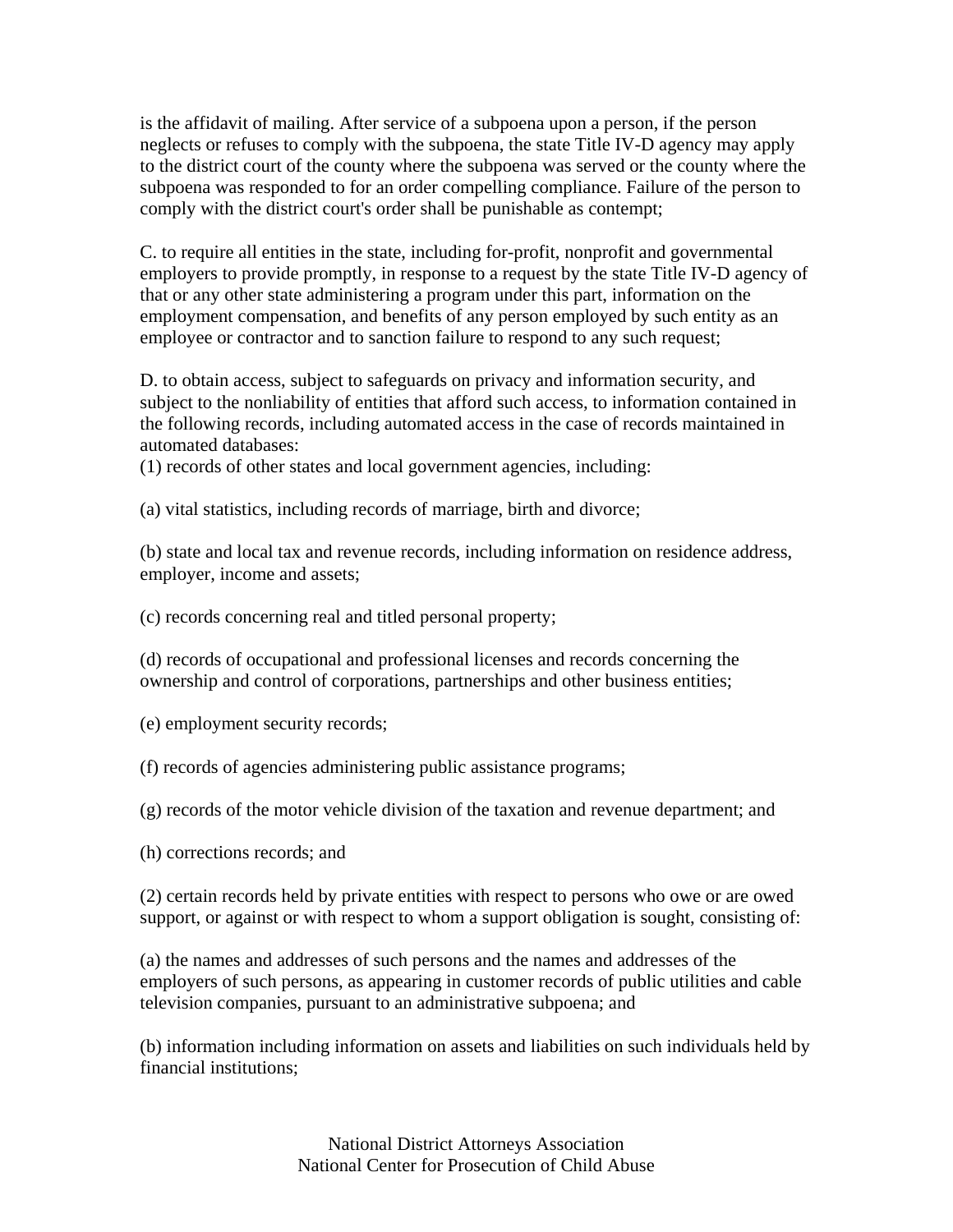E. in cases in which support is subject to an assignment in order to comply with a requirement imposed pursuant to temporary assistance for needy families or medicaid, or to a requirement to pay through the state disbursement unit established pursuant to Section 454B of the Social Security Act, [FN1] upon providing notice to obligor and obligee to direct the obligor or other payor to change the payee to the appropriate government entity;

F. to order income withholding;

G. in cases in which there is a support arrearage, to secure assets to satisfy the arrearage by:

(1) intercepting or seizing periodic or lump-sum payments from:

(a) a state or local agency, including unemployment compensation, workers' compensation and other benefits; and

(b) judgments, settlements and lotteries;

(2) attaching and seizing assets of the obligor held in financial institutions;

(3) attaching public and private retirement funds; and

(4) imposing liens and, in appropriate cases, to force sale of property and distribution of proceeds;

H. for the purpose of securing overdue support, to increase the amounts for arrearages, subject to such conditions or limitations as the state Title IV-D agency may provide;

I. the expedited procedures required shall include the following rules and authority, applicable with respect to all proceedings to establish paternity or to establish, modify or enforce support orders:

(1) each party to any paternity or child support proceeding is required, subject to privacy safeguards, to file with the tribunal and the state case registry upon entry of an order, and to update, as appropriate, information on location and identity of the party, including social security number, residential and mailing addresses, telephone number and driver's license number, and name, address and telephone number of employer; and

(2) in any subsequent child support enforcement action between the parties, upon sufficient showing that diligent effort has been made to ascertain the location of such a party, the tribunal may deem state due process requirements for notice and service of process to be met with respect to the party, upon delivery of written notice to the most recent residential or employer address filed with the tribunal;

J. procedures under which: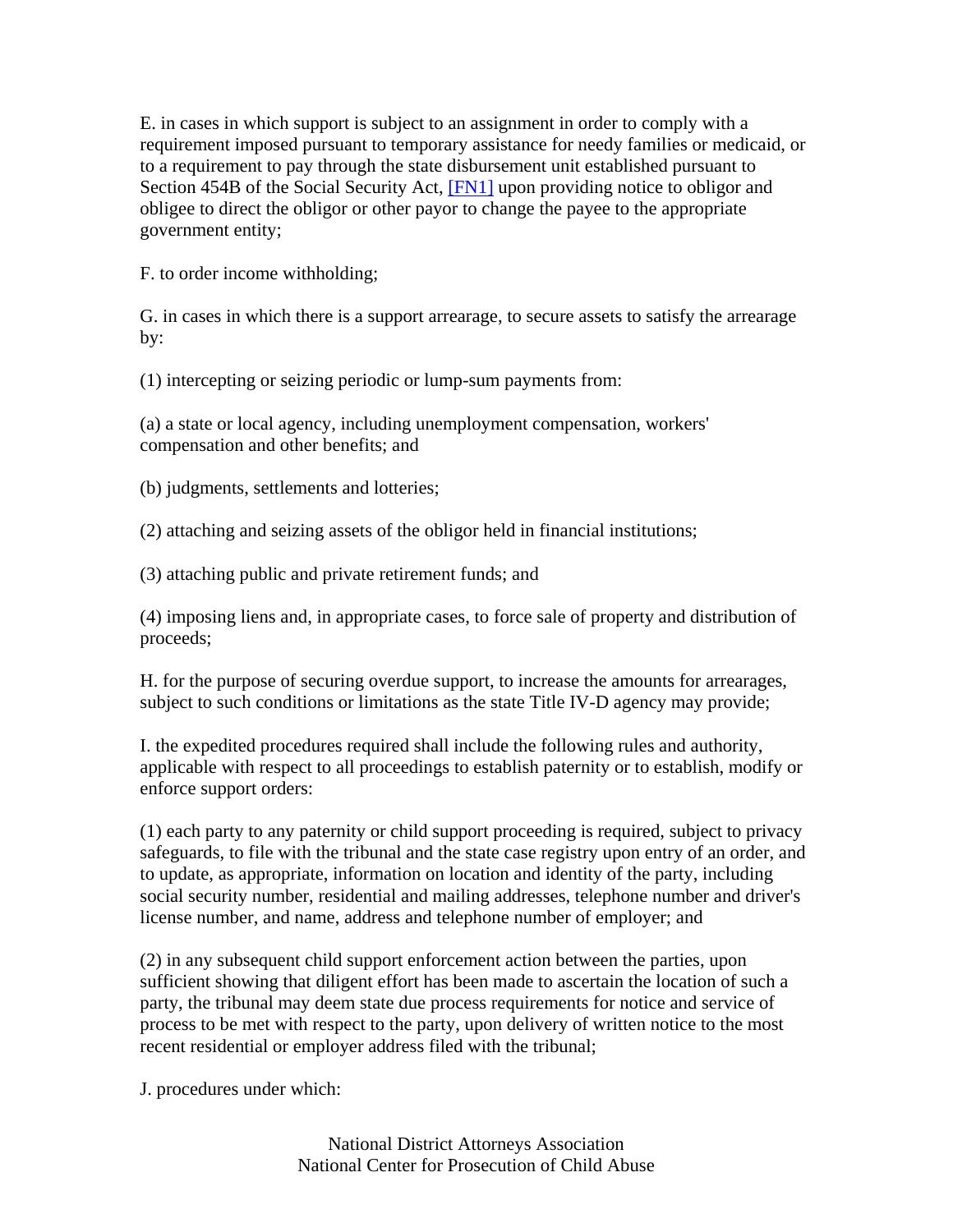(1) the state agency and administrative or judicial tribunal with authority to hear child support and paternity cases exerts statewide jurisdiction over the parties; and

(2) in a state in which orders are issued by courts or administrative tribunals, a case may be transferred between local jurisdictions in the state without need for any additional filing by the petitioner, or service of process upon the respondent, to retain jurisdiction over the parties; and

K. the authority of the Title IV-D agency with regard to Subsections A through J of this section shall be subject to due process safeguards, including, as appropriate, requirements for notice, opportunity to contest the action and opportunity for an appeal on the record to an independent administrative or judicial tribunal. Such due process safeguards shall be developed and implemented by the Title IV-D agency in accordance with the administrative office of the courts and other affected agencies and individuals consistent with current policies and procedures for implementation of the human services department's regulations.

# **Chief of the Securities Bureau of the Financial Institutions Division of the Regulation and Licensing Department: N.M. Stat. Ann. § 58-13A-11 (2011). Investigations**

A. The director may make investigations, within or without this state, as he finds necessary or appropriate to:

(1) determine whether any person has violated, or is about to violate, any provision of the Model State Commodity Code or any rule or order of the director; or

(2) aid in enforcement of that code.

B. The director may publish information concerning any violation of the Model State Commodity Code or any rule or order of the director.

C. For purposes of any investigation or proceeding under the Model State Commodity Code, the director or any officer or employee designated by rule or order may administer oaths and affirmations, subpoena witnesses, compel their attendance, take evidence and require the production of any books, papers, correspondence, memoranda, agreements or other documents or records which the director finds to be relevant or material to the inquiry.

D. (1) If a person does not give testimony or produce the documents required by the director or a designated employee pursuant to an administrative subpoena, the director or designated employee may apply for a court order compelling compliance with the subpoena or the giving of the required testimony.

(2) The request for order of compliance may be addressed to either: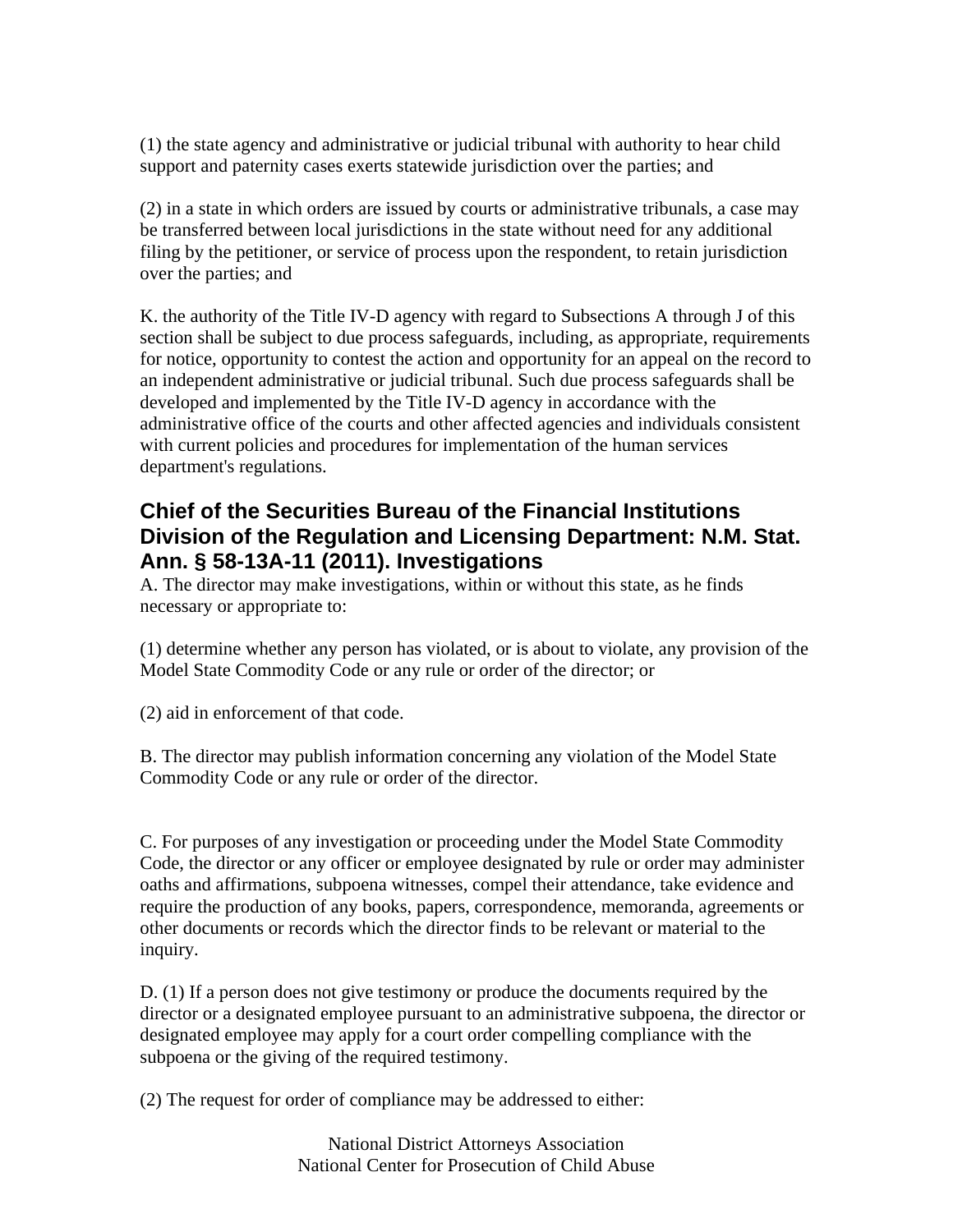(a) the district court for the county of Santa Fe or the district court where service may be obtained on the person refusing to testify or produce, if the person is within this state; or

(b) the appropriate court of the state having jurisdiction over the person refusing to testify or produce, if the person is outside this state.

# **New York**

### **Department of Public Welfare, Child Support Enforcement Unit Coordinator, Support Collection Unit Supervisor, or other Title IV-D State Child Support Enforcement Agency: N.Y. Soc. Serv. Law § 111-p (2011). Authority to issue subpoenas**

The department or the child support enforcement unit coordinator or support collection unit supervisor of a social services district, or his or her designee, or another state's child support enforcement agency governed by title IV-D of the social security act, shall be authorized, whether or not a proceeding is currently pending, to subpoena from any person, public or private entity or governmental agency, and such person, entity or agency shall provide any financial or other information needed to establish paternity and to establish, modify or enforce any support order. If a subpoena is served when a petition is not currently pending, the supreme court or a judge of the family court may hear and decide all motions relating to the subpoena. If the subpoena is served after a petition has been served, the court in which the petition is returnable shall hear and decide all motions relating to the subpoena. Any such person, entity, or agency shall provide the subpoenaed information by the date as specified in the subpoena. Such subpoena shall be subject to the provisions of article twenty-three of the civil practice law and rules. The department or district may impose a penalty for failure to respond to such information subpoenas pursuant to section twenty-three hundred eight of the civil practice law and rules.

# **North Carolina**

### **Attorney General: N.C. Gen. Stat. Ann. § 1-614 (2010). Civil investigative demand**

(a) A civil investigative demand is an administrative subpoena. Whenever the Attorney General has reason to believe that a person has information or is in possession, custody, or control of any document or other object relevant to an investigation or that would lead to the discovery of relevant information in an investigation of a violation of G.S. 1-607, the Attorney General may issue in writing and cause to be served upon the person, before bringing or intervening or making an election in an action under G.S. 1-608 or other false claims law, a civil investigative demand requiring the person to produce any documents or objects for their inspection and copying.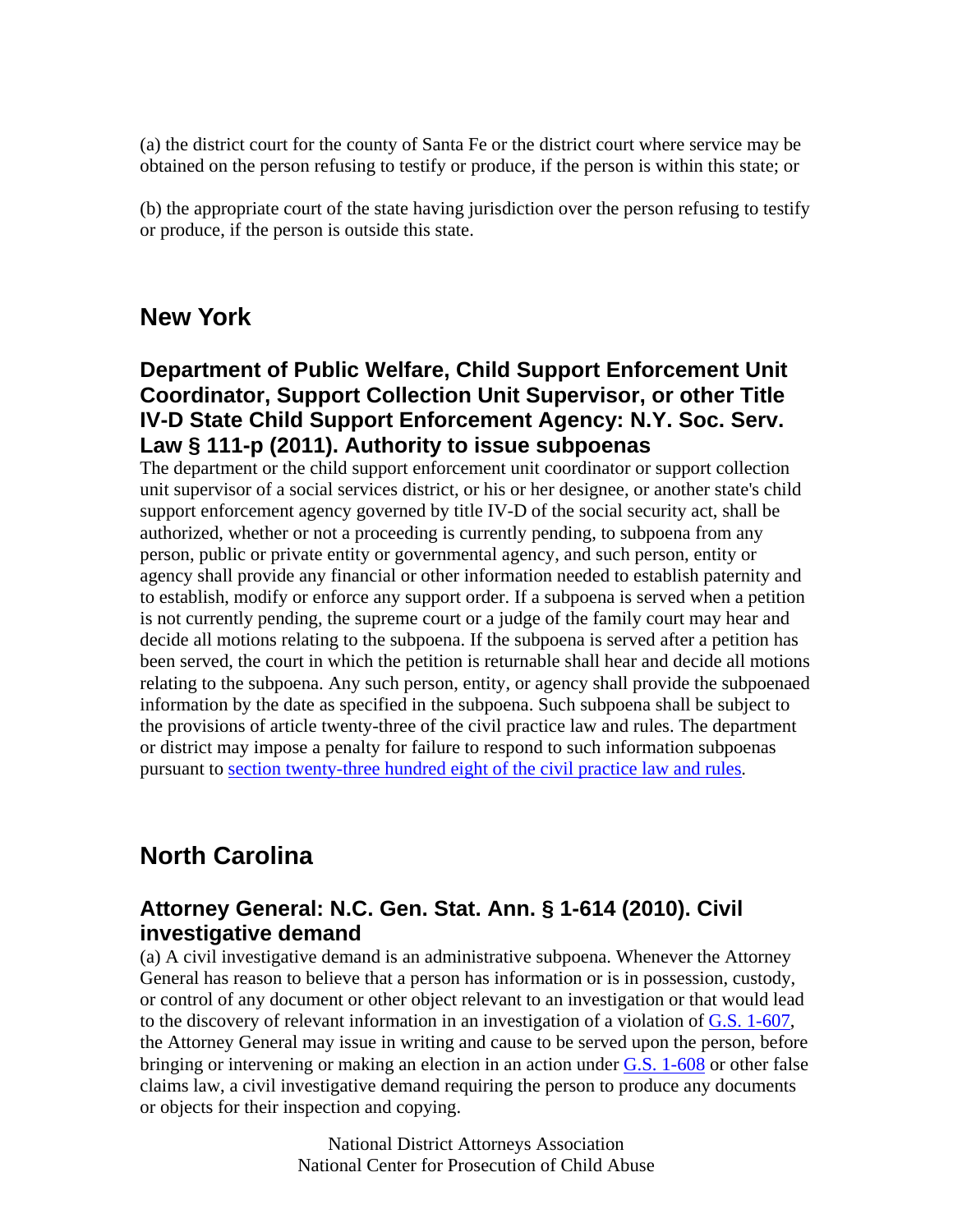(b) The civil investigative demand shall comply with all of the following:

(1) Be served upon the person in the manner required for service of process in civil actions and may be served by the Attorney General or investigator assigned to the North Carolina Department of Justice.

(2) Describe the nature of the conduct constituting the violation under investigation.

(3) Describe the class or classes of any documents or objects to be produced with sufficient definiteness to permit them to be fairly identified.

(4) Prescribe a reasonable date and time at which the person shall produce any document or object.

(5) Advise the person that objections to or reasons for not complying with the demand may be filed with the Attorney General on or before that date and time.

(6) Designate a person to whom any document or object shall be produced.

(7) Contain a copy of subsections (b) and (c) of this section.

(c) The date within which any document or object must be produced shall be more than 30 days after the civil investigative demand has been served upon the person.

(d) A civil investigative demand may include an express demand for any product of discovery. A product of discovery includes the original or duplicate of any deposition, interrogatory, document, thing, examination, or admission, that is obtained by any method of discovery in any judicial or administrative proceeding of an adversarial nature, and any digest, compilation, and index of any product of discovery. Whenever a civil investigative demand is an express demand for any product of discovery, a copy of the demand shall be served on the person from whom the discovery was obtained, and the Attorney General shall notify the person to whom the demand is issued of the date on which the copy was served. A demand for a product of discovery shall not be returned or returnable until 30 days after a copy of the demand has been served on the person from whom the discovery was obtained. Within 30 days after service of the demand, the person from whom the discovery was obtained or the person on whom the demand was served will serve on the Attorney General a copy of any protective order that prevents or restrains disclosure of the product of discovery to the Attorney General. The Attorney General may petition the court that issued the protective order to modify the order to allow compliance with the demand. Disclosure of any product of discovery pursuant to any express demand does not constitute a waiver of any right or privilege that the person making the disclosure may be entitled to invoke to resist discovery of trial preparation materials.

(e) The production of documents and objects in response to a civil investigative demand served under this section shall be made under a sworn certificate by the person to whom the demand is directed, or in the case of a person other than a natural person, a person having knowledge of the facts and circumstances relating to the production and authorized to act on behalf of the person. The certificate shall state that all of the documentary material required by the demand and in the possession, custody, or control of the person to whom the demand is directed has been produced and made available.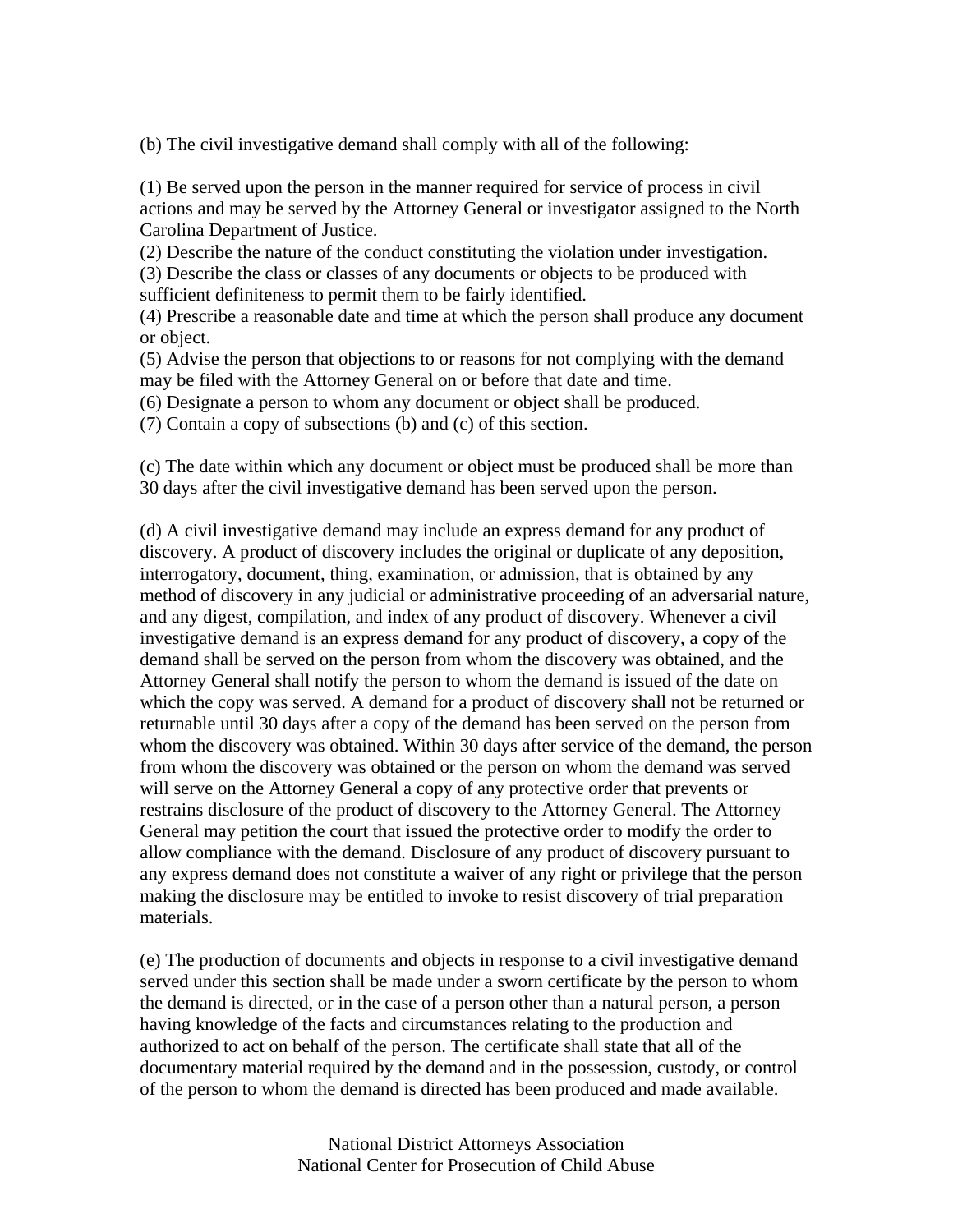Upon written agreement between the person served with the civil investigative demand and the Attorney General, the person may substitute copies for originals of all or any part of the documents requested.

(f) If a person objects to or otherwise fails to comply with a civil investigative demand served upon the person under subsection (a) of this section, the Attorney General may file an action in superior court for an order to enforce the demand. Venue for the action to enforce the demand shall be in either Wake County or the county in which the person resides, is found, or transacts business. Notice of a hearing on the action to enforce the demand and a copy of the action shall be served upon the person in the same manner as prescribed in the Rules of Civil Procedure. If the court finds that the demand is proper, that there is reasonable cause to believe that there may have been a violation of G.S. 1- 607, and that the information sought or document or object demanded is relevant to the violation, the court shall order the person to comply with the demand, subject to modifications the court may prescribe.

(g) If the person fails to comply with an order entered pursuant to subsection (f) of this section, the court may do any of the following:

(1) Adjudge the person to be in contempt of court.

(2) Grant injunctive relief against the person to whom the demand is issued to restrain the conduct which is the subject of the investigation.

(3) Grant any other relief as the court may deem proper.

(h) A petition for an order of the court to modify or set aside a civil investigative demand issued under this section may be filed by any person who has received a civil investigative demand or in the case of an express demand for any product of discovery, the person on whom the discovery was obtained. The petition may be filed in superior court in either Wake County or the county in which the person resides, is found, or transacts business, or, in the case of a petition to modify an express demand for any product of discovery, the petition shall be filed in the court in which the proceeding was pending when the product of discovery was obtained. Any petition under this subsection must be filed within 30 days after the date of service of the civil investigative demand or before the return date specified in the demand, whichever date is earlier, or within a longer period as may be prescribed in writing by the investigator identified in the demand. The petition shall specify each ground upon which the petitioner relies in seeking relief and may be based upon any failure to comply with the provisions of this section or upon any constitutional or other legal right or privilege of the person. During the pendency of the petition in the court, the court may stay, as it deems proper, the running of the time allowed for compliance with the demand, in whole or in part, except that the person filing the petition shall comply with any portions of the demand not sought to be modified or set aside.

(i) Any documents and objects produced pursuant to this section may be used in connection with any civil action brought under  $G.S.$  1-608 and for any use that is consistent with the law, and the regulations and policies of the Attorney General,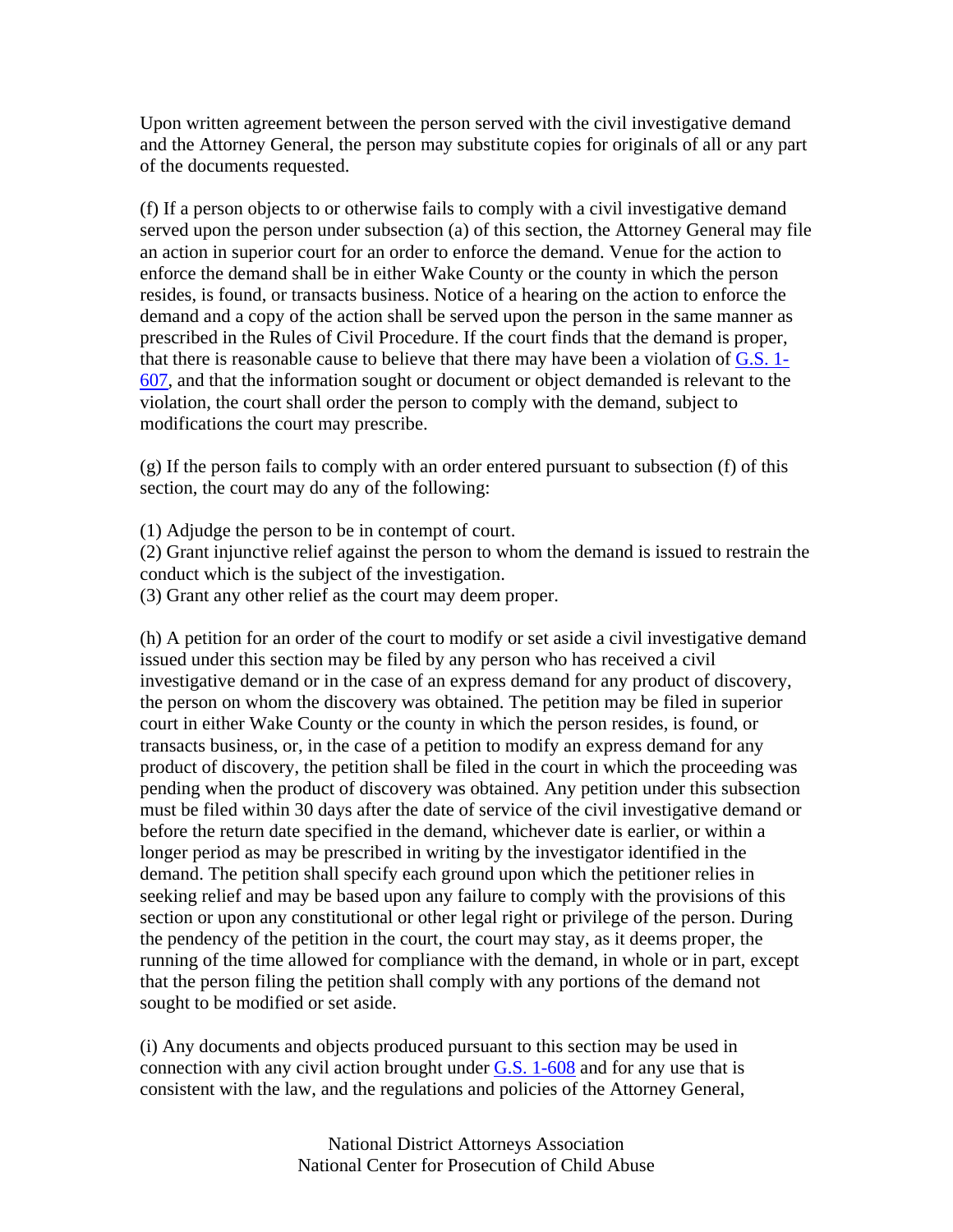including use in connection with internal Attorney General memoranda and reports; communications between the Attorney General and a federal, State, or local governmental agency, or a contractor of a federal, State, or local governmental agency, undertaken in furtherance of an Attorney General investigation or prosecution of a case; interviews of any qui tam relator or other witness; oral examinations; depositions; preparation for and response to civil discovery requests; introduction into the record of a case or proceeding applications, motions, memoranda, and briefs submitted to a court or other tribunal; and communications with government investigators, auditors, consultants and experts, the counsel of other parties, arbitrators and mediators, concerning an investigation, case, or proceeding. Any documents and objects obtained by the Attorney General under this section may be shared with any qui tam relator if the Attorney General determines it is necessary as part of any false claims act investigation. Before using or sharing documents and objects obtained by the Attorney General under this section with any person, the Attorney General may require that the person agree to an order of the court protecting the documents or objects, or any information contained in the documents or objects, from disclosure by that person. In the case of documents or objects the producing party has designated as a trade secret or other confidential research, development, or commercial information, the Attorney General shall either (i) require that the person with whom documents or objects are shared be prohibited from disclosing the documents or objects, or any information contained in the documents or objects, or (ii) petition the court for an order directing the producing party to either appear and support the designation or withdraw the designation.

(j) The Attorney General may designate an employee of the North Carolina Department of Justice to serve as a custodian of documents and objects.

(k) Except as otherwise provided in this section, no documents or objects, or copies thereof, while in the possession of the North Carolina Department of Justice, shall be available for examination by any person other than an employee of the North Carolina Department of Justice. The prohibition in the preceding sentence on the availability of documents or objects shall not apply if consent is given by the person who produced the documents or objects, or, in the case of any product of discovery produced pursuant to an express demand, consent is given by the person from whom the discovery was obtained, or prevent disclosure to any other federal or State agency for use by that agency in furtherance of its statutory responsibilities upon application made by the Attorney General to the superior court showing substantial need for the use of the documents or objects by any agency in furtherance of its statutory responsibilities.

(l) While in the possession of the custodian and under reasonable terms and conditions as the Attorney General shall prescribe, documents or objects shall be available for examination by the person who produced the documents or objects, or by a representative of that person authorized by that person to examine the documents or objects.

(m) If any documents or objects have been produced by any person in the course of any investigation pursuant to a civil investigative demand under this section, and any case or proceeding before any court arising out of the investigation, or any proceeding before any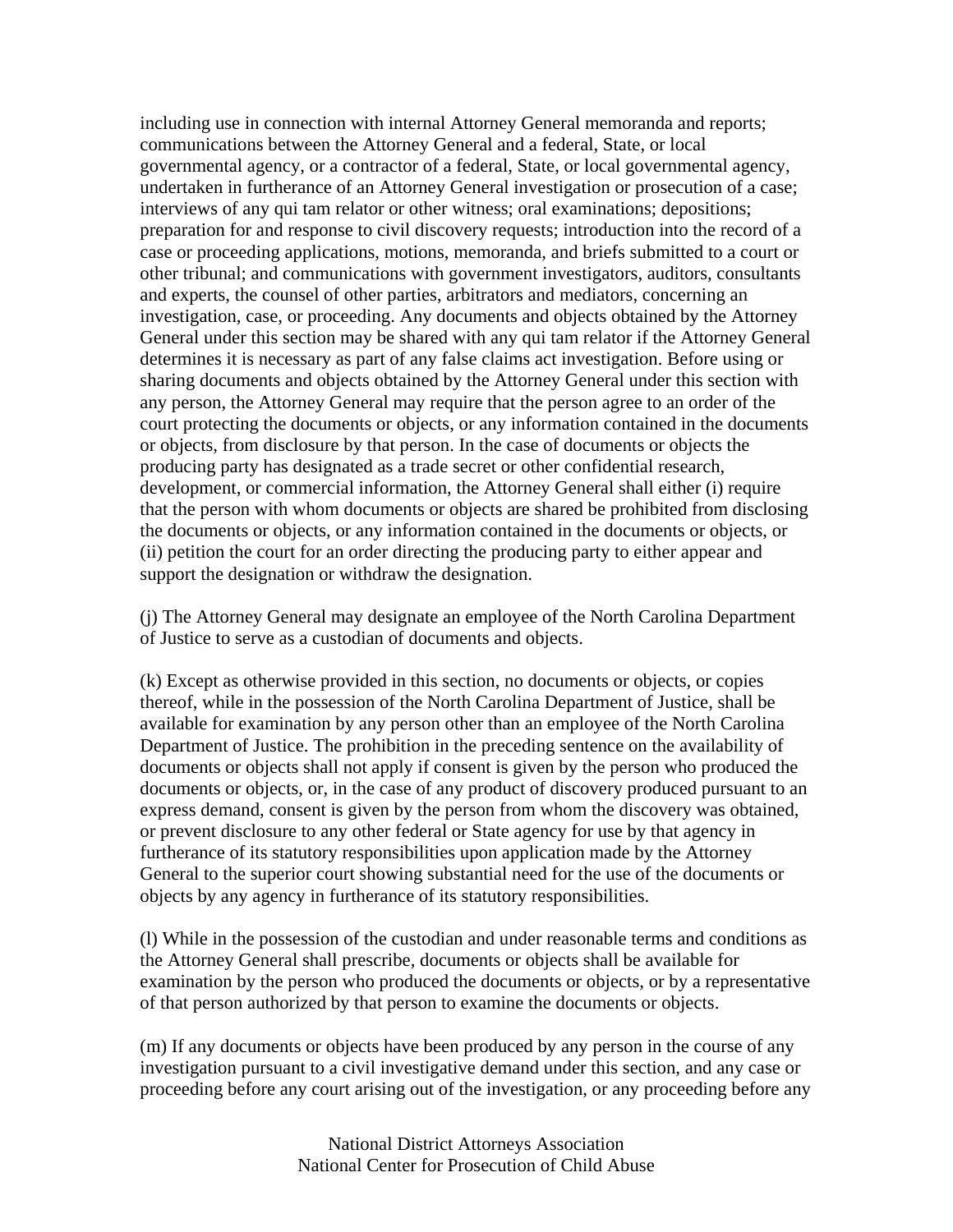agency involving the documents or objects, has been completed, or no case or proceeding in which the documents or objects may be used has been commenced within a reasonable time after completion of the investigation, the custodian shall, upon written request of the person who produced the documents or objects, return to the person any documents or objects that have not passed into the control of any court or agency.

(n) The North Carolina Rules of Civil Procedure shall apply to this section to the extent that the rules are not inconsistent with the provisions of this section.

### **Director of the State Bureau of Investigation: N.C. Gen. Stat. Ann. § 15A-298 (2010). Subpoena authority**

Pursuant to rules issued by the Attorney General, the Director of the State Bureau of Investigation or the Director's designee may issue an administrative subpoena to a communications common carrier or an electronic communications service to compel production of business records if the records:

(1) Disclose information concerning local or long-distance toll records or subscriber information; and

(2) Are material to an active criminal investigation being conducted by the State Bureau of Investigation.

# **Secretary of State: N.C. Gen. Stat. Ann. § 78D-21 (2010). Investigations**

(a) The Administrator may make investigations, within or without this State, as it finds necessary or appropriate to:

(1) Determine whether any person has violated, or is about to violate, any provision of this Chapter or any rule or order of the Administrator; or

(2) Aid in enforcement of this Chapter.

(b) The Administrator may publish information concerning any violation of this Chapter or any rule or order of the Administrator.

(c) For purposes of any investigation or proceeding under this Chapter, the Administrator or any officer or employee designated by rule or order, may administer oaths and affirmations, subpoena witnesses, compel their attendance, take evidence, and require the production of any books, papers, correspondence, memoranda, agreements, or other documents or records which the Administrator finds to be relevant or material to the inquiry.

(d)(1) If a person does not give testimony or produce the documents required by the Administrator or a designated employee pursuant to an administrative subpoena, the Administrator or designated employee may apply for a court order compelling compliance with the subpoena or the giving of the required testimony.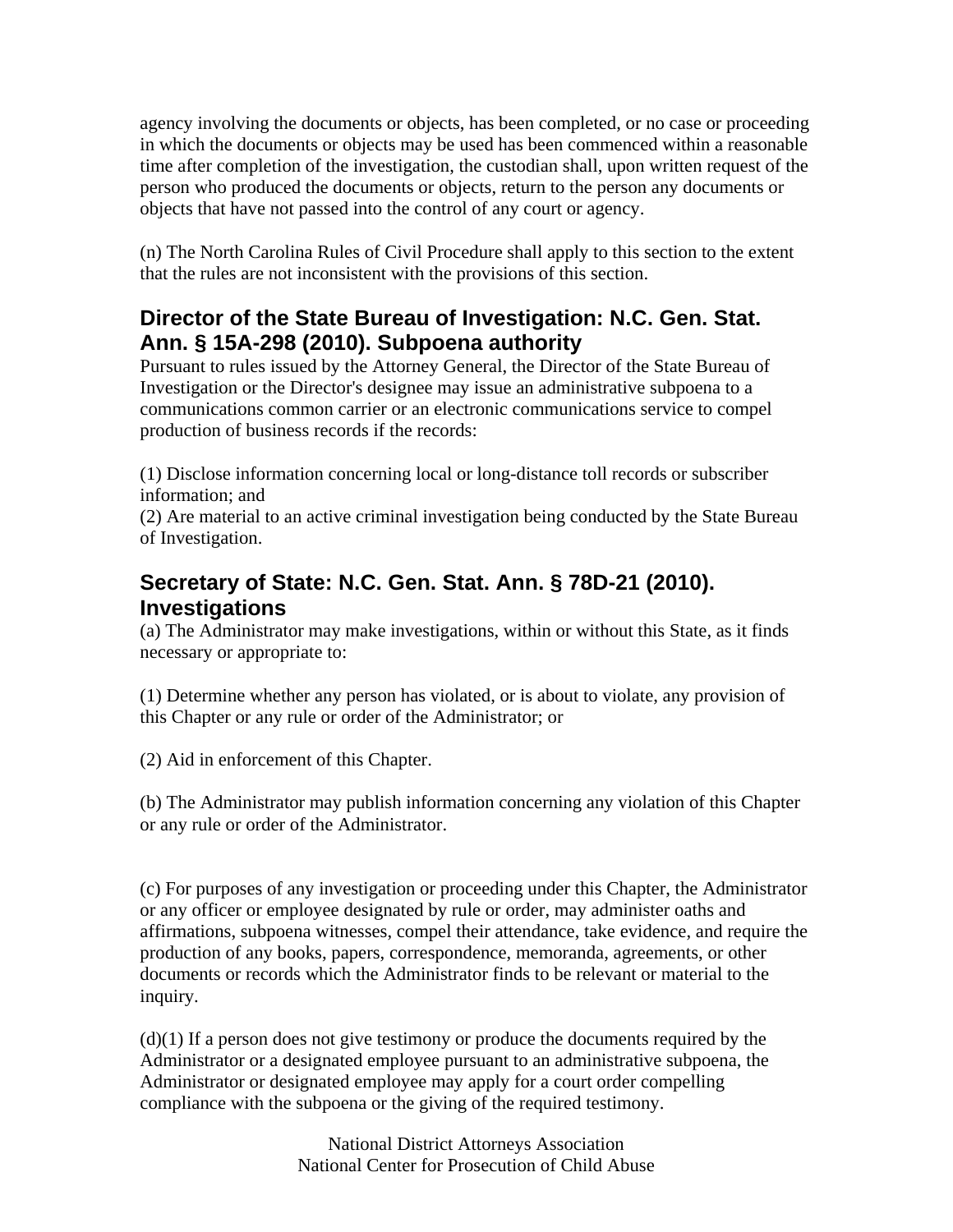(2) The request for order of compliance may be addressed to either:

a. The Superior Court of Wake County where service may be obtained on the person refusing to testify or produce, if the person is within this State; or

b. The appropriate court of the State having jurisdiction over the person refusing to testify or produce, if the person is outside this State.

(e) The Administrator in his discretion may appoint commodities law enforcement agents and other enforcement personnel.

(1) Subject Matter Jurisdiction.--The responsibility of an agent shall be enforcement of this Chapter.

(2) Territorial Jurisdiction.--A commodities law enforcement agent is a State officer with jurisdiction throughout the State.

(3) Service of Orders of the Administrator.--Commodities law enforcement agents may serve and execute notices, orders, or demands issued by the Administrator for the surrender of registrations or relating to any administrative proceeding. While serving and executing such notices, orders, or demands, commodities law enforcement agents shall have all the power and authority possessed by law enforcement officers when executing an arrest warrant.

# **North Dakota**

#### **Governmental and Law Enforcement Agencies: N.D. Cent. Code § 6-08.1-05 (2009). Government access**

1. A governmental agency or law enforcement agency may obtain customer information from a financial institution pursuant to either of the following:

- a. The consent of the customer, in accordance with this chapter.
- b. Valid legal process, in accordance with this section.

2. A governmental agency or law enforcement agency may obtain customer information from a financial institution pursuant to a judicial or administrative subpoena duces tecum served on the financial institution, if there is reason to believe that the customer information sought is relevant to a proper law enforcement objective or is otherwise authorized by law.

3. A governmental agency or law enforcement agency may obtain customer information from a financial institution pursuant to a search warrant if it obtains the search warrant pursuant to the rules of criminal procedure of this state. Examination of the customer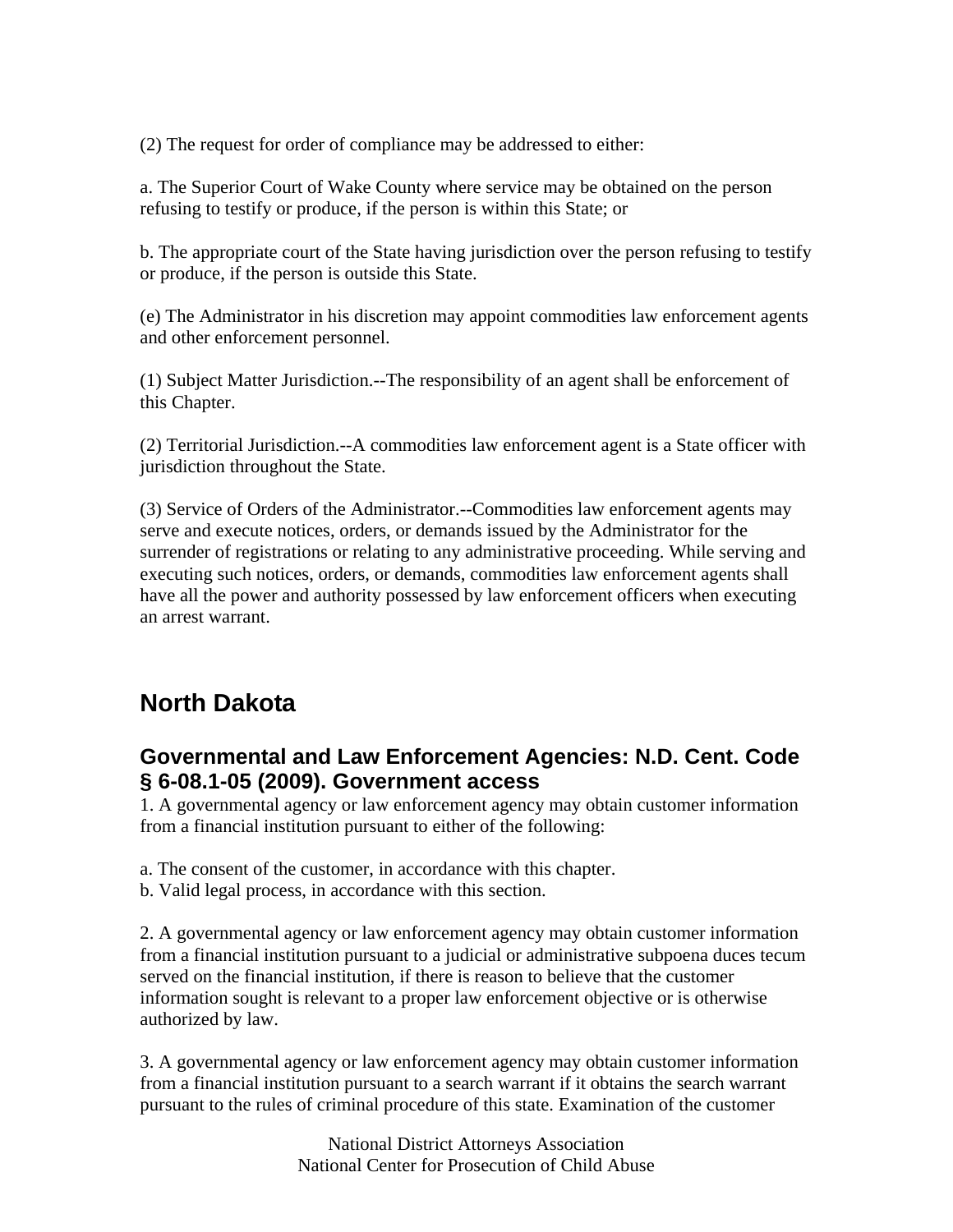information may occur as soon as it is reasonably practicable after the warrant is served on the financial institution.

### **Attorney General: N.D. Cent. Code § 12-60-08.1 (2009). Power of the attorney general to issue subpoenas in bureau investigations**

The attorney general may issue an administrative subpoena compelling the recipient to provide records or information to an agent of the bureau of criminal investigation in any criminal matter being investigated by the bureau.

# **Attorney General: N.D. Cent. Code § 12.1-20-05.1 (2009). Luring minors by computer or other electronic means**

1. An adult is guilty of luring minors by computer or other electronic means when:

a. The adult knows the character and content of a communication that, in whole or in part, implicitly or explicitly discusses or depicts actual or simulated nudity, sexual acts, sexual contact, sadomasochistic abuse, or other sexual performances and uses any computer communication system or other electronic means that allows the input, output, examination, or transfer of data or programs from one computer or electronic device to another to initiate or engage in such communication with a person the adult believes to be a minor; and

b. By means of that communication the adult importunes, invites, or induces a person the adult believes to be a minor to engage in sexual acts or to have sexual contact with the adult, or to engage in a sexual performance, obscene sexual performance, or sexual conduct for the adult's benefit, satisfaction, lust, passions, or sexual desires.

2. A violation of this section is a class A misdemeanor if the adult is less than twenty-two years of age and reasonably believes the minor is age fifteen to seventeen. If the adult is less than twenty-two years of age and reasonably believes the minor is under age fifteen, or the adult is twenty-two years of age or older and the adult reasonably believes the minor is age fifteen to seventeen, violation of this section is a class C felony. If the adult is twenty-two years of age or older and the adult reasonably believes the minor is under the age of fifteen, violation of this section is a class B felony. The court shall sentence an adult convicted of a class B or class C felony under this section to serve a term of imprisonment of at least one year, except the court may sentence an individual to less than one year if the individual did not take a substantial step toward meeting with the minor.

3. The attorney general may issue an administrative subpoena compelling an internet service provider or cellular phone company to provide subscriber information to a law enforcement agency investigating a possible violation of this section.

### **North Dakota Department of Human Services: N.D. Cent. Code § 50-09-08.2 (2009). Power of state agency, child support agency,**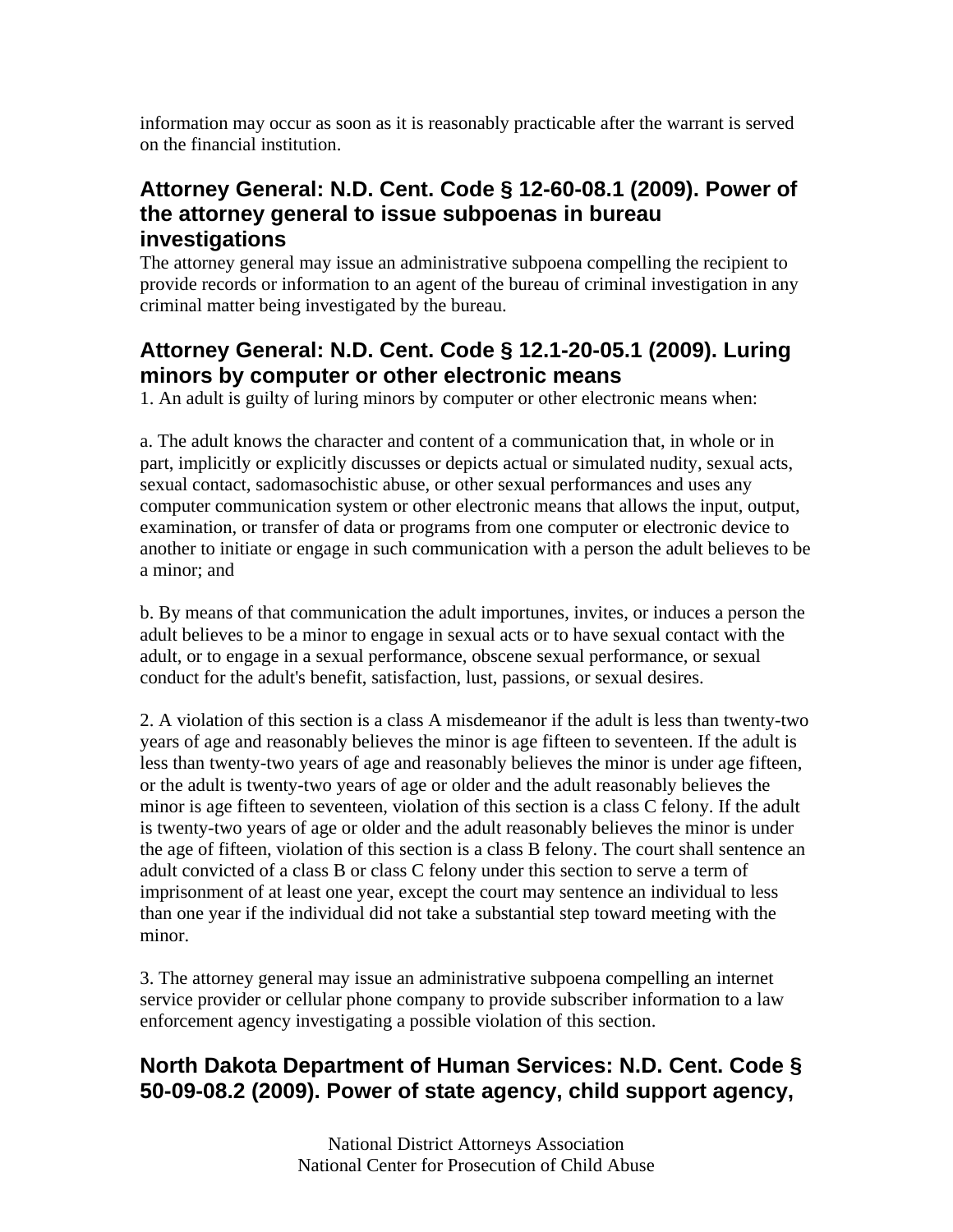#### **and employees and agents**

1. In implementing programs under title IV-D, the state agency, and the officials, employees, and agents of the agency may:

a. Conduct examinations;

b. Require by subpoena the attendance of witnesses and the production of books, records, and papers;

c. Compensate witnesses and individuals producing books, records, including records maintained in automated data bases, and papers in amounts determined by the state agency, not to exceed actual reasonable costs incurred and not to include any costs incurred by a financial institution that has not entered into an agreement under subdivision h nor costs incurred by any person that reflects the difference between responding to a subpoena and providing information under subdivision g or k;

d. Impose a fiscal sanction of no more than twenty-five dollars for each day against a person who fails to attend as a witness or produce books, records, or papers;

e. Require genetic testing of appropriate individuals when necessary in disputed paternity cases, to determine the relationship of parent and child, and:

(1) Pay the costs of such testing, subject to recoupment from the alleged father if paternity is established; and

(2) Obtain additional testing in any case if an initial test result is contested, upon request and advance payment by the contestant;

f. Make application to the district court to compel participation in genetic testing, the attendance of witnesses, the production of books, records, and papers, and the payment of fiscal sanctions imposed under this section;

g. Notwithstanding any provision of this code making the records confidential, in addition to or in lieu of a subpoena, obtain access, including automated access in the case of records maintained in automated data bases, to:

(1) Records of other state and local government agencies, including:

(a) Vital statistics, including records of marriage, birth, and divorce;

(b) Local tax and revenue records, including information on residence address, employer, income, and assets;

(c) Records concerning real and titled personal property;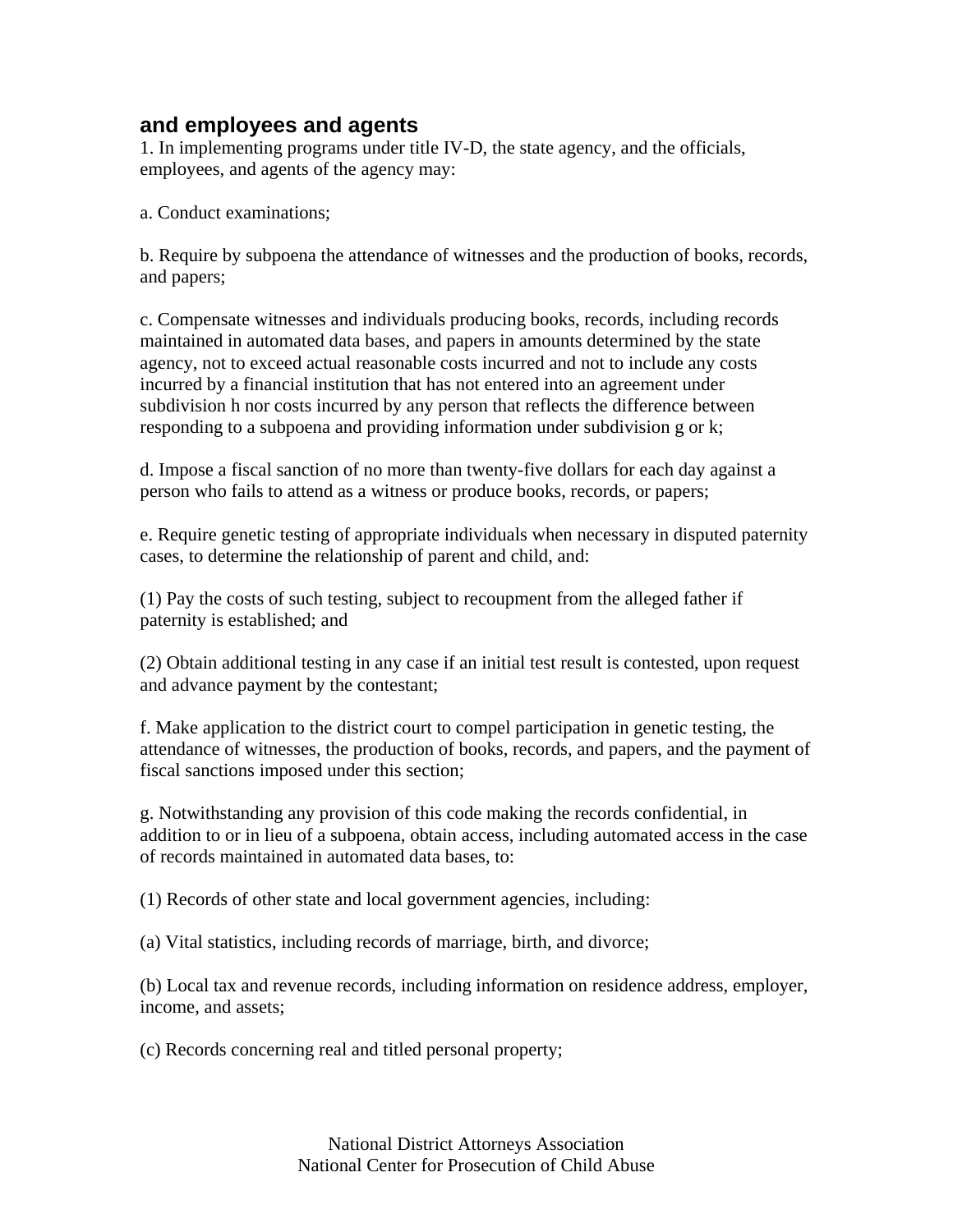(d) Records of occupational and professional licenses and records concerning the ownership and control of corporations, partnerships, and other business entities;

(e) Employment security records;

(f) Workforce safety and insurance records identifying the last-known address of a person who owes or who is owed support, the wage-loss benefits, permanent partial impairment benefits, death benefits, or additional benefits that person has received or is entitled to receive from the organization, and whether and where that person is currently employed;

(g) Records of all agencies administering public assistance programs;

(h) Records of the department of transportation, which access is not subject to the requirements in section 39-16-03;

(i) Corrections records;

(j) Law enforcement records; and

(k) Subject to an agreement with the state tax commissioner, state tax and revenue records, including information on residence address, employer, income, and assets; and

(2) Certain information contained in records held by private entities with respect to individuals who owe or are owed child support, or against or with respect to whom a child support obligation is sought, subject to safeguards on privacy and information security, consisting of:

(a) The names, addresses, social security numbers, and other requested relevant income or asset information of such individuals and the names and addresses of the employers of such individuals, as appearing in customer records of public utilities, including cellular and wireless telephone service providers, and cable television companies, pursuant to an administrative subpoena if requested; and

(b) Information on assets and liabilities on those individuals held by financial institutions; h. Enter into agreements with financial institutions doing business in the state, and with the assistance, or through the agency, of the secretary, with financial institutions doing business in two or more states:

(1) To develop and operate, in coordination with those financial institutions, a data match system, using automated data exchanges to the maximum extent feasible, in which each such financial institution is required to provide in each calendar quarter the name, record address, social security number or other taxpayer identification number, and other identifying information for each noncustodial parent who maintains an account at such financial institution and who owes past-due support, as identified by the state agency by name and social security number or other taxpayer number; and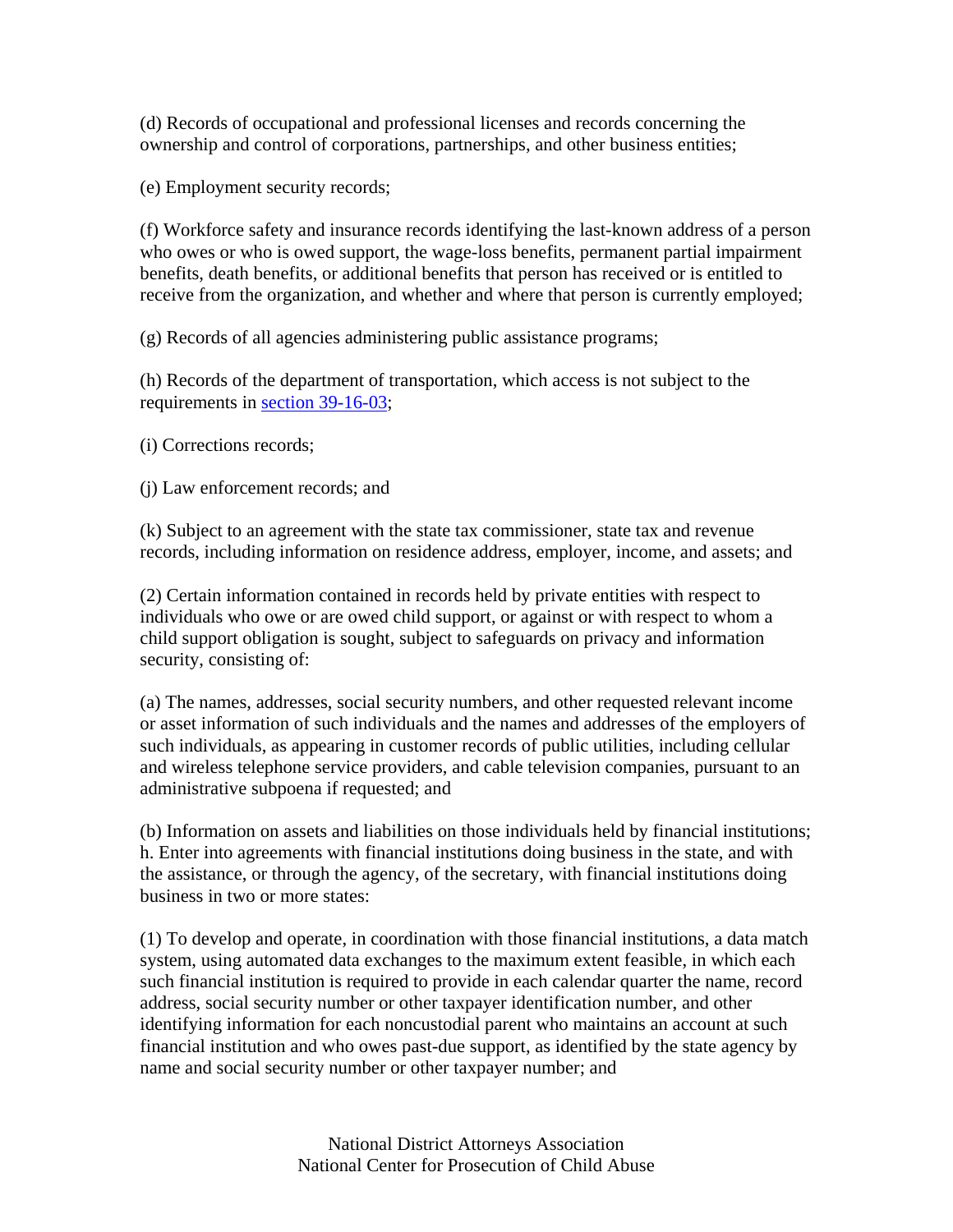(2) Under which such financial institution, in response to a notice of lien or an execution, will encumber or surrender, as the case may be, assets held by such institution on behalf of any noncustodial parent who is subject to a lien for unpaid child support; i. For purposes of locating parents or alleged parents of children receiving services under title IV-D, provide all federal and state agencies conducting activities under title IV-D with access to:

(1) Records of the department of transportation; and

(2) Law enforcement records;

j. Notwithstanding any provision of law making the records confidential:

(1) Provide access to information identifying the amount of payment necessary to obtain the release of a lien taken by the state agency in any property to secure the payment of child support; and

(2) Upon payment of a sufficient amount, satisfy and release that lien; and

k. Upon agreement, exchange information, including social security numbers, with a person listed in subdivision g for the purpose of identifying individuals who owe or are owed child support, or against or with respect to whom a child support obligation is sought, and any income, assets, or liabilities of those individuals.

2. All information received under this section, if confidential under some other provision of law, is subject to the penalties under section 50-06-15 and is confidential, except that the information may be used in the administration of any program administered by or under the supervision and direction of the department and as specifically authorized by the rules of the department. Any information received under this section, if not subject to section 44-04-18 and section 6 of article XI of the Constitution of North Dakota in the possession of the person providing the information, is exempt from section 44-04-18 and section 6 of article XI of the Constitution of North Dakota. Any person acting under the authority of the state agency who pursuant to this subsection obtains information from the office of the state tax commissioner, the confidentiality of which is protected by law, may not divulge such information except to the extent necessary for the administration of the child support enforcement program or when otherwise directed by judicial order or otherwise provided by law.

3. a. As provided in title IV-D, a person is immune from suit or any liability under any federal or state law:

(1) For any disclosure of information, in any form, made under this section, to the state agency, a county agency, or an official, employee, or agent of either;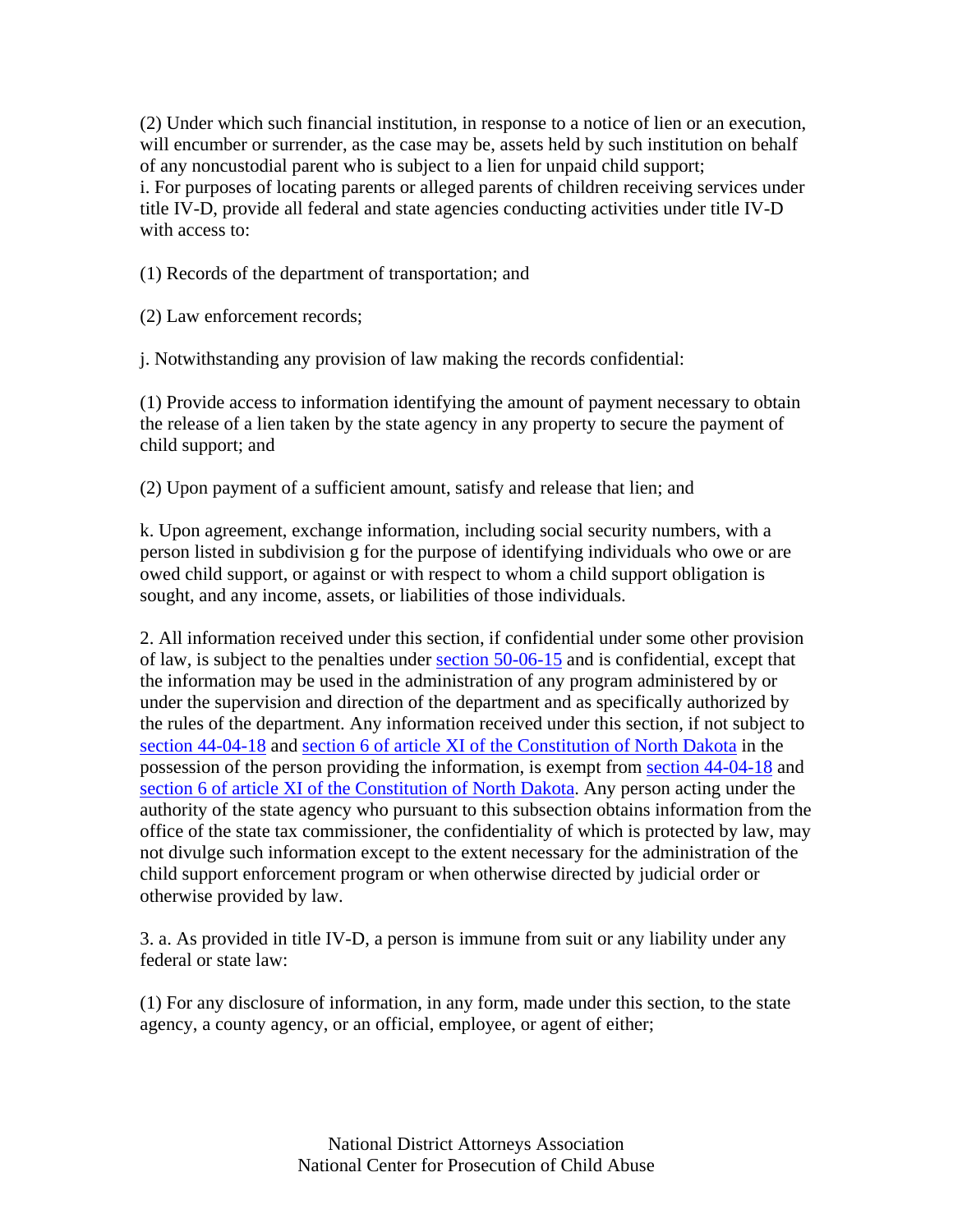(2) For encumbering or surrendering any assets held by a financial institution in response to a notice of lien or an execution issued by the state agency as provided in section 28-21- 05.2 and chapter 35-34; or

(3) For any other action taken in good faith to comply with the requirements of this section.

b. The court shall award reasonable attorney's fees and costs against any person who commences an action that is subsequently dismissed by reason of the immunity granted by this section.

4. The officers and employees designated by the county agencies or the state agency may administer oaths and affirmations.

5. All employing or contracting entities within this state, including for-profit, nonprofit, and governmental employers, shall provide information on the employment, compensation, and benefits of any individual employed by such entity as an employee or contractor within ten days of a request made under subsection 1 or made by the agency of any other jurisdiction charged with administration of programs under title IV-D. An entity that receives a request for which a response is required by this section is subject to a fiscal sanction of twenty-five dollars for each day, beginning on the eleventh day after the request is made and not complied with.

# **State Securities Commissioner: N.D. Cent. Code § 51-23-11 (2009). Investigations**

1. The commissioner may make investigations, within or without this state, as the commissioner finds necessary or appropriate to:

a. Determine whether any person has violated, or is about to violate, any provision of this chapter or any rule or order of the commissioner.

b. Aid in enforcement of this chapter.

2. The commissioner may publish information concerning any violation of this chapter or any rule or order of the commissioner.

3. For purposes of any investigation or proceeding under this chapter, the commissioner or any officer or employee designated by rule or order, may administer oaths and affirmations, subpoena witnesses, compel their attendance, take evidence, and require the production of any books, papers, correspondence, memoranda, agreements, or other documents or records which the commissioner finds to be relevant or material to the inquiry.

4. a. If a person does not give testimony or produce the documents required by the commissioner or a designated employee pursuant to an administrative subpoena, the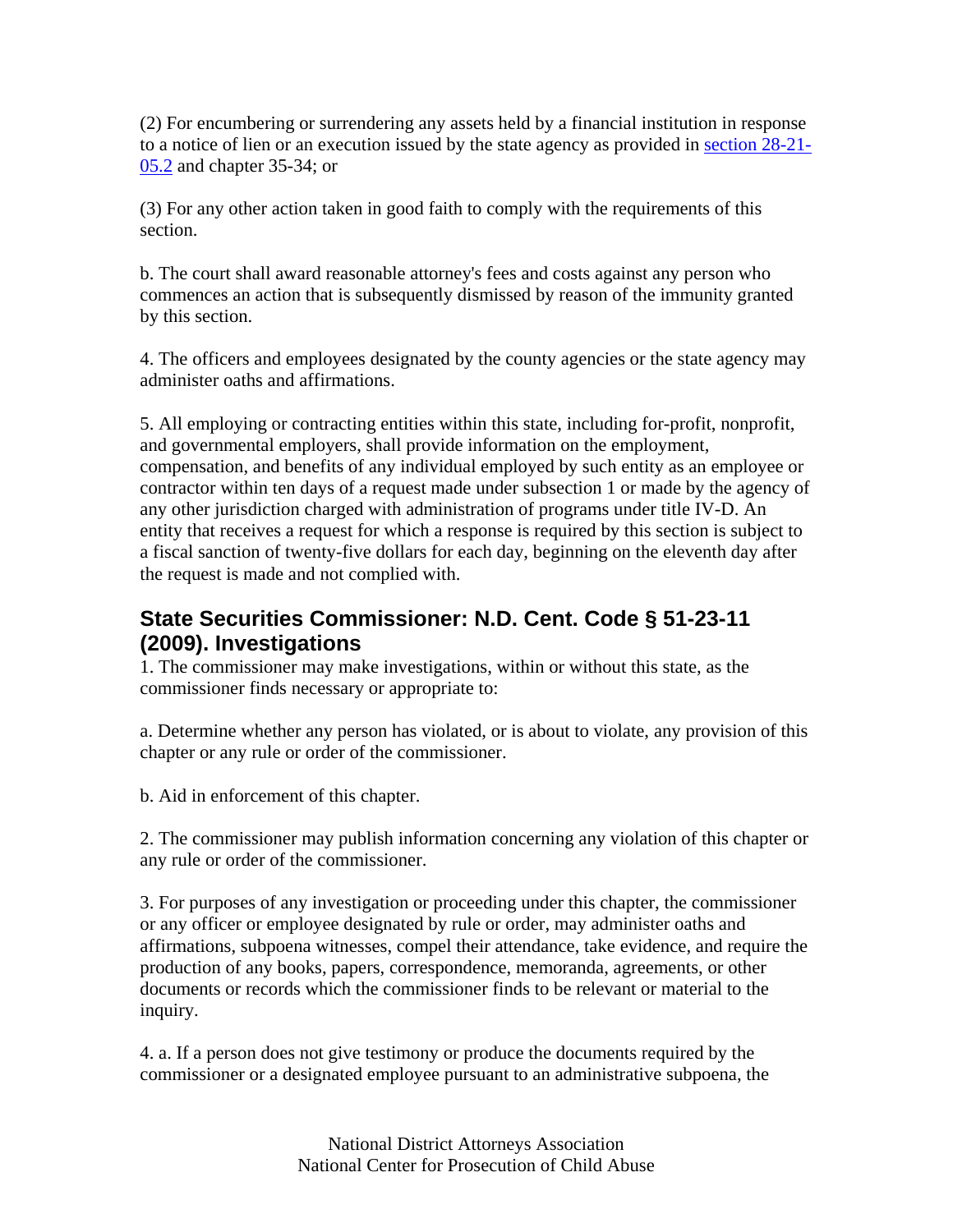commissioner or designated employee may apply for a court order compelling compliance with the subpoena or the giving of the required testimony.

b. The request for order of compliance may be addressed to either:

(1) The district court of Burleigh County, North Dakota, or the district court of any county in this state, where service may be obtained on the person refusing to testify or produce, if the person is within this state; or

(2) The appropriate court of the state having jurisdiction over the person refusing to testify or produce, if the person is outside this state.

# **Oklahoma**

#### **Insurance Commissioner: Okla. Stat. Ann. tit. 36 § 317 (2011). Witnesses or evidence**

A. The Insurance Commissioner may take depositions, subpoena witnesses or documentary evidence, administer oaths, and examine under oath any individual relative to the affairs of any person being examined, or relative to the subject of any hearing or investigation.

B. All administrative subpoenas shall be served in the same manner as if issued from a district court or in accordance with the Administrative Procedures Act [FN1]. If any person fails to obey a subpoena lawfully served, the Commissioner may forthwith report such disobedience, together with a copy of the subpoena and proof of service thereof, to the district court of the county in which the person was required to appear, and such court shall forthwith cause such person to be produced and shall impose penalties as though the person had disobeyed a subpoena issued out of such court.

# **Oregon**

# **Attorney General; Department of Justice: O.R.S. § 180.073 (2011). Subpoena authority.**

(1) In any criminal investigation conducted by the Attorney General, the Attorney General may execute in writing and serve a subpoena or subpoena duces tecum upon any person the Attorney General believes to have information or material relevant to the investigation. A subpoena may require that the person appear at a reasonable time and place stated in the subpoena and give oral testimony under oath concerning matters relevant to the investigation. A subpoena duces tecum may require, in addition to or in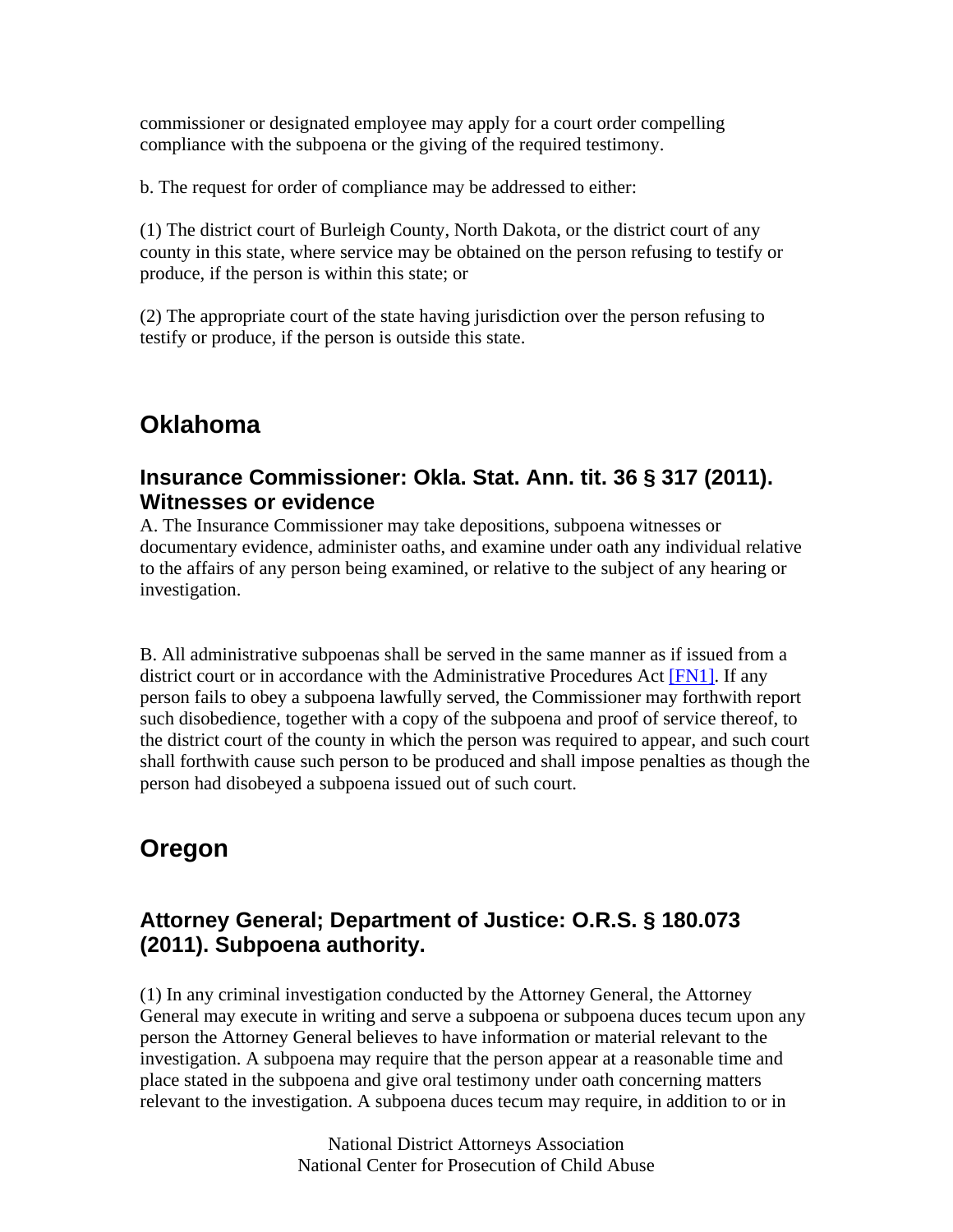lieu of giving testimony, that the person produce designated books, papers, documents or tangible items that constitute or contain materials relevant to the investigation for examination, copying or reproduction. A subpoena duces tecum that only requires the production of materials must inform the person subpoenaed if the person must personally appear at the time and place designated in the subpoena.

(2) A resident of this state may be required by subpoena to personally appear only in the county in which the person resides, is employed or personally transacts business. A person who is not a resident of this state may be required by subpoena to personally appear only:

(a) In a county of this state in which the person is served with the subpoena; or

(b) In the state, territory, insular possession subject to the dominion of the United States or foreign country in which the person resides. Any circuit court may issue a letter rogatory for the examination as provided in ORCP 38 B.

(3) A person subpoenaed under this section may move to quash or modify the subpoena if it is oppressive or unreasonable. The motion must be made before the time specified in the subpoena for appearance or production of materials. The motion may be made in:

(a) The circuit court for the county in which the person is required to appear or produce materials;

(b) The circuit court for the county in which the subpoenaed person resides or has a principal office; or

(c) The circuit court for the county in which materials to be produced under a subpoena duces tecum are located.

(4) A person who is subpoenaed under this section and who fails to appear or produce materials as required by the subpoena, or who refuses to be sworn or give testimony, may be found to be in contempt of court. Proceedings to hold a person in contempt under this subsection may be brought in any county where the person could be required to personally appear under subsection (2) of this section.

(5) ORS 136.585 to 136.600 apply to any subpoena issued pursuant to this section.

#### **Attorney General; Department of Justice: O.R.S. § 180.075 (2011). Information obtained by subpoena.**

Except as provided in this section, the Attorney General may not disclose any testimony or materials obtained under the provisions of ORS 180.073. The Attorney General may disclose testimony or materials only if: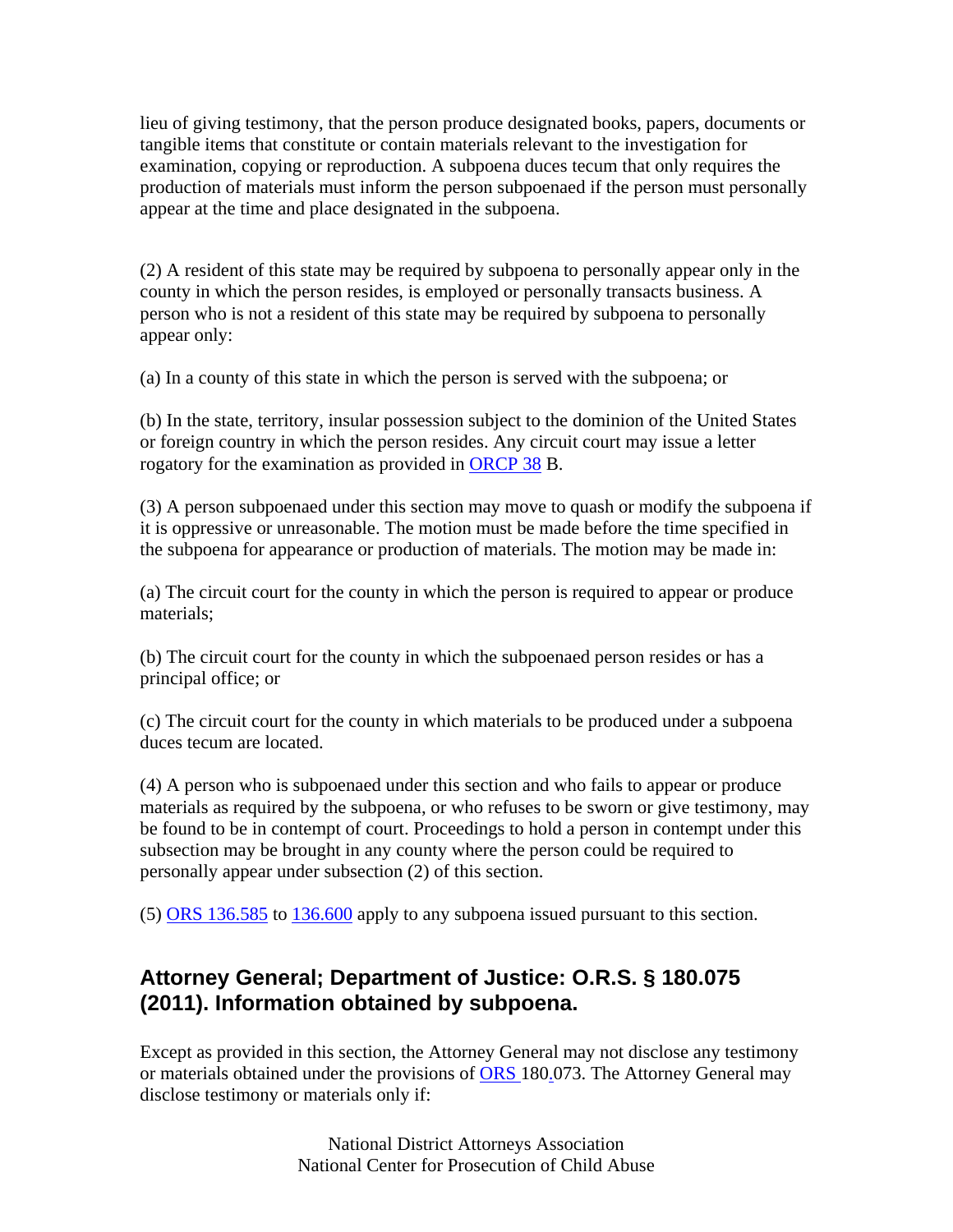(1) The disclosure is to a federal, state or local law enforcement agency or prosecutor and the purpose of the disclosure is to facilitate a criminal investigation or prosecution;

(2) The disclosure is to a state or federal grand jury; or

(3) A circuit court concludes upon application and affidavit by the Attorney General that there is a particularized need for disclosure of the testimony or materials in a civil, administrative, disciplinary or personnel investigation or proceeding.

# **Pennsylvania**

#### **Investigative or Law Enforcement Officers: Pa. Cons. Stat. Ann. § 5743 (2011). Requirements for governmental access**

**(a) Contents of electronic communications in electronic storage**.--Investigative or law enforcement officers may require the disclosure by a provider of electronic communication service of the contents of an electronic communication which is in electronic storage in an electronic communication system for:

(1) One hundred eighty days or less only pursuant to a warrant issued under the Pennsylvania Rules of Criminal Procedure.

(2) More than 180 days by the means available under subsection (b).

#### **(b) Contents of electronic communications in a remote computing service**.--

(1) Investigative or law enforcement officers may require a provider of remote computing service to disclose the contents of any electronic communication to which this paragraph is made applicable by paragraph (2):

(i) without required notice to the subscriber or customer if the investigative or law enforcement officer obtains a warrant issued under the Pennsylvania Rules of Criminal Procedure; or

(ii) with prior notice from the investigative or law enforcement officer to the subscriber or customer if the investigative or law enforcement officer:

(A) uses an administrative subpoena authorized by a statute or a grand jury subpoena; or

(B) obtains a court order for the disclosure under subsection (d);

except that delayed notice may be given pursuant to section 5745 (relating to delayed notice).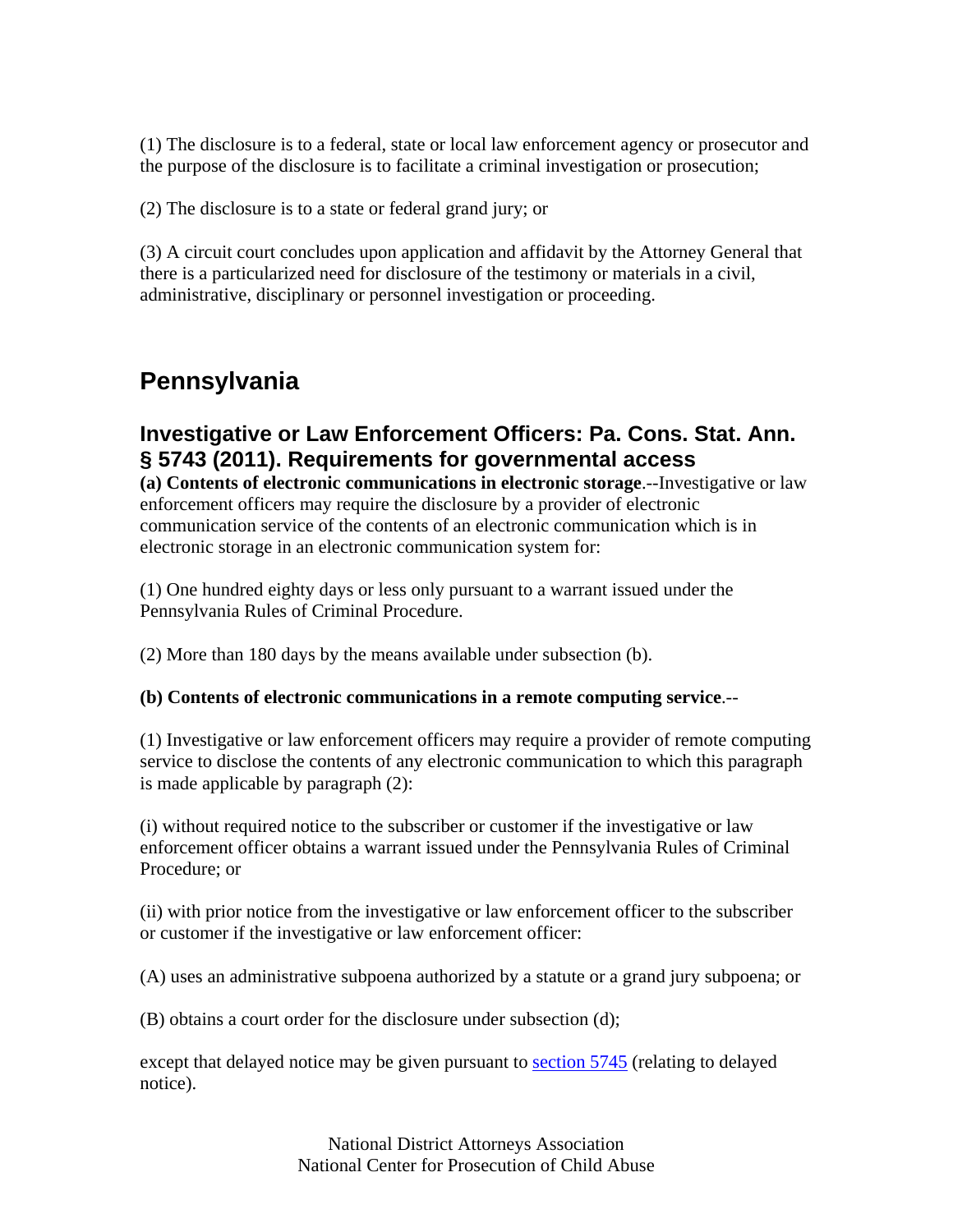(2) Paragraph (1) is applicable with respect to an electronic communication which is held or maintained on that service:

(i) On behalf of and received by means of electronic transmission from, or created by means of computer processing of communications received by means of electronic transmission from, a subscriber or customer of the remote computing service.

(ii) Solely for the purpose of providing storage or computer processing services to the subscriber or customer, if the provider is not authorized to access the contents of any such communication for the purpose of providing any services other than storage or computer processing.

#### **(c) Records concerning electronic communication service or remote computing service.--**

(1) Deleted by 2008, Oct. 9, P.L. 1403, No. 111, § 3, effective in 60 days [Dec. 8, 2008].

(2) A provider of electronic communication service or remote computing service shall disclose a record or other information pertaining to a subscriber to or customer of the service, not including the contents of communications covered by subsection (a) or (b), to an investigative or law enforcement officer only when the investigative or law enforcement officer:

(i) uses an administrative subpoena authorized by a statute or a grand jury subpoena;

- (ii) obtains a warrant issued under the Pennsylvania Rules of Criminal Procedure;
- (iii) obtains a court order for the disclosure under subsection (d); or

(iv) has the consent of the subscriber or customer to the disclosure.

(3) An investigative or law enforcement officer receiving records or information under paragraph (2) is not required to provide notice to the customer or subscriber.

**(d) Requirements for court order**.--A court order for disclosure under subsection (b) or (c) shall be issued only if the investigative or law enforcement officer shows that there are specific and articulable facts showing that there are reasonable grounds to believe that the contents of a wire or electronic communication, or the records or other information sought, are relevant and material to an ongoing criminal investigation. A court issuing an order pursuant to this section, on a motion made promptly by the service provider, may quash or modify the order if the information or records requested are unusually voluminous in nature or compliance with the order would otherwise cause an undue burden on the provider.

**(e) No cause of action against a provider disclosing information under this subchapter.--**No cause of action shall lie against any provider of wire or electronic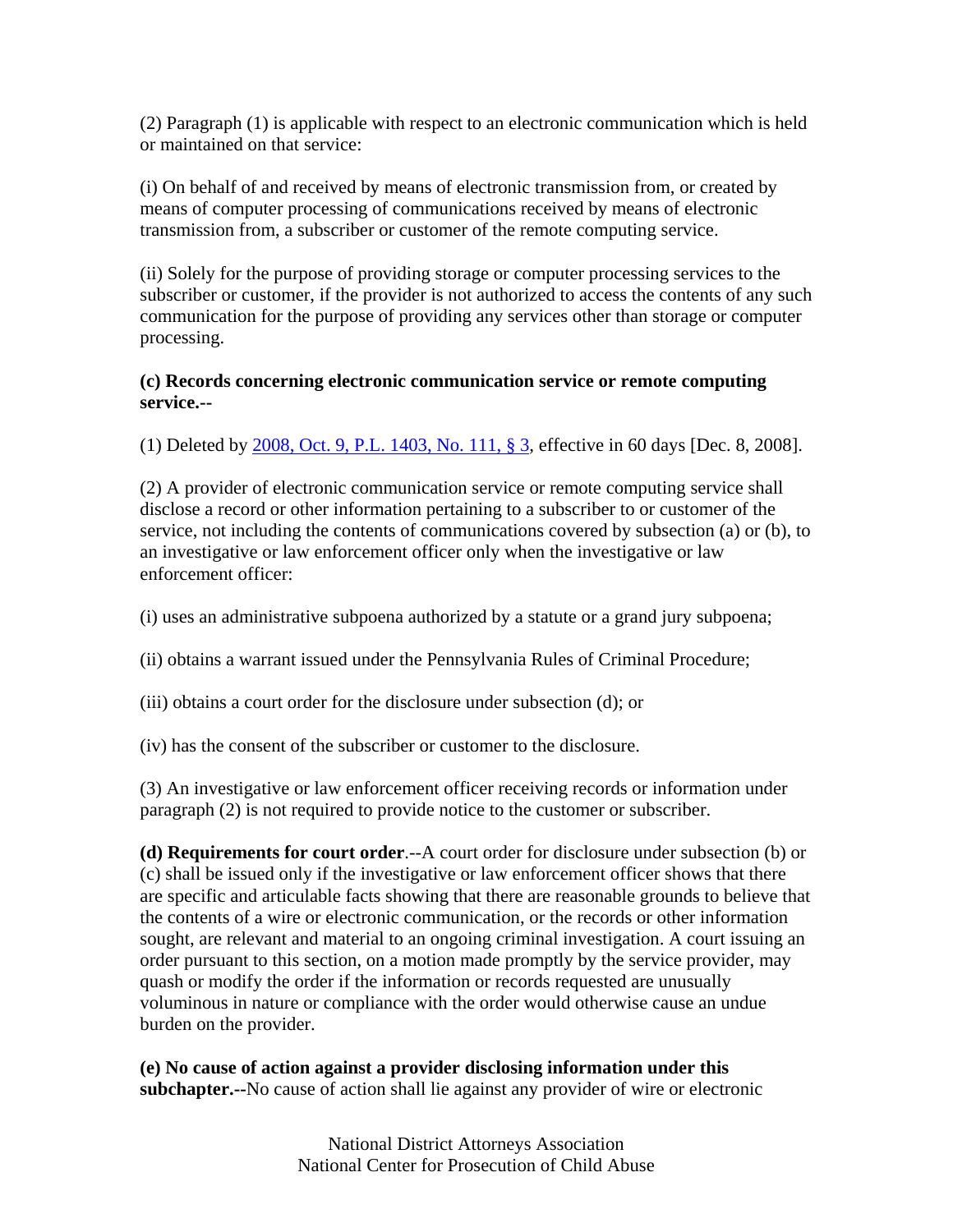communication service, its officers, employees, agents or other specified persons for providing information, facilities or assistance in accordance with the terms of a court order, warrant, subpoena or certification under this subchapter.

# **Department of Public Welfare: PA. Cons. Stat. Ann. § 4377 (2011). Power to expedite support cases**

(**a) Administrative powers**.--The department shall have Statewide jurisdiction to issue the following administrative orders to expedite the establishment and enforcement of support on behalf of any assistance recipient or nonrecipient receiving Title IV-D services:

(1) To order any individual to submit to genetic testing for the purpose of paternity establishment.

(2) To issue administrative subpoenas against any entity within this Commonwealth, including for-profit, not-for-profit and governmental employers, to require production of information regarding the employment, compensation and benefits of any individual employed by such entity as an employee or contractor.

(3) To access records of all State and local government agencies, including vital statistic records (including records of marriage, birth and divorce), State and local tax and revenue records (including information on residence address, employer, income and assets), records of real and titled personal property, records of occupational and professional licenses, records of the ownership and control of corporations, partnerships and other business entities, employment security records, records of agencies administering public assistance programs, motor vehicle records, probation and parole records and corrections records.

(4) To issue administrative subpoenas for the records of public utilities and cable television companies with respect to individuals who owe or are owed support or against whom or with respect to whom a support obligation is sought, consisting of the names and addresses of such individuals and the names and addresses of their employers.

(5) To issue administrative subpoenas for the records held by financial institutions with respect to individuals who owe or are owed support or against whom or with respect to whom a support obligation is sought.

(6) To issue administrative subpoenas for financial or other information needed to establish, modify or enforce a support order.

(7) To issue orders directing an obligor or other payor to change the payee of a support order.

(8) To order income withholding.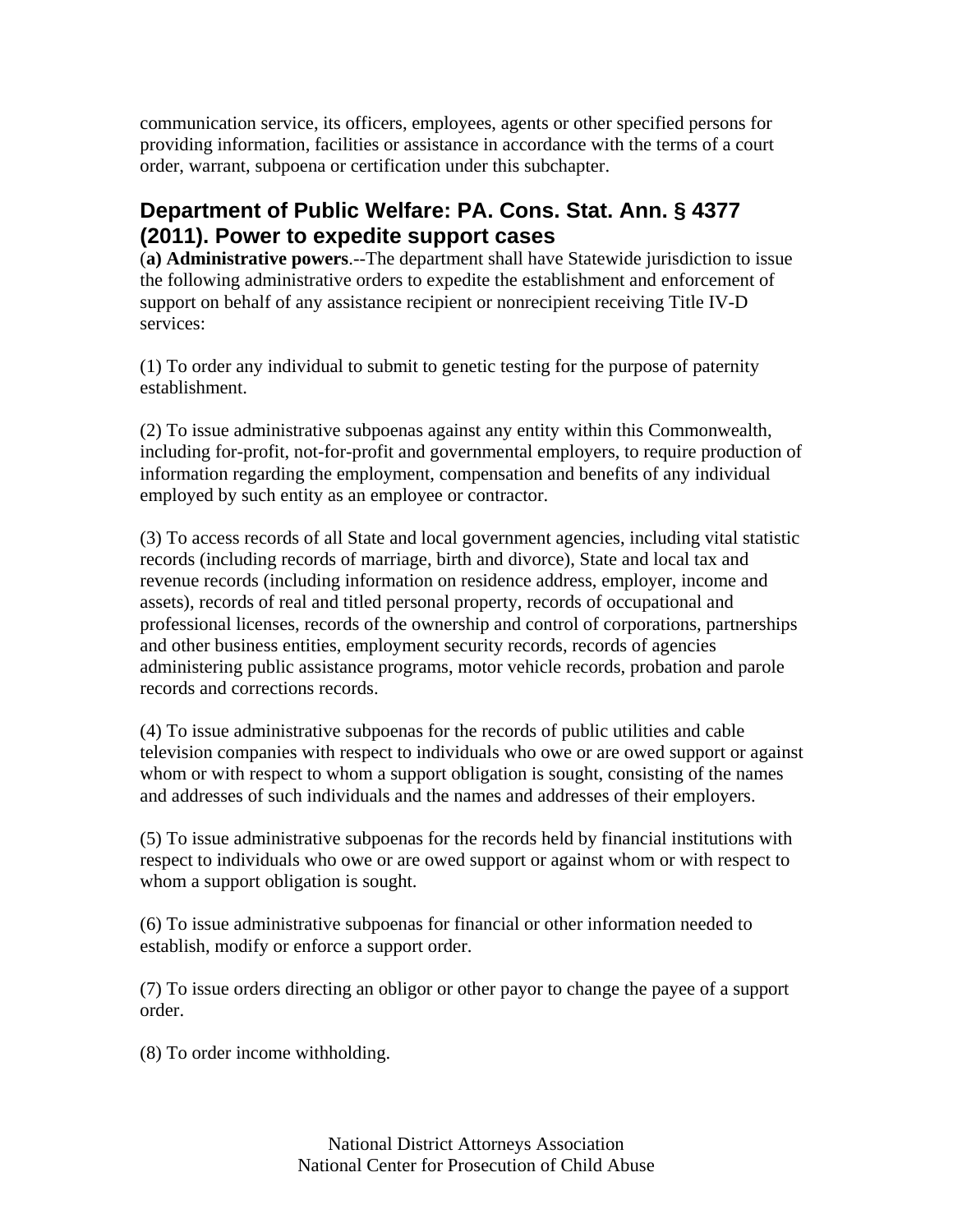(9) To increase the amount of monthly support payments for the payment of arrearages, as may be provided by general rule.

(10) To issue administrative orders in cases where there is a support arrearage to secure assets to satisfy any current support obligation and the arrearage by:

(i) Intercepting or seizing periodic or lump sum payments from a government agency, including unemployment compensation, workers' compensation and other benefits.

(ii) Intercepting or seizing judgments or settlements.

(iii) Attaching and seizing assets of the obligor held in financial institutions.

(iv) Attaching public and private retirement funds.

(v) Imposing liens on property.

(vi) Directing the sheriff to levy and sell other real or personal property.

(11) To transmit to another state, electronically or by other methods, a request for assistance in a case involving the enforcement of a support order containing [FN1] sufficient information as will enable the state to which the request is transmitted to compare the information to the information in the data bases of the state. The transmittal shall serve as a certification of arrears and a certification that the state has complied with all procedural due process requirements applicable to the case.

(12) To respond to a request for assistance received from another state. The response, which may be transmitted electronically or by other methods, shall confirm the receipt of the request, the action taken and the amount of support collected and specify any additional information or action required of the requesting tribunal to obtain enforcement of the child support obligation.

(13) To prohibit the issuance or renewal of a license of an obligor or other individual under section 4355(a) (relating to denial or suspension of licenses) or to require the suspension of the license of an obligor or other individual pursuant to section  $4355(d.1)$ .

**(b) Enforcement authority**.--The department may administratively assess a civil penalty of up to \$5,000 per violation upon any person or entity that fails to comply with an order, subpoena or request for information issued under subsection (a). The department may make application to any court of common pleas or to the Commonwealth Court for purposes of enforcing any subpoena or final administrative order.

**(c) Appeals**.--Any person aggrieved by an action of the department under this section shall have a right to appeal. An appeal of an action under subsection (a) shall be taken to an independent hearing officer designated by the department unless the appellant is challenging the validity or amount of the underlying support obligation, in which case the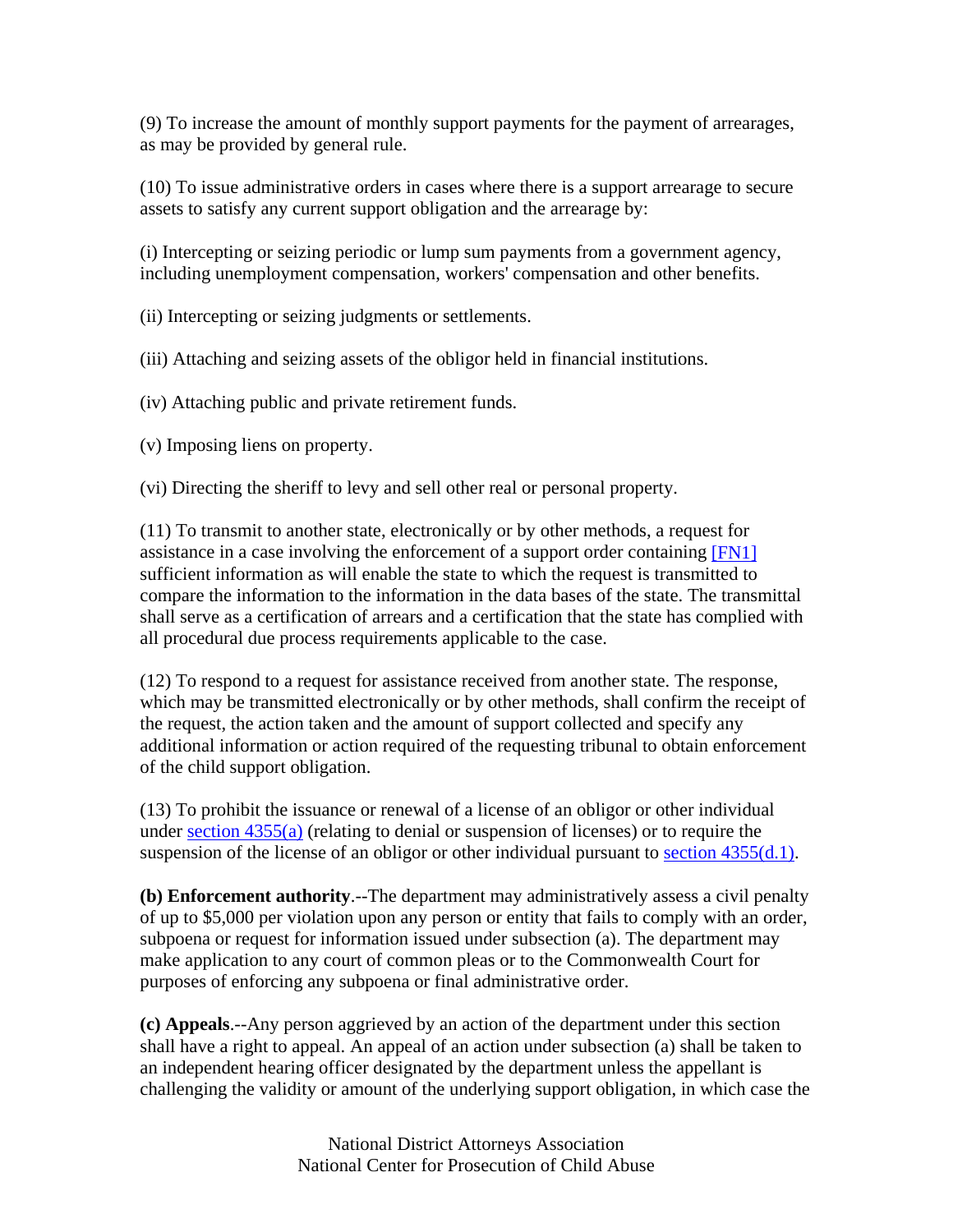court having jurisdiction over the support obligation shall hear the appeal. An appeal from imposition of a civil penalty imposed under subsection (b) must be taken to the Bureau of Hearing and Appeals in the department. An appeal which is filed in the wrong tribunal shall be transferred to the correct tribunal. If no appeal is timely filed from the department action or under subsection (a) or (b), the department's action or order shall be final. An action or order of the department under this section shall remain in effect pending any appeal unless stayed for good cause shown.

**(d) Immunity**.--The department and its employees shall be immune from civil or criminal liability for any good faith action taken under this section. The immunity provided by this subsection shall not apply to any individual who intentionally misuses the authority of the department for a purpose other than securing the lawful establishment or enforcement of support.

# **Rhode Island**

# **Department of Administration, Division of Taxation, and any Agency Taking Action to Establish Paternity, Establish or Modify Child Support or Medical Orders, Enforce Child Support Orders or Locate Individuals Involved in the Preceding: R.I. Gen. Laws § 15-22-3 (2010). Administrative subpoena**

(a) The department of administration, division of taxation, and any other state or federal agency taking action to establish paternity, establish or modify child support or medical orders, enforce child support orders or location of individuals for the above, shall be authorized to issue subpoenas as appropriate to the individuals and entities named in this chapter to secure financial and other information relating to the obligor for the purpose of and to the extent necessary for the administration of the child support enforcement program.

(b) Any entity or individual who fails to reply to an administrative subpoena shall be liable for a civil penalty of one hundred dollars (\$100) for the violation, to be assessed by the department of administration, division of taxation, child support enforcement, or the Rhode Island family court, and shall be required to provide the information and/or comply with the request.

### **Fraud Prevention Unit: R.I. Gen. Laws § 42-16.1-13 (2010). Investigative powers of the fraud prevention unit**

The unit is authorized to investigate allegations of workers' compensation fraud and abuse. In furtherance of any investigation, the unit has the power to:

(a) Administrative subpoena. The unit may request, through an administrative subpoena, the attendance and testimony of witnesses and the production of books, records, and other evidence relevant to an investigation. The subpoena shall specify the time, date, and place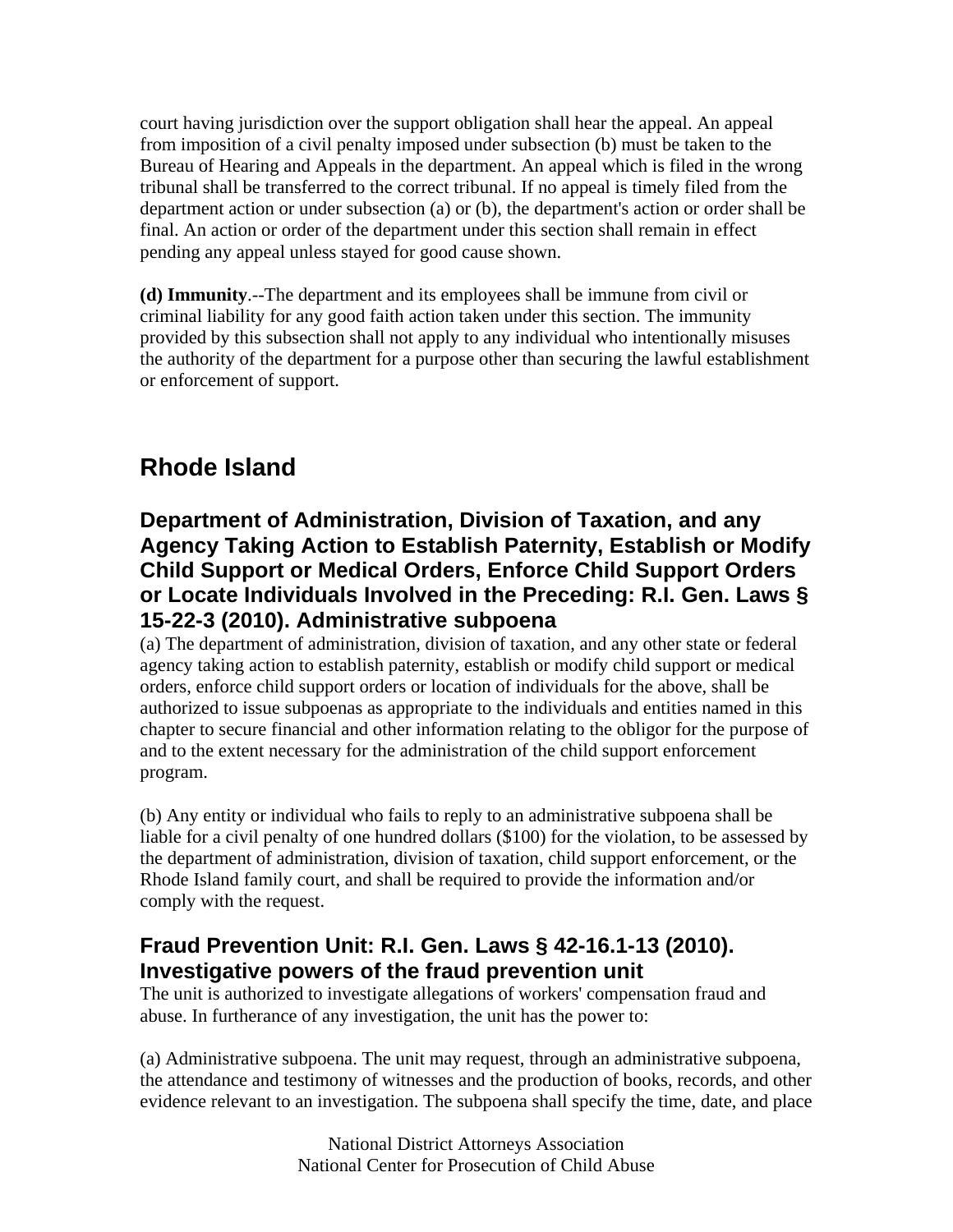where the witness is to respond. Within twenty (20) days after the service of the subpoena or at anytime before the return date specified in the subpoena, whichever period is shorter, the person served may file in a state superior court and serve upon the unit and the attorney general a civil petition for an order of the court modifying or setting aside the subpoena. The petition shall specify each ground upon which the petitioner is seeking relief. If a person neglects or refuses to comply with any request to provide testimony or produce books, records, and other evidence relevant to an investigation, the attorney general may petition the superior court for an order compelling the person to answer the request. Books, records, and other evidence obtained through an administrative subpoena that are not used in a court proceeding shall be destroyed as soon as practicable.

(b) Service of process. Unit investigators have the authority to serve criminal and civil process.

# **South Carolina**

**Officer of the Court Employed by the South Carolina Law Enforcement Division after the Attorney General signs off on the Administrative Subpoena: S.C. Code Ann. § 17-30-125 (2010). On-scene orders to cut or divert telephone lines; grounds; administrative subpoena for production of certain subscriber or customer information; regulations; good faith reliance as defense.**

(A) For purposes of this section:

(1) "Attorney General" means the Attorney General of the State of South Carolina or the Attorney General's designee who is employed by the Attorney General and is an officer of the court.

(2) "SLED" means the South Carolina Law Enforcement Division.

(B) The supervising agent of SLED or the supervising law enforcement officer of a political subdivision of this State at the scene of an incident where there is reasonable cause to believe that:

(1) the incident involves immediate danger of death or serious bodily injury to a person or the danger of a prisoner's escape;

(2) a person is holding one or more hostages;

(3) the probability exists that a subject about to be arrested will resist with the use of weapons;

(4) a person has barricaded himself, is armed, and is threatening to commit suicide; or (5) a threat has been made against a critical infrastructure in South Carolina as defined by federal law, pursuant to  $42 \text{ U.S.C. } 5195c(e)$ ; may order law enforcement or telephone company personnel to cut, reroute, or divert telephone lines solely for the purpose of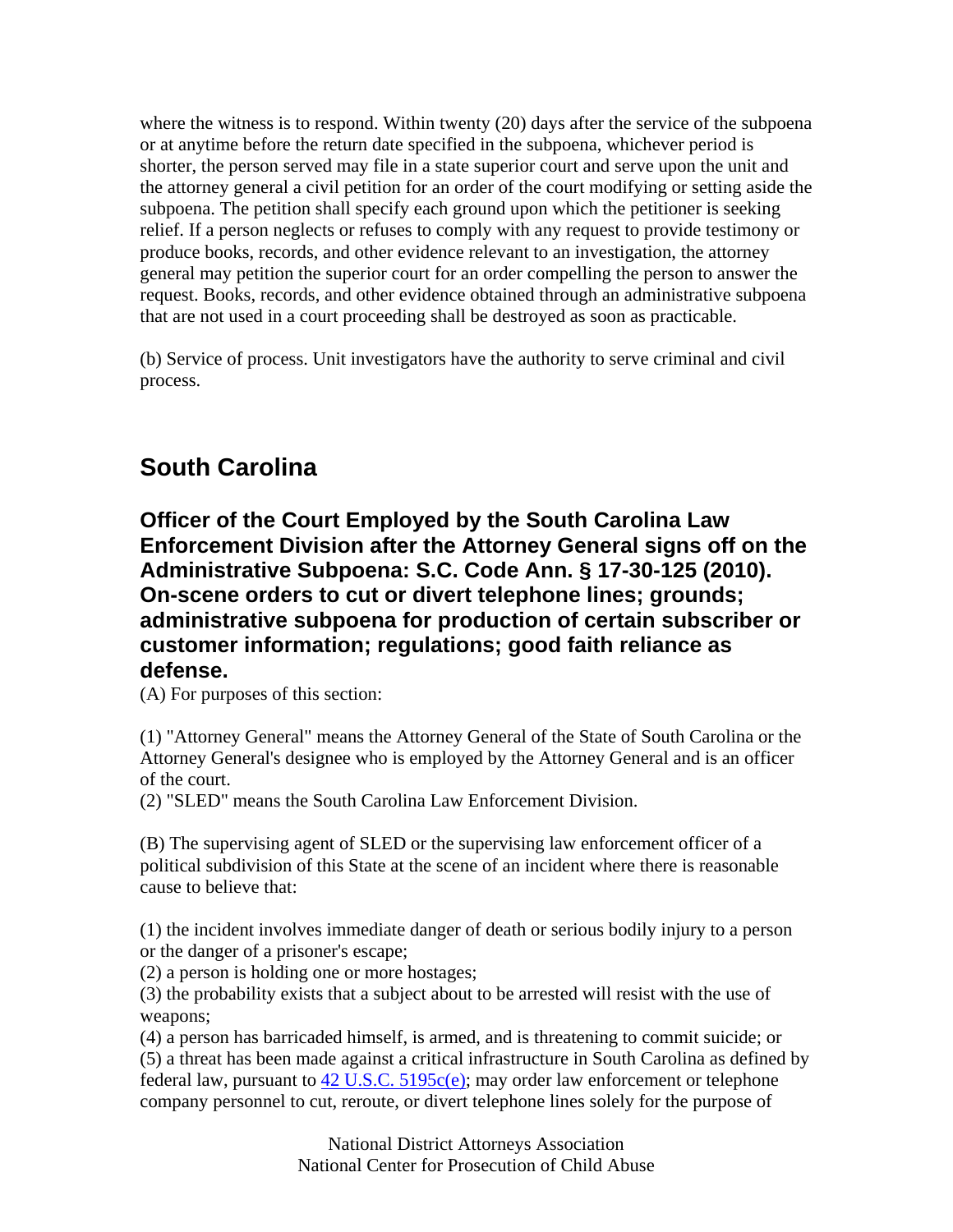preventing telephone communications between the suspect and any person other than a law enforcement officer or the law enforcement officer's designee, if the cutting, rerouting, or diverting of telephone lines is technically feasible and can be performed without endangering the lives of telephone company or other utility personnel.

(C) An officer of the court who is employed by SLED may issue an administrative subpoena to a telephone company, Internet service provider, or communications entity for the production of subscriber or customer information as described in subsection (F), not including the contents of any communications, if:

(1) SLED has reasonable cause to believe that the information is material to an active emergency incident involving at least one of the following situations:

(a) a threat of death or serious bodily injury to a person;

(b) the danger of a prisoner's escape;

(c) a person who is holding one or more hostages;

(d) the probability exists that a person about to be arrested will resist arrest with the use of weapons;

(e) a person who has barricaded himself, is armed, and is threatening to commit suicide; or

(f) a threat against a critical infrastructure in South Carolina as defined by federal law, pursuant to 42 U.S.C. Section 5195c(e); and

(2) SLED is not otherwise able to obtain a warrant or subpoena for the information from a court due to:

(a) the court not being able to issue a warrant or subpoena in a timely fashion and the immediate need to obtain the information; or

(b) SLED having reasonable cause to believe that obtaining a warrant or subpoena from the court could result in perpetuating an emergency incident that the warrant or subpoena is intended to prevent.

(D)(1) An administrative subpoena must be made in writing upon oath or affirmation of the officer of the court who is employed by SLED. The officer must sign the administrative subpoena affirming that SLED has reasonable cause to believe that the information is material to an active emergency incident involving at least one of the situations listed in subsection  $(C)(1)$ , and that SLED is not otherwise able to obtain a warrant or subpoena for the information from a court due to one of the reasons listed in subsection  $(C)(2)$ .

(2) The officer must submit the administrative subpoena to the Attorney General for review prior to issuing the administrative subpoena to a telephone company, Internet service provider, or communications entity. The officer must not issue the administrative subpoena without authorization by the Attorney General, pursuant to subsection (E). The officer may submit the administrative subpoena with signature to the Attorney General in person, by mail, by facsimile, or by other electronic means. If the officer, after a good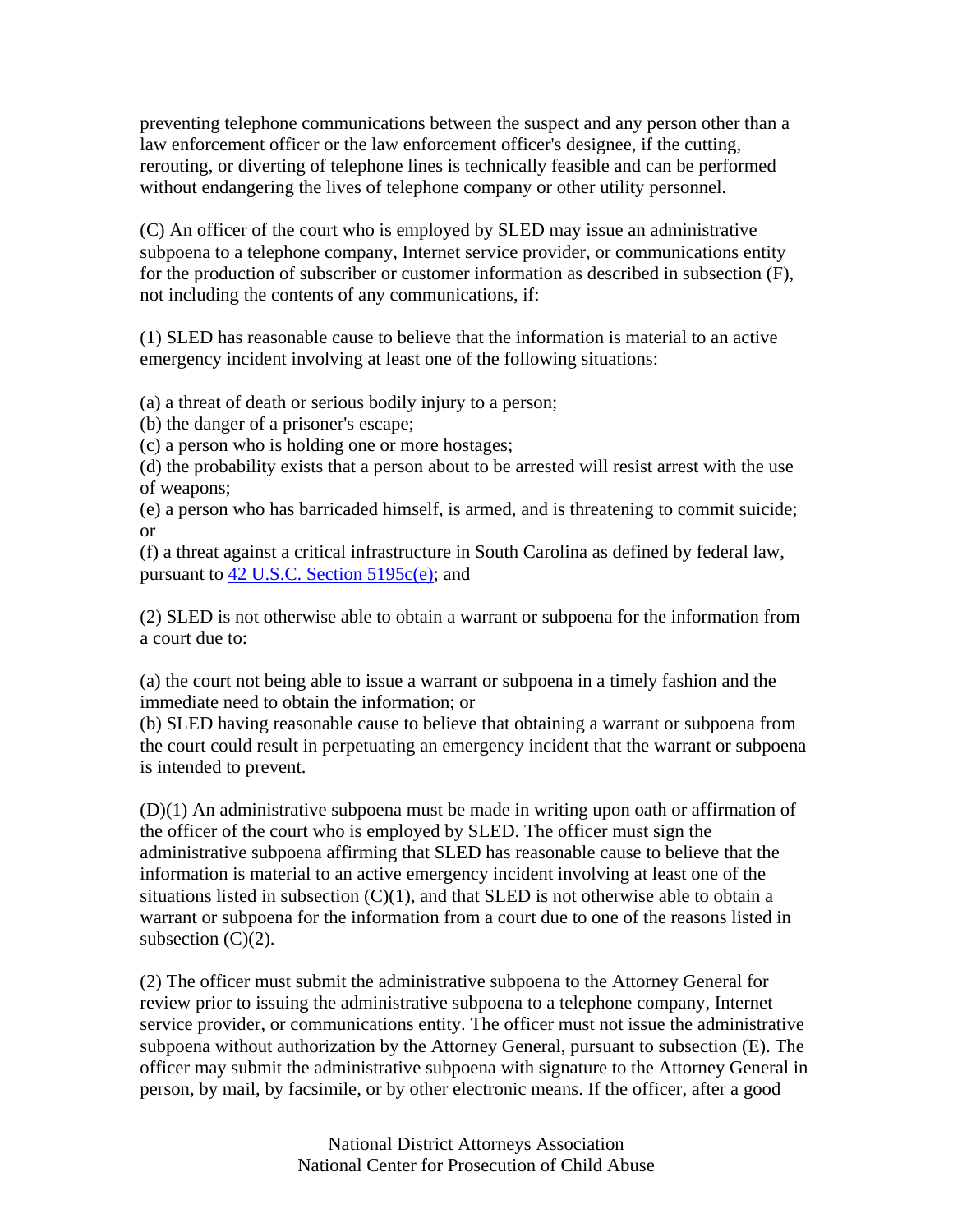faith effort, is not able to submit the administrative subpoena with signature to the Attorney General in person, by mail, by facsimile, or by other electronic means, the officer may orally or electronically explain and affirm the administrative subpoena to the Attorney General.

(E)(1) The Attorney General must authorize an officer of the court who is employed by SLED to issue an administrative subpoena to a telephone company, Internet service provider, or communications entity, if, after review, the Attorney General determines that SLED has reasonable cause to believe that the information is material to an active emergency incident involving at least one of the situations listed in subsection  $(C)(1)$ , and that SLED is not otherwise able to obtain a warrant or subpoena for the information from a court due to one of the reasons listed in subsection (C)(2).

(2) If the Attorney General authorizes the officer of the court who is employed by SLED to issue the administrative subpoena, the Attorney General must sign and return the administrative subpoena to SLED. The Attorney General may return the administrative subpoena with signature to SLED in person, by mail, by facsimile, or by other electronic means.

(3) If the Attorney General, after a good faith effort, is not able to return the administrative subpoena with signature to SLED in person, by mail, by facsimile, or by other electronic means, or the officer of the court employed by SLED was not able to submit the administrative subpoena with signature to the Attorney General and had to orally or electronically explain and affirm the administrative subpoena, the Attorney General may orally or electronically confirm authorization of the administrative subpoena. The Attorney General must return the administrative subpoena with signature to SLED within forty-eight hours after the Attorney General authorizes the administrative subpoena, or by the next business day if the time period falls on a weekend or holiday, whichever is later.

(4) The good faith reliance by the Attorney General as to the information affirmed by SLED to obtain an administrative subpoena constitutes a complete defense to any civil, criminal, or administrative action arising out of the administrative subpoena. The Attorney General is not responsible for any costs related to the defense of any civil, criminal, or administrative action arising out of the administrative subpoena.

(F)(1) Upon receipt of an administrative subpoena from SLED, a telephone company, Internet service provider, or communications entity shall disclose, as applicable, the subscriber's or customer's:

(a) name;

(b) address;

(c) local and long distance telephone connection or electronic communication records, or records of session times and durations;

(d) length of service, including the start date, and types of service utilized;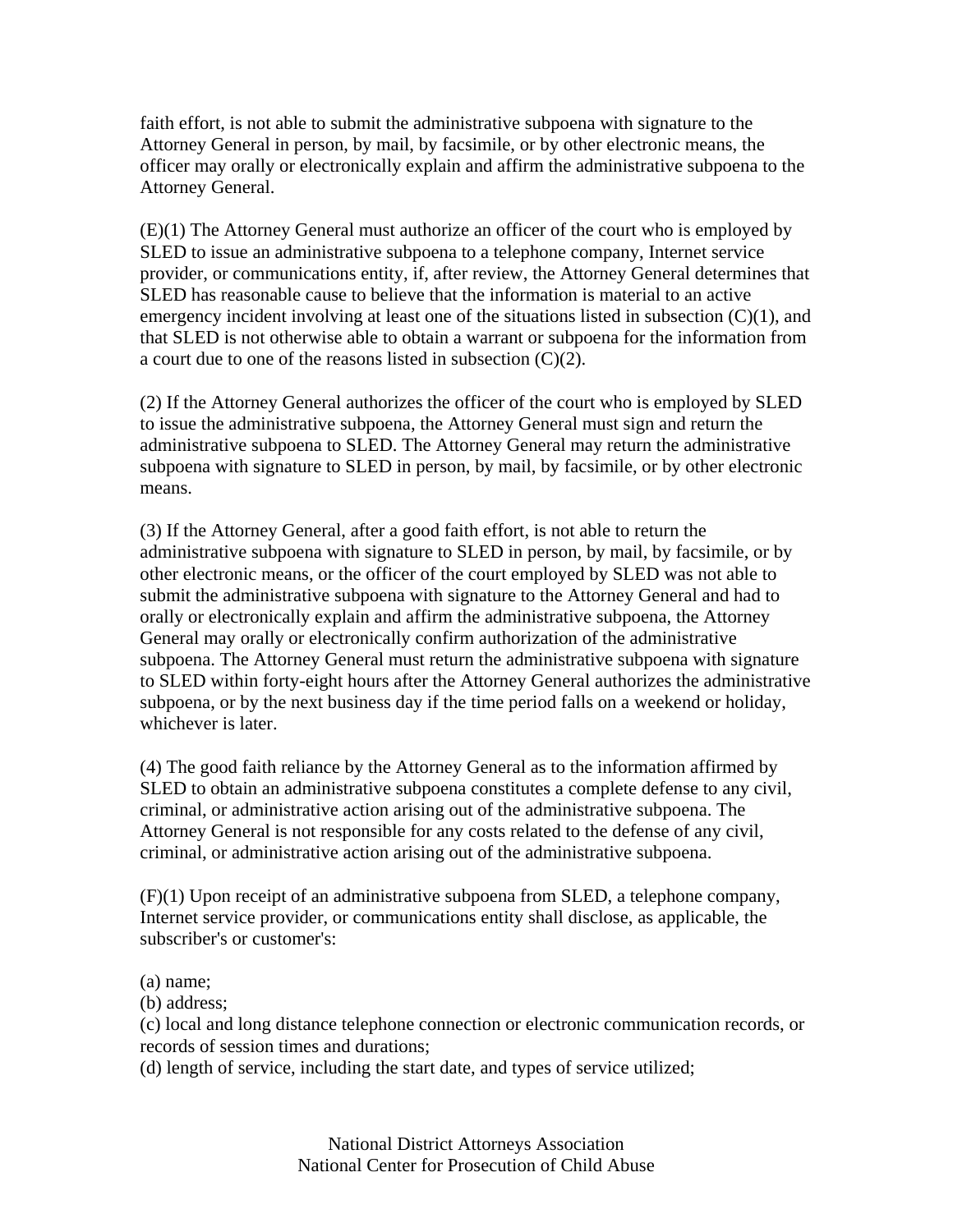(e) telephone or instrument number or other customer or subscriber number of identity, including any temporarily assigned network addresses; and (f) means and source of payment for such service, including any credit card or bank account numbers.

(2) If a telephone company, Internet service provider, or communications entity fails to obey an administrative subpoena without lawful excuse, SLED may apply to a circuit court having jurisdiction for an order compelling compliance. The telephone company, Internet service provider, or communications entity may object to the administrative subpoena on the grounds that the administrative subpoena fails to comply with this section, or upon any constitutional or other legal right or privilege. The court may issue an order modifying or setting aside the administrative subpoena or directing compliance with the original administrative subpoena.

(G) Information obtained by SLED pursuant to an administrative subpoena must not be made public and is not subject to the Freedom of Information Act.

(H)(1) SLED is authorized to promulgate permanent regulations, pursuant to the Administrative Procedures Act in Chapter 23, Title 1, to define the procedures and guidelines needed to issue an administrative subpoena as provided in this section.

(2) Pursuant to Section 1-23-130, SLED is authorized to promulgate emergency regulations to define the procedures and guidelines needed to issue an administrative subpoena as provided in this section until such time as permanent regulations are promulgated. The provisions of Section 1-23-  $130(A)$ , (B), (D), and (E) are applicable to emergency regulations promulgated pursuant to this item. The provisions of Section 1-  $23-130(C)$  are not applicable to emergency regulations promulgated pursuant to this item. An emergency regulation promulgated pursuant to this item becomes effective upon issuance and continues for one year unless terminated sooner by SLED or concurrent resolution of the General Assembly.

(I) An administrative subpoena must comply with the provisions of federal law 18 U.S.C. Section 2703(c)(2).

(J) The good faith reliance by a telephone company on an oral or written order to cut, reroute, divert, or intercept telephone lines given by a supervising law enforcement officer pursuant to subsection (B), or the good faith reliance by a telephone company, Internet service provider, or communications entity to provide information to SLED pursuant to an administrative subpoena, constitutes a complete defense to any civil, criminal, or administrative action arising out of the order or administrative subpoena.

**Officer of the Court Employed by the South Carolina Law Enforcement Division after the Attorney General signs off on the Administrative Subpoena: S.C. Code Ann. § 23-3-75 (2010). Administrative subpoena to a financial institution, public or private utility, or communications provider; disclosure; privacy**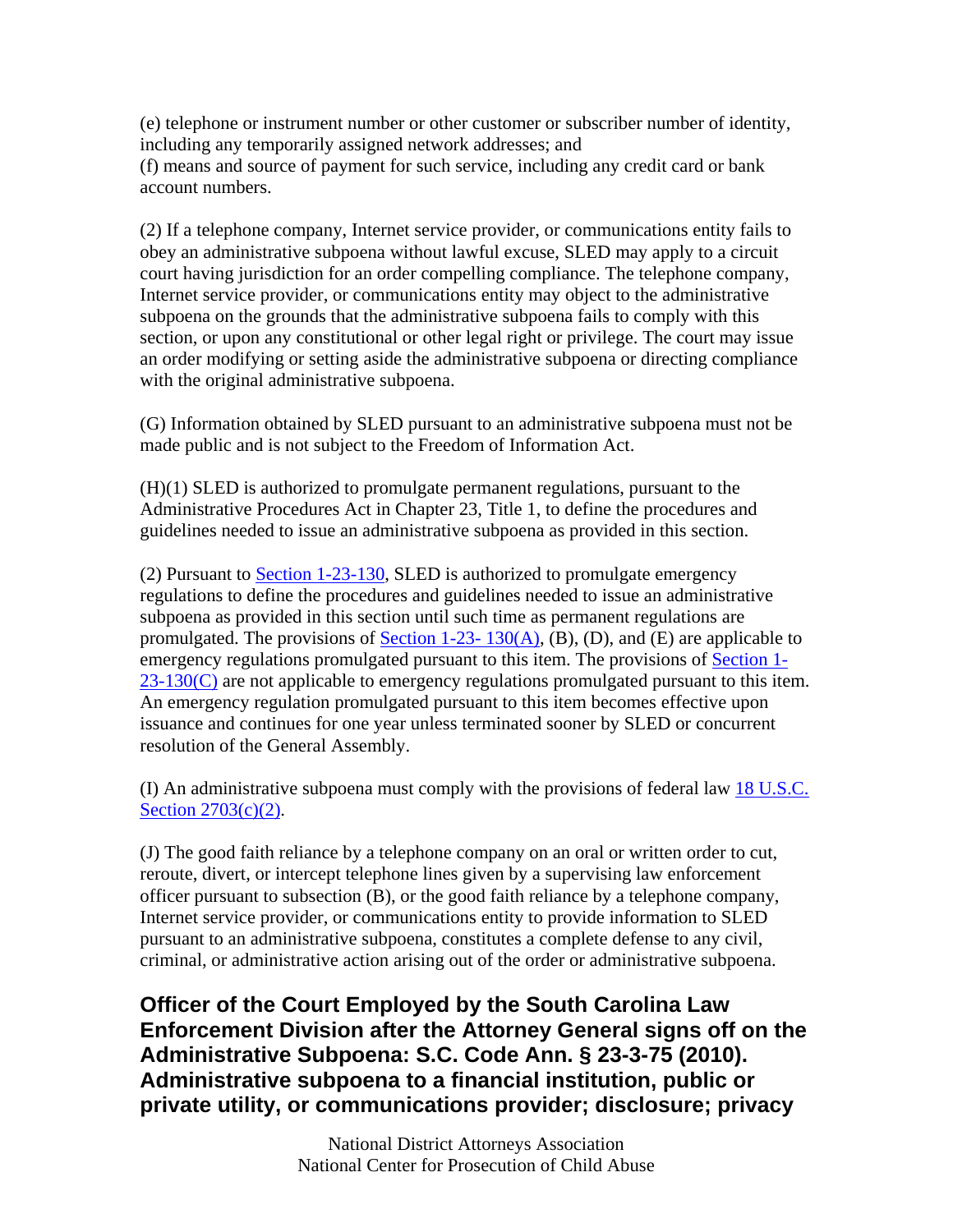## **of information; regulations; applicable federal law.**

(A) For purposes of this section:

(1) "Attorney General" means the Attorney General of the State of South Carolina or the Attorney General's designee who is employed by the Attorney General and is an officer of the court.

(2) "SLED" means the South Carolina Law Enforcement Division.

(B) An officer of the court who is employed by SLED may issue an administrative subpoena to a financial institution, public or private utility, or communications provider for the production of subscriber or customer information as described in subsection (E), not including the contents of any communications, if:

(1) SLED has reasonable cause to believe that the information is material to an active investigation of at least one of the following financial crimes:

(a) breach of trust with fraudulent intent (Section  $16-13-230$ );

(b) obtaining a signature or property by false pretenses  $(Section 16-13-240);$ 

(c) financial identity fraud (Section 16-13-510 et seq);

(d) financial transaction card or number theft (Section 16-14-20 et seq);

(e) financial transaction card fraud (Section 16-14-60 et seq);

(f) computer crimes (Section 16-16-10 et seq); or

(g) crimes against a federally chartered or insured financial institution (Section 34-3- 110); and

(2) SLED is not otherwise able to obtain a warrant or subpoena for the information from a court due to:

(a) the court not being able to issue a warrant or subpoena in a timely fashion and the immediate need to obtain the information; or

(b) SLED having reasonable cause to believe that obtaining a warrant or subpoena from the court could result in the subscriber or customer, or an agent of the subscriber or customer, destroying, erasing, transferring, or otherwise changing the information in order to knowingly conceal evidence material to an investigation.

 $(C)(1)$  An administrative subpoena must be made in writing upon oath or affirmation of the officer of the court who is employed by SLED. The officer must sign the administrative subpoena affirming that SLED has reasonable cause to believe that the information is material to an active investigation of at least one of the financial crimes listed in subsection (B)(1), and that SLED is not otherwise able to obtain a warrant or subpoena for the information from a court due to one of the reasons listed in subsection  $(B)(2)$ .

(2) The officer must submit the administrative subpoena to the Attorney General for review prior to issuing the administrative subpoena to a financial institution, public or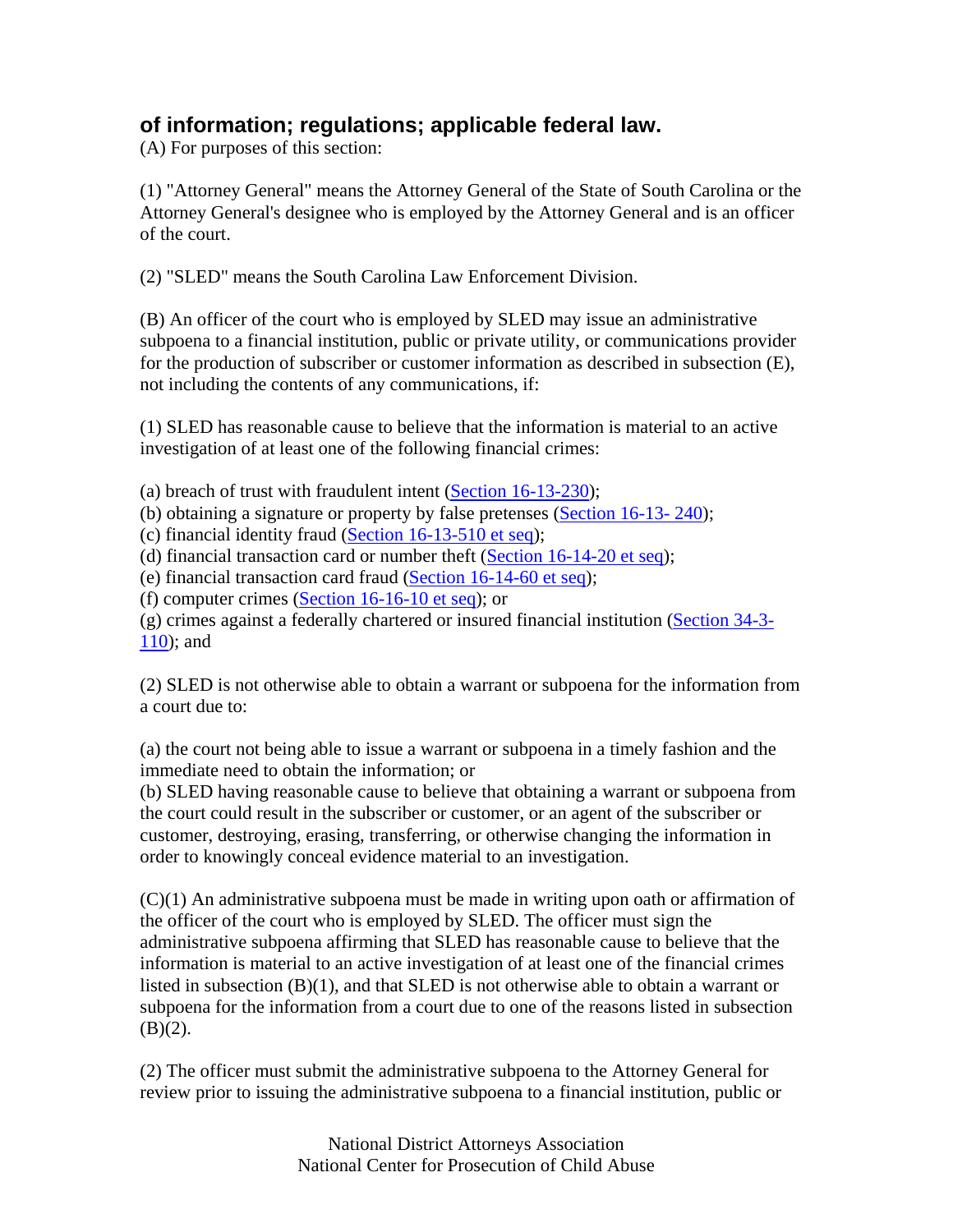private utility, or communications provider. The officer must not issue the administrative subpoena without authorization by the Attorney General pursuant to subsection (D). The officer may submit the administrative subpoena with signature to the Attorney General in person, by mail, by facsimile, or by other electronic means. If the officer, after a good faith effort, is not able to submit the administrative subpoena with signature to the Attorney General in person, by mail, by facsimile, or by other electronic means, the officer may orally or electronically explain and affirm the administrative subpoena to the Attorney General.

(D)(1) The Attorney General must authorize an officer of the court who is employed by SLED to issue an administrative subpoena to a financial institution, public or private utility, or communications provider if, after review, the Attorney General determines that SLED has reasonable cause to believe that the information is material to an active investigation of at least one of the financial crimes listed in subsection (B)(1), and that SLED is not otherwise able to obtain a warrant or subpoena for the information from a court due to one of the reasons listed in subsection (B)(2).

(2) If the Attorney General authorizes the officer of the court who is employed by SLED to issue the administrative subpoena, the Attorney General must sign and return the administrative subpoena to SLED. The Attorney General may return the administrative subpoena with signature to SLED in person, by mail, by facsimile, or by other electronic means.

(3) If the Attorney General, after a good faith effort, is not able to return the administrative subpoena with signature to SLED in person, by mail, by facsimile, or by other electronic means, or the officer of the court employed by SLED was not able to submit the administrative subpoena with signature to the Attorney General and had to orally or electronically explain and affirm the administrative subpoena, the Attorney General may orally or electronically confirm authorization of the administrative subpoena. The Attorney General must return the administrative subpoena with signature to SLED within forty-eight hours after the Attorney General authorizes the administrative subpoena, or by the next business day, if the time period falls on a weekend or holiday, whichever is later.

(4) The good faith reliance by the Attorney General as to the information affirmed by SLED to obtain an administrative subpoena constitutes a complete defense to any civil, criminal, or administrative action arising out of the administrative subpoena. The Attorney General is not responsible for any costs related to the defense of any civil, criminal, or administrative action arising out of the administrative subpoena.

(E)(1) Upon receipt of an administrative subpoena from SLED, a financial institution, public or private utility, or communications provider shall disclose, as applicable, the subscriber's or customer's:

(a) name; (b) address;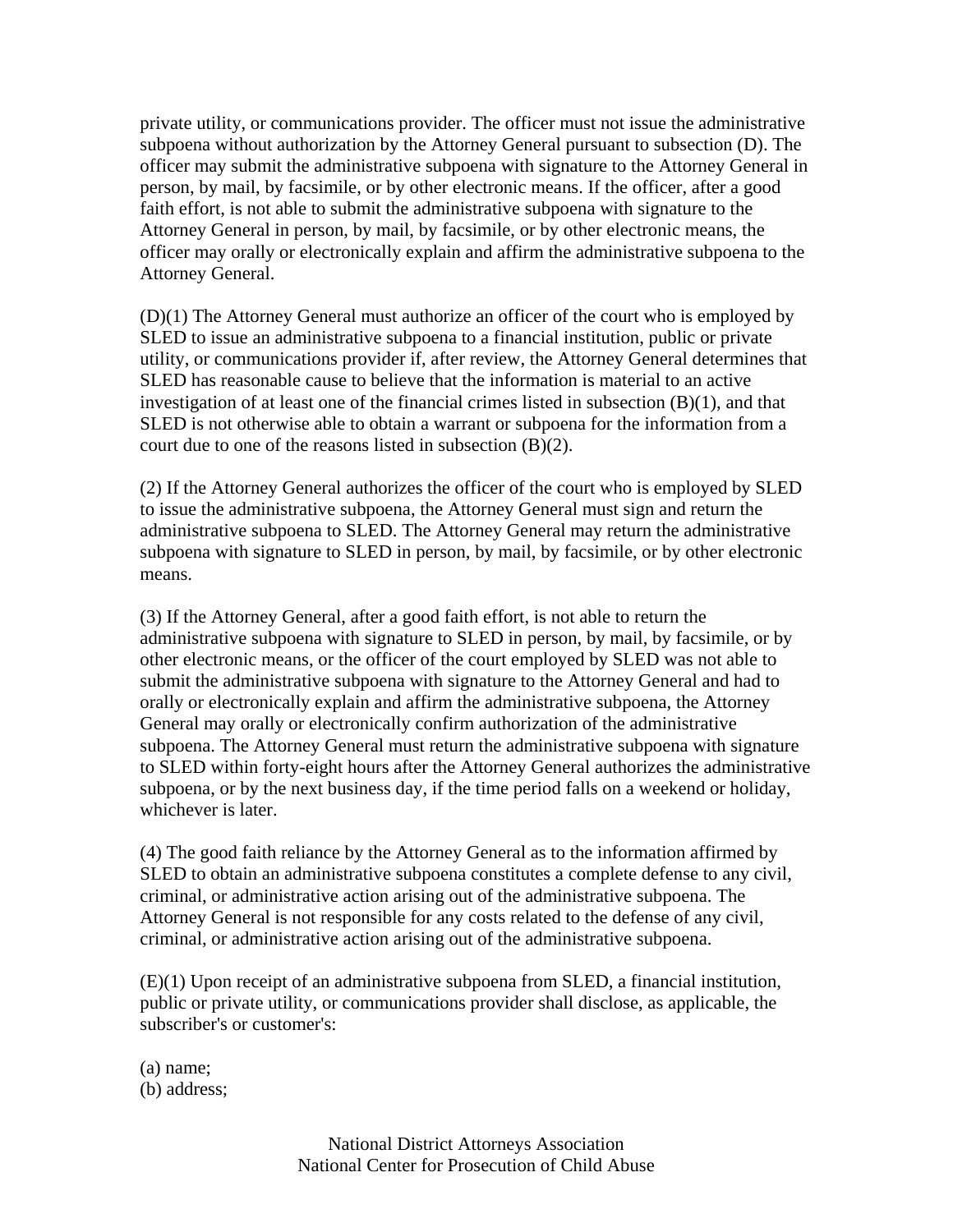(c) local and long distance telephone connection or electronic communication records, or records of session times and durations;

(d) length of service, including the start date, and types of service utilized;

(e) telephone or instrument number or other customer or subscriber number of identity, including any temporarily assigned network addresses; and

(f) means and source of payment for such service, including any credit card or bank account numbers.

(2) If a financial institution, public or private utility, or communications provider fails to obey an administrative subpoena without lawful excuse, SLED may apply to a circuit court having jurisdiction for an order compelling compliance. The financial institution, public or private utility, or communications provider may object to the administrative subpoena on the grounds that the administrative subpoena fails to comply with this section, or upon any constitutional or other legal right or privilege. The court may issue an order modifying or setting aside the administrative subpoena or directing compliance with the original administrative subpoena.

(3) The good faith reliance by a financial institution, public or private utility, or communications provider to provide information to SLED pursuant to an administrative subpoena, constitutes a complete defense to any civil, criminal, or administrative action arising out of the administrative subpoena.

(F) Information obtained by SLED pursuant to an administrative subpoena must not be made public and is not subject to the Freedom of Information Act.

(G)(1) SLED is authorized to promulgate permanent regulations, pursuant to the Administrative Procedures Act in Chapter 23, Title 1, to define the procedures and guidelines needed to issue an administrative subpoena.

(2) Pursuant to Section 1-23-130, SLED is authorized to promulgate emergency regulations to define the procedures and guidelines needed to issue an administrative subpoena until such time as permanent regulations are promulgated. The provisions of Section 1-23-130(A), (B), (D), and (E) are applicable to emergency regulations promulgated pursuant to this subitem. The provisions of Section 1-23-130(C) are not applicable to emergency regulations promulgated pursuant to this subitem. An emergency regulation promulgated pursuant to this subitem becomes effective upon issuance and continues for one year unless terminated sooner by SLED or concurrent resolution of the General Assembly.

(H) An administrative subpoena must comply with the provisions of federal law 18 U.S.C. Section 2703(c)(2).

## **Secretary of State: S.C. Code Ann.§ 39-73-310 (2010). Authority of administrator to investigate; publication of information concerning violation; powers and procedures regarding investigations; court order to compel compliance.**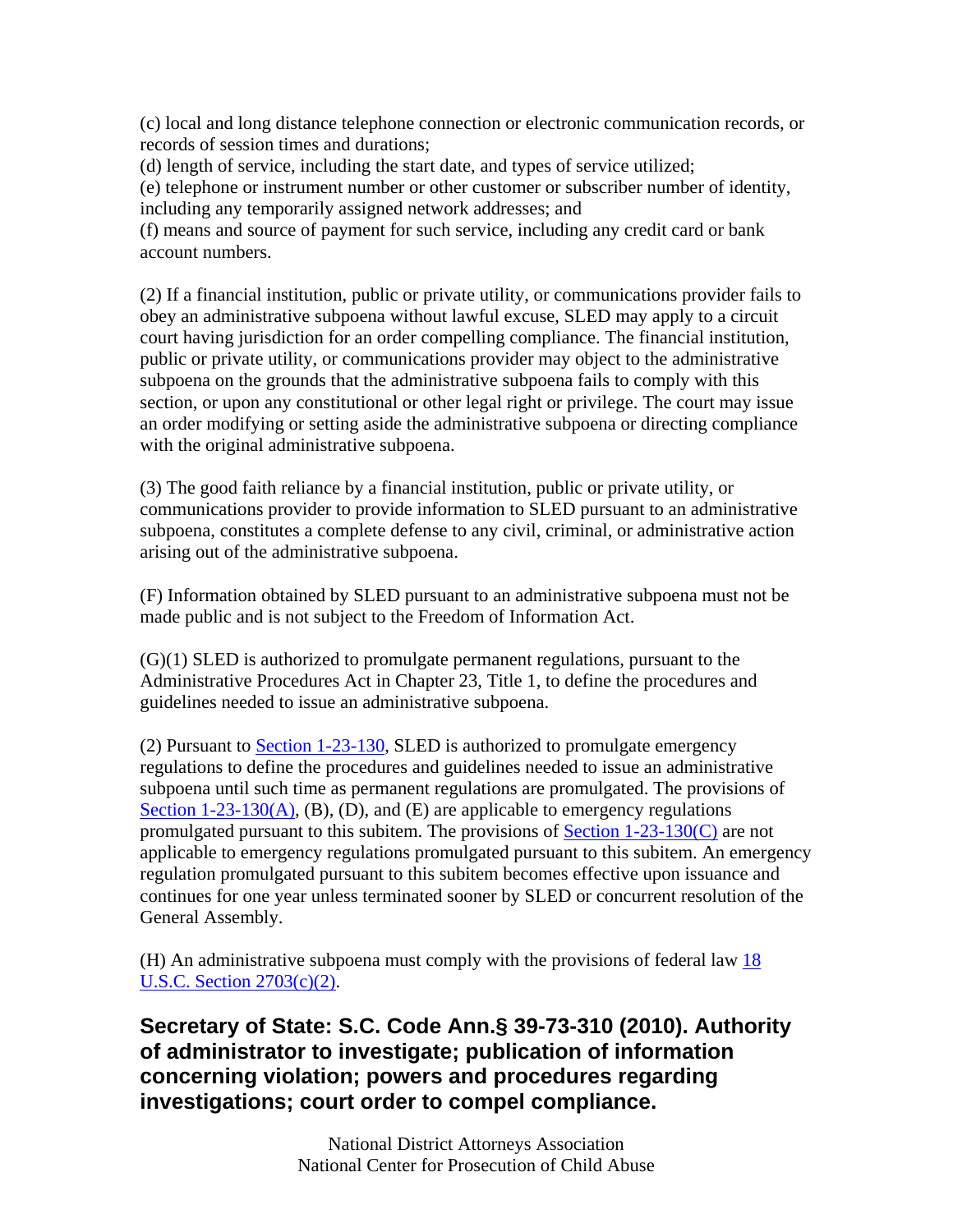(A) The administrator may make investigations, within or without this State, as it finds necessary or appropriate to:

(1) determine whether a person has violated or is about to violate this chapter or a regulation of the administrator; or

(2) aid in enforcement of this chapter.

(B) The administrator may publish information concerning a violation of this chapter or a regulation of the administrator.

(C) For purposes of an investigation or a proceeding under this chapter the administrator or an officer or employee designated by regulation may administer oaths and affirmations, subpoena witnesses, compel their attendance, take evidence, and require the production of books, papers, correspondence, memoranda, agreements, or other documents or records which the administrator finds to be relevant or material to the inquiry.

(D)(1) If a person does not give testimony or produce the documents required by the administrator or a designated employee pursuant to an administrative subpoena, the administrator or designated employee may apply for a court order compelling compliance with the subpoena or the giving of the required testimony.

(2) The request for order of compliance may be addressed to:

(a) the circuit court of Richland County or the circuit court of the county where service may be obtained on the person refusing to testify or produce if the person is within this State; or

(b) the appropriate court of the state having jurisdiction over the person refusing to testify or produce if the person is outside this State.

### **Director of the Long Term Care Ombudsman Program, the Adult Protective Services Program in the Department of Social Services, the Vulnerable Adults Investigations Unit of the South Carolina Law Enforcement Division, or the Medicaid Fraud Control Unit of the Office of the Attorney General: S.C. Code Ann. § 43-35-20 (2010). Additional powers of investigative entities.**

In addition to all other powers and duties that an investigative entity is given in this article, the investigative entity may:

(1) have access to facilities for the purpose of conducting investigations, as otherwise permitted by law;

(2) request and receive written statements, documents, exhibits, and other items pertinent to an investigation including, but not limited to, hospital records of a vulnerable adult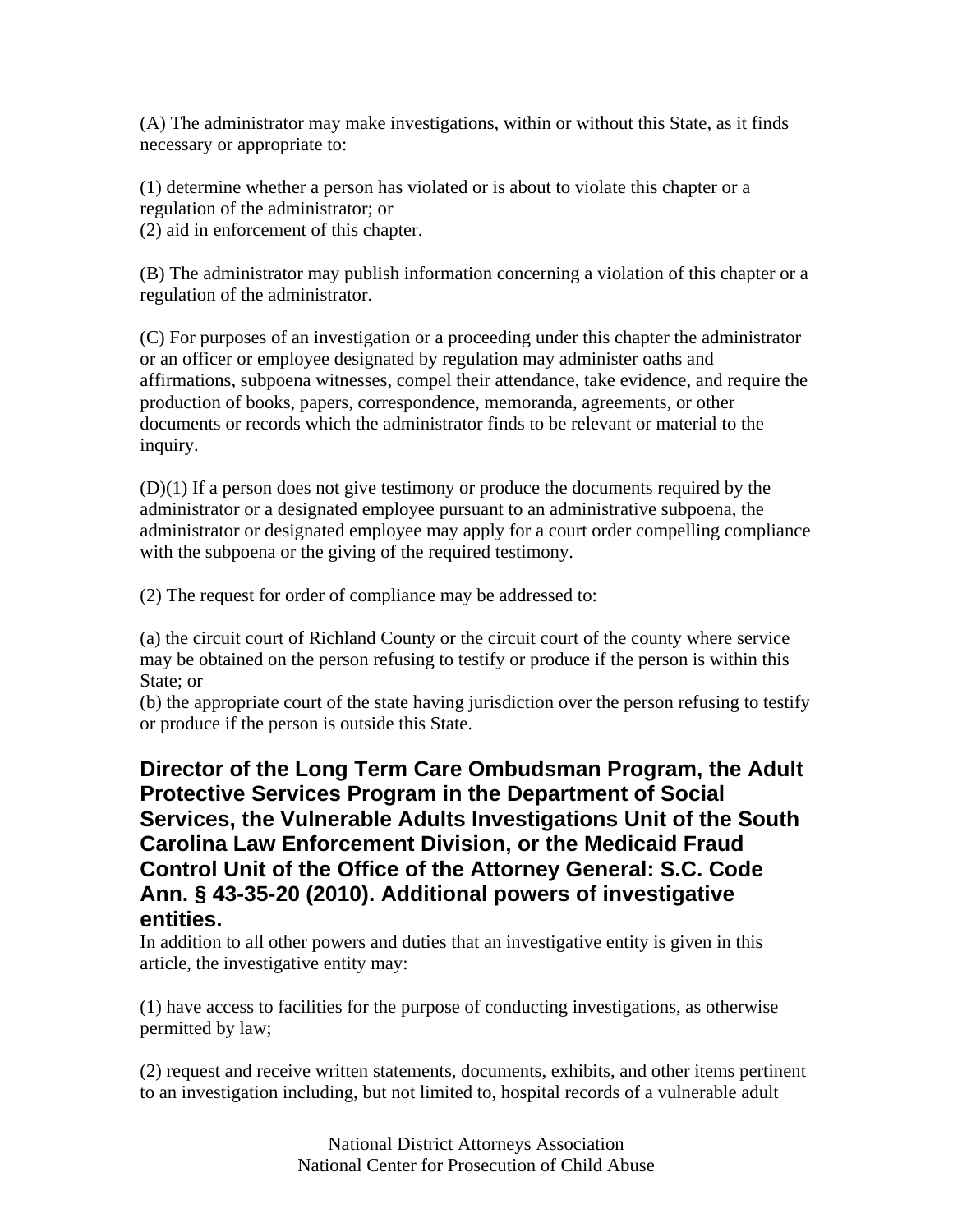which the hospital is authorized to release upon written request of the investigative entity without obtaining patient authorization;

(3) issue, through its director, administrative subpoenas for the purpose of gathering information and documents;

(4) institute proceedings in a court of competent jurisdiction to seek relief necessary to carry out the provisions of this chapter;

(5) require all persons, including family members of a vulnerable adult and facility staff members, to cooperate with the investigative entity in carrying out its duties under this chapter including, but not limited to, conducting investigations and providing protective services;

(6) require all officials, agencies, departments, and political subdivisions of the State to assist and cooperate within their jurisdictional power with the court and the investigative entity in furthering the purposes of this chapter;

(7) conduct studies and compile data regarding abuse, neglect, and exploitation;

(8) issue reports and recommendations.

### **Director of the Child Support Enforcement Division of the State Department of Social Services : S.C. Code Ann. § 63-17-730 (2010). Notice of financial responsibility; order of default.**

The director shall issue a notice of financial responsibility to an obligor who owes a child support debt or who is responsible for the support of a child on whose behalf the custodian of that child is receiving support enforcement services from the division pursuant to Title IV-D of the Social Security Act. The notice shall state that:

(1) the obligor is required to appear at the time and location indicated in the notice for a negotiation conference to determine the obligor's duty of support;

(2) the division may issue an order of default setting forth the amount of the obligor's duty of support, if the obligor:

(a) fails to appear for the negotiation conference as scheduled in the notice;

(b) fails to reschedule a negotiation conference before the date and time stated in the notice or within thirty days of service of the notice of financial responsibility, whichever is later; or

(c) fails to send the division a written request for a court hearing before the time scheduled for the negotiation conference or within thirty days of service of the notice of financial responsibility, whichever is later;

(3) the obligor may request a court hearing within thirty days after the receipt of the notice of financial responsibility pursuant to Section 63-17- 780;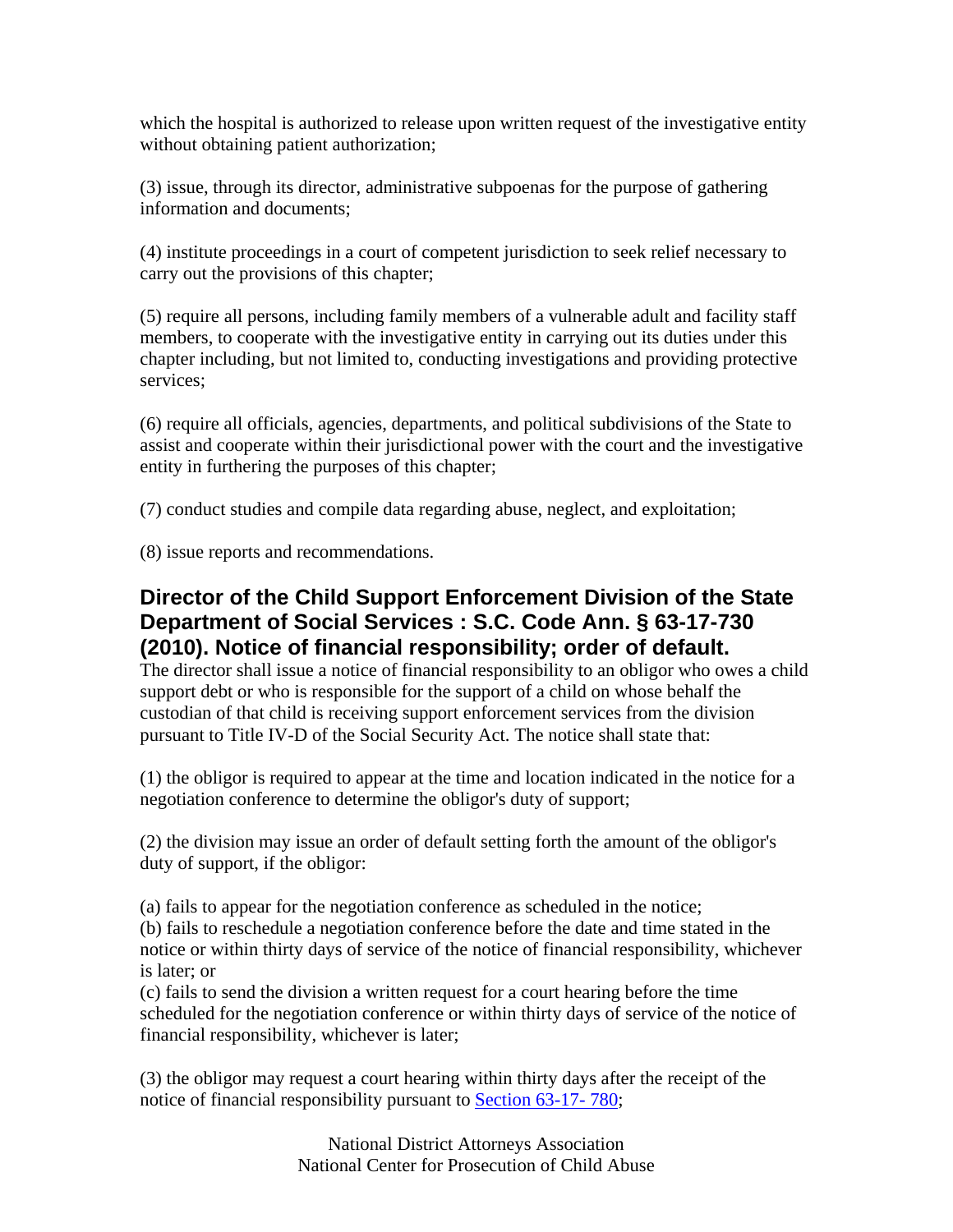(4) the order of default must be filed with the clerk of court of the county in which the obligor resides or, if the obligor does not reside in the State, with the clerk of court of the county in which the obligee resides; that as soon as the order of the default is filed, it shall have all the force, effect, and remedies of an order of the court including, but not limited to, income withholding or contempt of court; and that execution may be issued on the order in the same manner and with the same effect as if it were an order of the court;

(5) no court order for judgment nor verified entry of judgment may be required in order for the clerk of court and division to certify past due amounts of child support to the Internal Revenue Service or Department of Revenue for purposes of intercepting a federal or state tax refund;

(6) the name of the custodian of the child on whose behalf support is being sought and the name and birth date of the child;

(7) the amount of the monthly support obligation must be based upon the child support guidelines as set forth in Sections 63-17-470 and 43-5-580;

(8) the division may issue an administrative subpoena to obtain income information from the obligor;

(9) the amount of any arrearage which has accrued under an administrative or court order from support;

(10) the costs of collections may be assessed against and collected from the obligor;

(11) the obligor may assert the following objections in the negotiation conference and that, if the objections are not resolved, the division shall schedule a court hearing pursuant to Section 63-17-750(C):

(a) that the dependent child has been adopted by a person other than the obligor; (b) that the dependent child is emancipated; or

(c) that there is an existing court or administrative order for support as to the monthly support obligation;

(12) the duty to provide medical support must be established under this article in accordance with the state child support guidelines;

(13) an order issued pursuant to this article or an existing order of a court also may be modified under this article in accordance with the Uniform Interstate Family Support Act;

(14) the obligor is responsible for notifying the division of any change of address or employment within ten days of the change;

(15) if the obligor has any questions, the obligor should telephone or visit the division;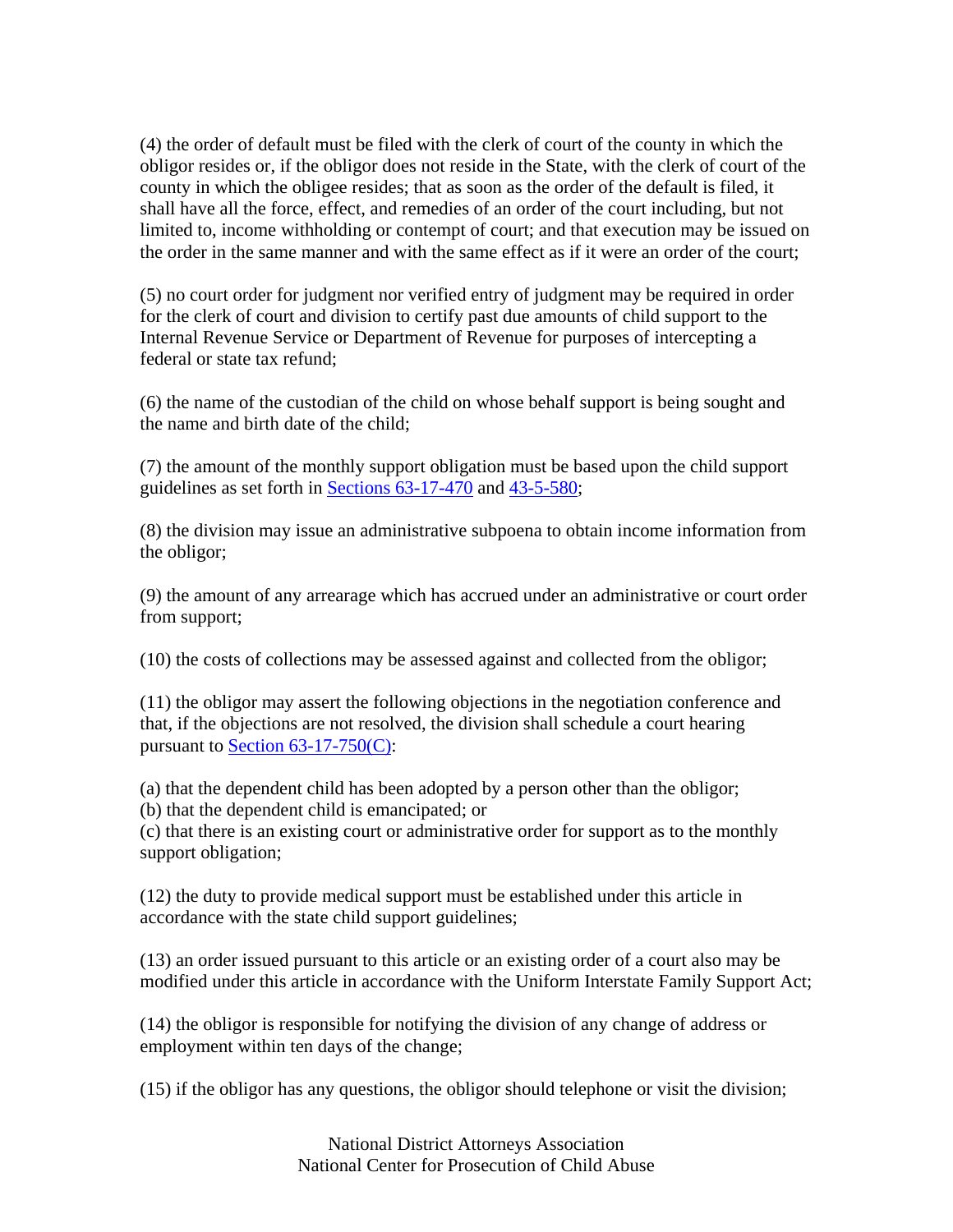(16) the obligor has the right to consult an attorney and the right to be represented by an attorney at the negotiation conference;

(17) other information as set forth in regulations promulgated pursuant to the Administrative Procedures Act.

# **Department of Social Services: S.C. Code Ann. § 63-17-850 (2010). Issuance of subpoenas.**

When necessary in the discharge of the duties of the department to establish, modify, or enforce a child support order, the department may issue an administrative subpoena or subpoena duces tecum to a state, county, or local agency, board or commission, or to any private entity or individual or to any representative of a state, county, or local agency, board or commission, or private entity to compel the production of documents, books, papers, correspondence, memoranda, and other records relevant to the discharge of the department's duties. The department may assess a civil fine of one hundred dollars per occurrence for failure to obey a subpoena or subpoena duces tecum issued pursuant to this section, in addition to any other remedies as permitted by law. A subpoena or subpoena duces tecum issued under this section may be enforced pursuant to Section 63- 3-530.

# **South Dakota**

# **Any Title IV-D Agency: S.D. Codified Laws § 25-7A-56.6 (2011). Title IV-D agency records access**

For purposes of child support enforcement activities, any Title IV-D agency is hereby granted access to information contained in the following records including, if applicable, automated access to case records maintained in automated data bases:

(1) Records of other state and local government agencies, including:

(a) Vital statistics, including records of marriage, birth, death, or divorce;

(b) State and local tax revenue records, including information on residence address, employer, income, and assets;

(c) Records concerning real and titled personal property;

(d) Records of occupational and professional licenses, and records concerning the ownership and control of corporations, partnerships, and other business entities;

(e) Employment security records;

(f) Records of agencies administering public assistance programs;

- (g) Records of the Division of Motor Vehicles; and
- (h) Records of the Department of Corrections.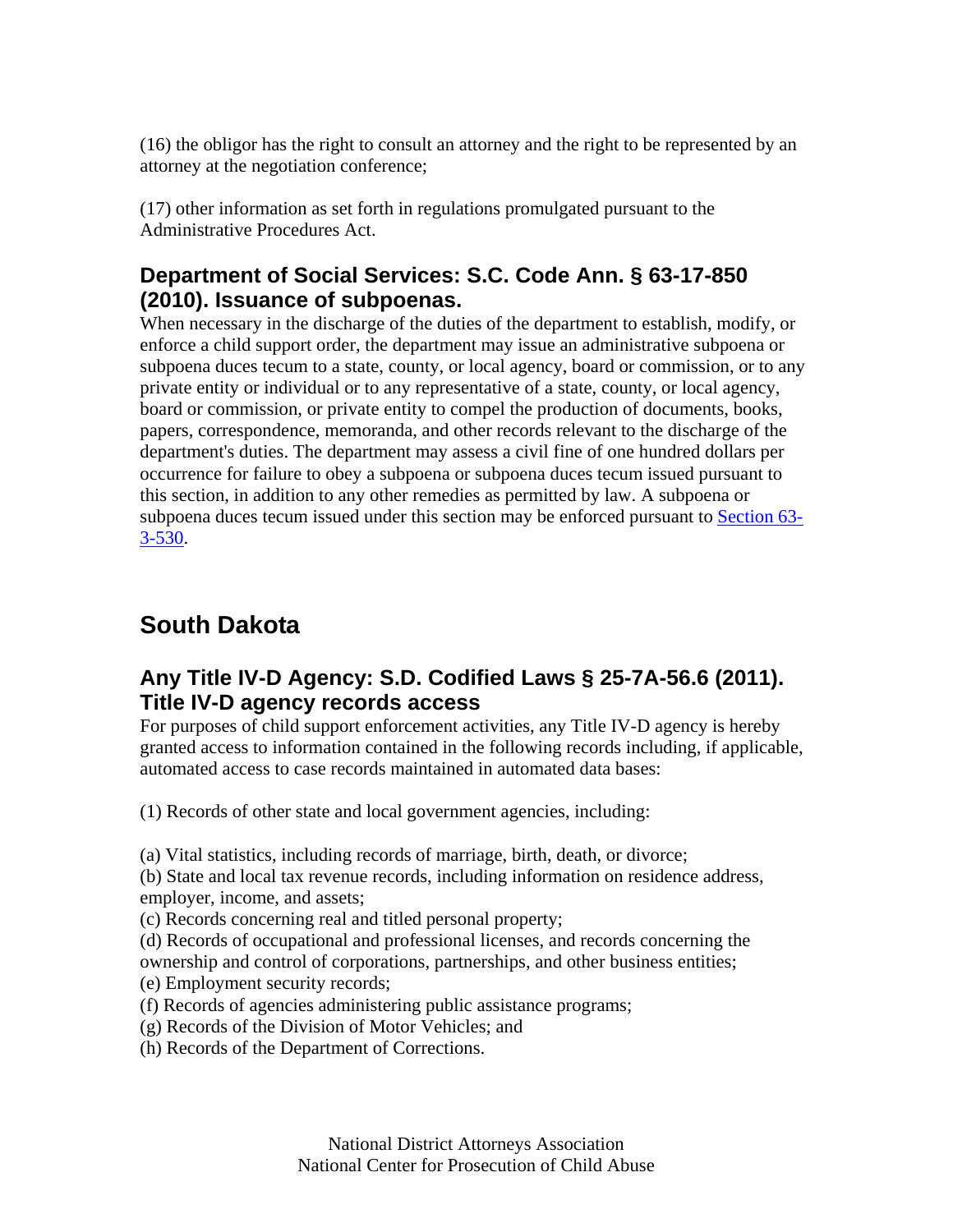(2) Records held by private entities with respect to individuals who owe or are owed support or against whom a support obligation is sought, consisting of:

(a) The names, addresses, and telephone numbers of individuals, and the names and addresses of the employers of the individuals, as appearing in the customer records of public utilities and cable television companies, which shall be provided pursuant to an administrative subpoena issued by the department;

(b) Information, including information on assets and liabilities related to the individuals and held by any financial institution.

Any information obtained by the department pursuant to this section is confidential in nature, and may be used or disclosed only for the purpose of, and to the extent necessary in, establishing, modifying, or enforcing a child support obligation. Any entity which provides information to the department is not subject to civil or criminal liability for releasing or disclosing the requested information.

## **Department of Social Services Investigators: S.D. Codified Laws § 28-1-78 (2011). Program of recoveries and fraud investigations- -Debt collection and fraud allegation investigations--Authority of investigators**

The department shall have a program of recoveries and fraud investigations to collect debts owed the department and to investigate allegations of fraud in all department assistance programs. Any fraud investigator for this program may:

(1) Initiate and conduct any investigation if the program has cause to believe that a fraudulent act has been committed by a recipient of assistance from department programs;

(2) Review any report or complaint of an alleged fraudulent act to determine whether such report requires further investigation and conduct such investigation;

(3) Obtain access to any record related to residence, household composition, employment, finances and resources, and medical records as authorized by the Health Insurance Portability and Accountability Act of 1996 (HIPAA), PL 104- 199, as amended through January 1, 2005, to assist in investigation of an alleged fraudulent act and may require by administrative subpoena the production of any book, record, or other information; and

(4) Cooperate with federal, state, and local law enforcement, prosecuting attorneys, and the attorney general in the investigation and prosecution of any fraudulent act where public assistance has been granted or applied for under the welfare laws of this state.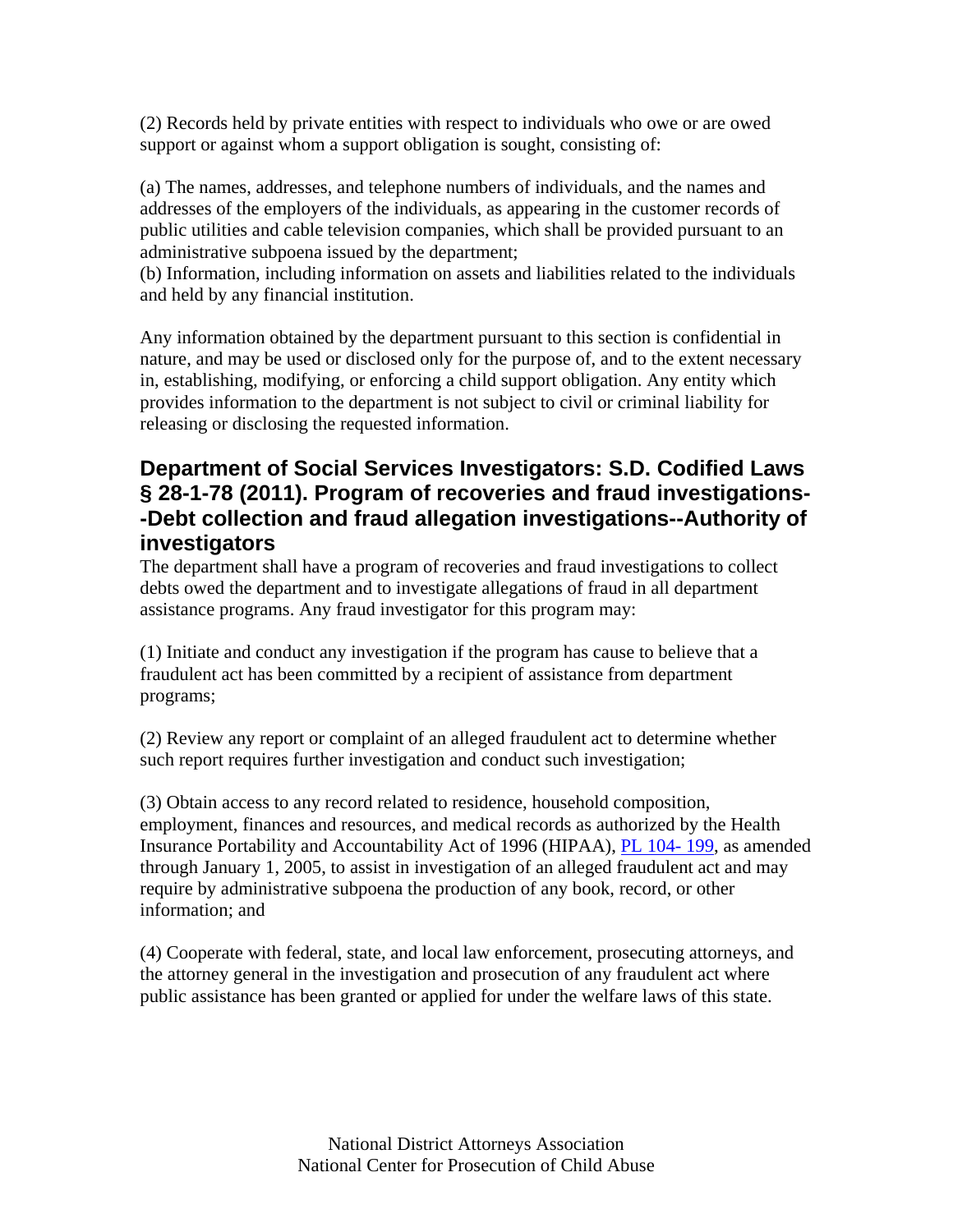# **Tennessee**

## **Commissioner or Contractors of the Department of Human Services: Tenn. Code Ann. § 36-5-801 (2011). Access to records for child support enforcement**

(a) For the purpose of establishing paternity, or for the establishment, modification or enforcement of orders of support under the child support program established under Title IV-D of the Social Security Act, the department of human services shall have the authority to:

(1) Subpoena, by an administrative subpoena issued by the commissioner, by any authorized representative of the commissioner, or by any contractor of the department, any financial or other information needed to establish, modify, or enforce an order of support;

(2) Require all entities in the state, including, but not limited to, for-profit, non-profit and governmental employers, to provide promptly, in response to a request or administrative subpoena from the department, its Title IV-D contractor, or by the Title IV-D agency or contractor of any other state, information on the employment, compensation, and benefits of any individual employed by such entity as an employee or as a contractor;

(3)(A) Obtain upon request, or by administrative subpoena if necessary, and notwithstanding any other law to the contrary, access, including automated access if available, to the following records of any state or local agency:

(i) Vital statistics, including records of voluntary acknowledgments, marriages, births, deaths and divorces;

(ii) State and local tax records and revenue records, including information about the residence address, employer of any individual, and the individual's income and assets; (iii) Records of real and titled personal property;

(iv) Records of occupational and professional licenses, and records concerning the ownership and control of corporations, partnerships, and other business entities;

(v) Employment security records;

- (vi) All records of any state or local agency administering any form of public assistance;
- (vii) Records relating to the registration and titling of motor vehicles;
- (viii) Records of state, county, or municipal correctional agencies;

(4) Obtain pursuant to an administrative subpoena, and notwithstanding any other law to the contrary, access to certain records held by private entities with respect to individuals who owe or are owed support or against or with respect to whom a support obligation is sought, consisting of the names and addresses of such individuals and the names and addresses of the employers of such individuals, as appearing in customer records of public utilities, including all electric, gas, telephone and water companies and cable television companies;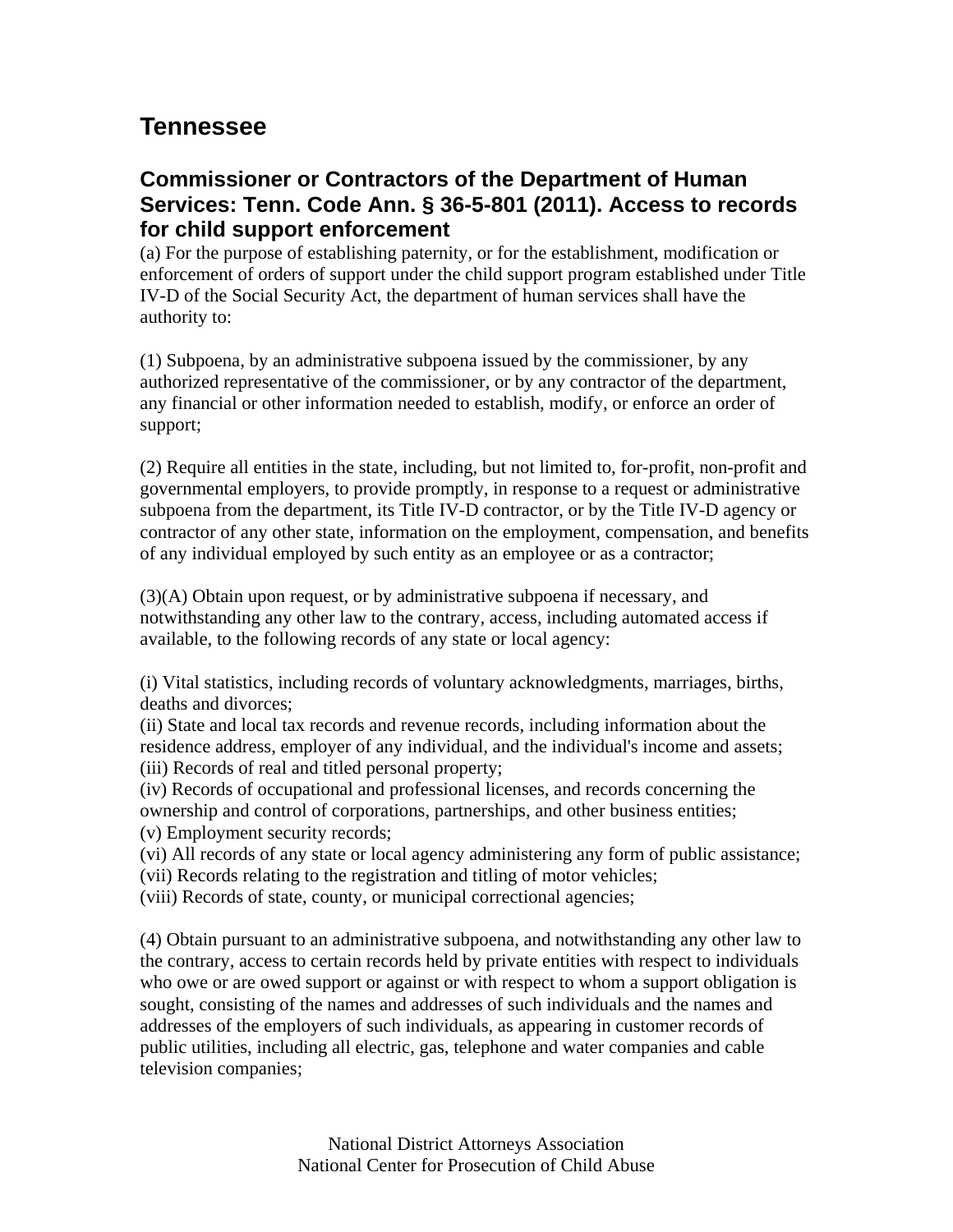(5) Obtain upon request, and by administrative subpoena if necessary, and notwithstanding any other law to the contrary, information, including, but not limited to, information on assets and liabilities held by any financial institution regarding any individuals who owe, are owed or against or with respect to whom a support obligation is owed; and

(6)(A) Notwithstanding the provisions of any other law to the contrary, the department of human services, and any of its Title IV-D child support contractors, or the Title IV-D agency of any other state or territory, or any of their Title IV-D child support contractors and any federal agency conducting activities under Title IV-D of the Social Security Act, shall have access to any information maintained by any agency of the state of Tennessee that maintains any system used to locate any individual for any purpose relating to registration of any motor vehicles or law enforcement activities.

(B) For purposes of this subdivision (a)(6), "system" shall be defined as any automated, computerized or electronic system used by any state law enforcement agency, or any state agency that otherwise maintains any records of motor vehicles, in which any information relative to the location or address of any individual persons are maintained by such agencies.

(C) The department of human services shall have rulemaking authority to prescribe the information required by the provisions of this subdivision (a)(6).

(b) No administrative subpoena shall issue to individuals or entities, other than the obligor or obligee, pursuant to this part without prior review and approval of the necessity for its issuance by a licensed attorney employed by the department or its contractor.

(c) A request or administrative subpoena pursuant to this section may be contested by filing an appeal pursuant to the provisions of part 10 of this chapter.

## **Department of Child Support Enforcement: Tenn. Code Ann. § 36-5-812 (2011). Enforcement of requests, administrative orders and administrative subpoenas**

(a) The department may enforce an administrative order or subpoena, or the civil penalties authorized in § 36-5-811, by filing a motion for such purpose in the chancery, circuit, juvenile court, or other domestic relations court, having jurisdiction over the support order, or at the option of the department or its Title IV-D contractor, in the county of the residence of the person or of the location of the entity against whom the request, administrative order or administrative subpoena was issued.

(b) The court may enforce any of its orders pursuant to this section by contempt orders.

(c) The department may also enforce such administrative orders, subpoenas or requests by directing the revocation, denial, or suspension of any license, as defined in § 36-5-701, of any person or entity.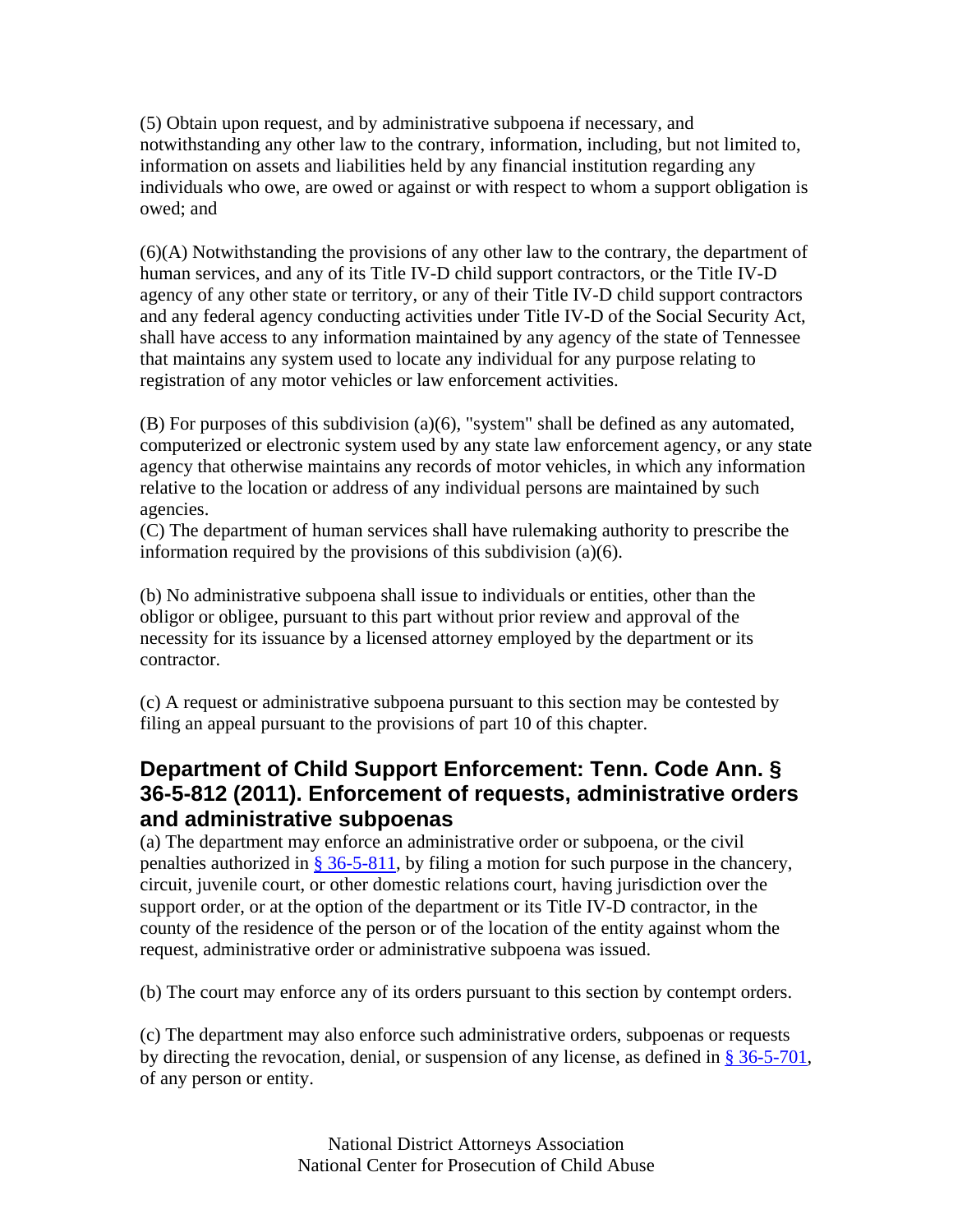(d) Such enforcement methods shall be cumulative, and not exclusive, of any other remedies provided by law for the enforcement of any orders by the court or by the department.

## **District Attorney General or Assistant District Attorney General: Tenn. Code Ann. § 40-17-125 (2011). Sexual exploitation of a minor; subpoena for production of records related to Internet and computer use**

(a) In any investigation relating to the offenses of sexual exploitation of a minor, as defined in  $\S 39-17-1003$ , aggravated sexual exploitation of a minor, as defined in  $\S 39-$ 17-1004, or especially aggravated sexual exploitation of a minor, as defined in § 39-17- 1005, and upon reasonable cause to believe that an Internet service account has been used in the exploitation or attempted exploitation of a minor, the district attorney general or an assistant district attorney general may issue in writing and cause to be served a subpoena requiring the production and testimony described in subsection (b).

(b) Except as provided in subsection (c), a subpoena issued under this section is authorized to require the production of any records or other documentation relevant to the investigation including:

(1) Name;

(2) Address;

(3) Local and long distance telephone connection records, or records of session times and durations;

(4) Length of service, including start date, and types of service utilized;

(5) Telephone or instrument number or other subscriber number of identity, including any temporarily assigned network address; and

(6) Means and source of payment for such service, including any credit card or bank account number.

(c) The provider of electronic communication service or remote computing service shall not disclose the following pursuant to a subpoena but may only do so pursuant to a warrant issued by a court of competent jurisdiction:

(1) In-transit electronic communications;

(2) Account memberships related to internet groups, newsgroups, mailing lists or specific areas of interest;

(3) Account passwords; and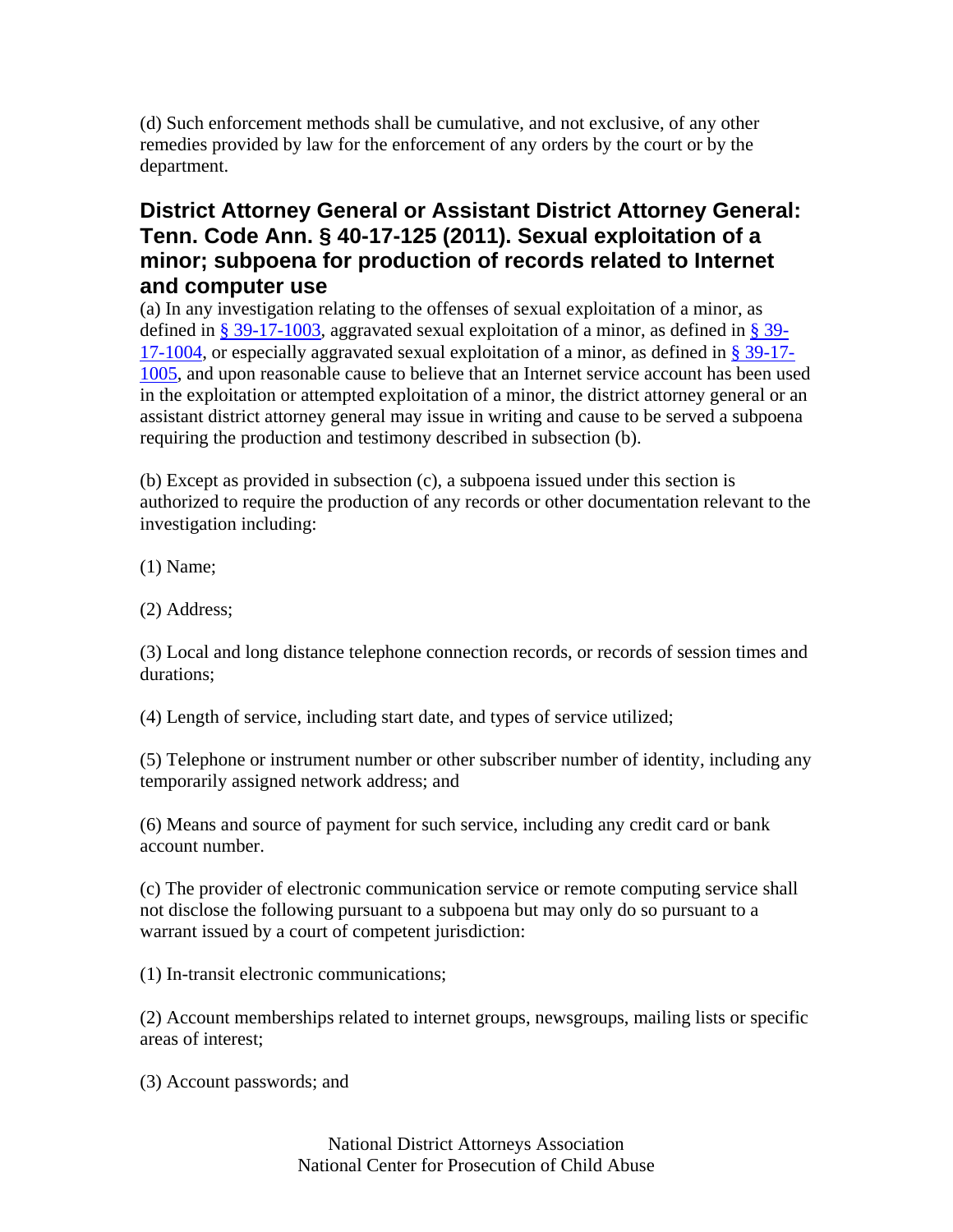(4) Account content to include:

(A) Electronic mail in any form;

(B) Address books, contact lists, or buddy lists;

(C) Financial records;

(D) Internet proxy content or internet history; and

(E) Files or other digital documents stored within the account or pursuant to use of the account.

(d) At any time before the return date specified on the subpoena, the person summoned may, in the general sessions court of the county in which the person resides or does business, petition for an order modifying or quashing the subpoena, or a prohibition of disclosure by a court.

(e) A subpoena under this section shall describe the objects required to be produced and shall prescribe a return date within a reasonable period of time within which the objects can be assembled and made available.

(f) If no case or proceeding arises from the production of records or other documentation pursuant to this section within a reasonable time after those records or documentation are produced, the district attorney general shall either destroy the records and documentation or return them to the person who produced them.

(g) A subpoena issued under this section may be served by any person who is authorized to serve process under the Tennessee Rules of Civil Procedure and such subpoena shall be served in accordance with such rules.

(h) Each district attorney general shall annually report the following information to the judiciary committees of the senate and house of representatives no later than February 1 for the preceding calendar year:

(1) The number of requests for administrative subpoenas made under this section;

(2) The number of administrative subpoenas issued under this section;

(3) The number of administrative subpoenas issued under this section that were contested;

(4) The number of administrative subpoenas issued under this section that were quashed or modified;

(5) The number of search warrants that were issued as a consequence of the issuance of an administrative subpoena under this section; and

(6) The number of individuals who were prosecuted under §§ 39-17-1003, 39-17-1004, and 39-17-1005 following the issuance of an administrative subpoena under this section.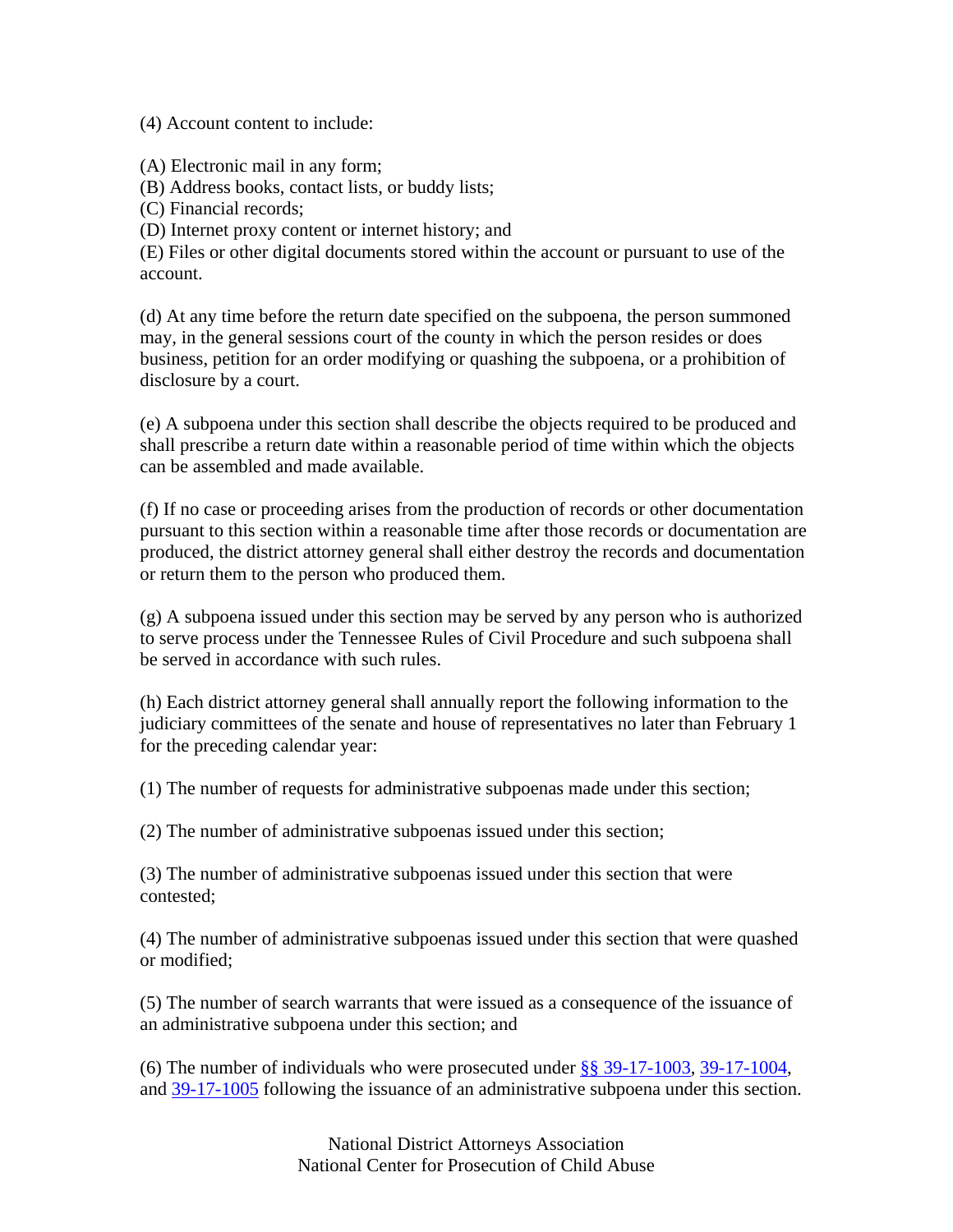(i) Except as provided in subsection (h), any information, records or data reported or obtained pursuant to a subpoena issued pursuant to this section shall remain confidential and shall not be further disclosed unless in connection with a criminal case related to the subpoenaed materials.

## **Commissioner of Human Services: Tenn. Code Ann. § 71-6-103 (2011). Rules and regulations; reports; investigations; providing protection**

(a) The commissioner has the discretion to adopt such rules, regulations, procedures, guidelines, or any other expressions of policy necessary to effect the purpose of this part insofar as such action is reasonably calculated to serve the public interest.

(b)(1) Any person, including, but not limited to, a physician, nurse, social worker, department personnel, coroner, medical examiner, alternate care facility employee, or caretaker, having reasonable cause to suspect that an adult has suffered abuse, neglect, or exploitation, shall report or cause reports to be made in accordance with the provisions of this part. Death of the adult does not relieve one of the responsibility for reporting the circumstances surrounding the death. However, unless the report indicates that there are other adults in the same or similar situation and that an investigation and provision of protective services are necessary to prevent their possible abuse, neglect or exploitation, it shall not be necessary for the department to make an investigation of the circumstances surrounding the death; provided, that the appropriate law-enforcement agency is notified.

(2) If a hospital, clinic, school, or any other organization or agency responsible for the care of adults has a specific procedure, approved by the director of adult protective services for the department, or the director's designee, for the protection of adults who are victims of abuse, neglect, or exploitation, any member of its staff whose duty to report under the provisions of this part arises from the performance of the staff member's services as a member of the staff of the organization may, at the staff member's option, fulfill that duty by reporting instead to the person in charge of the organization or the organization head's designee who shall make the report in accordance with the provisions of this chapter.

(c) An oral or written report shall be made immediately to the department upon knowledge of the occurrence of suspected abuse, neglect, or exploitation of an adult. Any person making such a report shall provide the following information, if known: the name and address of the adult, or of any other person responsible for the adult's care; the age of the adult; the nature and extent of the abuse, neglect, or exploitation, including any evidence of previous abuse, neglect, or exploitation; the identity of the perpetrator, if known; the identity of the complainant, if possible; and any other information that the person believes might be helpful in establishing the cause of abuse, neglect, or exploitation. Each report of known or suspected abuse of an adult involving a sexual offense that is a violation of  $\S$ § 39-13-501-- 39-13-506 that occurs in a facility licensed by the department of mental health as defined in § 33-5-402, or any hospital shall also be made to the local law enforcement agency in the jurisdiction where such offense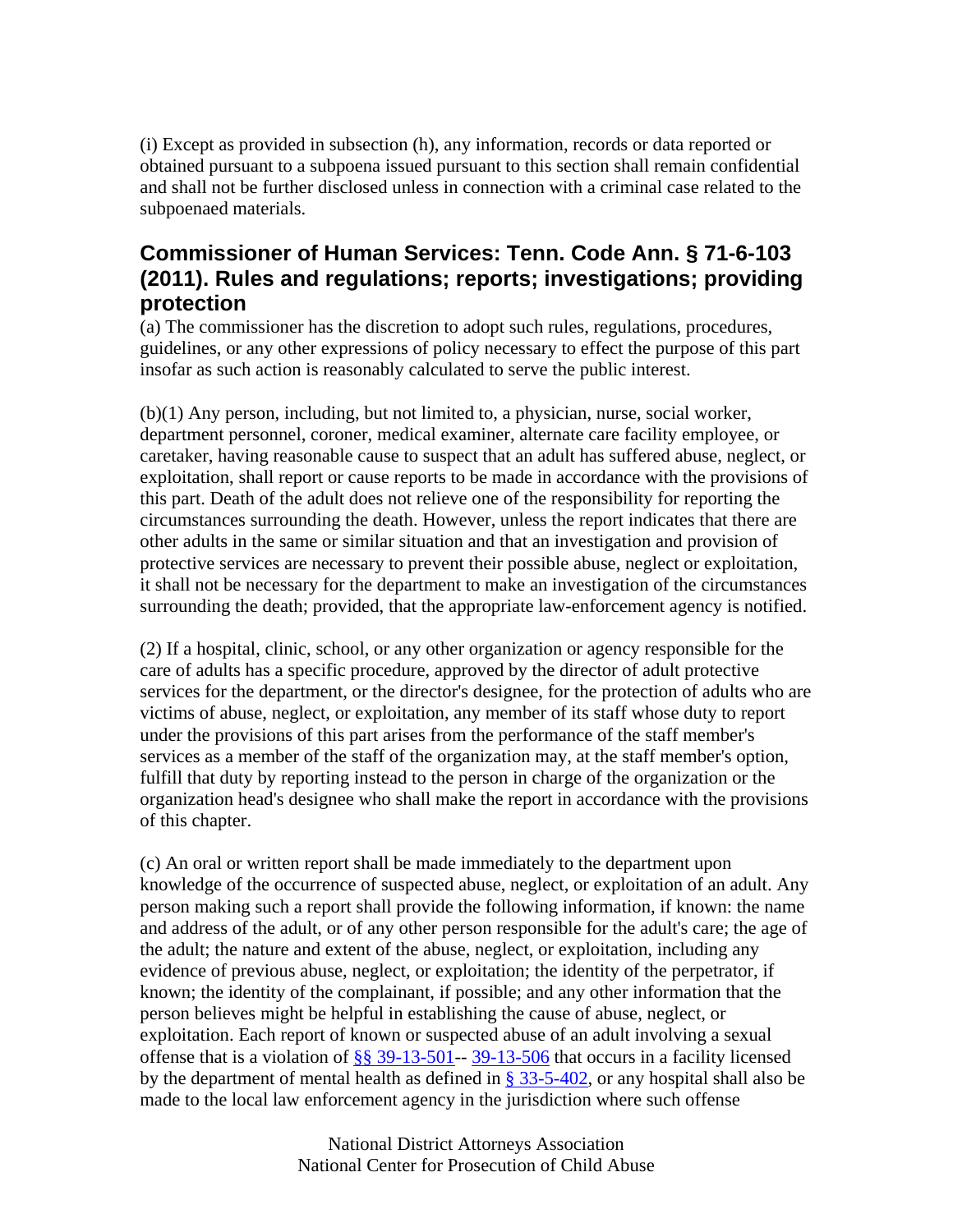occurred.

(d) Upon receipt of the report, the department shall take the following action as soon as practical:

(1) Notify the appropriate law enforcement agency in all cases in which the report involves abuse, neglect, or exploitation of the adult by another person or persons;

(2) Notify the appropriate licensing authority if the report concerns an adult who is a resident of, or at the time of any alleged harm is receiving services from, a facility that is required by law to be licensed or the person alleged to have caused or permitted the harm is licensed under title 63. The commissioner of health, upon becoming aware through personal knowledge, receipt of a report or otherwise, of confirmed exploitation, abuse, or neglect of a nursing home resident, shall report such instances to the Tennessee bureau of investigation for a determination by the bureau as to whether the circumstances reported constitute abuse of the medicaid program or other criminal violation;

(3) Initiate an investigation of the complaint;

(4) Make a written report of the initial findings together with a recommendation for further action, if indicated; and

(5) After completing the evaluation, the department shall notify the person making the report of its determination.

(e) Any representative of the department may enter any health facility or health service licensed by the state at any reasonable time to carry out its responsibilities under this part.

(f) Any representative of the department may, with consent of the adult or caretaker, enter any private premises where any adult alleged to be abused, neglected, or exploited is found in order to investigate the need for protective services for the purpose of carrying out the provisions of this part. If the adult or caretaker does not consent to the investigation, a search warrant may issue upon a showing of probable cause that an adult is being abused, neglected, or exploited, to enable a representative of the department to proceed with the investigation.

(g) If a determination has been made that protective services are necessary when indicated by the investigation, the department shall provide such services within budgetary limitations, except in such cases where an adult chooses to refuse such services.

(h) In the event the adult elects to accept the protective services to be provided by the department, the caretaker shall not interfere with the department when rendering such services.

(i) If the adult does not consent to the receipt of protective services, or if the adult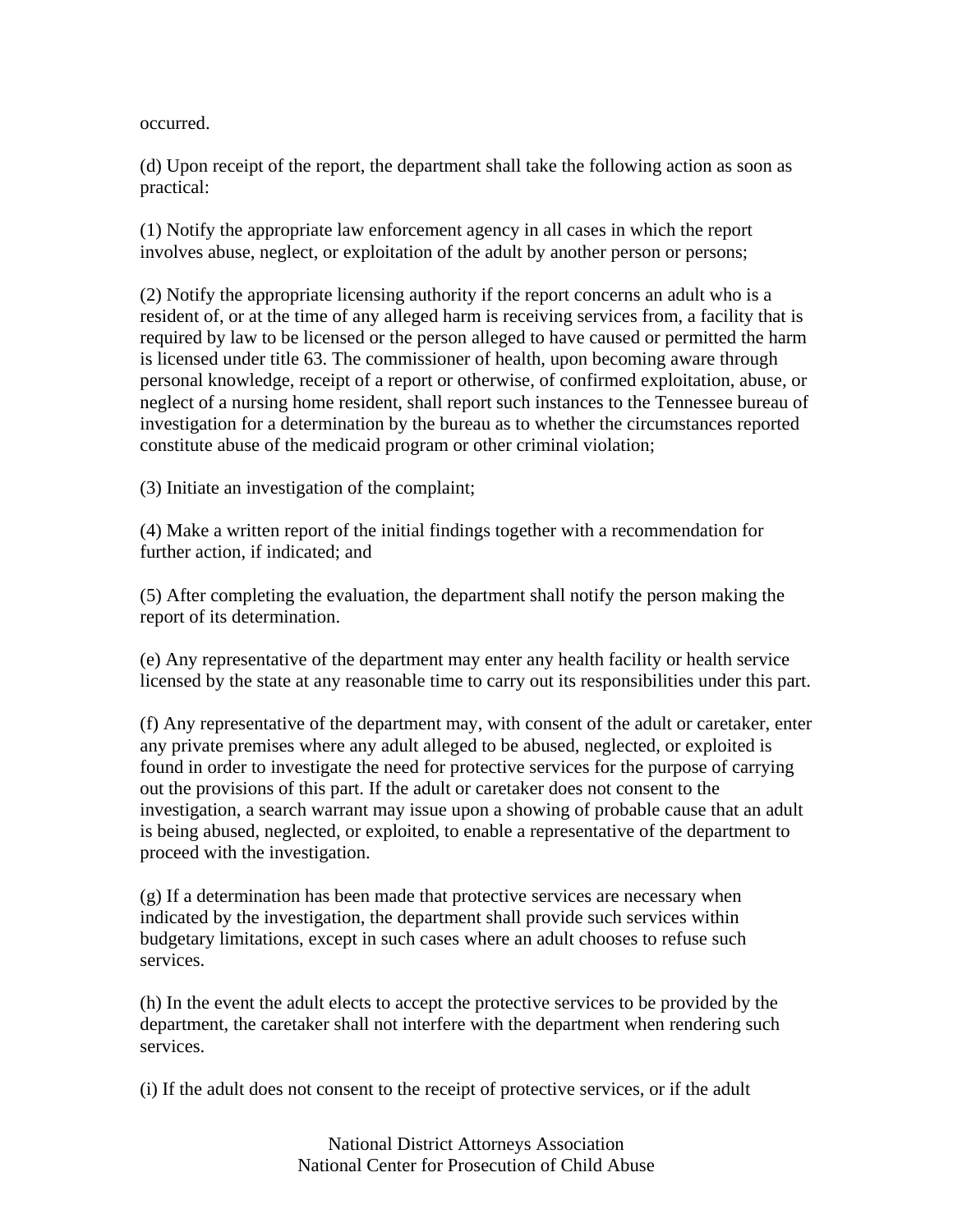withdraws consent, the services shall be terminated, unless the department determines that the adult lacks capacity to consent, in which case it may seek court authorization to provide protective services.

 $(j)(1)$  Any representative of the department actively involved in the conduct of an abuse, neglect, or exploitation investigation under this part shall be allowed access to the mental and physical health records of the adult that are in the possession of any individual, hospital, or other facility if necessary to complete the investigation mandated by this chapter.

(2) To complete the investigation required by this part, any authorized representative of the department actively involved in the conduct of an investigation pursuant to this part shall be allowed access to any law enforcement records or personnel records, not otherwise specifically protected by statute, of any person who is:

(A) A caretaker of the adult, or

(B) The alleged perpetrator of abuse, neglect or exploitation of the adult, who is the subject of the investigation.

 $(3)$ (A) If refused any information pursuant to subdivisions (j)(1) and (2), any information from any records necessary for conducting investigations pursuant to this part may be obtained upon motion by the department to the circuit, chancery or general sessions court of the county where such records are located, or in the court in which any proceeding concerning the adult may have been initiated or in the court in the county in which the investigation is being conducted.

(B) The order on the department's motion may be entered ex parte upon a showing by the department of an immediate need for such information.

(C) The court may enter such orders as may be necessary to ensure that the information sought is maintained pending any hearing on the motion, and to protect the information obtained from further disclosure if the information is made available to the department pursuant to the court's order.

(4)(A) The department may be allowed access to financial records that are contained in any financial institution, as defined by  $\S$  45-10-102(3) regarding:

(i) The person who is the subject of the investigation;

- (ii) Any caretaker of such person; and
- (iii) Any alleged perpetrator of abuse, neglect or exploitation of such person;

(B) By the issuance of an administrative subpoena in the name of the commissioner or an authorized representative of the commissioner that is:

(i) Directed to the financial institution, and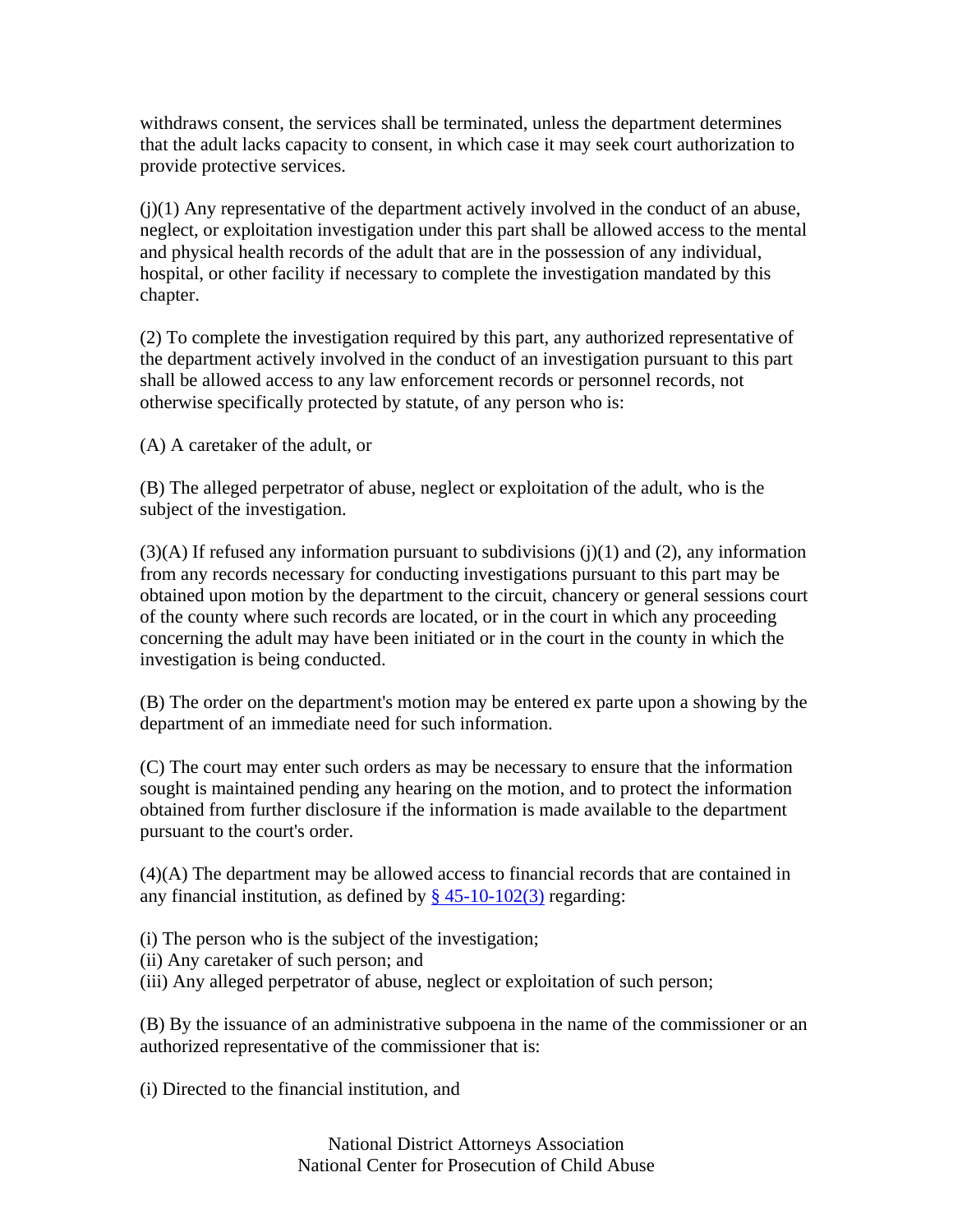(ii) Complies with the provisions of  $\S$ § 45-10-106 and 45-10-107; or

(C) By application, as otherwise required pursuant to  $\S 45{\text -}10{\text -}117$ , to the circuit or chancery court in the county in which the financial institution is located, or in the court in which any proceeding concerning the adult may have been initiated or in which the investigation is being conducted, for the issuance of a judicial subpoena that complies with the requirements of  $\S$  45- 10-107; provided that the department shall not be required to post a bond pursuant to  $\S$  45-10-107(a)(4).

(D) Nothing in this subdivision (j)(4) shall be construed to supersede the provision of financial records pursuant to the permissible acts allowed pursuant to  $\S$  45-10-103.

(5) Any records received by the department, the confidentiality of which is protected by any other statute or regulation, shall be maintained as confidential pursuant to the provisions of such statutes or regulations, except for such use as may be necessary in the conduct of any proceedings pursuant to its authority pursuant to this part or title 33 or 34.

(k)(1) If, as a result of its investigation, the department determines that an adult who is a resident or patient of a facility owned or operated by an administrative department of the state is in need of protective services, and the facility is unable or unwilling to take action to protect the resident or patient, the department shall make a report of its investigation, along with any recommendations for needed services to the commissioner of the department having responsibility for the facility. It shall then be the responsibility of the commissioner for that department and not the department of human services to take such steps as may be necessary to protect the adult from abuse, neglect, or exploitation and, in such cases, the affected administrative department of the state shall have standing to petition the court.

(2)(A) Notwithstanding subdivision (k)(1) or any other provision of this part to the contrary, the department of human services shall not be required to investigate and the department of mental health or the department of intellectual and developmental disabilities, or their successor agencies, shall not be required to report to the department of human services any allegations of abuse, neglect or exploitation involving any person that arise from conduct occurring in any institutions operated directly by either the department of mental health or the department of intellectual and developmental disabilities.

(B) Allegations of abuse, neglect or exploitation of individuals occurring in the circumstances described in subdivision  $(k)(2)(A)$  shall be investigated, respectively, by investigators of the department of mental health and the department of intellectual and developmental disabilities, or their successor agencies, who have been assigned to investigate the allegations.

(l) In the event the department, in the course of its investigation, is unable to determine to its satisfaction that sufficient information is available to determine whether an adult is in imminent danger or lacks the capacity to consent to protective services, an order may be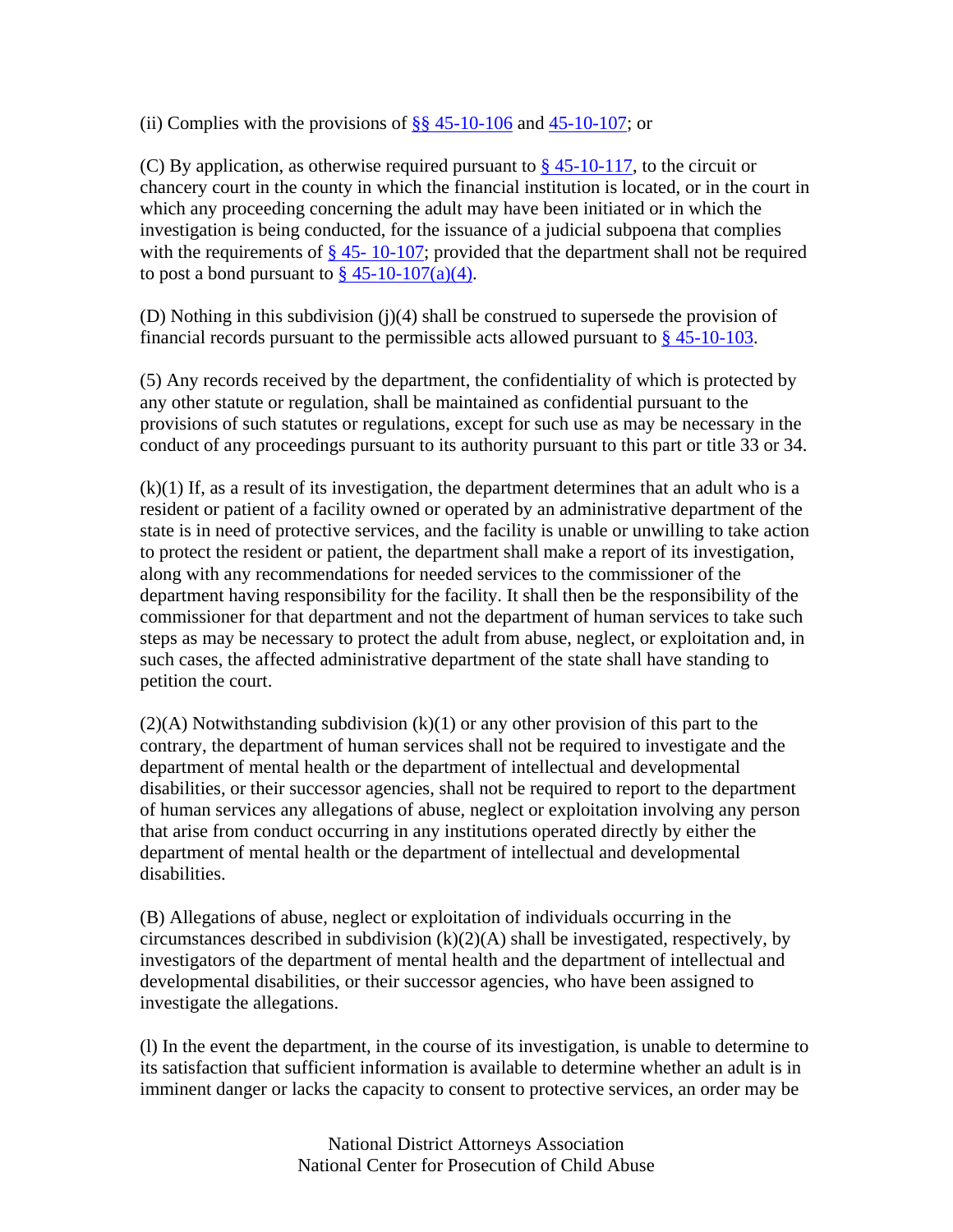issued, upon a showing of probable cause that an adult lacks capacity to consent to protective services and is being abused, neglected, or exploited, to require the adult to be examined by a physician, a psychologist in consultation with a physician or a psychiatrist in order that such determination can be made. An order for examination may be issued ex parte upon affidavit or sworn testimony if the court finds that there is cause to believe that the adult may be in imminent danger and that delay for a hearing would be likely to substantially increase the adult's likelihood of irreparable physical or mental harm, or both, and/or the cessation of life.

# **Texas**

## **Any Title IV-D Agency: Tex. Fam. Code Ann. § 231.303 (2011). Title IV-D Administrative Subpoena**

(a) The Title IV-D agency of this state or another state may issue an administrative subpoena to any individual or private or public entity in this state to furnish information necessary to carry out the purposes of child support enforcement under 42 U.S.C. Section 651 et seq. or this chapter.

(b) An individual or entity receiving an administrative subpoena under this section shall comply with the subpoena. The Title IV-D agency may impose a fine in an amount not to exceed \$500 on an individual or entity that fails without good cause to comply with an administrative subpoena. An alleged or presumed father or a parent who fails to comply with a subpoena without good cause may also be subject to license suspension under Chapter 232.

(c) A court may compel compliance with an administrative subpoena and with any administrative fine for failure to comply with the subpoena and may award attorney's fees and costs to the Title IV-D agency in enforcing an administrative subpoena on proof that an individual or organization failed without good cause to comply with the subpoena.

(d) An individual or organization may not be liable in a civil action or proceeding for disclosing financial or other information to a Title IV-D agency under this section. The Title IV-D agency may disclose information in a financial record obtained from a financial institution only to the extent necessary:

(1) to establish, modify, or enforce a child support obligation; or

(2) to comply with Section 233.001, as added by Chapter 420, Acts of the 75th Legislature, Regular Session, 1997.

## **Attorney General, Prosecuting Attorneys, ICAC Task Force Officers: Tex. Gov't Code Ann. § 422.003 (2011). ADMINISTRATIVE SUBPOENA**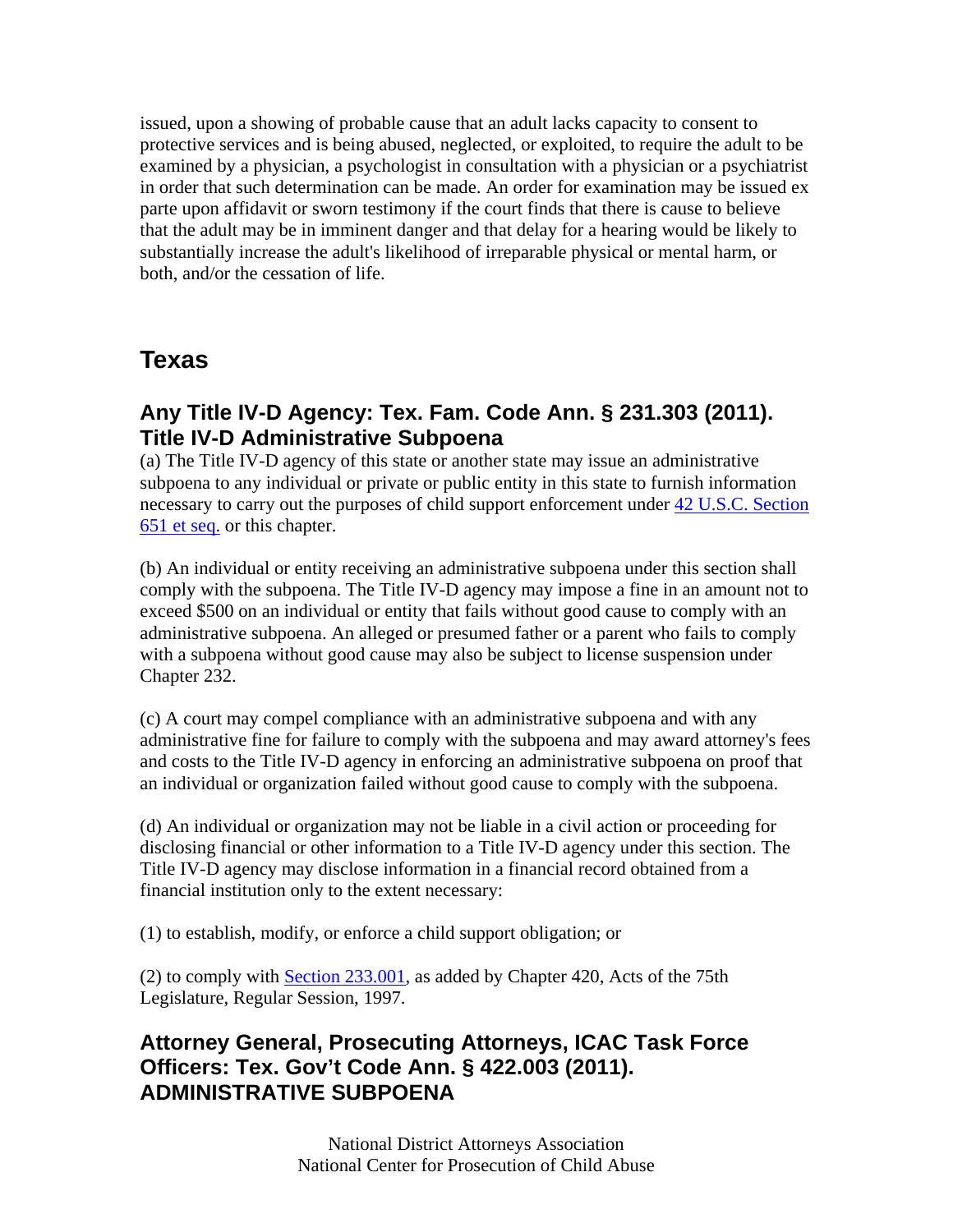(a) The attorney general shall assist persons authorized under this section in obtaining administrative subpoenas to investigate and prosecute offenses that involve the Internetbased sexual exploitation of a minor.

(b) A prosecuting attorney or an officer of an ICAC task force may issue and cause to be served an administrative subpoena that requires the production of records or other documentation as described by Subsection (d) if:

(1) the subpoena relates to an investigation of an offense that involves the sexual exploitation of a minor; and

(2) there is reasonable cause to believe that an Internet or electronic service account provided through an electronic communication service or remote computing service has been used in the sexual exploitation or attempted sexual exploitation of the minor.

(c) A subpoena under Subsection (b) must:

(1) describe any objects or items to be produced; and

(2) prescribe a reasonable return date by which those objects or items must be assembled and made available.

(d) Except as provided by Subsection (e), a subpoena issued under Subsection (b) may require the production of any records or other documentation relevant to the investigation, including:

(1) a name;

(2) an address;

(3) a local or long distance telephone connection record, satellite-based Internet service provider connection record, or record of session time and duration;

(4) the duration of the applicable service, including the start date for the service and the type of service used;

(5) a telephone or instrument number or other number used to identify a subscriber, including a temporarily assigned network address; and

(6) the source of payment for the service, including a credit card or bank account number.

(e) A provider of an electronic communication service or remote computing service may not disclose the following information in response to a subpoena issued under Subsection (b):

(1) an in-transit electronic communication;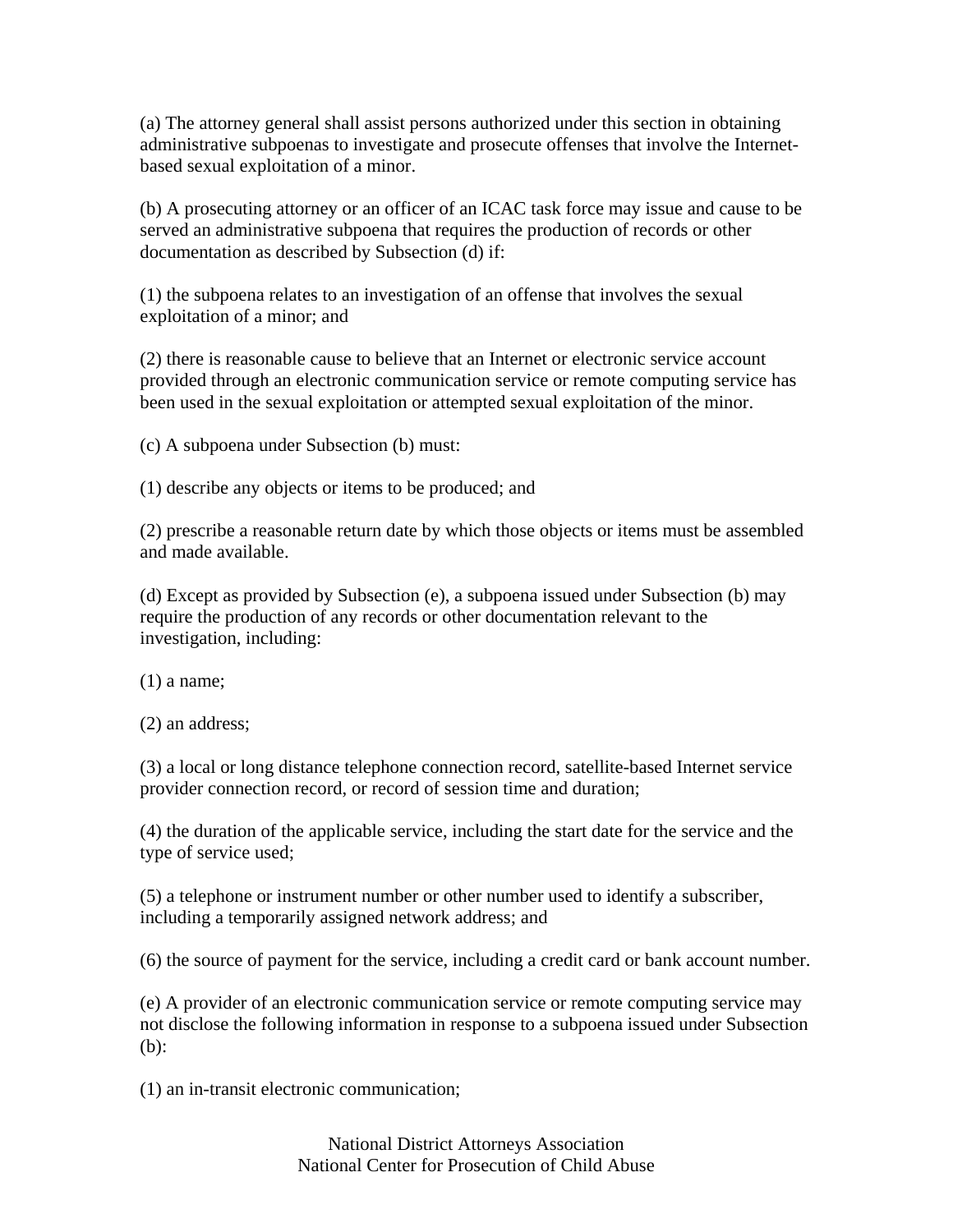(2) an account membership related to an Internet group, newsgroup, mailing list, or specific area of interest;

(3) an account password; or

(4) any account content, including:

(A) any form of electronic mail;

(B) an address book, contact list, or buddy list;

(C) a financial record;

(D) Internet proxy content or Internet history; or

(E) a file or other digital document stored in the account or as part of the use of the account.

(f) A provider of an electronic communication service or remote computing service shall disclose the information described by Subsection (e) if that disclosure is required by court order.

(g) A person authorized to serve process under the Texas Rules of Civil Procedure may serve a subpoena issued under Subsection (b). The person shall serve the subpoena in accordance with the Texas Rules of Civil Procedure.

(h) Before the return date specified on a subpoena issued under Subsection (b), the person receiving the subpoena may, in an appropriate court located in the county where the subpoena was issued, petition for an order to modify or quash the subpoena or to prohibit disclosure of applicable information by a court.

(i) If a criminal case or proceeding does not result from the production of records or other documentation under this section within a reasonable period, the prosecuting attorney or ICAC task force shall, as appropriate:

(1) destroy the records or documentation; or

(2) return the records or documentation to the person who produced the records or documentation.

## **Inspector General: Tex. Gov't Code Ann. § 493.0191 (2011). Administrative Subpoenas**

(a) The inspector general may issue an administrative subpoena to a communications common carrier or an electronic communications service provider to compel the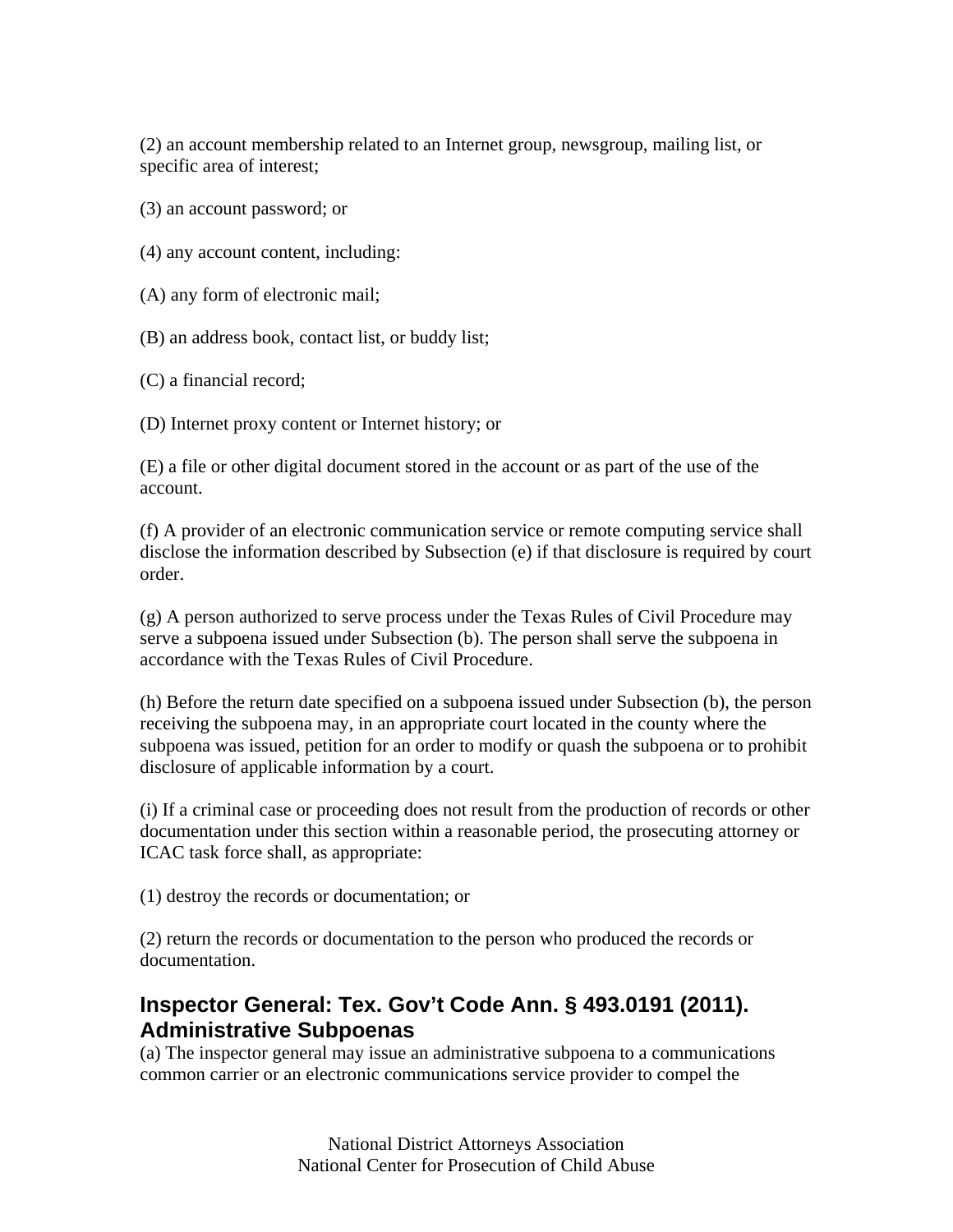production of the carrier's or service provider's business records that:

(1) disclose information about:

(A) the carrier's or service provider's customers; or

(B) users of the services offered by the carrier or service provider; and

(2) are material to a criminal investigation of an escape or a potential escape or a violation of Section 38.11, Penal Code.

(b) In this section:

(1) "Communications common carrier" means a person that:

(A) for a fee, provides directly to the public or to certain members of the public the ability to transmit between or among points specified by the person who uses that ability, regardless of the technology used, information of the person's choosing without change in the form or content of the information transmitted; or

(B) a provider that bills customers for services described by Paragraph (A).

(2) "Electronic communications service provider" means a service provider that provides to users of the service the ability to send or receive wire or electronic communications, as those terms are defined by Article 18.20, Code of Criminal Procedure.

#### **Department of Public Safety: Tex. Occ. Code Ann. § 1702.367 (2011). Complaint Investigation; Subpoena; Witness**

(a) For an investigation conducted under this chapter, if necessary to enforce this chapter or the board's rules, the department may issue an administrative subpoena to any person in this state compelling:

(1) the production of information or documents; or

(2) the attendance and testimony of a witness.

(b) A witness is not privileged to refuse to testify to a fact or to produce a record or document with respect to which the witness is properly examined by the hearings officer.

(c) A person required to testify or to produce a record or document on any matter properly under inquiry by the board who refuses to testify or to produce the record or document on the ground that the testimony or the production of the record or document would incriminate or tend to incriminate the person is nonetheless required to testify or to produce the record or document. A person who is required to testify or to produce a record or document under this subsection is not subject to indictment or prosecution for a transaction, matter, or thing concerning which the person truthfully testifies or produces evidence.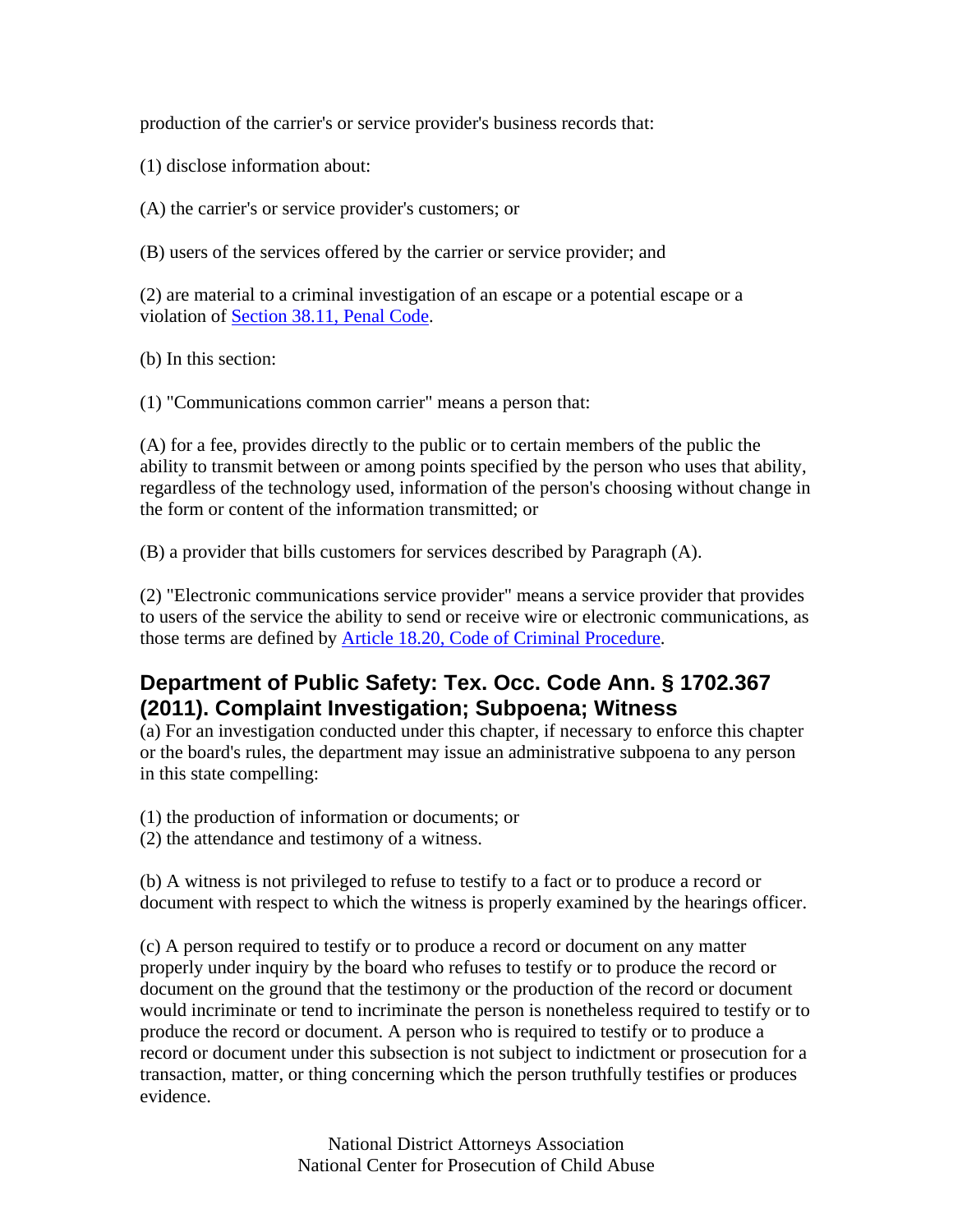(d) If a witness refuses to obey a subpoena or to give evidence relevant to proper inquiry by the board, the board may petition a district court of the county in which the hearing is held to compel the witness to obey the subpoena or to give the evidence. The court shall immediately issue process to the witness and shall hold a hearing on the petition as soon as possible.

(e) An investigator employed by the board may take statements under oath in an investigation of a matter covered by this chapter.

(f) A person licensed or otherwise regulated under this chapter who fails without good cause to comply with a subpoena issued under this section may be subject to suspension of a license under Section 1702.361.

(g) If a subpoena issued under this section relates to an ongoing criminal investigation by the department and the department determines that disclosure could significantly impede the investigation, the subpoena may provide that the person to whom the subpoena is directed may not:

- (1) disclose that the subpoena has been issued;
- (2) identify or describe any records requested by the subpoena; or
- (3) disclose whether records have been furnished in response to the subpoena.

# **Utah**

## **Adult Protective Services: Utah Code Ann. § 62A-3-303 (2011). Powers and duties of Adult Protective Services**

In addition to all other powers and duties that Adult Protective Services is given under this part, Adult Protective Services:

(1) shall maintain an intake system for receiving and screening reports;

- (2) shall investigate reports;
- (3) shall perform protective needs assessments;

(4) may coordinate with, or make referrals to, community resources;

(5) may provide limited services to a vulnerable adult, on a temporary basis, when family or community resources are not available to provide for the protective needs of the vulnerable adult;

(6) shall have access to facilities licensed by, or contracting with, the department or the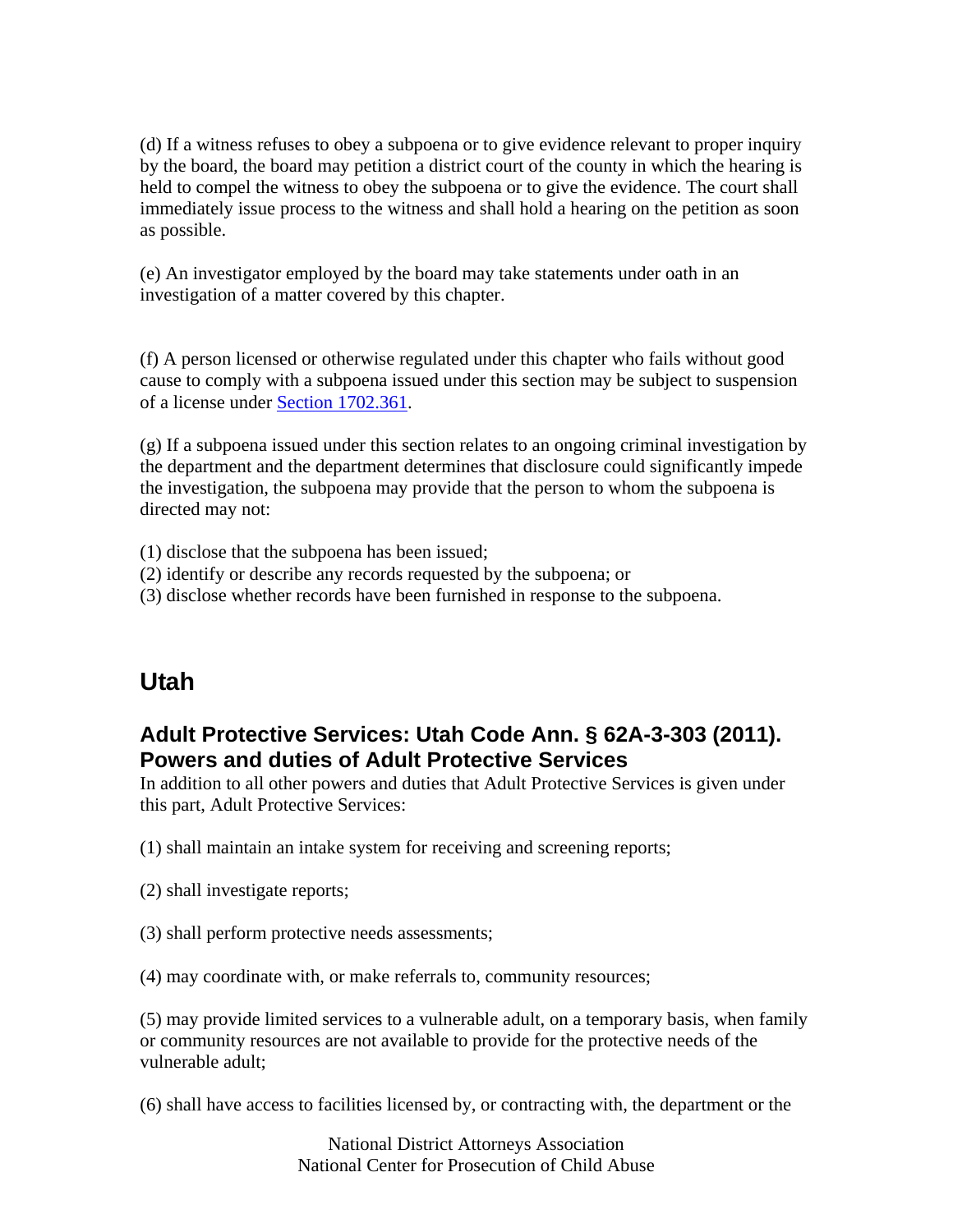Department of Health for the purpose of conducting investigations;

(7) shall be given access to, or provided with, written statements, documents, exhibits, and other items related to an investigation, including medical or financial records of a vulnerable adult who is the subject of an investigation if:

(a) for a vulnerable adult who does not lack the capacity to consent, the vulnerable adult signs a release of information; or

(b) for a vulnerable adult who lacks the capacity to consent, an administrative subpoena is issued by Adult Protective Services;

(8) may institute proceedings in a court of competent jurisdiction to seek relief necessary to carry out the provisions of this chapter;

(9) may require all persons, including family members of a vulnerable adult and any caretaker, to cooperate with Adult Protective Services in carrying out its duties under this chapter, including conducting investigations and providing protective services;

(10) may require all officials, agencies, departments, and political subdivisions of the state to assist and cooperate within their jurisdictional power with the court, the division, and Adult Protective Services in furthering the purposes of this chapter;

(11) may conduct studies and compile data regarding abuse, neglect, and exploitation; and

(12) may issue reports and recommendations.

# **Prosecutors: Utah Code Ann. § 77-22-2.5 (2011). Administrative subpoenas for criminal investigations for records concerning an electronic communications system or service or remote computing service--Content--Fee for providing information**

(1) As used in this section:

(a)(i) "Electronic communication" means any transfer of signs, signals, writing, images, sounds, data, or intelligence of any nature transmitted in whole or in part by a wire, radio, electromagnetic, photoelectronic, or photooptical system.

(ii) "Electronic communication" does not include:

(A) any wire or oral communication;

(B) any communication made through a tone-only paging device;

(C) any communication from a tracking device; or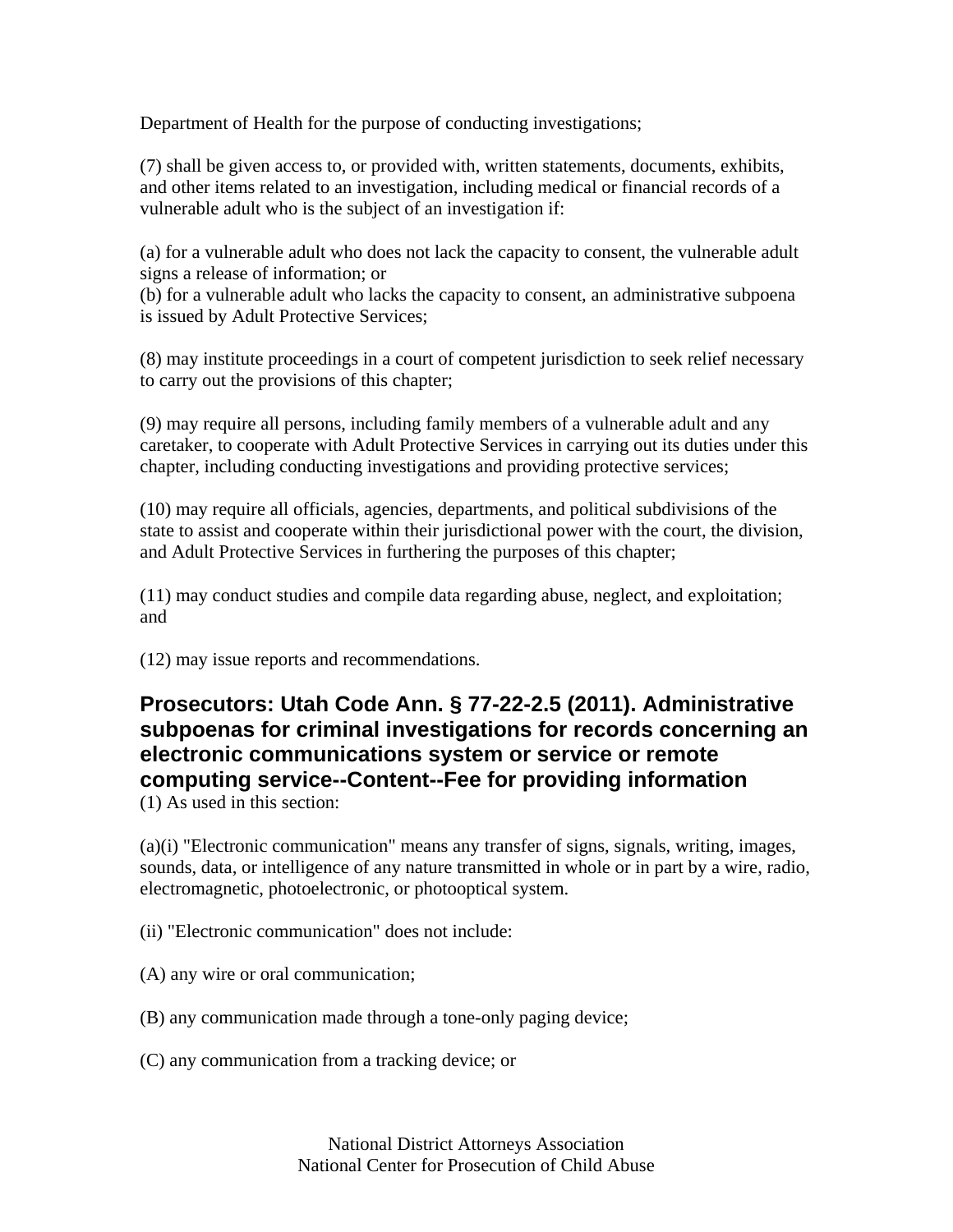(D) electronic funds transfer information stored by a financial institution in a communications system used for the electronic storage and transfer of funds.

(b) "Electronic communications service" means any service which provides for users the ability to send or receive wire or electronic communications.

(c) "Electronic communications system" means any wire, radio, electromagnetic, photooptical, or photoelectronic facilities for the transmission of wire or electronic communications, and any computer facilities or related electronic equipment for the electronic storage of the communication.

(d) "Internet service provider" has the same definition as in Section 76-10- 1230.

(e) "Prosecutor" has the same definition as in Section 77-22-2.

(f) "Sexual offense against a minor" means:

(i) sexual exploitation of a minor as defined in Section 76-5b-201 or attempted sexual exploitation of a minor;

(ii) a sexual offense or attempted sexual offense committed against a minor in violation of Title 76, Chapter 5, Part 4, Sexual Offenses; or

(iii) dealing in or attempting to deal in material harmful to a minor in violation of Section 76-10-1206.

(g) "Remote computing service" means the provision to the public of computer storage or processing services by means of an electronic communications system.

(2) When a law enforcement agency is investigating a sexual offense against a minor, an offense of stalking under Section 76-5-106.5, or an offense of child kidnapping under Section 76-5-301.1, and has reasonable suspicion that an electronic communications system or service or remote computing service has been used in the commission of a criminal offense, the prosecutor may issue an administrative subpoena, consistent with 18 U.S.C. 2703 and 18 U.S.C. 2702, to the electronic communications system or service or remote computing service provider that owns or controls the Internet protocol address, websites, email address, or service to a specific telephone number, requiring the production of the following information, if available, upon providing in the subpoena the Internet protocol address, email address, telephone number, or other identifier, and the dates and times the address, telephone number, or other identifier was suspected of being used in the commission of the offense:

(a) names;

(b) addresses;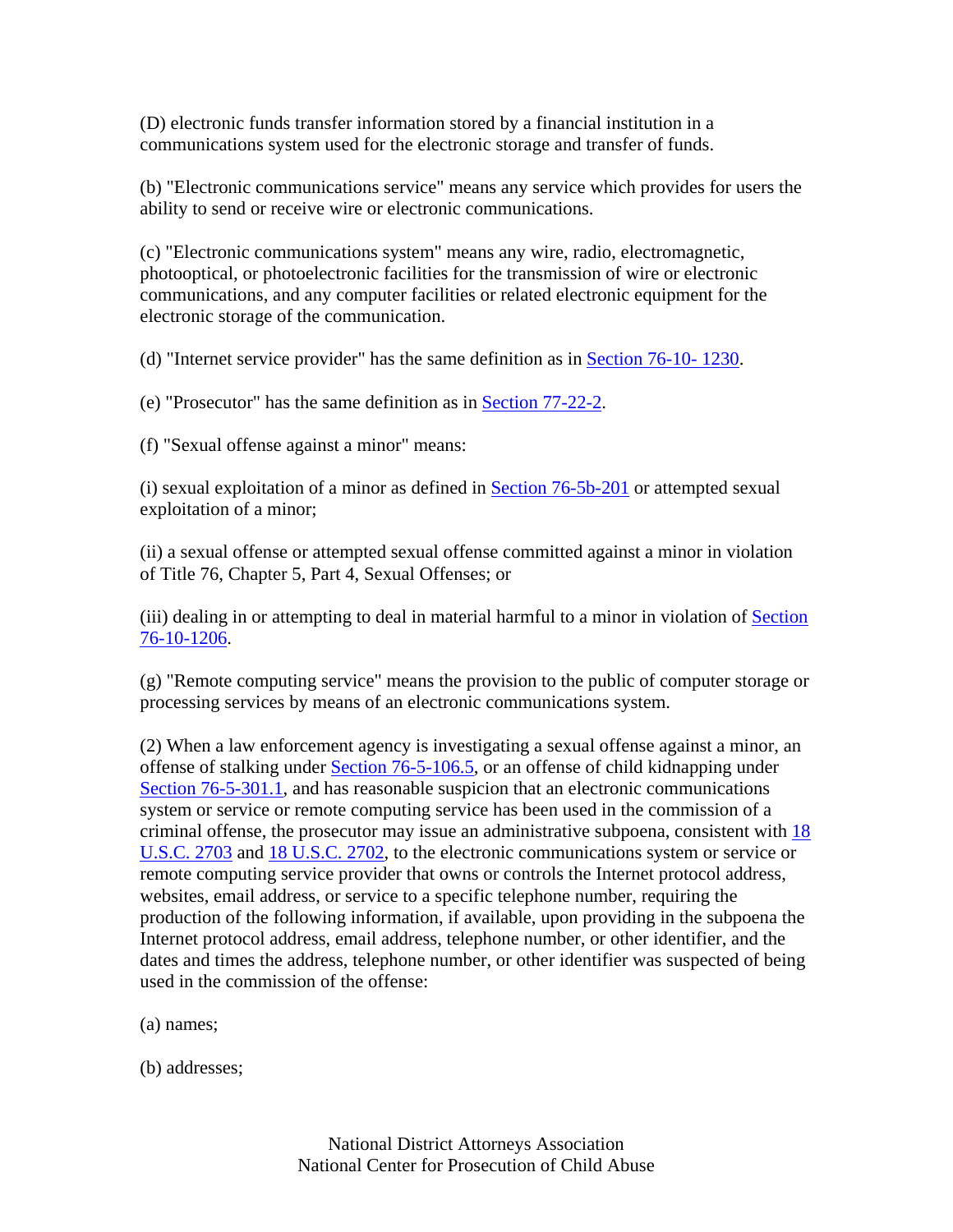(c) local and long distance telephone connections;

(d) records of session times and durations;

(e) length of service, including the start date and types of service utilized;

(f) telephone or other instrument subscriber numbers or other subscriber identifiers, including any temporarily assigned network address; and

(g) means and sources of payment for the service, including any credit card or bank account numbers.

(3) A subpoena issued under this section shall state that the electronic communications system or service or remote computing service provider shall produce any records under Subsections (2)(a) through (g) that are reasonably relevant to the investigation of the suspected criminal activity or offense as described in the subpoena.

(4)(a) An electronic communications system or service or remote computing service provider that provides information in response to a subpoena issued under this section may charge a fee, not to exceed the actual cost, for providing the information.

(b) The law enforcement agency conducting the investigation shall pay the fee.

(5) The electronic communications system or service or remote computing service provider served with or responding to the subpoena may not disclose the subpoena to the account holder identified pursuant to the subpoena.

(6) If the electronic communications system or service or remote computing service provider served with the subpoena does not own or control the Internet protocol address, websites, or email address, or provide service for the telephone number that is the subject of the subpoena, the provider shall:

(a) notify the investigating law enforcement agency that it does not have the information; and

(b) provide to the investigating law enforcement agency any information the provider knows, through reasonable effort, that it has regarding how to locate the Internet service provider that does own or control the Internet protocol address, websites, or email address, or provide service for the telephone number.

(7) There is no cause of action against any provider or wire or electronic communication service, or its officers, employees, agents, or other specified persons, for providing information, facilities, or assistance in accordance with the terms of the administrative subpoena issued under this section or statutory authorization.

(8)(a) An administrative subpoena issued under this section is subject to the provisions of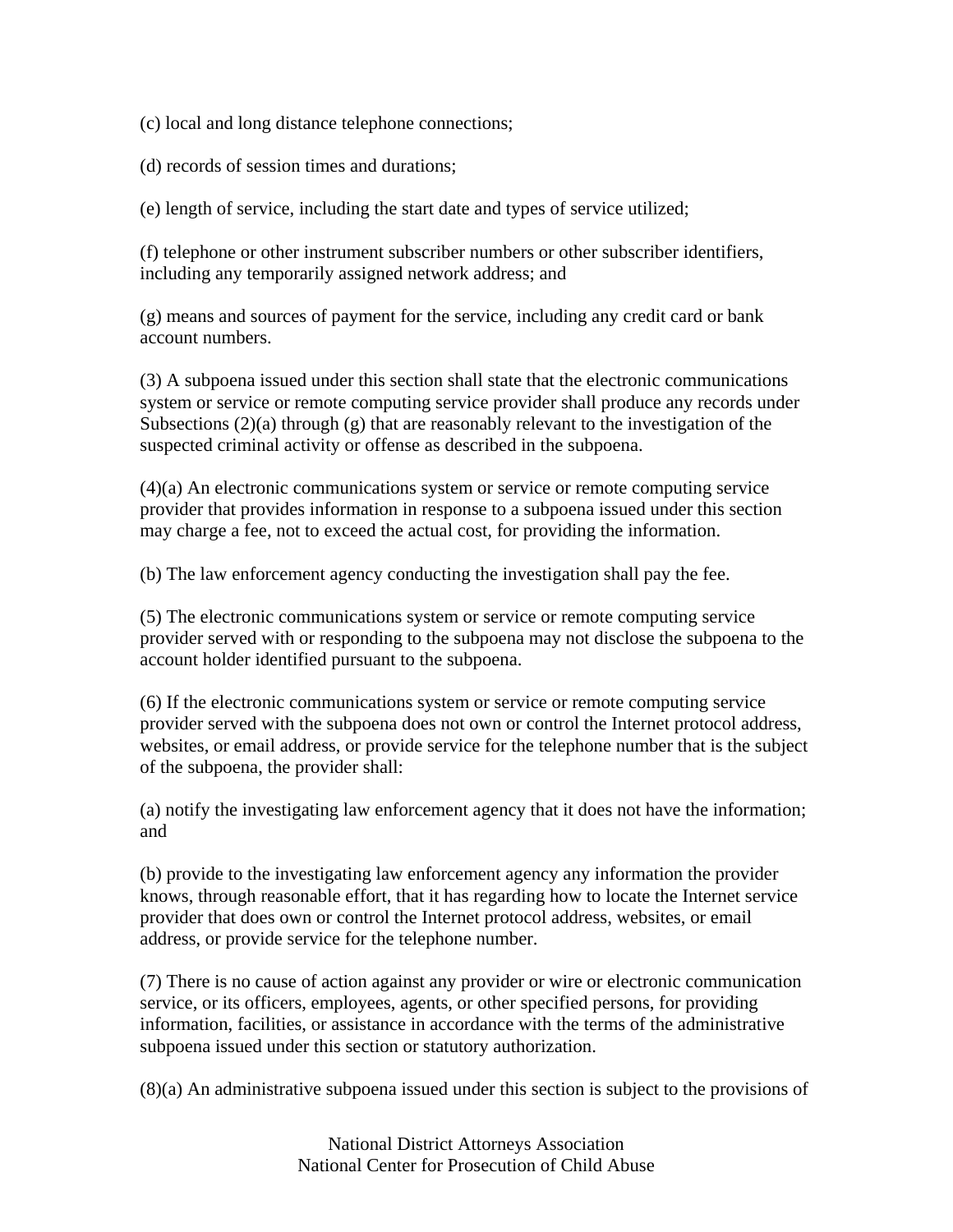Title 77, Chapter 23b, Access to Electronic Communications.

(b) Rights and remedies for providers and subscribers under Title 77, Chapter 23b, Access to Electronic Communications, apply to providers and subscribers subject to an administrative subpoena issued under this section.

(9) Every prosecutorial agency shall annually on or before June 30 report to the Commission on Criminal and Juvenile Justice the number of administrative subpoenas issued by the agency during the previous calendar year.

(10) State and local prosecutorial and law enforcement agencies shall annually on or before June 30 report to the Commission on Criminal and Juvenile Justice the number of administrative subpoenas the agency requested that any federal law enforcement agency issue during the prior calendar year.

## **Attorney General or a Deputy or Assistant Attorney General, County Attorney or a Deputy County Attorney, or District Attorney or Deputy District Attorney: Utah Code Ann. § 77-22a-1 (2011). Administrative subpoenas--Controlled substances investigations-- Procedures--Witness fees**

(1)(a) The administrative subpoena process of this chapter may be used only to obtain third party information under circumstances where it is clear that the subpoenaed information is not subject to a claim of protection under the Fourth, Fifth, or Sixth Amendment, United States Constitution, or a similar claim under Article I, Sec. 12 and Sec. 14, Utah Constitution.

(b) A party subpoenaed under this chapter shall be advised by the subpoena that he has a right to challenge the subpoena by motion to quash filed in the appropriate district court named in the subpoena before compliance is required.

(2) In any investigation relating to his functions under this chapter regarding controlled substances, the attorney general or a deputy or assistant attorney general the county attorney or a deputy county attorney, or the district attorney or deputy district attorney may subpoena witnesses, compel the attendance and testimony of witnesses, or require the production of any records including books, papers, documents, and other tangible things that constitute or contain evidence found by the attorney general or a deputy or assistant attorney general or the county attorney or district attorney as provided under Sections 17-18-1 and 17-18-1.7 or his deputy to be relevant or material to the investigation. The attendance of witnesses or the production of records may be required from any place within the state.

(3) Witnesses subpoenaed under this section shall be paid the same fees and mileage costs as witnesses in the state district courts.

(4) If the attorney general or a deputy or assistant attorney general or the county attorney or district attorney or his deputy determine that disclosure of the existence of an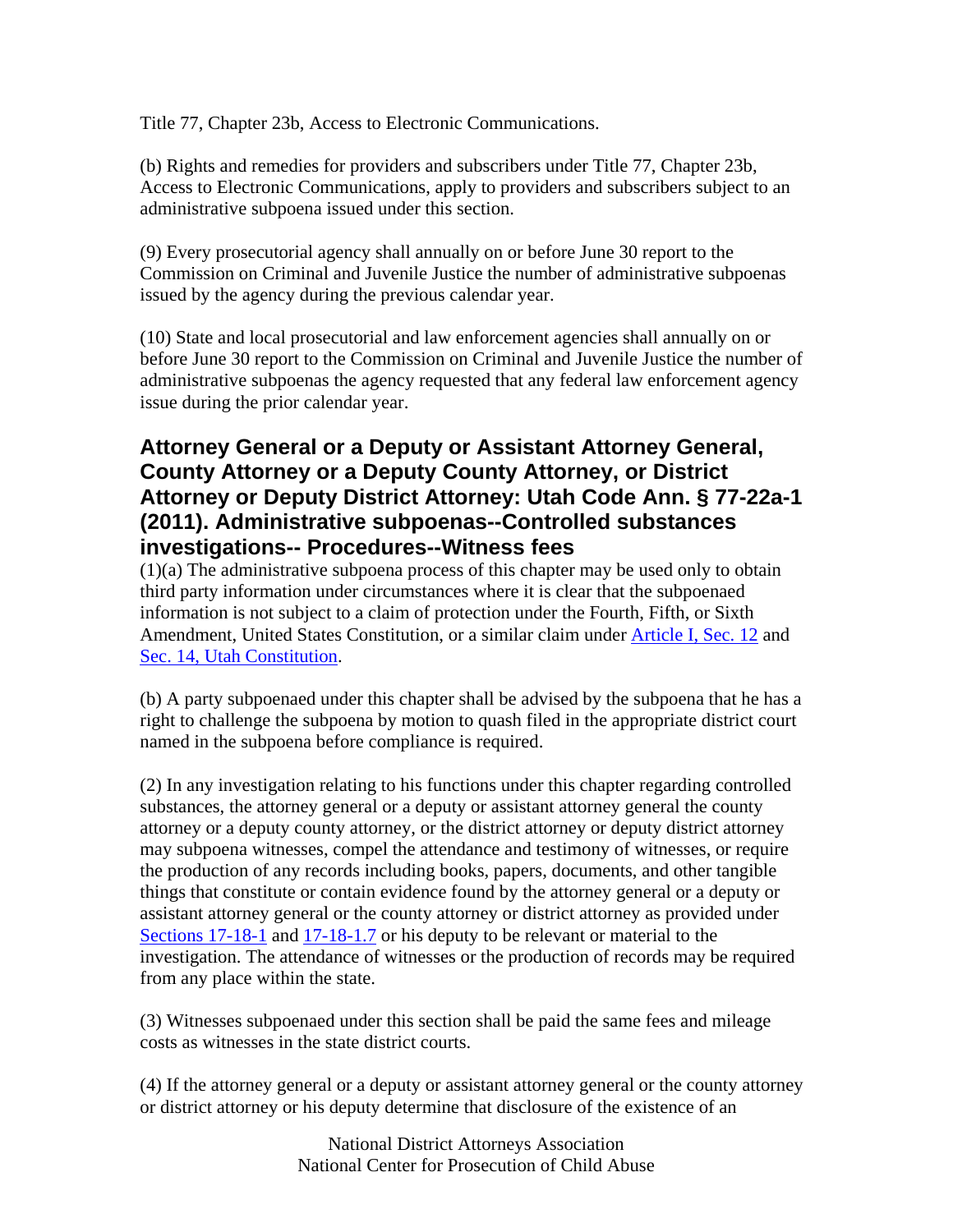administrative subpoena or of the information sought or of the existence of the investigation under which it is issued would pose a threat of harm to a person or otherwise impede the investigation, the subpoena shall contain language on its face directing that the witness not disclose to any person the existence or service of the subpoena, the information being sought, or the existence of an investigation.

# **Virginia**

## **Attorneys for the Commonwealth: Ca. Code Ann. § 19.2-10.2 (2011). Administrative subpoena issued for record from provider of electronic communication service or remote computing service**

A. A provider of electronic communication service or remote computing service that is transacting or has transacted any business in the Commonwealth shall disclose a record or other information pertaining to a subscriber to or customer of such service, excluding the contents of electronic communications as required by  $\S$  19.2-70.3, to an attorney for the Commonwealth pursuant to an administrative subpoena issued under this section.

1. In order to obtain such records or other information, the attorney for the Commonwealth shall certify on the face of the subpoena that there is reason to believe that the records or other information being sought are relevant to a legitimate lawenforcement investigation concerning violations of §§ 18.2- 374.1, 18.2-374.1:1, former § 18.2-374.1:2, [FN1] and § 18.2-374.3.

2. On a motion made promptly by the electronic communication service or remote computing service provider, a court of competent jurisdiction may quash or modify the administrative subpoena if the records or other information requested are unusually voluminous in nature or if compliance with the subpoena would otherwise cause an undue burden on the service provider.

B. All records or other information received by an attorney for the Commonwealth pursuant to an administrative subpoena issued under this section shall be used only for a reasonable length of time not to exceed 30 days and only for a legitimate lawenforcement purpose. Upon completion of the investigation the records or other information held by the attorney for the Commonwealth shall be destroyed if no prosecution is initiated.

C. No cause of action shall lie in any court against an electronic communication service or remote computing service provider, its officers, employees, agents, or other specified persons for providing information, facilities, or assistance in accordance with the terms of an administrative subpoena issued under this section.

D. Records or other information pertaining to a subscriber to or customer of such service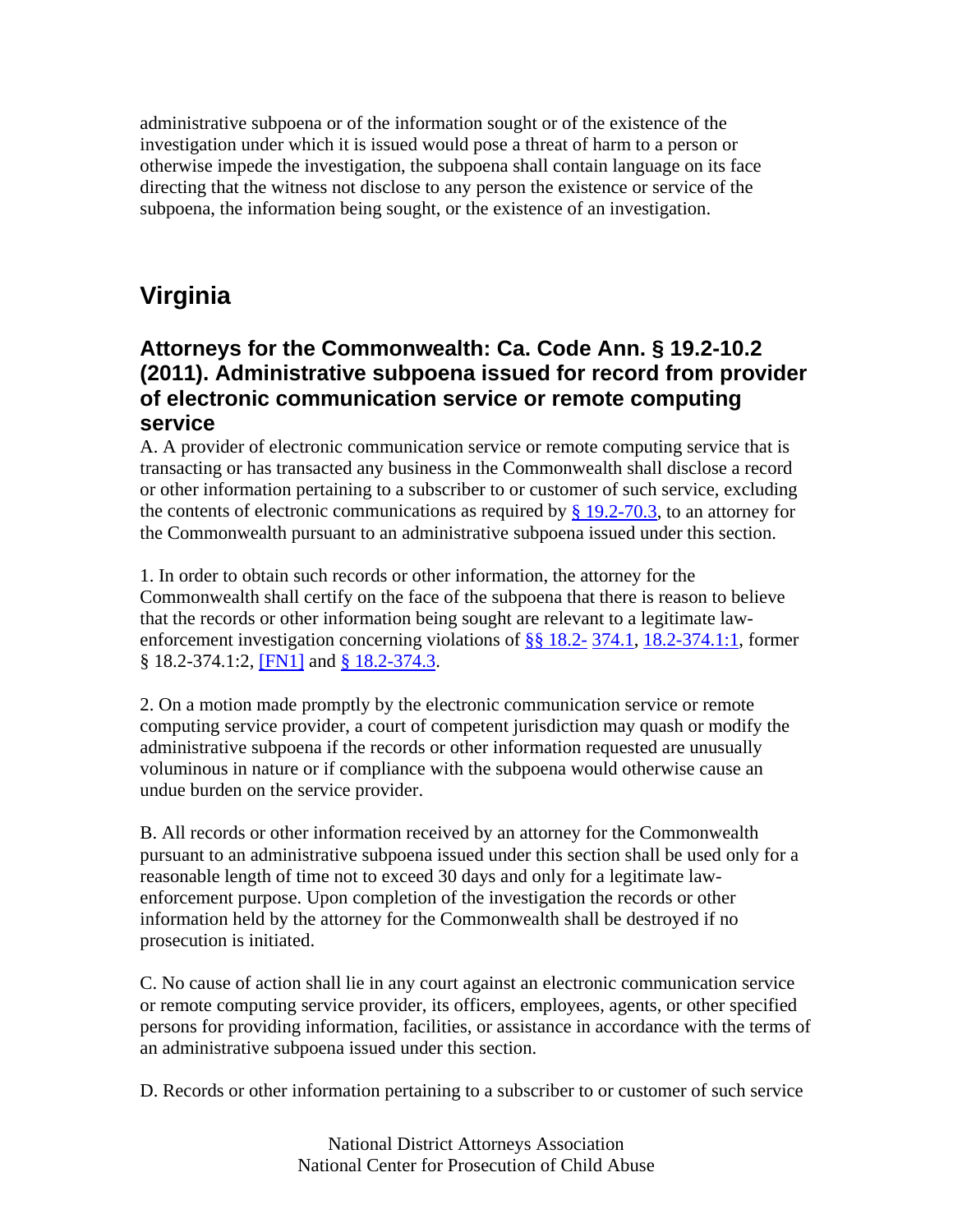means name, address, local and long distance telephone connection records, or records of session times and durations, length of service, including start date, and types of service utilized, telephone or instrument number or other subscriber number or identity, including any temporarily assigned network address, and means and source of payment for such service.

E. Nothing in this section shall require the disclosure of information in violation of any federal law.

# **Washington**

## **Director of Financial Institutions: Wash. Rev. Code Ann. § 21.30.110 (2011). Investigations--Evidence--Subpoenas--Court orders of compliance**

(1) For purposes of any investigation or proceeding under this chapter, the director or any officer or employee designated by the director, may administer oaths and affirmations, subpoena witnesses, compel their attendance, take evidence, and require the production of any books, papers, correspondence, memoranda, agreements, or other documents or records which the director finds to be relevant or material to the inquiry.

(2) If a person does not give testimony or produce the documents required by the director or a designated employee pursuant to a lawfully issued administrative subpoena, the director or designated employee may apply for a court order compelling compliance with the subpoena or the giving of the required testimony. The request for an order of compliance may be addressed to either: (a) The superior court of Thurston county or the superior court where service may be obtained on the person refusing to testify or produce, if the person is within this state; or (b) the appropriate court of the state having jurisdiction over the person refusing to testify or produce, if the person is outside the state.

### **Division of Child Support, Washington State Support Registry, Agency or Firm Providing Child Support Enforcement Services for Another State Under Title IV-D: Wash. Rev. Code Ann. 74.20A.360 (2011). Records access--Confidentiality--Nonliability-- Penalty for noncompliance**

(1) Notwithstanding any other provision of Washington law, the division of child support, the Washington state support registry, or the agency or firm providing child support enforcement services for another state under Title IV-D of the federal social security act may access records of the following nature, in the possession of any agency or entity listed in this section:

(a) Records of state and local agencies, including but not limited to: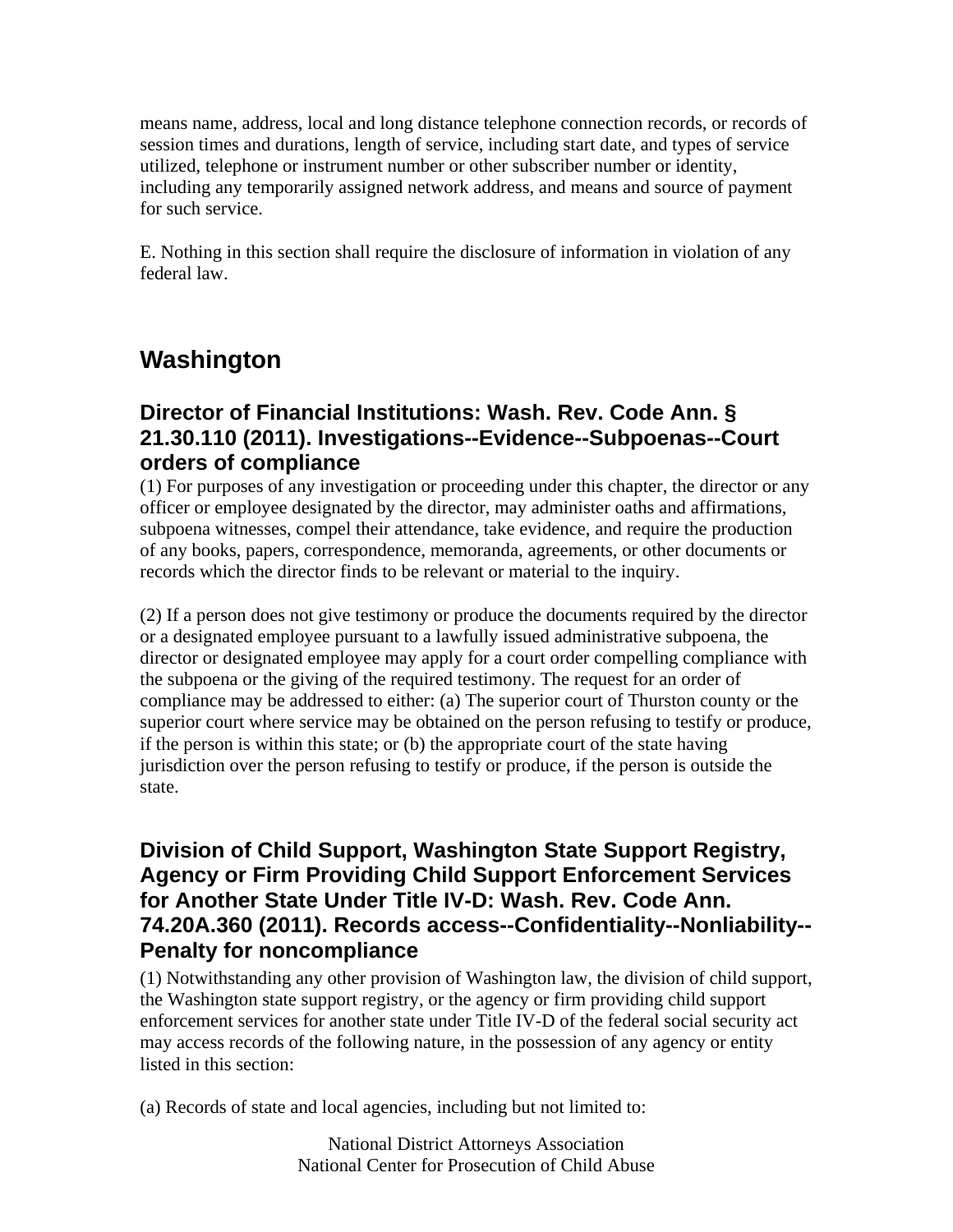(i) The state registrar, including but not limited to records of birth, marriage, and death;

(ii) Tax and revenue records, including, but not limited to, information on residence addresses, employers, and assets;

(iii) Records concerning real and titled personal property;

(iv) Records of occupational, professional, and recreational licenses and records concerning the ownership and control of corporations, partnerships, and other business entities;

(v) Employment security records;

(vi) Records of agencies administering public assistance programs; and

(vii) Records of the department of corrections, and of county and municipal correction or confinement facilities;

(b) Records of public utilities and cable television companies relating to persons who owe or are owed support, or against whom a support obligation is sought, including names and addresses of the individuals, and employers' names and addresses pursuant to RCW 74.20.225 and RCW 74.20A.120; and

(c) Records held by financial institutions, pursuant to RCW 74.20A.370.

(2) Upon the request of the division of child support, the Washington state support registry, or the agency or firm providing child support enforcement services for another state under Title IV-D of the social security act, any employer shall provide information as to the employment, earnings, benefits, and residential address and phone number of any employee.

(3) Entities in possession of records described in subsection  $(1)(a)$  and  $(c)$  of this section must provide information and records upon the request of the division of child support, the Washington state support registry, or the agency or firm providing child support enforcement services for another state under Title IV-D of the federal social security act. The division of child support may enter into agreements providing for electronic access to these records.

(4) Public utilities and cable television companies must provide the information in response to a judicial or administrative subpoena issued by the division of child support, the Washington state support registry, or the agency or firm providing child support enforcement services for another state under Title IV-D of the federal social security act.

(5) Entities responding to information requests and subpoenas under this section are not liable for disclosing information pursuant to the request or subpoena.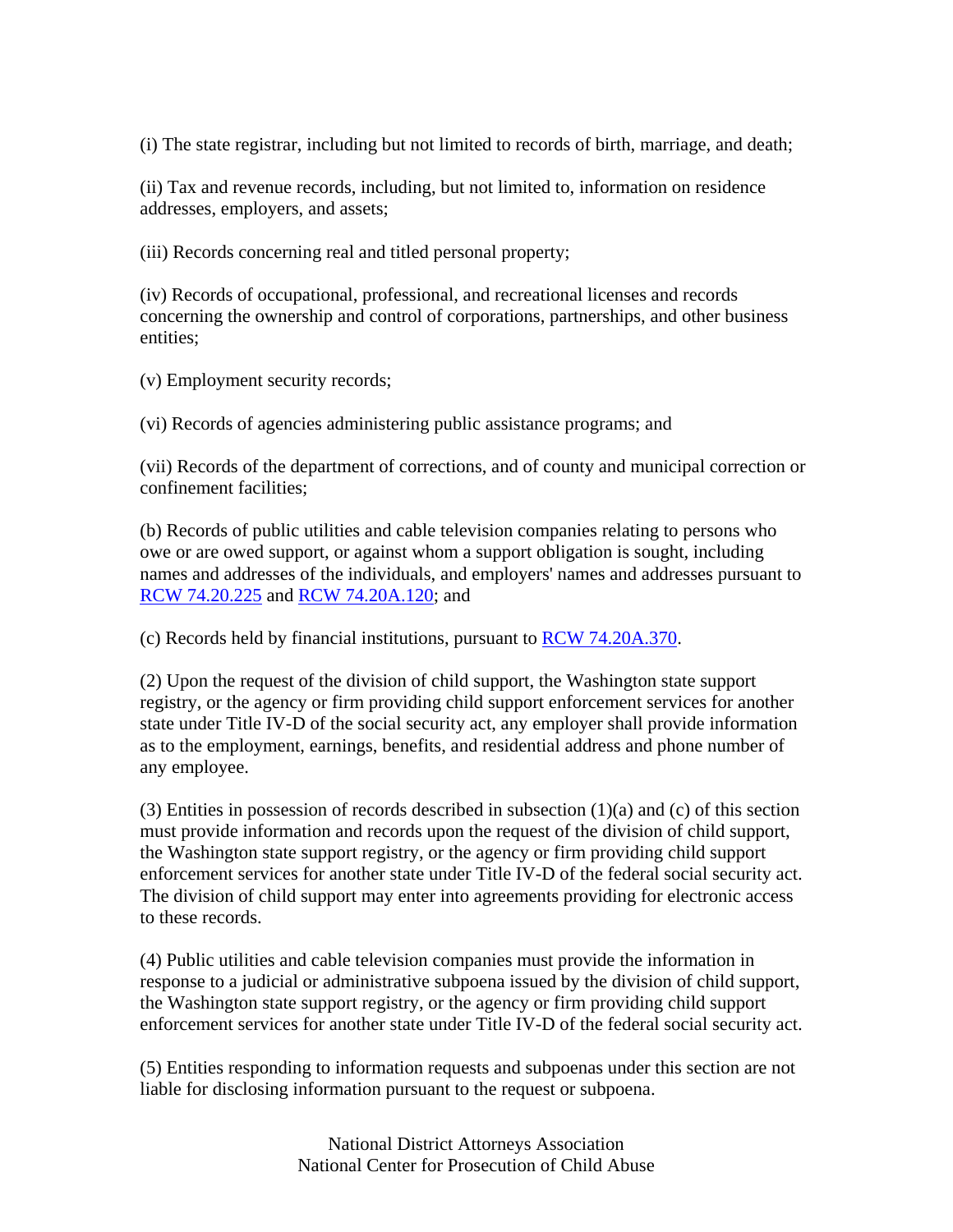(6) The division of child support shall maintain all information gathered under this section confidential and shall only disclose this information as provided under RCW 26.23.120.

(7) The division of child support may impose fines for noncompliance with this section using the notice of noncompliance under RCW 74.20A.350.

# **West Virginia**

## **Secretary of the Department of Health and Human Resources: W.Va. Code Ann. § 9-6-16 (2011). Compelling production of information**

(a)(1) In order to obtain information regarding the location of an adult who is the subject of an allegation of abuse or neglect, the secretary of the department of health and human resources may serve, by certified mail, personal service or facsimile, an administrative subpoena on any corporation, partnership, business or organization for production of information leading to determining the location of the adult. In case of disobedience to the subpoena, adult protective services may petition any circuit court to require the production of information.

(2) In case of disobedience to the subpoena, in compelling the production of information the secretary may invoke the aid of: (A) The circuit court with jurisdiction over the served party, if the entity served is located in this state; or (B) the circuit court of the county in which the local protective services office conducting the investigation is located, if the entity served is a nonresident.

(3) A circuit court shall not enforce an administrative subpoena unless it finds that: (A) The investigation is one the division of adult protective services is authorized to make and is being conducted pursuant to a legitimate purpose; (B) the inquiry is relevant to that purpose; (C) the inquiry is not too broad or indefinite; (D) the information sought is not already in the possession of the division of adult protective services; and (E) any administrative steps required by law have been followed.

(4) If circumstances arise where the secretary, or his or her designee, determines it necessary to compel an individual to provide information regarding the location of an adult who is the subject of an allegation of abuse or neglect, the secretary, or his or her designee, may seek a subpoena from the circuit court with jurisdiction over the individual from whom the information is sought.

## **Auditor of the State of West Virginia: W.Va. Code Ann. § 32B-2-1 (2011). Investigations**

(a) The commissioner may make investigations, within or without this state, as it finds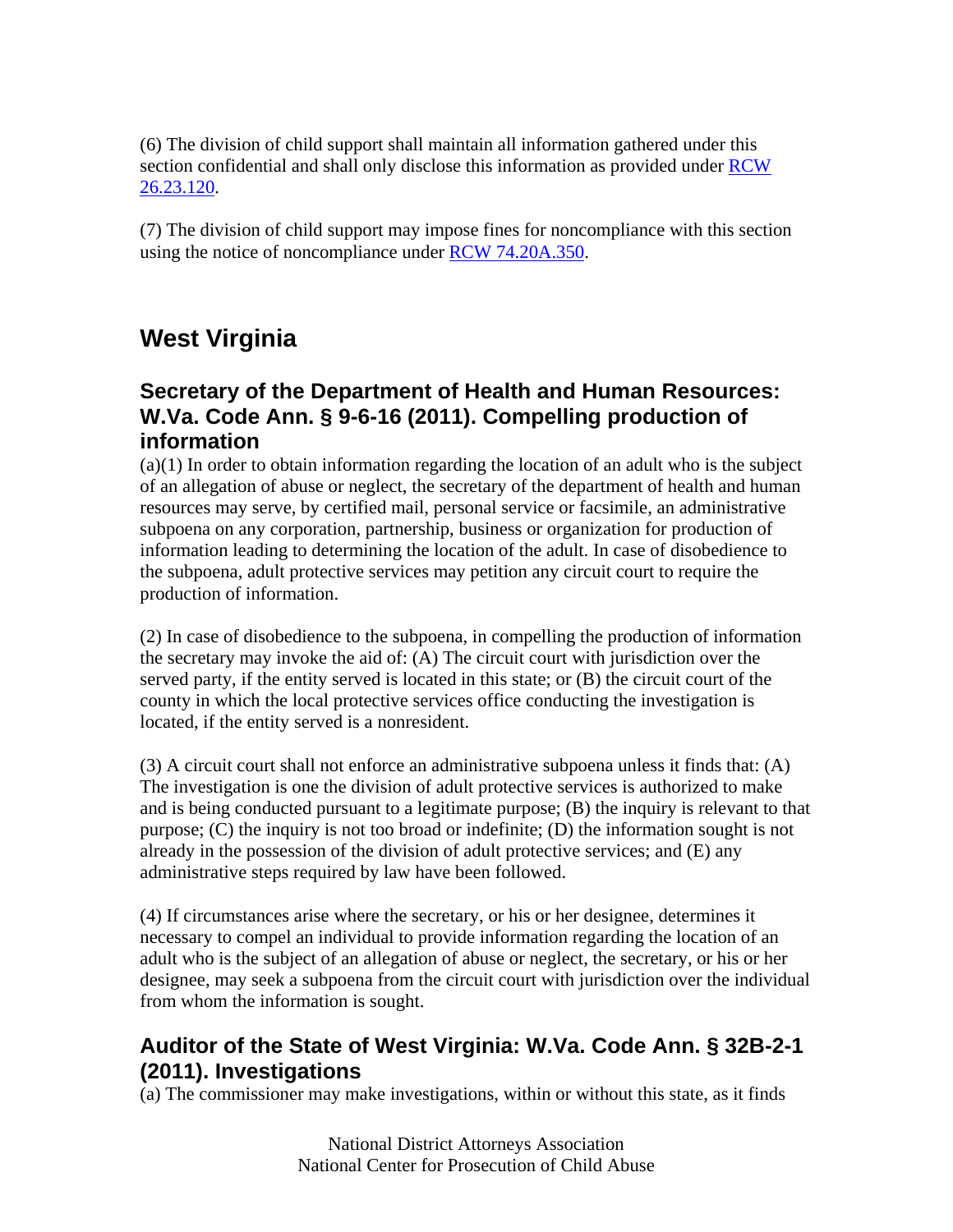necessary or appropriate to:

(1) Determine whether any person has violated, or is about to violate, any provision of this chapter or any rule or order of the commissioner; or

(2) Aid in enforcement of this chapter.

(b) The commissioner may publish information concerning any violation of this chapter or any rule or order of the commissioner.

(c) For purposes of any investigation or proceeding under this chapter, the commissioner or any officer or employee designated by rule or order may administer oaths and affirmations, subpoena witnesses, compel their attendance, take evidence and require the production of any books, papers, correspondence, memoranda, agreements or other documents or records which the commissioner finds to be relevant or material to the inquiry.

(d)(1) If a person does not give testimony or produce the documents required by the commissioner or a designated employee pursuant to an administrative subpoena, the commissioner or designated employee may apply for a court order compelling compliance with the subpoena or the giving of the required testimony.

(2) The request for order of compliance may be addressed to either:

(A) The circuit court of Kanawha county or the circuit court for the respective judicial circuit where service may be obtained on the person refusing to testify or produce, if the person is within this state; or

(B) The appropriate court of the state having jurisdiction over the person refusing to testify or produce, if the person is outside this state.

## **The Bureau for Child Support Enforcement or any out-of-state Title IV-D Agency: W.Va. Code Ann. § 48-18-123 (2011). Subpoenas**

In order to obtain financial and medical insurance or other information pursuant to the establishment, enforcement and modification provisions set forth in this chapter, the bureau for child support enforcement or any out-of-state agency administering a program under Title IV-D of the Social Security Act [FN1] may serve, by certified mail or personal service, an administrative subpoena on any person, corporation, partnership, financial institution, labor organization or state agency for an appearance or for production of financial or medical insurance or other information. In case of disobedience to the subpoena, the bureau for child support enforcement may invoke the aid of any family court in requiring the appearance or production of records and financial documents. The bureau for child support enforcement may assess a civil penalty of no more than one hundred dollars for the failure of any person, corporation, financial institution, labor organization or state agency to comply with requirements of this section.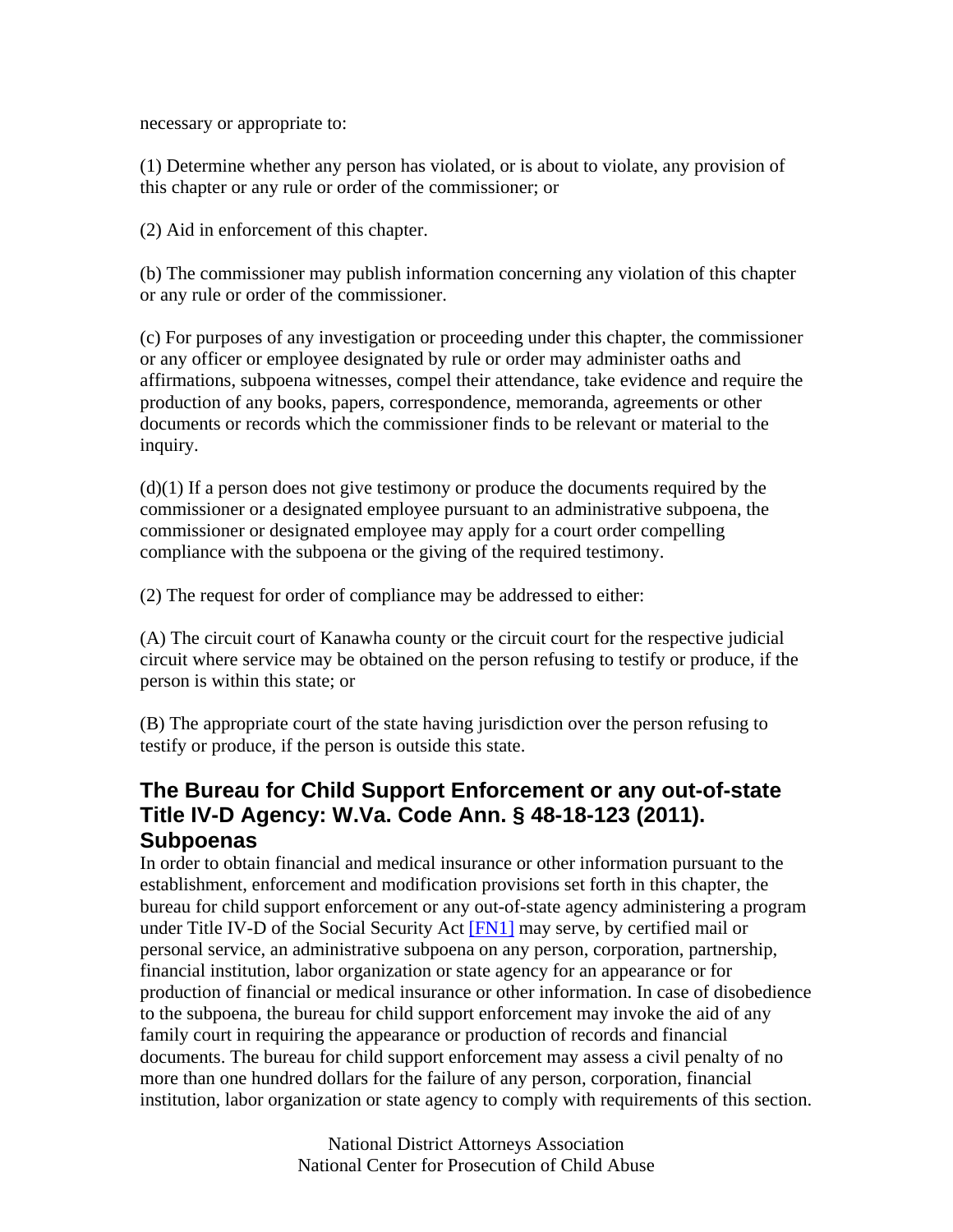## **Secretary of the Department of Health and Human Resources: W.Va. Code Ann. § 49-6A-9 (2011). Establishment of child protective services; general duties and powers; immunity from civil liability; cooperation of other state agencies**

(a) The state department shall establish or designate in every county a local child protective services office to perform the duties and functions set forth in this article.

(b) The local child protective services office shall investigate all reports of child abuse or neglect: Provided, That under no circumstances shall investigating personnel be relatives of the accused, the child or the families involved. In accordance with the local plan for child protective services, it shall provide protective services to prevent further abuse or neglect of children and provide for or arrange for and coordinate and monitor the provision of those services necessary to ensure the safety of children. The local child protective services office shall be organized to maximize the continuity of responsibility, care and service of individual workers for individual children and families: Provided, however, That under no circumstances may the secretary or his or her designee promulgate rules or establish any policy which restricts the scope or types of alleged abuse or neglect of minor children which are to be investigated or the provision of appropriate and available services.

Each local child protective services office shall:

(1) Receive or arrange for the receipt of all reports of children known or suspected to be abused or neglected on a 24-hour, seven-day-a-week basis and cross-file all such reports under the names of the children, the family and any person substantiated as being an abuser or neglecter by investigation of the Department of Health and Human Resources, with use of such cross-filing of such person's name limited to the internal use of the department;

(2) Provide or arrange for emergency children's services to be available at all times;

(3) Upon notification of suspected child abuse or neglect, commence or cause to be commenced a thorough investigation of the report and the child's environment. As a part of this response, within fourteen days there shall be a face-to-face interview with the child or children and the development of a protection plan, if necessary for the safety or health of the child, which may involve law-enforcement officers or the court;

(4) Respond immediately to all allegations of imminent danger to the physical well-being of the child or of serious physical abuse. As a part of this response, within seventy-two hours there shall be a face-to-face interview with the child or children and the development of a protection plan, which may involve law-enforcement officers or the court; and

(5) In addition to any other requirements imposed by this section, when any matter regarding child custody is pending, the circuit court or family law master may refer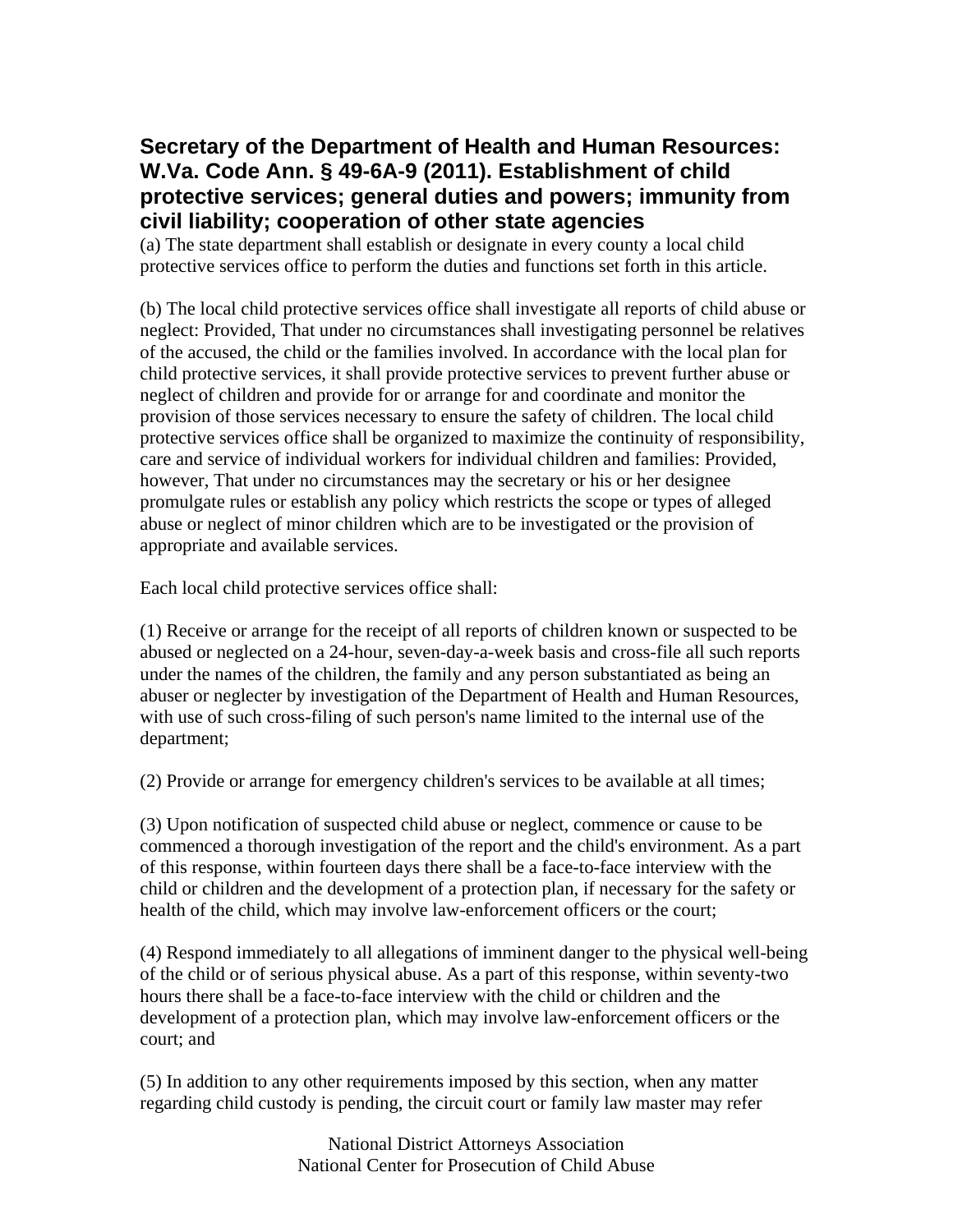allegations of child abuse and neglect to the local child protective services office for investigation of the allegations as defined by this chapter and require the local child protective services office to submit a written report of the investigation to the referring circuit court or family law master within the time frames set forth by the circuit court or family law master.

(c) In those cases in which the local child protective services office determines that the best interests of the child require court action, the local child protective services office shall initiate the appropriate legal proceeding.

(d) The local child protective services office shall be responsible for providing, directing or coordinating the appropriate and timely delivery of services to any child suspected or known to be abused or neglected, including services to the child's family and those responsible for the child's care.

(e) To carry out the purposes of this article, all departments, boards, bureaus and other agencies of the state or any of its political subdivisions and all agencies providing services under the local child protective services plan shall, upon request, provide to the local child protective services office such assistance and information as will enable it to fulfill its responsibilities.

(f)(1) In order to obtain information regarding the location of a child who is the subject of an allegation of abuse or neglect, the Secretary of the Department of Health and Human Resources may serve, by certified mail or personal service, an administrative subpoena on any corporation, partnership, business or organization for the production of information leading to determining the location of the child.

(2) In case of disobedience to the subpoena, in compelling the production of documents, the secretary may invoke the aid of: (A) The circuit court with jurisdiction over the served party if the person served is a resident; or (B) the circuit court of the county in which the local child protective services office conducting the investigation is located if the person served is a nonresident.

(3) A circuit court shall not enforce an administrative subpoena unless it finds that: (A) The investigation is one the Division of Child Protective Services is authorized to make and is being conducted pursuant to a legitimate purpose; (B) the inquiry is relevant to that purpose; (C) the inquiry is not too broad or indefinite; (D) the information sought is not already in the possession of the Division of Child Protective Services; and (E) any administrative steps required by law have been followed.

(4) If circumstances arise where the secretary, or his or her designee, determines it necessary to compel an individual to provide information regarding the location of a child who is the subject of an allegation of abuse or neglect, the secretary, or his or her designee, may seek a subpoena from the circuit court with jurisdiction over the individual from whom the information is sought.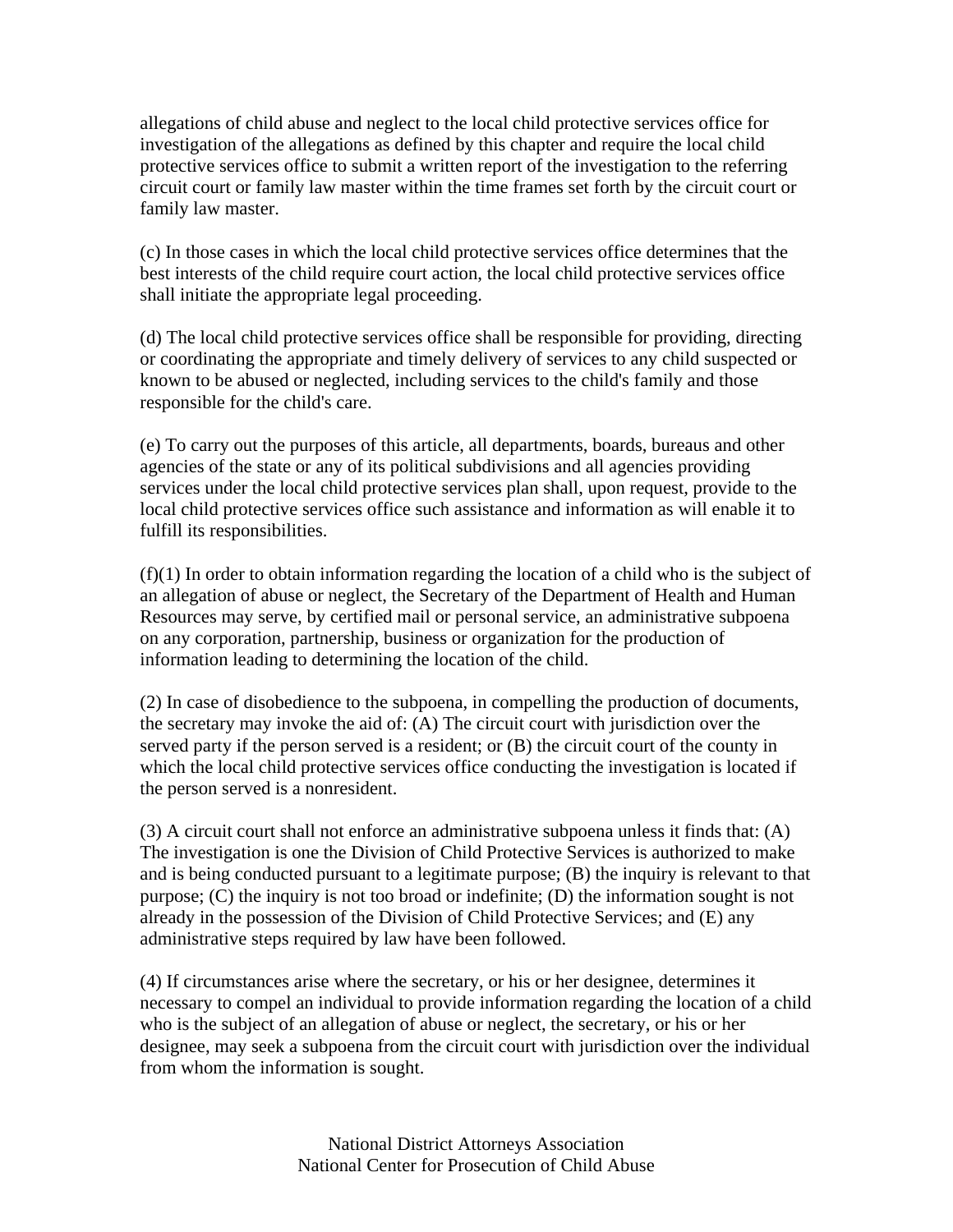(g) No child protective services caseworker may be held personally liable for any professional decision or action thereupon: arrived at in the performance of his or her official duties as set forth in this section or agency rules promulgated thereupon: Provided, That nothing in this subsection protects any child protective services worker from any liability arising from the operation of a motor vehicle or for any loss caused by gross negligence, willful and wanton misconduct or intentional misconduct.

# **Wisconsin**

### **Department of Children and Families: Wis. Stat. Ann. § 49.22 (2011). Child and spousal support; establishment of paternity; medical liability**

(1) There is created a child and spousal support and establishment of paternity and medical support liability program in the department. The purpose of this program is to establish paternity when possible, to establish or modify support obligations, to enforce support obligations owed by parents to their children and maintenance obligations owed to spouses or former spouses with whom the children reside in this state or owed in other states if the support order was issued in this state or owed in other states if the parent, spouse, or former spouse resides in this state, to locate persons who are alleged to have taken their child in violation of s. 948.31 or of similar laws in other states, and to locate and value property of any person having a support duty. To accomplish the objectives of this program and of other assistance programs under this chapter, county and state agencies will cooperate with one another to implement a child and spousal support and paternity establishment and medical support liability program in accordance with state and federal laws, regulations, and rules and to assure proper distribution of benefits of all assistance programs authorized under this chapter.

(2) The department shall constitute the state location service which shall assist in locating parents who have deserted their children and other persons liable for support of dependents or persons who are alleged to have taken their child in violation of s. 948.31 or of similar laws in another state, and in locating and valuing property of any person having a support duty.

(2m)(a) The department may request from any person in this state information it determines appropriate and necessary for the administration of this section, ss. 49.141 to 49.161, 49.19, 49.46, 49.468, 49.47, and 49.471 and programs carrying out the purposes of 7 USC 2011 to 2029. Unless access to the information is prohibited or restricted by law, or unless the person has good cause, as determined by the department in accordance with federal law and regulations, for refusing to cooperate, the person shall make a good faith effort to provide this information within 7 days after receiving a request under this paragraph. Except as provided in subs. (2p) and (2r) and subject to sub. (12), the department or the county child support agency under s. 59.53(5) may disclose information obtained under this paragraph only in the administration of this section, ss. 49.141 to 49.161, 49.19, 49.46, 49.47, and 49.471 and programs carrying out the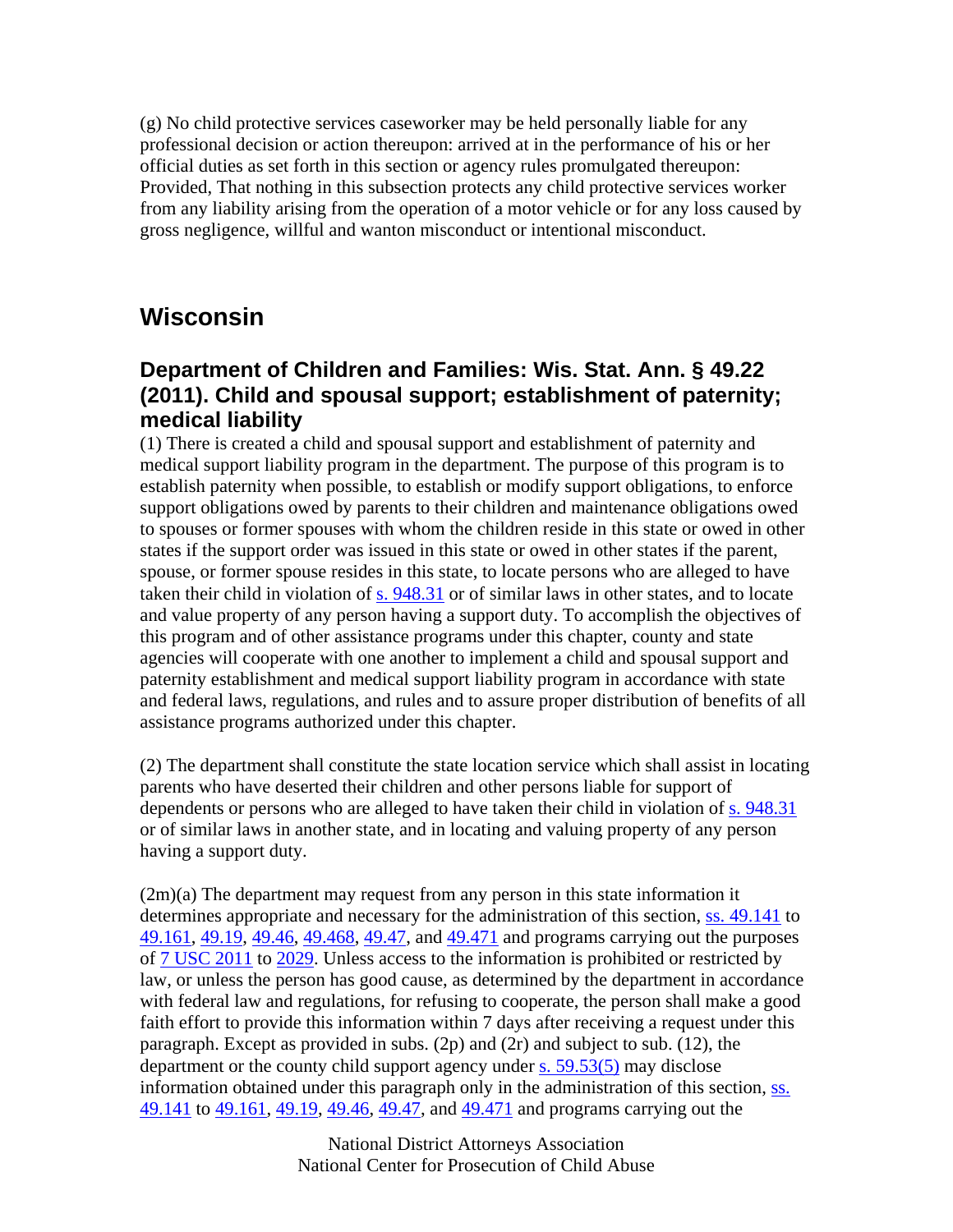purposes of 7 USC 2011 to 2029. Employees of the department or a county child support agency under s.  $59.53(5)$  are subject to s. 49.83.

(am) In conjunction with any request for information under par. (a), including a request made by subpoena under par. (b), the department or county child support agency under s. 59.53 (5) shall advise the person of the time by which the information must be provided and of any consequences to the person under par. (d) that may result from a failure to respond or comply with the request.

(b) The department or county child support agency under s. 59.53(5) may issue a subpoena, in substantially the form authorized under s. 885.02, to compel the production of financial information and other documentary evidence in the administration of this section, ss. 49.145, 49.19, 49.46, 49.47, and 49.471 and programs carrying out the purposes of 7 USC 2011 to 2029.

(bc) A person in this state shall comply with an administrative subpoena that is issued from another state to compel the production of financial information or other documentary evidence for purposes comparable to those specified in par. (b).

(c) A person is not liable to any person for any of the following:

1. Allowing access to financial or other records by the department or a county child support agency under  $\underline{s}$ . 59.53 (5) in response to a request under par. (a) or a subpoena described in par. (bc).

2. Disclosing information from financial or other records to the department or a county child support agency under  $\underline{s}$ . 59.53 (5) in response to a request under par. (a) or a subpoena described in par. (bc).

3. Any other action taken in good faith to comply with this section or a subpoena described in par. (bc) or to comply with a request for information or access to records from the department or a county child support agency under s. 59.53(5) in the administration of this section, ss. 49.145, 49.19, 49.46, 49.47, and 49.471 and programs carrying out the purposes of 7 USC 2011 to 2029.

(d) Any person who fails to respond to or comply with a subpoena described in par. (bc) or a request under par. (a) by the department or a county child support agency under s. 59.53 (5) may be required to pay a forfeiture in an amount determined by the department by rule.

(2p) Except as provided in sub. (12), the department or a county child support agency under s. 59.53(5) may disclose to a parent with legal custody of a child, upon the parent's request, the last-known address, and the name and address of the last-known employer, of the child's other parent if that other parent owes a support obligation to the child and is in arrears in the payment of the support.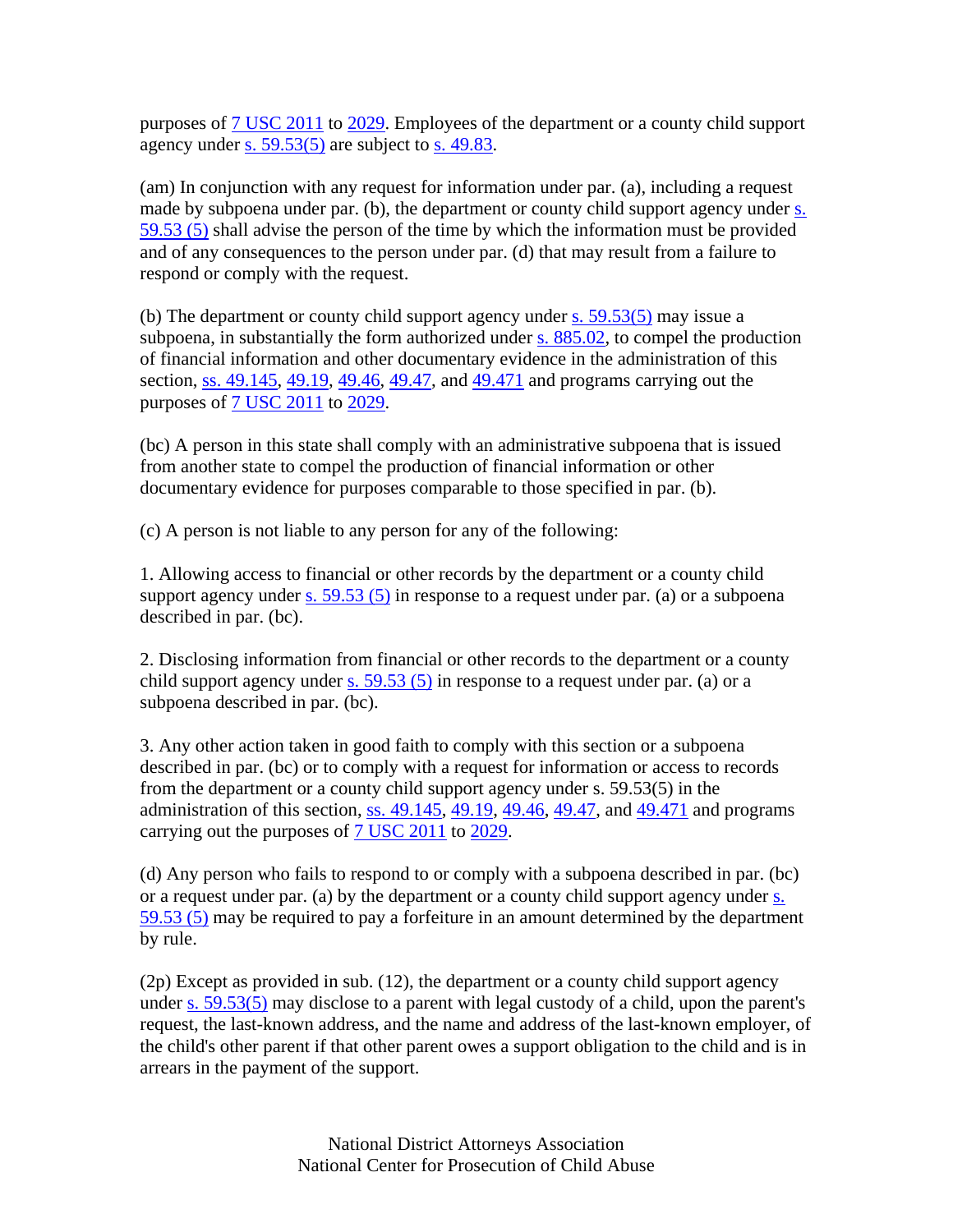$(2r)$  The department or a county child support agency under s. 59.53 (5) may, to the extent permitted under federal law, disclose information obtained under sub. (2m) to the department of revenue for the purposes of locating persons, or the assets of persons, who have failed to file tax returns, who have underreported their taxable income or who are delinquent taxpayers, identifying fraudulent tax returns or providing information for taxrelated prosecutions.

(3) The department, acting as a state location service, shall furnish all services under sub. (2) to any similarly appointed agency of another state which by its laws is authorized to furnish such services to this state or its agencies.

(3m) The department, acting as a state location service, shall furnish services under sub. (2) upon request to the department of health services, a county department under s. 46.215, 46.22 or 46.23 or a child welfare agency that is administering a program operated under 42 USC 620 to 628b or 42 USC 670 to 679a.

(4) Except as provided in this section, no person may use or disclose information obtained by the state location service. Any person violating this subsection may be fined not less than \$25 nor more than \$500 or imprisoned for not more than one year in the county jail or both.

(6) The department shall establish, pursuant to federal and state laws, rules and regulations, a uniform system of fees for services provided under this section to individuals not receiving aid under s. 48.645, 49.19, 49.47, or 49.471; benefits under s. 49.148, 49.155, or 49.79; foster care maintenance payments under 42 USC 670 to 679a; or kinship care payments under s.  $48.57(3m)$  or long-term kinship care payments under s.  $48.57(3n)$ . The system of fees may take into account an individual's ability to pay. Any fee paid and collected under this subsection may be retained by the county providing the service except for the fee specified in  $42 \text{ USC } 653(e)(2)$  for federal parent locator services.

(7) The department may represent the state in any action to establish paternity or to establish or enforce a support or maintenance obligation. The department may delegate its authority to represent the state in any action to establish paternity or to establish or enforce a support or maintenance obligation under this section to an attorney responsible for support enforcement under s.  $59.53(6)(a)$  pursuant to a contract entered into under s. 59.53(5). The department shall ensure that any such contract is for an amount reasonable and necessary to assure quality service. The department may, by such a contract, authorize a county to contract with any attorney, collection agency or other person to collect unpaid child support or maintenance. If a county fails to fully implement the programs under s. 59.53(5), the department may implement them and may contract with any appropriate person to obtain necessary services. The department shall establish a formula for disbursing funds appropriated under s. 20.437(2)(md) to carry out a contract under this subsection.

(7g) The department shall provide all of the following: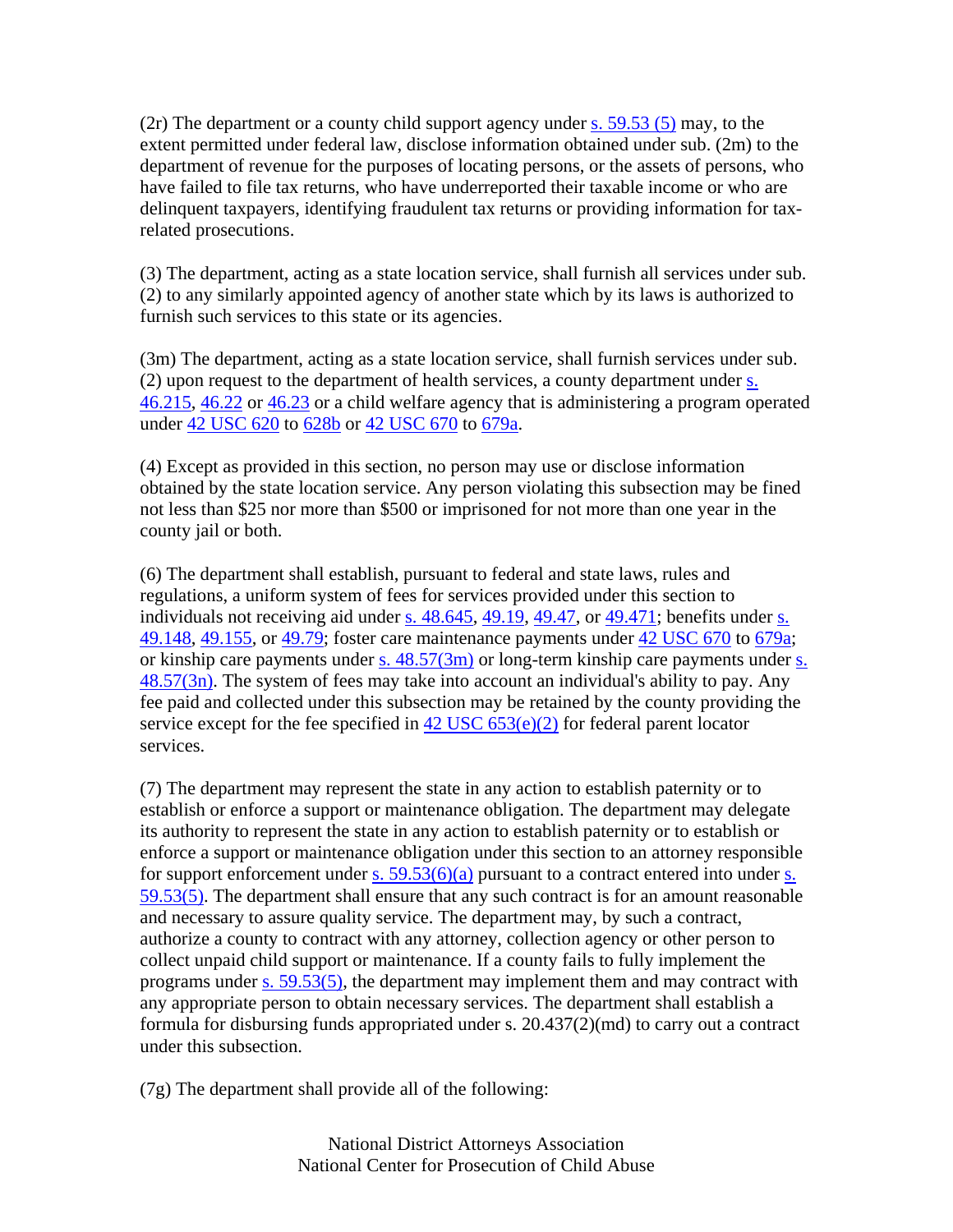(a) Training to hospital staff members concerning the form that is prescribed by the state registrar under s.  $69.15$  (3)(b)3. and concerning the significance and benefits of, and alternatives to, of establishing paternity.

(b) The written information that is required to be provided to parents under s. 69.14  $(1)(cm)$ .

(7m) The department may contract with or employ a collection agency or other person to enforce a support obligation of a parent who is delinquent in making support payments and may contract with or employ an attorney to appear in an action in state or federal court to enforce such an obligation. To pay for the department's administrative costs of implementing this subsection, the department may charge a fee to counties, use federal matching funds or funds retained by the department under s.  $49.24(2)(c)$ , or use up to 30% of this state's share of a collection made under this subsection on behalf of a recipient of aid to families with dependent children or a recipient of kinship care payments under s. 48.57(3m) or long-term kinship care payments under s. 48.57(3n).

(8) The department may charge other states and counties seeking collection of child and spousal support for any administrative costs it incurs in providing services related to interstate child support collections, the federal parent locator service under 42 USC 653, the interception of unemployment compensation under 42 USC 654 or the withholding of state and federal income tax refunds under s. 49.855 and 42 USC 664.

(9) The department shall promulgate rules that provide a standard for courts to use in determining a child support obligation based upon a percentage of the gross income and assets of either or both parents. The rules shall provide for consideration of the income of each parent and the amount of physical placement with each parent in determining a child support obligation in cases in which a child has substantial periods of physical placement with each parent.

(11)(a) The department, shall disclose to a consumer reporting agency, as defined under 45 CFR 303.105 (a), the amount of overdue child support owed by a parent. At least 20 business days before disclosing the information to the consumer reporting agency, the department shall notify the parent and inform the parent of the methods available for contesting the accuracy of the information.

(b) The department shall notify a consumer reporting agency within 30 days if any amounts reported to the consumer reporting agency under par. (a) were erroneous. Within 30 days of notification under this paragraph, the consumer reporting agency shall correct the erroneous amount in its records.

(c) The department shall notify a consumer reporting agency within 30 days if any amounts reported to the consumer reporting agency under par. (a) are paid in full. Within 30 days of notification under this paragraph, the consumer reporting agency shall indicate the payment in full in its records.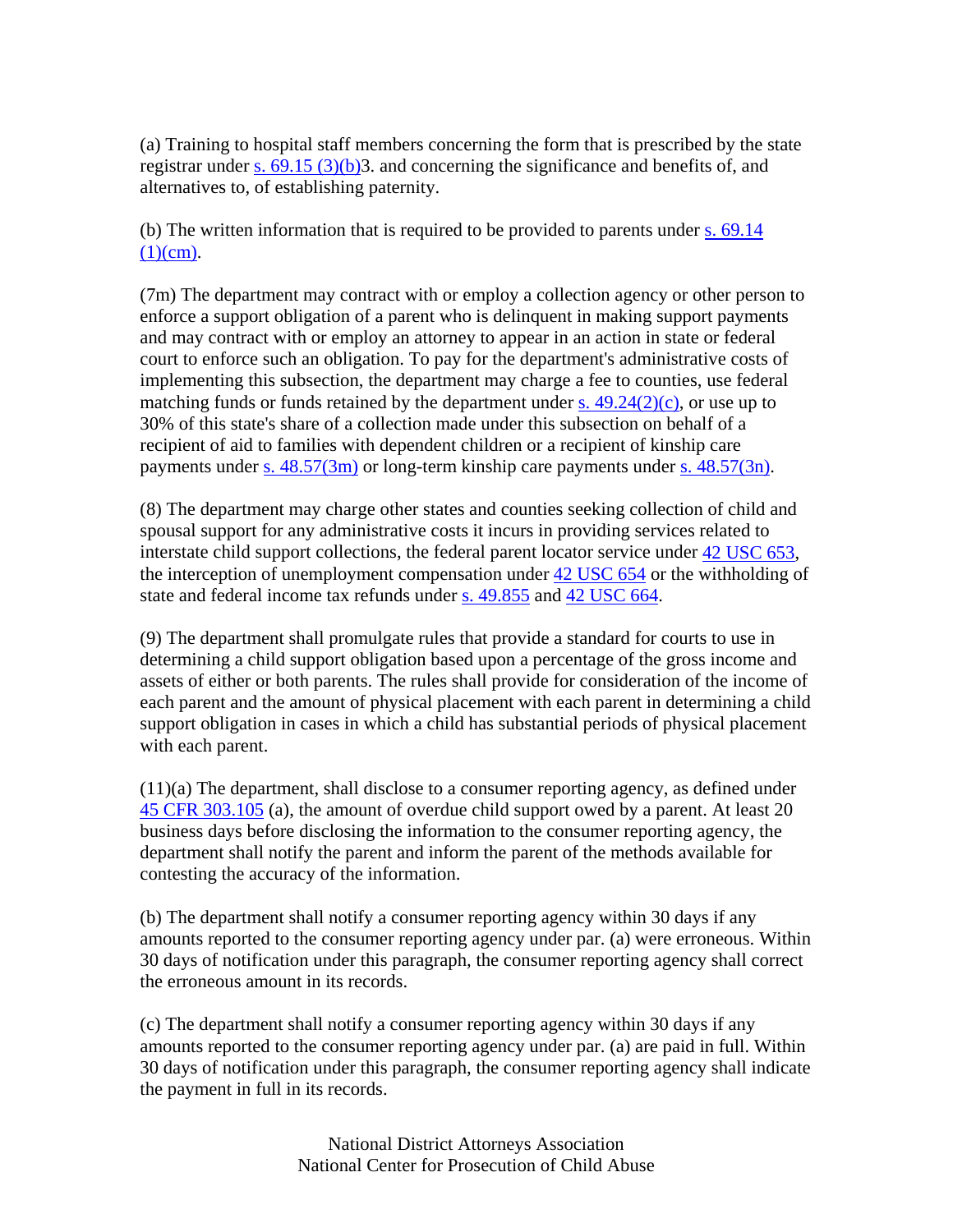(12) The department or a county child support agency under s.  $59.53(5)$  may not release information to a person about the whereabouts of another person if any of the following applies:

(a) The person seeking the information is subject to a temporary restraining order or injunction under s. 813.12, 813.122, 813.123, 813.125 or 813.127 with respect to the person about whom the information is sought; and the department or county child support agency under s. 59.53(5) has notice of the temporary restraining order or injunction.

(b) The department or county child support agency under s. 59.53(5) has reason to believe that releasing the information may result in physical or emotional harm to the person about whom the information is sought.

# **Wyoming**

### **Attorney General: Wyo. Stat. Ann. § 9-1-640 (2011). Administrative subpoena authority for investigations of child exploitation**

(a) In any investigation relating to a state offense involving sexual exploitation of children under W.S. 6-4-303, and upon reasonable cause to believe that an Internet service account has been used in the exploitation or attempted exploitation of children, the attorney general or his chief deputy may issue in writing and cause to be served a subpoena requiring the production and testimony described in subsection (b) of this section.

(b) Except as provided in subsection (c) of this section, a subpoena issued under this section may require the production of any records or other documentation relevant to the investigation including:

(i) Electronic mail address;

- (ii) Internet username;
- (iii) Internet protocol address;
- (iv) Name of account holder;
- (v) Billing and service address;
- (vi) Telephone number;
- (vii) Account status;
- (viii) Method of access to the Internet;
- (ix) Automatic number identification records if access is by modem.

(c) The provider of electronic communication service or remote computing service shall not disclose the following except pursuant to a warrant:

(i) In-transit electronic communications;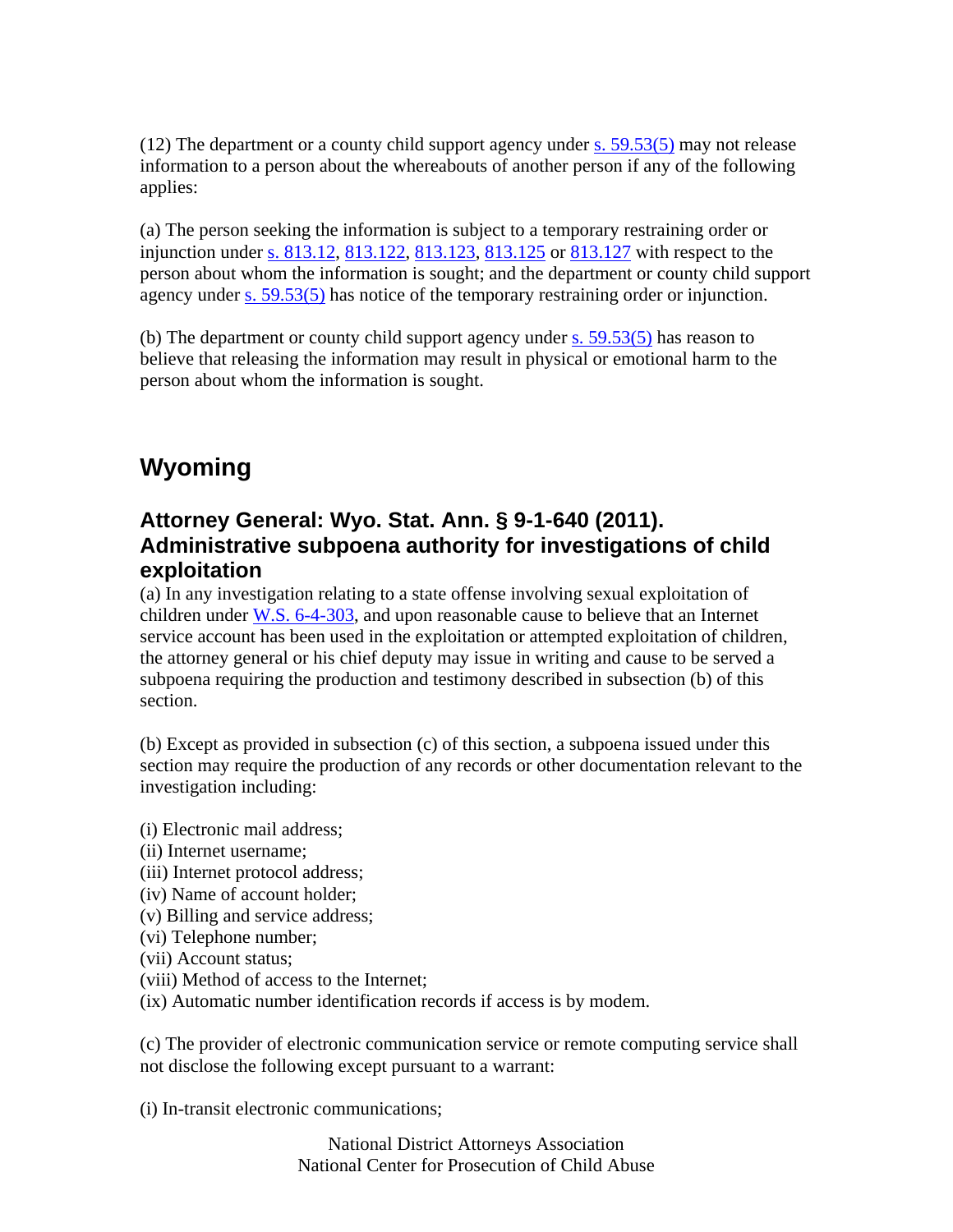(ii) Account memberships related to Internet groups, newsgroups, mailing lists or specific areas of interest;

(iii) Account passwords;

(iv) Account content to include:

(A) Electronic mail in any form;

(B) Address books or contact/"buddy" lists;

(C) Financial records;

(D) Internet proxy content or "Web surfing" history;

(E) Files or other digital documents stored within the account or pursuant to use of the account.

(d) At any time before the return date specified on the subpoena, the person summoned may, in the district court in which the person resides or does business, petition for an order modifying or setting aside the subpoena, or a prohibition of disclosure by a court.

(e) A subpoena under this section shall describe the objects required to be produced and shall prescribe a return date within a reasonable period of time within which the objects can be assembled and made available.

(f) If no case or proceeding arises from the production of records or other documentation pursuant to this section within a reasonable time after those records or documentation are produced, the attorney general shall either destroy the records and documentation or return them to the person who produced them.

(g) A subpoena issued under this section may be served by any person who is at least eighteen (18) years of age and who is designated in the subpoena to serve it. Service upon a natural person may be made by personal delivery of the subpoena to him. Service may be made upon a corporation or partnership or other unincorporated association which is subject to suit under the common name, by delivering the subpoena to an officer, to a managing or general agent, or to any other agent authorized by appointment or by law to receive service of process. The affidavit of the person serving the subpoena together with a true copy thereof shall be proof of service.

(h) The attorney general shall annually report the following information to the joint judiciary interim committee no later than February 1 for the preceding calendar year:

(i) The number of requests for administrative subpoenas made under this section;

(ii) The number of administrative subpoenas issued under this section;

(iii) The number of administrative subpoenas issued under this section that were contested;

(iv) The number of administrative subpoenas issued under this section that were suppressed;

(v) The number of search warrants that were issued as a consequence of the issuance of an administrative subpoena under this section;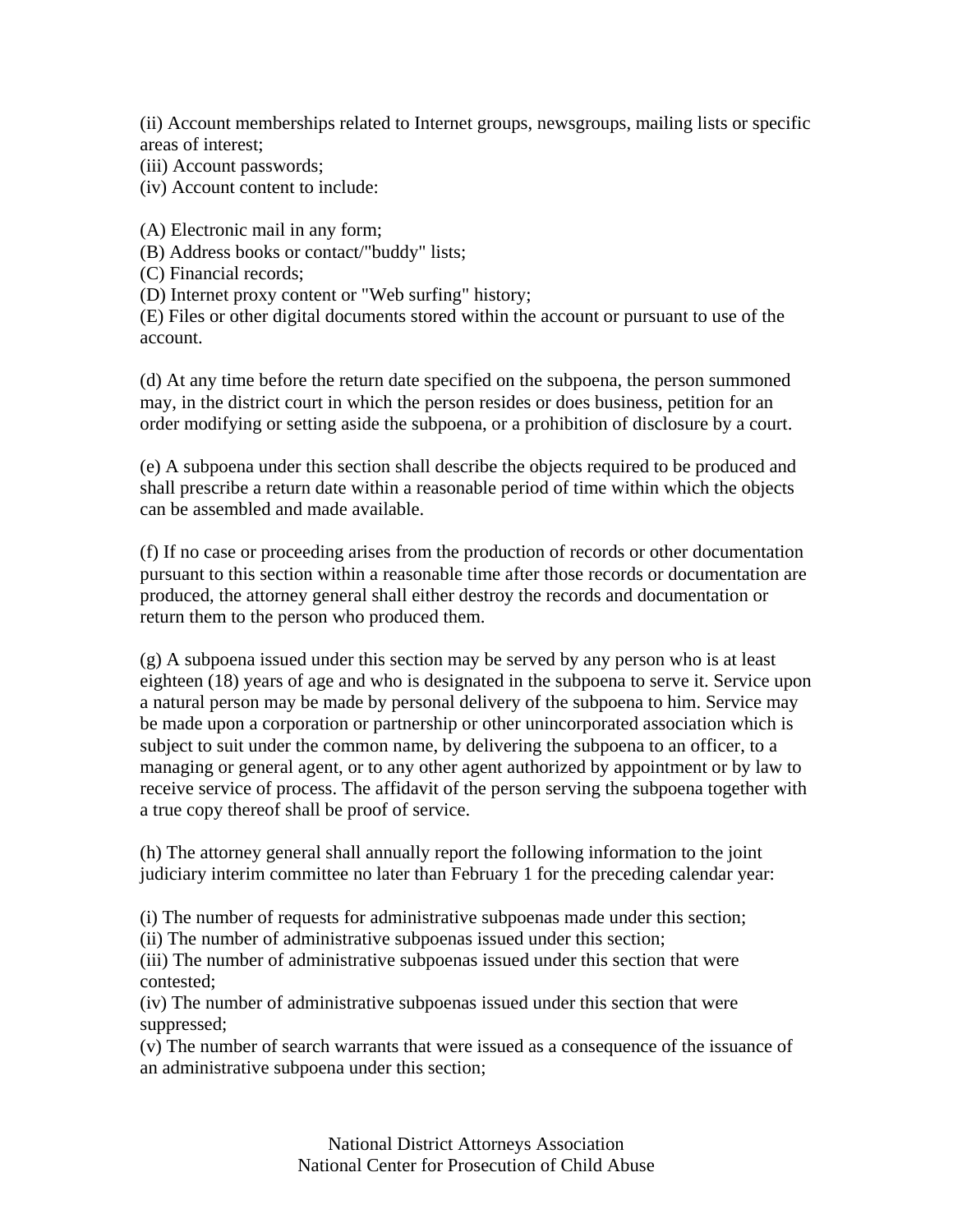(vi) The number of individuals who were prosecuted under W.S. 6-4-303 following the issuance of an administrative subpoena under this section.

(j) Except as provided in subsection (h) of this section any information, records or data reported or obtained pursuant to subpoena under this section shall remain confidential and shall not be further disclosed unless in connection with a criminal case related to the subpoenaed materials.

### **Department of Family Services: Wyo. Stat. Ann. § 20-6-106 (2011). Powers and duties of department regarding collection of support**

(a) By signing an application for, or being a recipient of, aid under the personal opportunities with employment responsibilities (POWER) program, a support obligee assigns to the department, by operation of law, all rights that person and all other members of the household have to child and spousal support, whether accrued, present or future, and their right to medical support.

(b) Repealed by Laws 2000, ch. 53, § 2.

(c) The department has the power of attorney to act in the name of any recipient of public assistance in endorsing and cashing all drafts, checks, money orders or other negotiable instruments received by the department representing support payments for children on whose behalf public assistance has been previously paid.

(d) For purposes of prosecuting any civil action under this act or other applicable state statutes relating to the enforcement of child support obligations, the department is the assignee of support rights to the extent of any public assistance provided to an obligee. No act of the obligee shall prejudice the rights of the department or the dependent child in any action or proceeding related to enforcement of child support services hereunder.

(e) No agreement between any obligee and any obligor purporting to relieve the obligor of any duty of support or to settle past, present or future support or obligations either as settlement or prepayment will reduce or terminate any rights of the department to recover from the obligor for support provided by the department unless the department has consented to the agreement in writing or unless it has been approved by the court with notice to the department.

(f) The department, in its own name, or on behalf of an obligee, obligor or a child may petition a court for modification of any court order establishing a support obligation.

(g) If a court orders support to be paid by an obligor, the department shall be subrogated to the debt created by the order. This subrogation interest shall apply to all orders of support including child support orders, medical support orders, temporary spouse support orders, family maintenance and alimony orders. The subrogation shall extend to the amounts paid by the department in public assistance to or for the benefit of a dependent child and the amount of medical support provided by or through another division of the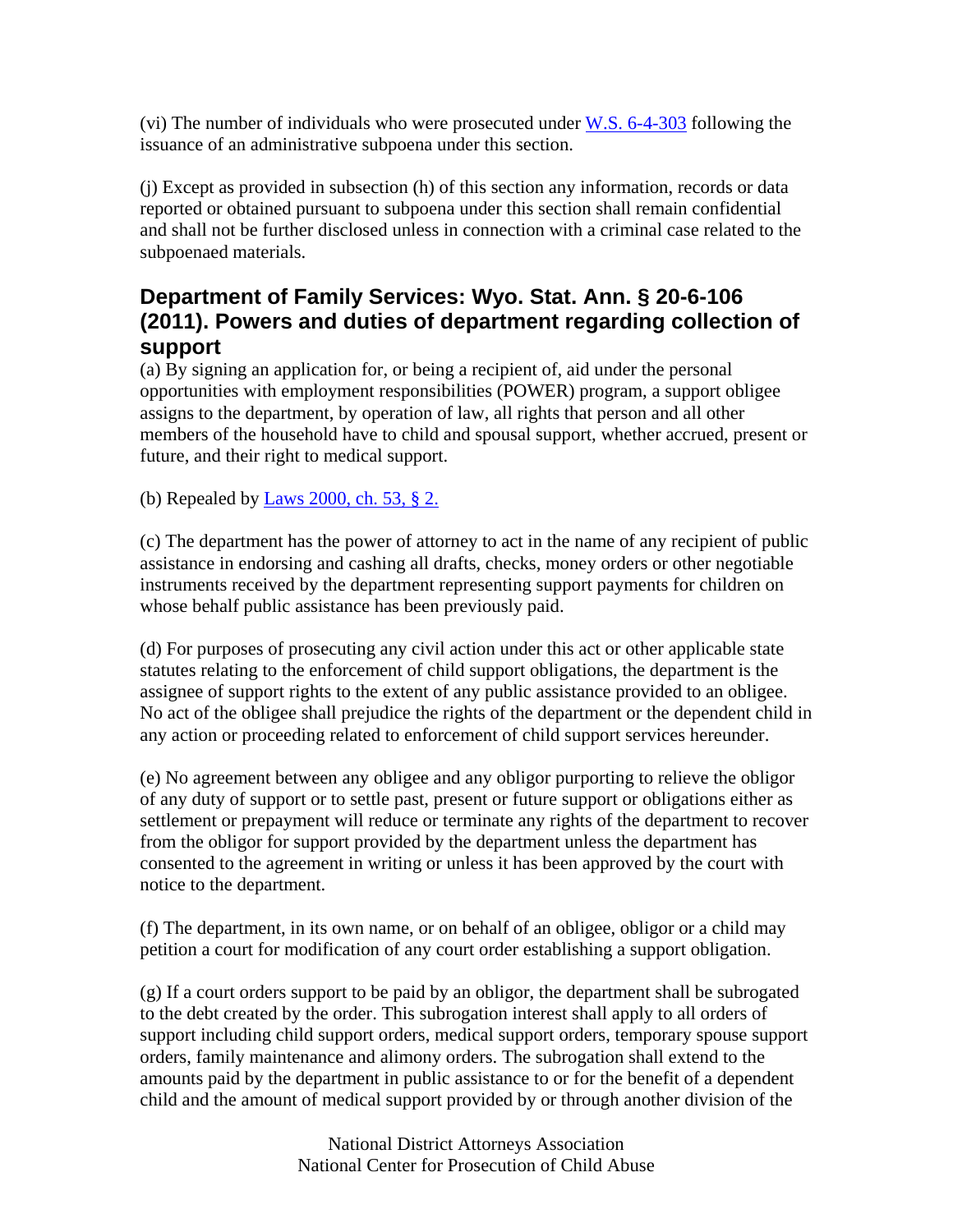department of family services or the department of health.

(h) The department may enforce, or, subject to the approval of the court, may compromise or settle any claim or judgment for a support obligation owed to or assigned to the department as may be in the best interest of the dependent child and the public.

(j) The department may offer each county a cooperative agreement relating to the services to be provided by clerks of district court or child support authorities in child support enforcement cases. The department shall enter into a cooperative agreement with the department of employment to recover sums owed under a support order from unemployment benefits awarded to an obligor.

(k) The department may contract with private vendors for services necessary to carry out its responsibilities under Title IV-D, applicable federal regulations, this act and its rules and regulations as they relate to child support enforcement.

(m) The department may:

(i), (ii) Repealed by Laws 2000, ch. 53, § 2.

(iii) Seek collection of child, medical and spousal support arrears, through the federal offset program under Title IV-D and all applicable federal regulations;

(iv) Repealed by Laws 1997, ch. 193, § 3.

(v) Request a consumer report from a consumer reporting agency pursuant to section 604 of the Fair Credit Reporting Act, 15 U.S.C. 1681b, provided the individual named in consumer report is associated with a IV-D support case, the report received by the department is kept confidential except to the extent needed to accomplish the purposes of this paragraph and the report is needed to:

(A) Locate the individual's whereabouts;

(B) Establish the individual's capacity to pay child support; or

(C) Establish, enforce or modify the appropriate level of child support payments.

(vi) In appropriate circumstances, petition the court to order the child, mother or alleged father to submit to genetic tests to establish paternity, or, in the alternative, to require the testing on its own order;

(vii) Issue subpoenas for information requested under paragraph (v) of this subsection and impose administrative penalties not to exceed twenty-five dollars (\$25.00) for any person failing to respond;

(viii) Require all persons, including government, private for-profit employers and not-forprofit employers and public utility companies to respond to a request by the department for information on social security number, address, employment, compensation and benefits of any individual for any individual who owes or is owed support, or against or with respect to whom a support obligation is sought, and who is employed by the person as an employee or contractor, in accordance with rules adopted by the department. Any person who fails to respond to any request for information may be sanctioned by the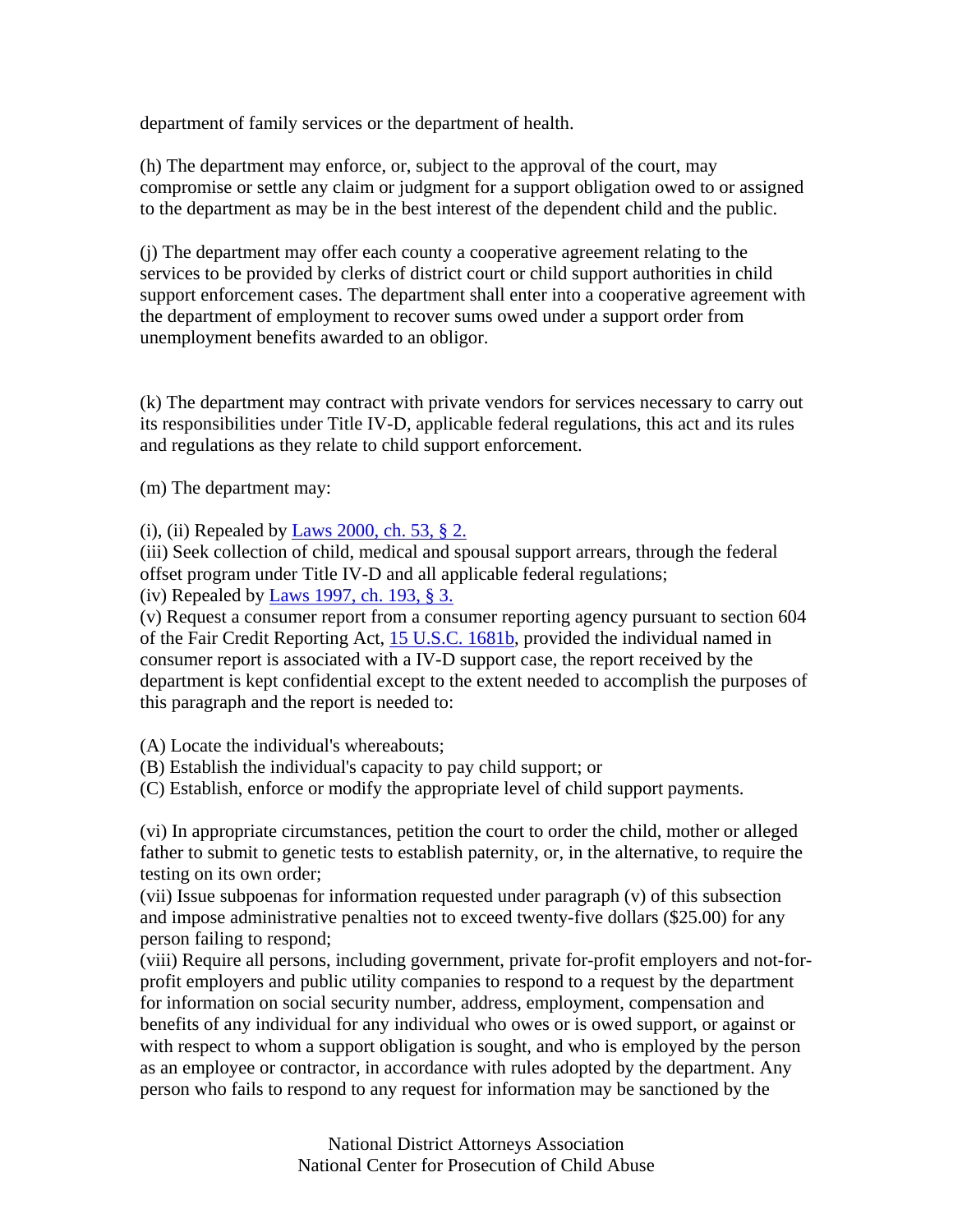department by imposing administrative penalties not to exceed twenty- five dollars (\$25.00). The department shall enter the employer information into the state directory of new hires within five (5) business days after receipt of the employer information. The department may issue administrative subpoenas for financial or other information needed to establish, modify or enforce a support order and impose administrative penalties not to exceed twenty-five dollars (\$25.00) for any person failing to respond. The department may administratively subpoena the customer records of public utility companies for the names and addresses of individuals who owe or are owed support, or against or with respect to whom a support obligation is sought. The department shall notify the supervisor of any employee of a governmental agency if the employee fails to respond to a request under this paragraph. Any person who, acting in good faith, provides information to the department under this paragraph shall not be liable for civil damages as a result of the information provided. The department shall deposit any penalties collected under this paragraph in the public school fund of the respective counties; (ix) Repealed by Laws 2000, ch. 53,  $\S$  2.

(x) Issue an income withholding order, if an income withholding order has not previously been issued. The department shall file the order with the clerk of court who shall mail copies of the order as provided by W.S.  $20-6-204(c)$ ;

(xi) Seize assets when an arrearage exists by:

(A) Intercepting or seizing periodic or lump sum payments from a state or local government agency, including unemployment compensation, workers' compensation and other benefits or judgments, settlements and lottery winnings;

(B) Attaching and, pursuant to a court order, seizing assets owned solely by the obligor that are held in financial institutions or national chartered credit unions;

(C) Attaching public and private retirement funds pursuant to state law; and

(D) Imposing liens and, in appropriate cases, petitioning a court to force the sale of property and distribution of the proceeds.

(xii) Repealed by Laws 2000, ch. 53,  $\S$  2.

(xiii) In any case where there exists child support arrearages and for which payments are allowed or required, petition the district court for an increase or decrease in the required payments due on the arrearages;

(xiv) Petition a court to void fraudulent transfers, or obtain a settlement in the best interests of a child support creditor when a prima facie case is established that the obligor has transferred income or property to avoid payment to the child support creditor; (xv) Appear in any judicial proceeding on behalf of the state when any obligee or obligor makes application for IV-D services, in order to establish, enforce or modify a child support order, medical support order or a spousal support order, if the spousal support issue is considered in conjunction with the child support or medical support issues, provided the department shall not be required to participate in visitation, custody, property settlement or other issues between the parties. The department shall certify that the obligee, obligor or child has applied for or is receiving Title IV-D services. Initial pleadings filed by the department or its contractors shall state that the action is being taken pursuant to this act or Title IV-D;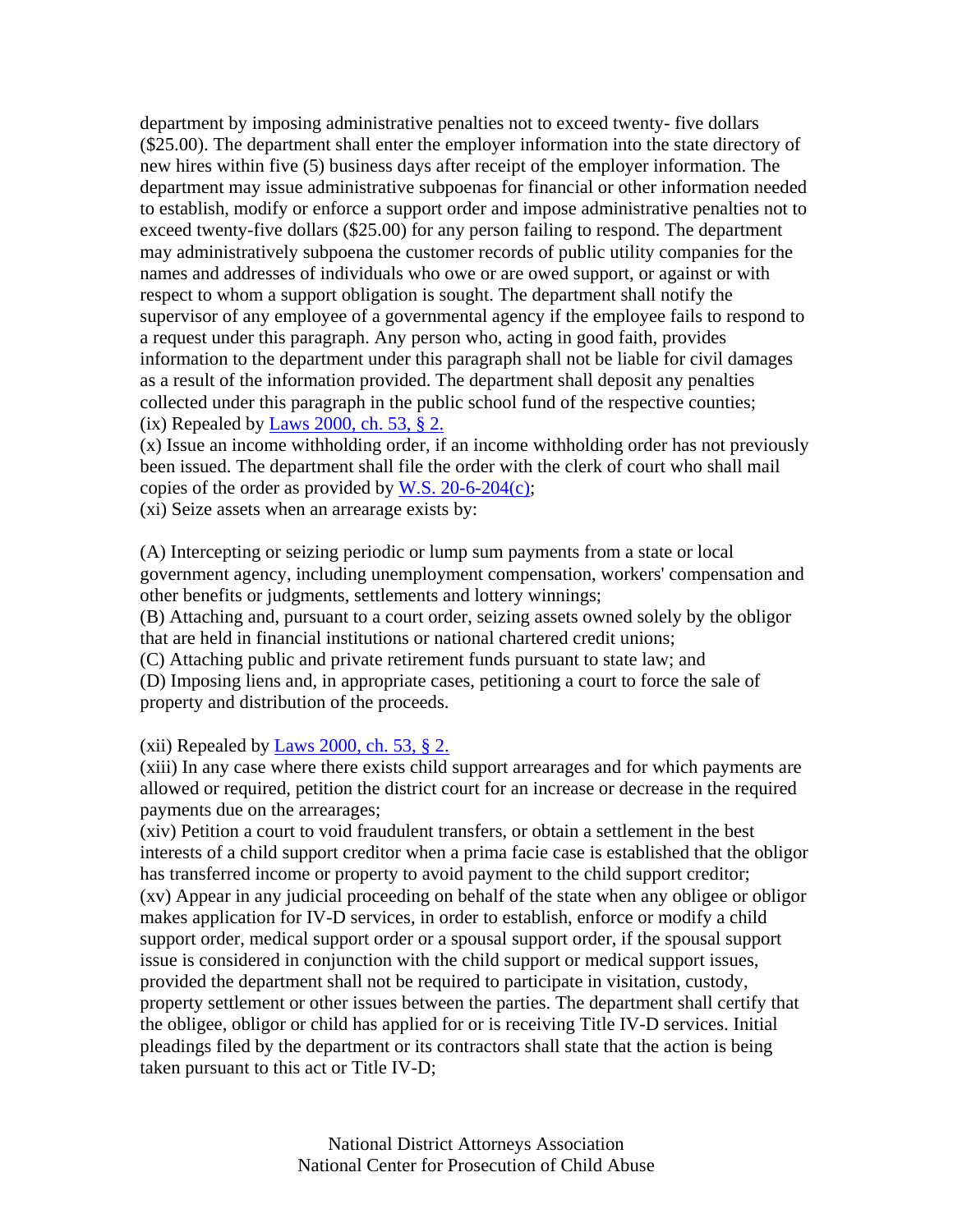(xvi) If an obligee receives child support which has been assigned to the department, recover the child support payments out of current or future child support payments due to the obligee which are unassigned until the assigned sums have been fully paid; (xvii) Allocate and distribute child, medical and spousal support whether accrued, present or future pursuant to regulations.

(n) The department shall adopt reasonable rules and regulations to carry out the provision of this act, including rules and regulations governing:

(i) The provision of services pursuant to the program;

- (ii) The distribution of child support collected by the department;
- (iii) Due process safeguards;
- (iv) The administration of child support income;
- (v) Requirements for adequate record keeping;
- (vi) Tracking and monitoring of program statistics and support payments.

(o) If a court, on its own motion or pursuant to a request from the department, orders an able-bodied obligor who is unemployed and otherwise unable to fulfill his court-ordered child support obligation to participate in the personal opportunities with employment responsibilities program administered by the department, the department shall permit the obligor to participate pursuant to the court order without regard to the program eligibility requirements under title 42 or the department rules and regulations promulgated thereunder.

#### (p) to (r) Repealed by Laws 2000, ch. 53,  $\S$  2.

(s) The department shall not enforce any administrative procedures contained in this act until it has implemented rules providing due process safeguards, including requirements for notice, opportunity to contest the action and an opportunity to appeal to the district court. Any obligor may recover costs and reasonable attorney fees from the department or its child support collection contractor for costs incurred in any administrative hearing or subsequent court appeal if:

(i) It is found that the obligor did not owe an arrearage and had paid all required support to the clerk.

(ii) Repealed by Laws 2000, ch. 53,  $\S$  2.

(t) The department of health and the department of family services shall through rules and regulations develop procedures to allow the sharing of birth and paternity records for purposes of establishing paternity and child support obligations.

(u) The department shall, to the extent required by federal law, have access to any information used by the state to locate an individual for purposes relating to motor vehicle laws or law enforcement and enter into agreements with financial institutions, national chartered credit unions, benefit associations, insurance companies, safe deposit companies, money market mutual funds or similar entities authorized to do business in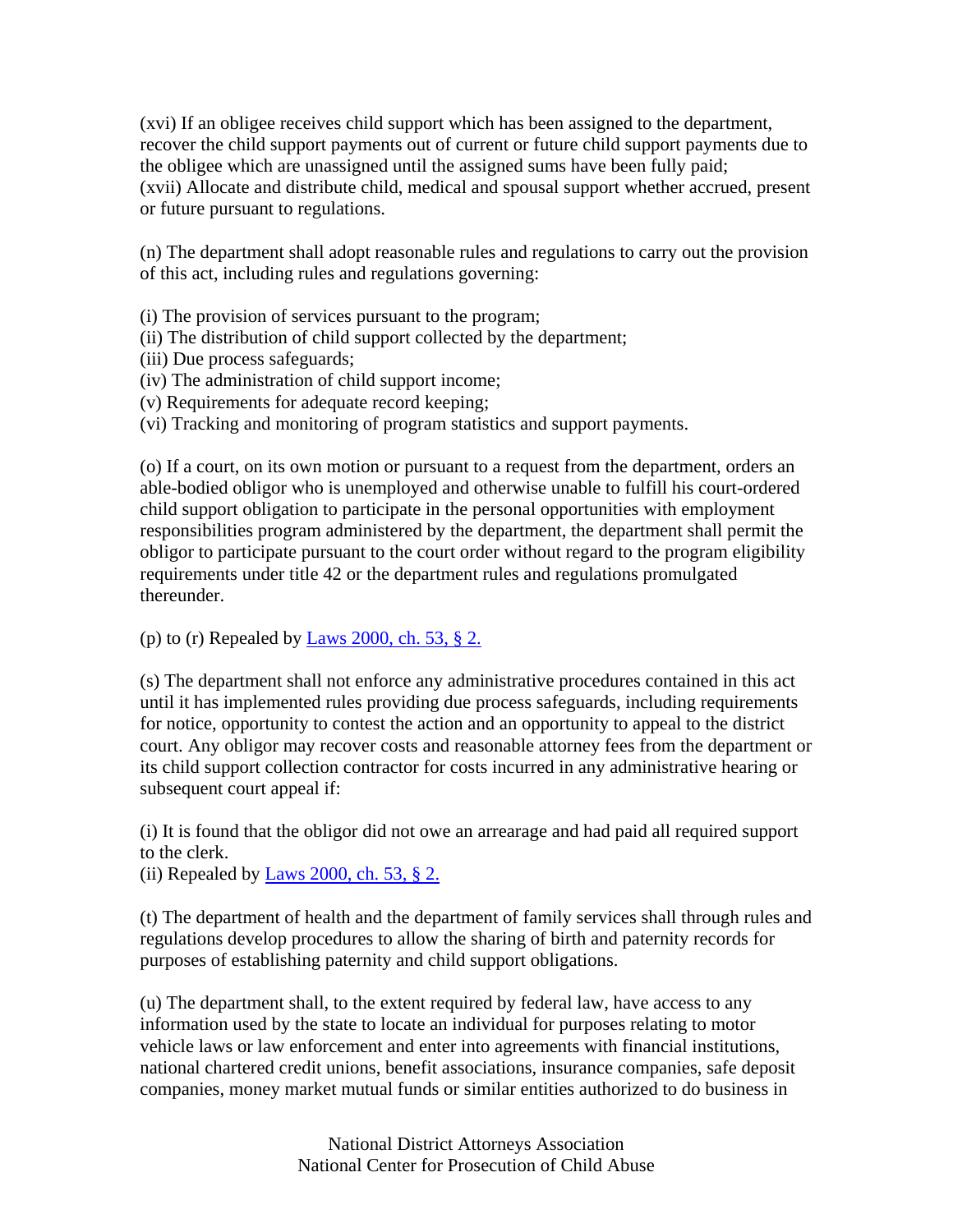the state as provided in W.S.  $13-1-205$  to develop and operate an automated data match system to obtain identifying information for each obligor who maintains an account at the institution and who owes past due child support in an amount equal to at least triple the current monthly child support obligation and to allow assets to be encumbered as provided by law.

(w) The department shall report to any consumer reporting agency as defined in section 603(f) of the Fair Credit Reporting Act, 15 U.S.C. 1681a(f) information regarding the amount of overdue support owed by an obligor.

(y) The department shall, to the extent an obligor is resident in the state or owns real or personal property in the state, have a lien by operation of law against that real or personal property. After an obligor is in arrears at least triple the current monthly child support obligation, the department shall perfect and enforce a lien authorized by this section in the same manner as liens are perfected for the specific type of real or personal property upon which the lien is claimed. In the event there are competing liens or encumbrances on any property upon which a lien is attached pursuant to this section, the priority of the competing liens or encumbrances shall date from the date of filing or perfection. The state of Wyoming shall accord full faith and credit to a lien arising in another state as a result of child support arrearages when the other state or an agency thereof seeks to enforce such lien, provided the lien was properly filed and recorded under the laws of the state in which the lien was created.

(z) Repealed by Laws 2000, ch. 53,  $\S$  2.

### **Wyoming State Board of Nursing: Wyo. Stat. Ann. § 33-21-122 (2011). Board of nursing; powers and duties**

(a) The responsibility for enforcement of the provisions of this act  $\frac{88}{8}$  33- 21-119 through 33-21-156] is vested in the board of nursing. The board shall have all of the duties, powers and authority specifically granted by and necessary to the enforcement of this act.

(b) The board of nursing may make, adopt, amend, repeal and enforce reasonable rules and regulations necessary for the proper administration and enforcement of this act.

(c) Without limiting the foregoing, the board of nursing may do the following:

(i) Develop by rules and regulations uniform and reasonable standards for nursing practice;

(ii) Appoint advisory committees to provide expertise in specific areas of education or practice under consideration by the board;

(iii) Publish advisory opinions relative to whether the nursing procedures, policies and other practices of any agency, facility, institution or other organization that employs individuals licensed under this act complies with the standards of nursing practice as defined in this act and board rules and regulations. The board may submit comments, register complaints or file charges with the appropriate advisory, certifying or regulatory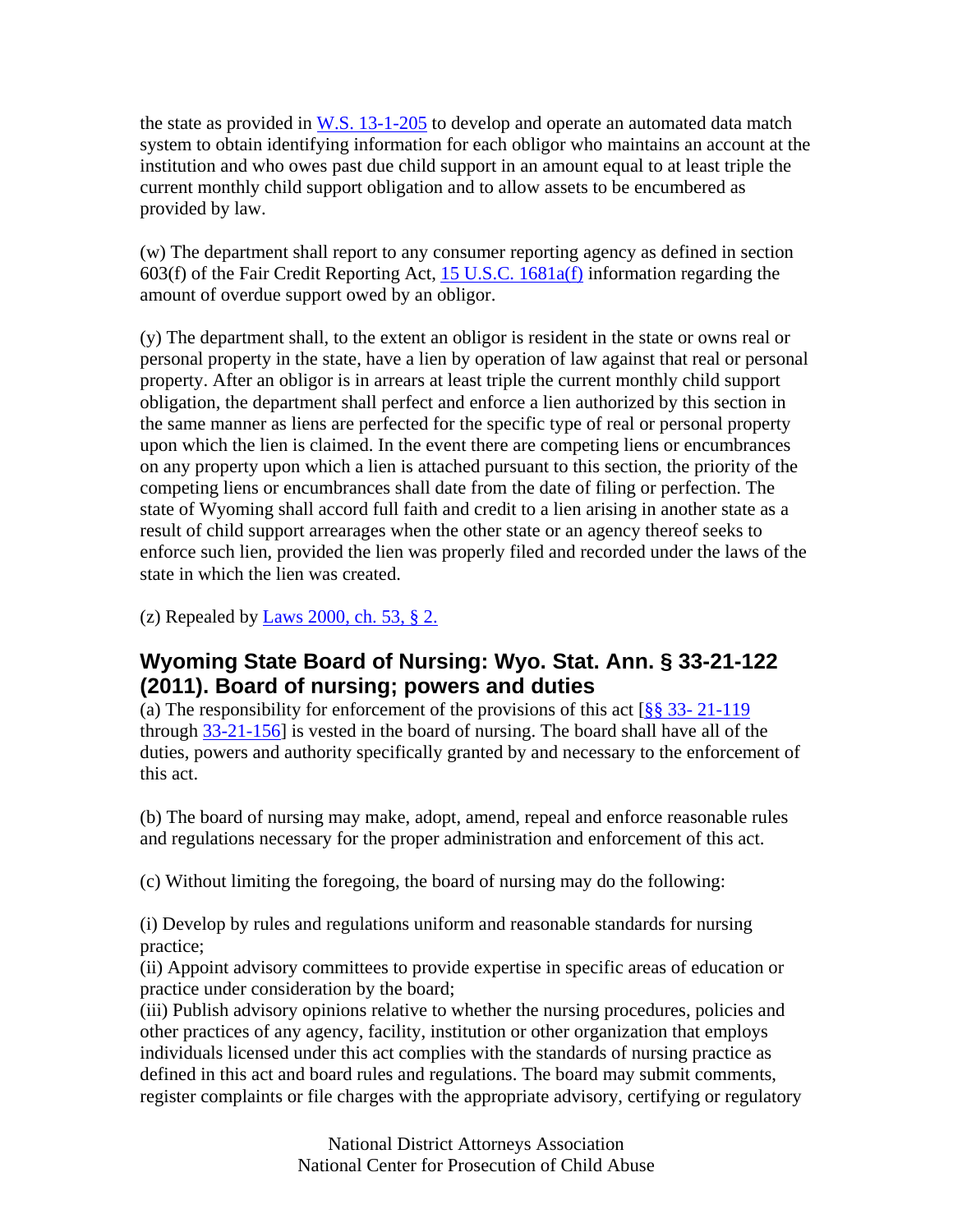body governing the agency, facility, institution or organization that authorizes and condones violations of this act or board rules and regulations;

(iv) Report alleged violations of this act to the district attorney of the county where the violation occurred;

(v) Examine, license, renew, relicense and reactivate the licenses of duly qualified individuals, may grant individuals a temporary permit to engage in the practice of professional and practical nursing in this state within the limits imposed in this act and may develop, by board rules and regulations, standards for continued competency of licensees continuing in or returning to practice;

(vi) Deny any applicant a license or temporary permit to practice professional or practical nursing, whether by examination, licensure, endorsement, renewal, relicensure or reactivation, if the applicant fails to meet the requirements of this act or board rules and regulations;

(vii) Conduct surveys and collect data related to licensure and educational enrollments and report to the public;

(viii) Conduct investigations, hearings and proceedings concerning alleged violations of this act and board rules and regulations and shall request criminal history background information on license or certificate applicants as authorized under W.S. 7-19-  $106(a)(viii)$ ;

(ix) Notwithstanding any other provision of law, the board may issue administrative subpoenas for the testimony of any license, certificate or temporary permit holder or other witness and may issue administrative subpoenas for the production of evidence relating to any matter under investigation. The board may compel attendance of witnesses and administer oaths to those testifying at hearings;

(x) Determine and administer appropriate disciplinary action against all individuals found guilty of violating this act and board rules and regulations. The board retains jurisdiction over the person issued a license, certificate or temporary permit pursuant to this act, regardless of whether the license, certificate or permit expired, lapsed or was relinquished during or after the alleged occurrence of conduct proscribed by this act.

(xi) Develop and enforce uniform and reasonable standards for nursing education programs as stated in board rules and regulations;

(xii) Approve nursing education programs that meet the prescribed standards of the board;

(xiii) Deny or withdraw approval of nursing education programs that fail to meet the prescribed standards of the board;

(xiv) Regulate by board rules and regulations the qualifications of advanced practice registered nurses;

(xv) Maintain records of proceedings as required by state law;

(xvi) Conduct conferences, forums, studies and research on nursing practice and education;

(xvii) Maintain nursing statistics for purposes of nursing manpower planning and nursing education;

(xviii) Appoint and employ a registered nurse qualified by nursing experience and a minimum of a master's degree in nursing to serve as executive director, approve additional staff positions as may be necessary in the opinion of the board to administer and enforce the provisions of this act and determine qualifications for such positions;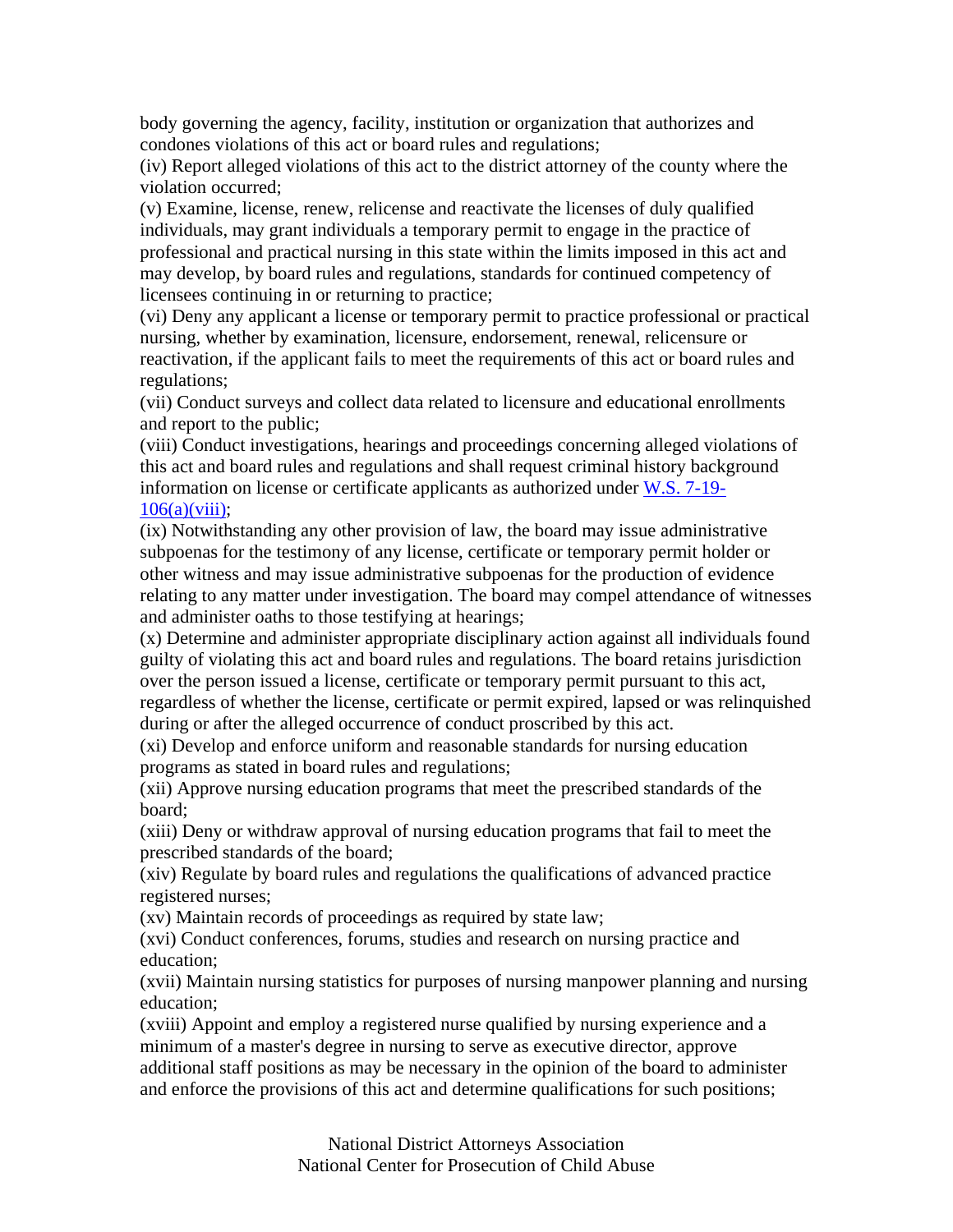(xix) Participate in and pay membership fees to organizations that develop and regulate the national nursing licensure examinations and exclusively promote the improvement of the uniform and reasonable standards for the practice of nursing for protection of the public health, safety and welfare;

(xx) Submit an annual report to the governor, summarizing the board's proceedings and activities;

(xxi) Determine and collect reasonable fees not to exceed five hundred dollars (\$500.00) as established by board rules and regulations;

(xxii) Receive and expend funds for the pursuit of the authorized objectives of the board of nursing. Funds shall be maintained in a separate account and periodic reports of the receipt and expenditure of funds shall be submitted to the governor;

(xxiii) Adopt a seal which shall be in the care of the executive director and which shall be affixed only in a manner as prescribed by the board; and

(xxiv) By board rule and regulation, regulate the qualifications, certification,

recertification, examination and discipline of nursing assistants and nurse aides. For purposes of carrying out this paragraph, fingerprints and other information necessary for a criminal history record background check pursuant to W.S. 7-19-201 shall be provided to the board.

(d) Notwithstanding any other provision of this act, the board shall not, by rule or otherwise, limit the right of licensed nurses to practice with other health professionals or in an association, partnership, corporation or other lawful entity, nor limit the right of licensed nurses to practice under the name "nursing clinic", "nursing center" or other descriptive terms, provided the term is not misleading regarding the nature of services provided.

(e) This act does not require the board of nursing to act upon violations of the provisions of the act whenever, in the board's opinion, the public interest will be served adequately by a suitable written notice of warning to affected parties.

### **Wyoming State Board of Medicine: Wyo. Stat. Ann. § 33-26-401. Board duties; investigation; interview**

(a) The board shall investigate, upon a written and signed complaint or by its own motion, any information that if proven would fall within the jurisdiction of the board and would constitute a violation of this act.

(b) Before holding a contested case hearing, the board shall conduct an informal interview with the licensee unless the licensee waives an interview.

(c) Notwithstanding any other provision of law the board may require, by administrative subpoena, the testimony of licensees and witnesses and the production of evidence relating to any matter under investigation.

(d) All evidence admitted into the record of any contested case hearing held before the board shall be subject to the confidentiality provisions set forth in W.S. 33-26-408 unless waived by the licensee.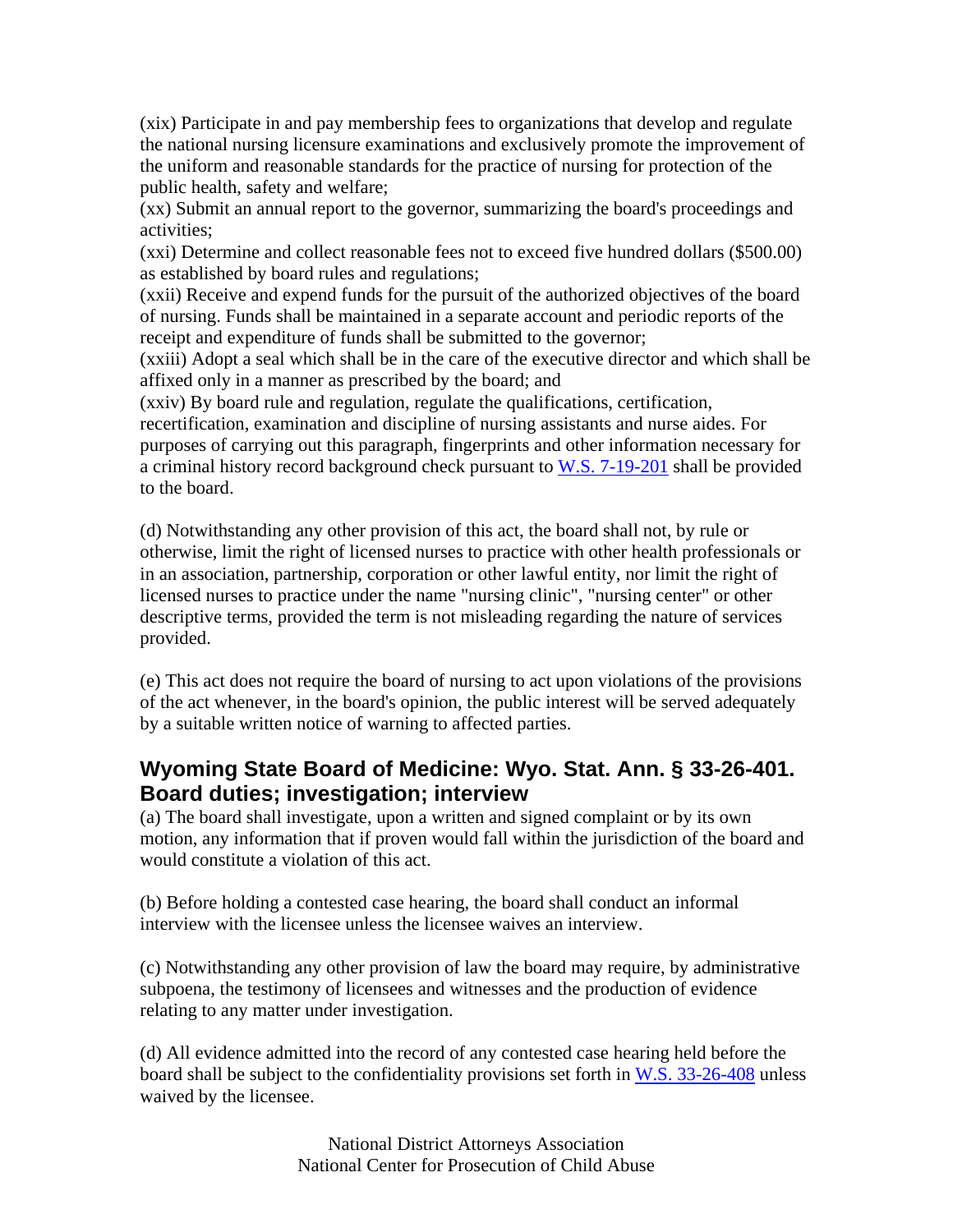(e) The board retains jurisdiction over only those licensees to whom temporary or full licenses were granted and who are subject to ongoing investigation by the board, regardless of whether the license expired, lapsed or was relinquished during or after the alleged occurrence of conduct proscribed by  $W.S.$  33-26-402 by the licensee.

## **Puerto Rico**

### **Secretary of Health: PR Stat. tit. 24 § 2507 (2010). Subpoenas**

(a) The subpoena issued in accordance with the provisions of this section may be served by any person designated in the subpoena to serve it. Service upon a natural person shall be made by personal delivery of the subpoena to him. Service to an juridical person, domestic or foreign corporation shall be made by delivering the subpoena to an officer, to a managing or general agent, or to any other person authorized by law to receive service of process. The affidavit of the person serving the subpoena entered on a true copy thereof by the person serving it shall be proof of service.

(b) In the case of contumacy or refusal to obey a subpoena, the Secretary of Health may invoke the aid of any court of justice to compel, under contempt of court, compliance with the subpoena.

## **US Virgin Islands**

### **Director of the Paternity and Child Support Division: V.I. Code Ann. tit. 3 § 119 (2010). Paternity and Child Support Division**

(a) There is established within the Department of Justice a Paternity and Child Support Division. This Division is the designated state agency of the approved State Plan under Title IV-D of the Social Security Act, and is responsible for the administration and operation of the State Plan within the Virgin Islands. The Division is also responsible for and shall ensure compliance with the requirements of the State Plan, the Title IV-D program and any other program as may be required by Public Law 93-647, as amended from time to time. The Attorney General shall effect an administrative procedure to establish paternity and to establish, modify and enforce support orders in Virgin Islands and interstate cases within the Paternity and Child Support Division, so that, in Title IV-D cases requiring the establishment of a support order, regardless of whether paternity has been established, actions to establish support obligations or actions to dismiss same are completed within time frames established by rules and regulations and as otherwise required by applicable federal law and regulation. The Attorney General shall make and promulgate rules and regulations necessary to carry out its functions.

(b) The Director of the Paternity and Child Support Division, or his or her designee,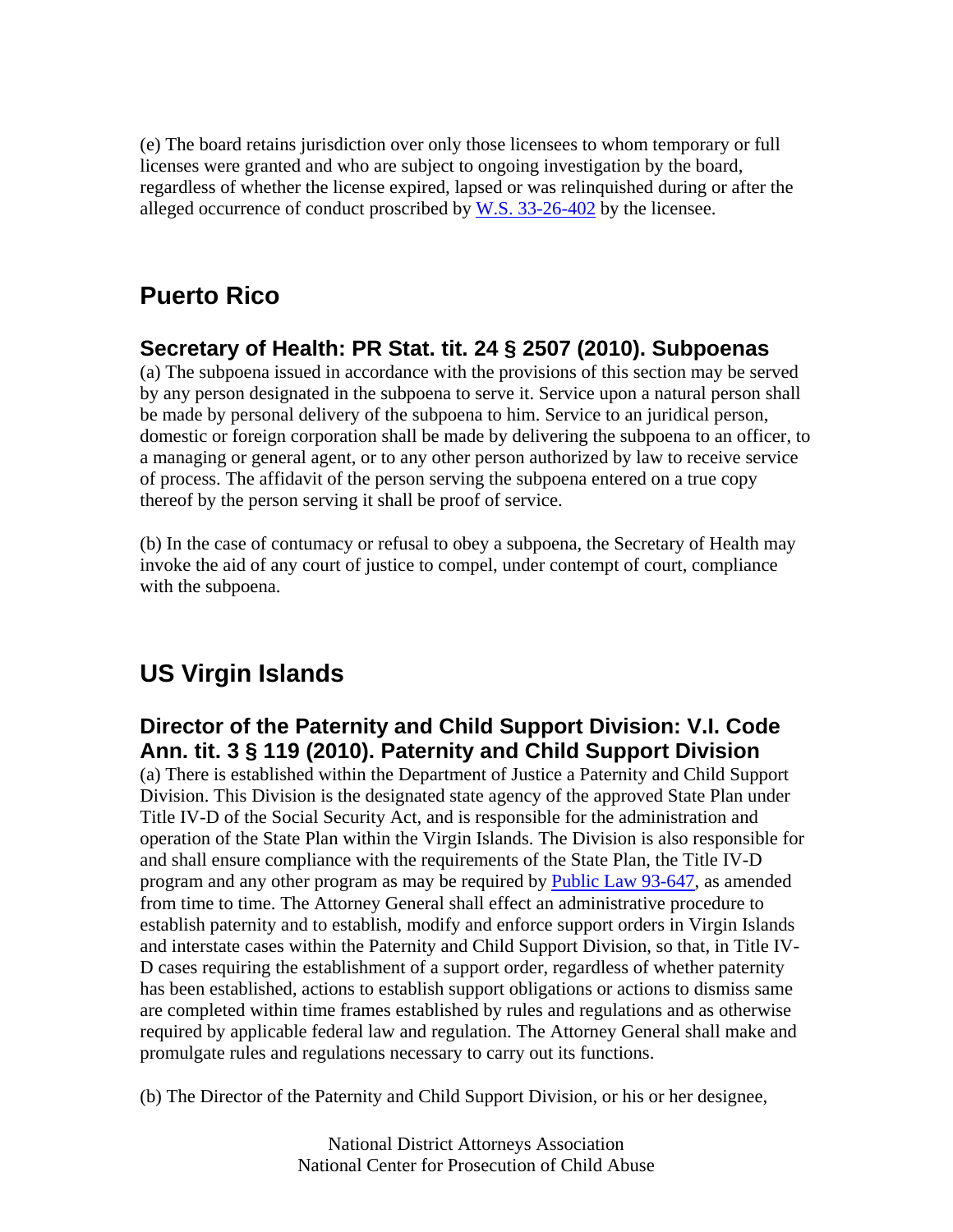notwithstanding any law to the contrary, shall have the authority to take the following actions, in both intrastate and interstate child support enforcement cases, without the necessity of obtaining an order from either the Superior Court or the Administrative Hearing Office, or from any other judicial or administrative tribunal of another state, and all entities identified below, without exception, shall recognize the authority of Title IV-D agencies of other states to take the following actions:

(1) To order genetic testing for the purpose of establishing paternity;

(2) To issue subpoenas for any financial or other information needed to establish, modify or enforce a support order;

(3) To require all entities in the Virgin Islands, and, if the Division issues the request, those of any other state, (including for-profit, nonprofit and governmental employers) to provide promptly, in response to a request by the Division or any other state Title IV-D agency, information on the employment, compensation, and benefits of any individual employed by such entity as an employee or contractor. For purposes of this subsection, 'employee' means an individual who is an employee within the meaning of chapter 24 of the Internal Revenue Code of 1986;

(4) To obtain access to the following information for the sole purpose of fulfilling Title IV-D functions, subject to the nonliability of entities that provide the access, and subject to all safeguards on privacy and information security as established by applicable territorial or federal law and regulations:

(A) records maintained by all Virgin Islands Government agencies, and, if the Division requests access, substantially similar agencies in other states, including, but not limited to, vital statistics, the Bureau of Internal Revenue, records related to real and titled property, records of occupational and professional licenses, records concerning ownership and control of corporations, partnerships and other businesses, employment security records, records of all agencies administering public assistance programs, records of the motor vehicle department, and corrections records.

(B) pursuant to subpoena, certain records held by private entities, such as public utilities, cable television companies and financial institutions, whether located in the Virgin Islands, and, if the Division issues the subpoena, any other state, with respect to individuals who are subject to a pending or existing child support action, consisting of the names and addresses of such individuals, and, with respect to financial institutions, information on assets and liabilities.

(5) In any support action, whether issued by the Superior Court, the Administrative Hearing Office or any other authorized tribunal, upon notice to the obligor and obligee, and whenever otherwise appropriate, to direct the obligor or other payor to change the payee to the Division or to another appropriate government entity;

(6) To order income withholding pursuant to Title 16, section 355 of this Code or, if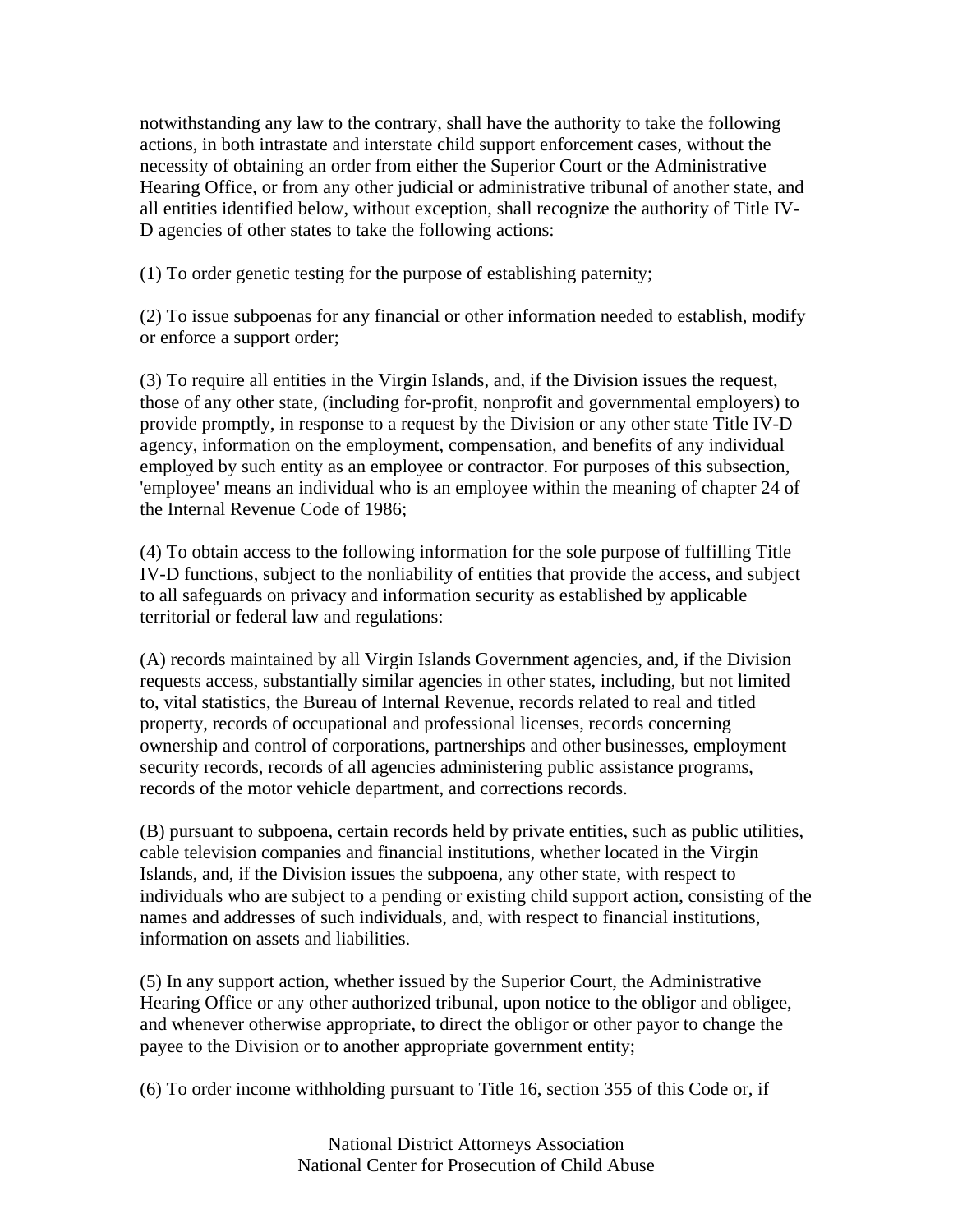ordered by another state, pursuant to that state's applicable law or pursuant to Title 16, Chapter 13, Subchapter II of this code, and, in cases in which there is a support arrearage, to include an amount up to 30% of current support in addition to current support for the purpose of securing overdue support;

(7) In cases in which there is a support arrearage, to secure assets in the Virgin Islands and, if initiated by the Division, any other state, in order to satisfy the arrearage by:

(A) issuing an order to intercept or seize periodic or lump-sum payments from the unemployment agency, from the Workers Compensation agency, from judgments, settlements and lotteries, and by issuing an order to attach and seize assets of the obligor held in financial institutions or to attach and seize an obligor's public and private retirement funds; and

(B) imposing liens in accordance with Title 16, section 375 of this code to force the sale of property and the distribution of proceeds.

(c) Administrative enforcement actions taken pursuant to subsection (b), paragraphs (1), (5), (6) and (7) of this section shall be subject to notice to the affected parties, and such notice shall provide notice of the right to file an appeal with the Administrative Hearing Office based on mistake of fact. 'Mistake of fact', for purposes of this section, shall mean an error in the amount of the current or overdue support or in the identity of the alleged obligor.

(d) Whoever willfully disobeys or fails to comply with a subpoena or request issued by the Paternity and Child Support Division, pursuant to Title 4, section 601 of this code, and pursuant to subsections (a)(2), (3), and (4) of this section, or whoever willfully disobeys or fails to comply with a subpoena issued by any other state's Title IV-D Child Support Enforcement Agency pursuant to this section, shall be guilty of contempt and subject to the penalties as provided in Title 14, section 585 of this code, and subject to the issuance of a warrant for arrest pursuant to Title 5, section 654 of this code. Subpoenas issued pursuant to this section, if in conformance with subpoenas mandated by federal law for use in interstate child support actions, shall be deemed to be substantially in the form required by Title 4, section 602 of this code. The Division shall enforce the authority of other states to act pursuant to subsection (a) of this section, whenever appropriate.

(e) Administrative enforcement actions in interstate cases, taken pursuant to subsection (a) of this section, with respect to income withholding, imposition of liens, and issuance of administrative subpoenas in interstate child support cases, shall be on forms as provided for in rules and regulations, and as required by  $42 \text{ U.S.C. } 652(a)(11)$ , and shall, whenever applicable, be in conformance with the provisions of Title 16, Chapter 13, Subchapter III, Administrative Enforcement In Interstate Cases of this code.

(f) The Paternity and Child Support Division shall, to the extent feasible, use its automated child support enforcement system, known as VIPERS, or any substantially